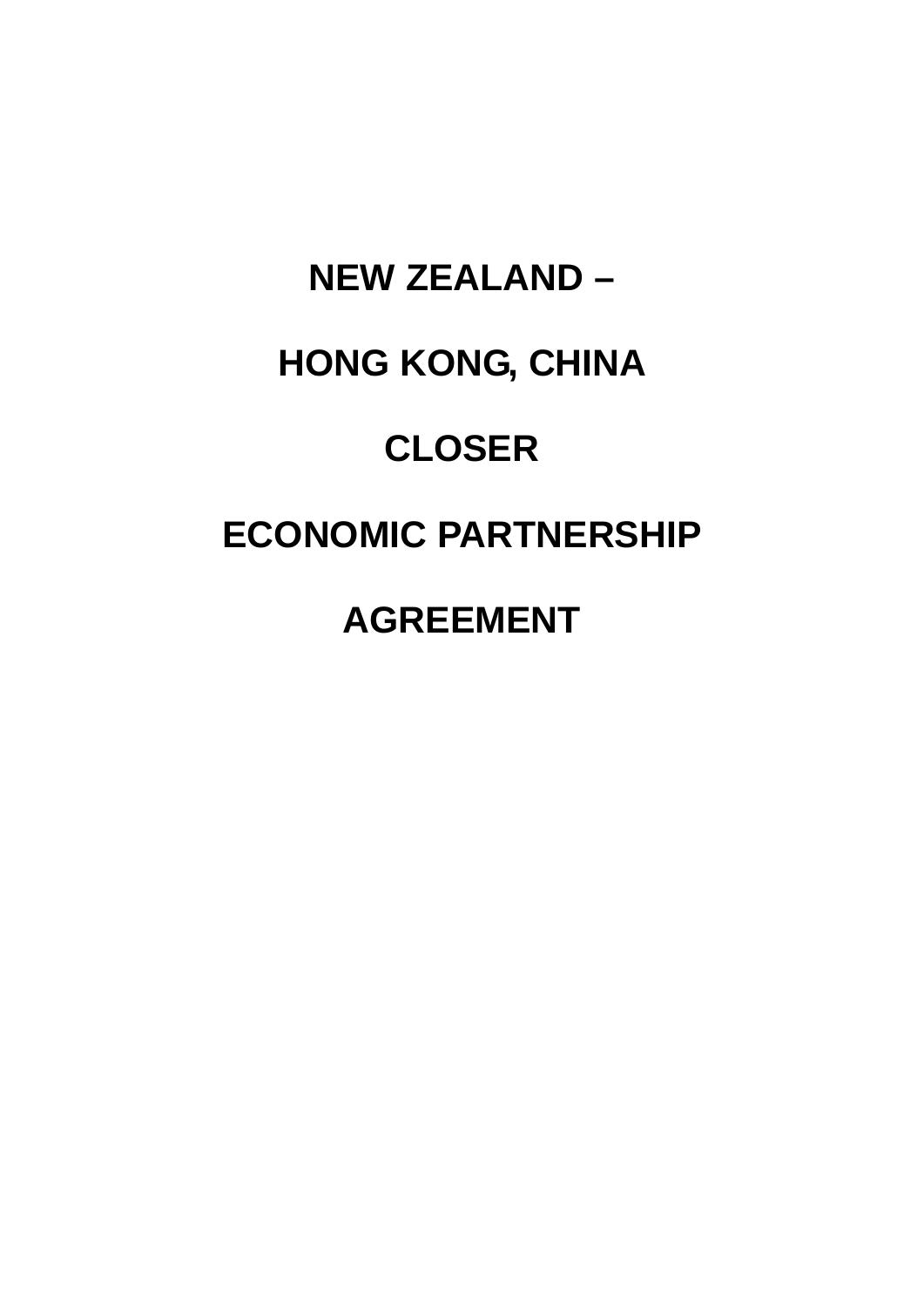#### **CONTENTS**

#### **PREAMBLE**

- **CHAPTER 1: INITIAL PROVISIONS**
- **CHAPTER 2: GENERAL DEFINITIONS AND INTERPRETATIONS**
- **CHAPTER 3: TRADE IN GOODS**

ANNEX I TO CHAPTER 3 (TRADE IN GOODS)\*: TARIFF SCHEDULES

- **CHAPTER 4: RULES OF ORIGIN**  ANNEX I TO CHAPTER 4 (RULES OF ORIGIN)\*: PRODUCT SPECIFIC RULES SCHEDULE
- **CHAPTER 5: CUSTOMS PROCEDURES AND COOPERATION**
- **CHAPTER 6: TRADE REMEDIES**
- **CHAPTER 7: SANITARY AND PHYTOSANITARY MEASURES**
- **CHAPTER 8: TECHNICAL BARRIERS TO TRADE**
- **CHAPTER 9: COMPETITION**
- **CHAPTER 10: ELECTRONIC COMMERCE**
- **CHAPTER 11: INTELLECTUAL PROPERTY**
- **CHAPTER 12: GOVERNMENT PROCUREMENT**

ANNEX I TO CHAPTER 12 (GOVERNMENT PROCUREMENT): LIST OF ENTITIES AND COVERED GOODS AND SERVICES

ANNEX II TO CHAPTER 12 (GOVERNMENT PROCUREMENT): THRESHOLDS

ANNEX III TO CHAPTER 12 (GOVERNMENT PROCUREMENT): SINGLE ELECTRONIC POINT OF ACCESS

ANNEX IV TO CHAPTER 12 (GOVERNMENT PROCUREMENT): CONTACT POINT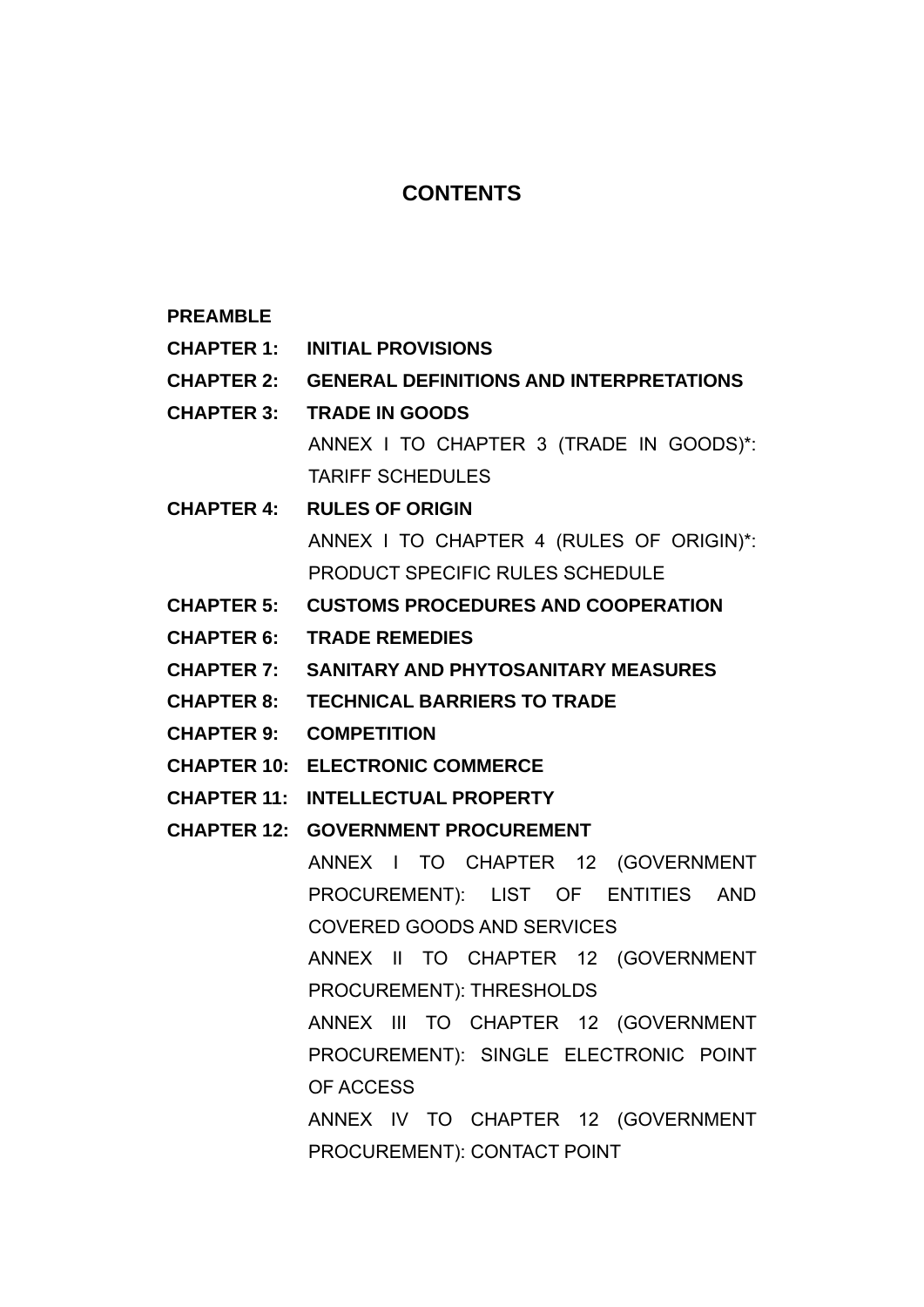#### **CHAPTER 13: TRADE IN SERVICES**

ANNEX I TO CHAPTER 13 (TRADE IN SERVICES) ANNEX II TO CHAPTER 13 (TRADE IN SERVICES) ANNEX III TO CHAPTER 13 (TRADE IN SERVICES): DISCIPLINES ON DOMESTIC REGULATION ANNEX IV TO CHAPTER 13 (TRADE IN SERVICES): EDUCATION COOPERATION

- **CHAPTER 14: MOVEMENT OF BUSINESS PERSONS**  ANNEX I TO CHAPTER 14 (MOVEMENT OF BUSINESS PERSONS)
- **CHAPTER 15: TRANSPARENCY**
- **CHAPTER 16: DISPUTE SETTLEMENT**  ANNEX I TO CHAPTER 16 (DISPUTE SETTLEMENT): MODEL RULES OF PROCEDURE FOR ARBITRAL TRIBUNALS
- **CHAPTER 17: ADMINISTRATIVE AND INSTITUTIONAL PROVISIONS**
- **CHAPTER 18: GENERAL PROVISIONS**
- **CHAPTER 19: EXCEPTIONS**
- **CHAPTER 20: FINAL PROVISIONS**

**\*This Annex appears at the end of this Agreement**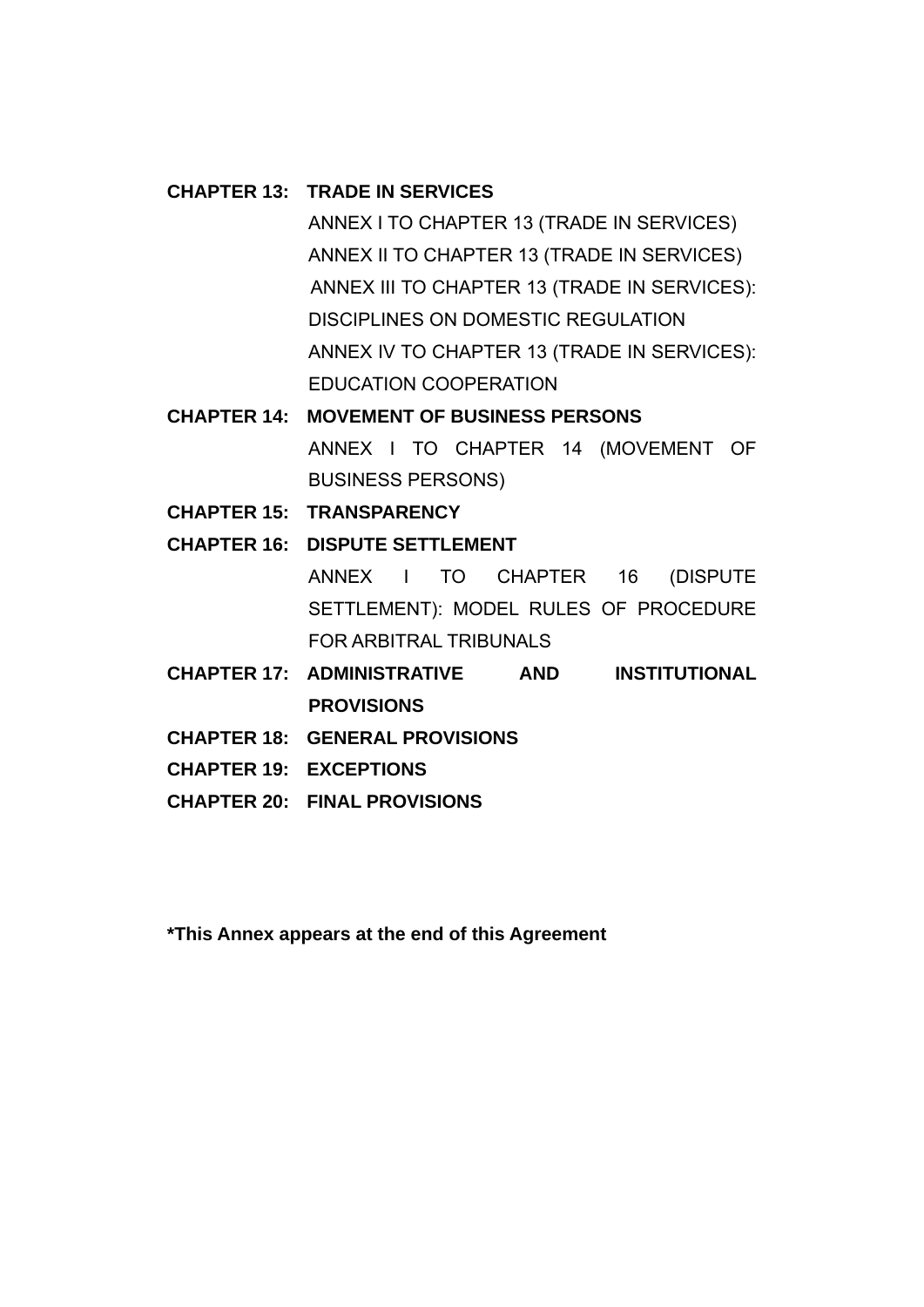#### **PREAMBLE**

The Governments of New Zealand and the Hong Kong Special Administrative Region of the People's Republic of China ("Hong Kong, China"), hereinafter referred to collectively as "the Parties":

**Conscious** of their longstanding friendship and growing economic, trade and investment relationship;

**Believing** that open, transparent and competitive markets are the key drivers of economic efficiency, innovation, wealth creation and consumer welfare;

**Considering** that electronic commerce, information technologies and knowledge-based industries are supporting the rapid integration of global economic activity and development and expansion of their economies;

**Recognising** the importance of ongoing liberalisation of trade in goods and services at the multilateral level;

**Aware** of the growing importance of trade and investment for the economies of the Asia-Pacific region;

**Confirming** their rights, obligations and undertakings under the *WTO Agreement* and other multilateral, regional and bilateral agreements and arrangements;

**Confirming** their support for the efforts of all APEC economies to meet the APEC goal of free and open trade and investment;

**Recognising** their commitment to securing trade liberalisation, the removal of barriers to trade in goods and services and investment flows and an outward-looking approach to trade and investment;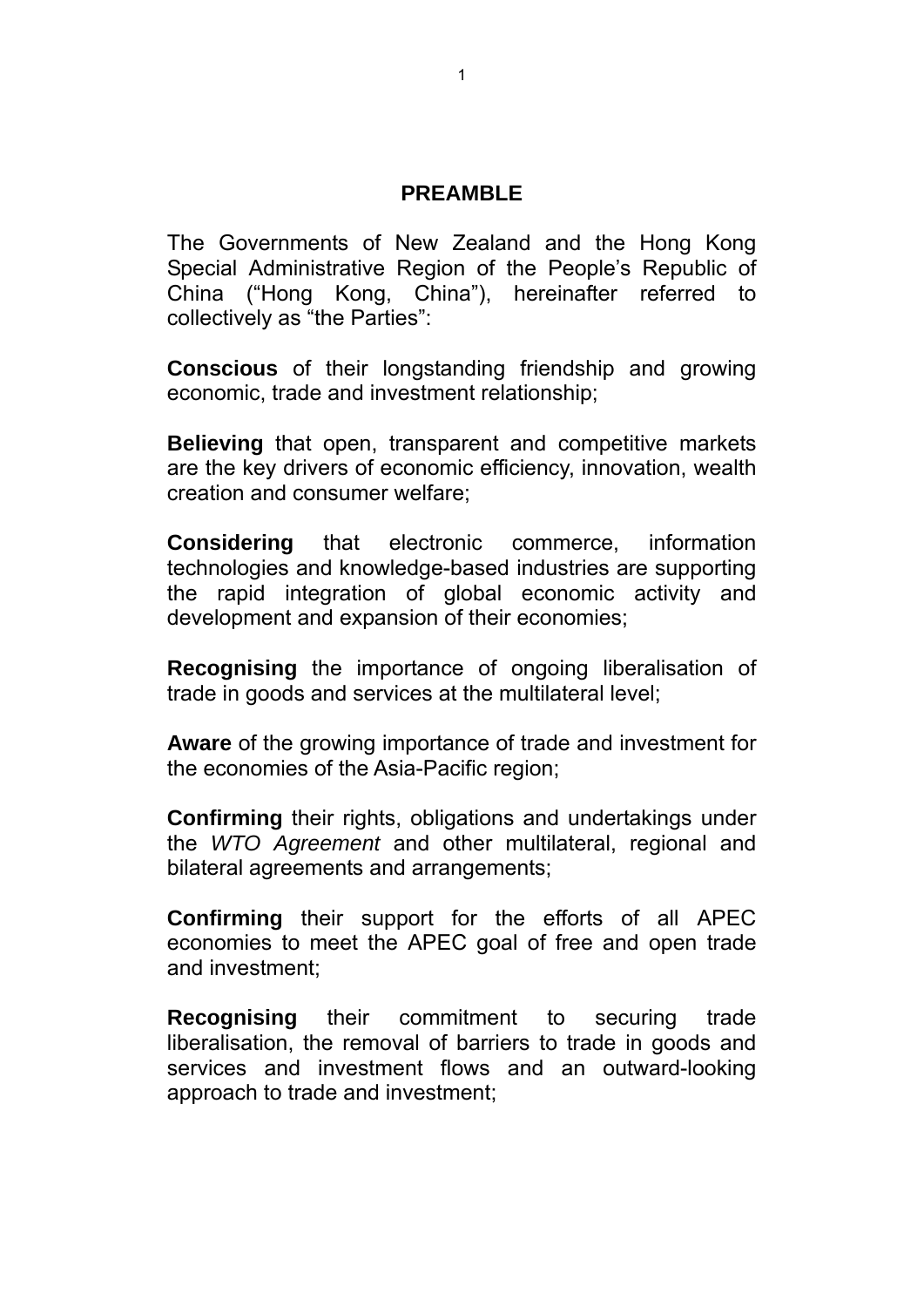**Mindful** that trade remedies should not be used in an arbitrary or protectionist manner and should be carried out in accordance with the principle of fairness and accepted WTO standard practice;

**Confirming** their shared commitment to trade facilitation through removing or reducing, *inter alia*, technical, sanitary and phytosanitary barriers to, and reducing costs of, the movement of goods between Hong Kong, China and New Zealand;

**Desiring** to promote regulatory cooperation and to encourage greater international alignment of standards and regulations;

**Recognising** their right to regulate, and to introduce new regulations on the supply of services and investment in order to meet government policy objectives;

**Mindful** that fostering innovation and the promotion and protection of intellectual property rights will encourage further trade, investment and cooperation between the Parties;

**Conscious** that a clearly established and transparent framework of rules for trade in goods and services and for investment will provide confidence and certainty to their businesses to take investment and planning decisions, lead to a more effective use of resources and increase capacity to contribute to economic development and prosperity through international exchanges and the promotion of closer links with other economies, especially in the APEC region;

**Mindful** that economic development, social development and environmental protection are interdependent and mutually reinforcing components of sustainable development and that closer economic partnership can play an important role in promoting sustainable development;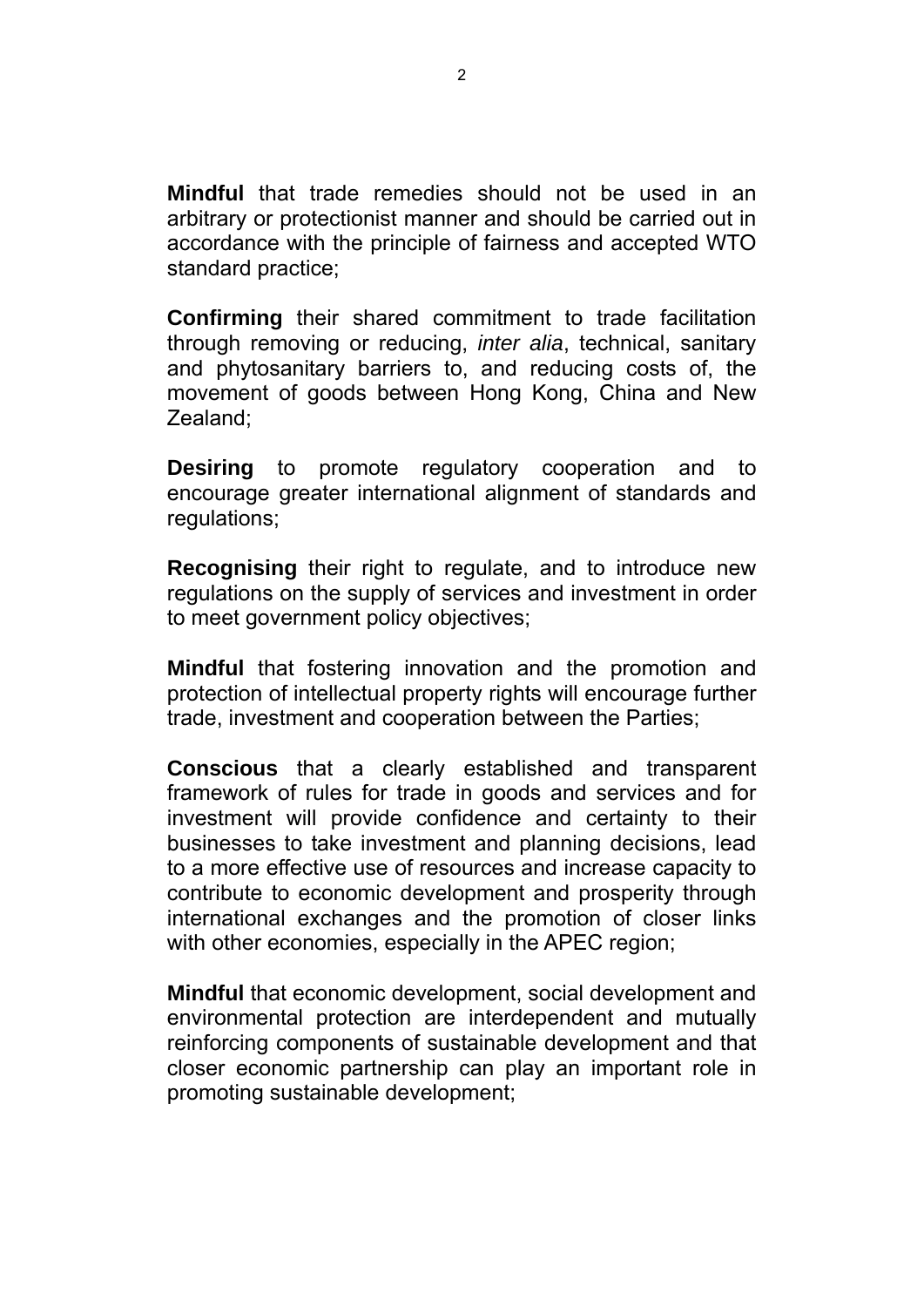**Considering** the benefits of enhancing communication and cooperation on labour and environmental matters of mutual interest through bilateral agreements between them;

**Recognising** the need for good corporate governance and a predictable, transparent and consistent business environment, so that businesses can conduct transactions freely, use resources efficiently and obtain rewards for innovation;

**Recognising** that liberalised trade in goods and services and strengthening their economic partnership will assist the expansion of trade and investment flows, raise the living standards of their people and create new employment opportunities and improved conditions in their respective economies;

Have agreed as follows: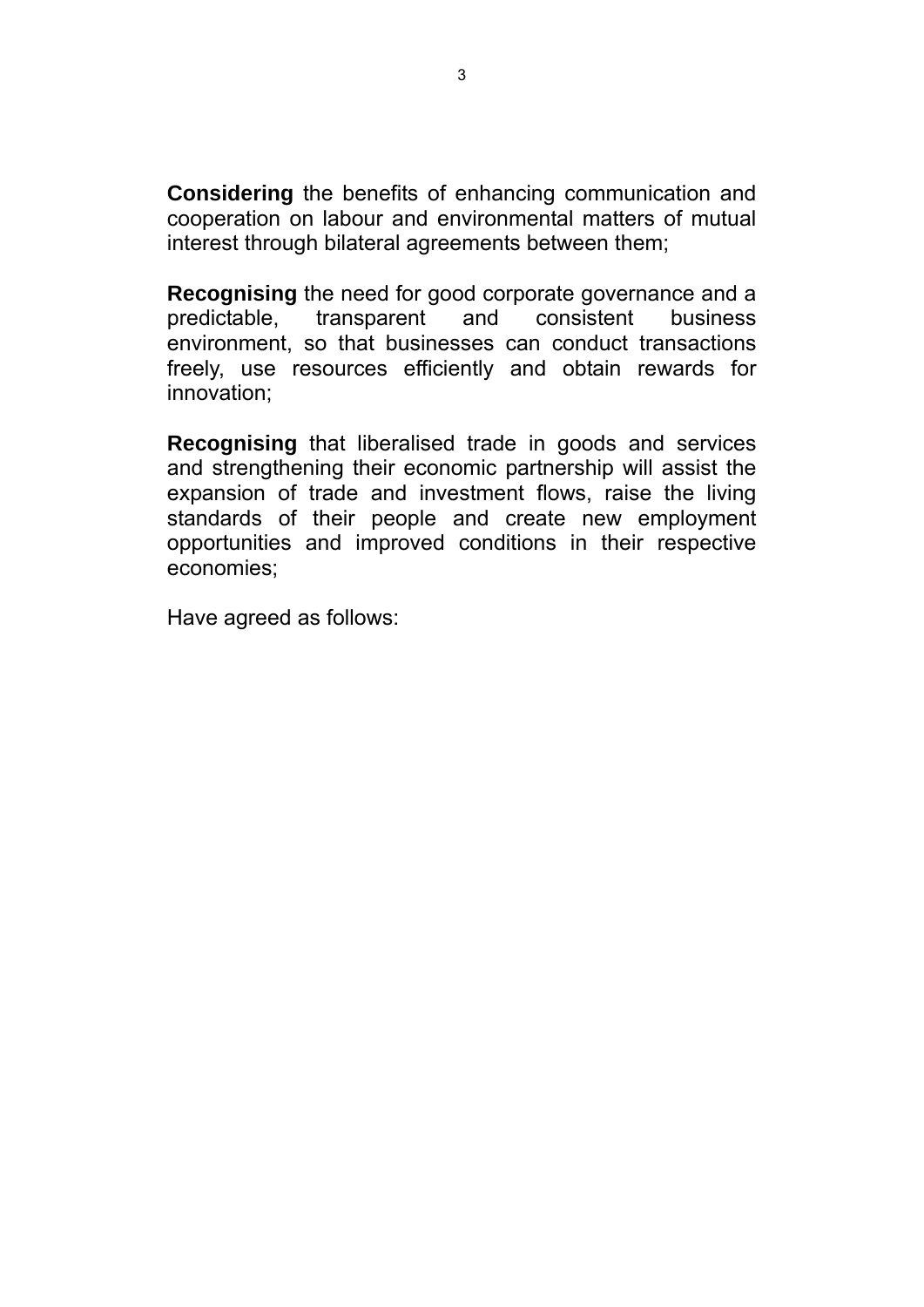## **CHAPTER 1**

#### **INITIAL PROVISIONS**

#### **Article 1 Establishment of the Free Trade Area**

The Parties to this Agreement, consistent with Article XXIV of *GATT 1994* and Article V of *GATS*, hereby establish a free trade area.

#### **Article 2 Objectives**

The objectives of this Agreement, as elaborated more specifically through its principles and rules, are to:

- (a) strengthen the Parties' bilateral relationship through the establishment of a mutually beneficial closer economic partnership;
- (b) liberalise, facilitate and expand bilateral trade in goods and services, including through the removal of trade barriers and the disciplined use of trade remedy measures;
- (c) ensure a liberal, open bilateral environment to expand investment;
- (d) promote conditions for an open and competitive market in the free trade area for the purposes of enhancing trade and investment;
- (e) ensure measures affecting trade and investment between the two economies are transparent, fair and equitable;
- (f) promote effective protection and enforcement of intellectual property rights in each Party's Area;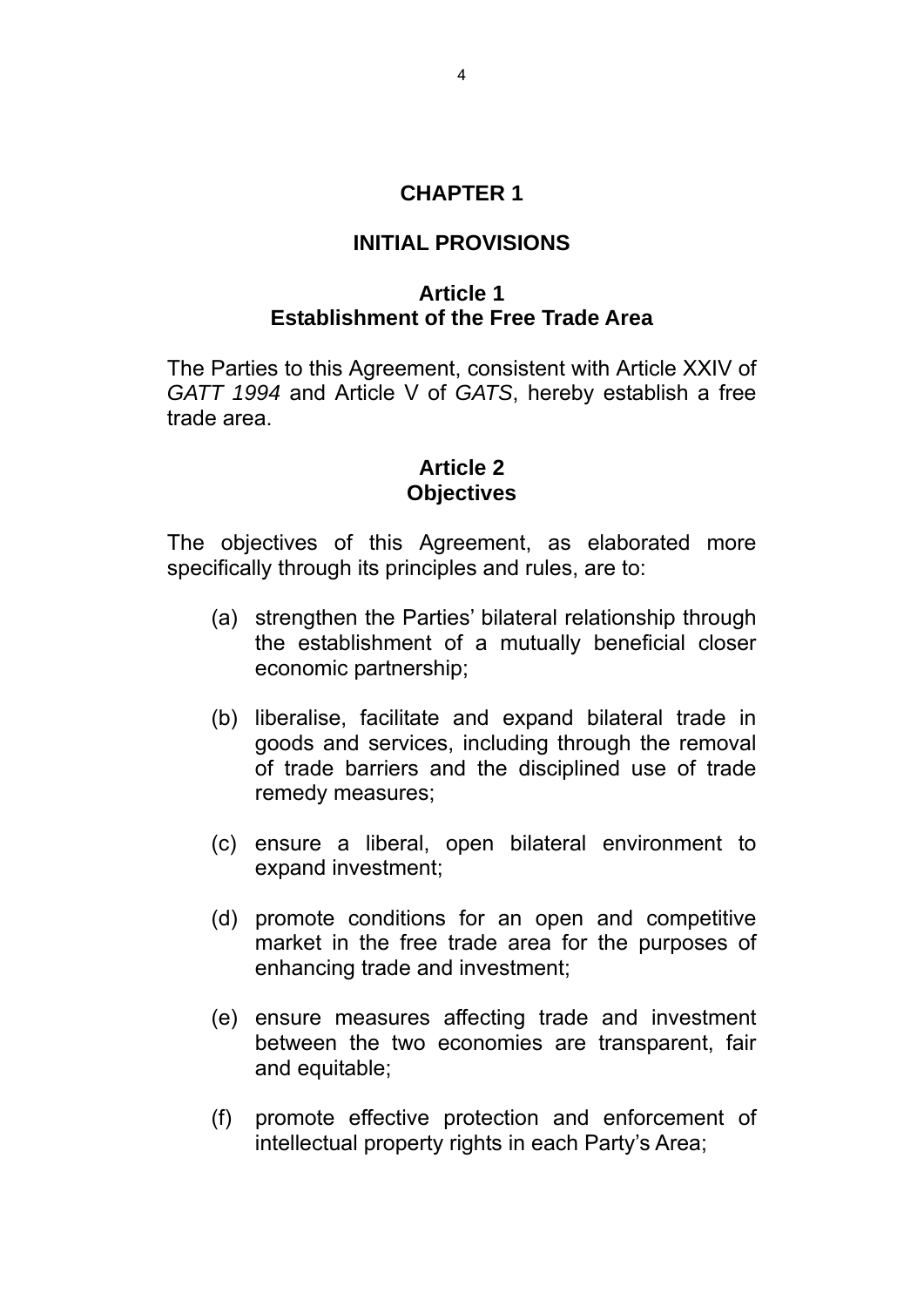- (g) provide an effective mechanism to prevent and resolve trade disputes;
- (h) support the wider liberalisation process in APEC and in particular the efforts of all APEC economies to meet the APEC goal of free and open trade and investment; and
- (i) support the WTO in its efforts to create a predictable, freer and more open global trading environment.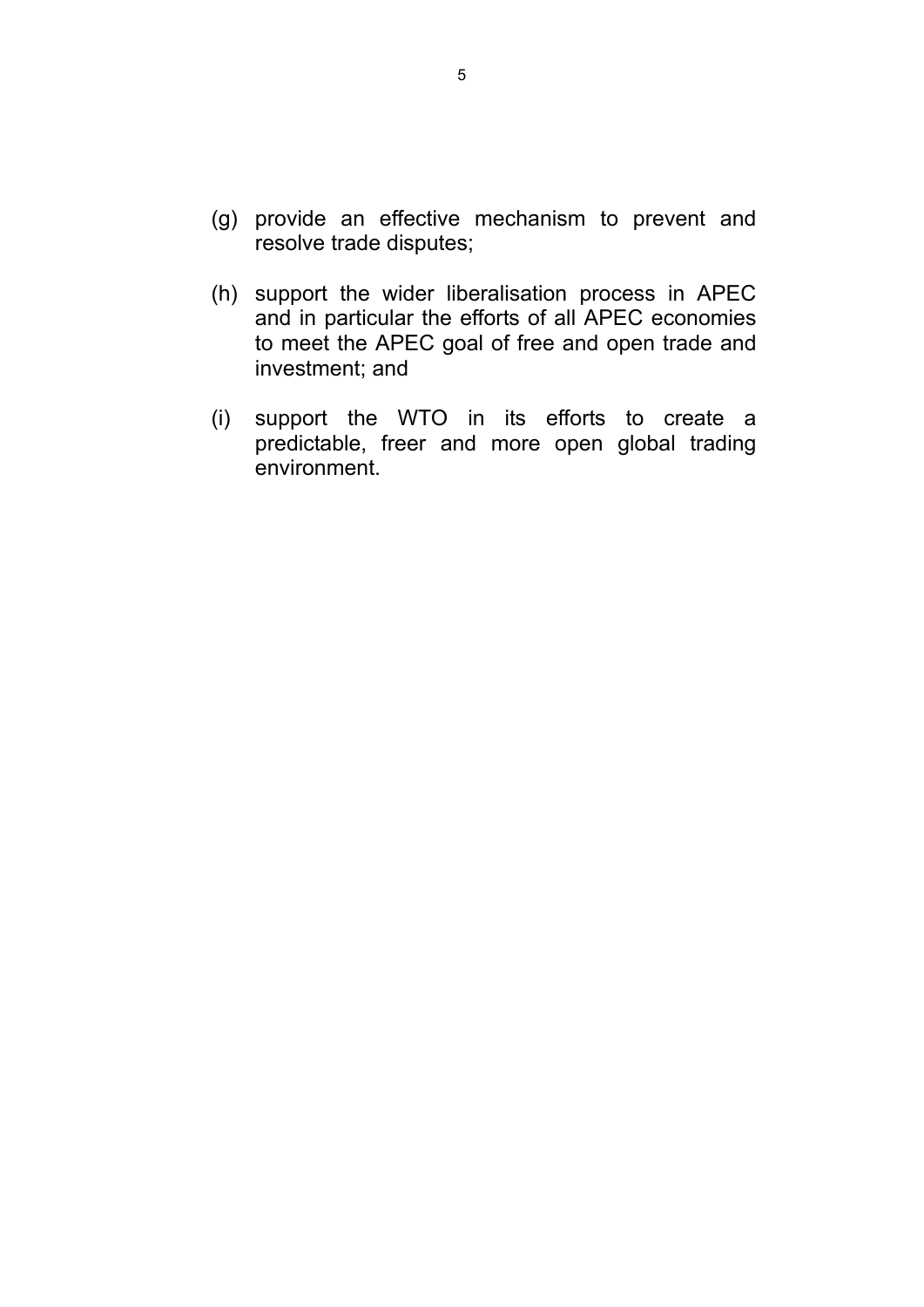## **CHAPTER 2**

#### **GENERAL DEFINITIONS AND INTERPRETATIONS**

## **Article 1 Definitions of General Application**

For the purposes of this Agreement, unless otherwise specified:

- (a) **Agreement** means the *New Zealand Hong Kong, China Closer Economic Partnership Agreement*;
- (b) **APEC** means Asia-Pacific Economic Cooperation;
- (c) **Area** in respect of:
	- (i) New Zealand means the territory of New Zealand and the exclusive economic zone, seabed and subsoil over which it exercises sovereign rights with respect to natural resources in accordance with international law, but does not include Tokelau; and
	- (ii) Hong Kong, China means the Hong Kong Special Administrative Region of the People's Republic of China, together with the Shenzhen Bay Port Hong Kong Port Area;
- (d) **customs duty** includes any duty or charges of any kind imposed in connection with the importation of a good, and any surtaxes or surcharges imposed in connection with such importation, but does not include:
	- (i) charges equivalent to an internal tax imposed consistently with *GATT 1994*, including excise duties and goods and services tax;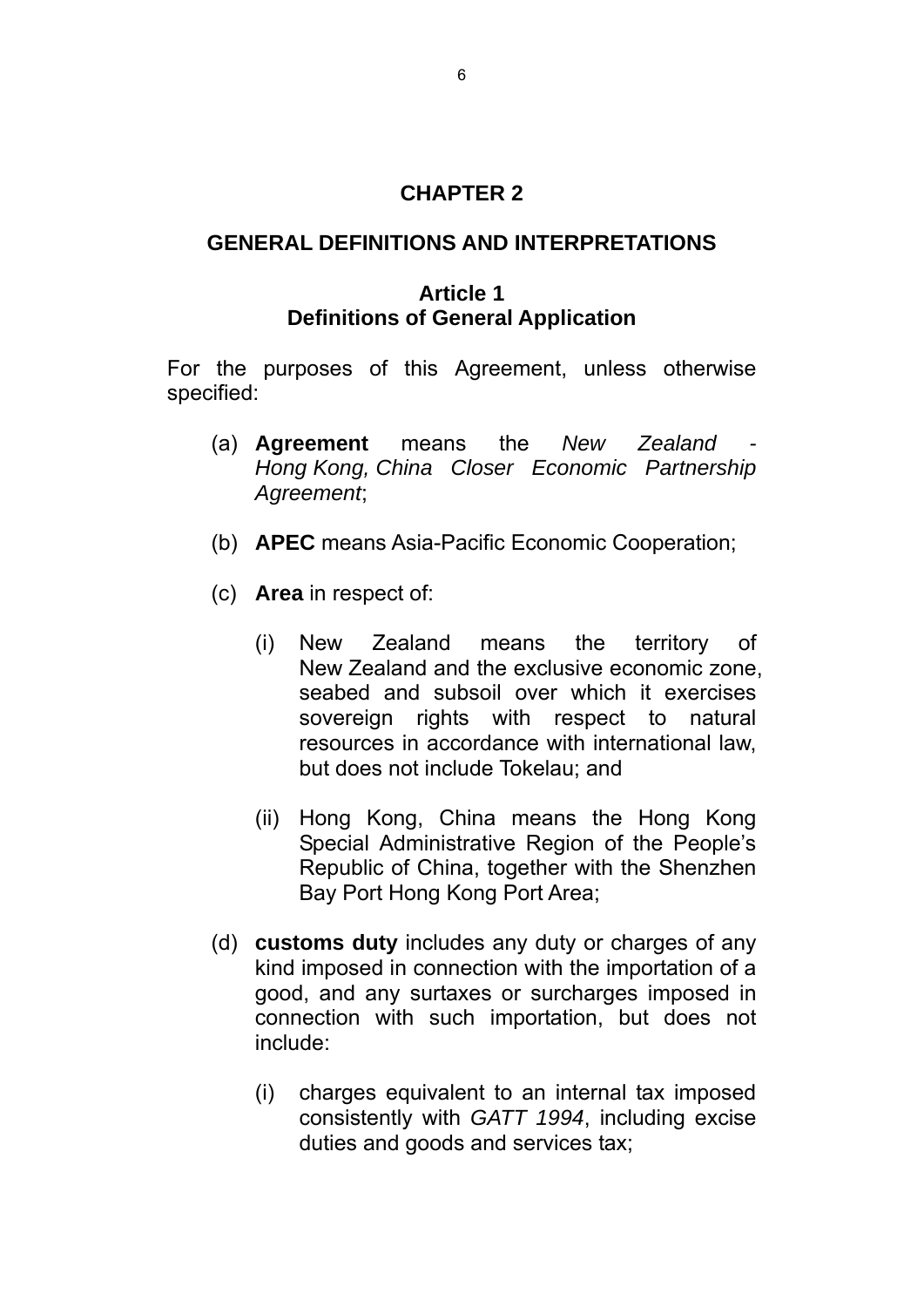- (ii) any anti-dumping or countervailing duty applied consistently with Article VI of *GATT 1994*, the WTO *Agreement on Implementation of Article VI of the General Agreement on Tariffs and Trade 1994*, and the WTO *Agreement on Subsidies and Countervailing Measures*; and
- (iii) fees or other charges that:
	- (1) are limited in amount to the approximate cost of services rendered; and
	- (2) do not represent a direct or indirect protection for domestic goods or a taxation of imports for fiscal purposes;
- (e) *Customs Valuation Agreement* means the *Agreement on Implementation of Article VII of the General Agreement on Tariffs and Trade 1994*, which is part of the *WTO Agreement*;
- (f) **days** means calendar days;
- (g) *GATS* means the *General Agreement on Trade in Services*, which is part of the *WTO Agreement*;
- (h) *GATT 1994* means the *General Agreement on Tariffs and Trade 1994*, which is part of the *WTO Agreement*;
- (i) **Harmonized System, HS Code, or HS** means the Harmonized Commodity Description and Coding System established by the *International Convention on the Harmonized Commodity Description and Coding System*, signed at Brussels on 14 June 1983, as amended;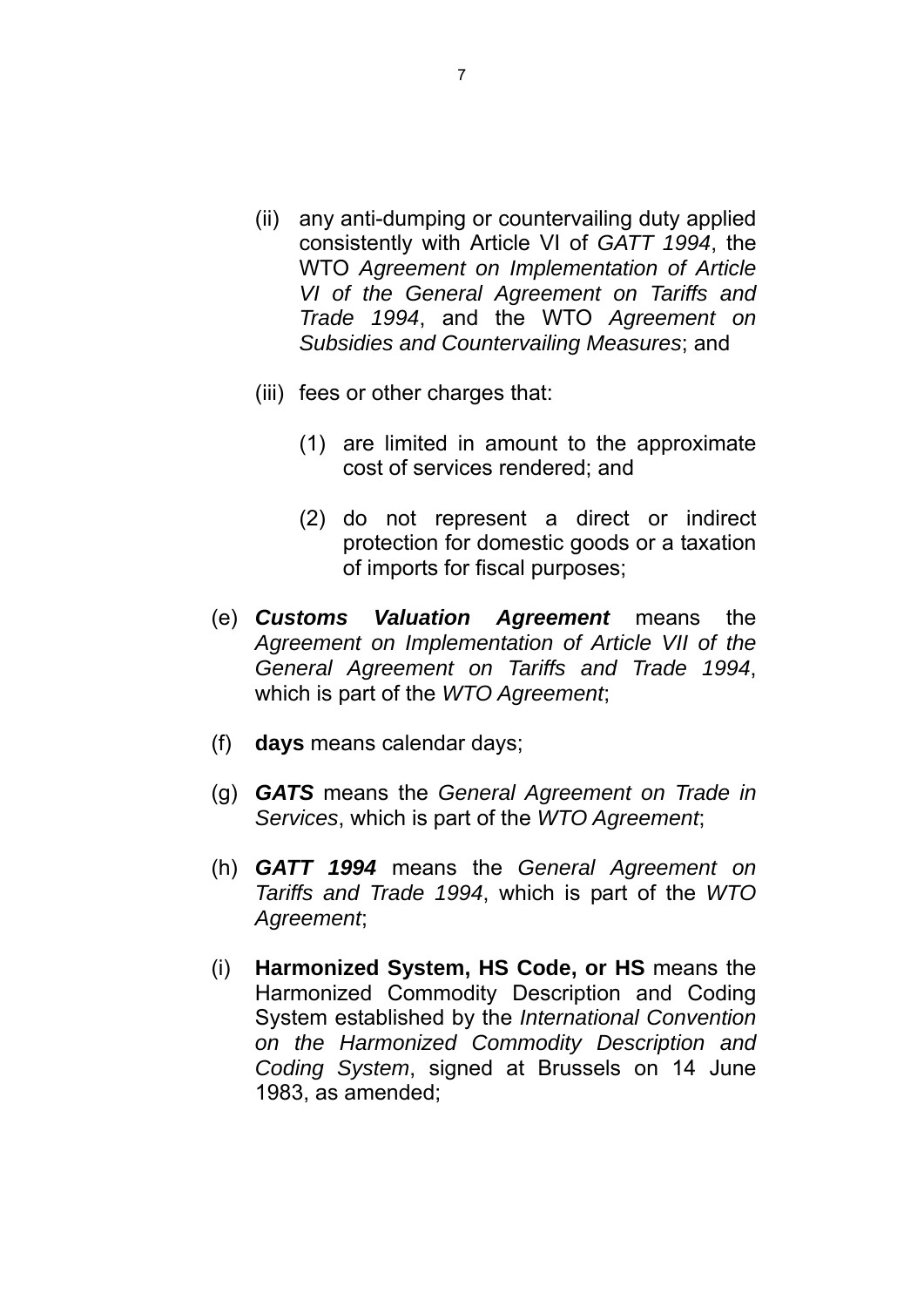- (j) **Joint Commission** means the Joint Commission established under Article 1 (Establishment of the Joint Commission) of Chapter 17 (Administrative and Institutional Provisions);
- (k) **measure** includes any law, regulation, procedure, requirement or practice;
- (l) **WTO** means the World Trade Organization;
- (m) *WTO Agreement* means the *Marrakesh Agreement Establishing the World Trade Organization*, done on 15 April 1994; and
- (n) *WTO Dispute Settlement Understanding* means the *Understanding on Rules and Procedures Governing the Settlement of Disputes*, which is part of the *WTO Agreement*.

## **Article 2 Interpretations**

In this Agreement, unless the context otherwise requires:

- (a) in the case of Hong Kong, China;
	- (i) where an expression is qualified by the term "national", such expression shall be interpreted as pertaining to Hong Kong, China; and
	- (ii) the term "international agreement" shall include an agreement or arrangement entered into by Hong Kong, China with other parts of the People's Republic of China. For the purposes of Chapter 13 (Trade in Services), Hong Kong, China shall ensure that such agreements or arrangements which are referred to in Paragraph 4 of Article 12 (Most Favoured Nation Treatment) are published or otherwise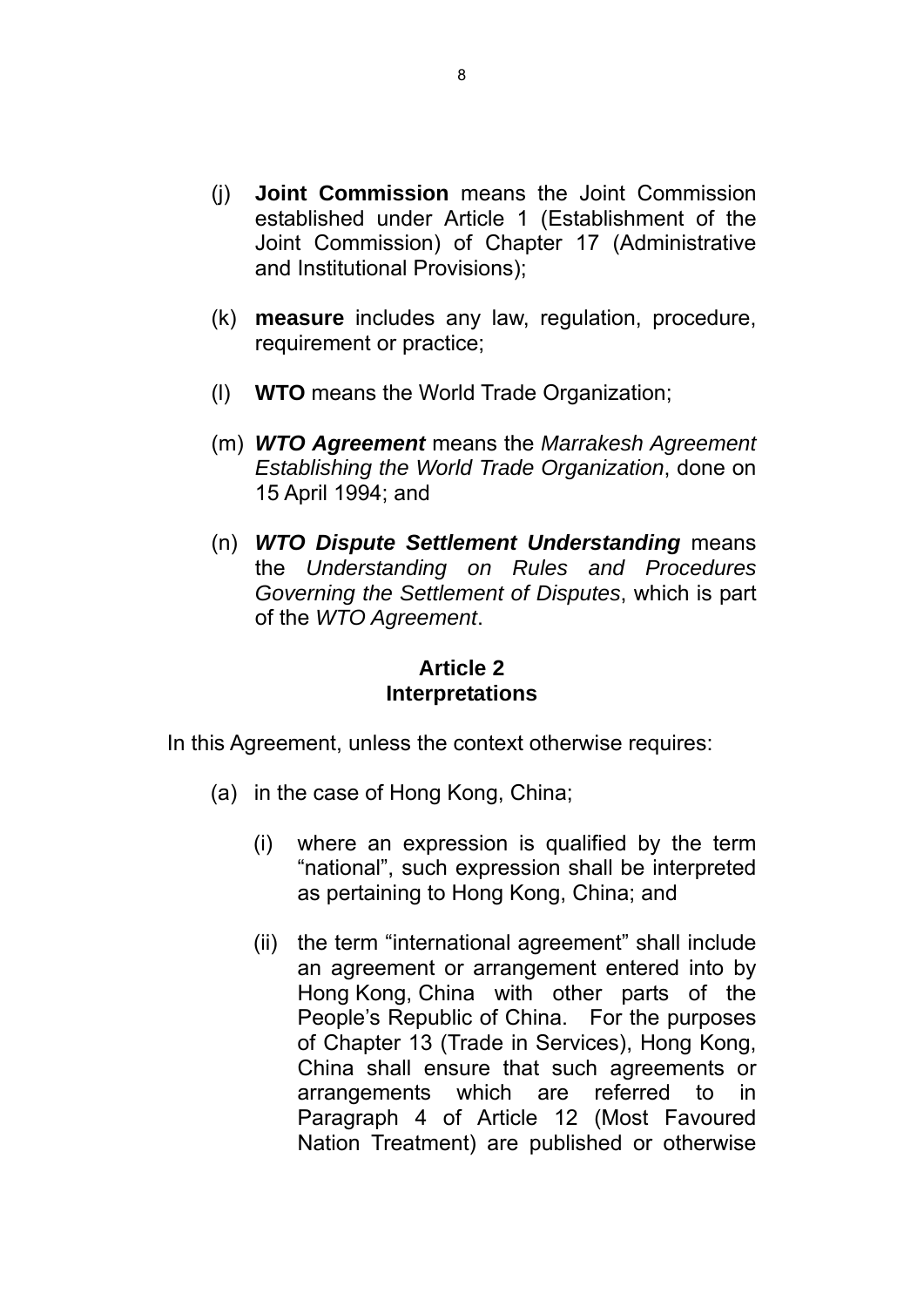made available through the internet or in print form to New Zealand promptly after these agreements or arrangements have come into force or effect; and

(b) where anything under this Agreement is to be done within a number of days after, before or of a specified date or event, the specified date or the date on which the specified event occurs shall not be included in calculating that number of days.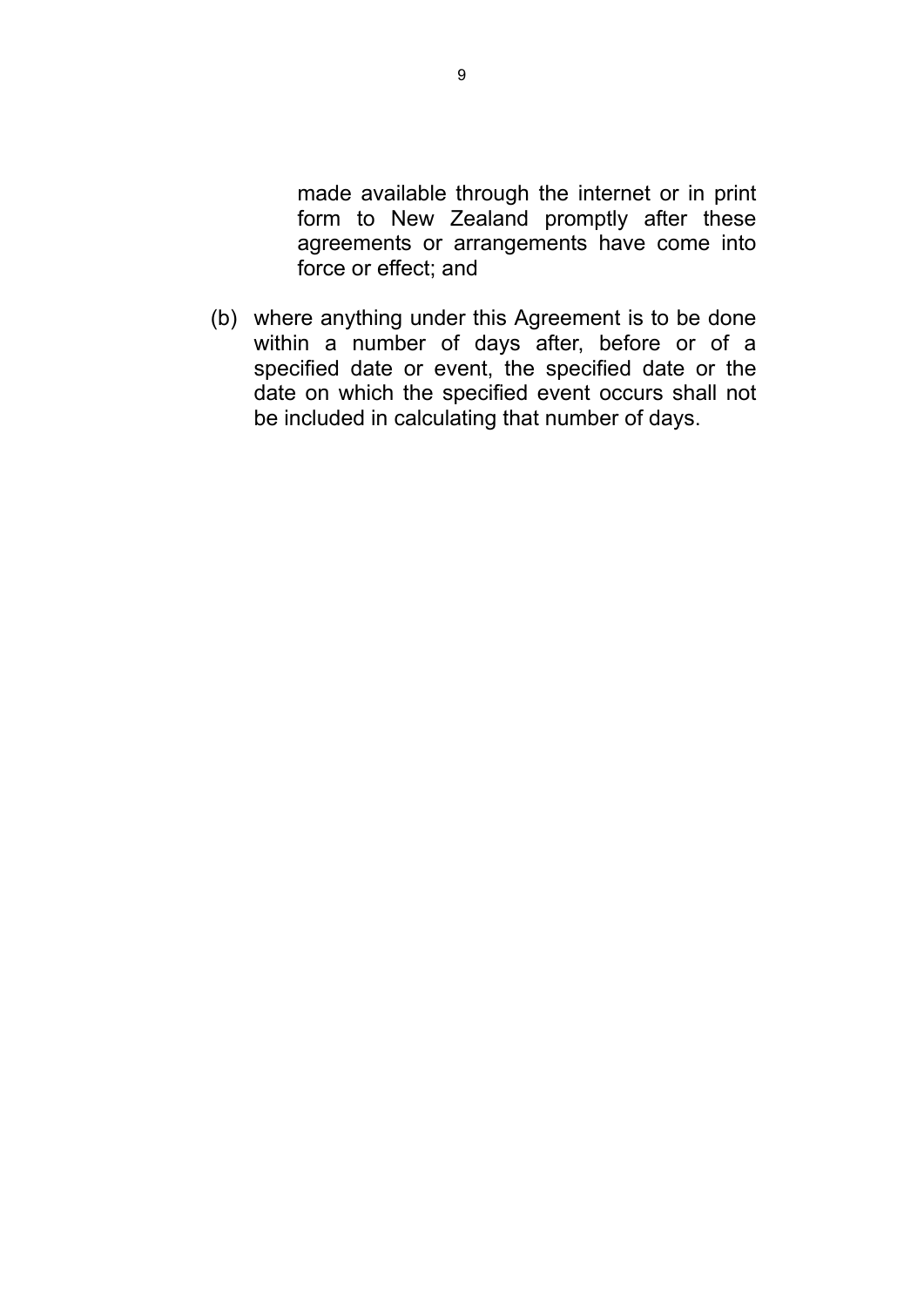## **CHAPTER 3**

## **TRADE IN GOODS**

## **Article 1 Scope**

Except as otherwise provided, this Chapter shall apply to trade in all goods between the Parties.

## **Article 2 National Treatment**

Each Party shall accord national treatment to the goods of the other Party in accordance with Article III of *GATT 1994*. To this end, Article III of *GATT 1994* is incorporated into and made part of this Agreement, *mutatis mutandis*.

## **Article 3 Elimination of Customs Duties**

1. Except as otherwise provided in this Agreement, neither Party may increase any existing customs duty, or adopt any new customs duty, on an originating good of the other Party.

2. Except as otherwise provided in this Agreement, and subject to each Party's Tariff Schedule in Annex I, as at the date of entry into force of this Agreement each Party shall eliminate its customs duties on originating goods of the other Party.

#### **Article 4**

## **Fees and Charges Connected with Importation and Exportation**

1. The Parties agree that fees, charges, formalities and requirements imposed in connection with the importation and exportation of goods shall be consistent with their obligations under *GATT 1994*.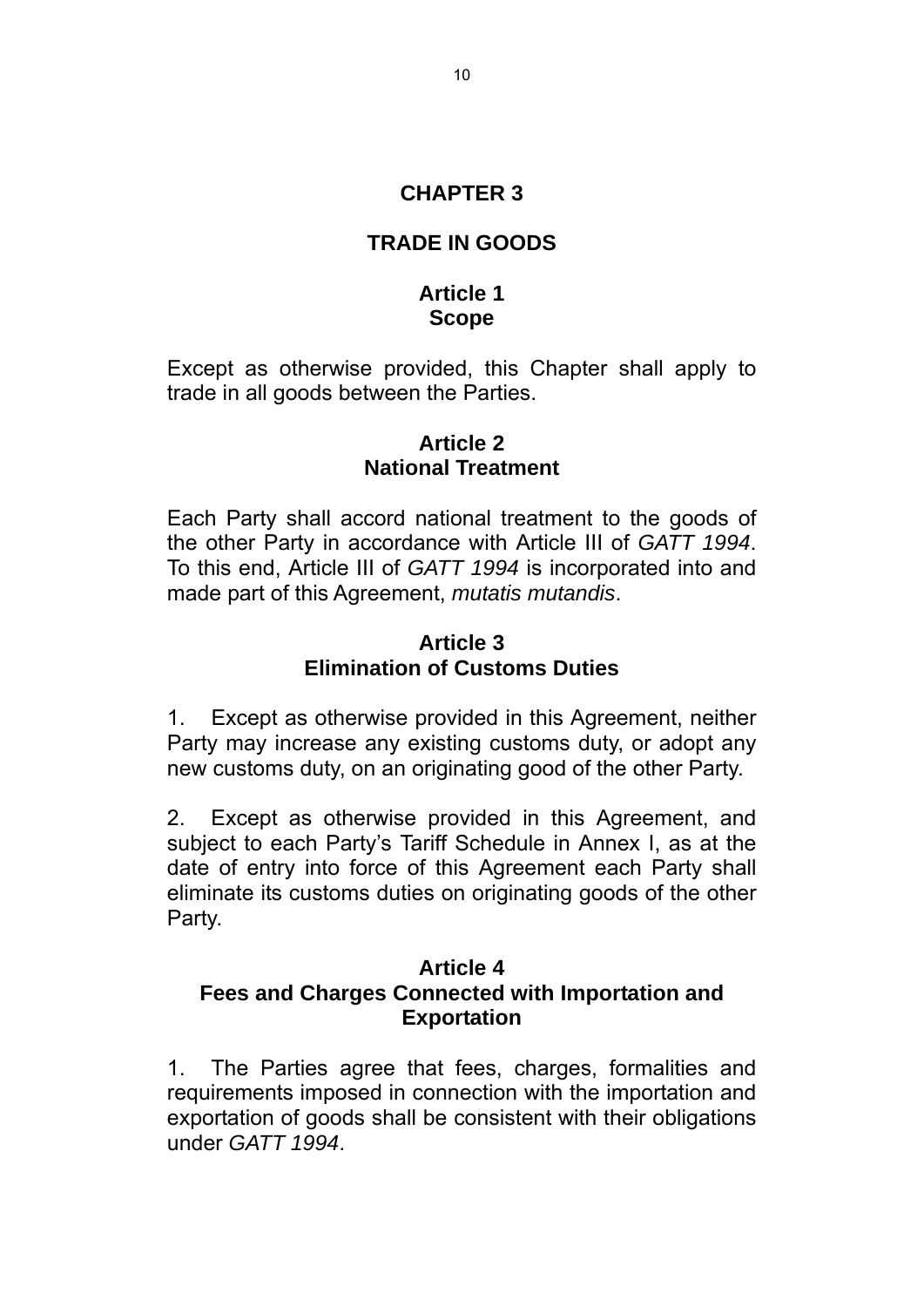2. Each Party shall make available through the internet or a comparable computer-based telecommunications network details of the fees and charges it imposes in connection with importation and exportation.

3. Neither Party may require that any documentation supplied in connection with the importation of any good of the other Party be endorsed, certified or otherwise sighted or approved by the importing Party's overseas representatives, or persons or entities with authority to act on the importing Party's behalf, nor impose any related fees or charges.

## **Article 5 Non-Tariff Measures**

1. Neither Party shall adopt or maintain any non-tariff measures on the importation of any good of the other Party or on the exportation of any good destined for the Area of the other Party except in accordance with its WTO rights and obligations or in accordance with other provisions of this Agreement.

2. Each Party shall ensure its non-tariff measures permitted in Paragraph 1 are not prepared, adopted or applied with a view to, or with the effect of, creating unnecessary obstacles to trade between the Parties.

## **Article 6 Consumer Protection**

1. The Parties affirm their commitment to provide protection in their Areas from deceptive practices or the use of false or misleading descriptions in trade.

2. Each Party shall provide the legal means for its authorities and, to the extent permitted by its domestic law, interested parties to prevent the sale of products within the Party's Area which are labelled in a manner which is false,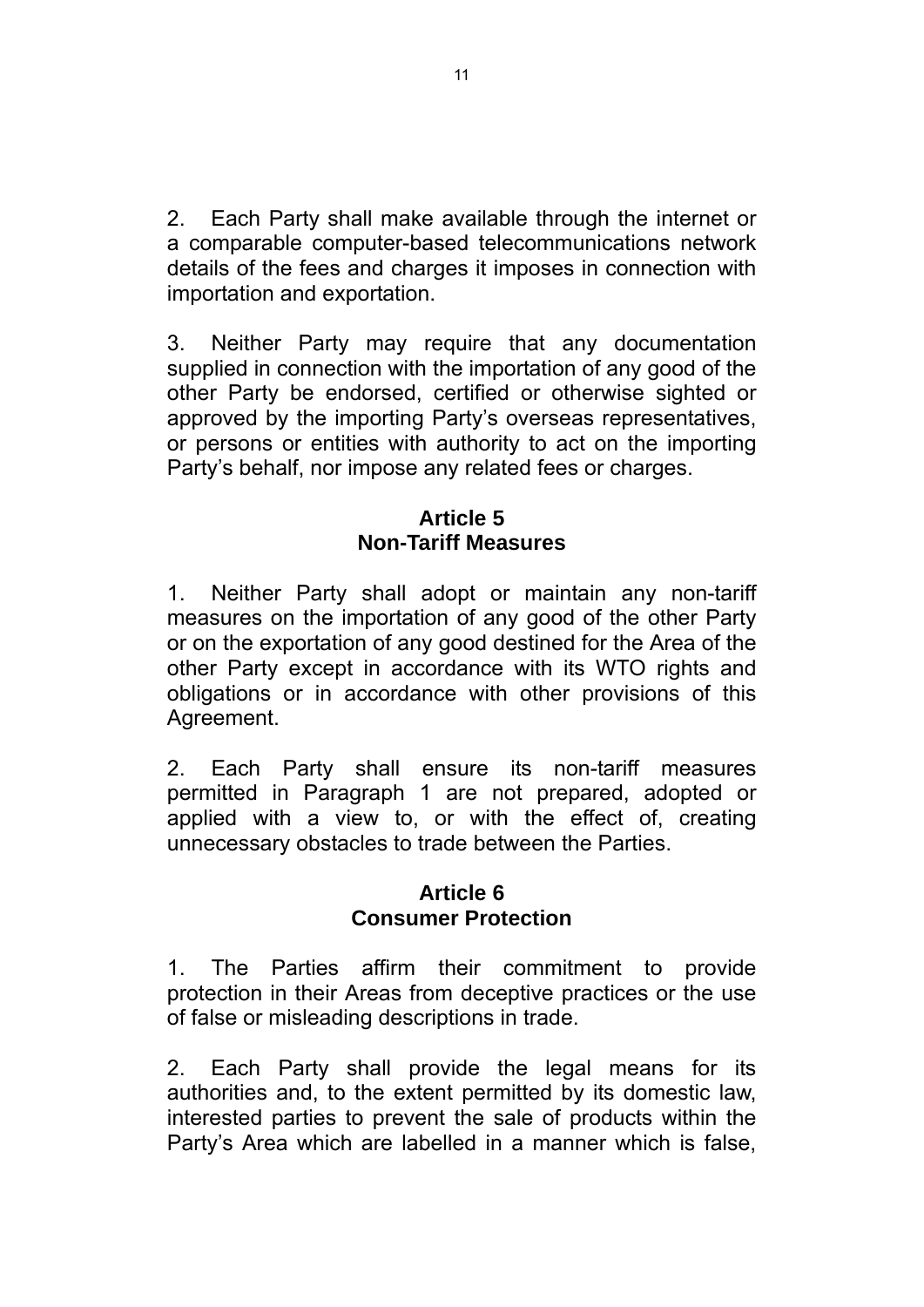deceptive or misleading or is likely to create an erroneous impression about the character, composition, quality or origin, including country of origin, of the product. In addition, each Party shall provide the legal means for its authorities, to the extent permitted by its domestic law, and its interested parties to claim compensation for any loss suffered from such sale.

#### **Article 7 Committee on Trade in Goods**

1. The Parties hereby establish a Committee on Trade in Goods ("the Committee"), comprising representatives of each Party.

2. The Committee shall meet at the request of either Party or the Joint Commission to consider any matter arising under this Chapter, Chapter 4 (Rules of Origin), Chapter 5 (Customs Procedures and Cooperation), or Chapter 6 (Trade Remedies). Meetings of the Committee may be conducted in person or via teleconference, video-conference or any other means mutually determined by the Parties.

- 3. The Committee's functions shall include:
	- (a) reviewing implementation of the Chapters referred to in Paragraph 2;
	- (b) addressing barriers to trade in goods between the Parties, especially those related to the application of non-tariff measures other than measures covered under Chapters 7 (Sanitary and Phytosanitary Measures) and 8 (Technical Barriers to Trade); and
	- (c) referring matters considered by the Committee to the Joint Commission where the Committee considers this appropriate.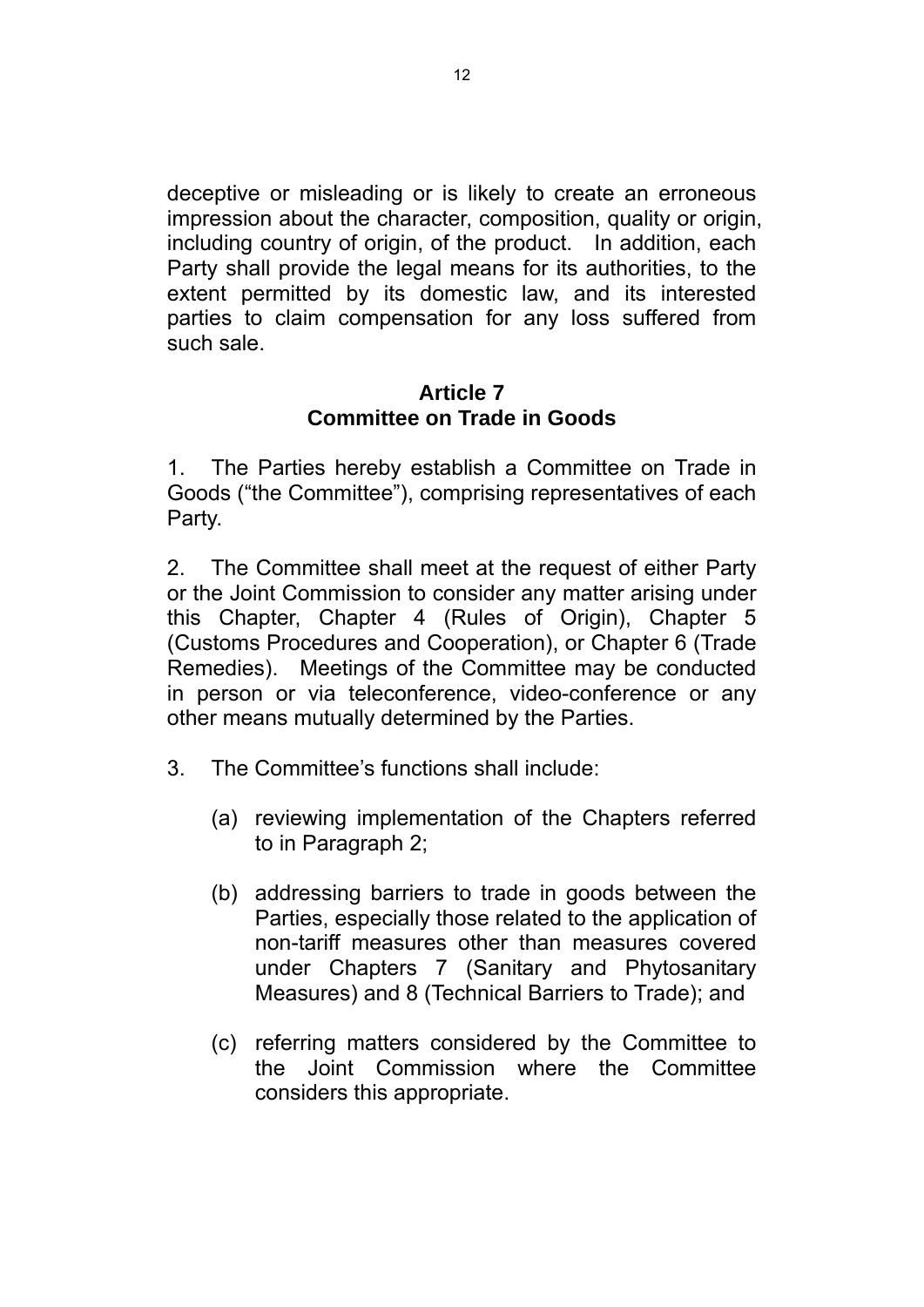#### **Article 8 Contact Points and Consultations**

1. Each Party shall designate one or more contact points to facilitate communication between the Parties on any matter relating to this Chapter. The Parties shall notify each other promptly of any amendments to the details of their contact points.

2. Where either Party considers that any actual or proposed measure of the other Party may materially affect trade in goods between the Parties, that Party may through the contact point of the other Party request detailed information relating to that measure and, if necessary, request consultations with a view to resolving any concerns about the measure.

3. The requested Party shall respond promptly to any such request for information.

4. Any consultations requested under Paragraph 2 shall be conducted through the relevant contact points and shall take place within 30 days of the receipt of the request, unless the Parties mutually determine otherwise.

5. Any action taken pursuant to this Article shall be without prejudice to the rights and obligations of the Parties under Chapter 16 (Dispute Settlement) or under the *WTO Dispute Settlement Understanding*.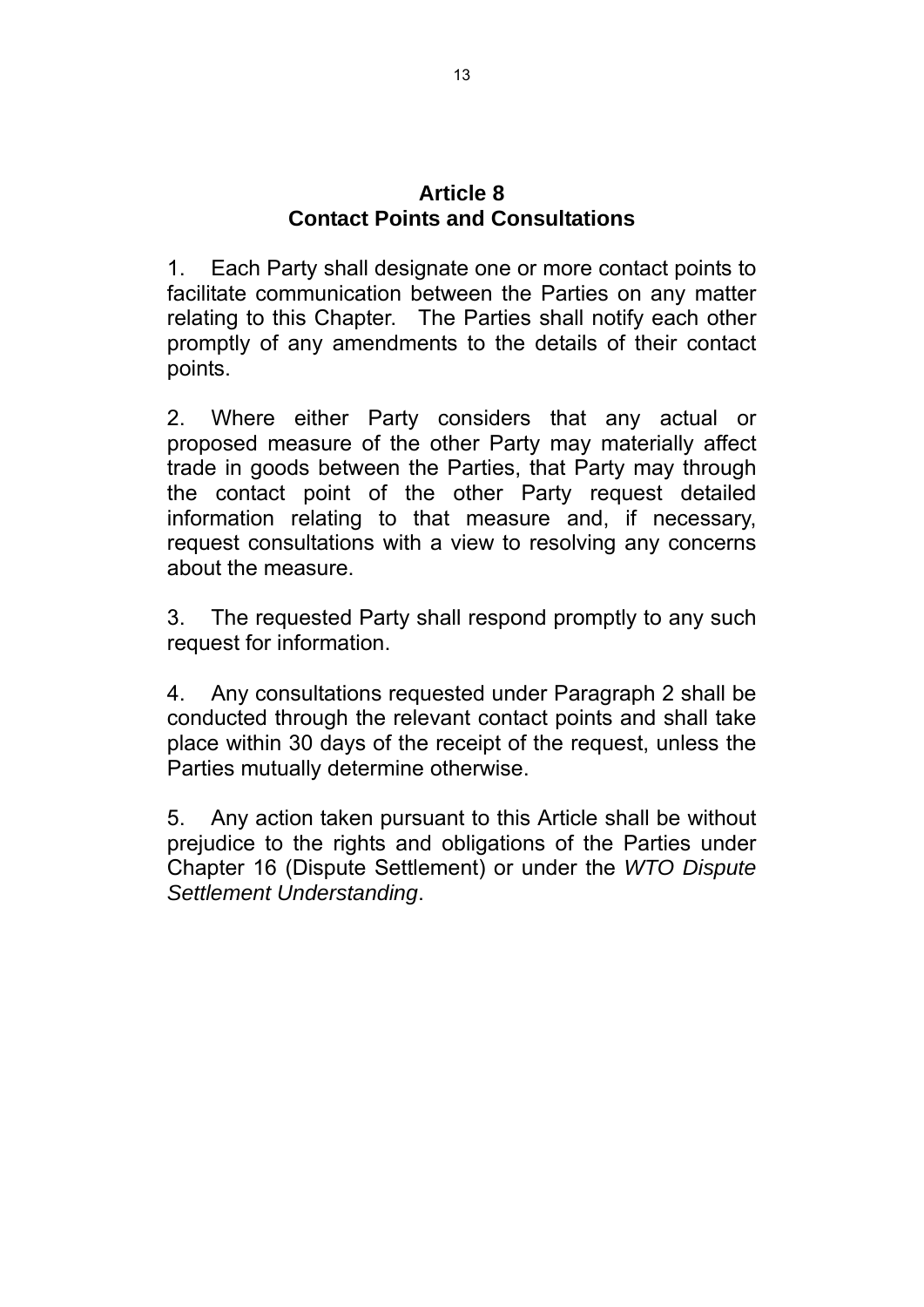## **CHAPTER 4**

## **RULES OF ORIGIN**

#### **Section A: Rules of Origin**

## **Article 1 Definitions**

For the purposes of this Chapter:

- (a) **aquaculture** means the farming of aquatic organisms, including fish, molluscs, crustaceans, crocodiles, alligators, turtles, amphibians, other aquatic invertebrates and aquatic plants from seedstock such as eggs, fry, fingerlings and larvae, by intervention in the rearing or growth processes to enhance production such as regular stocking, feeding or protection from predators;
- (b) **CIF** or **CIF value** means the value of the good imported inclusive of the cost of insurance and freight up to the port or place of entry in the importing Party;
- (c) **FOB** or **FOB value** means the value of the good free on board inclusive of the cost of transport to the port or site of final shipment abroad;
- (d) **generally accepted accounting principles** means the accounting standards of a Party with respect to:
	- (i) the recording of revenues, expenses, costs, assets and liabilities;
	- (ii) the disclosure of information; and
	- (iii) the preparation of financial statements.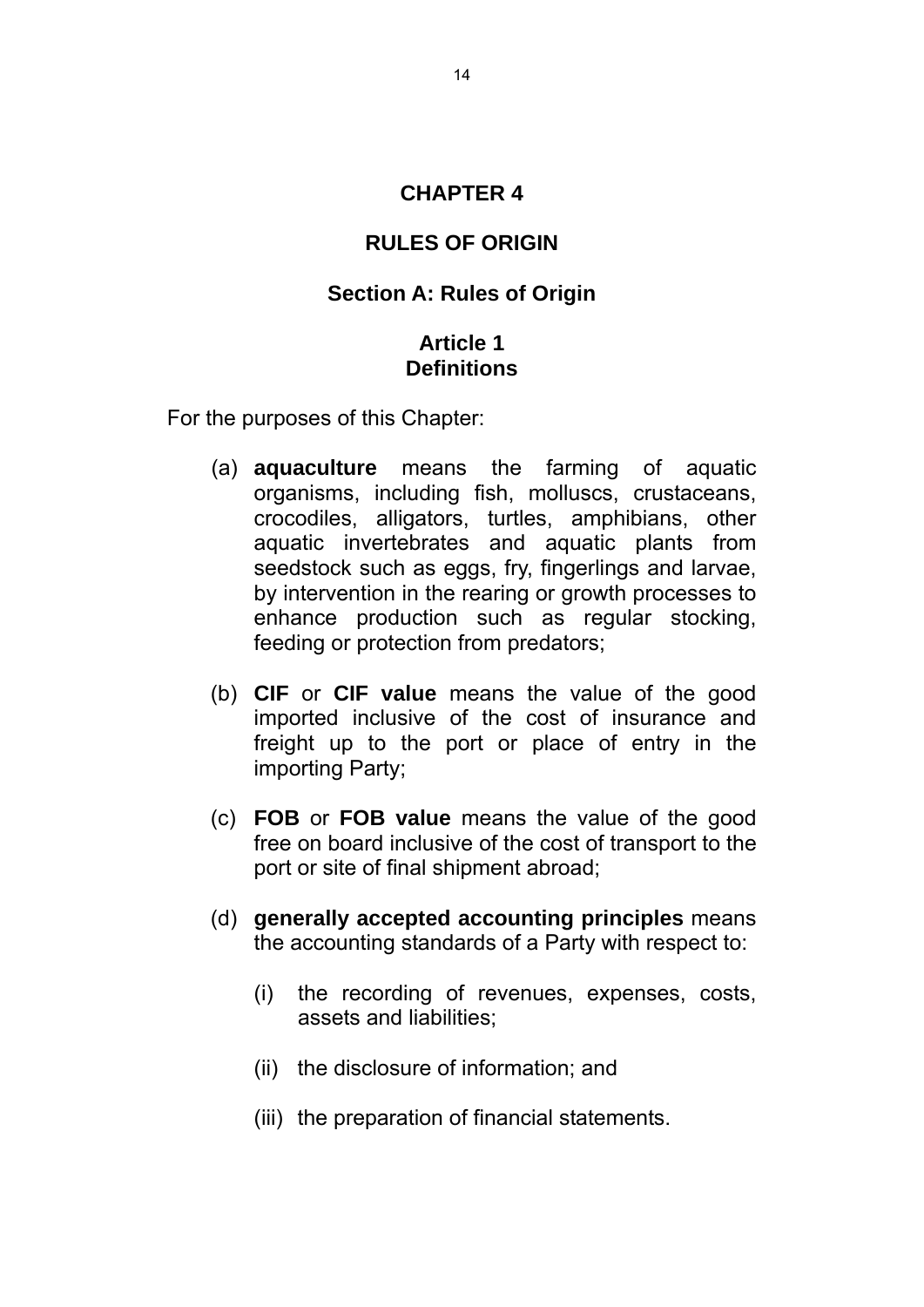These standards may encompass broad guidelines of general application as well as detailed standards, practices and procedures;

- (e) **good** means any merchandise, product, article or material;
- (f) **material** means any matter or substance used or consumed in the production or transformation of a good or physically incorporated into a good subjected to a process in the production of another good;
- (g) **non-originating good** or **non-originating material** means a good or material which does not qualify as originating under this Chapter;
- (h) **originating good** or **originating material** means a good or material which qualifies as originating in accordance with Article 2;
- (i) **producer** means a person who grows, cultivates, mines, raises, harvests, fishes, traps, hunts, farms, captures, gathers, collects, breeds, extracts, manufactures, processes or assembles a good; and
- (j) **production** means methods of obtaining goods, including growing, cultivating, mining, harvesting, raising, breeding, extracting, gathering, collecting, capturing, fishing, farming, trapping, hunting, manufacturing, processing or assembling a good.

## **Article 2 Originating Goods**

For the purposes of this Chapter, a good shall qualify as an originating good if it: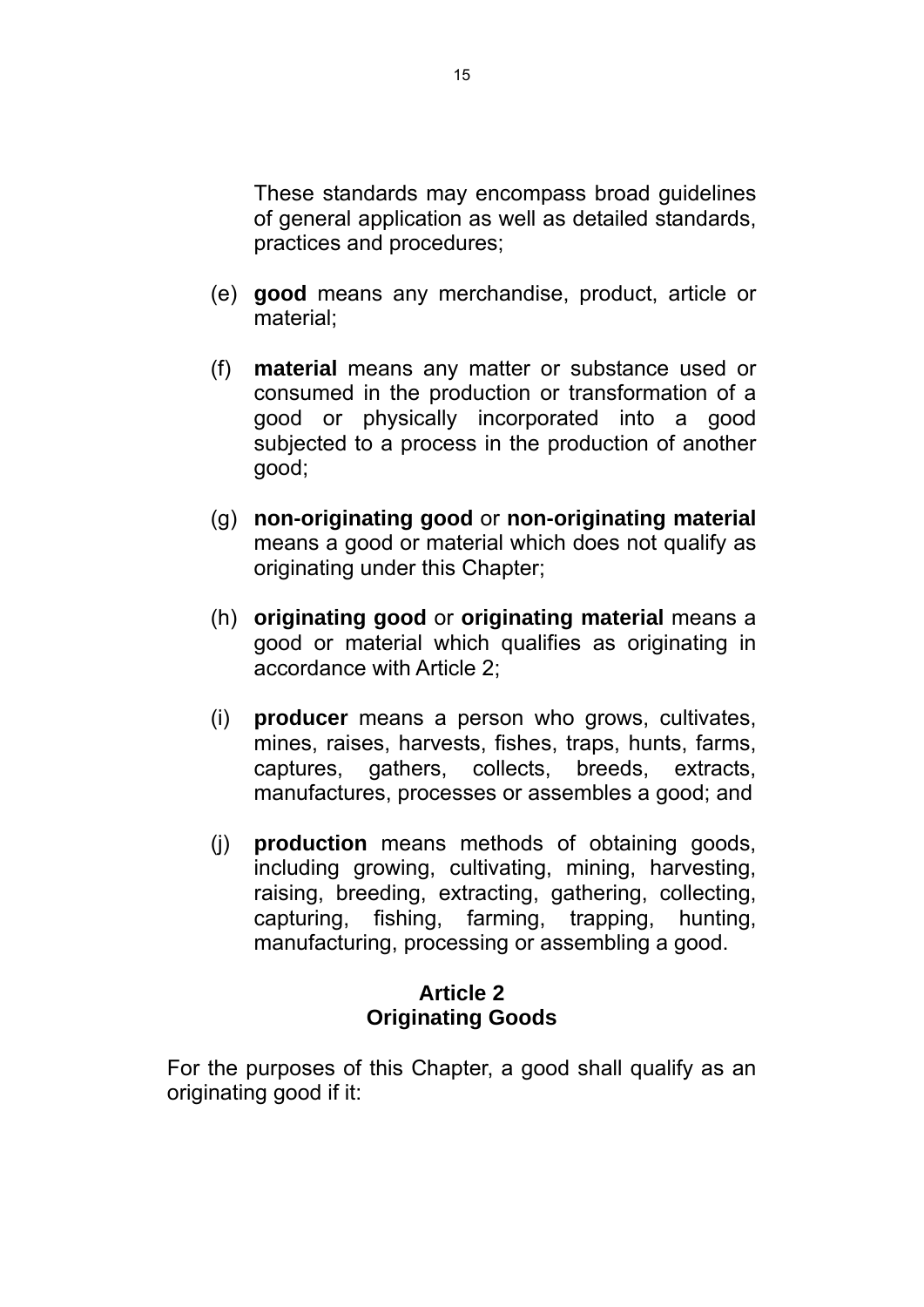- (a) is wholly obtained or produced in the Area of a Party as provided for in Article 4;
- (b) is produced entirely in the Area of one or both Parties exclusively from originating materials from one or both Parties; or
- (c) is produced in the Area of one or both Parties using non-originating materials that conform to a change in tariff classification requirement, a regional value content requirement (as provided for in Article 5) or other requirements as specified in Annex I;

and the good meets the other applicable provisions of this Chapter.

## **Article 3 Preferential Tariff Treatment**

Preferential tariff treatment provided for in this Agreement shall be applied to goods that qualify as originating goods in accordance with Article 2.

#### **Article 4 Wholly Obtained or Produced Goods**

For the purposes of subparagraph (a) of Article 2, the following goods shall be considered as wholly obtained or produced:

- (a) plant and plant goods, including fruit, flowers, vegetables, trees, seaweed, fungi and live plants, grown, harvested, picked or gathered in the Area of a Party;
- (b) live animals born and raised in the Area of a Party;
- (c) goods obtained from live animals in the Area of a Party;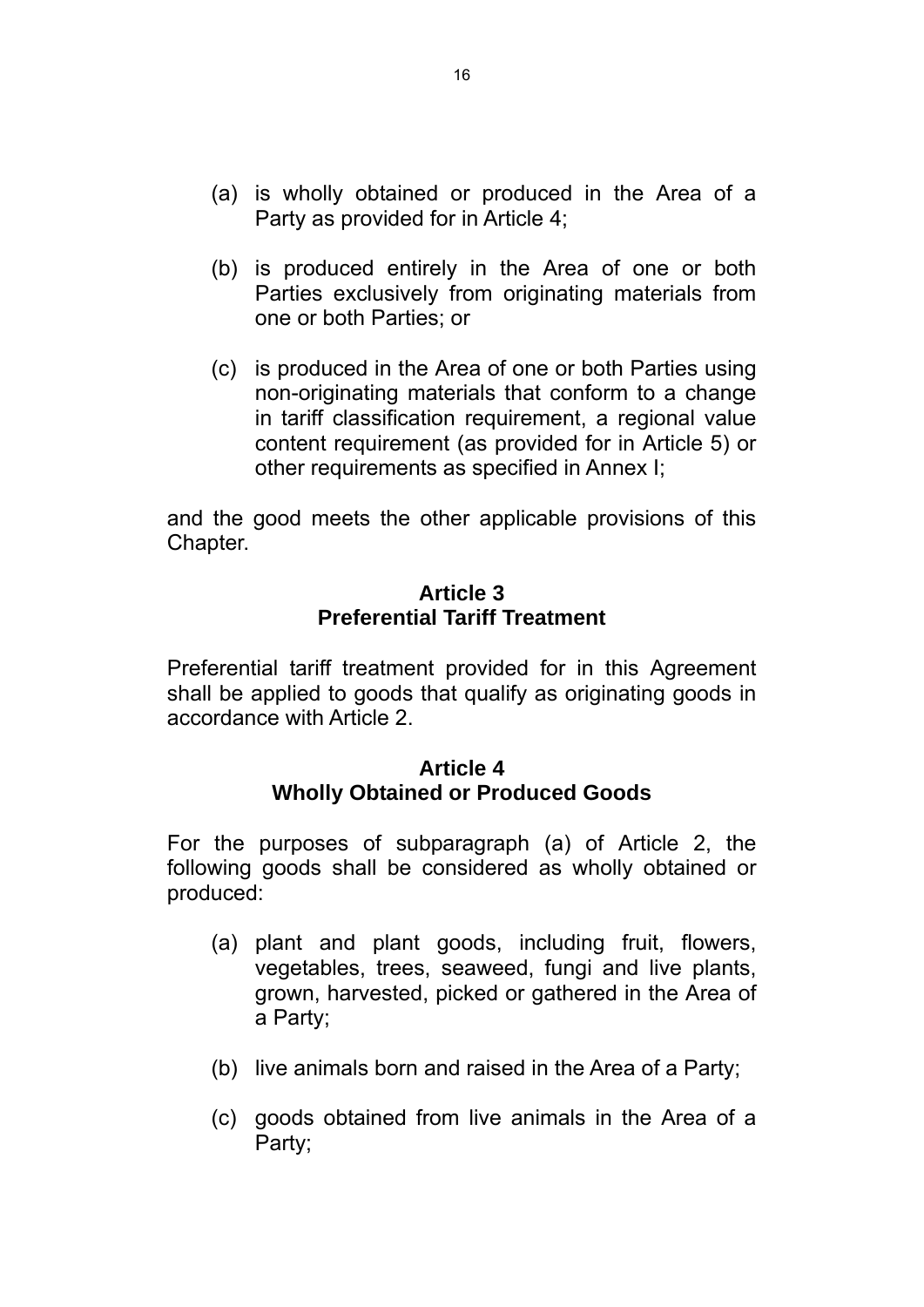- (d) goods obtained from hunting, trapping, fishing, farming, aquaculture, gathering or capturing in the Area of a Party;
- (e) minerals and other naturally occurring substances extracted or taken from the soil, waters, seabed or subsoil, in the Area of a Party;
- (f) goods of sea-fishing and other marine goods taken from the high seas, in accordance with international law, by any vessel registered in a Party and entitled to fly the flag of that Party in accordance with the *United Nations Convention on the Law of the Sea 1982* ("UNCLOS");
- (g) goods processed and/or produced on board any factory ship registered in a Party and entitled to fly the flag of that Party in accordance with UNCLOS, from the goods referred to in subparagraph (f);
- (h) goods extracted or taken by a Party, or a person of a Party, from the seabed or subsoil beyond the Exclusive Economic Zone and adjacent Continental Shelf of that Party and beyond areas over which third parties exercise jurisdiction, under exploitation rights granted in accordance with international law;
- (i) goods which are:
	- (i) waste and scrap derived from production or consumption in the Area of a Party provided that such goods are fit only for the recovery of raw materials; or
	- (ii) used goods collected in the Area of a Party provided that such goods are fit only for the recovery of raw materials; and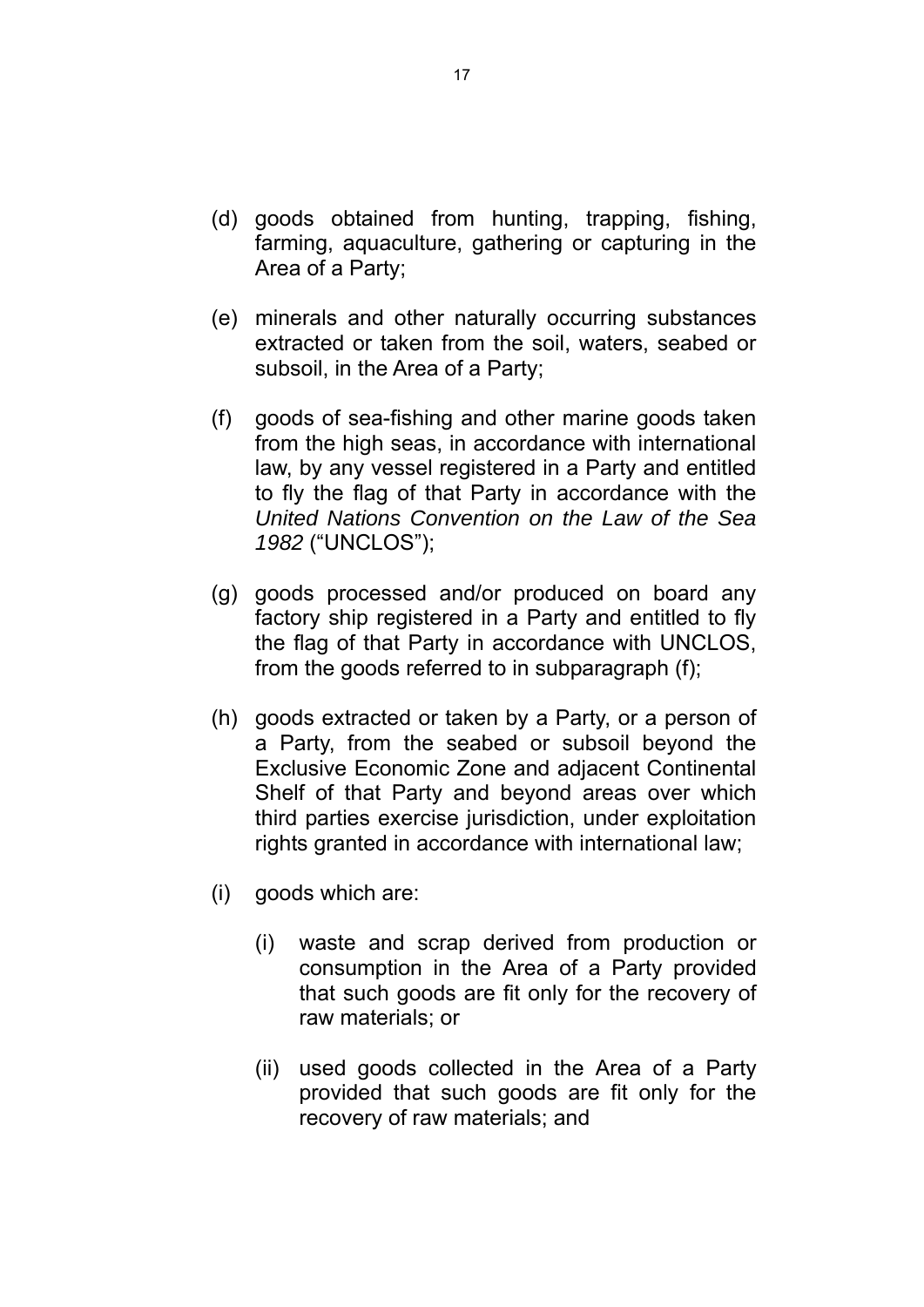(j) goods obtained or produced in the Area of a Party solely from products referred to in subparagraphs (a) to (i) or from their derivatives.

#### **Article 5 Regional Value Content**

For the purposes of this Chapter, the formula for calculating the regional value content ("RVC") shall be either:

(a) build-up formula

RVC = [(material cost + labour cost + overhead cost + profit + other costs)/FOB] x 100 %

or

(b) build-down formula

RVC = [(FOB - value of non-originating materials) /FOB] x 100 %

where:

- (i) **material cost** is the value of originating materials, parts or produce that are acquired or self-produced by the producer in the production of the good;
- (ii) **labour cost** includes wages, remuneration and other employee benefits;
- (iii) **overhead cost** is the total overhead expense including product development and other production costs;
- (iv) **other costs** are the costs incurred in placing the good in the ship or other means of transport for export, including domestic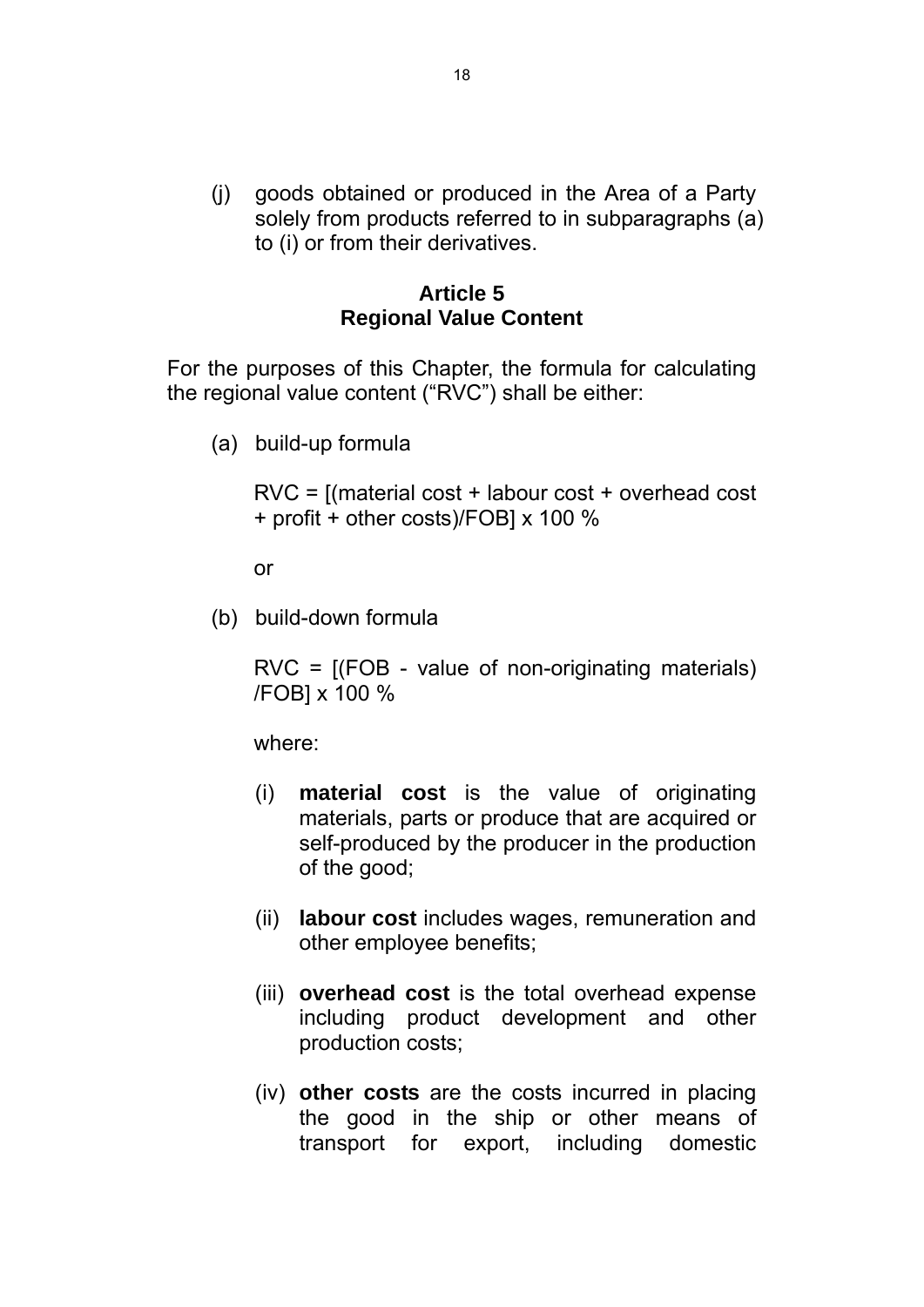transport costs, storage and warehousing, port handling, brokerage fees and service charges;

- (v) **FOB** is the free-on-board value of the goods as defined in Article 1; and
- (vi) **value of non-originating materials** is the CIF value at the time of importation or the earliest ascertained price paid or payable in the Area of the Party where the production takes place for all non-originating materials, parts or produce that are acquired by the producer in the production of the good. When the producer of a good acquires non-originating materials within that Party the value of such materials shall not include freight, insurance, packing costs and any other costs incurred in transporting the material from the supplier's warehouse to the producer's location. Non-originating materials include materials of undetermined origin but do not include a material that is self-produced.

## **Article 6 Accumulation**

Originating materials from the Area of a Party, incorporated into a good in the Area of the other Party, shall be considered to originate in the Area of the other Party.

## **Article 7 Minimal Operations and Processes**

1. Operations or processes undertaken by themselves or in combination with each other for purposes such as those listed below are considered to be minimal and shall not confer origin: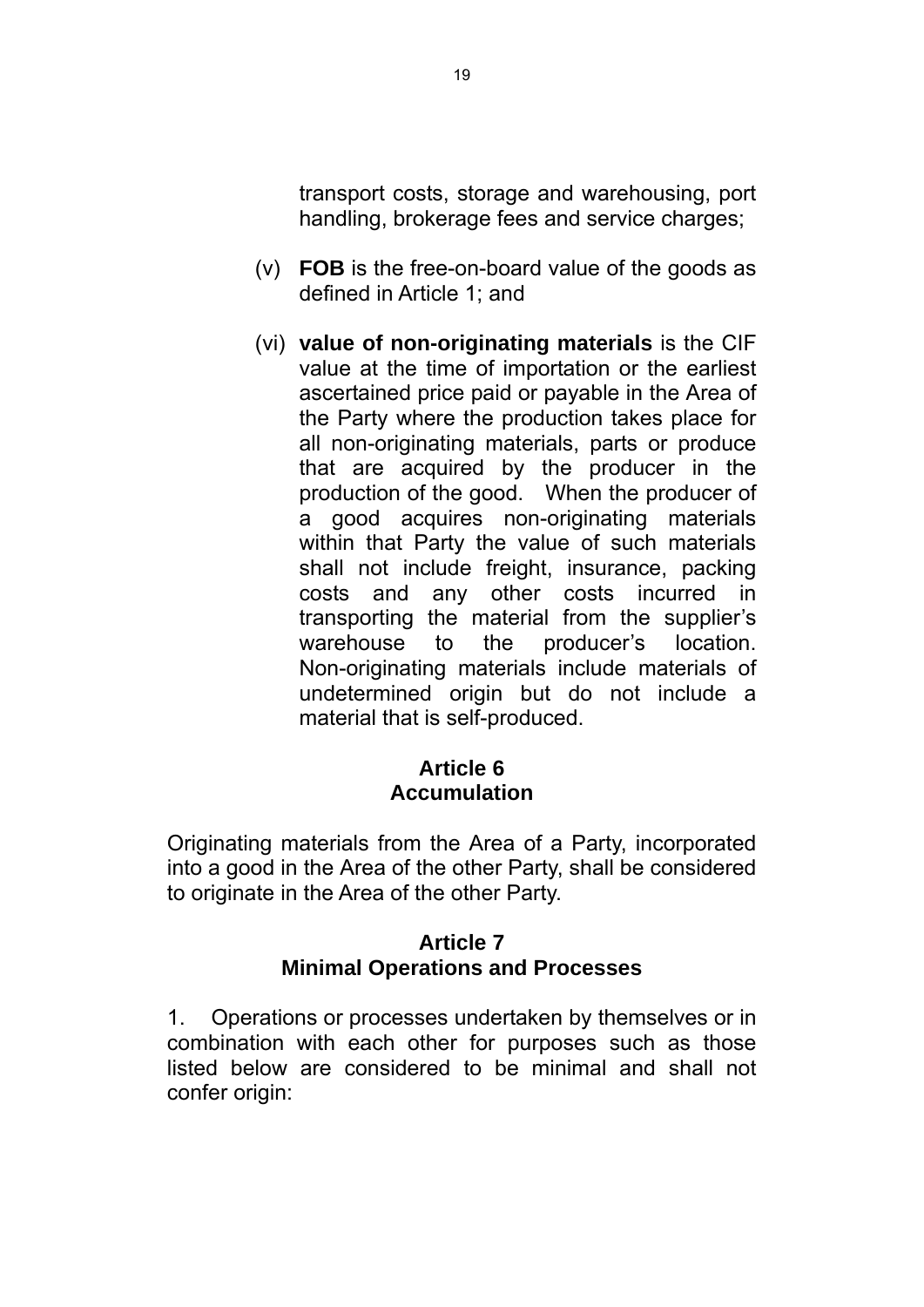- (a) ensuring preservation in good condition for the purposes of transport or storage;
- (b) facilitating shipment or transportation;
- (c) packaging or presenting goods for sale;
- (d) affixing of marks, labels or other like distinguishing signs on products or their packaging;
- (e) simple processes consisting of sifting, classifying, washing, cutting, slitting, bending, coiling and uncoiling and other similar operations; and
- (f) mere dilution with water or another substance that does not materially alter the characteristics of the goods.

2. Where a RVC approach has been applied, minimal processes and operations referred to in Paragraph 1 shall be taken into account for the RVC calculation.

#### **Article 8**  *De Minimis*

Each Party shall provide that a good that does not undergo a change in tariff classification pursuant to Annex I is nonetheless an originating good if:

- (a) the value of all non-originating materials, including materials of undetermined origin, used or consumed in the production of the good that do not undergo the required change in tariff classification does not exceed ten percent of the FOB value of the good; and
- (b) the good meets all other applicable requirements of this Chapter.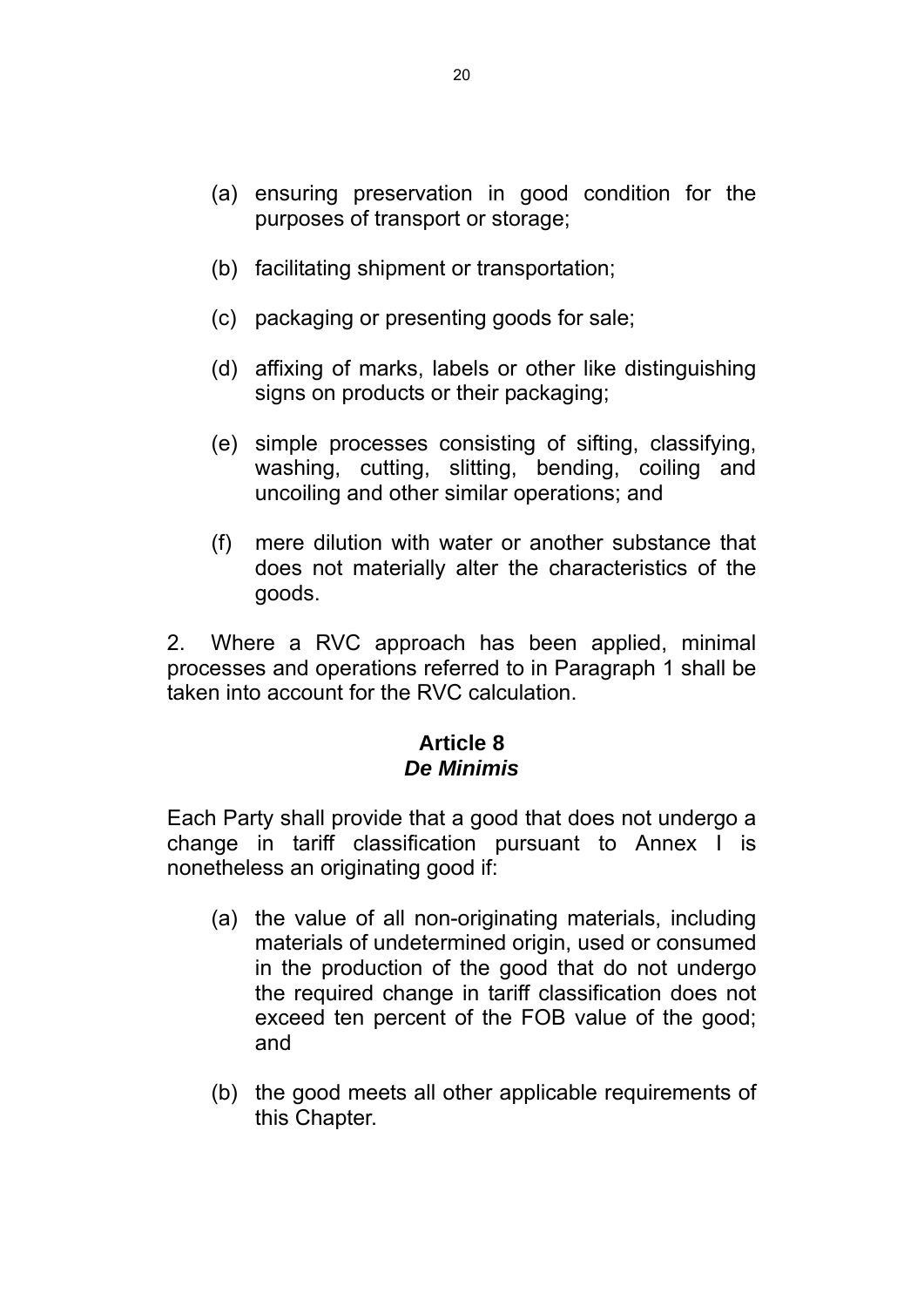#### **Article 9 Direct Consignment**

A good shall retain its originating status as determined under Article 2 if the following conditions have been met:

- (a) the good has been transported to the importing Party without passing through the territory of any non-Party; or
- (b) the good has transited through one or more non-Parties, with or without transhipment or temporary storage of up to six months in those non-Parties, provided that:
	- (i) the good has not entered trade or commerce there; and
	- (ii) the good has not undergone any operation there other than unloading and reloading, repacking, or any operation required to preserve it in good condition or to transport it to the importing Party.

## **Article 10 Treatment of Packing Materials and Containers**

1. Packing materials and containers for transportation and shipment of a good shall not be taken into account in determining the origin of any good.

2. Packing materials and containers in which a good is packaged for retail sale, when classified together with that good, shall not be taken into account in determining whether all of the non-originating materials used in the production of the good have met the applicable change in tariff classification requirements for the good.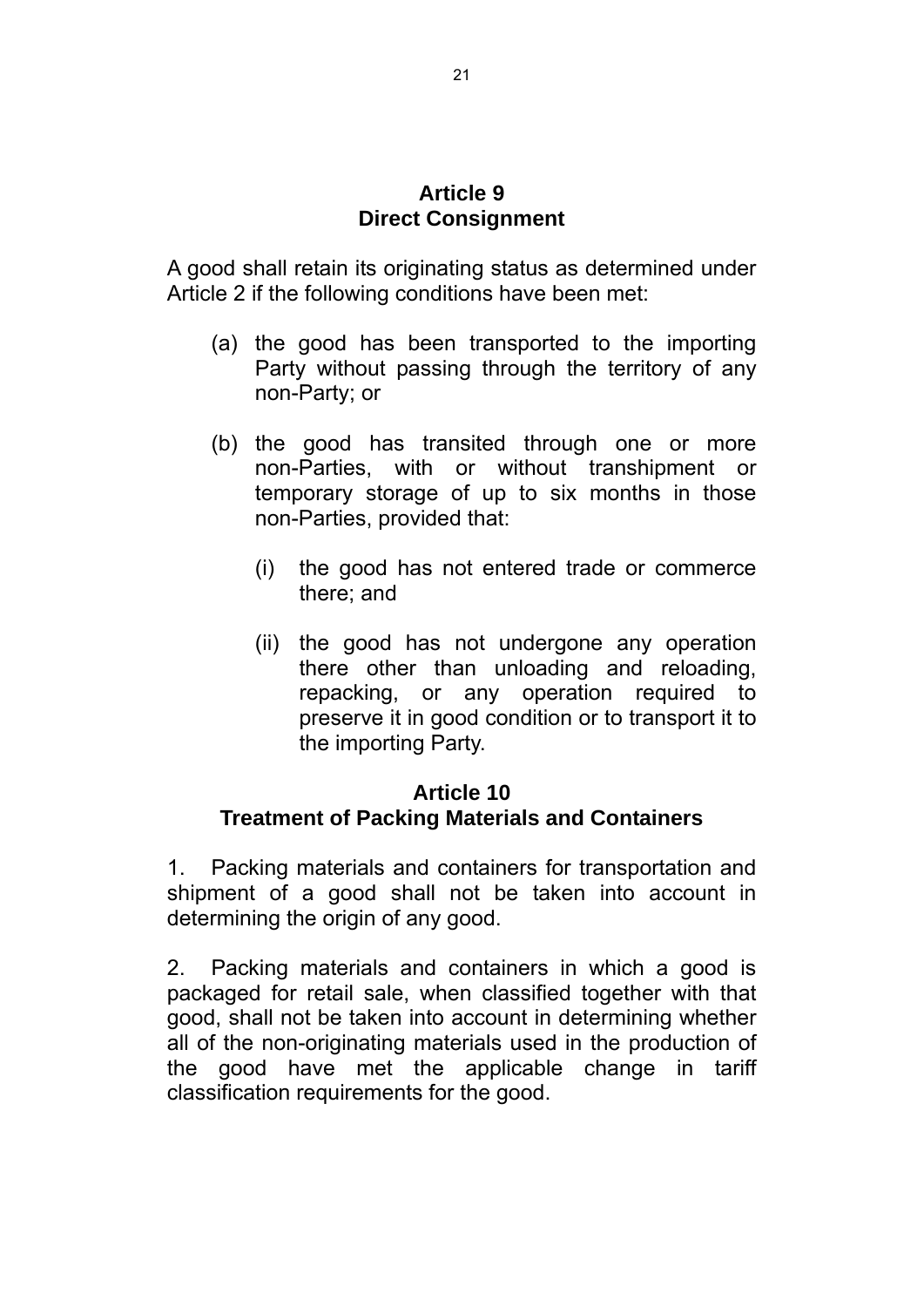3. If a good is subject to a regional value content requirement, the value of the packing materials and containers in which the good is packaged for retail sale shall be taken into account as originating or non-originating materials, as the case may be, in calculating the regional value content of the good.

## **Article 11 Accessories, Spare Parts, Tools and Instructional or Information Material**

1. For the purpose of determining the origin of a good, accessories, spare parts, tools and instructional or other information materials presented with the good shall be considered part of that good and shall be disregarded in determining whether all the non-originating materials used in the production of the originating good have undergone the applicable change in tariff classification, provided that:

- (a) the accessories, spare parts, tools and instructional or other information materials presented with the good are not invoiced separately from the originating good; and
- (b) the quantities and value of the accessories, spare parts, tools and instructional or other information materials presented with the good are customary for that good.

2. Notwithstanding Paragraph 1, if a good is subject to a regional value content requirement, the value of the accessories, spare parts, tools and instructional or other information materials presented with the good shall be taken into account as originating or non-originating materials, as the case may be, in calculating the regional value content of the good.

3. Paragraph 2 shall not apply where accessories, spare parts, tools and instructional or other information materials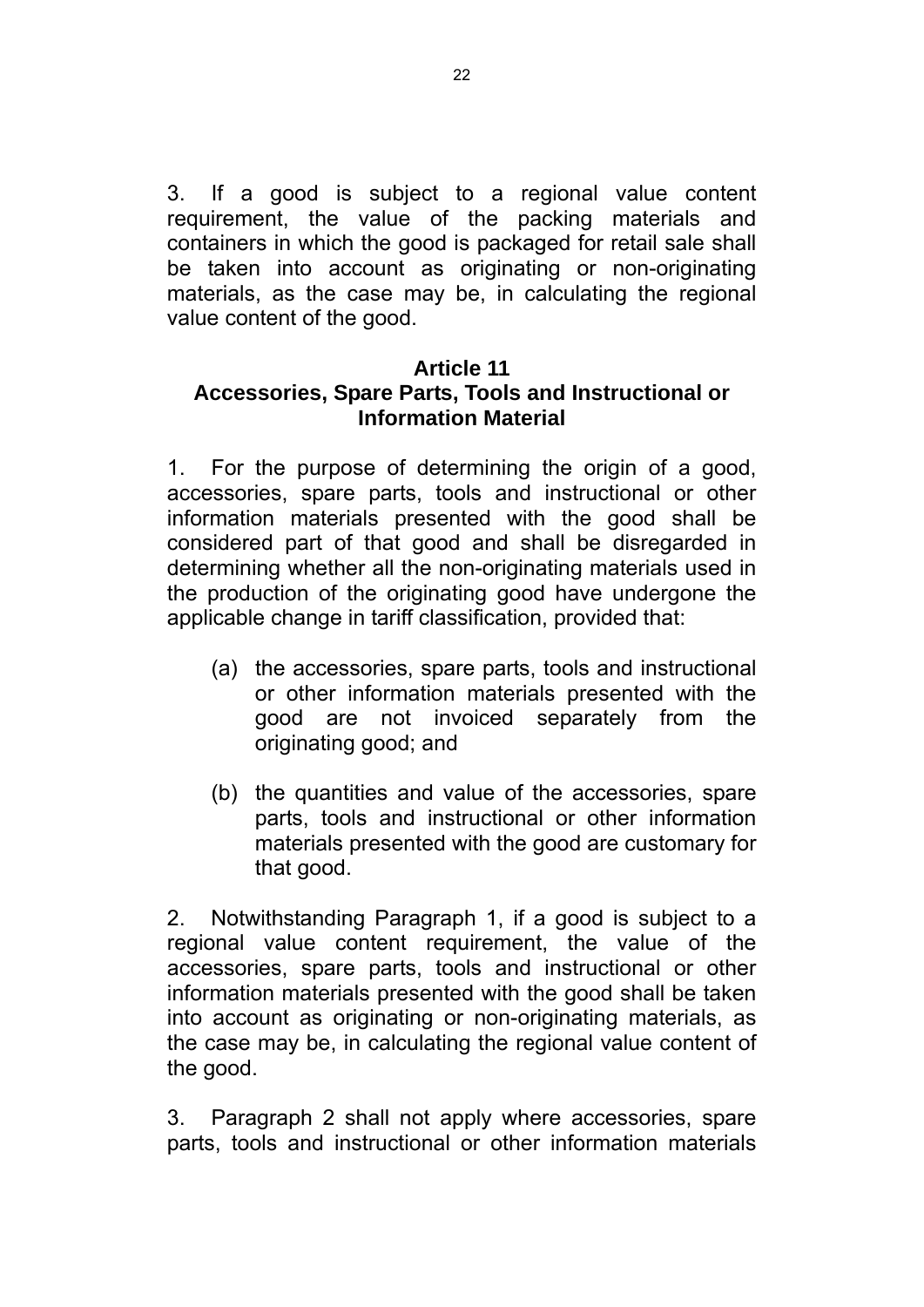presented with the good have been added solely for the purpose of artificially raising the regional value content of that good.

## **Article 12 Indirect Materials**

1. An indirect material shall be treated as an originating material without regard to where it is produced and its value shall be the cost registered in the accounting records of the producer of the good.

2. For the purposes of this Article, indirect material means a good used or consumed in the production, testing or inspection of a good but not physically incorporated into the good, or a good used or consumed in the maintenance of buildings or the operation of equipment associated with the production of a good, including:

- (a) fuel and energy;
- (b) tools, dies and moulds;
- (c) spare parts and materials used in the maintenance of equipment and buildings;
- (d) lubricants, greases, compounding materials, and other materials used in production or used to operate equipment and buildings;
- (e) gloves, glasses, footwear, clothing, safety equipment and supplies;
- (f) equipment, devices, and supplies used for testing or inspecting the goods;
- (g) catalysts and solvents; and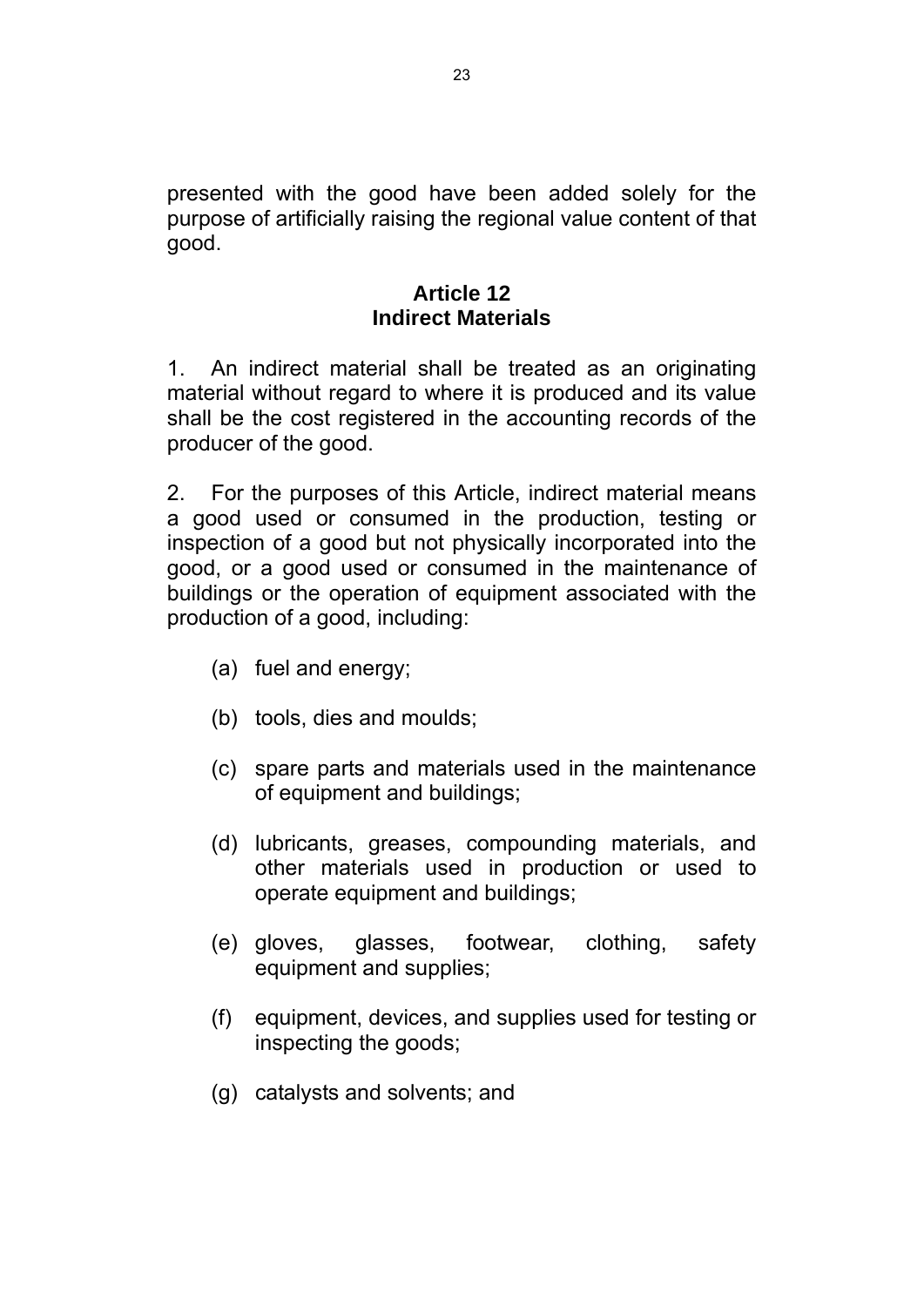(h) any other goods that are not incorporated into the good but whose use in the production of the good can reasonably be demonstrated to be a part of that production.

#### **Article 13 Identical and Interchangeable Materials**

1. In determining whether a good is an originating good, any identical or interchangeable materials shall be distinguished by:

- (a) physical separation of the goods; or
- (b) an inventory management method recognised in the generally accepted accounting principles of the exporting Party.

2. Identical or interchangeable materials are goods or materials which are interchangeable for commercial purposes, whose properties are essentially identical, and between which it is impractical to differentiate by a mere visual examination.

## **Article 14 Compliance**

Compliance with the requirements of this Section shall be determined in accordance with the provisions of Section B as applicable.

## **Section B: Operational Procedures**

## **Article 15 Definitions**

For the purposes of this Section: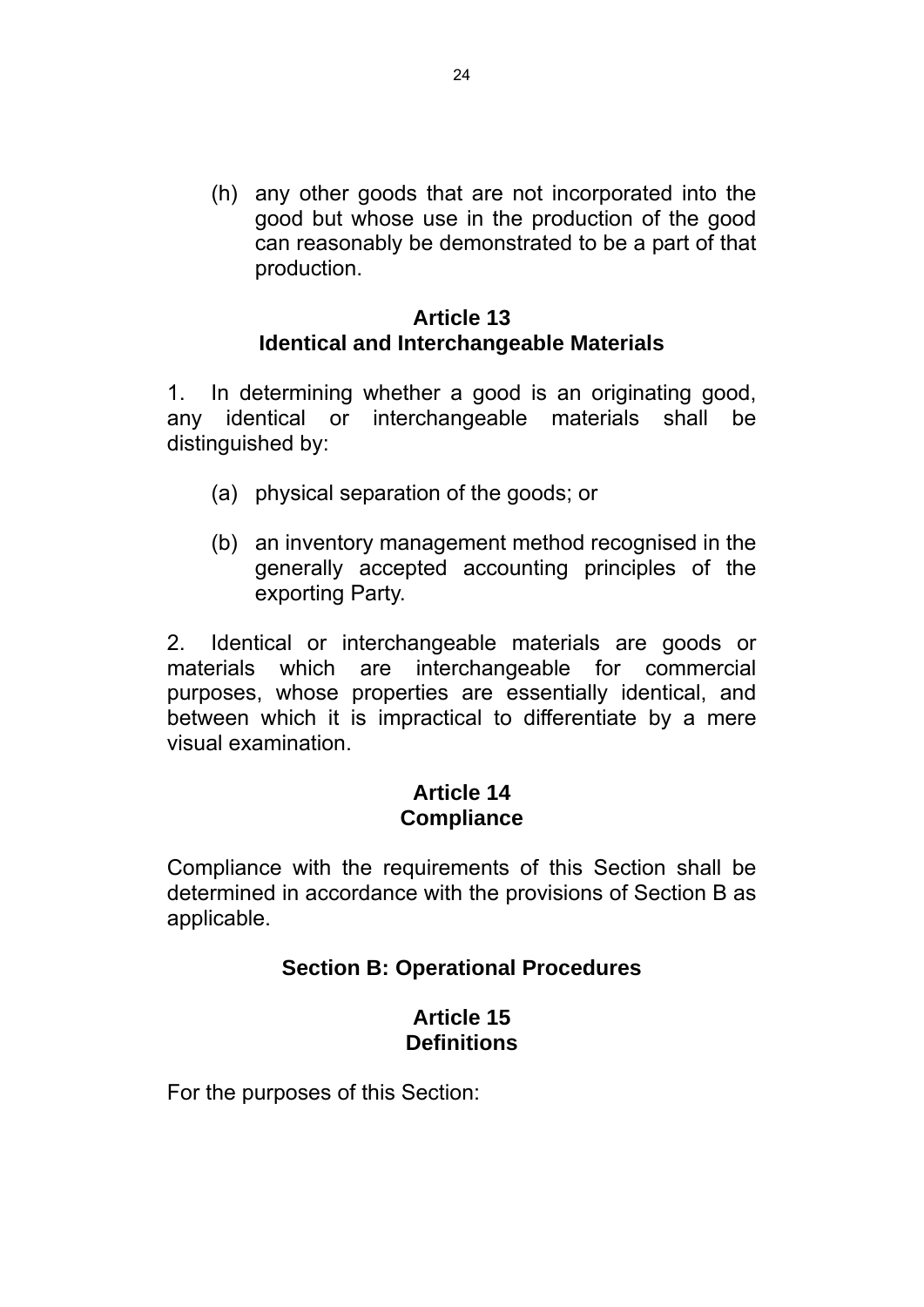- (a) **certificate of origin** means a certificate issued by the Trade and Industry Department of Hong Kong, China or by a Government Approved Certification Organisation of Hong Kong, China which certifies that the goods to which the certificate relates are originating goods in accordance with this Chapter; and
- (b) **declaration of origin** means an appropriate statement as to the origin of the goods made, in connection with their exportation, by the manufacturer, producer, supplier, exporter or other competent person on the commercial invoice or any other document relating to the goods.

## **Article 16 Treatment of Goods for which Preference is Claimed**

1. Each Party may require a declaration of origin of a good for which preferential tariff treatment is claimed. Where a Party requires a declaration of origin of a good, the importing Party shall grant preferential tariff treatment to goods imported into its Area from the other Party only in cases where an importer claiming preferential tariff treatment:

- (a) provides a declaration of origin of the good in accordance with this Chapter; or
- (b) provides other evidence to substantiate the origin of the goods.

2. With respect to any good falling within Chapter 61 or Chapter 62 of the Harmonized System, New Zealand shall require that a certificate of origin of a good be obtained by the importer for goods imported from the Area of Hong Kong, China where preferential tariff treatment is claimed.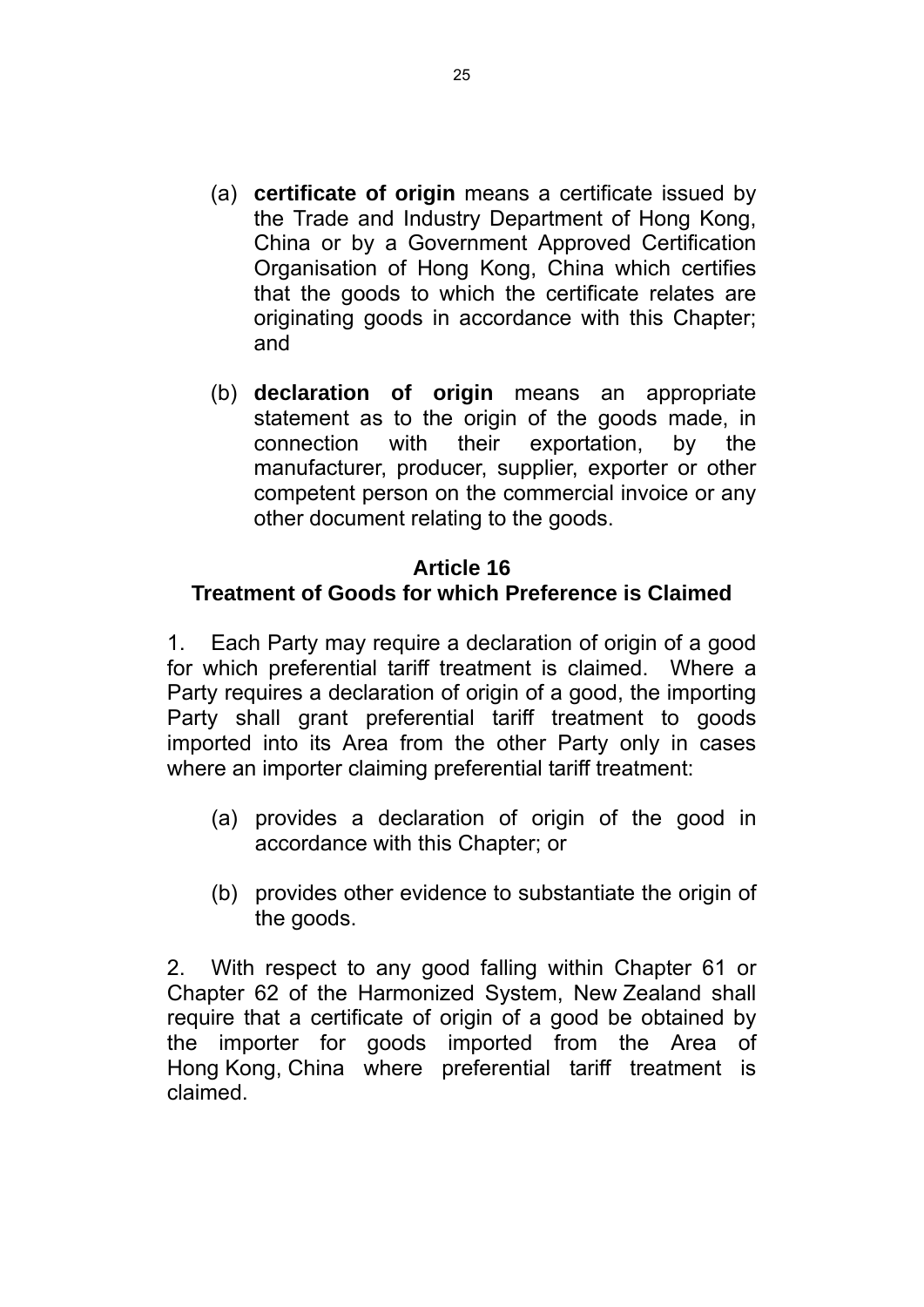#### **Article 17 Declaration of Origin and Certificate of Origin**

1. The declaration of origin or certificate of origin shall specify on the face of the document issued in respect of the good that the goods enumerated thereon are the origin of the exporting Party and meet the requirements of this Chapter, and shall include:

- (a) a full description of the goods;
- (b) the goods' six digit Harmonized System reference;
- (c) the rule of origin by which the goods qualify (wholly obtained, produced entirely from originating materials or by product-specific rule including, where applicable, the regional value content);
- (d) the producer's name(s);
- (e) the exporter's name(s), address and contact details;
- (f) the consignee's name(s), address and contact details; and
- (g) the importer's name(s) in respect of imported goods, if known.
- 2. The declaration of origin or certificate of origin:
	- (a) shall be completed in English; and
	- (b) may be made in respect of one or more goods in the shipment.
- 3. The certificate of origin shall also:
	- (a) bear a unique reference number given by the issuer of the certificate of origin; and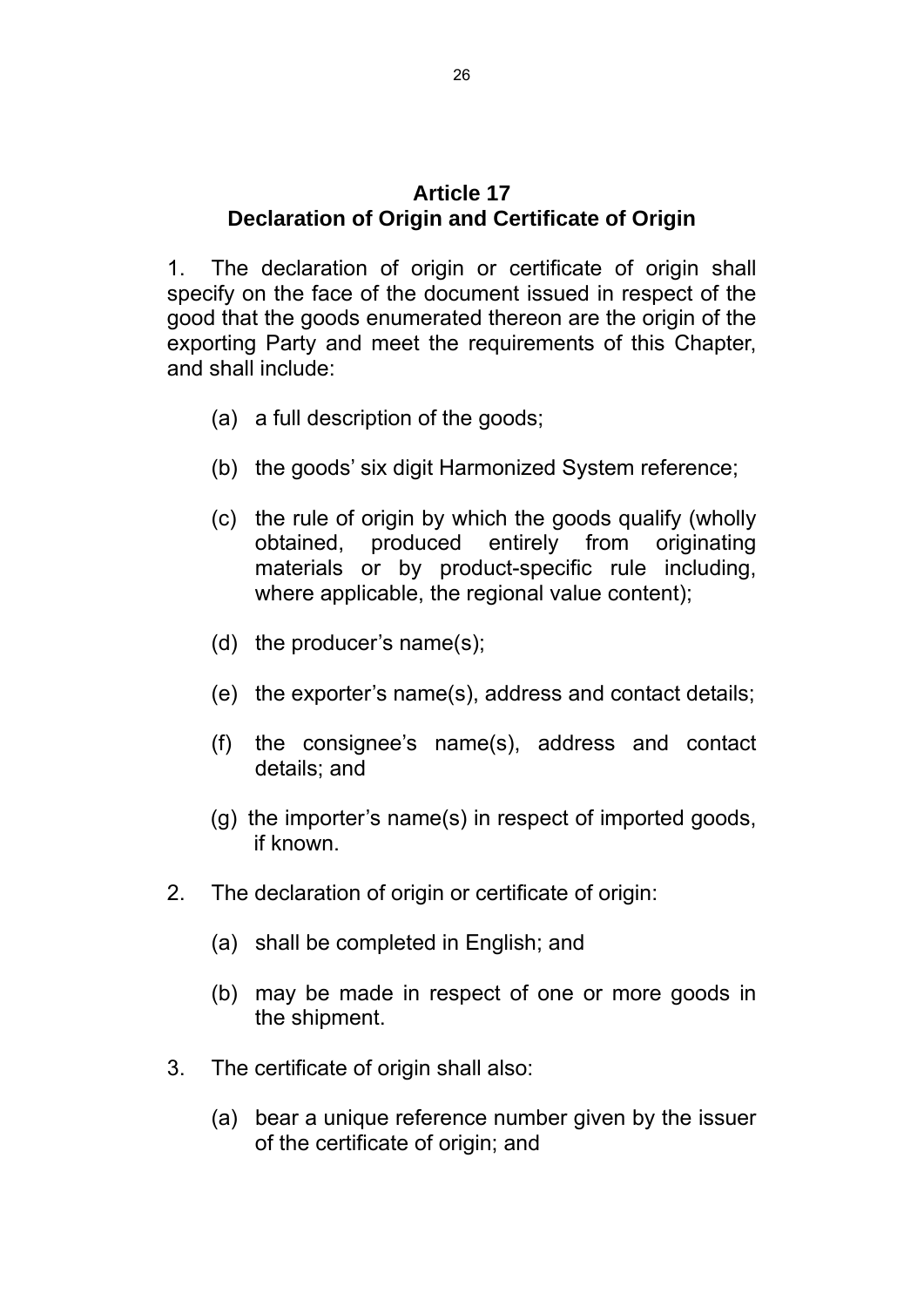(b) contain sufficient details to identify the consignment to which it relates<sup>[1](#page-29-0)</sup>.

4. Further operational certification procedures that shall apply to the application for and issuing of a certificate of origin shall be mutually determined between the relevant agencies of the Parties in an exchange of letters. Any subsequent amendments shall be similarly mutually determined in an exchange of letters between the relevant agencies of the Parties.

## **Article 18 Exceptions from Declaration of Origin**

1. An importing Party may not require a declaration of origin to admit goods pursuant to tariff preference where:

- (a) the customs value of the importation does not exceed US\$1,000 or the equivalent amount in the Party's currency or a higher amount as it may establish; or
- (b) in respect of specific goods, a Party has waived the requirement for a declaration of origin.

2. Where an importation forms part of a series of importations that may reasonably be considered to have been undertaken or arranged for the purpose of avoiding the requirement for a declaration of origin, the customs administration of the importing Party may deny preferential tariff treatment.

l

<span id="page-29-0"></span>Examples include the shipping marks, importer's purchase order number, exporter's invoice number, or number and types of packages.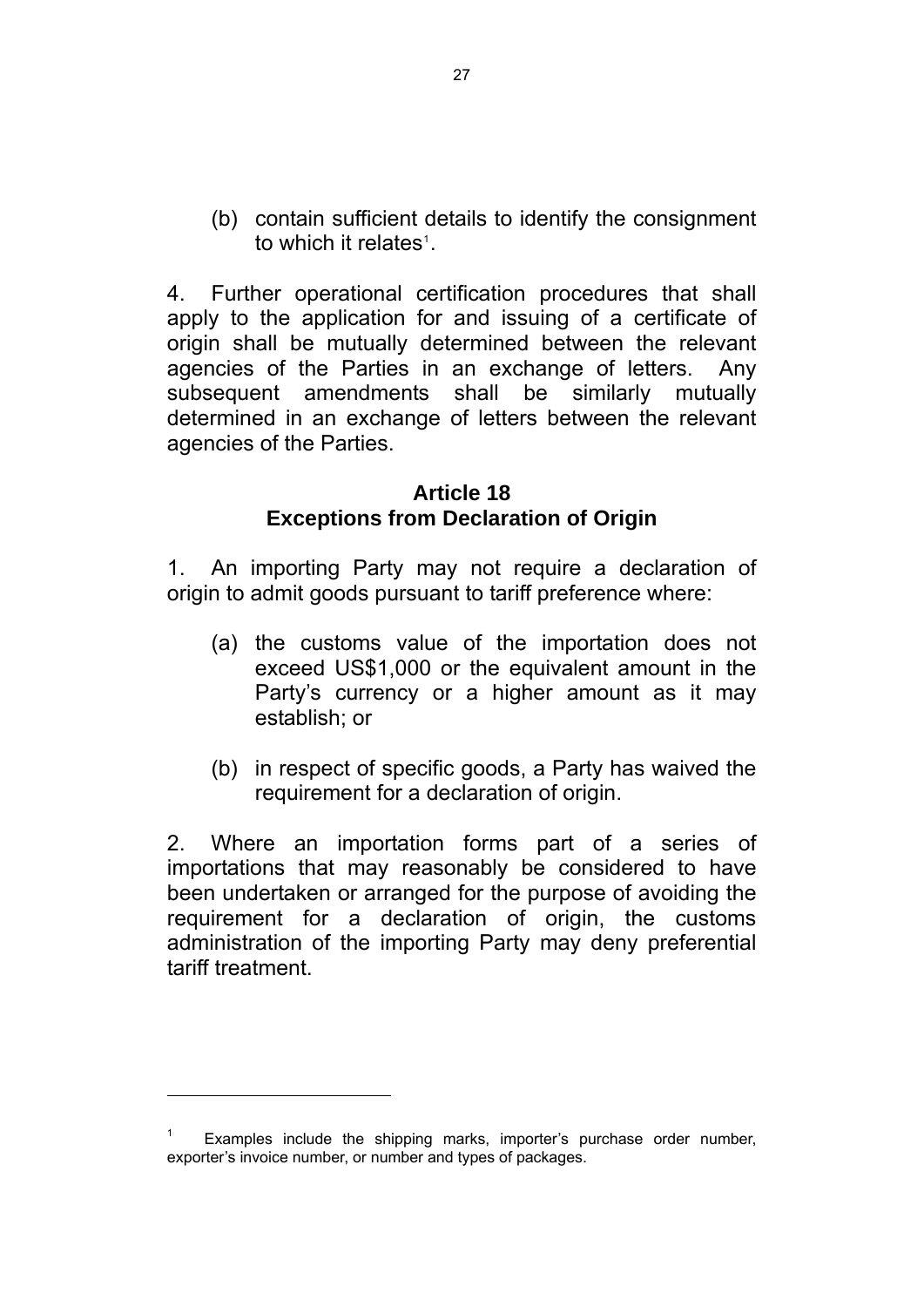#### **Article 19 Records**

1. Each Party shall require that, consistent with its domestic law, producers, exporters or importers, as appropriate, maintain for a period specified in its domestic law all records relating to an exportation or importation which are necessary to demonstrate that a good for which a claim for tariff preference was made qualifies for preferential tariff treatment. In addition, Hong Kong, China shall inform producers in its Area that they should maintain for a period of not less than seven years after the date of exportation all records relating to that exportation which are necessary to demonstrate to New Zealand that a good for which a claim for tariff preference was made qualifies for preferential tariff treatment.

2. In addition, with respect to any good falling within Chapter 61 or Chapter 62 of the Harmonized System, Hong Kong, China shall seek a written commitment from the producer of the good that all records relating to that exportation which are necessary to demonstrate that a good for which a claim for tariff preference was made qualifies for preferential tariff treatment shall be maintained for a period of not less than seven years after the date of exportation. Where the producer provides such a written commitment, Hong Kong, China shall ensure that is recorded in the certificate of origin issued in respect of that good, and shall retain that written commitment for a period of not less than seven years.

3. The Trade and Industry Department of Hong Kong, China and each Government Approved Certification Organisation of Hong Kong, China shall maintain copies of certificates of origin and the application details submitted for a period of not less than seven years.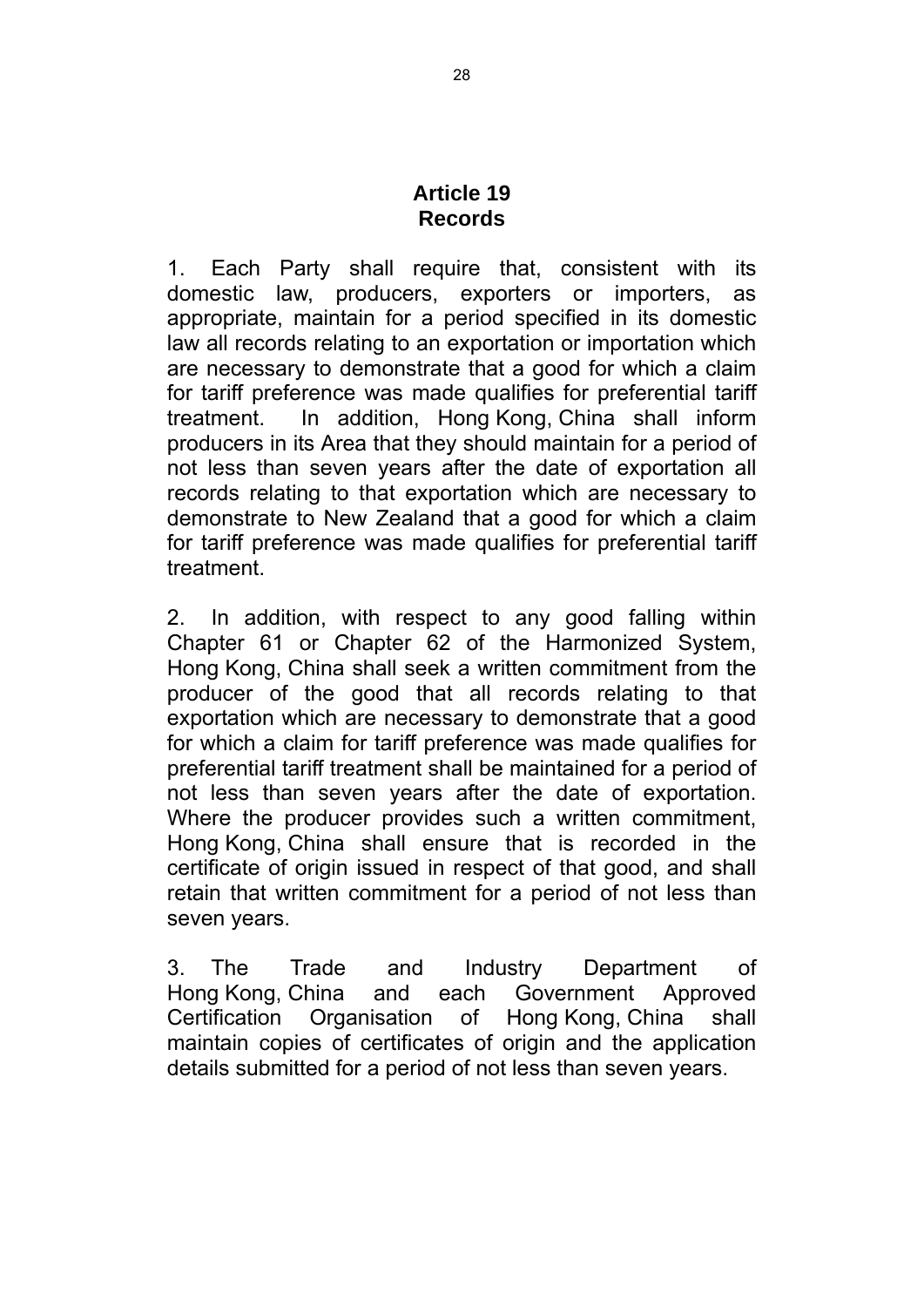#### **Article 20 Compliance with Direct Consignment**

Compliance with Article 9 may be evidenced by means of supplying to the customs authorities of the importing Party either customs documents of a non-Party or documents of the competent authorities of a non-Party, together with commercial shipping or freight documents.

## **Article 21 Non-Party Invoicing**

The customs administration of the importing Party may accept a declaration of origin in cases where the sales invoice is issued either by a company located in a non-Party or by an exporter for the account of that company, provided that the goods meet the requirements of Section A.

## **Article 22 Verification of Origin**

1. For the purposes of determining whether a good imported into its Area from the Area of the other Party qualifies as an originating good, the importing Party may, through its customs administration, conduct a verification of eligibility for preferential tariff treatment by means of:

- (a) requests for information to the importer;
- (b) requests for information to the exporter or producer in the Area of the other Party;
- (c) requests for information to the customs administration of the other Party;
- (d) subject to the consent of the relevant exporter or producer, visits to the premises of an exporter or producer in the Area of the other Party arranged by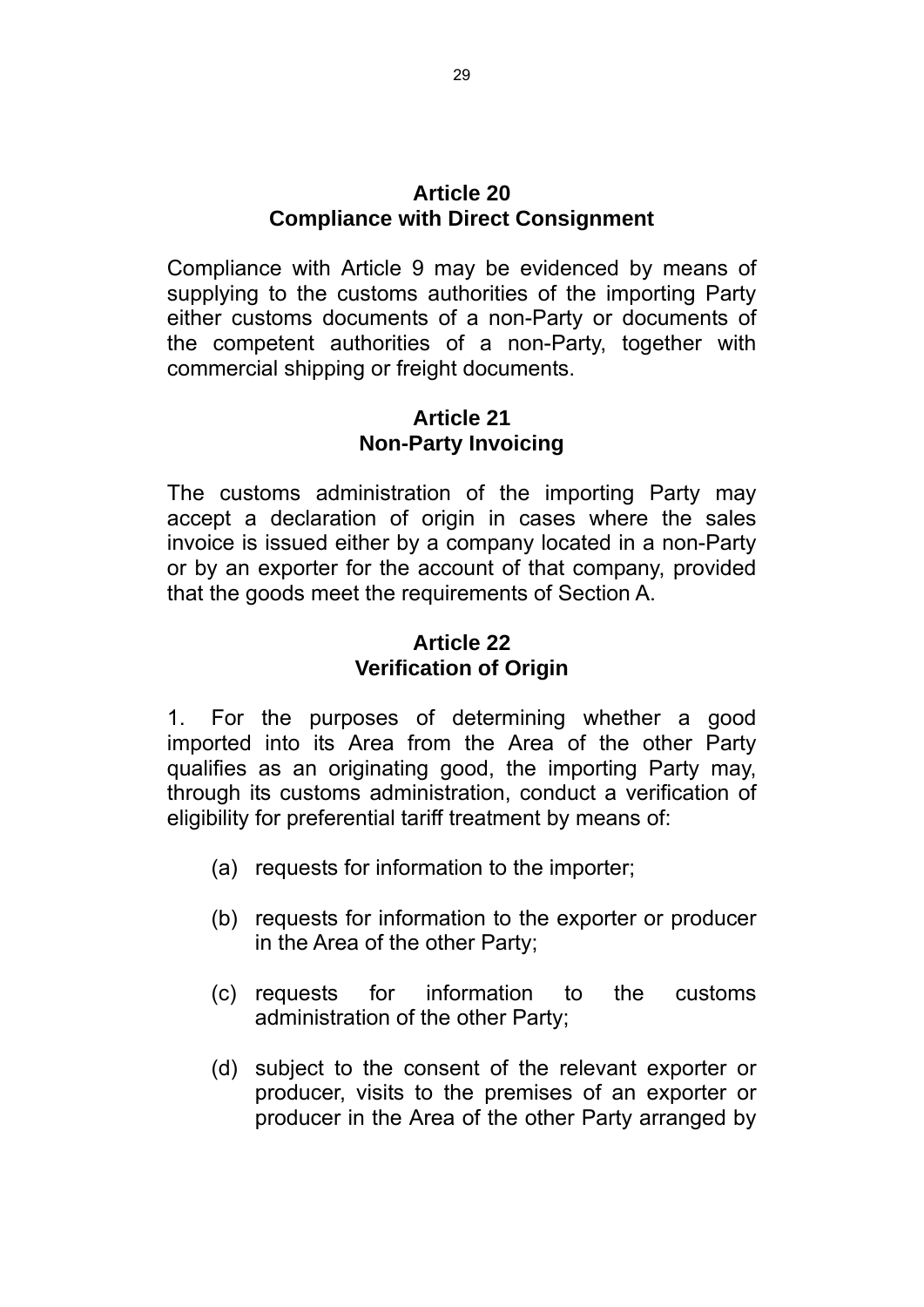and in company with the customs administration of the other Party<sup>[2](#page-32-0)</sup>; or

- (e) such other procedures as the customs administrations of the Parties may agree.
- 2. Any such verification activities shall only be undertaken if:
	- (a) there are reasonable grounds to doubt the accuracy or authenticity of the declaration of origin, certificate of origin, or the origin status of the goods concerned;
	- (b) the purpose is to facilitate audit checks by the importing Party on a risk management basis; or
	- (c) the purpose is to ascertain the fulfilment of any other requirement of this Chapter.

3. Any request that is made to the customs administration of the exporting Party pursuant to Paragraph 1 shall specify the reasons, and any documents and information supporting the request shall be forwarded to the customs administration of the exporting Party.

4. All requests for information shall be accompanied by sufficient information to identify the good about which the request is made.

## **Article 23 Denial of Preferential Tariff Treatment**

1. A Party may deny preferential tariff treatment for a good when:

l

<span id="page-32-0"></span><sup>2</sup> For greater certainty, a visit shall not include the review of records kept by the exporter or producer including those records referred to in Article 19, unless the customs administrations of the Parties otherwise agree.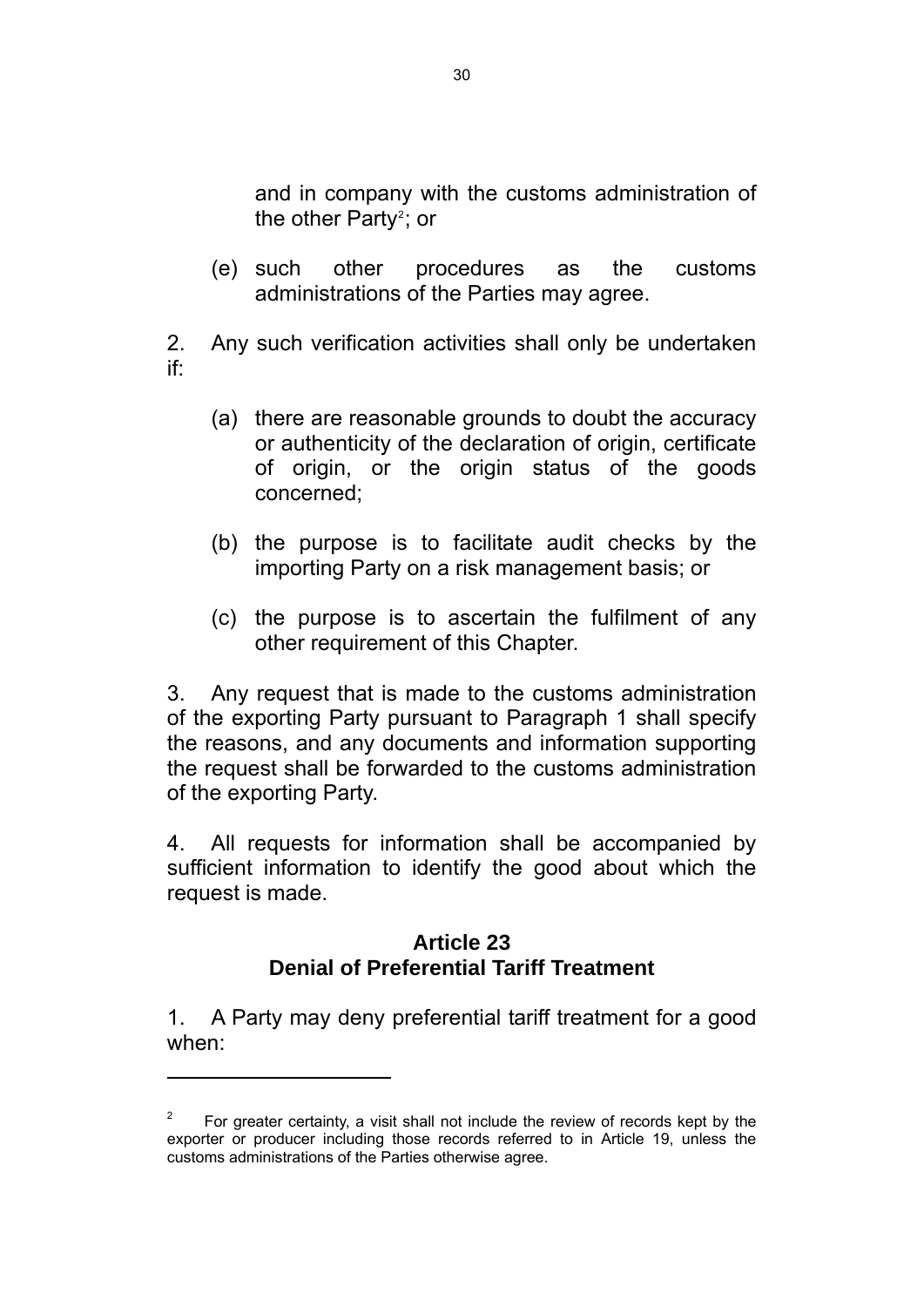- (a) the good does not qualify as an originating good pursuant to this Chapter; or
- (b) the importer, exporter or producer, as appropriate, fails to provide information which the Party has requested in the course of a verification process under Article 22, or otherwise fails to comply with any of the relevant requirements of this Chapter.

2. In the event preferential tariff treatment is denied, the importing Party shall ensure that its customs administration provides in writing to the exporter, the importer or producer, as the case may be, the reasons for that decision.

## **Article 24 Refund of Import Duties**

1. Where a declaration of origin is not provided at the time of importation of a good from a Party pursuant to Paragraph 1 of Article 16, the importing Party may impose the applied non-preferential import customs duty or require payment of a deposit on that good, where applicable. In such a case, the importer may apply for a refund of any excess import customs duty or deposit paid within one year of the date on which the good was imported, provided that:

- (a) a written declaration that the good presented qualifies as an originating good was provided to the customs administration of the importing Party at the time of importation; and
- (b) a valid declaration of origin or other evidence to substantiate the origin of the goods is provided in relation to the good imported.

2. Where a certificate of origin has not been obtained at the time of importation of a good from Hong Kong, China to New Zealand pursuant to Paragraph 2 of Article 16,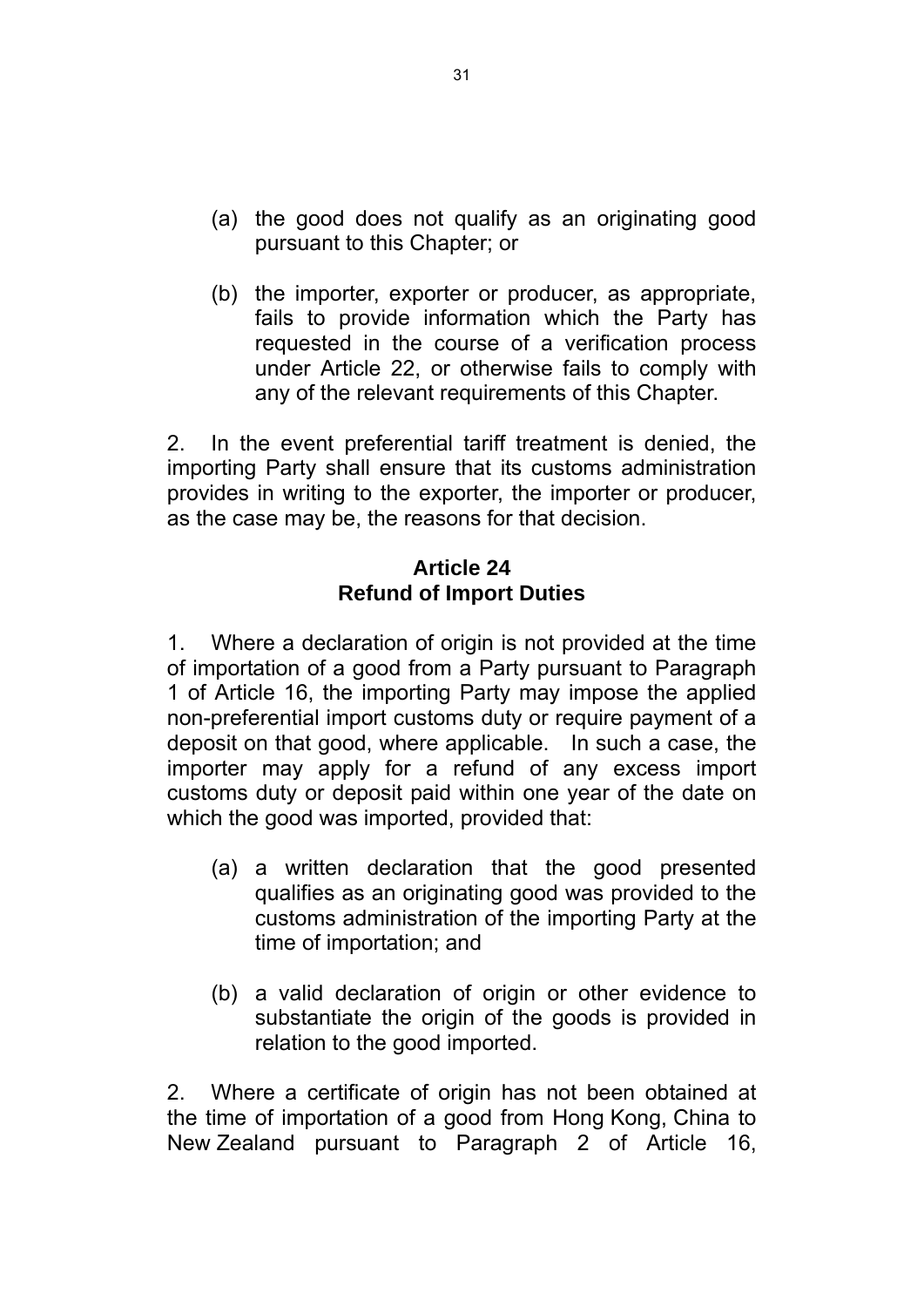New Zealand shall impose the applied non-preferential import customs duty. In such a case, the importer may apply for a refund of any excess import customs duty within one year of the date on which the good was imported, provided that a valid certificate of origin in relation to the good imported is provided to the customs administration of New Zealand.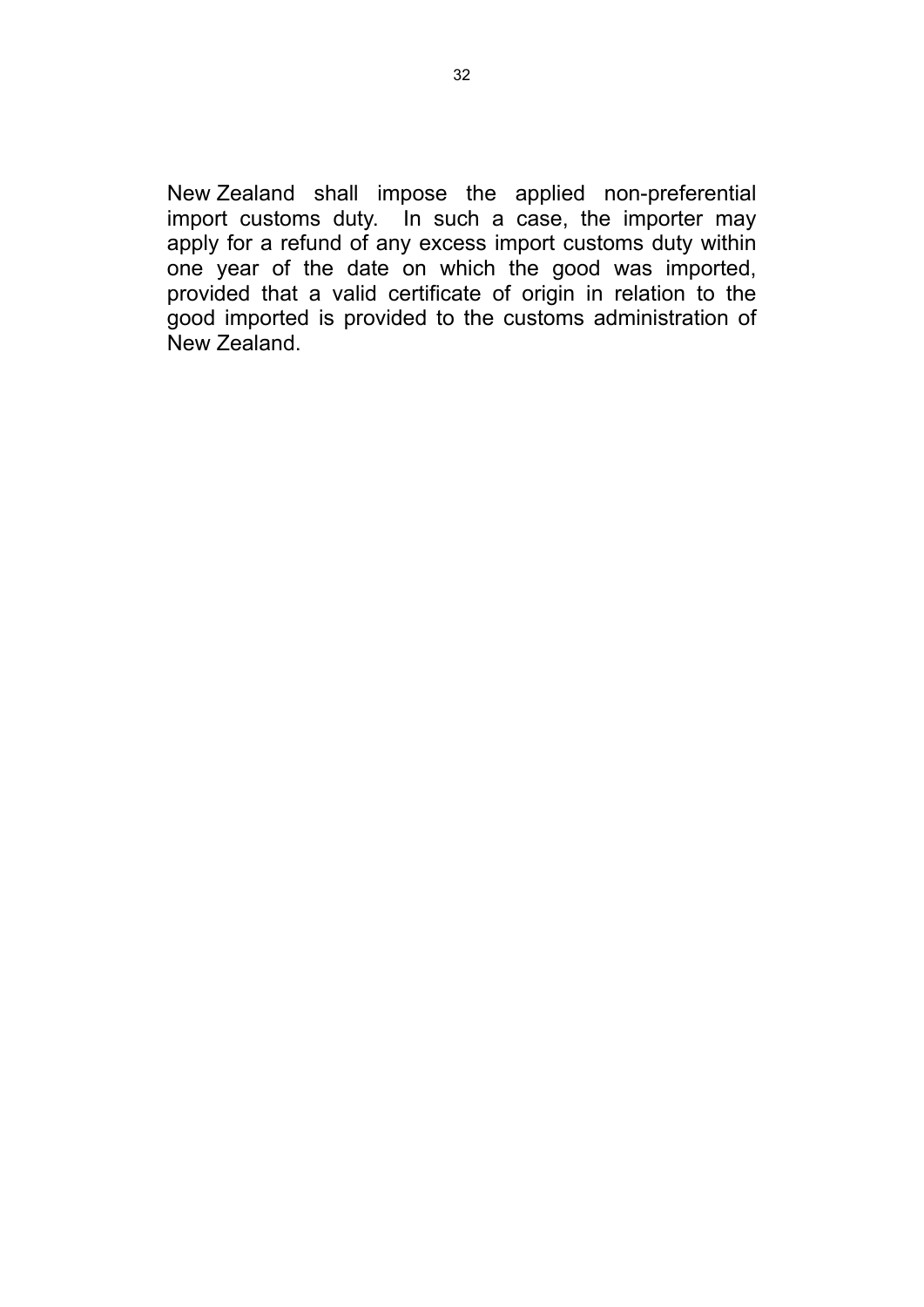# **CHAPTER 5**

## **CUSTOMS PROCEDURES AND COOPERATION**

## **Article 1 Objectives and Scope**

- 1. The objectives of this Chapter are to:
	- (a) simplify and harmonise customs procedures of the Parties;
	- (b) ensure predictability, consistency and transparency in the application of customs laws and administrative procedures of the Parties;
	- (c) ensure the efficient and expeditious clearance of goods and means of transport;
	- (d) facilitate trade between the Parties; and
	- (e) promote cooperation between the customs administrations, within the scope of this Chapter.

2. This Chapter shall apply, in accordance with the Parties' respective international obligations and domestic customs law, to customs procedures applied to goods traded between the Parties and to the movement of means of transport between the Parties.

## **Article 2 Definitions**

For the purposes of this Chapter:

- (a) **customs administration** means:
	- (i) in relation to New Zealand, the New Zealand Customs Service; and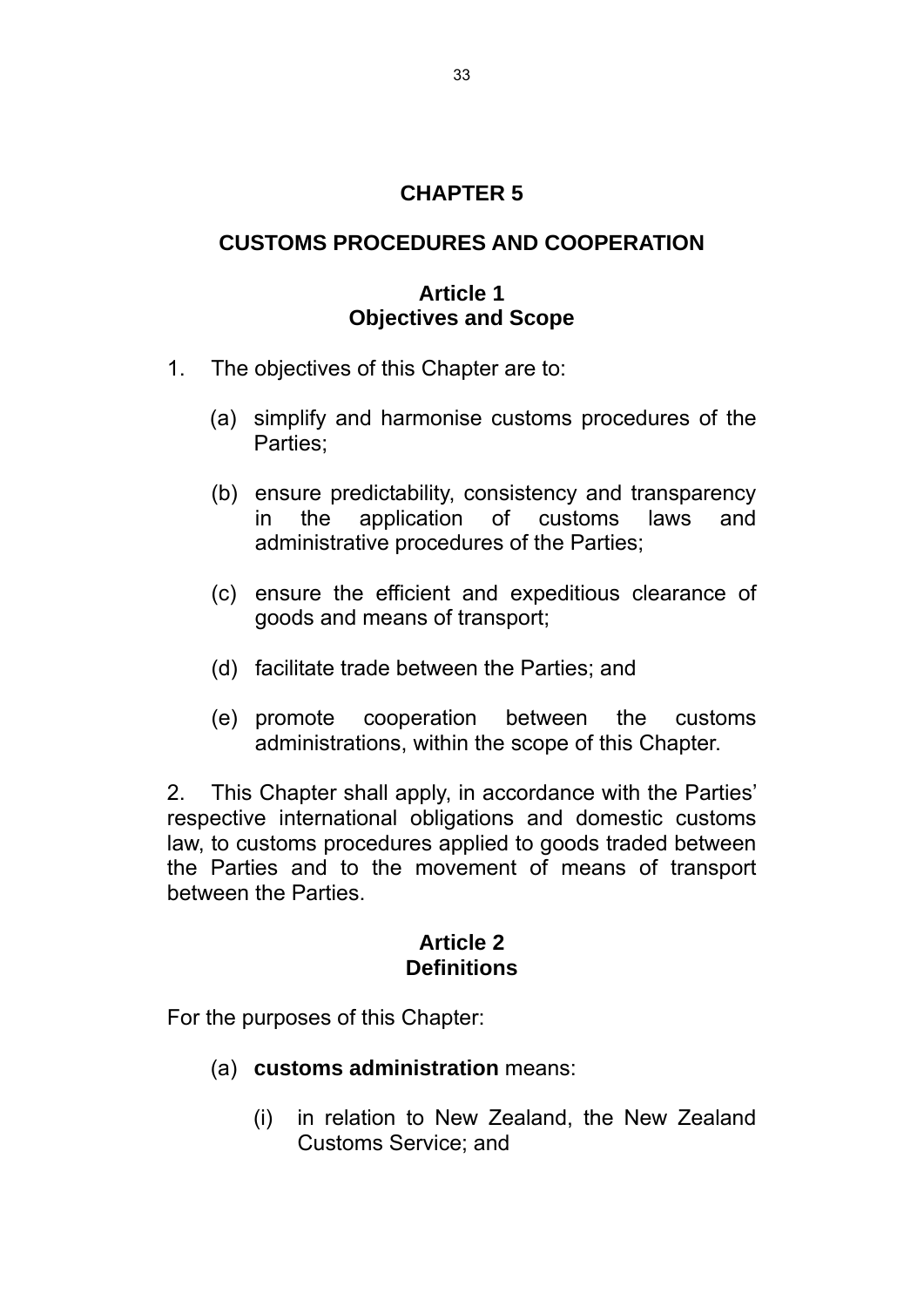- (ii) in relation to Hong Kong, China, the Customs and Excise Department of Hong Kong, China;
- (b) **customs law** means any legislation administered, applied or enforced by the customs administration of a Party;
- (c) **customs procedures** means the treatment applied by the customs administration to goods and means of transport that are subject to customs control;
- (d) **express consignments** means all goods imported by an enterprise operating a consignment service for the expeditious international movement of goods that assumes liability to the customs administration for those goods; and
- (e) **means of transport** means various types of vessels, vehicles, aircraft and pack-animals which enter or leave the Area carrying persons or goods.

## **Article 3 Facilitation**

1. Each Party shall ensure that its customs procedures and practices are predictable, consistent, transparent and facilitate trade, in accordance with this Chapter.

2. Customs procedures of each Party shall where possible conform to the standards and recommended practices of the World Customs Organization, including those of the *International Convention on the Simplification and Harmonization of Customs Procedures* (as amended), known as the *Revised Kyoto Convention*.

3. Customs administrations of the Parties shall facilitate the clearance of goods in administering their customs procedures in accordance with this Chapter.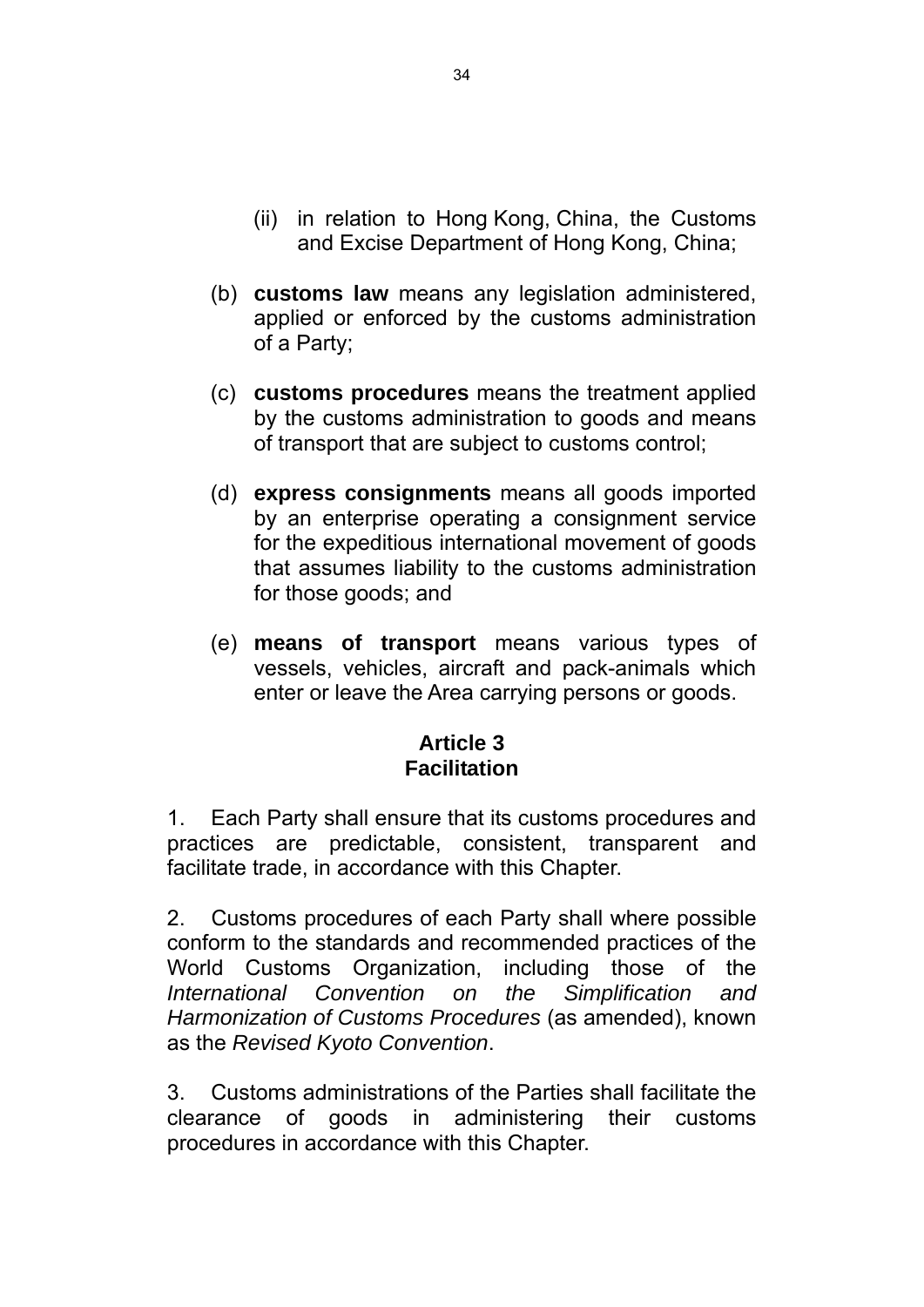4. Each customs administration shall provide one or more focal points, electronic or otherwise, through which its traders may submit all information as may be required by the customs administration in respect of the importation of goods.

### **Article 4 Customs Valuation**

The Parties shall determine the customs value of goods traded between them in accordance with Article VII of *GATT 1994* and the *Customs Valuation Agreement*.

# **Article 5 Tariff Classification**

Each Party shall apply the *International Convention on the Harmonized Commodity Description and Coding System* to goods traded between the Parties.

# **Article 6 Advance Rulings**

1. Each customs administration shall provide, in writing, advance rulings in respect of the tariff classification and origin of goods ("advance rulings") to an applicant described in Paragraph 2(a).

2. Each Party shall adopt or maintain procedures for advance rulings, which shall:

- (a) provide that an exporter, importer or any person with a justifiable cause may apply for an advance ruling before the importation of the goods in question;
- (b) require that an applicant for an advance ruling provide a detailed description of the goods and all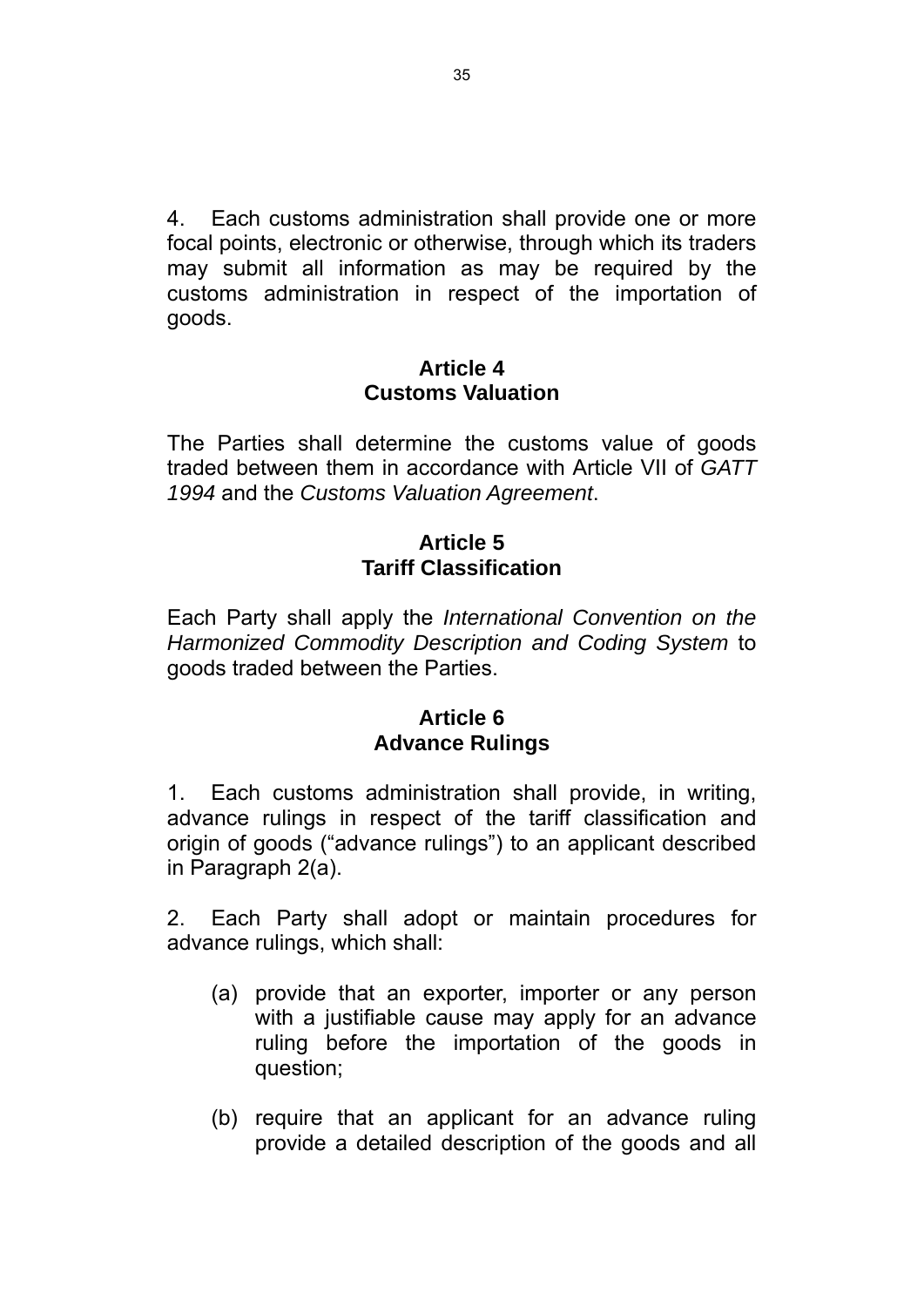relevant information needed to issue an advance ruling;

- (c) provide that its customs administration may, at any time during the course of issuing an advance ruling, request that the applicant provide additional information within a specified period;
- (d) provide that any advance ruling be based on the facts and circumstances presented by the applicant, and any other relevant information in the possession of the decision-maker; and
- (e) provide that the ruling be issued to the applicant expeditiously on receipt of all necessary information, and in any case within:
	- (i) 60 days with respect to tariff classification; and
	- (ii) 150 days with respect to origin.

3. A Party may reject a request for an advance ruling where the additional information requested by its customs administration in accordance with Paragraph 2(c) is not provided within the specified period.

4. Subject to Paragraph 5, each Party shall apply an advance ruling to all importations of goods described in that ruling imported into its Area within a period of at least three years from the date of that ruling.

- 5. A Party may modify or revoke an advance ruling:
	- (a) upon a determination that the advance ruling was based on an error of fact or law, or the information provided is false or inaccurate;
	- (b) if there is a change in domestic law which is consistent with this Agreement; or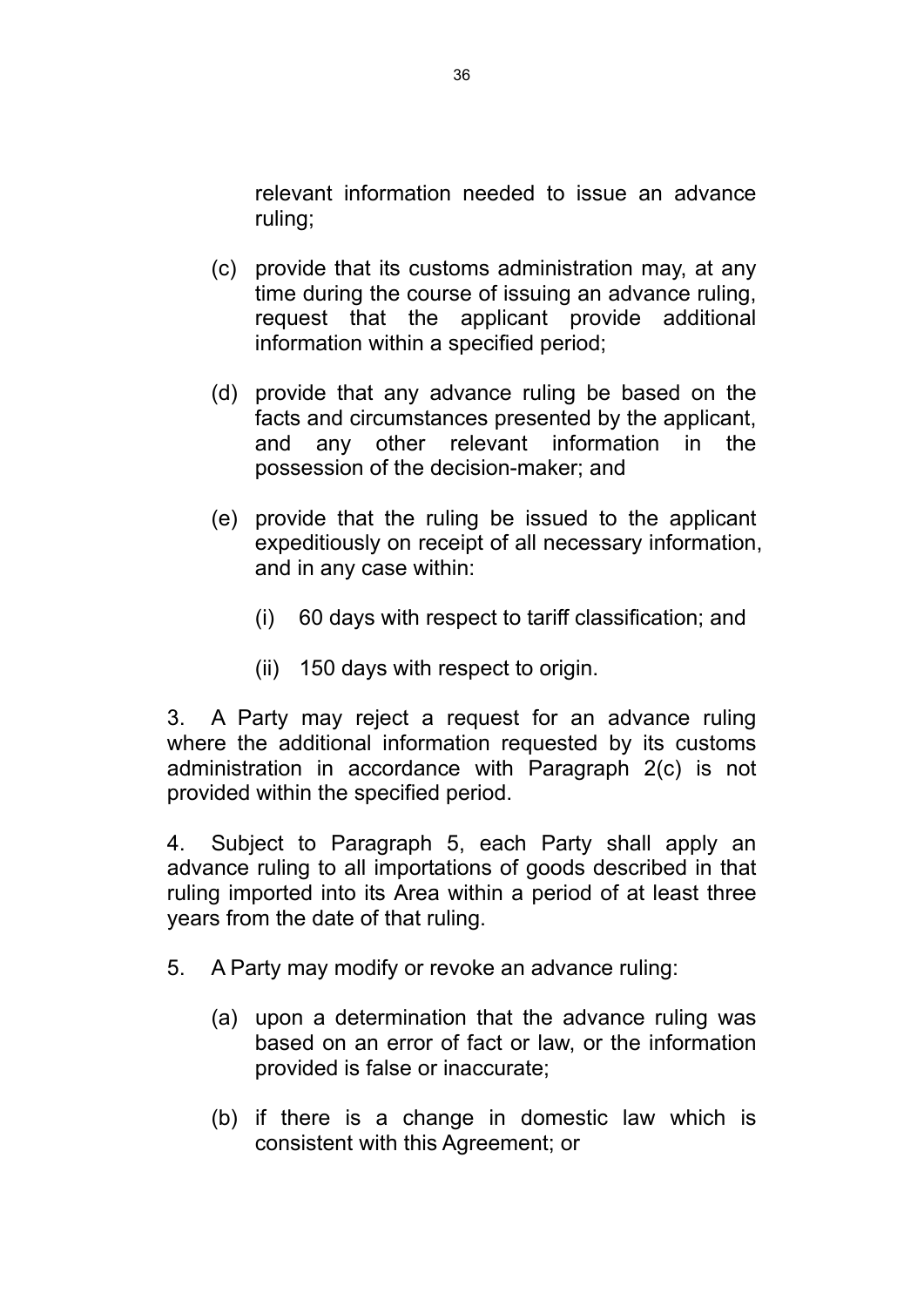(c) if there is a change in a material fact, or circumstances on which the ruling is based.

6. Where an importer claims that the treatment applied to an imported good should be governed by an advance ruling, the customs administration may evaluate whether the facts and circumstances of the importation are consistent with the facts and circumstances upon which the advance ruling was based.

#### **Article 7 Use of Automated Systems**

The customs administration of each Party shall apply information technology to support customs operations where it is practicable, cost-effective and efficient, particularly in the paperless trading context, including taking into account developments on this issue within the World Customs Organization.

#### **Article 8 Express Consignments**

Each customs administration shall adopt procedures to expedite the clearance of express consignments while maintaining appropriate control, including:

- (a) to provide for pre-arrival processing of information related to express consignments;
- (b) to permit the submission of a single document covering all goods contained in an express consignment, through electronic means if possible; and
- (c) to minimise, to the extent possible, the documentation required for the release of express consignments.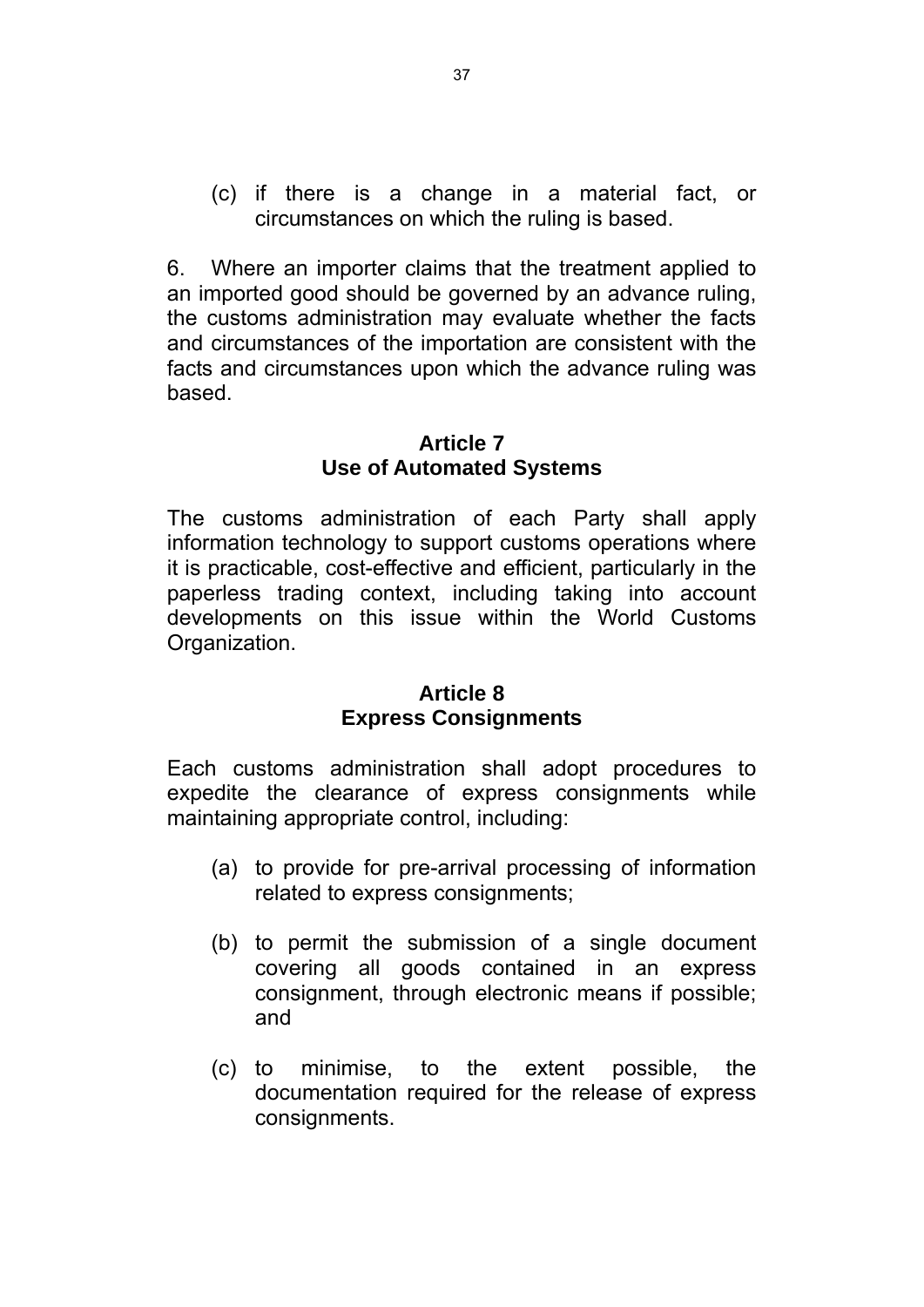#### **Article 9 Release of Goods**

Each Party shall adopt or maintain procedures which allow goods to be released within 48 hours of arrival, and at the point of arrival without temporary transfer to warehouses or other locations, unless:

- (a) the importer fails to provide any information required by the importing Party at the time of first entry;
- (b) the goods are selected for closer examination by the customs administration of the importing Party through the application of risk management techniques:
- (c) the goods are to be examined by any agency, other than the customs administration of the importing Party, acting under powers conferred by the domestic law of the importing Party; or
- (d) fulfilment of all necessary customs formalities has not been able to be completed or release is otherwise delayed by virtue of force majeure.

### **Article 10 Risk Management**

1. The Parties shall administer customs procedures so as to facilitate the clearance of low-risk goods and focus on high-risk goods.

2. To enhance the flow of goods across their borders, the customs administration of each Party shall regularly review its customs procedures.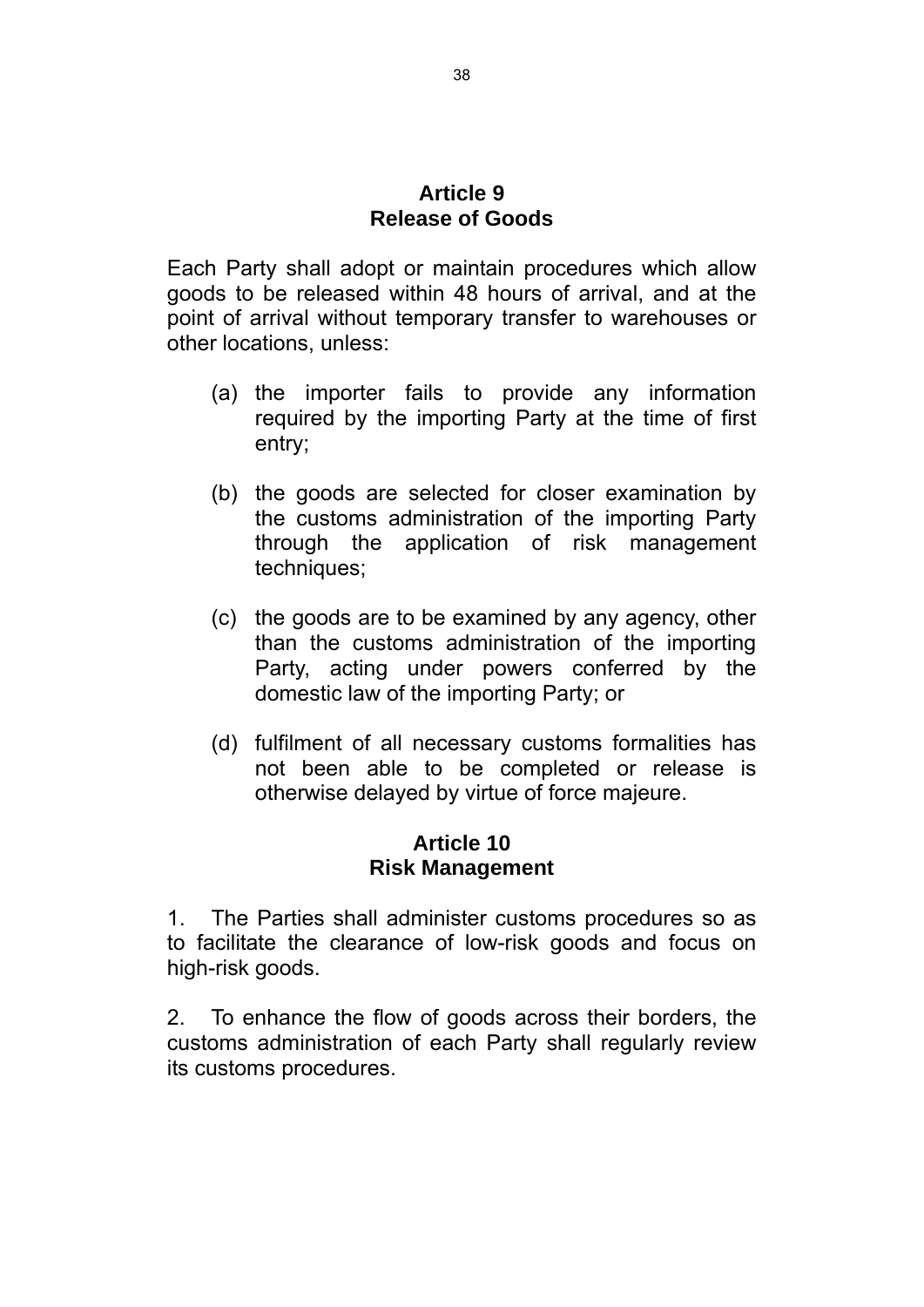#### **Article 11 Review and Appeal**

1. Each Party shall provide for the right of review or appeal without penalty in regard to customs administrative rulings, determinations or decisions by the importer, exporter or any other person affected by that administrative ruling, determination or decision.

2. An initial right of review or appeal described in Paragraph 1 may be to an authority within the customs administration or to an independent body; but in any case the domestic law of each Party shall provide for the right of review or appeal without penalty to a judicial authority.

3. Notice of the decision on any review or appeal shall be given to the applicant and the reasons for such decision shall be provided in writing.

## **Article 12 Customs Cooperation**

1. To the extent permitted by their domestic laws, the customs administrations of the Parties shall assist each other by providing information in relation to:

- (a) the implementation and operation of this Chapter and, as appropriate, Chapter 4 (Rules of Origin);
- (b) security of trade between the Parties; and
- (c) such other issues as the Parties mutually determine.

2. Each customs administration shall provide the other customs administration with timely notice of any modification of its customs law or procedures that is likely to substantially affect the operation of this Chapter.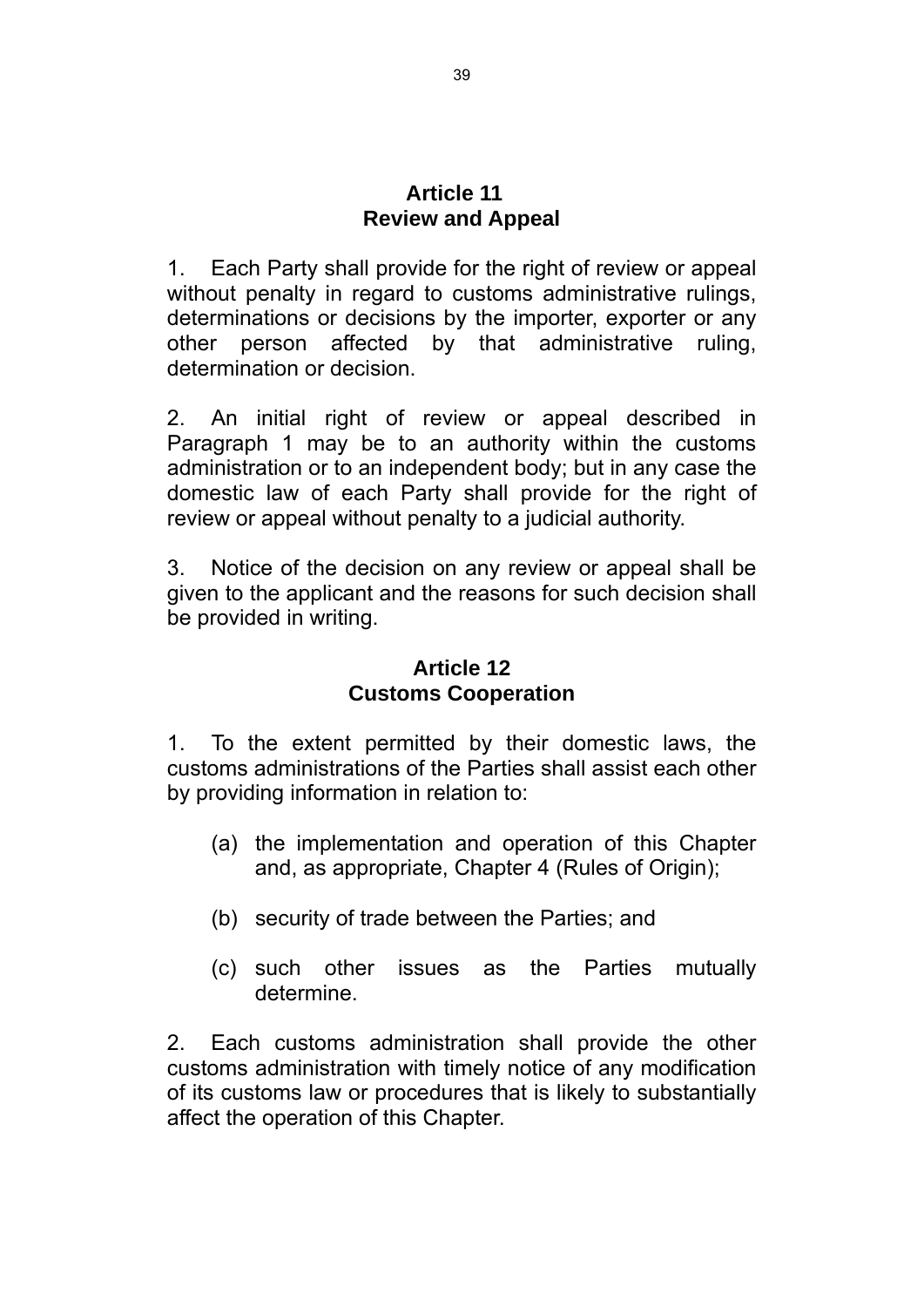### **Article 13 Consultations**

1. Each customs administration shall designate one or more contact points for the purposes of this Chapter and provide details of such contact points to the other customs administration. Customs administrations of the Parties shall notify each other promptly of any amendments to the details of their contact points.

2. Either customs administration may at any time request consultations with the other customs administration on any matter arising from the operation or implementation of this Chapter. Such consultations shall be conducted through the relevant contact points and shall take place within 30 days of the receipt of the request, unless the customs administrations of the Parties mutually determine otherwise.

3. In the event that such consultations fail to resolve the matter, the requesting Party may refer the matter to the Committee on Trade in Goods for consideration.

4. Customs administrations may consult each other on any trade facilitation issues arising from procedures to secure trade and the movement of means of transport between the **Parties** 

5. Any action taken pursuant to this Article shall be without prejudice to the rights and obligations of the Parties under Chapter 16 (Dispute Settlement) or under the *WTO Dispute Settlement Understanding*.

## **Article 14 Publication and Enquiry Points**

1. Each customs administration shall publish, on the internet or in print form, its customs law and any administrative procedures it applies or enforces.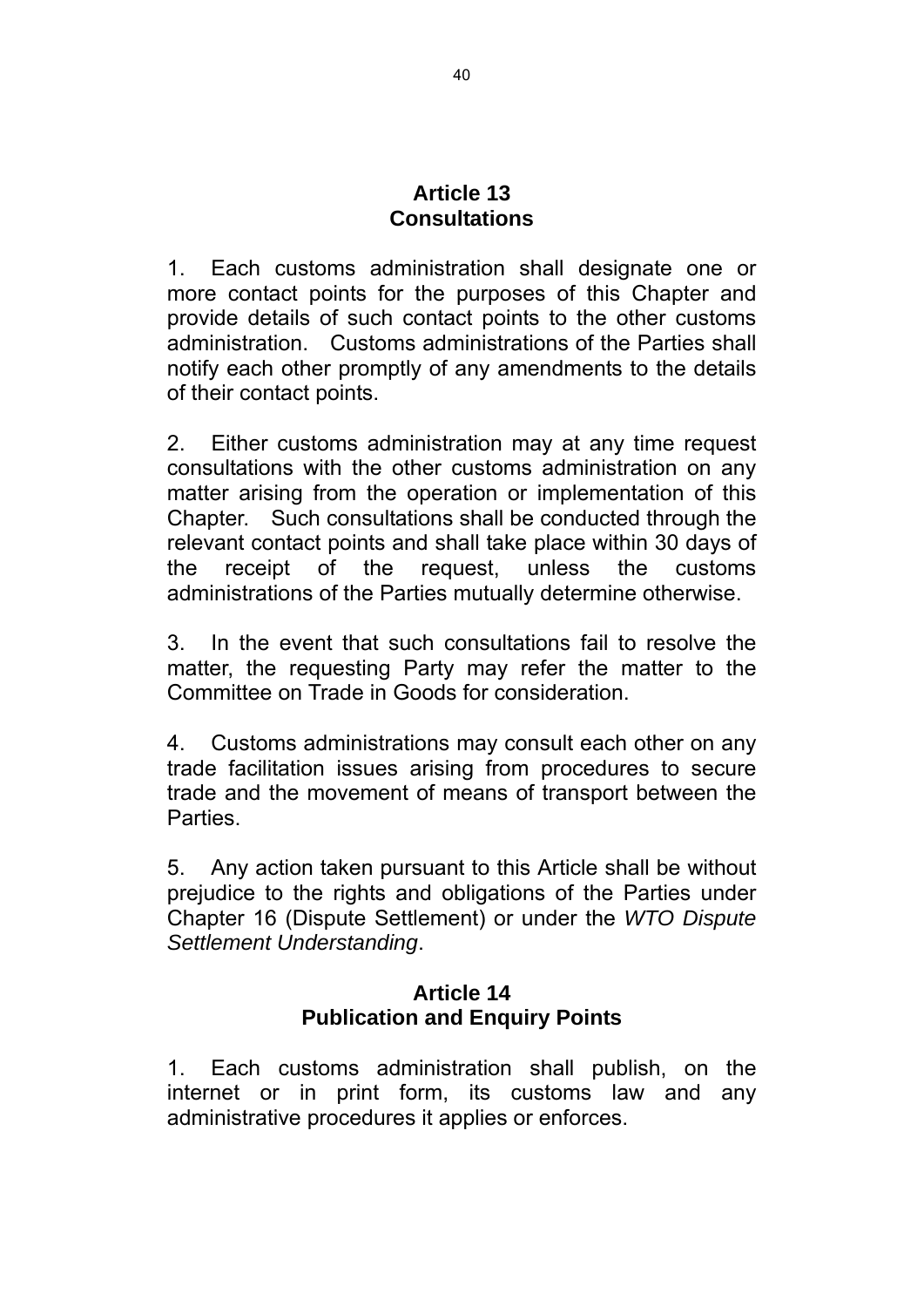2. Each customs administration shall designate one or more enquiry points to deal with enquiries from interested persons from either Party on customs matters arising from the implementation of this Agreement, and provide details of such enquiry points to the other customs administration. Customs administrations of the Parties shall notify each other promptly of any amendments to the details of their enquiry points.

### **Article 15 Review of Customs Procedures**

Each customs administration shall periodically review its customs procedures with a view to their further simplification and the development of mutually beneficial arrangements to facilitate the flow of trade between the Parties.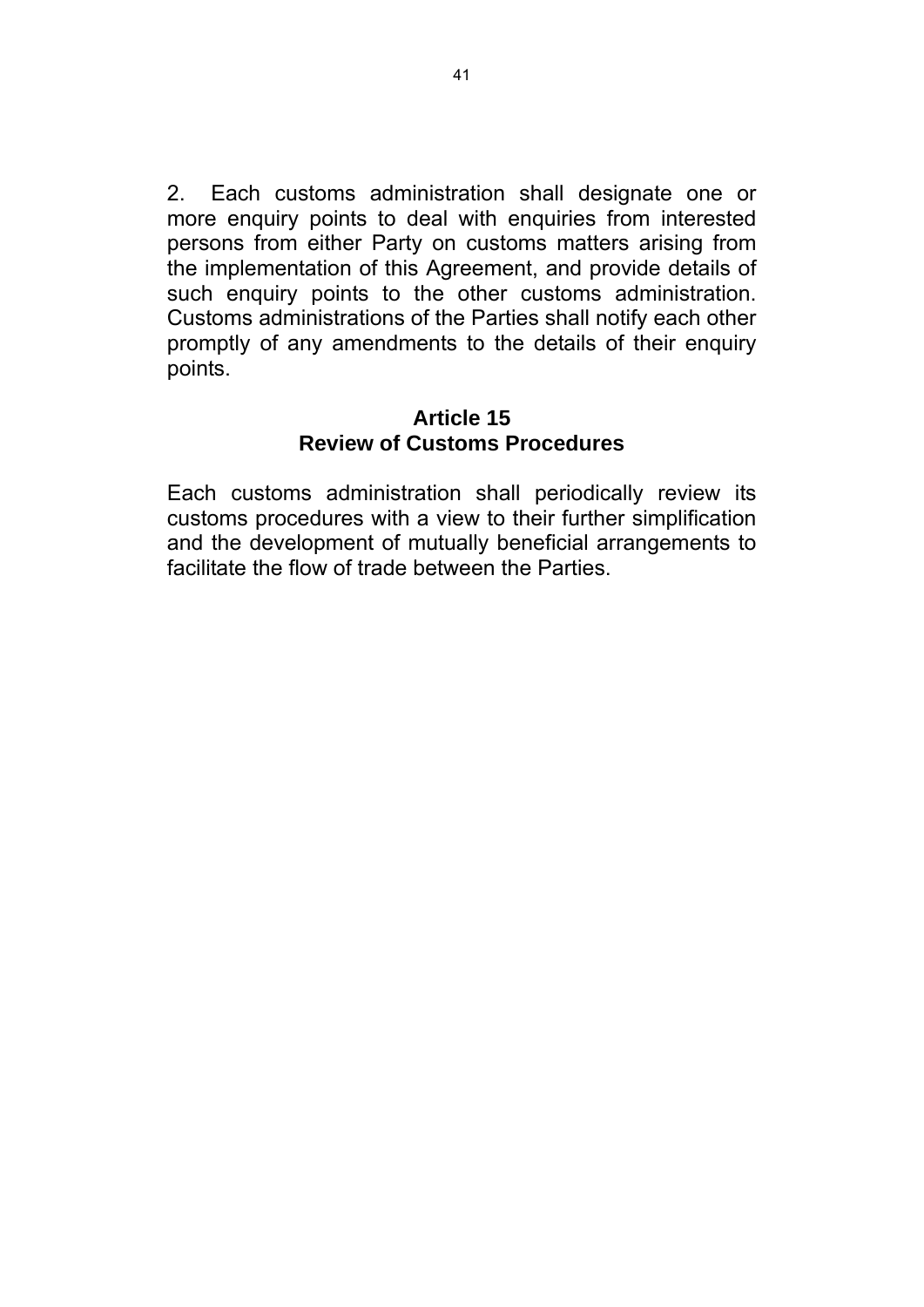# **CHAPTER 6**

## **TRADE REMEDIES**

## **Article 1 General Provisions**

1. The Parties agree not to take any trade remedy action pursuant to Article VI of *GATT 1994*, the WTO *Agreement on Implementation of Article VI of the General Agreement on Tariffs and Trade 1994*, the WTO *Agreement on Subsidies and Countervailing Measures*, Article XIX of *GATT 1994* and the WTO *Agreement on Safeguards* in an arbitrary or protectionist manner.

2. Each Party shall carry out trade remedy actions in accordance with the principle of procedural fairness and accepted WTO standards of best practice.

3. The Parties agree to carry out trade remedy actions in a transparent manner.

#### **Article 2 Subsidies and Countervailing Measures**

1. The Parties agree to prohibit export subsidies<sup>[3](#page-44-0)</sup> on all goods including agricultural products.

2. The Parties maintain their rights and obligations under Article VI of *GATT 1994* and the WTO *Agreement on Subsidies and Countervailing Measures*.

l

<span id="page-44-0"></span><sup>3</sup> "Export subsidies" means subsidies as defined by Article 3 of the WTO *Agreement on Subsidies and Countervailing Measures* and Article 1(e) of the WTO *Agreement on Agriculture*.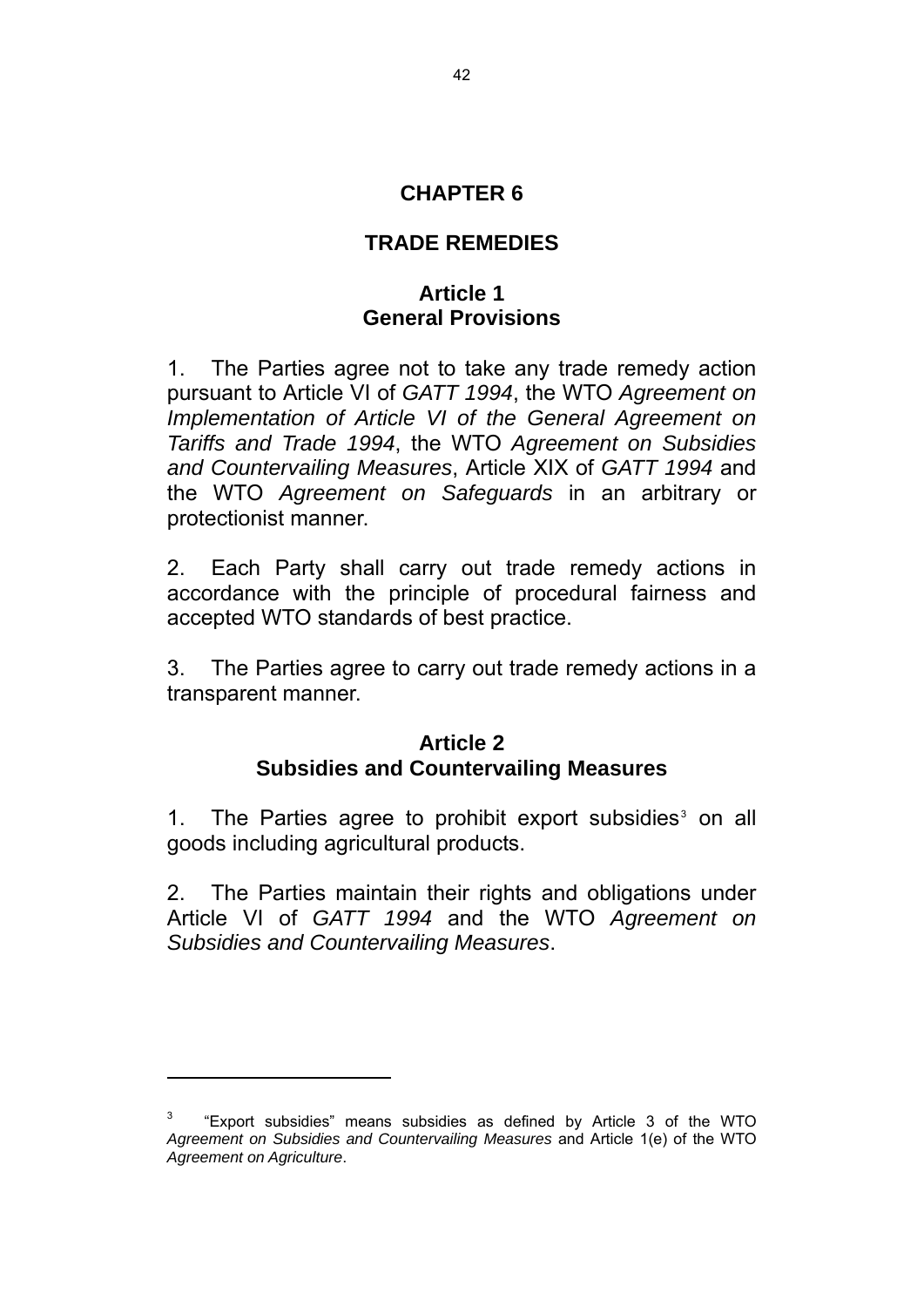#### **Article 3 Safeguard Measures**

1. The Parties maintain their rights and obligations under Article XIX of *GATT 1994* and the WTO *Agreement on Safeguards*.

2. A Party taking any measure pursuant to Article XIX of *GATT 1994* and the WTO *Agreement on Safeguards* shall exclude imports of an originating good from the other Party from the action if such imports do not in and of themselves cause or threaten to cause serious injury.

3. Each Party shall promptly advise the contact point of the other Party of the initiation of any global safeguard investigation and the reasons for initiation.

## **Article 4 Anti-Dumping Measures**

1. The Parties maintain their rights and obligations under Article VI of *GATT 1994* and the WTO *Agreement on Implementation of Article VI of the General Agreement on Tariffs and Trade 1994*.

2. Pursuant to Article 5(5) of the WTO *Agreement on Implementation of Article VI of the General Agreement on Tariffs and Trade 1994*, a Party that has received a properly documented application from an industry in its Area for the initiation of an anti-dumping investigation in respect of products from the other Party shall, as soon as possible but no later than seven days following receipt, give written notice to the other Party through the contact point designated pursuant to Article 5.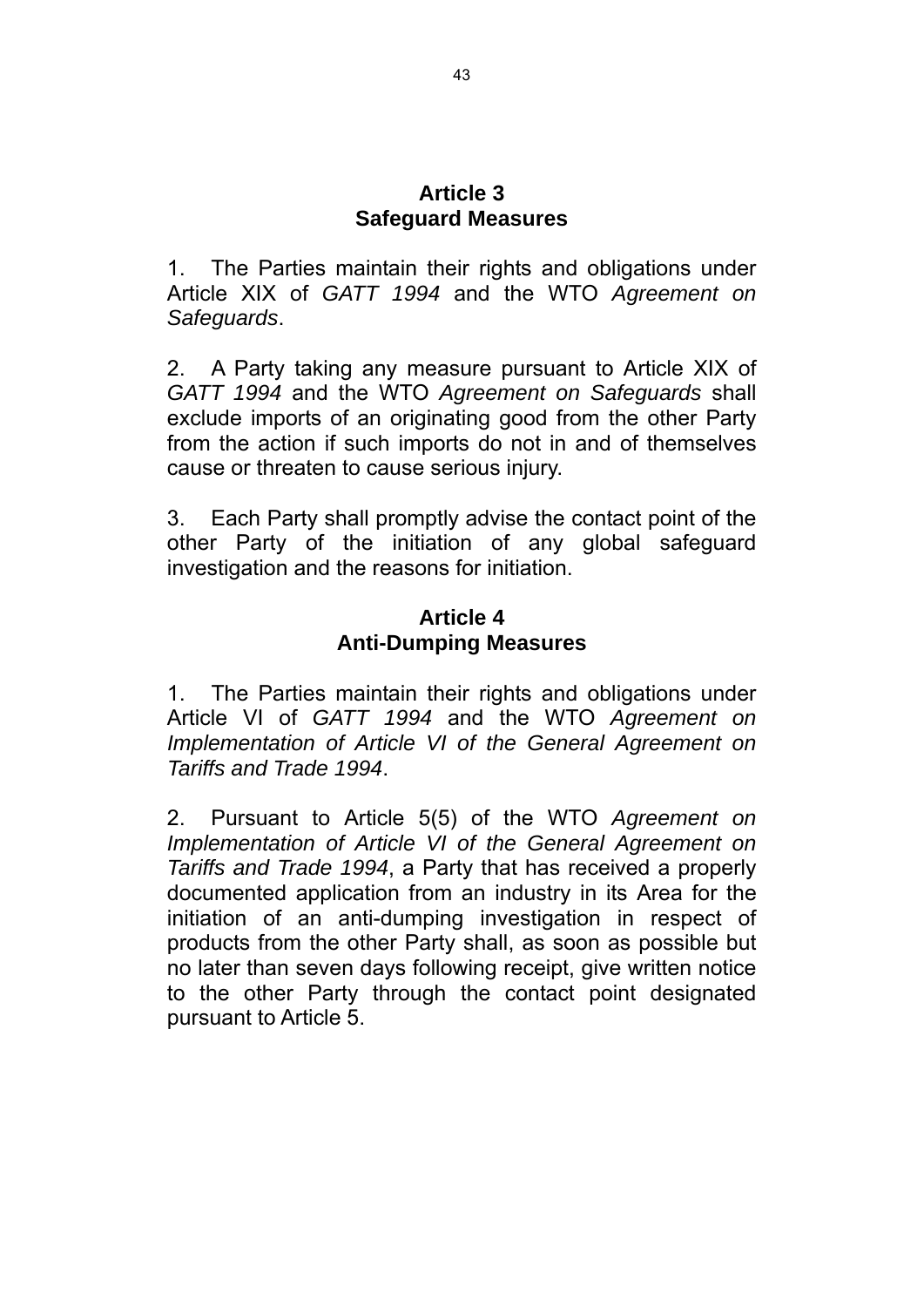#### **Article 5 Consultations**

1. Each Party shall designate one or more contact points for the purposes of this Chapter and provide details of such contact points to the other Party. The Parties shall notify each other promptly of any amendments to the details of their contact points.

2. A Party may at any time request consultations with the other Party on any matter arising from the operation or implementation of this Chapter. Such consultations shall be conducted through the relevant contact points and shall take place within 30 days of the receipt of the request, unless the Parties mutually determine otherwise.

3. Any action taken pursuant to this Article shall be without prejudice to the rights and obligations of the Parties under Chapter 16 (Dispute Settlement) or under the *WTO Dispute Settlement Understanding*.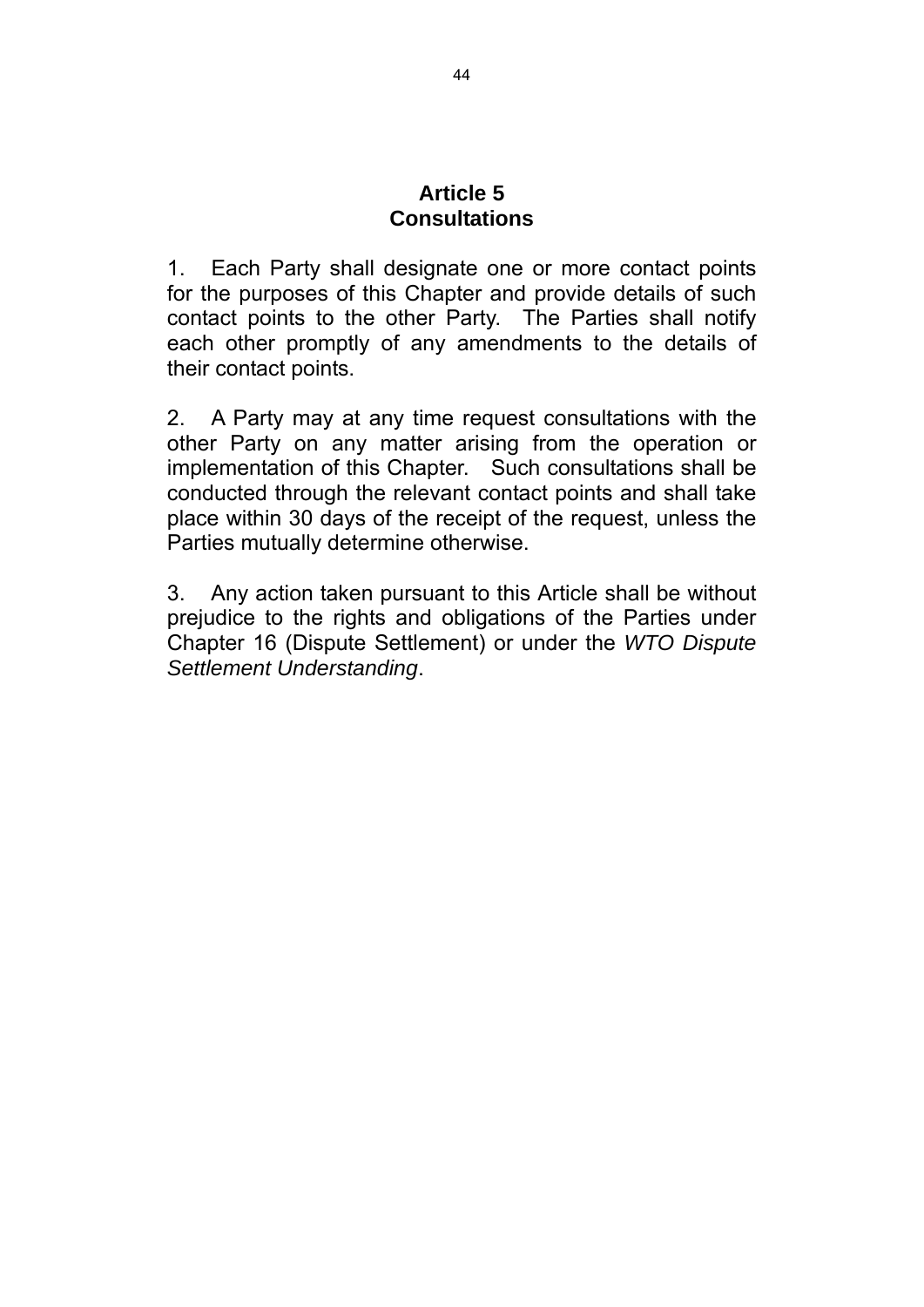# **CHAPTER 7**

### **SANITARY AND PHYTOSANITARY MEASURES**

### **Article 1 Objectives**

The objectives of this Chapter are to:

- (a) uphold and enhance implementation of the *SPS Agreement* and applicable international standards, guidelines and recommendations developed by the Codex Alimentarius Commission ("Codex"), the World Organisation for Animal Health ("OIE") and under the framework of the International Plant Protection Convention ("IPPC");
- (b) facilitate trade between the Parties through establishing a mechanism to address, and where possible resolve, market access matters while protecting human, animal or plant life or health in the Areas of the Parties;
- (c) provide a means to improve communication, consultation and cooperation between the Parties on sanitary and phytosanitary matters; and
- (d) strengthen collaboration between the Parties in relevant international bodies that develop international standards, quidelines and recommendations relevant to the matters covered by this Chapter.

## **Article 2 Scope**

This Chapter shall apply to all sanitary or phytosanitary measures of a Party that may, directly or indirectly, affect trade between the Parties.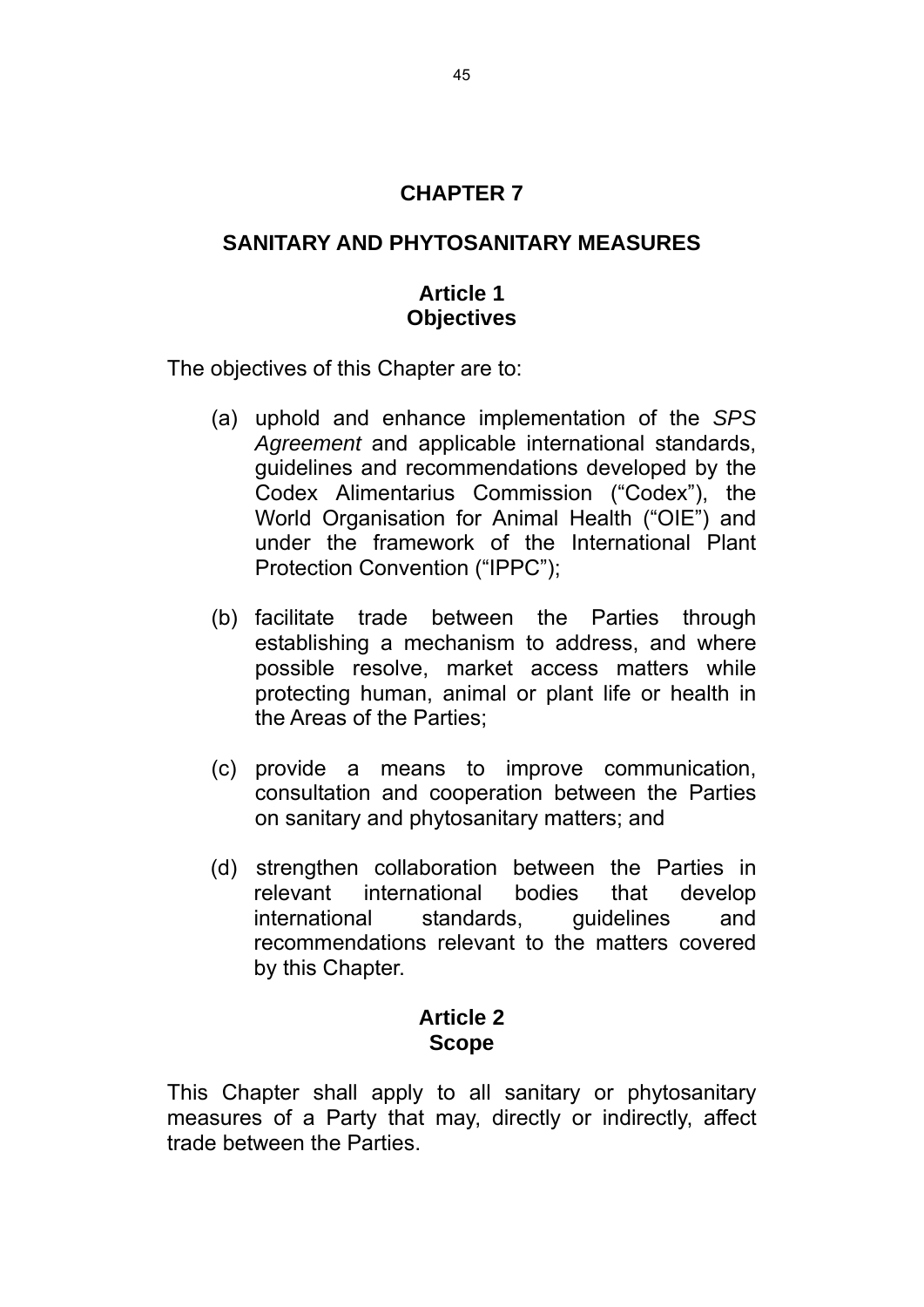### **Article 3 Definitions**

For the purposes of this Chapter:

- (a) **Implementing Arrangements** means subsidiary documents to this Chapter which set out mutually determined mechanisms for applying, or outcomes derived from applying, the principles and processes outlined in this Chapter;
- (b) *SPS Agreement* means the *Agreement on the Application of Sanitary and Phytosanitary Measures*, which is part of the *WTO Agreement*;
- (c) the definitions in Annex A of the *SPS Agreement* are incorporated into and made part of this Chapter, *mutatis mutandis*; and
- (d) the relevant definitions developed by Codex, OIE and under the framework of the IPPC shall apply in the implementation of this Chapter.

## **Article 4 International Obligations**

Nothing in this Chapter or any Implementing Arrangements shall limit the rights or obligations of the Parties pursuant to the *SPS Agreement*.

# **Article 5 Competent Authorities and Contact Points**

1. The competent authorities of the Parties are those authorities that are responsible for the implementation of matters within the scope of this Chapter, as identified in the first Implementing Arrangement to be known as "Implementing Arrangement 1".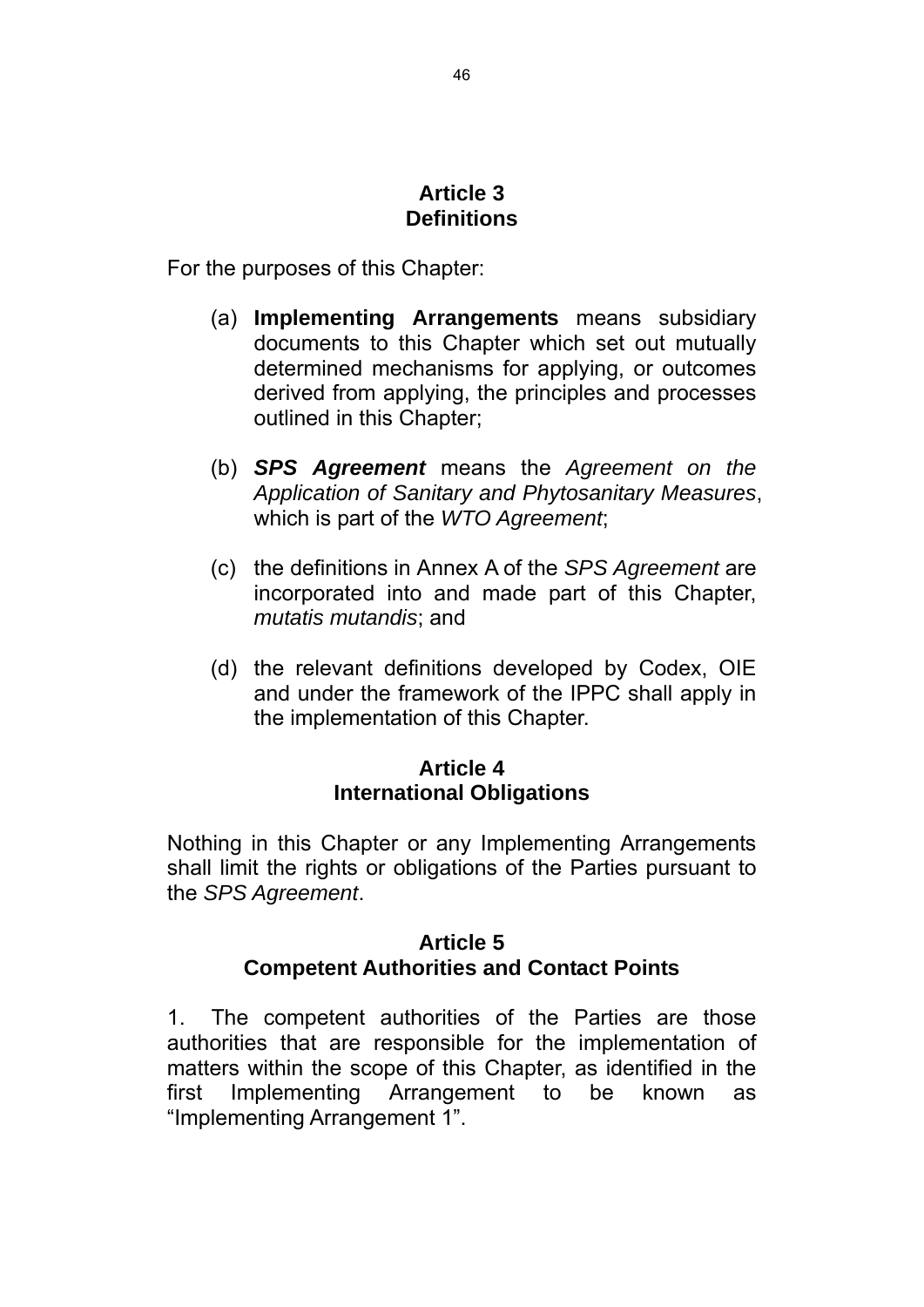2. At the request of either Party, competent authorities of the Parties shall jointly consider any matters relating to the implementation of this Chapter, including:

- (a) establishing technical working groups to identify and address relevant technical and scientific issues;
- (b) initiating, developing, adopting, reviewing and modifying Implementing Arrangements on technical matters which give practical effect to the provisions of this Chapter in order to facilitate trade between the Parties;
- (c) establishing, monitoring and reviewing work plans which contribute to achieving the objectives of this Chapter; and
- (d) reporting, as required, to the Joint Commission on their activities within the scope of this Chapter.

3. Each Party shall designate a contact point for its competent authorities, which shall be set out in Implementing Arrangement 1.

4. When the competent authorities need to consider any matters relating to the implementation of this Chapter as provided for in Paragraph 2, such consideration may be carried out in person or via teleconference, video-conference or any other means mutually determined by the Parties. The competent authorities may also address issues through correspondence, including via electronic communication.

5. The Parties shall inform each other of any significant changes in the structure, organisation and division of responsibility within its competent authorities.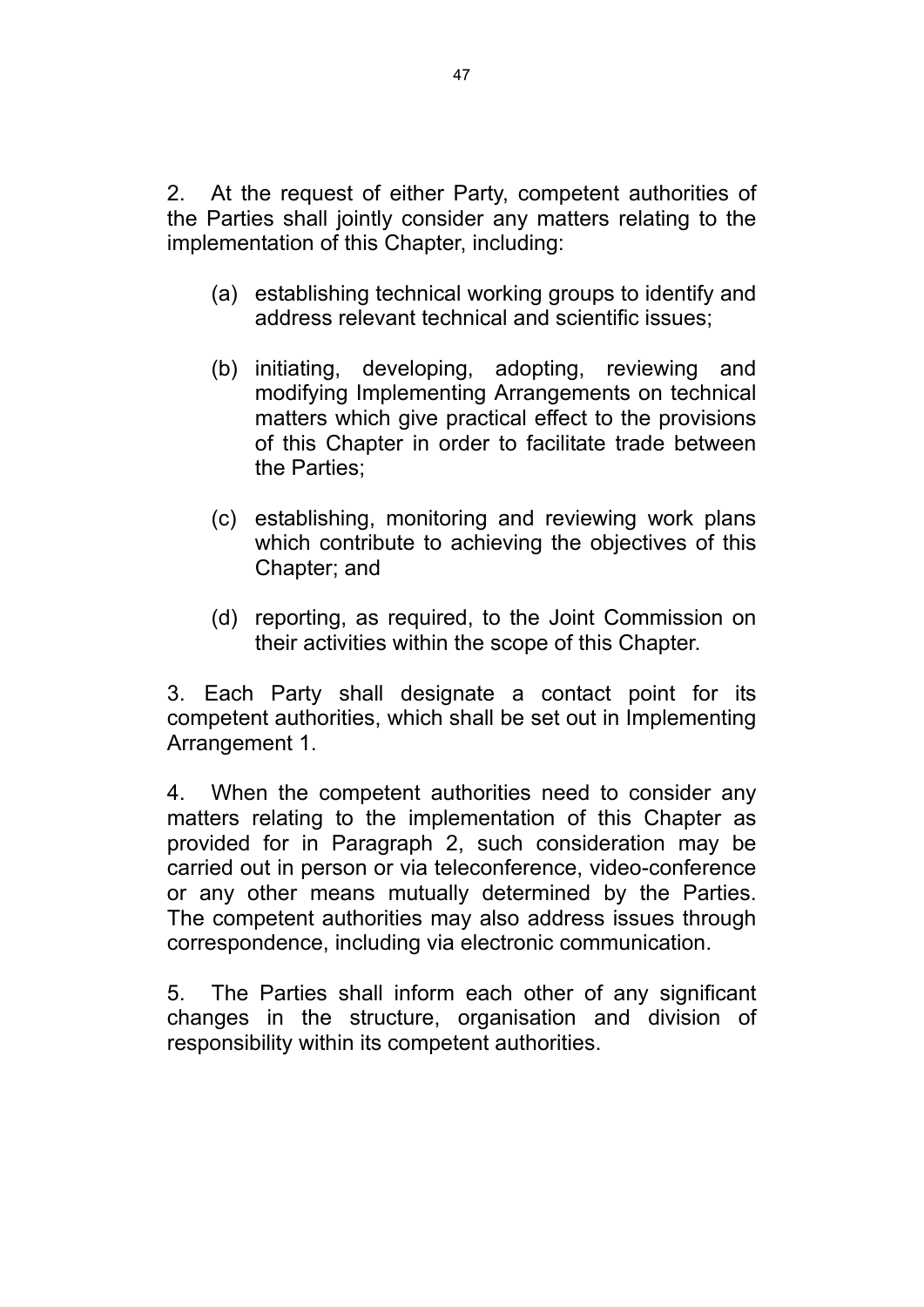### **Article 6 Implementing Arrangements**

1. Consistent with Paragraph 2(b) of Article 5, the Implementing Arrangements shall set out understandings reached, including in relation to competent authorities, contact points, equivalence, adaptation to regional conditions and verification as provided for in Articles 5, 7, 8 and 9.

2. Where Implementing Arrangements have been adopted, they shall be applied to trade between the Parties.

3. Each Party responsible for the implementation of an Implementing Arrangement shall take all necessary actions to do so within a reasonable period of time as mutually determined by the Parties.

### **Article 7 Equivalence**

1. The Parties may make determinations of equivalence consistent with the *SPS Agreement* and in particular Article 4 of the *SPS Agreement* which provides for the recognition of sanitary or phytosanitary measures as equivalent where the exporting Party objectively demonstrates to the importing Party that its measures achieve the importing Party's appropriate level of sanitary or phytosanitary protection. The determination of equivalence may be in relation to an individual measure and/or group of measures and/or systems applicable to a sector or part of a sector.

2. The Parties may agree the principles and procedures applicable to the determinations of equivalence made in accordance with Paragraph 1, and any such agreed principles and procedures shall be recorded in an Implementing Arrangement.

3. Any determination of equivalence shall be recorded in an Implementing Arrangement.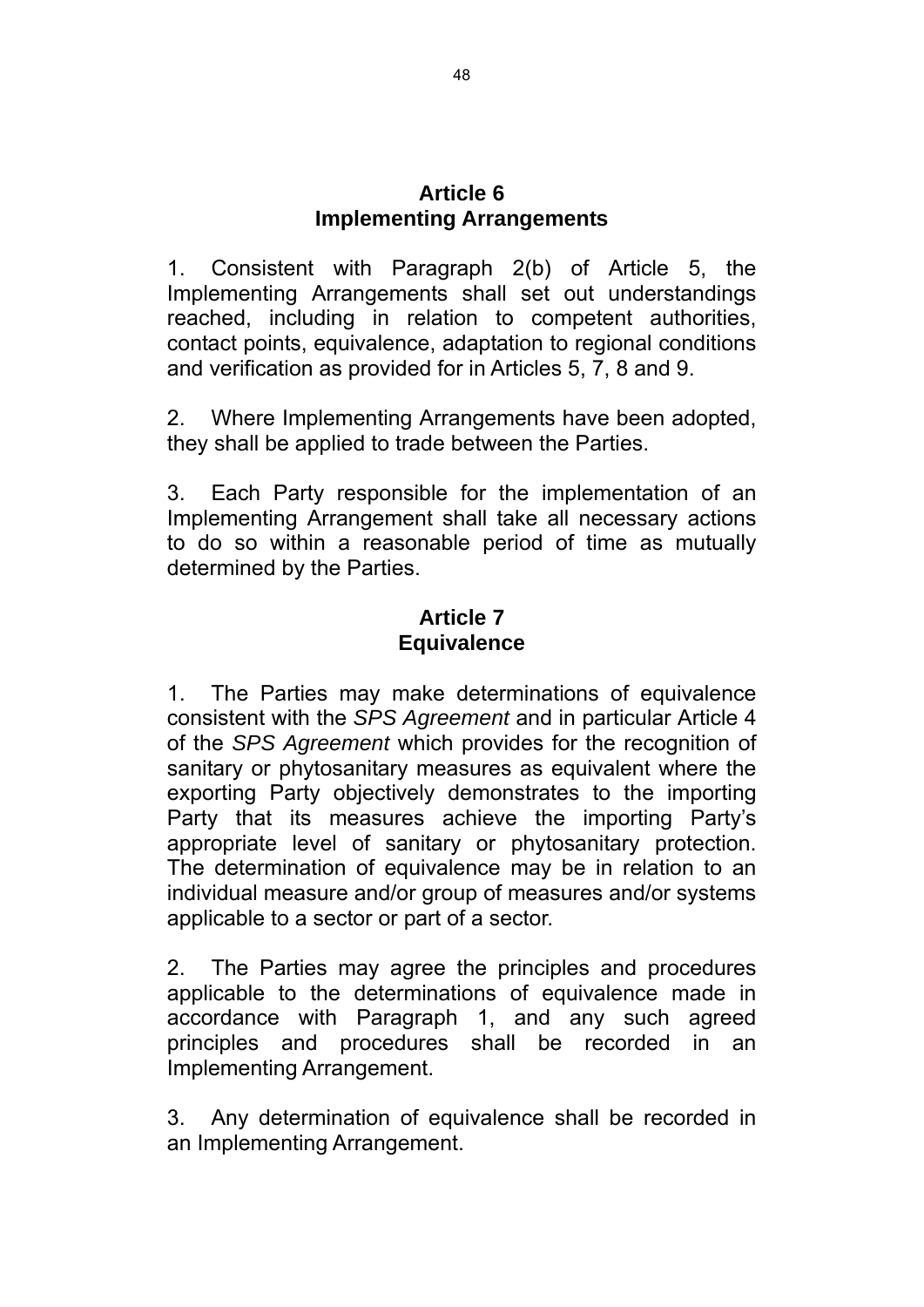### **Article 8 Adaptation to Regional Conditions**

1. The Parties may make determinations in relation to regionalisation, pest-free areas, areas of low pest prevalence, zoning and compartmentalisation consistent with the *SPS Agreement*, and in particular Article 6 of the *SPS Agreement*. Such determinations shall be consistent with relevant OIE and IPPC standards which provide, *inter alia*, for the recognition of pest-free areas or areas of low pest prevalence where the exporting Party objectively demonstrates to the importing Party that such areas are, and are likely to remain, pest-free areas or areas of low pest prevalence. These determinations may be made at various levels, including farms and processing establishments, which have appropriate sanitary or phytosanitary measures in place.

2. The Parties may agree the principles and procedures applicable to the determinations regarding adaptation to regional conditions made in accordance with Paragraph 1, and any such agreed principles and procedures shall be recorded in an Implementing Arrangement.

3. Any determinations in relation to regionalisation, pest-free areas, areas of low pest prevalence, zoning and compartmentalisation shall be recorded in an Implementing Arrangement.

### **Article 9 Verification**

1. In order to maintain confidence in the effective implementation of this Chapter, each Party may carry out verification and audit of the exporting Party's system of regulating compliance with sanitary and phytosanitary requirements applicable to the trade. Such verification and audit procedures shall be risk-based and proportionate to the record of compliance. Verification and audit may include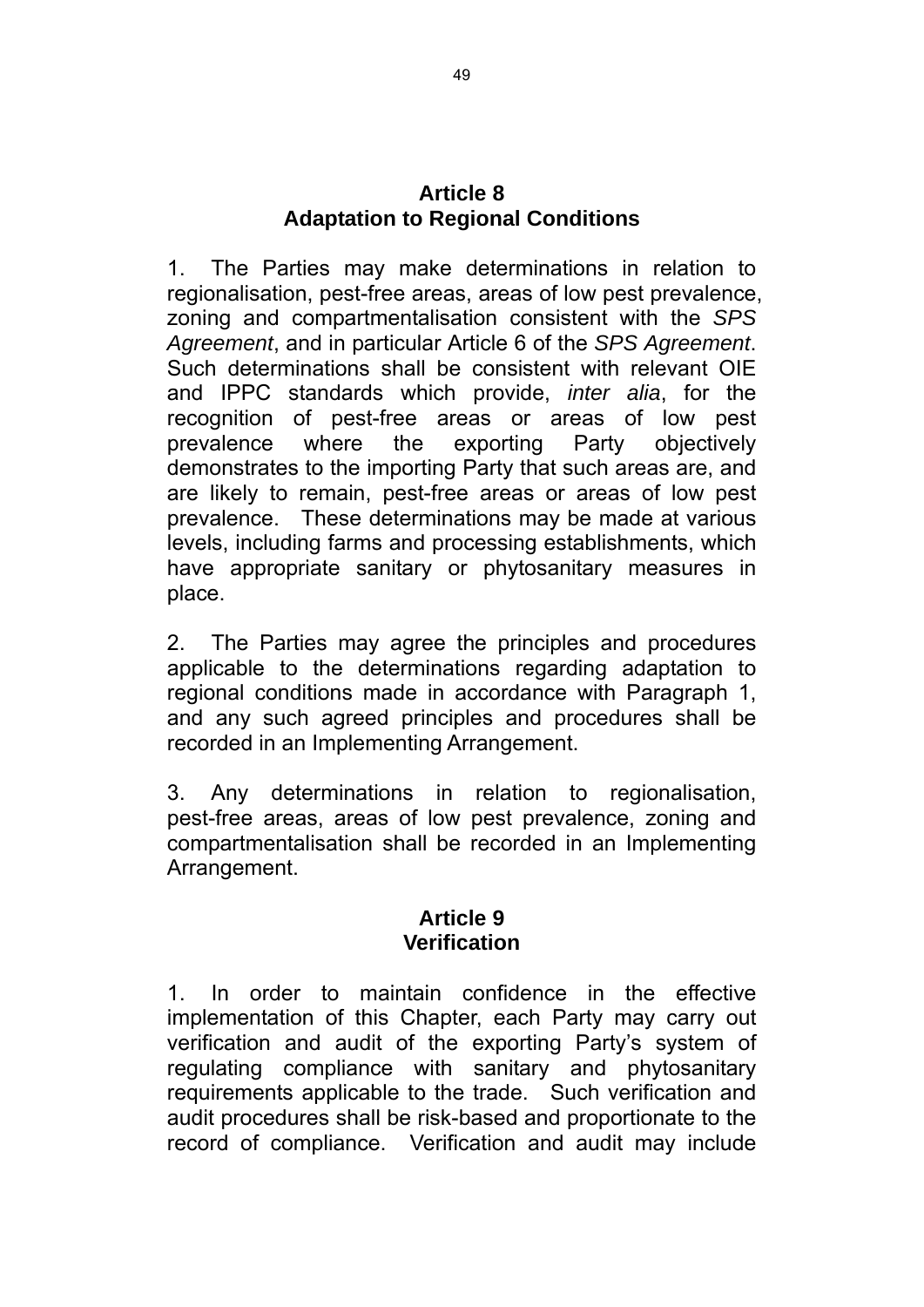reviews of the exporting Party's sanitary and phytosanitary system, on-site visits to a sample of establishments and/or verification of a proportion of imports from the exporting Party.

2. The Parties may agree the principles and guidelines applicable to any verification or audit, taking account of the relevant domestic law of the exporting Party. Any such agreed principles and guidelines shall be recorded in an Implementing Arrangement.

### **Article 10 Emergency Measures**

A Party may, on serious human, animal or plant life or health grounds, take emergency measures necessary for the protection of human, animal or plant life or health. Within 24 hours of a Party taking any emergency measures, such measures shall be notified to the contact point of the other Party. On request of either Party, consultations between the competent authorities regarding the situation shall be held within eight days of receipt of the request by the contact point, unless otherwise agreed by the Parties. The Parties shall take due account of any information provided through such consultations.

### **Article 11 Notification**

1. The Parties shall notify each other in a timely and appropriate manner in writing through the contact points of any significant food safety issue or change in animal health, plant health or pest status in their Area that is relevant to existing trade.

2. Where one Party notifies the other Party of non-compliance of imported consignments with sanitary or phytosanitary measures, the Parties shall cooperate as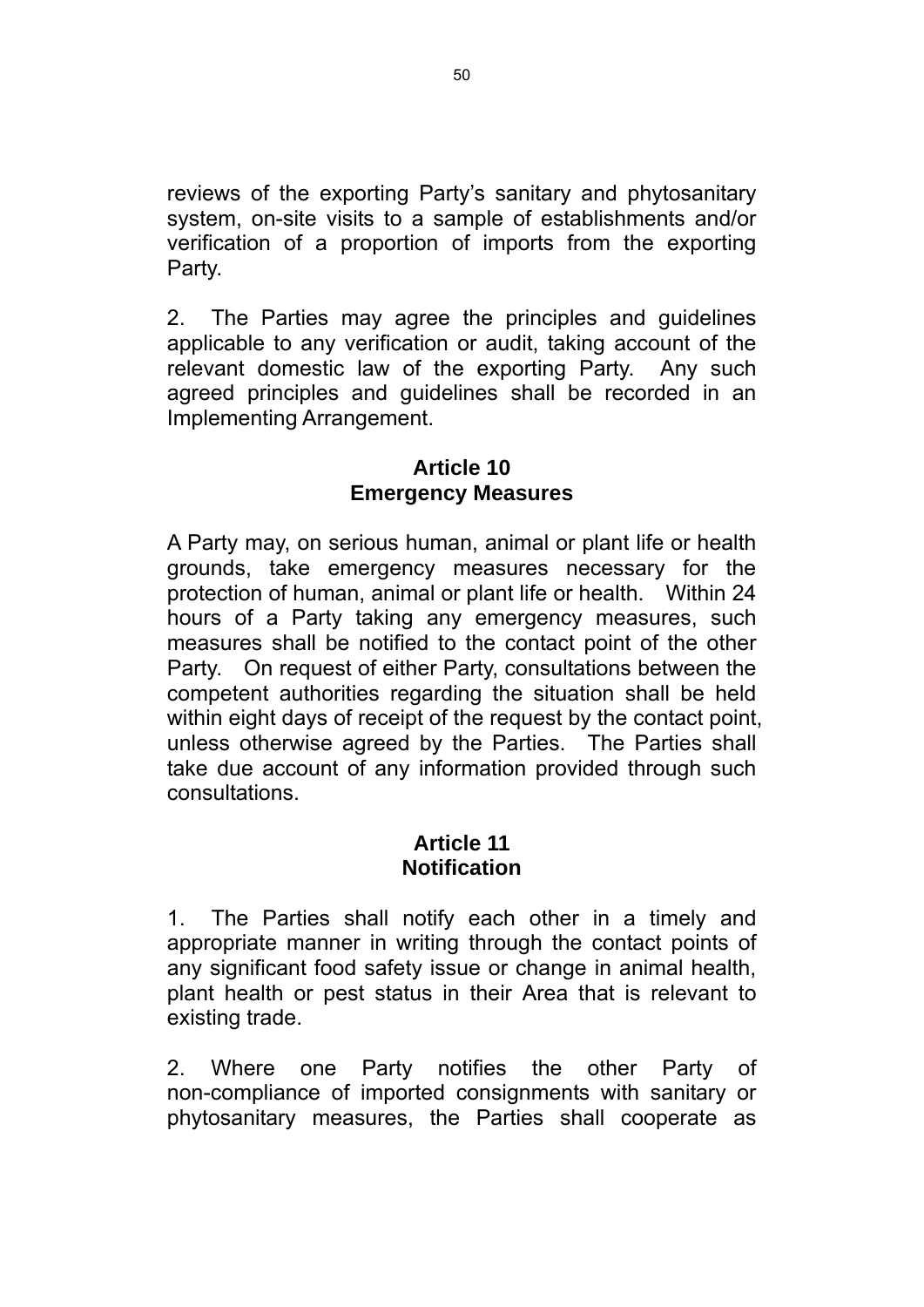follows, drawing on the guidelines of relevant international organisations where available:

- (a) where significant non-compliance with sanitary or phytosanitary measures arises, the importing Party shall notify as soon as possible the exporting Party of the consignment details; and
- (b) the Parties should consult to ensure that appropriate remedial actions are undertaken by the Parties to address the area of non-compliance.

3. Unless specifically required by its domestic law or policies, the importing Party shall avoid suspending trade based on one non-compliant consignment and should contact the exporting Party to ascertain how the non-compliance has occurred.

# **Article 12 Explanation of Measures**

1. Where a Party considers that a sanitary or phytosanitary measure is affecting its trade with the other Party, it may, through the contact points, request a detailed explanation of the sanitary or phytosanitary measure including information on the technical justification for the measure. The other Party shall respond promptly to any requests for such explanations.

2. Either Party may request consultations with the other Party in relation to the same matter for which an explanation has been provided pursuant to Paragraph 1, and such consultations shall be held as soon as practicable.

## **Article 13 Cooperation**

The Parties may explore opportunities for further cooperation, collaboration and information exchange on sanitary or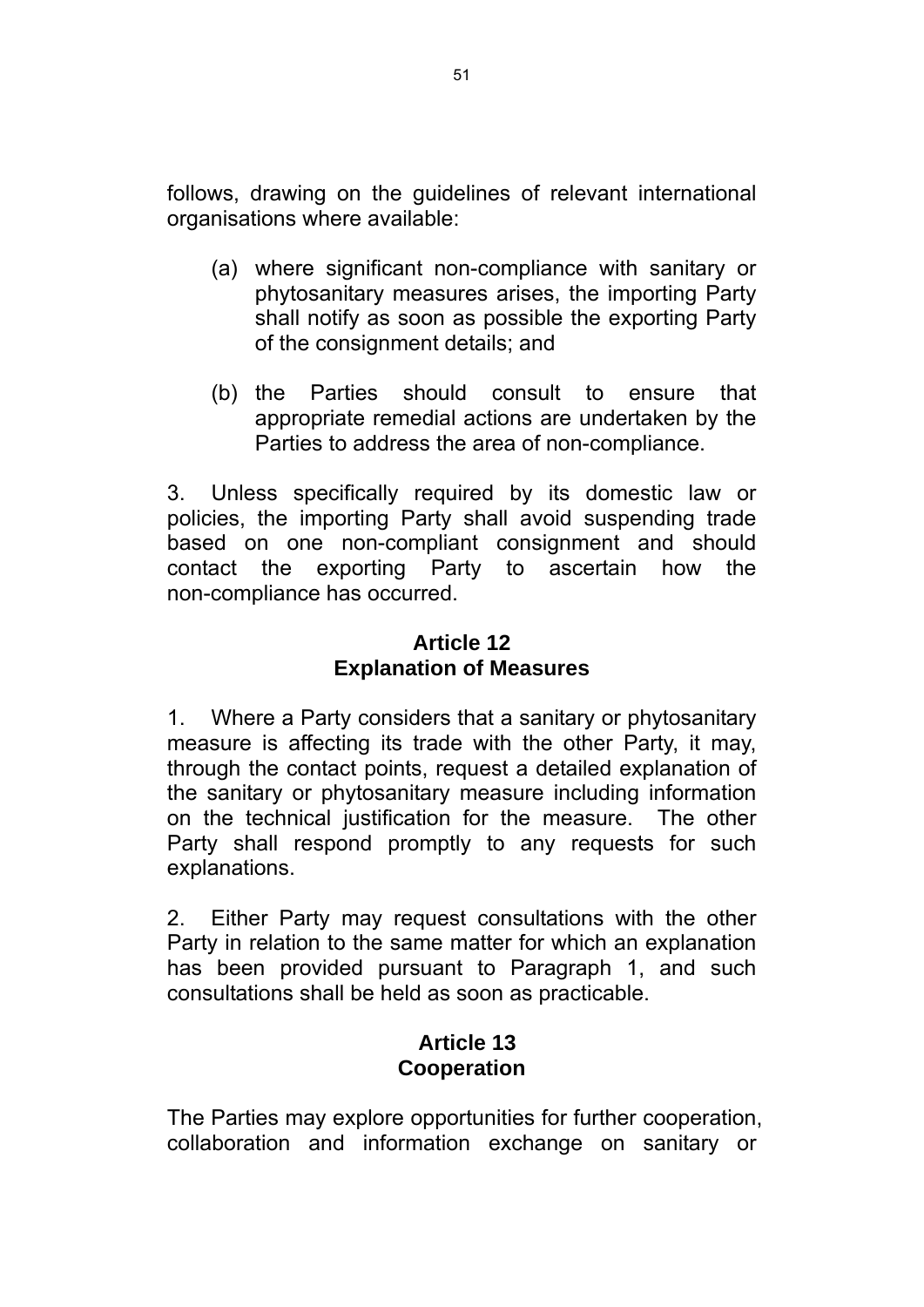phytosanitary matters of mutual interest consistent with this Chapter, including in relevant international standard-setting bodies.

### **Article 14 Consultations**

Any requests for consultations or consultations held pursuant to Articles 10, 11 or 12 shall be without prejudice to the rights and obligations of the Parties under Chapter 16 (Dispute Settlement) or under the *WTO Dispute Settlement Understanding*.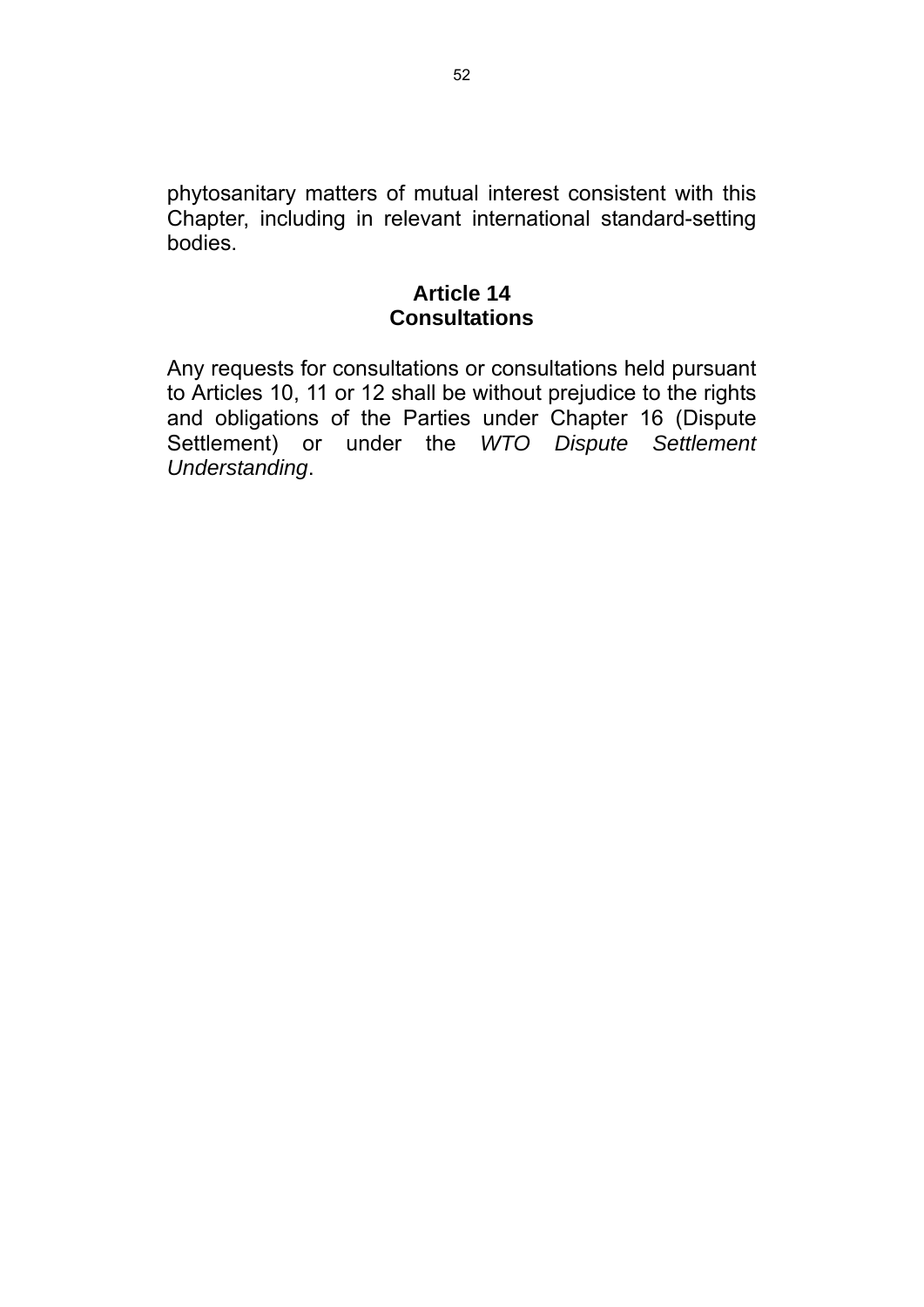## **CHAPTER 8**

### **TECHNICAL BARRIERS TO TRADE**

### **Article 1 Objectives**

The objectives of this Chapter are to:

- (a) increase and facilitate trade through furthering the implementation of the *TBT Agreement* and building on the work of APEC on standards and conformance;
- (b) promote information exchange and strengthen regulatory cooperation to:
	- (i) enhance mutual understanding of each Party's standards, technical regulations and conformity assessment procedures;
	- (ii) enable cooperation between the Parties in relation to the preparation, adoption and application of standards, technical regulations and conformity assessment procedures; and
	- (iii) manage risks to health, safety and the environment as a means of supporting trade facilitation;
- (c) eliminate unnecessary technical barriers to trade in goods between the Parties and reduce, where possible, unnecessary transaction costs associated with trade between the Parties:
- (d) strengthen cooperation between the Parties in the work of international bodies related to standardisation and conformity assessments; and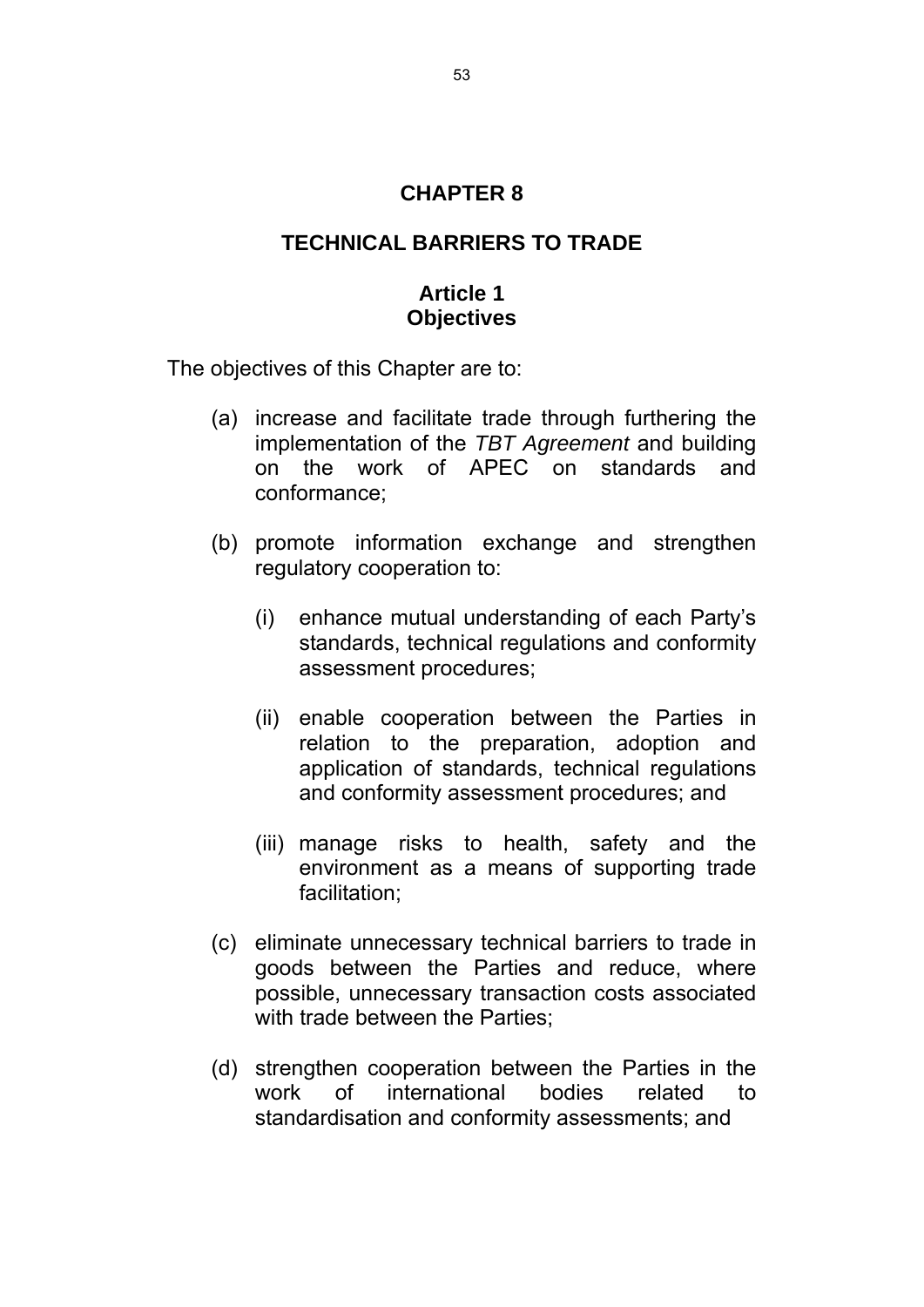(e) provide a framework to implement supporting mechanisms to realise these objectives.

### **Article 2 Scope**

1. This Chapter applies to all standards, technical regulations and conformity assessment procedures of the Parties that may directly or indirectly affect the trade in goods between the Parties, except as provided in Paragraphs 3 and 4.

2. This Chapter applies to all goods traded between the Parties, regardless of the origin of the goods.

3. This Chapter does not apply to purchasing specifications used in government procurement, which shall be subject to the provisions of Chapter 12 (Government Procurement) to the extent they apply.

4. This Chapter does not apply to sanitary and phytosanitary measures which are covered by Chapter 7 (Sanitary and Phytosanitary Measures).

# **Article 3 Definitions**

For the purposes of this Chapter:

- (a) the definitions in Annex 1 of the *TBT Agreement* are incorporated into and made part of this Chapter, *mutatis mutandis*;
- (b) **designation** means the authorisation of a conformity assessment body to perform conformity assessment procedures by a body with the authority to designate, monitor, suspend or withdraw designation, or remove suspension of conformity assessment bodies within the Areas of the Parties;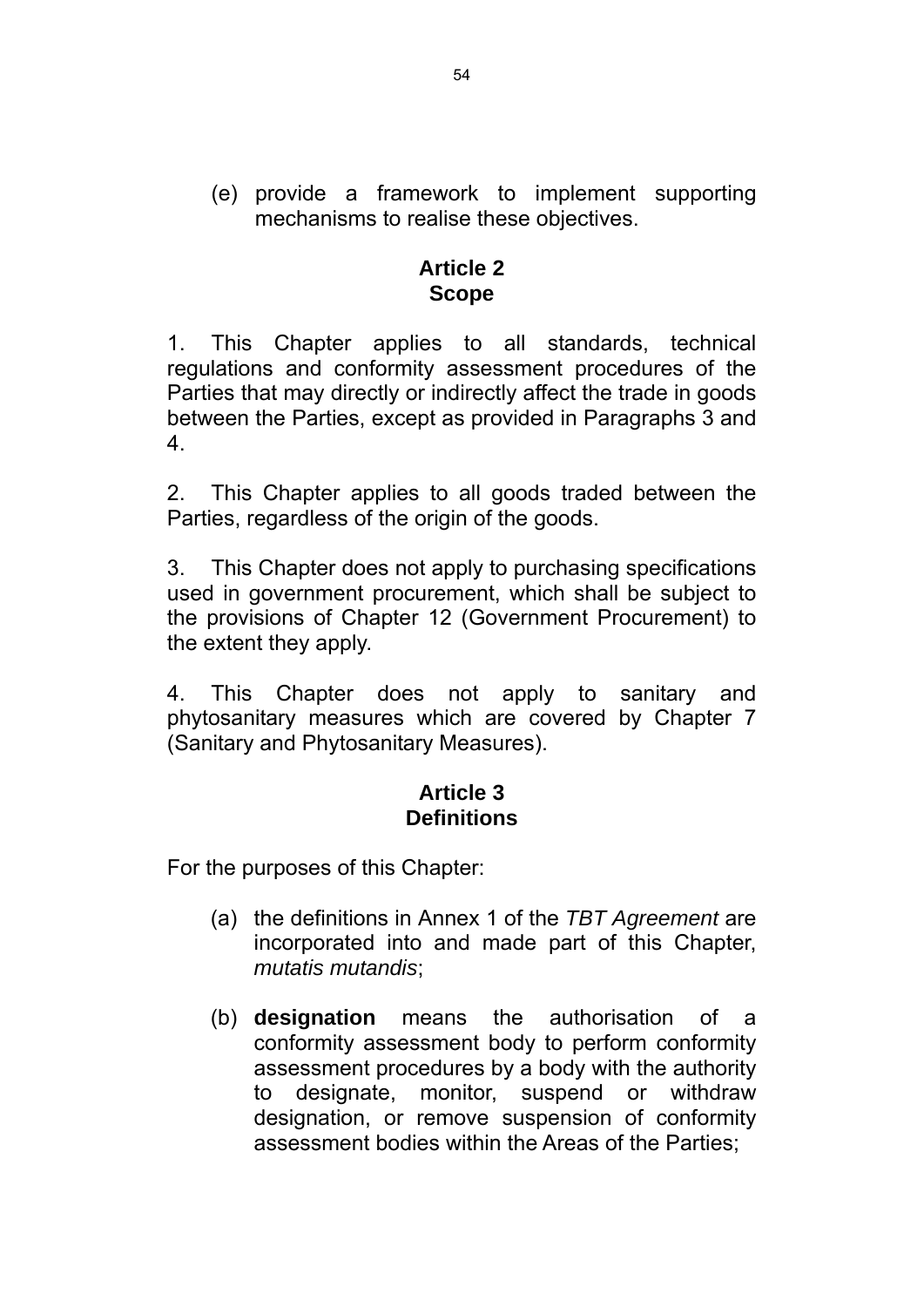- (c) *TBT Agreement* means the *Agreement on Technical Barriers to Trade*, which is part of the *WTO Agreement*; and
- (d) **technical regulations** has the meaning set out in the *TBT Agreement* and includes standards that regulatory authorities of a Party recognise as meeting the mandatory requirements related to performance-based regulations.

### **Article 4 Affirmation of the** *TBT Agreement*

1. The Parties affirm their existing rights and obligations with respect to each other under the *TBT Agreement*.

2. Nothing in this Chapter shall prevent a Party from preparing, adopting or applying, in accordance with its rights and obligations under the *TBT Agreement*, technical regulations which are not more trade restrictive than necessary to fulfil a legitimate objective, taking into account the risks that non-fulfilment would create. Such legitimate objectives are, *inter alia*, national security requirements, the prevention of deceptive practices, the protection of human health or safety, animal or plant life or health, or the environment.

### **Article 5 International Standards**

1. The Parties shall use relevant international standards, guides or recommendations, or the relevant parts of them, to the extent provided in Articles 2 and 5 and Annex 3 of the *TBT Agreement*, as a basis for their technical regulations and related conformity assessment procedures, except when such international standards, guides or recommendations or their relevant parts would be an ineffective or inappropriate means for the fulfilment of the legitimate objectives pursued.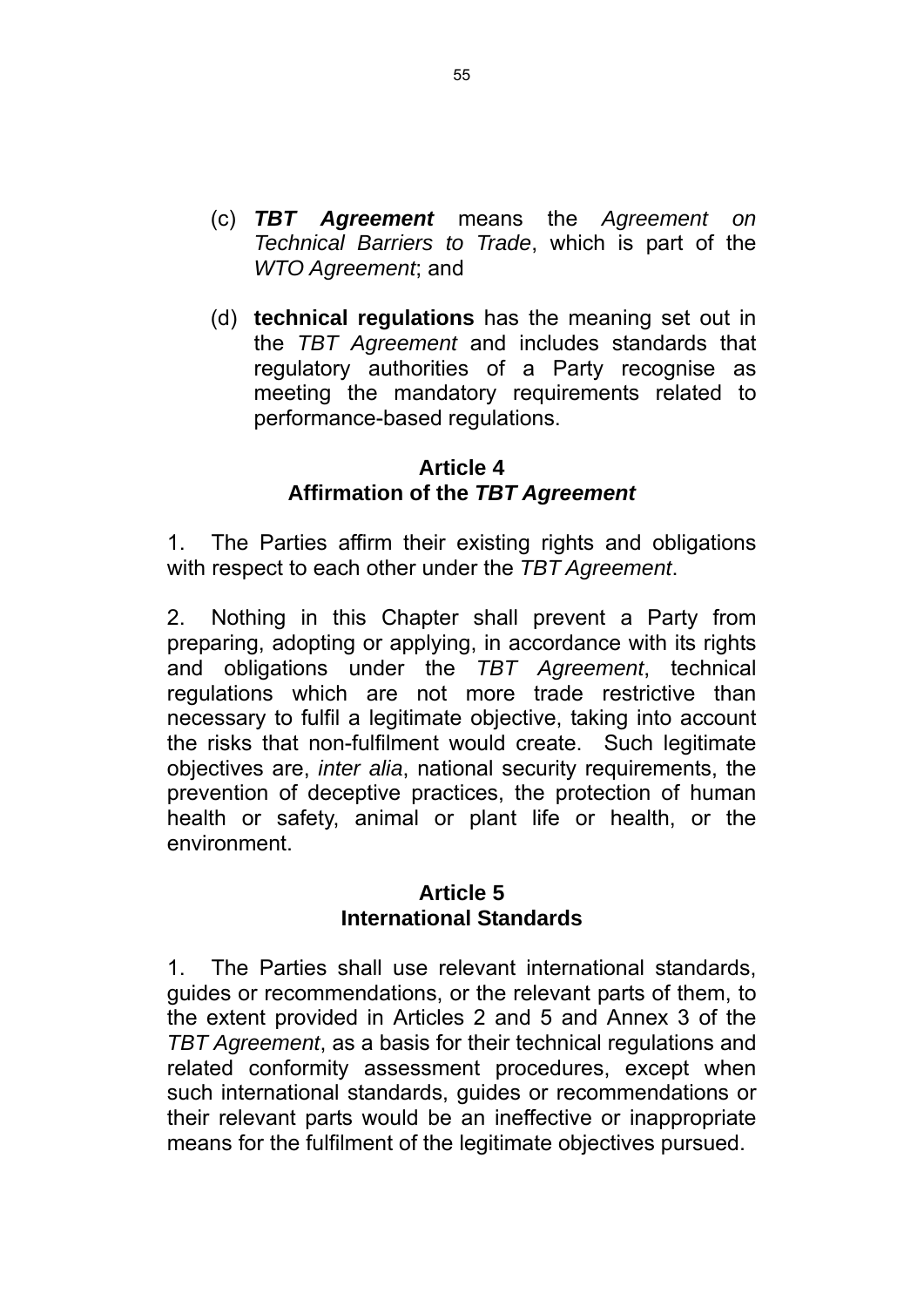2. In determining whether an international standard, guide or recommendation as mentioned in Articles 2 and 5 and Annex 3 of the *TBT Agreement* exists, each Party shall base its determination on the principles set out in relevant Decisions and Recommendations adopted by the WTO Committee on Technical Barriers to Trade since 1 January 1995.

3. The Parties shall cooperate with each other, where appropriate, in the context of their participation international standardising bodies, with a view to developing international standards that facilitate trade and do not create unnecessary obstacles to international trade.

## **Article 6 Equivalence of Technical Regulations**

1. Consistent with the *TBT Agreement*, each Party shall give positive consideration to accepting as equivalent technical regulations of the other Party, even if these regulations differ from its own, provided that it is satisfied that these regulations adequately fulfil the objectives of its own regulations.

2. A Party shall, at the request of the other Party, explain the reasons why it has not accepted a technical regulation of the other Party as equivalent.

3. Each Party shall give positive consideration to a request by the other Party to negotiate and conclude arrangements for achieving the equivalence of technical regulations as mentioned in Paragraph 1. Where a Party declines such a request, it shall, at the request of the other Party, give its reasons for doing so.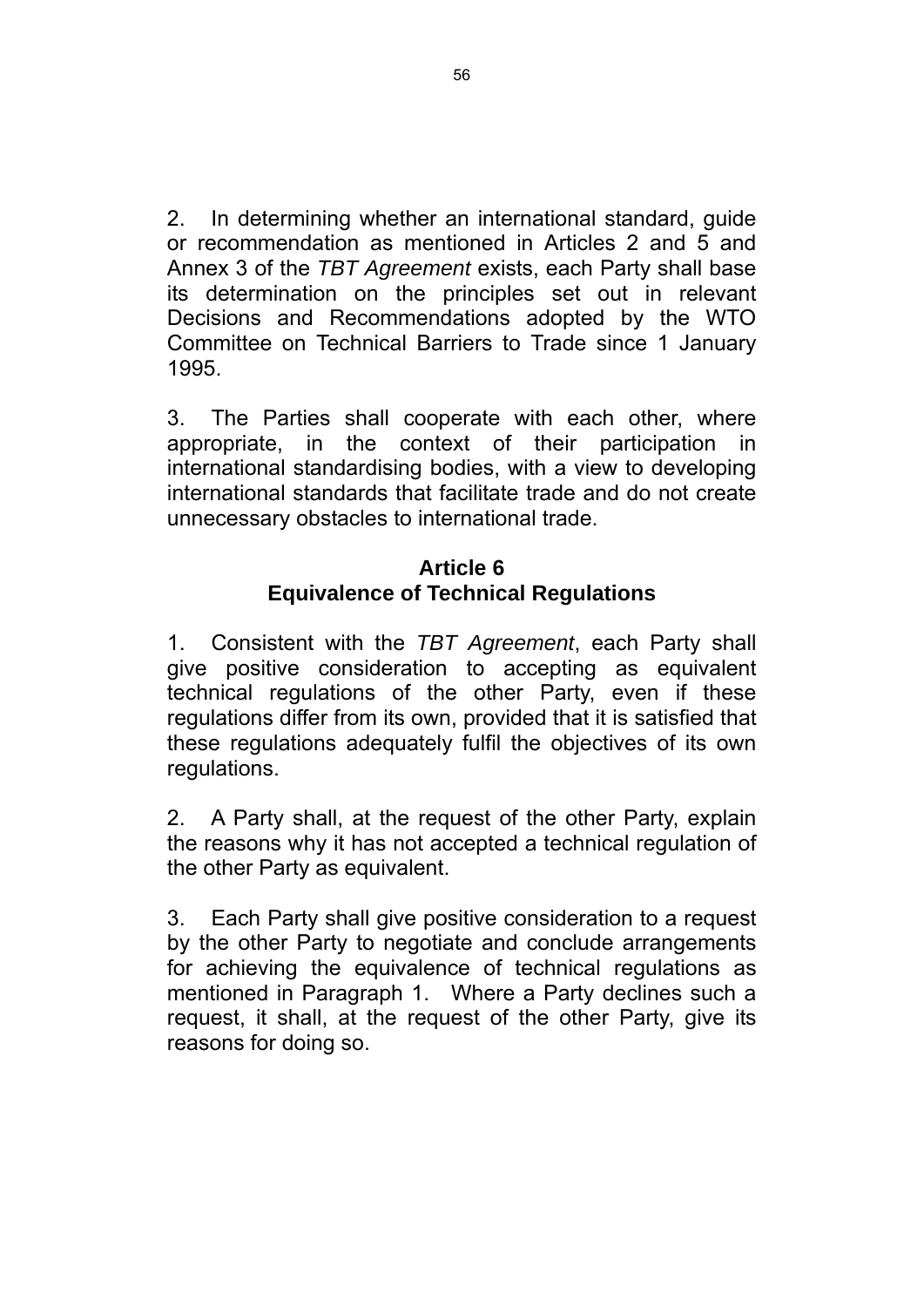#### **Article 7 Conformity Assessment Procedures**

1. The Parties shall seek to use, on a case by case basis, a broad range of mechanisms to facilitate the acceptance of conformity assessment procedures conducted in the Area of the other Party, including:

- (a) promoting recognition of cooperative arrangements between accreditation agencies located in each other's Area;
- (b) implementing unilateral recognition by one Party of the results of conformity assessments performed in the other Party's Area;
- (c) implementing mutual recognition of conformity assessment procedures conducted by bodies located in the respective Areas of the Parties;
- (d) recognising accreditation procedures of the other Party for qualifying conformity assessment bodies in that Party's Area;
- (e) recognising the other Party's designation of conformity assessment bodies;
- (f) utilising relevant regional and international multilateral recognition agreements and arrangements; and
- (g) accepting the declaration of conformity by a supplier in the other Party's Area.

2. The Parties shall intensify their exchange of information on the mechanisms set out in Paragraph 1 and similar mechanisms with a view to facilitating the acceptance of conformity assessment procedures and results.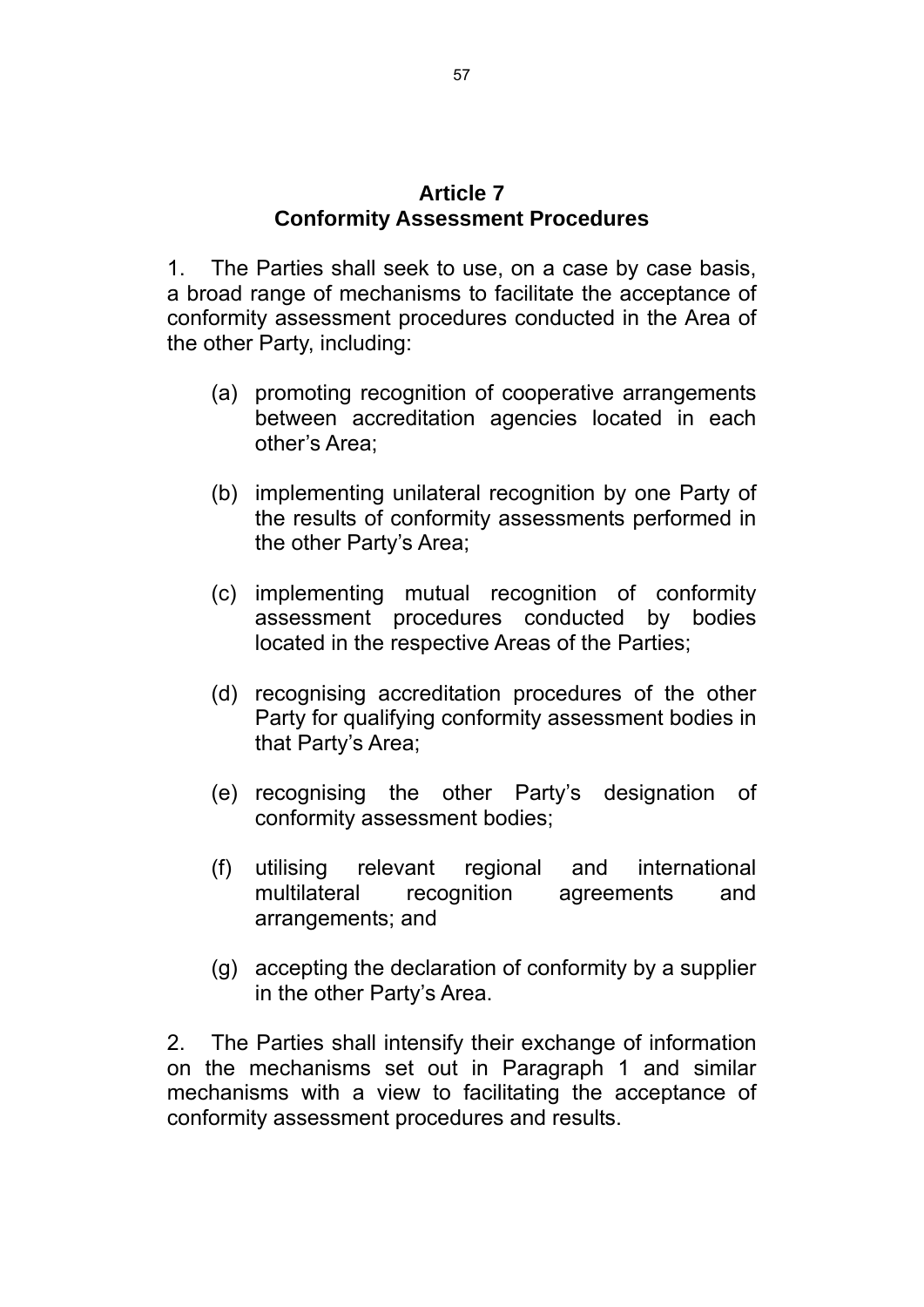3. The Parties shall seek to ensure that conformity assessment procedures applied between them facilitate trade by ensuring that they are no more restrictive than is necessary to provide the importing Party with adequate confidence that products conform with the applicable technical regulations, taking into account the risk that non-conformity would create.

4. A Party may accredit or otherwise recognise conformity assessment bodies in the Area of the other Party. The terms of accreditation or recognition shall be no less favourable than those it accords to conformity assessment bodies in its Area. If a Party accredits or otherwise recognises a body assessing conformity with a particular technical regulation or standard and that Party refuses to accredit or otherwise recognise a body of the other Party assessing conformity with that technical regulation or standard, it shall, at the request of the other Party, give the reasons for its refusal.

5. To enhance confidence in the continued reliability of each other's conformity assessment results, the Parties may consult, as appropriate, on matters such as the technical competence of conformity assessment bodies in the other Party.

6. A Party shall, at the request of the other Party, give the reasons why it has not accepted the results of any conformity assessment procedure performed in the Area of the other Party.

7. Each Party shall give positive consideration to a request by the other Party to negotiate and conclude arrangements to facilitate recognition of the results of conformity assessment procedures conducted by bodies located in the other Party. Where a Party declines such a request, it shall, at the request of the other Party, give its reasons for doing so.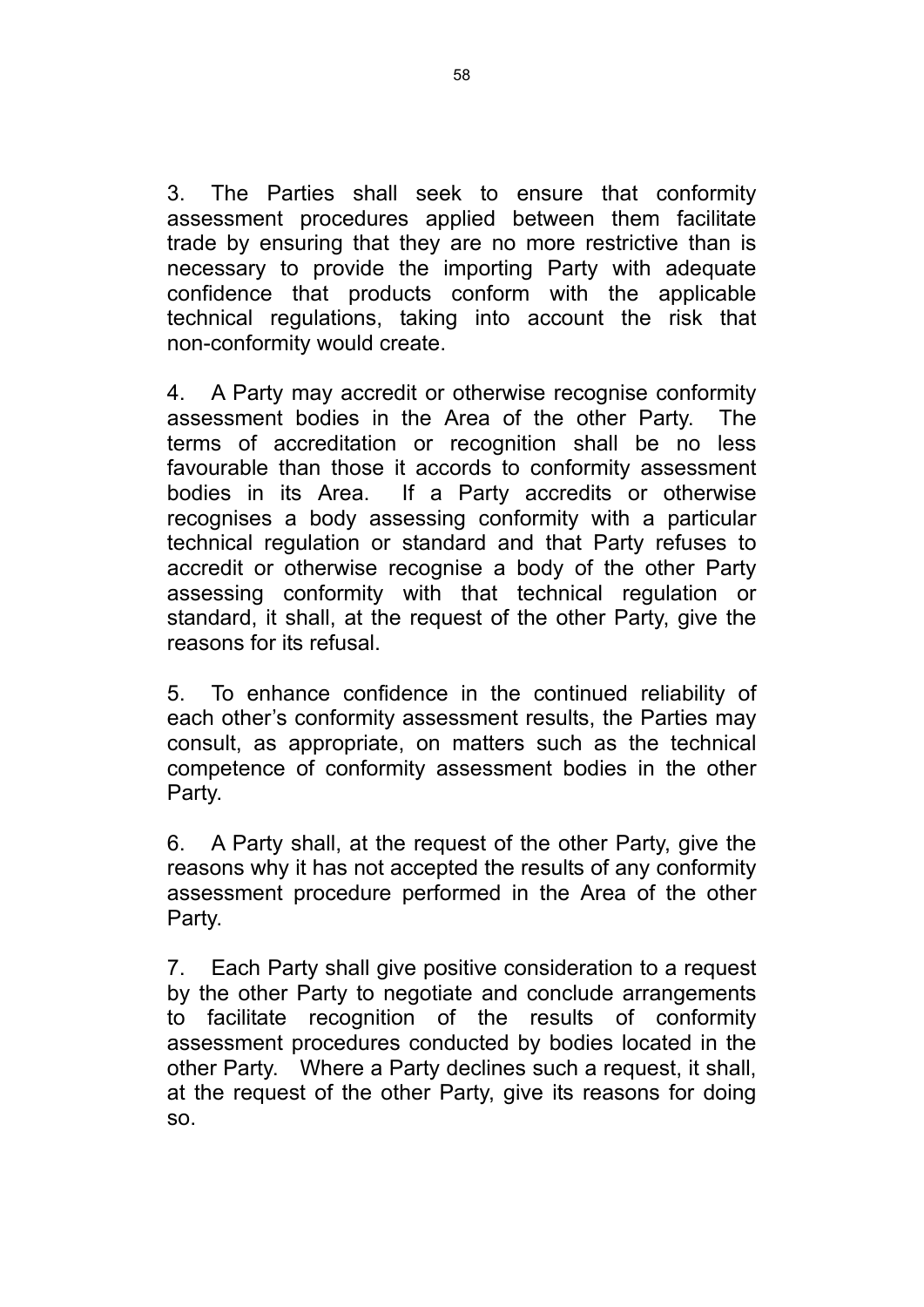#### **Article 8 Cooperation for Regulatory Effectiveness**

1. Recognising the important relationship between good regulatory practices and trade facilitation, the Parties shall cooperate in the areas of standards, technical regulations and conformity assessment, on a case by case basis, including to:

- (a) promote good regulatory practice based on risk management principles;
- (b) improve the quality and effectiveness of their technical regulations;
- (c) develop joint initiatives for managing risks to health, safety and the environment; and
- (d) build understanding and capacity to promote better regulatory compliance.

2. The Parties shall implement this Article by establishing work programmes under Article 10 to, *inter alia*:

- (a) exchange information on, *inter alia*:
	- (i) regulatory systems;
	- (ii) incident analysis;
	- (iii) hazard alerts;
	- (iv) product bans and recalls; and
	- (v) procedures, strategies and programmes for product surveillance activities; and
- (b) cooperate as mutually determined, on, *inter alia*: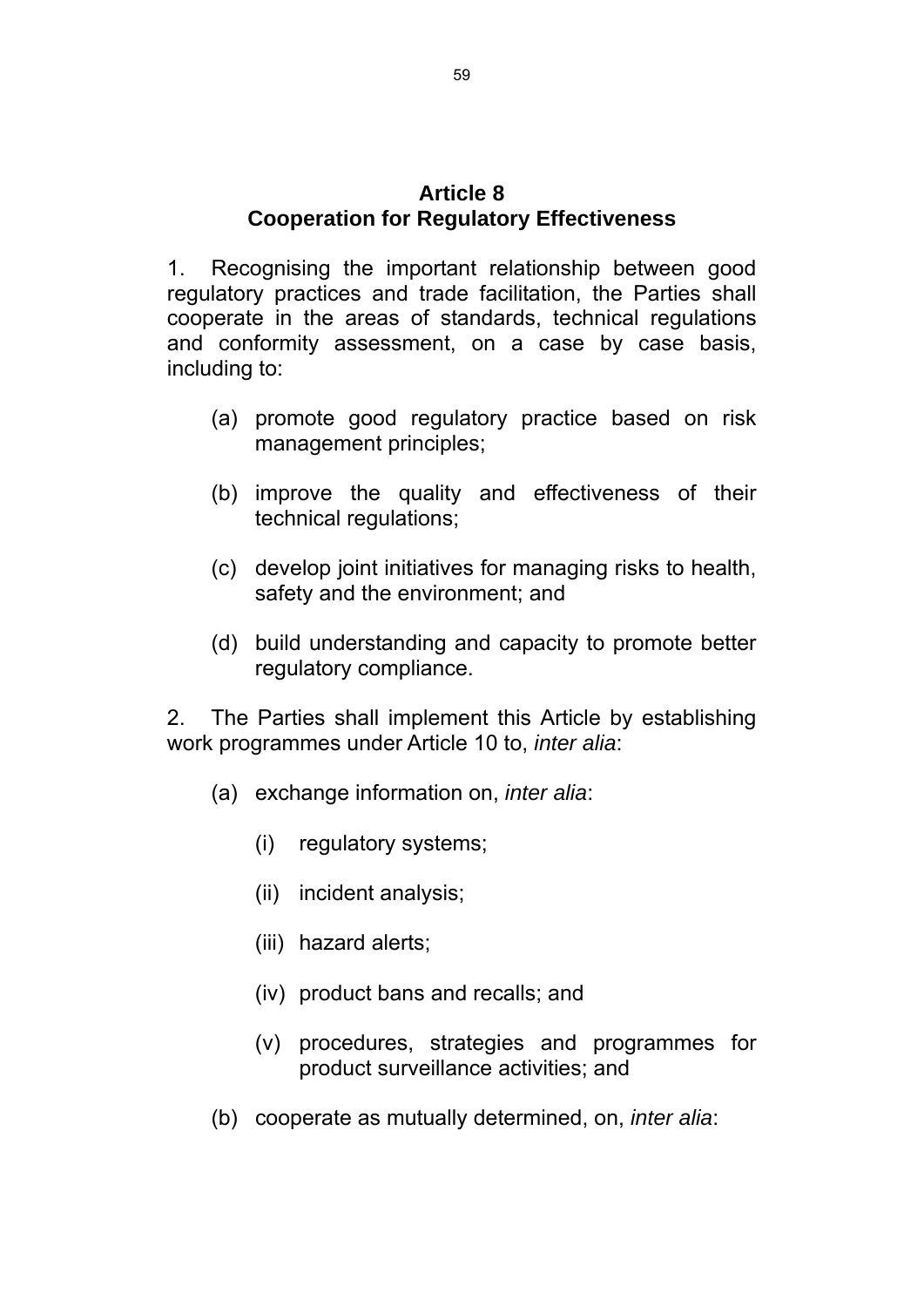- (i) the development of technical regulations;
- (ii) regulatory reviews and implementation; and
- (iii) the development and implementation of risk management principles, including product monitoring, safety, compliance and enforcement procedures.

# **Article 9 Transparency**

1. In order to enhance the opportunity for the other Party and interested persons of the other Party to provide meaningful comments on a proposal to introduce a particular technical regulation or conformity assessment procedure, a Party publishing a notice under Article 2(9) or 5(6) of the *TBT Agreement* shall:

- (a) include in the notice a statement describing the objective of the proposal and the rationale for the approach that Party is proposing; and
- (b) transmit the notice via electronic communication to the other Party through its enquiry point established under Article 10 of the *TBT Agreement* at the same time as it notifies WTO members of the proposal pursuant to the *TBT Agreement*.

2. Each Party shall allow at least 60 days from the transmission of the notification under Paragraph 1(b) for the other Party and interested persons of the other Party to make written comments on the proposal.

3. Where a Party makes a notification under Article 2(10) or 5(7) of the *TBT Agreement*, it shall at the same time transmit that notification via electronic communication to the other Party through its enquiry point established under Article 10 of the *TBT Agreement*.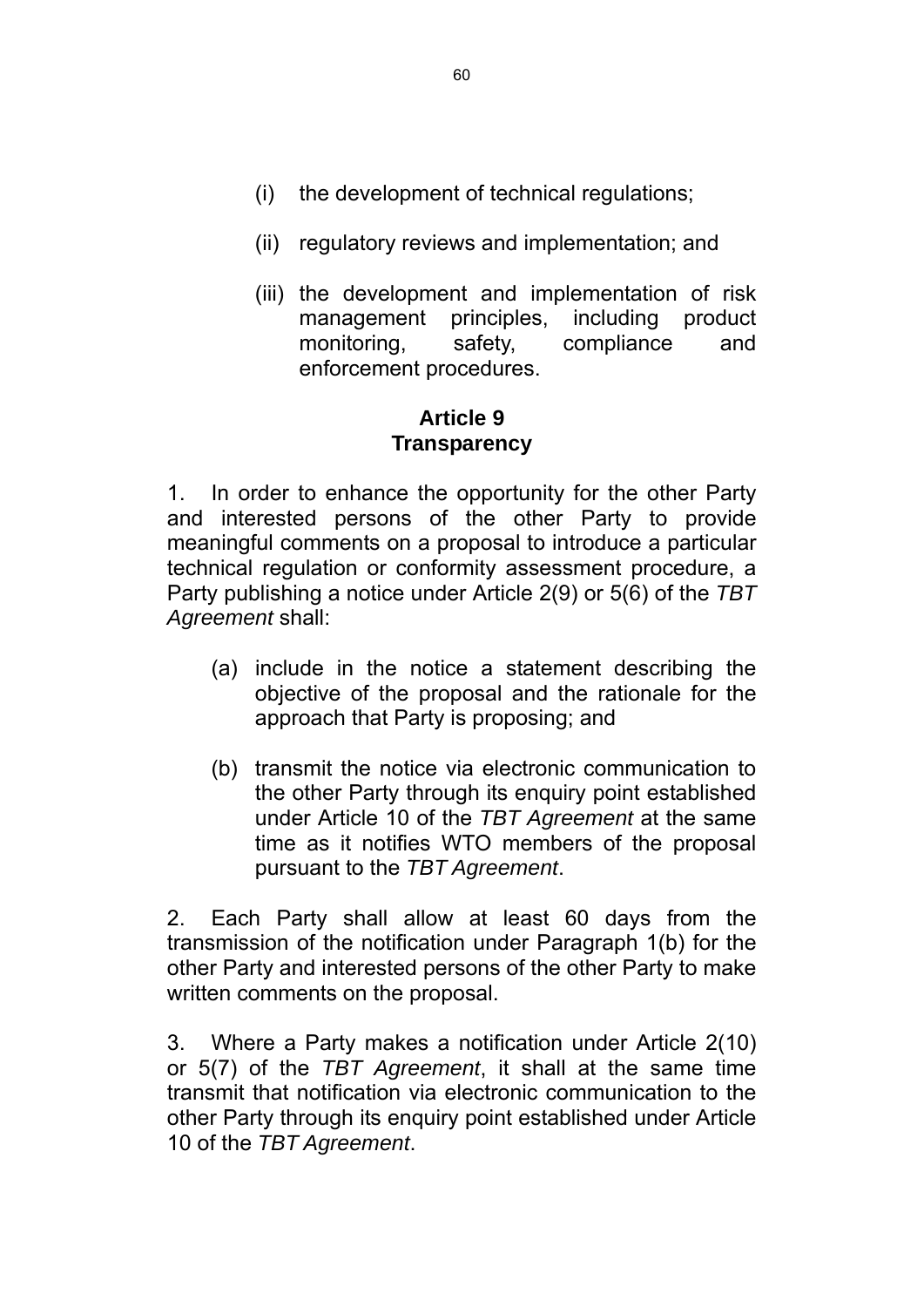4. Where goods are covered by an Annex or an implementing arrangement to which Article 11 applies and a Party takes a measure to manage an immediate risk that it considers those goods may pose to health, safety or the environment, it shall notify immediately the other Party, through the contact point designated under Article 10 of the measure and the reasons for the imposition of the measure.

5. A Party shall, at the request of the other Party, provide information regarding the objective of, and rationale for, a standard, technical regulation or conformity assessment procedure that the Party has adopted or is proposing to adopt.

# **Article 10 Implementation**

1. Each Party shall designate a contact point which shall have responsibility to work collaboratively with the contact point of the other Party to:

- (a) coordinate participation in work programmes with persons and organisations in their respective Areas that have responsibility for accreditation of conformity assessment bodies or relevant technical regulations;
- (b) ensure appropriate steps are taken to address any issue that the other Party may raise related to the development, adoption, application or enforcement of technical regulations and conformity assessment procedures;
- (c) enhance mutual cooperation in the development and improvement of technical regulations and conformity assessment procedures;
- (d) facilitate, where appropriate, sectoral cooperation among governmental and non-governmental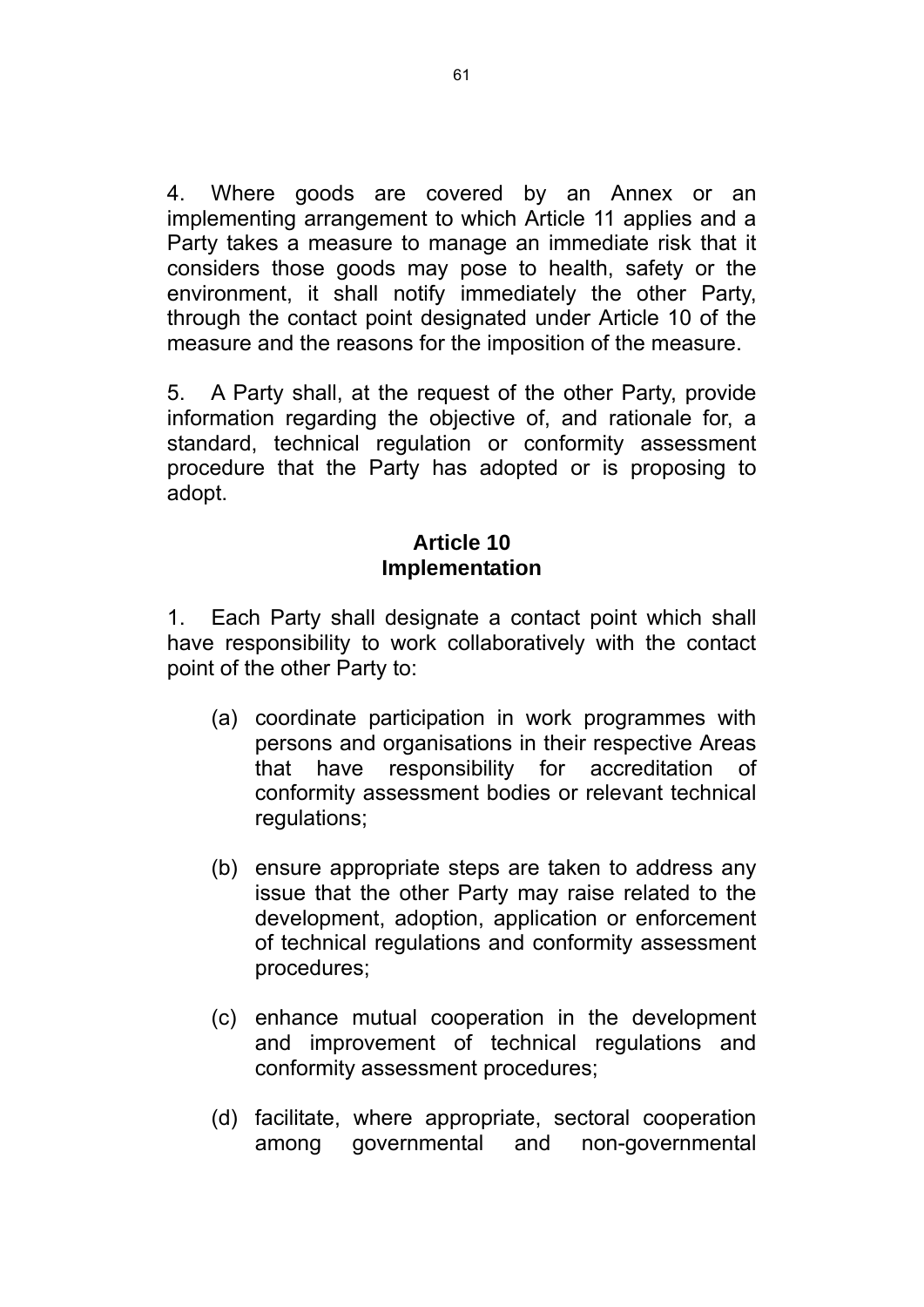regulatory authorities, accreditation agencies and conformity assessment bodies in the Parties' Areas;

- (e) exchange information, where appropriate, on developments in non-governmental, regional and multilateral fora engaged in activities related to standardisation, technical regulations and conformity assessment procedures; and
- (f) take any other steps the Parties consider will assist them in implementing the *TBT Agreement*, implementing this Chapter and in facilitating trade in goods between them.

2. Each Party shall provide the other Party with the name of the designated organisation that shall be its contact point and the contact details of relevant officials in that organisation, including telephone, facsimile, email and other relevant details.

3. Each Party shall notify the other Party promptly of any change in its contact point or any amendments to the details of the relevant officials.

4. The Parties shall establish a Committee on Technical Barriers to Trade ("TBT Committee") consisting of officials from the contact points and any other representatives of the Parties to promote and monitor the implementation and administration of this Chapter. The TBT Committee shall meet within one year of entry into force of this Agreement and thereafter once every two years or as otherwise mutually determined by the Parties. Meetings may be conducted in person or via teleconference, video-conference or any other means mutually determined by the Parties. The TBT Committee may also address issues through correspondence, including via electronic communication.

5. The functions of the TBT Committee shall include to: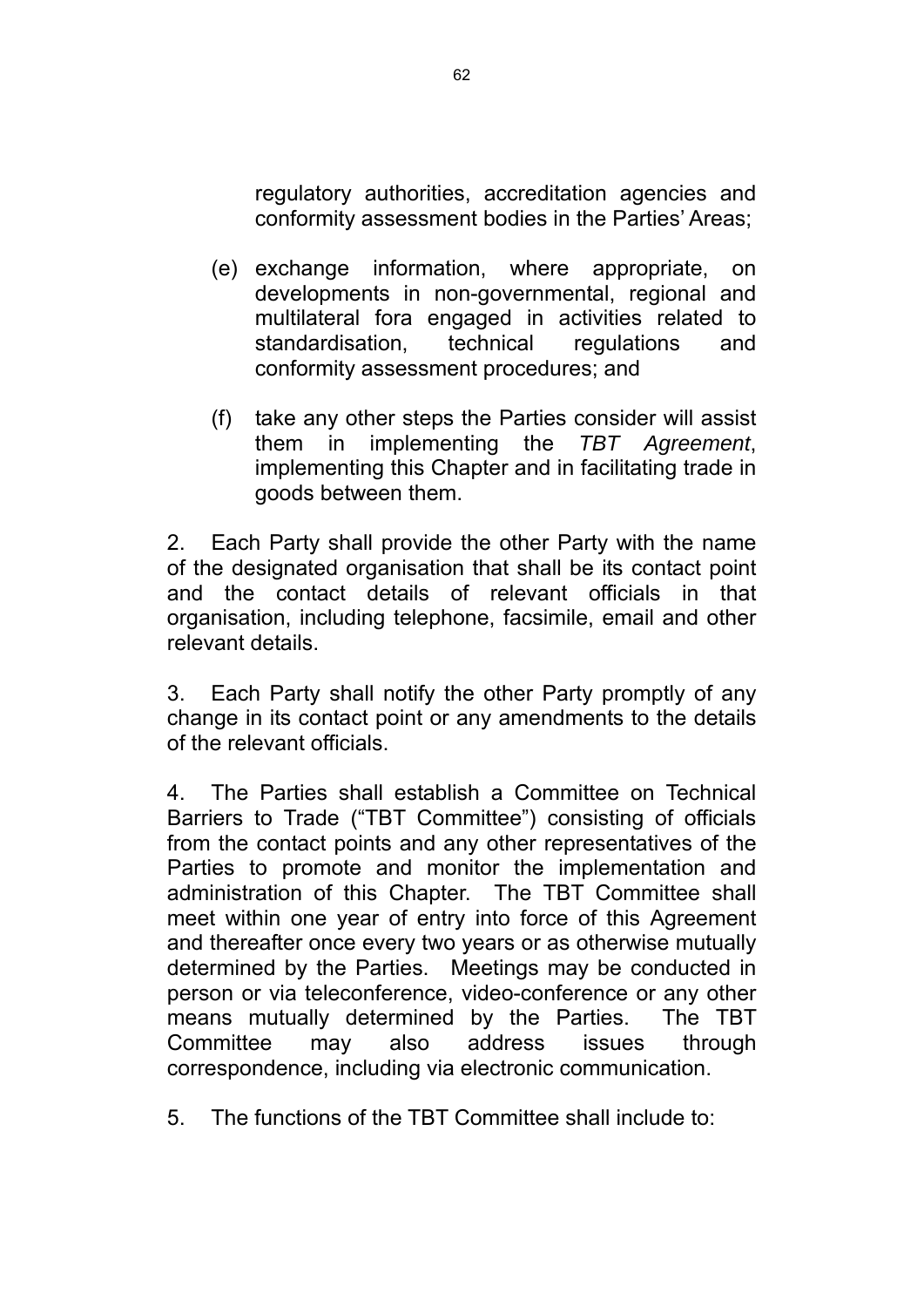- (a) identify and agree priority sectors and areas for enhanced cooperation, including giving due consideration to any sector-specific proposal made by either Party;
- (b) where priority sectors or areas have been agreed, establish work programmes with clear targets, design structures and timelines;
- (c) monitor the progress of work programmes established under subparagraph (b);
- (d) consult with a view to resolving any matter arising under this Chapter, in accordance with Article 12;
- (e) review this Chapter in light of any developments in relation to the *TBT Agreement*, and develop recommendations to the Joint Commission for amendments to this Chapter in light of those developments; and
- (f) report to the Joint Commission on the implementation of this Chapter, as it considers appropriate.

6. The Parties shall ensure, to the extent possible, that the persons and organisations in their respective Areas that have responsibility for relevant accreditation of conformity assessment bodies or relevant technical regulations participate in work programmes and technical consultations where the TBT Committee has:

- (a) established a work programme under Paragraph 5(b); or
- (b) been requested to undertake technical consultations under Article 12.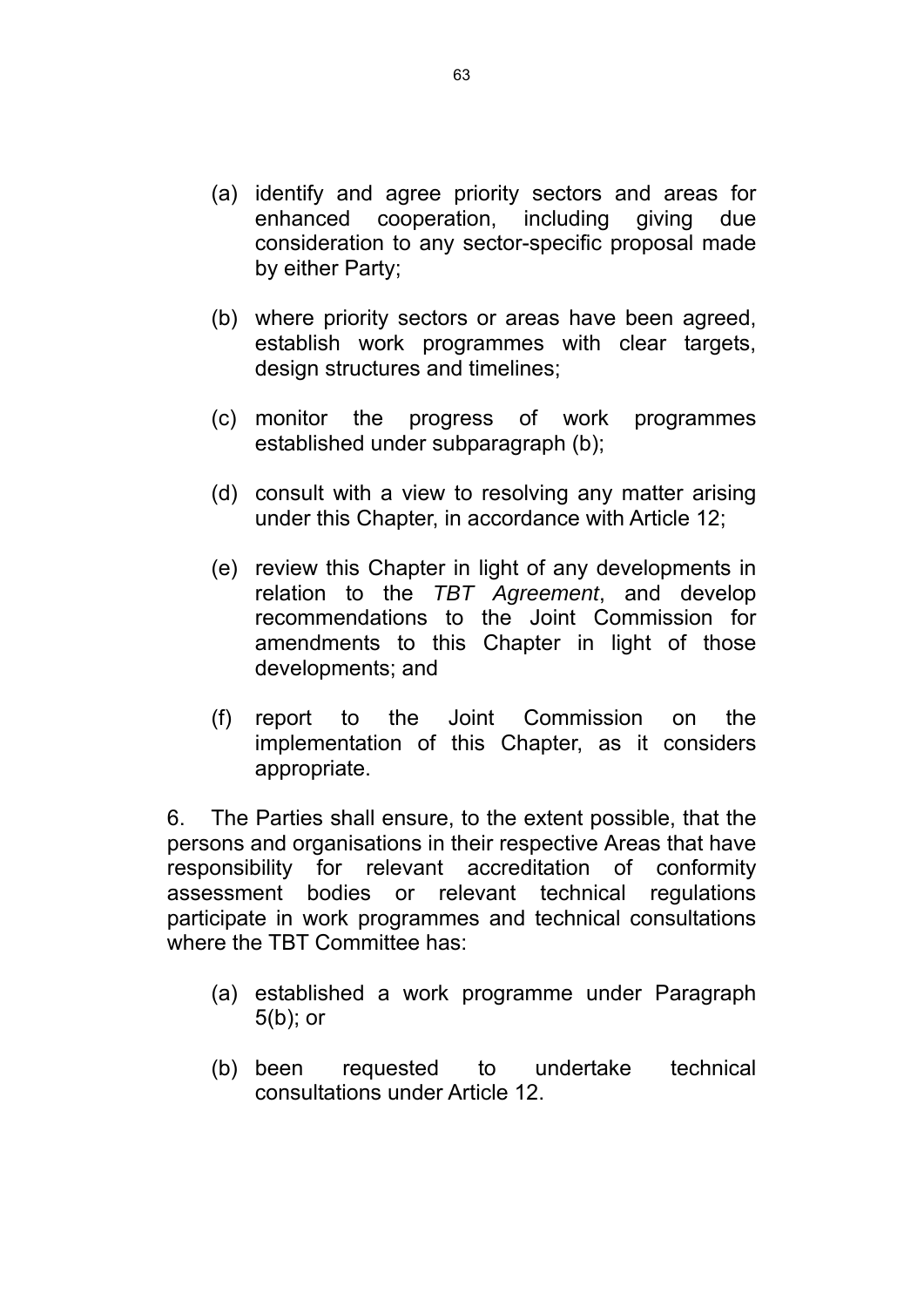#### **Article 11 Agreements or Arrangements**

1. The Parties shall seek to identify trade-facilitating initiatives regarding standards, technical regulations and conformity assessment procedures, including those that are appropriate for particular issues or sectors. Such initiatives may include:

- (a) agreements or arrangements on regulatory issues, such as alignment of standards, convergence or equivalence of technical regulations, conformity assessment procedures and compliance issues; and
- (b) the use of asymmetrical approaches, where appropriate.

2. The Parties may conclude Annexes to this Chapter setting out agreed principles and procedures relating to technical regulations and conformity assessments applicable to goods traded between them.

3. The Parties may conclude implementing arrangements setting out:

- (a) details for the implementation of the Annexes to this Chapter; or
- (b) arrangements resulting from work programmes established under Article 10.

4. The Parties shall take into account any existing bilateral, regional and multilateral arrangements concerning technical regulations and conformity assessment procedures that both Parties participate in when developing Annexes and implementing arrangements.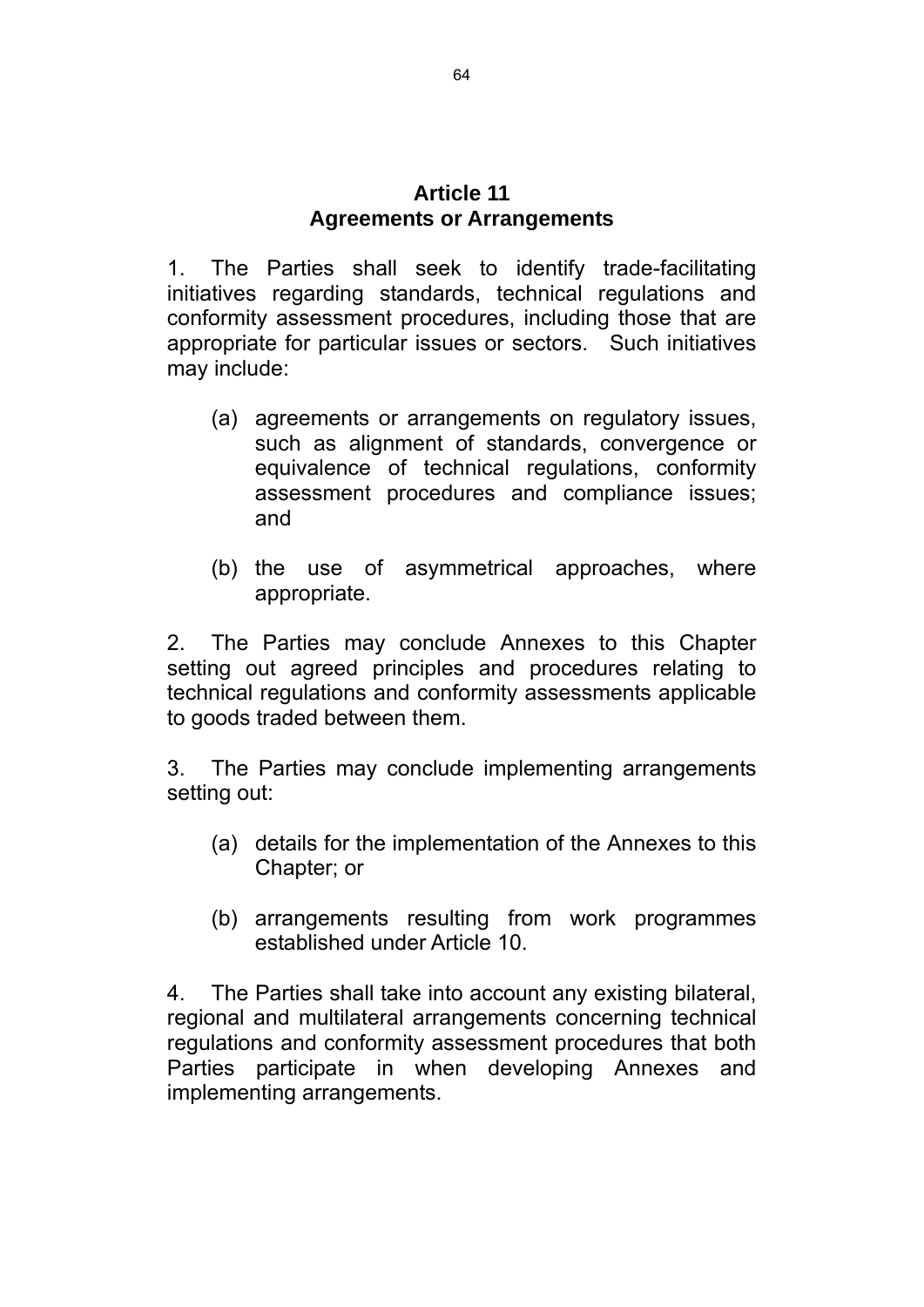5. The Parties agree to maintain a programme of ongoing review and enhancement of Annexes and implementing arrangements.

### **Article 12 Technical Consultations**

1. Either Party may request technical consultations with the other Party with the aim of resolving any matter arising under this Chapter. Unless the Parties mutually determine otherwise, the Parties shall hold technical consultations within 60 days from the request for technical consultations. The technical consultations may be conducted in person or via email, teleconference, video-conference or any other means mutually determined by the Parties.

2. Where either Party has requested technical consultations pursuant to Paragraph 1, the other Party shall:

- (a) investigate the issues that gave rise to the request for consultations including whether there are any irregularities in the implementation of its technical regulations or conformity assessment procedures;
- (b) give positive consideration to any request to address any irregularities identified under subparagraph (a); and
- (c) report back to the other Party on the outcome of its investigations, stating its reasons.

3. Technical consultations may be referred to the TBT Committee by either Party for further consideration.

4. Any action taken pursuant to this Article and consultations held pursuant to Paragraph 5(d) of Article 10 shall be without prejudice to the rights and obligations of the Parties under Chapter 16 (Dispute Settlement) or under the *WTO Dispute Settlement Understanding*.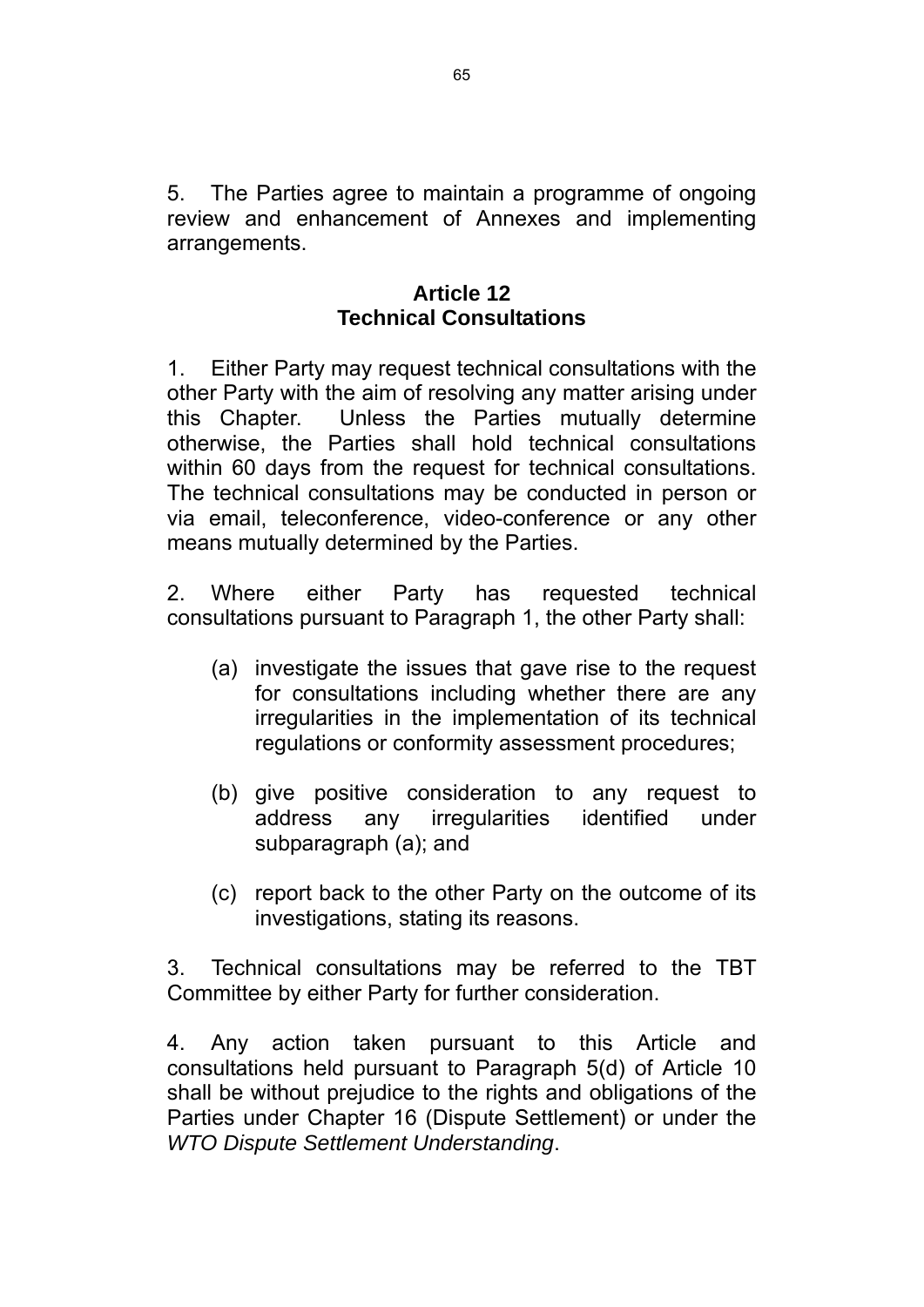## **CHAPTER 9**

### **COMPETITION**

## **Article 1 Objectives**

The Parties recognise the strategic importance of promoting open and competitive markets through the effective application of competition policies for the purposes of enhancing trade and investment, economic efficiency and consumer welfare.

### **Article 2 Promotion of Competition**

1. Desiring to promote policy coherence and an integrated approach to trade and competition and endorsing the APEC *Principles to Enhance Competition and Regulatory Reform*, the Parties agree to promote competition and endeavour to ensure that the design of trade and competition policies and the implementation of domestic law gives due recognition to the effects on competition by:

- (a) providing transparency in policies, laws and rules, and their implementation;
- (b) applying competition policies to economic activities, including public and private business activities, in a manner that does not discriminate between or among economic entities in like circumstances;
- (c) maintaining a high-level government commitment to promote competition and enhance economic efficiency, including through assessments of regulatory impacts or other appropriate means;
- (d) setting out clear responsibilities within their respective administrations for promoting and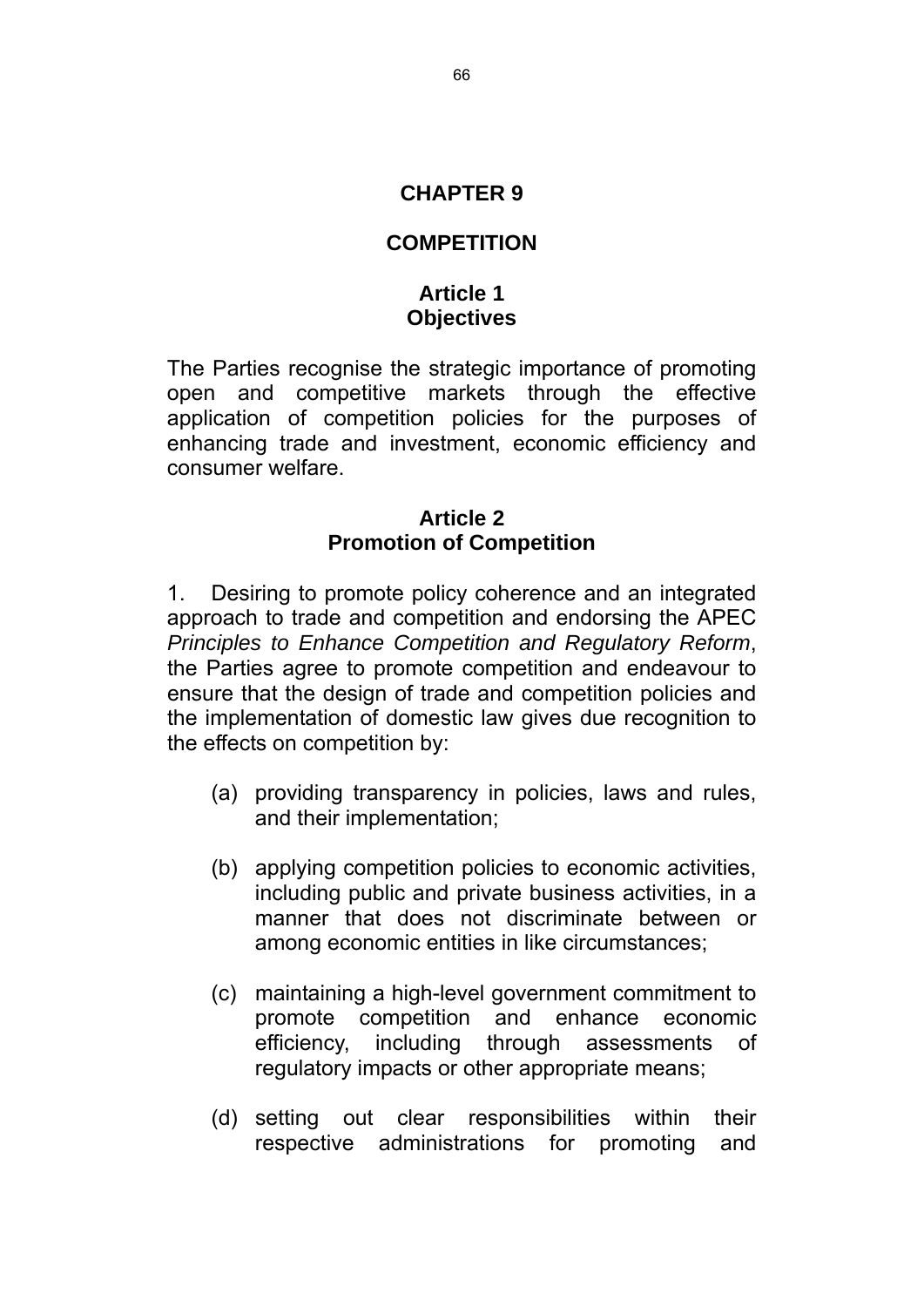identifying the competition and efficiency dimensions in the development of policies and rules, and their implementation;

- (e) promoting coherent and effective implementation of trade and competition policies within their respective Areas; and
- (f) fostering appropriate cooperation between trade and competition officials.

2. The Parties recognise that the implementation of Paragraph 1 may be subject to the different circumstances of the Parties and the different policy approaches that arise from these circumstances.

## **Article 3 Exemptions and Exceptions**

The Parties recognise that exemptions and exceptions from their respective competition regimes may be necessary to achieve other legitimate policy objectives. The Parties shall endeavour to identify and review these exemptions and exceptions to ensure that each is no broader than necessary to achieve a legitimate policy objective, and implemented in a transparent way that minimises distortions to fair and free competition.

## **Article 4 Cooperation and Exchange of Information**

1. The Parties agree to cooperate and coordinate in the area of competition policy by exchanging information on the development of competition policy.

2. Where the Parties have set up their respective regulatory authorities responsible for competition law, the Parties shall encourage their respective regulatory authorities to cooperate in the area of competition law, including through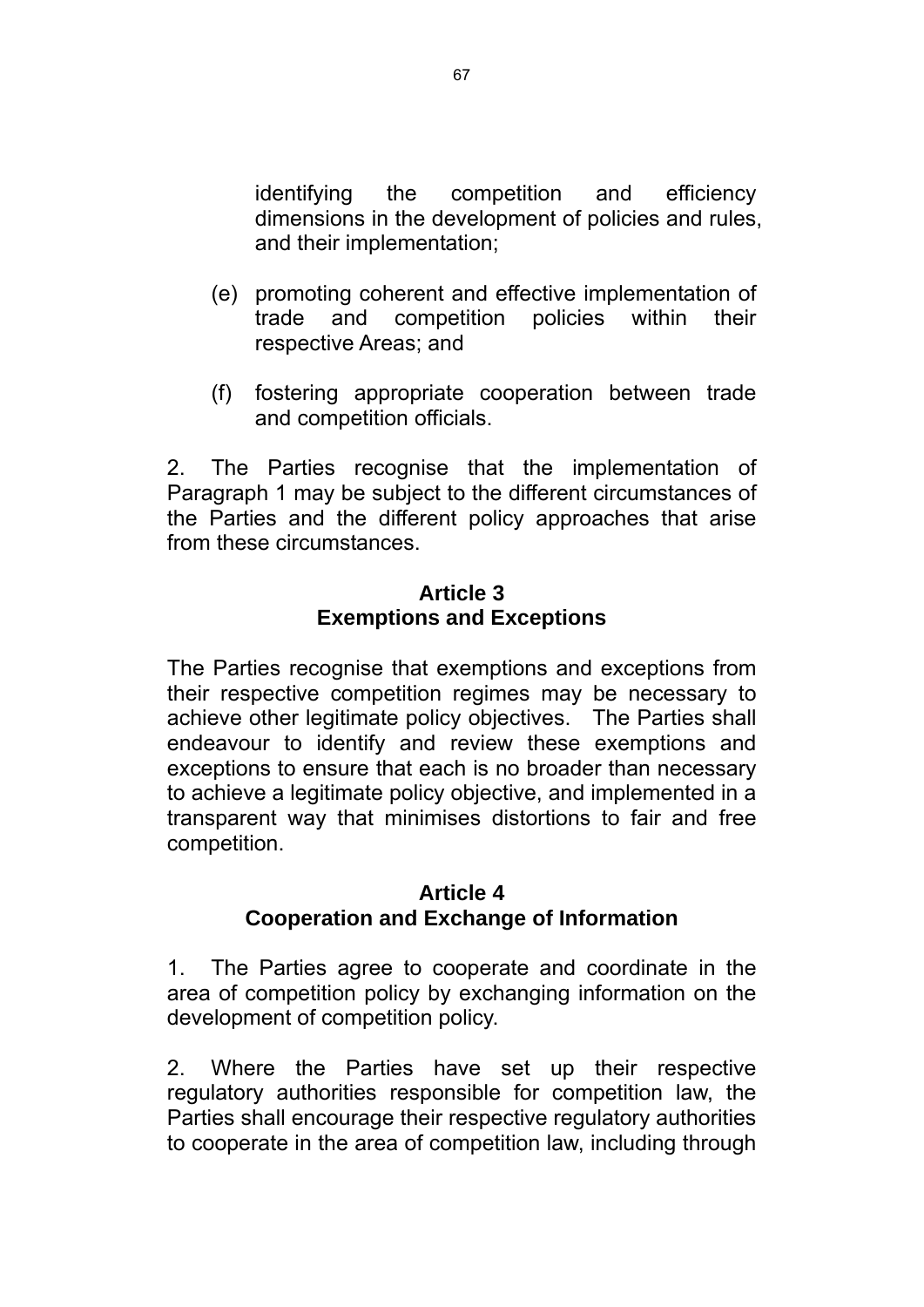technical assistance as appropriate, consultation and exchanges of information, as permitted by the domestic law and overall policy of each Party and within the scope of the responsibilities of each regulatory authority.

#### **Article 5 Consultations**

At the request of either Party, the Parties shall consult on particular anti-competitive practices adversely affecting trade or investment between the Parties, consistent with the objectives of this Chapter.

## **Article 6 Non-Application of Dispute Settlement**

Neither Party shall have recourse to any dispute settlement procedures under this Agreement in respect of any issue arising from or relating to this Chapter.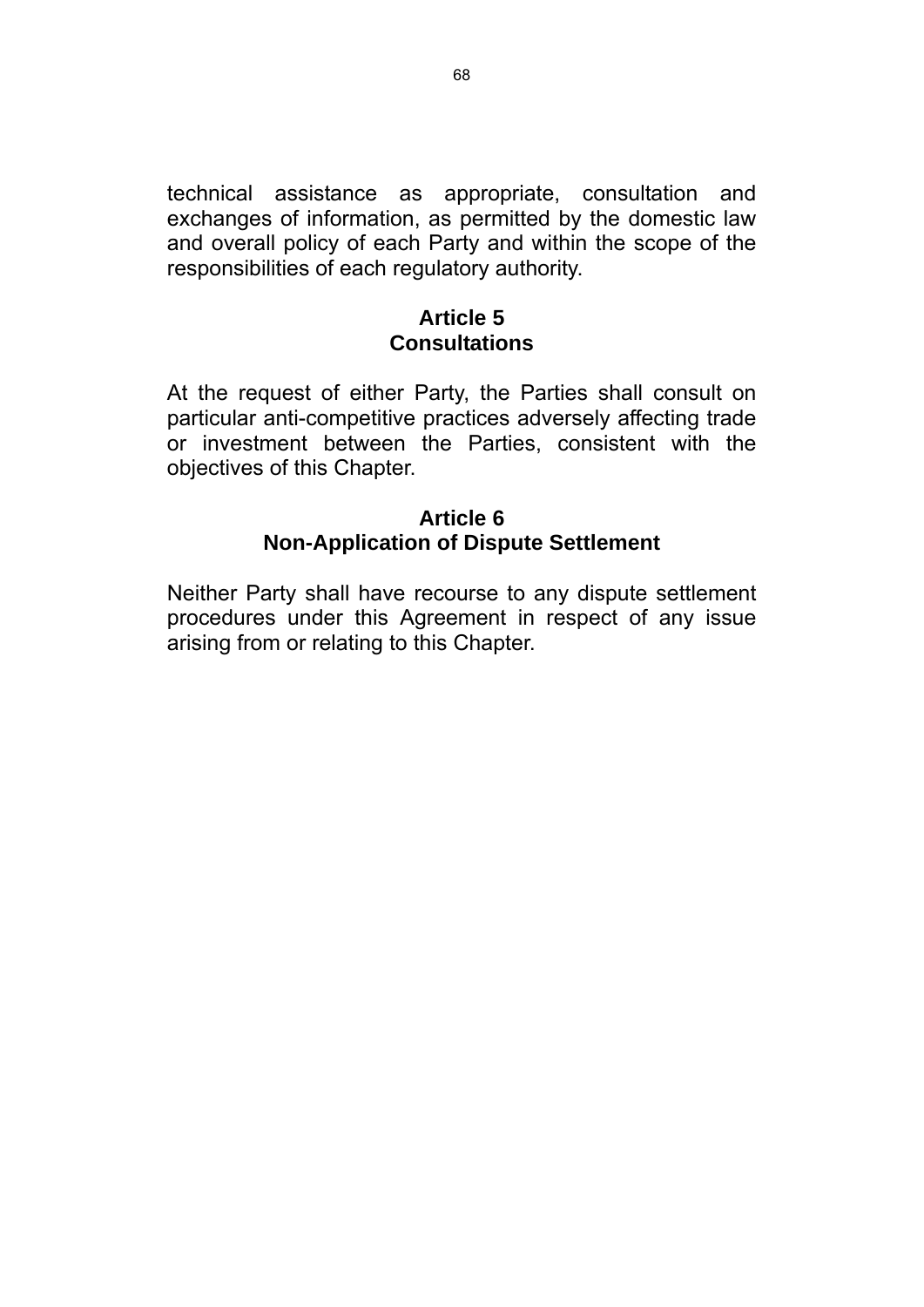# **CHAPTER 10**

## **ELECTRONIC COMMERCE**

### **Article 1 Objectives**

The objectives of this Chapter are to:

- (a) avoid restrictions to trade between the Parties being introduced as a result of the use of electronic commerce ("E-commerce") transactions;
- (b) minimise the extent to which E-commerce transactions are subject to particular requirements, tariffs or other limitations or costs which are additional to other transactions;
- (c) encourage where possible the treatment of E-commerce transactions by the Parties as equivalent to corresponding paper transactions; and
- (d) promote the use of E-commerce to assist the timeliness and reduce the cost of commercial transactions.

### **Article 2 Promotion of E-Commerce**

- 1. The Parties agree to:
	- (a) cooperate in promoting with respect to the use of E-commerce:
		- (i) the maintenance of an open trading environment for the free flow of information and services;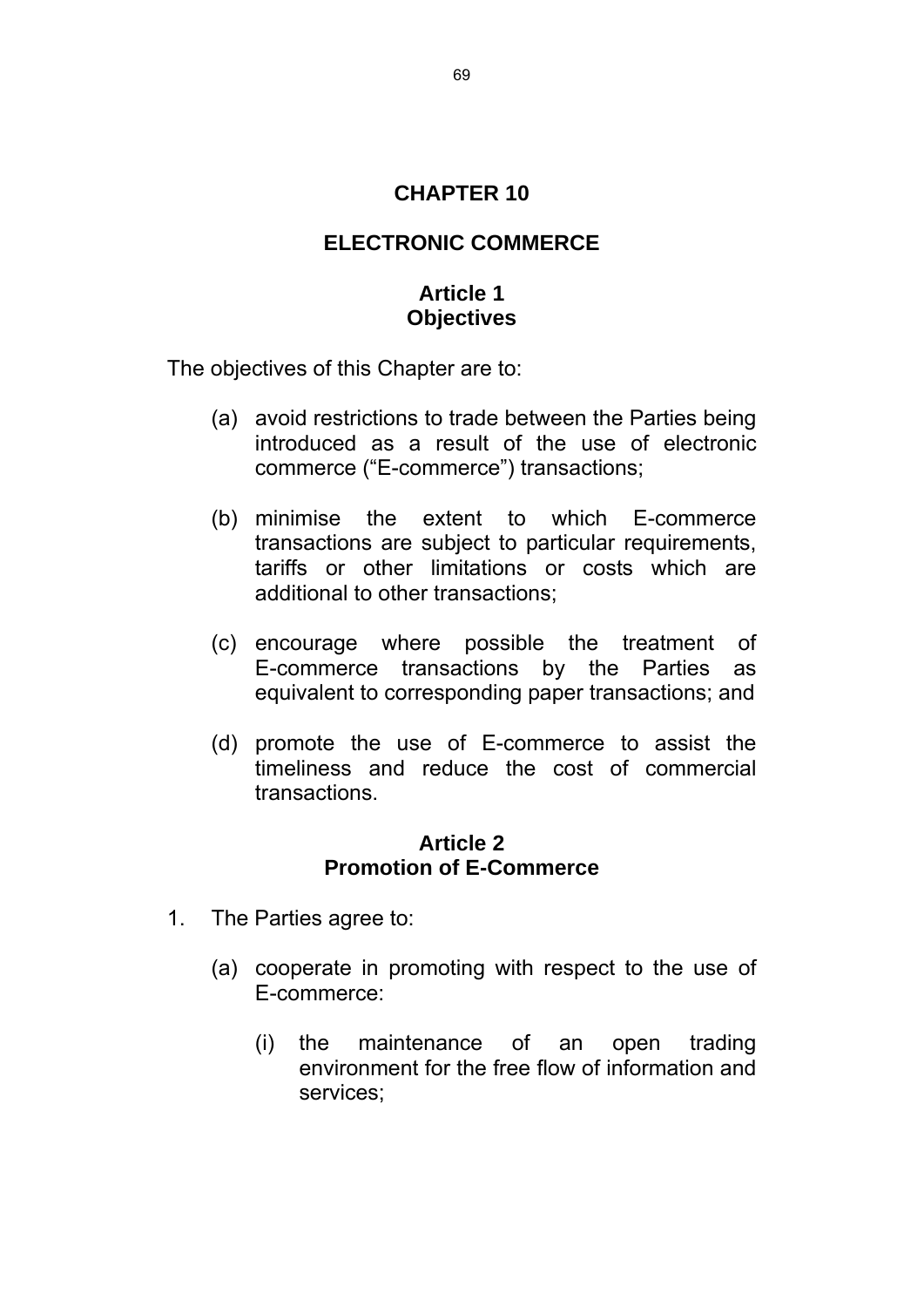- (ii) the minimisation of transaction costs for business;
- (iii) the international alignment of laws;
- (iv) effective regulatory coordination; and
- (v) interoperability of infrastructures, such as secure electronic authentication and payments;
- (b) promote the efficient functioning of E-commerce domestically and internationally by, wherever possible, developing domestic regulatory frameworks which are open, avoiding undue restrictions and costs on E-commerce and, as appropriate, ensuring that relevant processes are compatible with evolving international norms and practices;
- (c) ensure a predictable and simple legal environment for E-commerce, taking into account the UNCITRAL *Model Law on Electronic Commerce 1996* and other model law(s) on E-commerce as may be adopted or revised by UNCITRAL or other such international organisations from time to time, that supports the maintenance of a secure infrastructure, enables public key infrastructure solutions to develop, and includes laws to facilitate the use of electronic methods in meeting statutory requirements;
- (d) ensure that regulations and the development of regulations affecting E-commerce are transparent;
- (e) endeavour to ensure that policy responses in respect of E-commerce:
	- (i) are flexible and take account of developments in a rapidly changing technology environment; and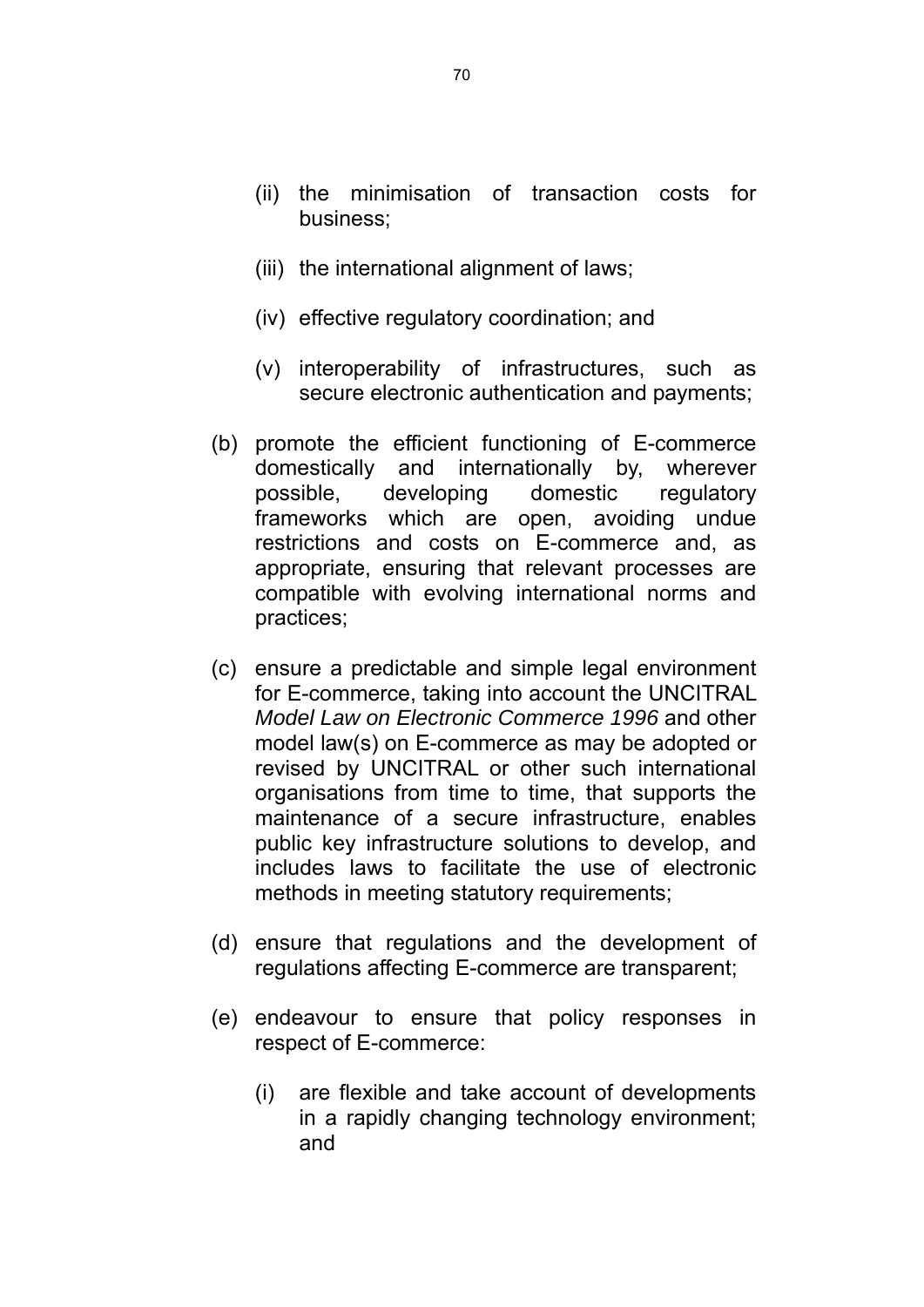- (ii) do not impose unnecessary restrictions on the conduct of E-commerce;
- (f) work to build consumer and business confidence to support the fullest economic and social benefits from E-commerce by:
	- (i) maintaining privacy protection laws and consumer laws relating to E-commerce;
	- (ii) encouraging the use of electronic signatures and electronic certification in order to ensure authenticity, integrity and confidentiality, and prevent fraud; and
	- (iii) promoting self-regulatory codes based on international norms and standards;
- (g) protect intellectual property rights in a way that is supportive of the application of E-commerce and business innovation; and
- (h) ensure that their regulatory regimes support the free flow of services, including the development of innovative ways of developing services, using electronic means.

2. For the purposes of this Article, UNCITRAL means the United Nations Commission on International Trade Law.

## **Article 3 E-Government Initiatives**

The Parties agree that E-government initiatives should seek to:

(a) reduce compliance costs and enhance the general level of transparency of government regulations;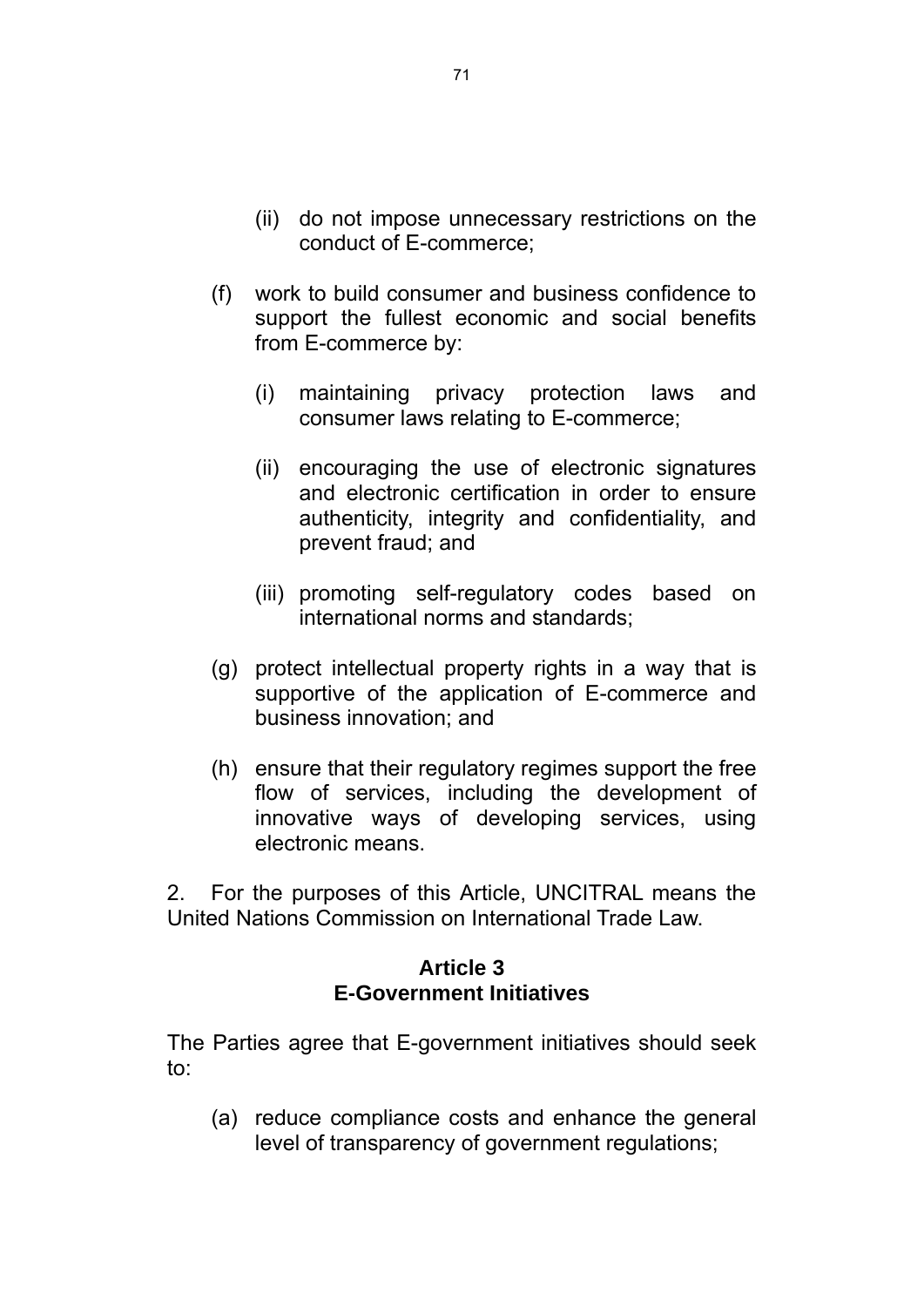- (b) deliver efficiency in administration (for example, paperless trading); and
- (c) reduce technical barriers to trade.

#### **Article 4 Consultations**

At the request of either Party, the Parties agree to consult each other concerning:

- (a) the development of policy for the conduct of E-commerce; and
- (b) any policies or decisions which may impact adversely on E-commerce aspects of trade between the Parties.

## **Article 5 Non-Application of Dispute Settlement**

Neither Party shall have recourse to any dispute settlement procedures under this Agreement in respect of any issue arising from or relating to this Chapter**.**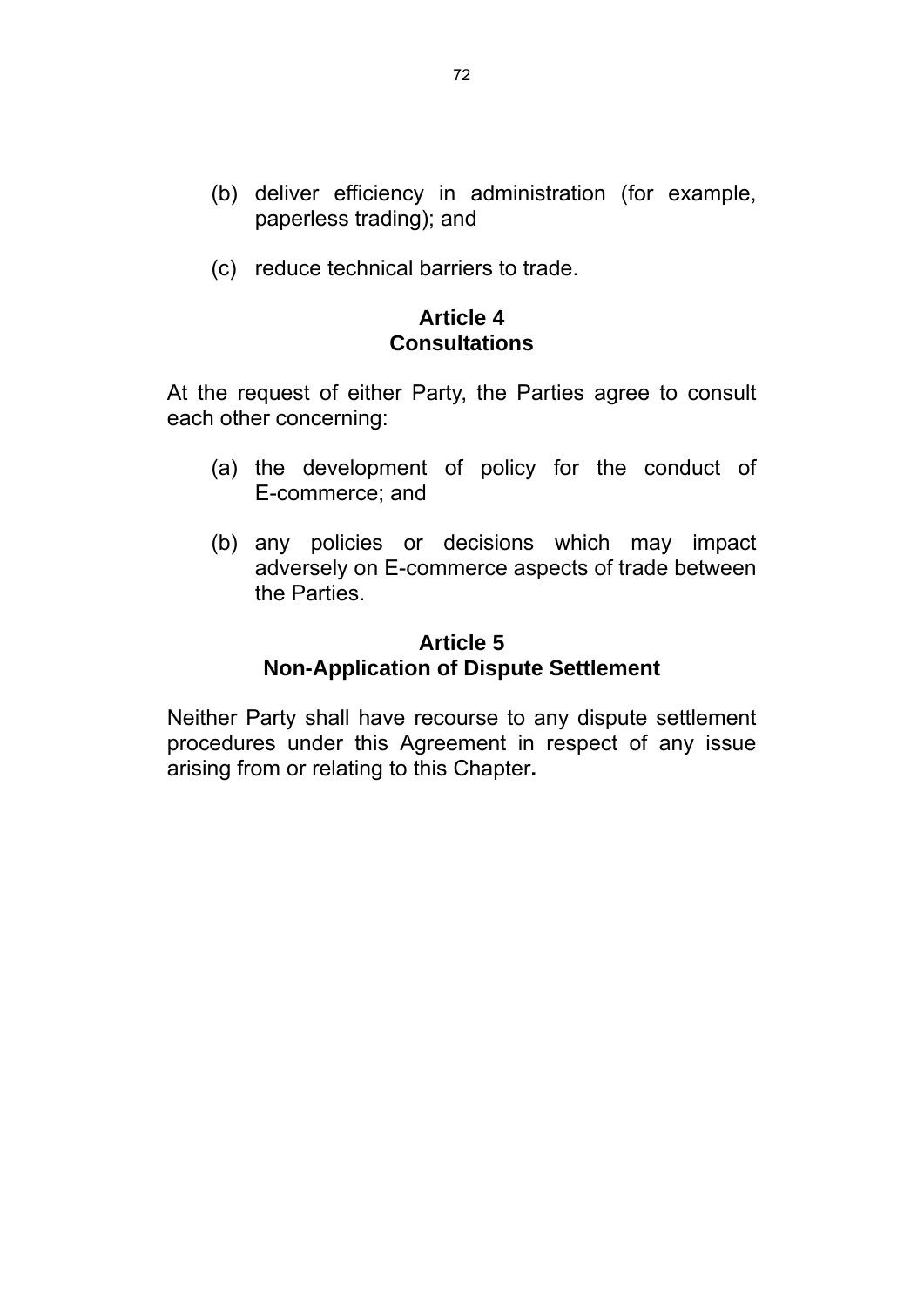## **CHAPTER 11**

## **INTELLECTUAL PROPERTY**

#### **Article 1 Objectives**

The objectives of this Chapter are to:

- (a) promote the importance of intellectual property rights in fostering trade in goods and services, innovation, and economic, social and cultural development;
- (b) promote the effective protection, enforcement and maintenance of intellectual property rights;
- (c) recognise the need to achieve a fair balance between the rights of intellectual property right holders, the legitimate interests of users and the wider interest of the public with regard to the protected subject matter; and
- (d) uphold commitments to combating the infringement of intellectual property rights that occurs through the pirating of copyright works and counterfeiting of trademarks.

#### **Article 2 Definitions**

For the purposes of this Chapter:

(a) **intellectual property rights** refers to copyright and related rights, rights in trade marks, geographical indications, industrial designs, patents, layout designs of integrated circuits, rights in plant varieties and rights in undisclosed information as defined in the *TRIPS Agreement*; and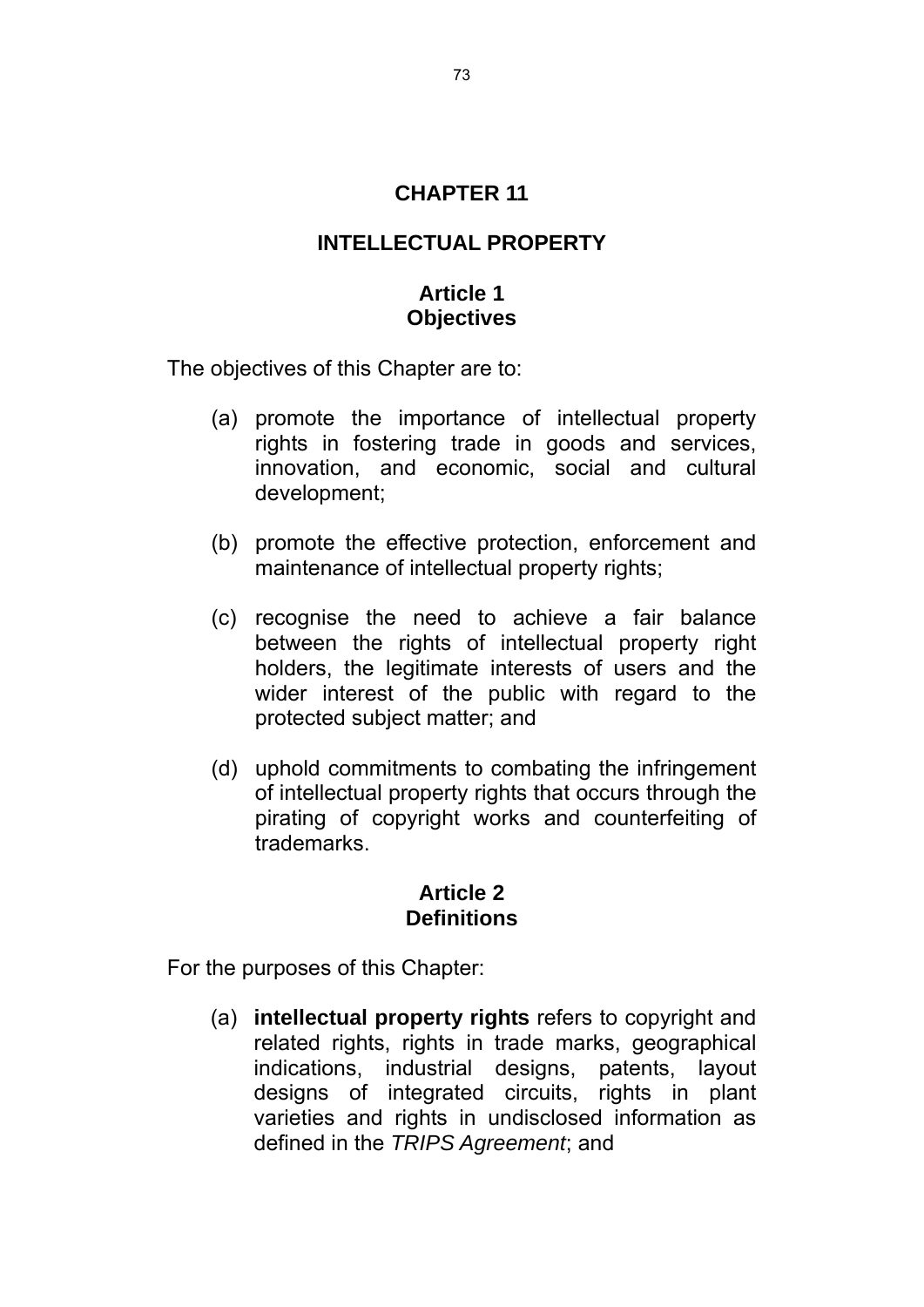<span id="page-76-0"></span>(b) *TRIPS Agreement* means the *Agreement on Trade-Related Aspects of Intellectual Property Rights,* which is part of the *WTO Agreement*.

#### **Article 3 General Provisions**

1. Each Party reaffirms its commitment to abide by the *TRIPS Agreement* and any other multilateral agreement relating to intellectual property which are applicable to both Parties.

2. Each Party shall ensure that it maintains an effective legal framework that gives effect to the rights and obligations applicable to it under the *TRIPS Agreement*, and includes clearly defined rights and obligations that provide certainty over the protection and enforcement of intellectual property rights to holders of intellectual property rights and users of intellectual property.

3. Subject to the international obligations that are applicable to each Party, the Parties affirm that each Party may:

- (a) provide for the international exhaustion of intellectual property rights;
- (b) establish that provisions in non-negotiated standard form end-user licence agreements for goods and services <sup>[4](#page-76-0)</sup> do not prevent consumers from exercising the limitations and exceptions recognised in domestic intellectual property laws; and
- (c) establish provisions to facilitate the exercise of permitted acts where technological protection measures have been applied.

<sup>4</sup> This does not include compulsory licensing agreements.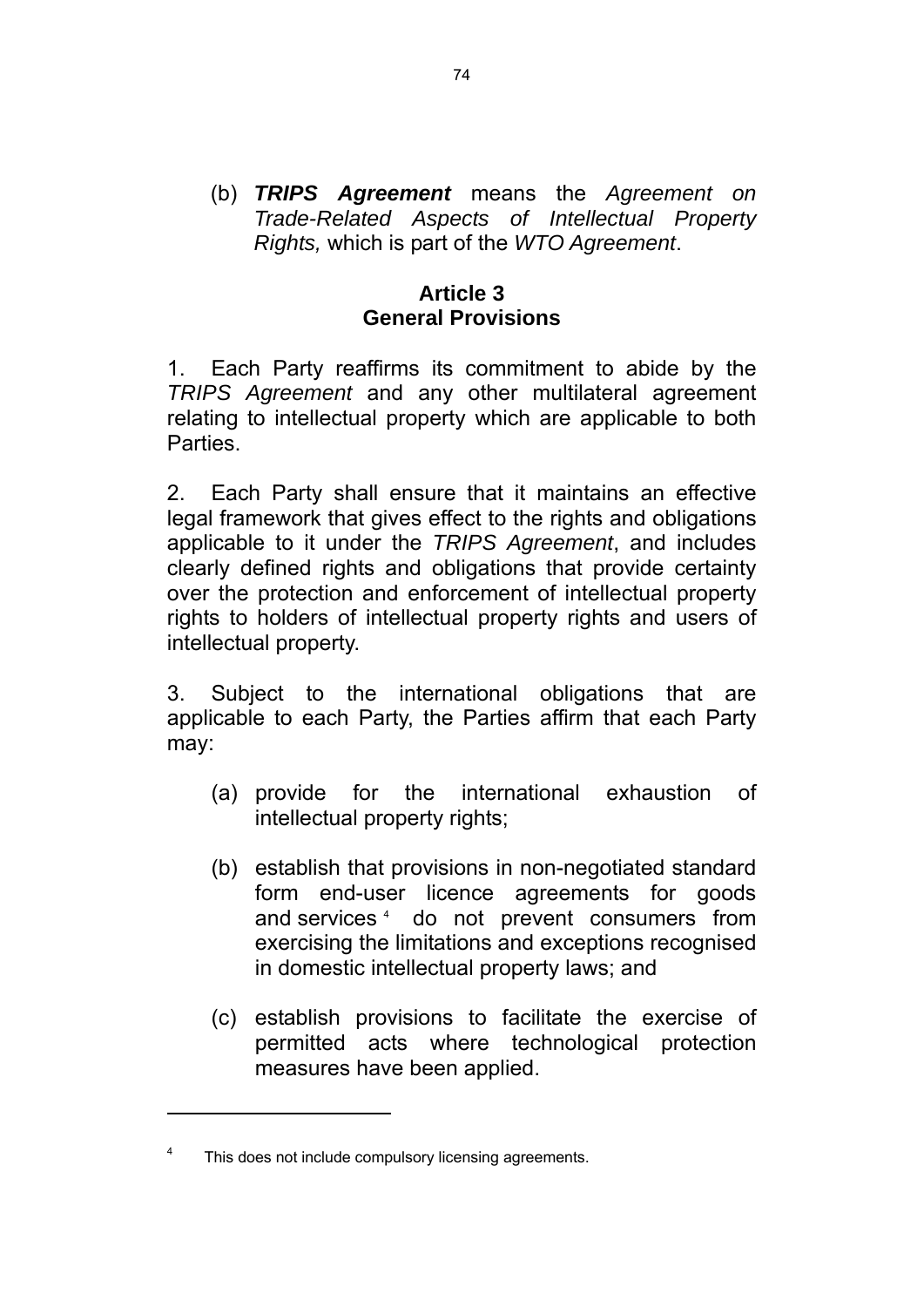4. Each Party shall also maintain transparent regulations, efficient and non-discriminatory enforcement mechanisms, and access to expeditious remedies, in accordance with the obligations applicable to each Party under the *TRIPS Agreement*.

5. In line with the obligations applicable to each Party under the *TRIPS Agreement*, each Party shall maintain an effective framework for the enforcement of intellectual property rights, including through:

- (a) the provision of fair and equitable civil judicial procedures for private enforcement of those rights;
- (b) the enforcement of criminal laws relating to wilful activities in respect of copyright piracy and trademark counterfeiting on a commercial scale; and
- (c) the provision of effective border control measures and procedures for right holders.

6. All issues pertaining to intellectual property rights in this Agreement shall be interpreted and applied consistent with the object and purpose of this Chapter, unless the context otherwise requires.

#### **Article 4 Contact Points**

Each Party shall designate a contact point to facilitate communications between the Parties on any matter covered by this Chapter, and shall provide details of such contact point to the other Party. The Parties shall notify each other promptly of any amendments to the details of their contact points.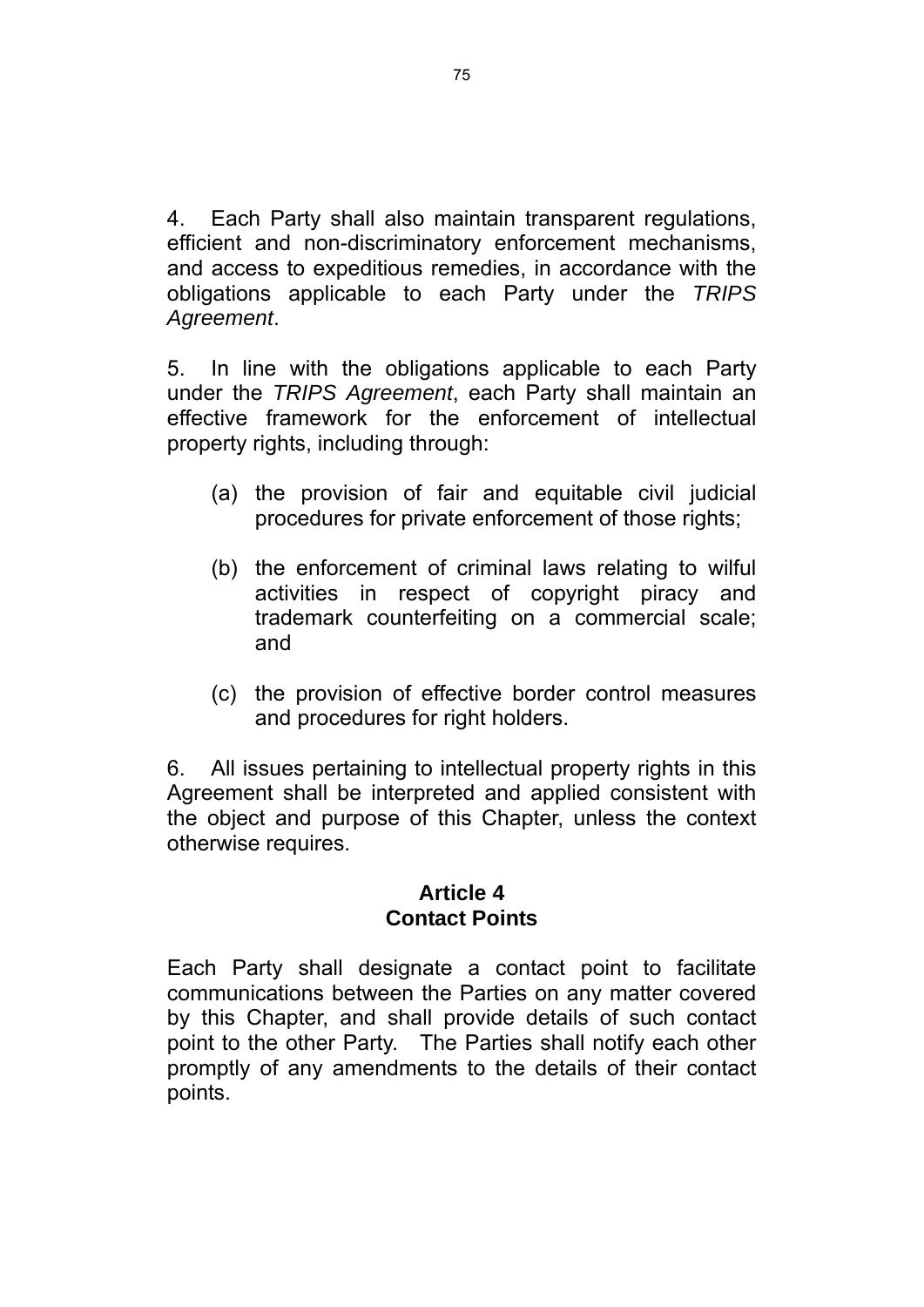#### **Article 5 Exchange of Information**

1. Each Party shall, on request of the other Party and subject to its domestic law, provide information relating to:

- (a) any new laws that enter into effect in relation to intellectual property;
- (b) changes to, and developments in, the implementation of intellectual property systems, aimed at promoting effective and efficient registration or grant of intellectual property rights; and
- (c) developments in intellectual property rights enforcement.

2. Any information provided under this Article shall be conveyed through the contact points referred to in Article 4.

## **Article 6 Cooperation**

1. Subject to their respective domestic laws and policies, the Parties agree to cooperate, as set out in this Article, with a view to eliminating trade in goods infringing intellectual property rights and ensuring that the enforcement of intellectual property rights does not itself become a barrier to legitimate trade.

2. The Parties shall endeavour to facilitate the development of contacts and cooperation between their respective government agencies, educational institutions, and other organisations with an interest in the field of intellectual property rights.

3. Each Party shall, on request of the other Party, give due consideration to any specific cooperation proposal made by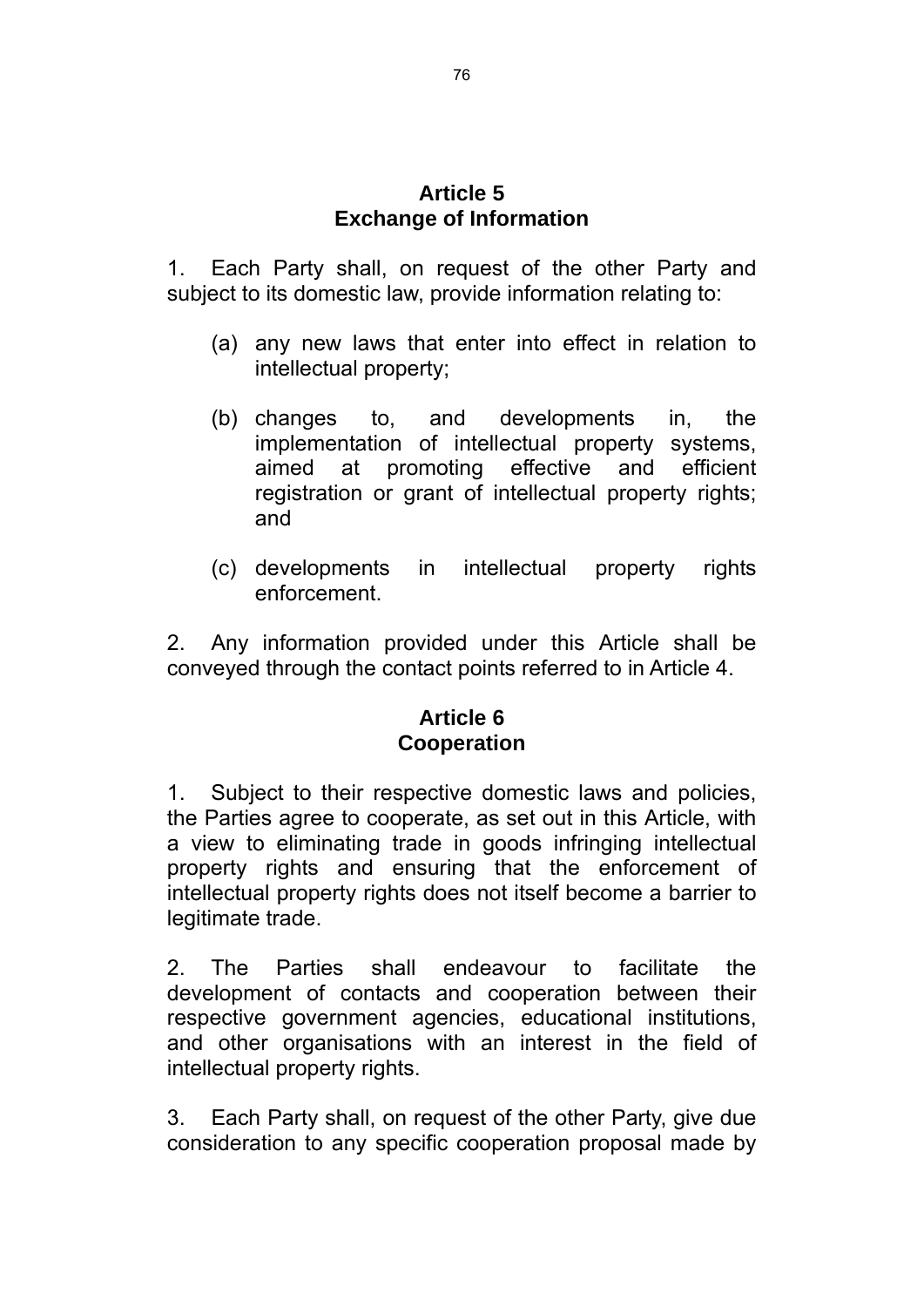the other Party relating to the protection or enforcement of intellectual property rights.

4. Any proposal for cooperation shall be conveyed through the contact points referred to in Article 4.

#### **Article 7 Business Facilitation**

Each Party shall endeavour to reduce transaction costs associated with the implementation of its intellectual property regime, where practicable and taking into account local conditions and developments in the international community.

#### **Article 8 Genetic Resources, Traditional Knowledge and Folklore**

Subject to the international obligations that are applicable to each Party, each Party may establish appropriate measures to protect genetic resources, traditional knowledge and traditional cultural expressions or folklore.

## **Article 9 Consultations**

1. Either Party may at any time request consultations with the other Party with a view to seeking a timely and mutually satisfactory resolution in relation to any intellectual property issue, including enforcement, within the scope of this Chapter.

2. Such consultations shall be conducted through the contact points referred to in Article 4 and shall commence within 60 days of the receipt of the request for consultations, unless the Parties mutually determine otherwise. In the event that consultations fail to resolve any such issue, the requesting Party may refer the issue to the Joint Commission for consideration.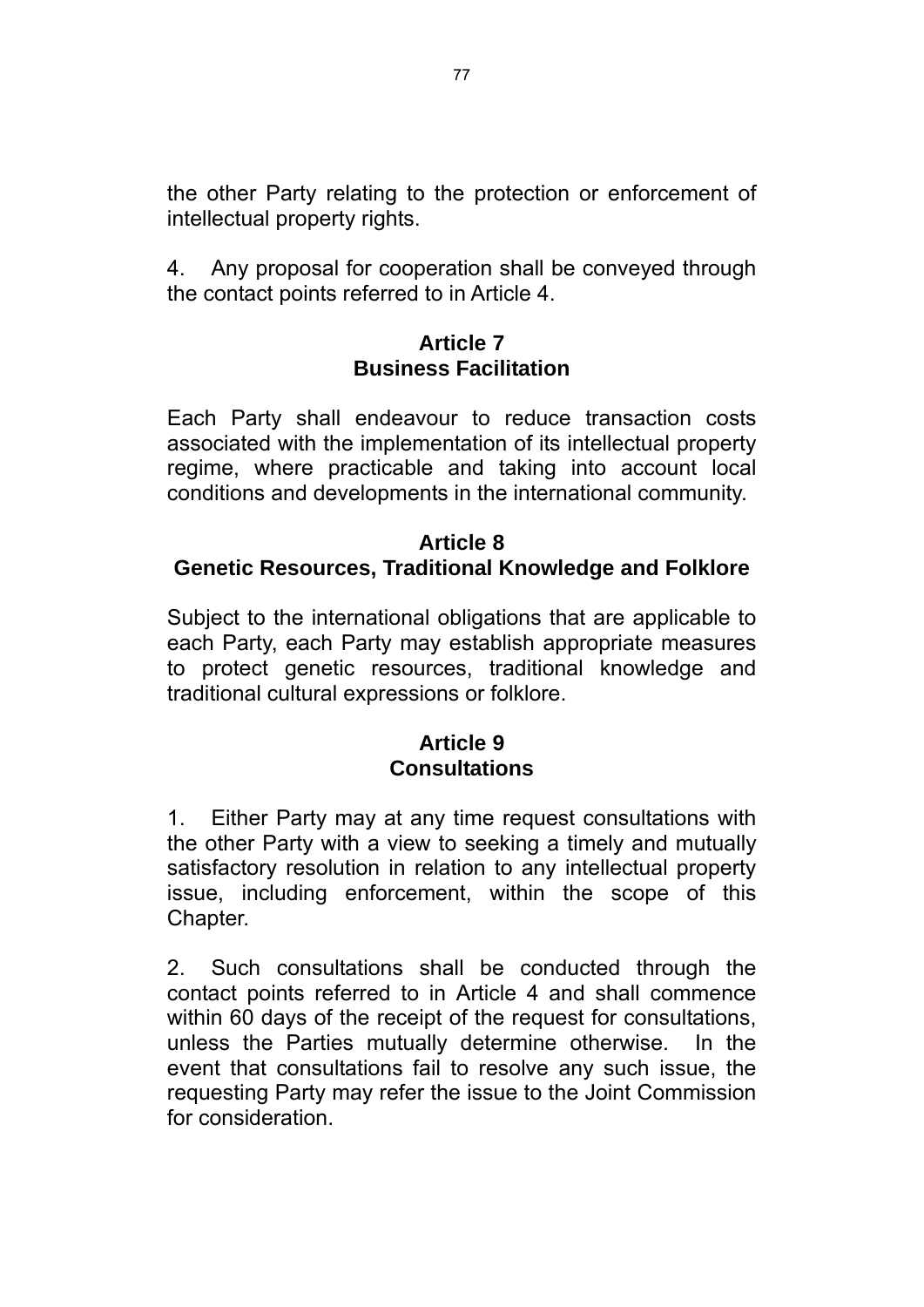3. Any action taken pursuant to this Article shall be without prejudice to the rights and obligations of the Parties under Chapter 16 (Dispute Settlement) or under the *WTO Dispute Settlement Understanding*.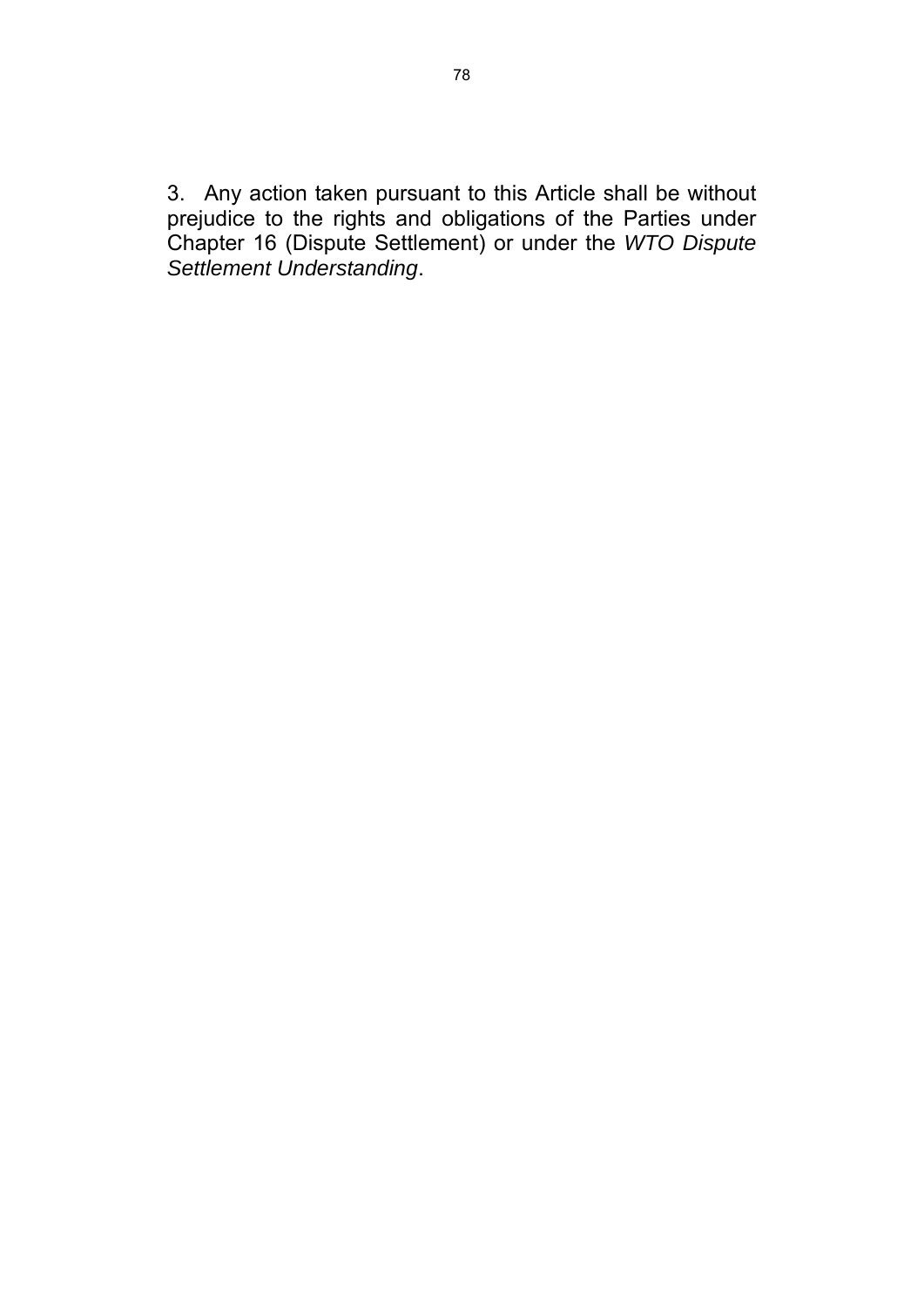## **CHAPTER 12**

#### **GOVERNMENT PROCUREMENT**

#### **Article 1 Objectives**

The Parties recognise the importance of conducting government procurement in accordance with the fundamental principles of the APEC *Non-Binding Principles on Government Procurement* of transparency, value for money, open and effective competition, fair dealing, accountability and due process, and non-discrimination, in order to facilitate competitive opportunities for suppliers of the Parties.

#### **Article 2 Scope and Coverage**

1. This Chapter shall apply to government procurement measures regarding procurement, by any contractual means, including purchase, hire purchase, rental or lease, with or without an option to buy, build-operate-transfer contracts and public works concessions contracts:

- (a) by entities listed in Annex I;
- (b) in which the contract has a value not less than the relevant threshold converted into respective currencies as set out in Annex II estimated at the time of, or within a reasonable time prior to, the publication of a notice in accordance with Article 10; and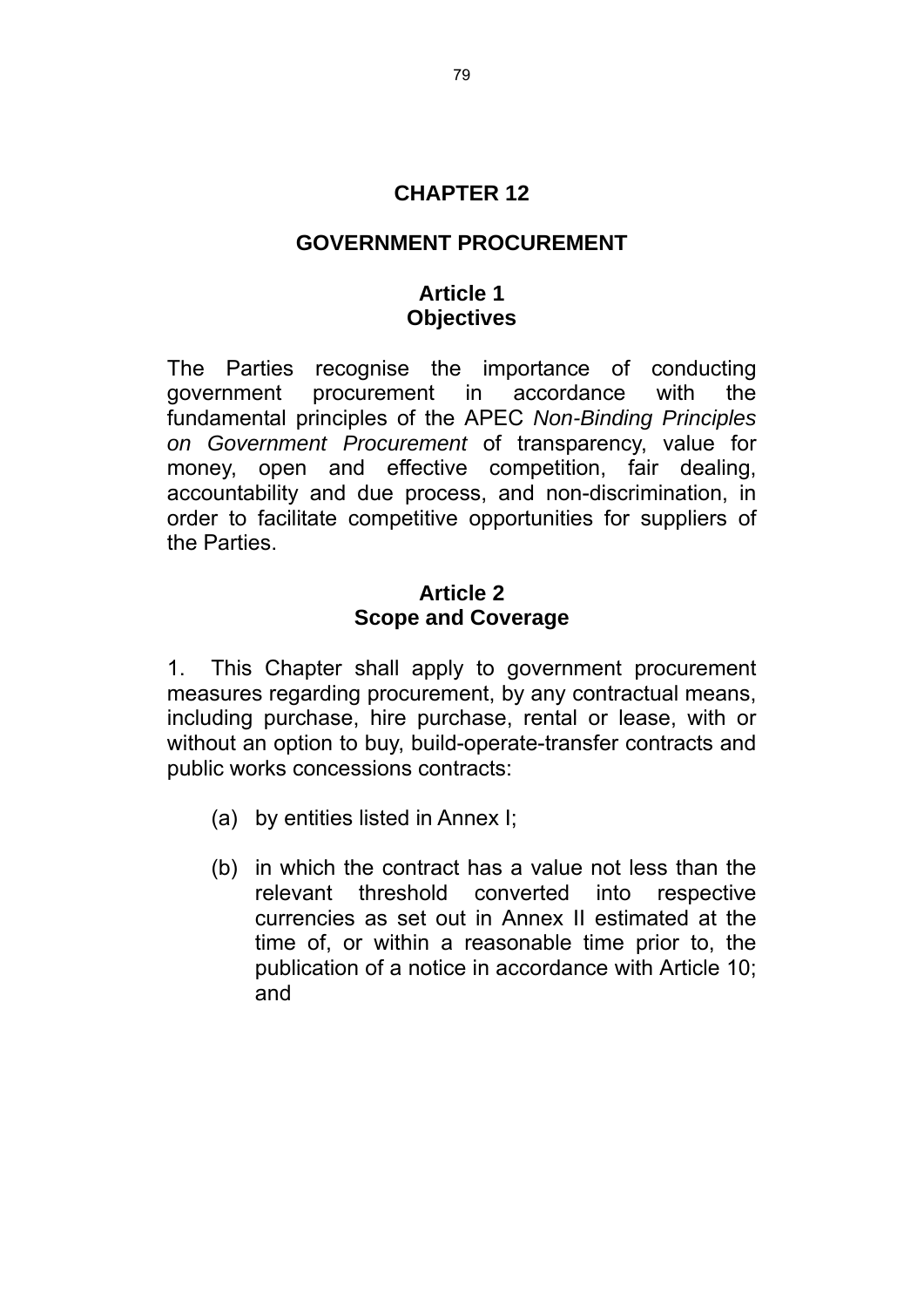- <span id="page-82-0"></span>(c) subject to any other conditions specified in Annex I[5](#page-82-0) .
- 2. This Chapter shall not apply to:
	- (a) the purchase or acquisition of goods and services by an entity of a Party from another entity of that Party, except where tenders are called, in which case this Chapter shall apply;
	- (b) procurement of goods and services (including construction) outside the Area of the procuring Party for consumption outside the Area of the procuring Party;
	- (c) non-contractual agreements or any form of assistance to persons or governmental authorities, including cooperative agreements, sponsorship arrangements, grants, loans, subsidies, equity infusions, guarantees, fiscal incentives and governmental provision of goods and services;
	- (d) procurement conducted:

l

- (i) for the specific purpose of providing international assistance, including development aid;
- (ii) under the particular procedure or condition of an international agreement relating to the stationing of troops or relating to the joint implementation of a project where that international agreement applies to a Party; or

<sup>5</sup> For greater certainty, nothing in this Chapter shall have the effect of obliging either Party to permit the supply of services in relation to government procurement covered by this Chapter in a manner that is inconsistent with that Party's Schedules to Annexes I and II to Chapter 13 (Trade in Services) and Annex I to Chapter 14 (Movement of Business Persons).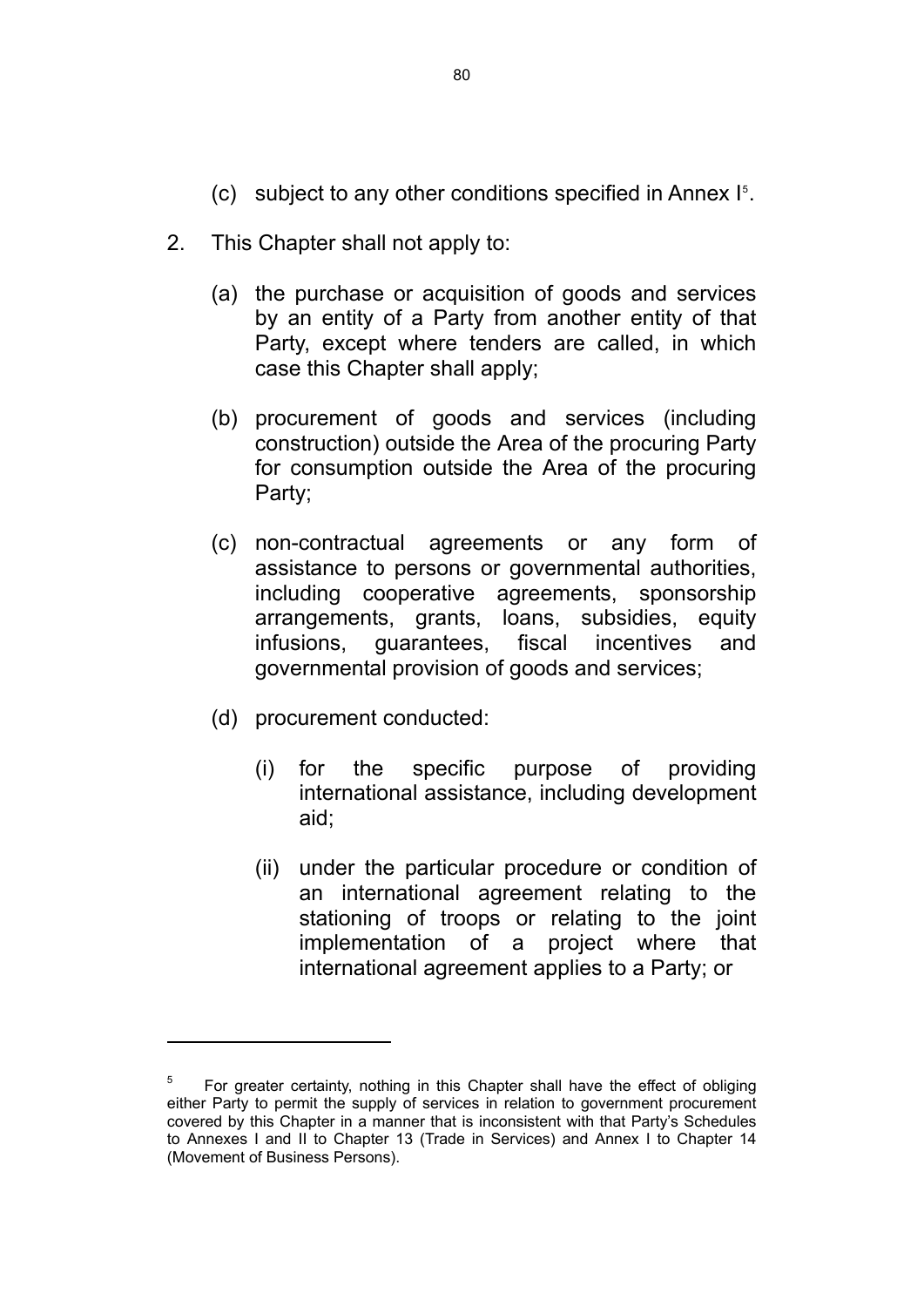- (iii) under the particular procedure or condition of an international organisation, or funded by international grants, loans, or other assistance where the applicable procedure or conditions would be inconsistent with this Chapter;
- (e) the procurement or acquisition of fiscal agency or depository services, liquidation and management services for regulated financial institutions, or services related to the sale, redemption and distribution of public debt, including loans and government bonds, notes and other securities;
- (f) hiring of government employees and related employment measures; or
- (g) any procurement by an entity on behalf of an organisation that is not an entity.

3. Entities of each Party shall not prepare, design or otherwise structure or divide, at any stage of the procurement, any procurement in order to avoid the obligations of this Chapter.

4. In calculating the value of contracts for the purposes of implementing this Chapter, entities shall base their valuation on the estimated maximum total value of the procurement over its entire duration, including optional purchases, premiums, fees, commissions, interest or other forms of remuneration provided for in such contracts. For term contracts, the value of contracts may be taken as the estimated value of works in a 12 month period.

## **Article 3 Definitions**

For the purposes of this Chapter: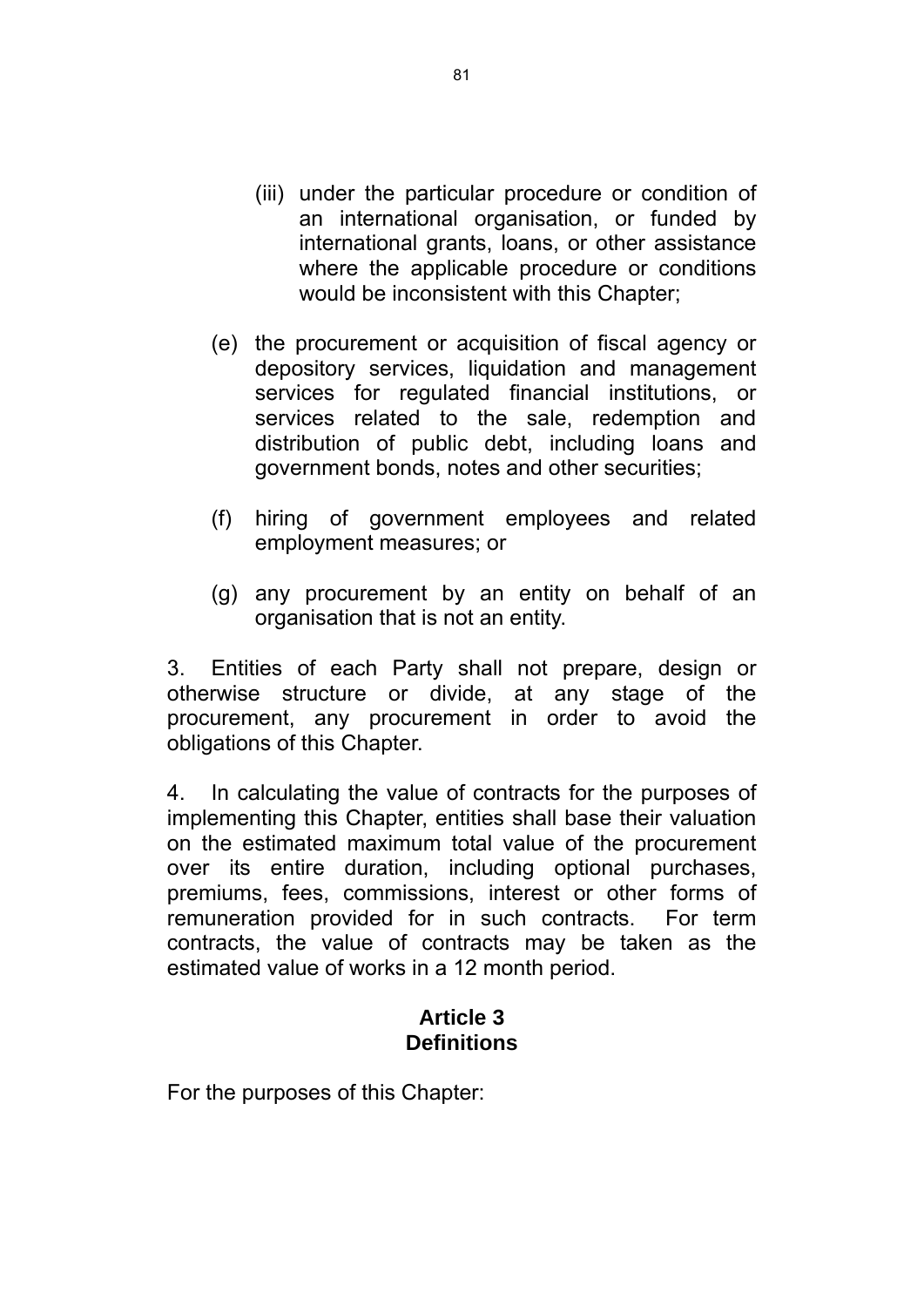- (a) **build-operate-transfer contract and public works concession contract** mean any contractual arrangement the primary purpose of which is to provide for the construction or rehabilitation of physical infrastructure, plant, buildings, facilities or other government-owned works and under which, as consideration for a supplier's execution of a contractual arrangement, the entity grants to the supplier, for a specified period of time, temporary ownership or a right to control and operate, and demand payment for the use of such works for the duration of the contract;
- (b) **entity** means an entity listed in Annex I;
- (c) **government procurement or procurement** means the process by which entities obtain the use of or acquire goods or services or a combination of both;
- (d) **government procurement measure** means any law, regulation, requirement or procedure of general application relating to government procurement;
- (e) **open tendering** means a procurement method where all interested suppliers may submit a tender;
- (f) **publish** means to disseminate information in an electronic or paper medium that is distributed widely and is readily accessible to the general public;
- (g) **qualified supplier** means a supplier that an entity recognises as having satisfied the conditions for participation;
- (h) **selective tendering** means a procurement method where only suppliers satisfying the conditions for participation are invited by the entity to submit a tender;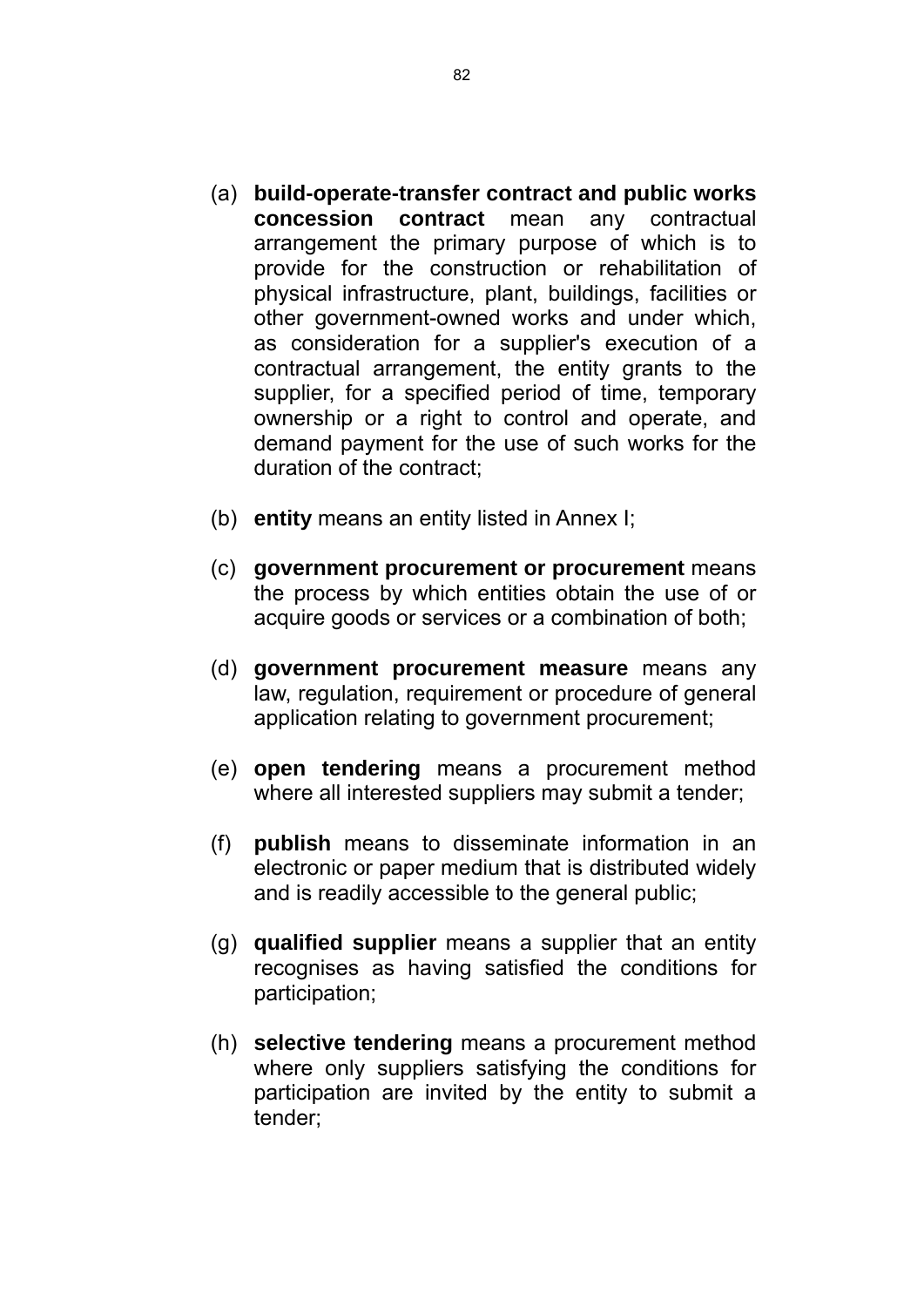- (i) **supplier** means a natural or juridical person of a Party that provides or could provide goods or services to an entity; and
- (j) **technical specification** means a tendering requirement that:
	- (i) sets out the characteristics of:
		- (1) goods to be procured, such as quality, performance, safety and dimensions, or the processes and methods for their production; or
		- (2) services to be procured, or the processes and methods for their provision;
	- (ii) addresses terminology, symbols, packaging, marking or labelling requirements, as they apply to a good or service; or
	- (iii) sets out conformity assessment procedures prescribed by an entity.

#### **Article 4 Exceptions to this Chapter**

1. Nothing in this Chapter shall be construed to prevent either Party from taking any action or not disclosing any information which it considers necessary for the protection of its essential security interests relating to the procurement of arms, ammunition or war materials, or to procurement indispensable for national security or for national defence purposes.

2. Subject to the requirement that such measures are not applied in a manner that would constitute a means of arbitrary or unjustifiable discrimination between the Parties where the same conditions prevail or a disguised restriction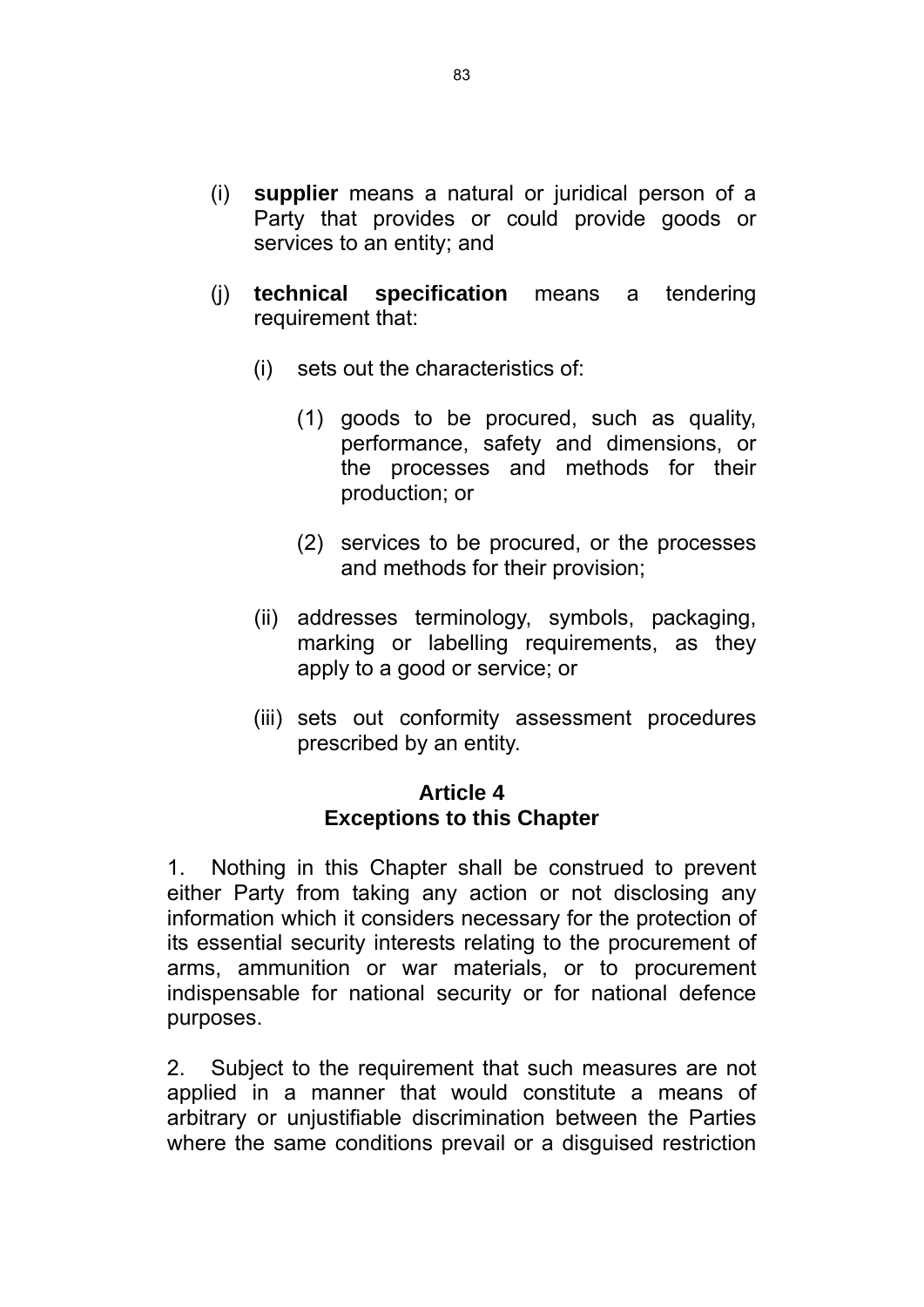on trade between the Parties, nothing in this Chapter shall be construed to prevent either Party from adopting or maintaining measures:

- (a) necessary to protect public morals, order or safety;
- (b) necessary to protect human, animal or plant life or health;
- (c) necessary to protect intellectual property; or
- (d) relating to goods or services of persons with disabilities, of philanthropic institutions, or of prison labour.

3. The Parties understand that Paragraph 2(b) includes environmental measures necessary to protect human, animal or plant life or health.

#### **Article 5 National Treatment and Non-Discrimination**

1. With respect to any government procurement measure regarding procurement covered by this Chapter, each Party shall grant to goods, services and suppliers of the other Party treatment no less favourable than that accorded by it to domestic goods, services and suppliers.

2. With respect to any government procurement measure regarding procurement covered by this Chapter, neither Party shall allow its entities to:

- (a) treat a locally established supplier less favourably than another locally established supplier on the basis of the degree of foreign affiliation to, or ownership by a person of, the other Party; or
- (b) discriminate against a locally established supplier on the basis that the goods or services offered by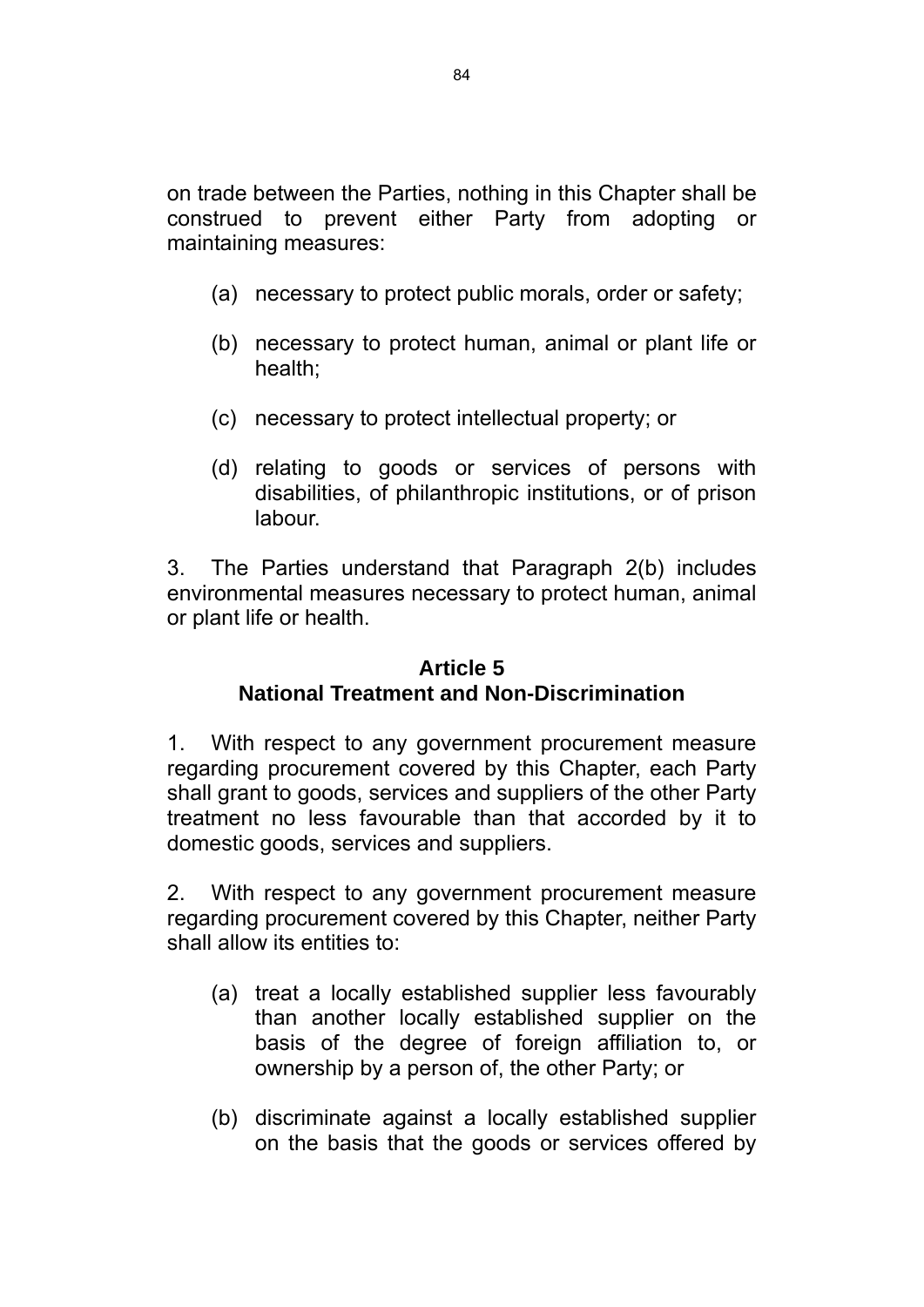that supplier are goods or services of the other Party.

3. For the purposes of this Chapter, Article XVI(1) of the WTO *Agreement on Government Procurement*, including its footnote, is incorporated into and made part of this Chapter, *mutatis mutandis*.

4. This Article shall not apply to measures concerning customs duties and charges of any kind imposed on or in connection with importation, the method of levying such customs duties and charges, other import regulations, or to measures affecting trade in services other than government procurement measures specifically governing procurement covered by this Chapter.

## **Article 6 Rules of Origin**

For procurement covered by this Chapter, each Party shall not apply rules of origin to goods or services imported from or supplied by the other Party that are different from the rules of origin the Party applies at the same time in the normal course of trade to imports or supplies of the same goods or services from the other Party.

#### **Article 7 Non-Disclosure of Information**

1. The Parties, their entities and review authorities shall not, except to the extent required by law, disclose confidential information that would prejudice legitimate commercial interests of a particular supplier or that might prejudice fair competition between suppliers without the written authorisation of the supplier that provided the information.

2. Nothing in this Chapter shall be construed as requiring either Party, its entities or review authorities to disclose confidential information the disclosure of which would impede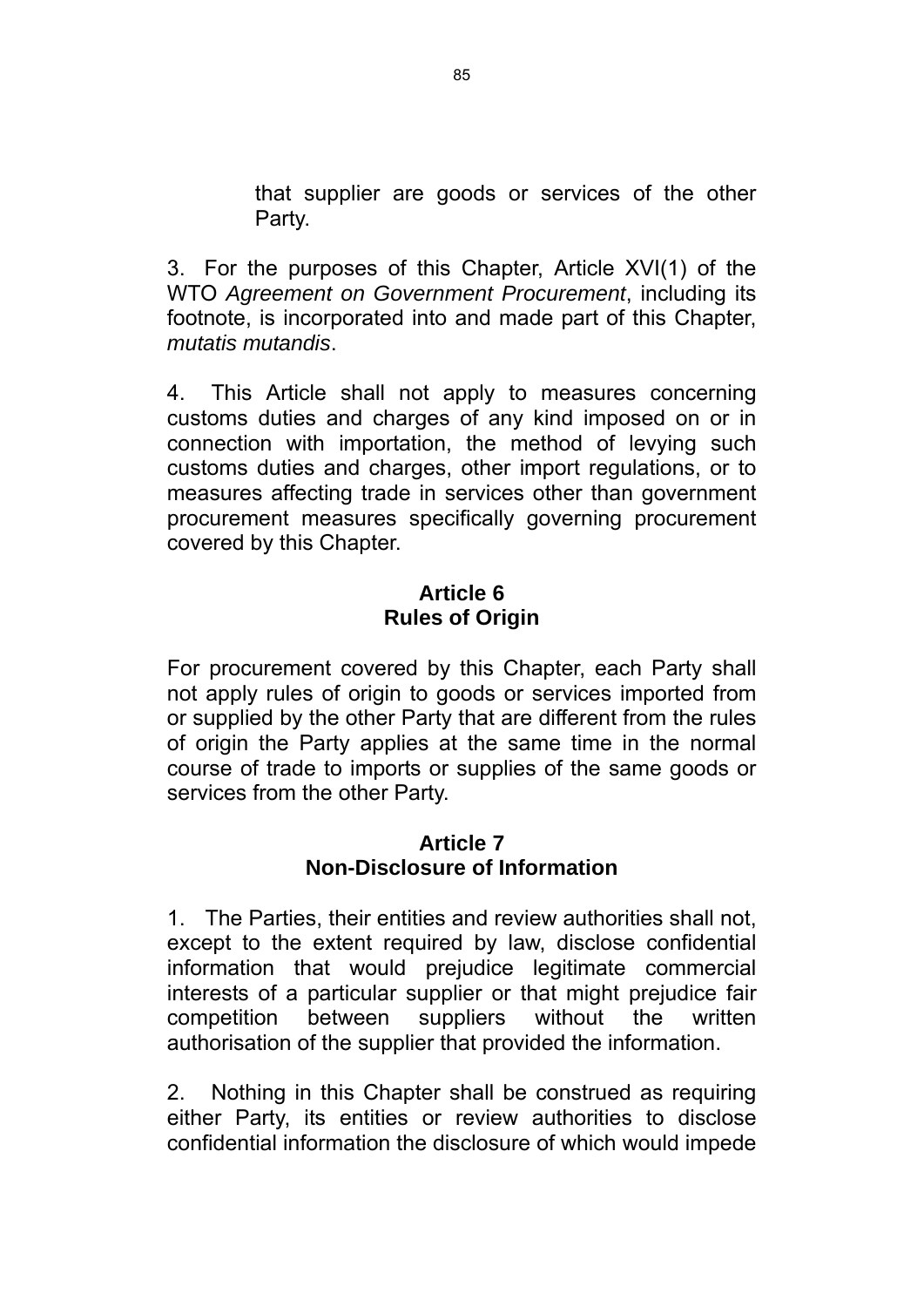law enforcement or otherwise be contrary to the public interest.

#### **Article 8 Publication of Information on Procurement**

Each Party shall promptly publish:

- (a) its government procurement measures covered by this Chapter; and
- (b) any modifications to such government procurement measures, where possible in the same manner as the original publication.

#### **Article 9 Procurement Procedures**

Except as provided for in Article 15, entities shall award contracts by means of open or selective tendering procedures, in the course of which all interested suppliers or, in the case of selective tendering, suppliers invited to do so by an entity may submit a tender.

## **Article 10 Notice of Intended Procurement**

1. Except as provided for in Article 15, for each procurement covered by this Chapter, entities shall publish in advance a notice of intended procurement inviting interested suppliers to submit a tender or apply to meet conditions for participation in the procurement.

2. The notice of intended procurement shall be published through means that are widely disseminated and afford non-discriminatory access to interested suppliers. Such notices shall remain readily accessible, through a single electronic point of access specified in Annex III, free of charge for the entire period established for tendering.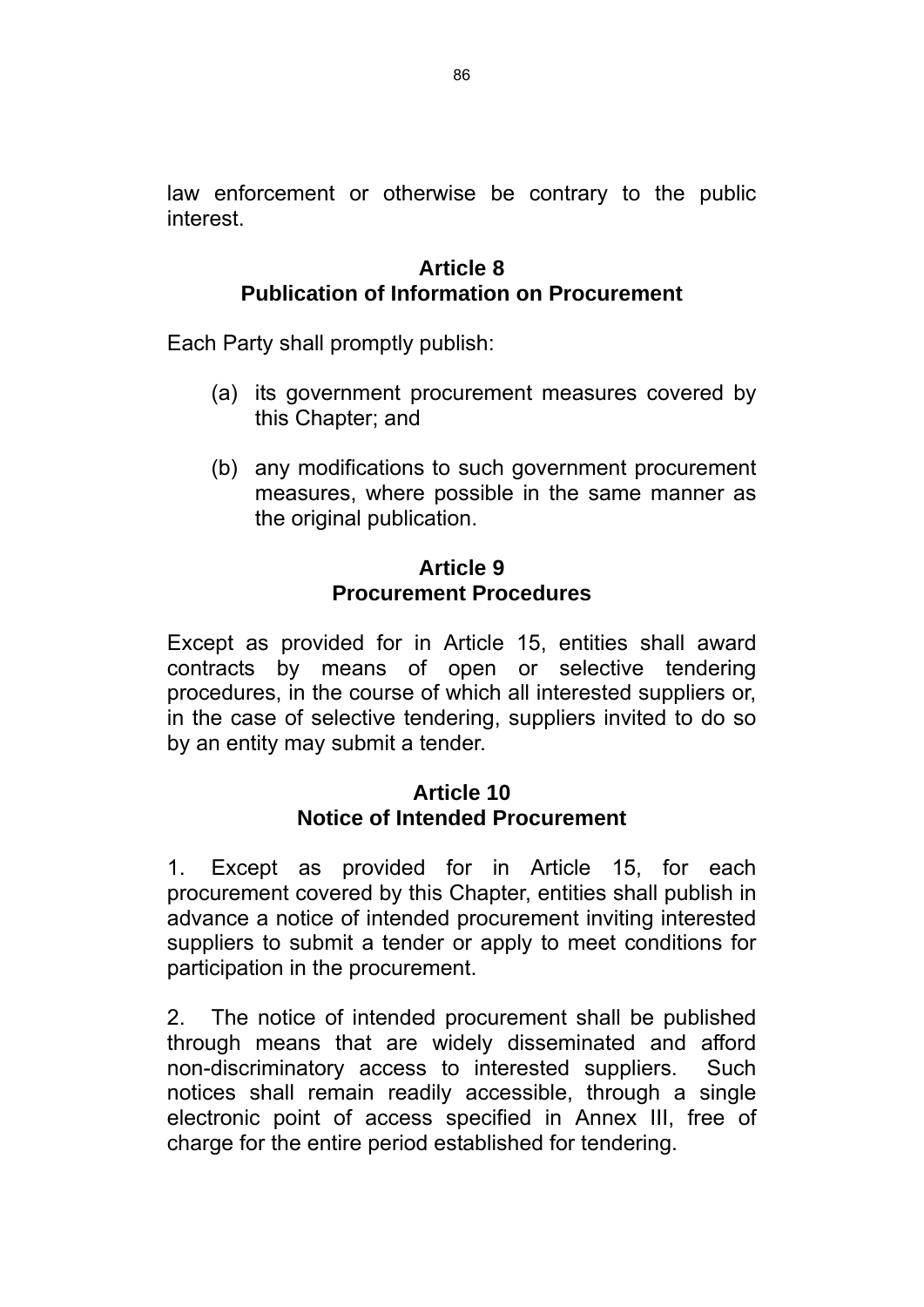- 3. Each notice of intended procurement shall include:
	- (a) a description of the intended procurement;
	- (b) any conditions that suppliers must fulfil to participate in the procurement;
	- (c) the time limits for submission of tenders or applications to participate; and
	- (d) contact details for obtaining all relevant documents.

4. Each notice of intended procurement shall be published sufficiently in advance to provide interested suppliers with a reasonable period of time, in light of the nature, circumstances and complexity of the procurement, to obtain the full tender documentation and to prepare and submit responsive tenders by the closing date, or to apply for participation in the procurement where applicable.

5. The Parties agree that entities shall in no case provide less than ten days between the date on which the notice of intended procurement is published and the final date for the submission of tenders or applications to participate.

#### **Article 11 Conditions for Participation**

1. Where an entity requires suppliers to register, qualify, or satisfy any other conditions before being permitted to participate in a procurement, each Party shall ensure that a notice is published inviting suppliers to apply for registration or qualification or to demonstrate satisfaction of other conditions for participation.

2. The notice shall be published sufficiently in advance for interested suppliers to prepare and submit responsive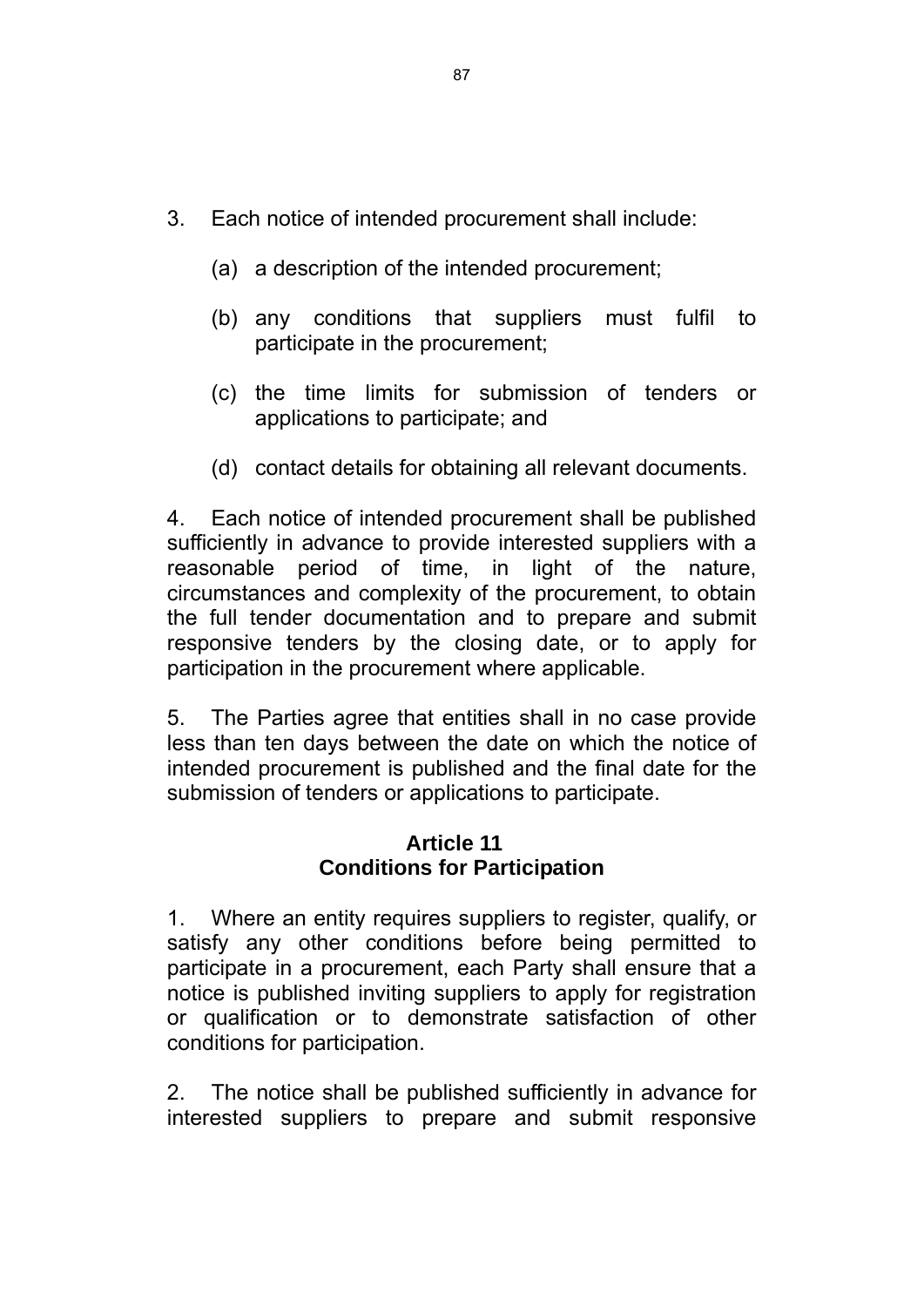applications and for the entity to evaluate and make its determinations based on such applications.

3. Any conditions for participation in the procurement, including the legal, commercial, technical and financial capacity of suppliers, as well as the verification of qualifications, shall be limited to those which are essential to ensure the supplier's capability to fulfil the contract in question.

4. The commercial, technical and financial capacity of a supplier shall be judged on the basis of both that supplier's global business activity and its activity in the Area of the procuring entity, taking due account of the legal relationship between the supply organisations.

5. Entities shall consider for a particular procurement those suppliers of the other Party that request to participate in the procurement and that are not yet registered or qualified, provided there is sufficient time to complete the registration or qualification procedures within the time period allowed for the submission of tenders.

6. Nothing in this Article shall preclude an entity from excluding a supplier from a procurement on grounds such as bankruptcy, liquidation or insolvency, false declarations relating to a procurement, or significant deficiency in the performance of any obligation under a prior contract.

## **Article 12**

## **Lists of Registered or Qualified Suppliers**

1. Entities may establish for continuing use a list of suppliers registered or qualified to participate in procurements.

2. Entities shall publish annually or otherwise make available continuously in electronic form a notice inviting interested suppliers to apply for inclusion on the list.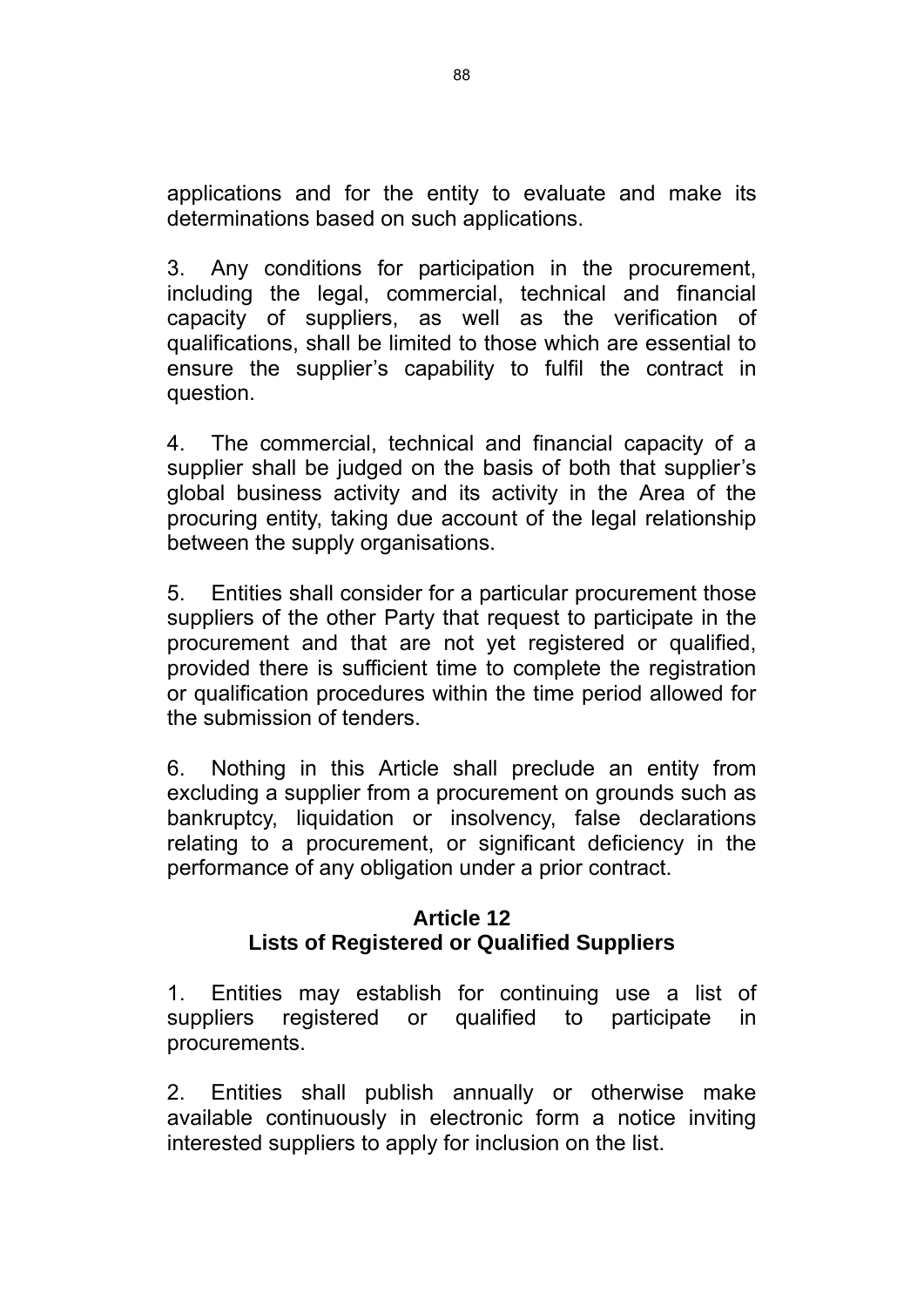- 3. The notice shall include:
	- (a) a description of the goods and services for which the list may be used; and
	- (b) the conditions to be satisfied by suppliers for inclusion on the list.

4. Entities shall ensure that suppliers may apply for participation in the list at any time, and that all qualifying suppliers are included within a reasonable period, taking into account the conditions for participation and the need for verification.

5. Where entities require suppliers to qualify for such a list before being permitted to participate in a procurement, and a supplier that has not previously satisfied such requirements or conditions submits an application, the entity shall promptly start the registration or qualification process. The entity shall allow such supplier to participate in the procurement, provided there is sufficient time to complete the registration or procurement procedures within the time period allowed for the submission of tenders.

6. Entities shall notify qualified suppliers of the termination of or their removal from a list and, on request of a supplier, provide the supplier with written reasons for this action within a reasonable time.

#### **Article 13 Technical Specifications**

1. Each Party shall ensure that its entities do not prepare, adopt or apply any technical specification with the purpose or the effect of creating unnecessary obstacles to trade between the Parties.

2. Any technical specifications prescribed by an entity shall, where appropriate: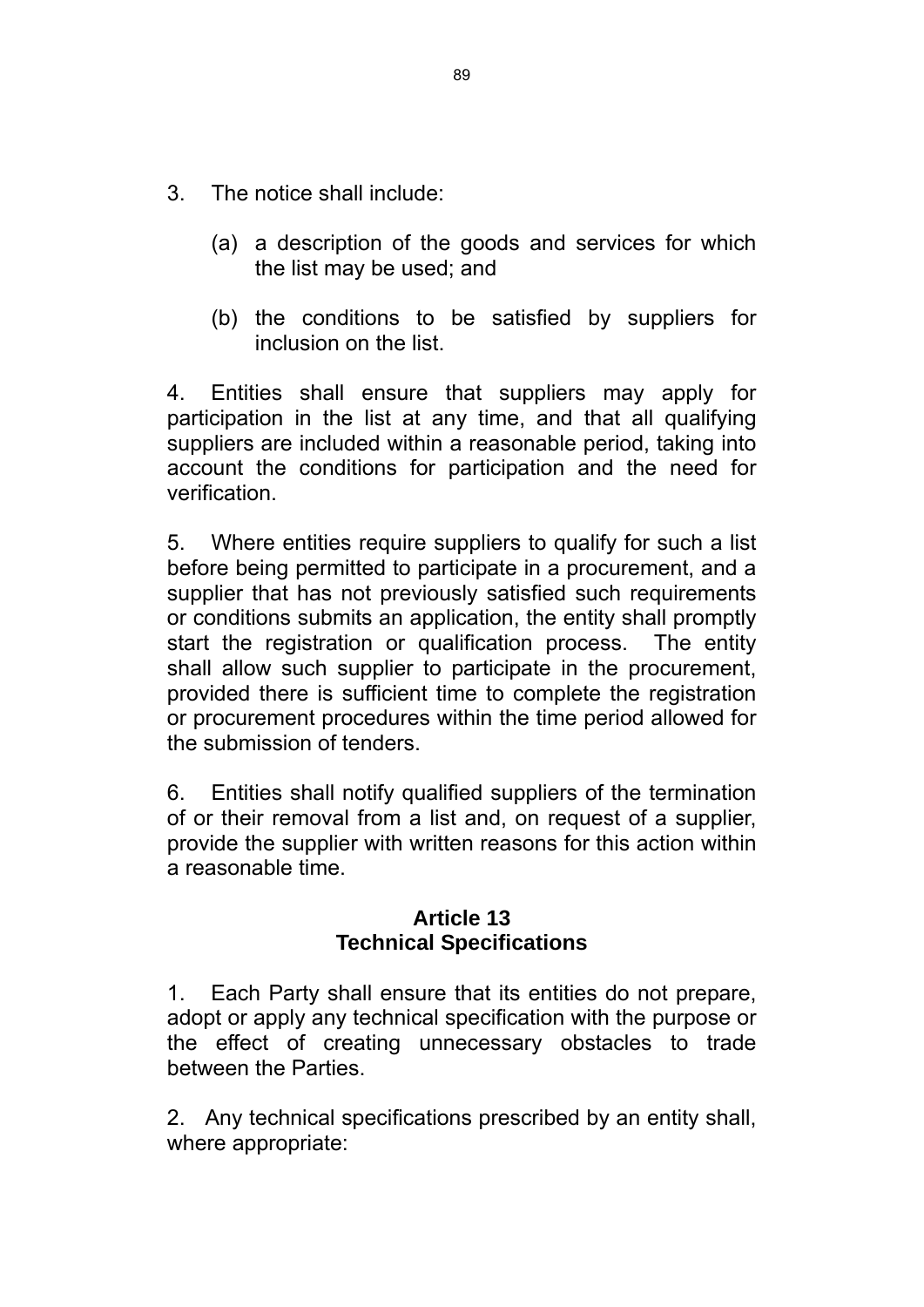- (a) be specified in terms of performance and functional requirements, rather than design or descriptive characteristics; and
- (b) be based on international standards, where applicable, or otherwise on national technical regulations, recognised national standards, or building codes.

3. Each Party shall ensure that its entities do not prescribe technical specifications that require or refer to a particular trademark or trade name, patent, design or type, specific origin or producer or supplier, unless there is no sufficiently precise or intelligible way of otherwise describing the procurement requirements and provided that, in such cases, words such as "or equivalent" are included in the tender documentation.

4. Each Party shall ensure that its entities do not seek or accept, in a manner that would have the effect of prejudicing fair competition, advice to be used in the preparation or adoption of any technical specification for a specific procurement from a person that may have a commercial interest in that procurement.

#### **Article 14 Tender Documentation**

1. Tender documentation provided to suppliers shall contain all information necessary to enable them to prepare and submit responsive tenders, including the essential requirements and evaluation criteria for the award of the procurement contract.

2. Where entities do not offer direct access to the tender documentation by electronic means, entities shall promptly make available the tender documentation at the request of any interested or, as applicable, qualified supplier.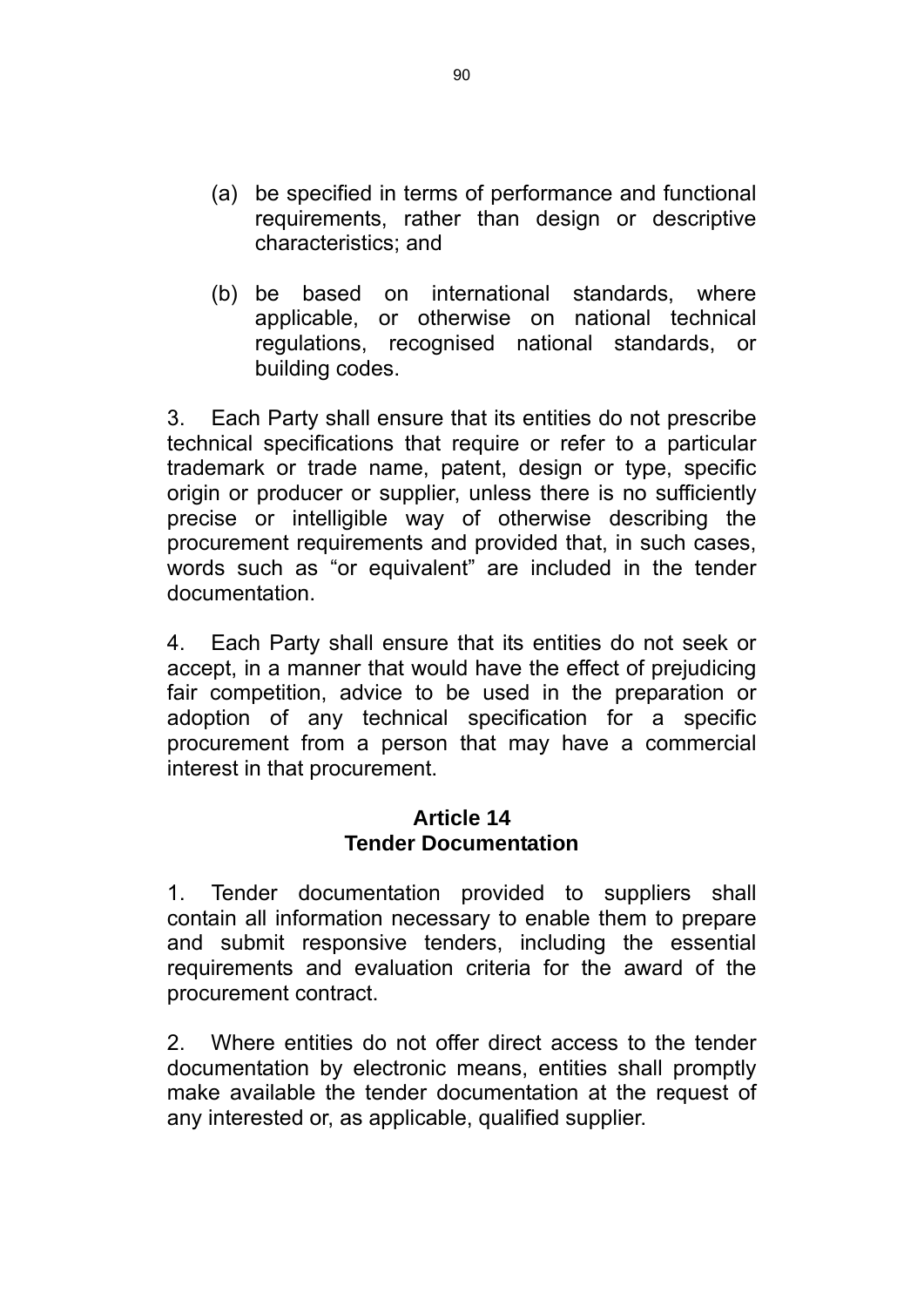3. Entities shall endeavour to reply promptly to any reasonable request for relevant information or explanation made by a supplier, provided that such information does not give that supplier an advantage over other suppliers. The information or explanation given to a supplier may be provided to all participating suppliers known to the entity, in which case it shall be provided promptly.

4. Where an entity modifies the tender documentation, and that modification could impact on the preparation of tenders, it shall publish or transmit all such modifications in writing:

- (a) to all suppliers who have requested tender documentation at the time the criteria are modified, and in the same manner as the original information was transmitted by the entity; and
- (b) in adequate time to allow such suppliers to modify and resubmit their tenders, as appropriate.

#### **Article 15 Exceptions to Open or Selective Tendering**

1. Provided that the tendering procedure is not used to avoid competition or to protect domestic suppliers, entities may award contracts by means other than open or selective tendering procedures in any of the following circumstances:

- (a) where, in response to a prior notice, invitation to participate, or invitation to tender under open or selective tendering procedures:
	- (i) no tenders were submitted;
	- (ii) no tenders were submitted that conform to the essential requirements in the tender documentation; or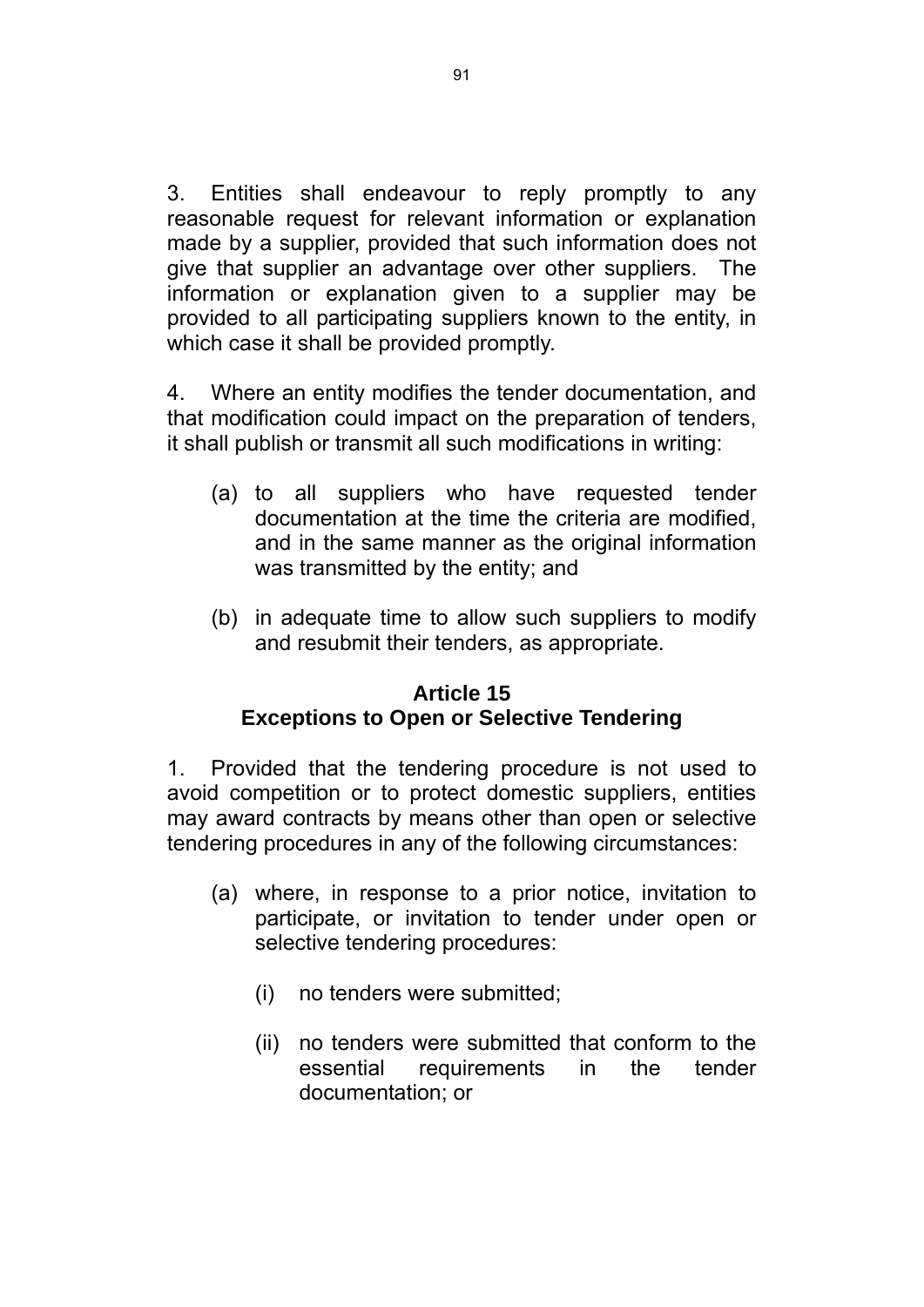(iii) no suppliers satisfied the conditions for participation; and

provided that the essential requirements of the procurement as set out in the tender documentation have not been substantially modified;

- (b) where, for works of art, or for reasons connected with the protection of exclusive rights, such as patents or copyrights, or where there is an absence of competition for technical reasons, the goods or services can be supplied only by a particular supplier and no reasonable alternative or substitute exists;
- (c) for additional deliveries by the original supplier which are intended either as replacement parts, extensions or continuing services for or upgrades of existing equipment, software, services or installations, where a change of supplier would compel the entity to procure goods or services not meeting requirements of interchangeability with existing equipment, software, services or installations, or conditions under original supplier warranties;
- (d) for goods purchased on a commodity market;
- (e) when an entity procures a prototype or a first good or service that is developed at its request in the course of, and for, a particular contract for research, experiment, study or original development. When such contracts have been fulfilled, subsequent procurements of such goods or services shall be subject to this Chapter;
- (f) when additional construction services, which were not included in the initial contract but which were within the objectives of the original tender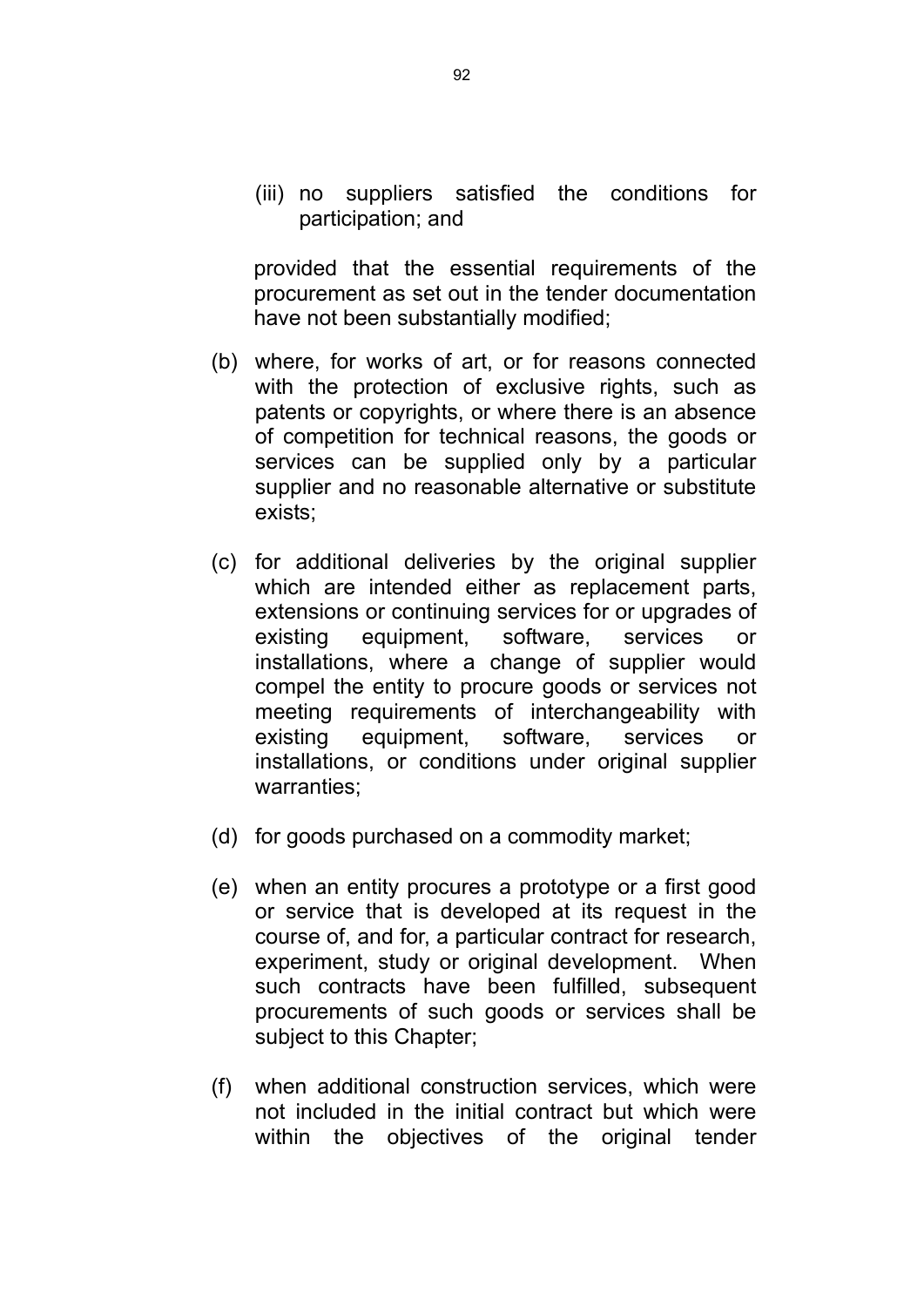documentation, have, due to unforeseeable circumstances, become necessary to complete the construction services described therein, provided that the total value of contracts awarded for additional construction services does not exceed 50 percent of the amount of the main contract;

- (g) in so far as it is strictly necessary where, for reasons of extreme urgency brought about by events unforeseeable by the entity and beyond its control, the goods or services could not be obtained in time by means of an open or selective tendering procedure;
- (h) for purchases made under exceptionally advantageous conditions that only arise in the very short term, including public auction or unusual disposals, such as those resulting from liquidation, bankruptcy or receivership. This subparagraph is not intended to cover routine purchases from regular suppliers;
- (i) in the case of a contract awarded to the winner of a design contest provided that the contest has been organised in a manner which is consistent with the principles of this Chapter and that the contest is judged by an independent jury with a view to a design contract being awarded to the winner; or
- (j) for new construction services consisting of the repetition of similar construction services which conform to a basic project for which an initial contract was awarded, in accordance with the open or selective tendering procedures set out in this Chapter, and for which the entity has indicated in the notice of intended procurement concerning the initial construction service that procedures other than open or selective tendering procedures might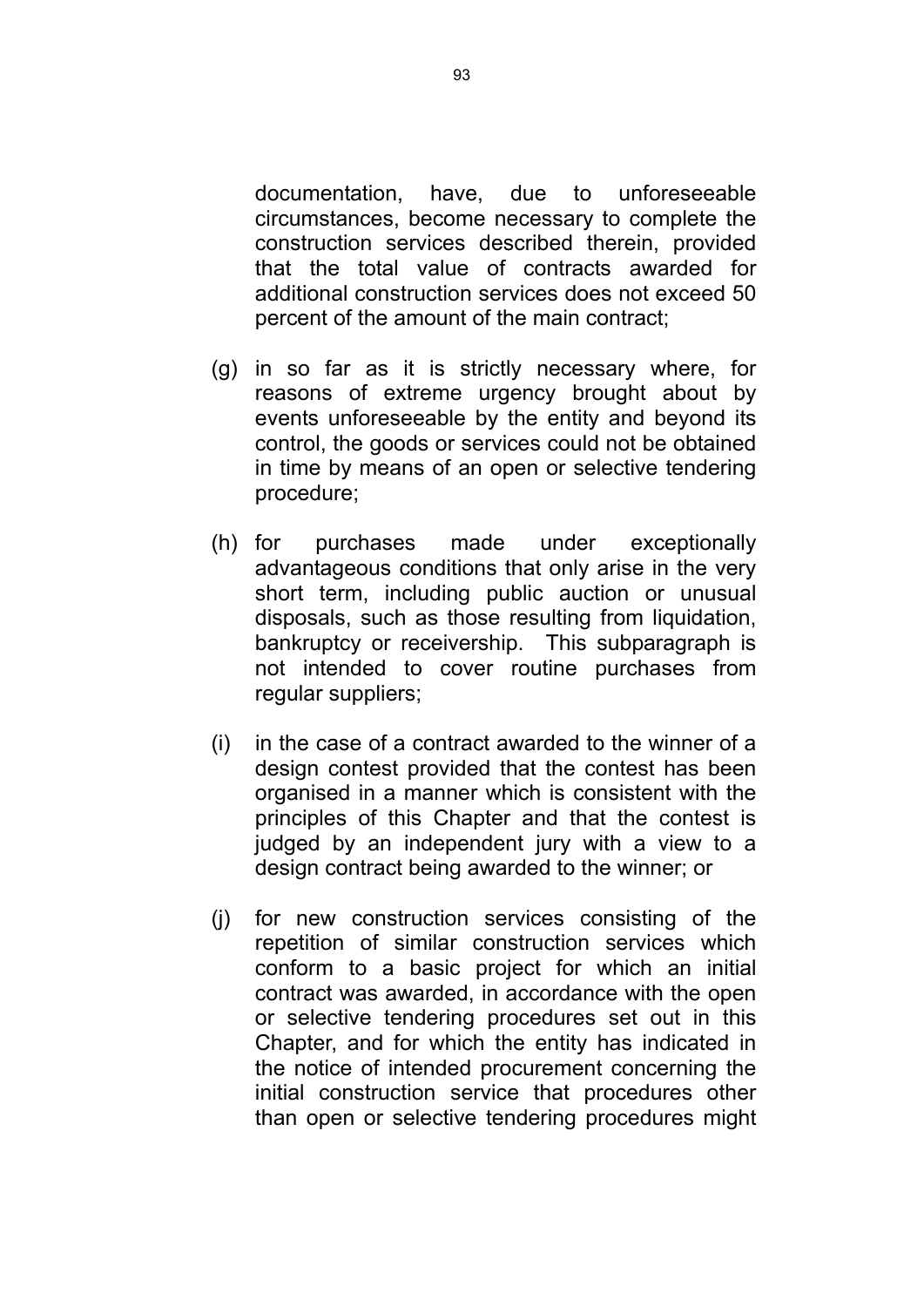be used in awarding contracts for such new construction services.

2. The Parties shall ensure that where entities resort to a procedure other than open or selective tendering based on the circumstances set forth in Paragraph 1, the entities shall maintain a written record or report setting out the circumstances and specific justifications for resorting to a procedure other than open or selective tendering.

#### **Article 16 Awarding of Contracts**

1. The Parties shall ensure that their entities receive, open and evaluate all tenders under procedures that guarantee the fairness and impartiality of the procurement process.

2. To be considered for award of a contract, a tender must, at the time of opening by the entity, conform to the essential requirements of the notice of intended procurement or tender documentation and be submitted by a supplier who complies with the conditions for participation.

3. Unless an entity determines that it is not in the public interest to award a contract, it shall award the contract to the supplier that has been determined to be fully capable of undertaking the contract and has submitted the tender that:

- (a) offers the best value for money;
- (b) offers the lowest price; or
- (c) is the most advantageous

in terms of the essential requirements and evaluation criteria set forth in the tender documentation.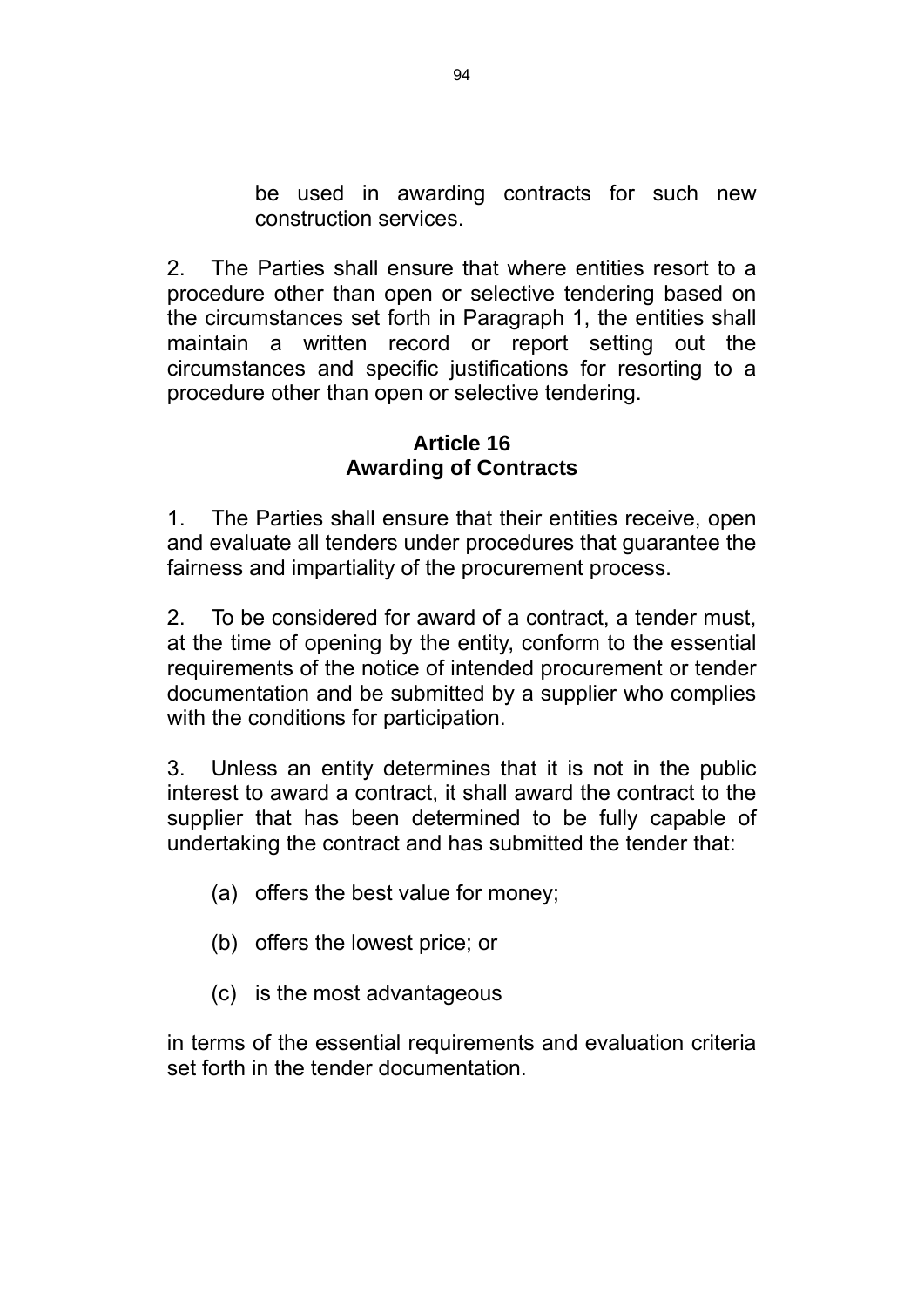4. An entity shall not cancel a procurement covered by this Chapter, or terminate or modify awarded contracts, in order to circumvent the requirements of this Chapter.

## **Article 17 Post-Award Information**

1. Entities shall promptly inform suppliers that have submitted a tender of the contract award decision.

2. Entities shall, on request from an unsuccessful supplier, promptly explain the reasons for the rejection of its tender or the relative advantages of the tender the entity selected.

3. Entities shall, promptly after the award of a contract for a procurement covered by this Chapter, publish a notice containing at least the following information:

- (a) the name and address of the successful supplier;
- (b) a description of the goods or services supplied; and
- (c) the value of the contract award.

## **Article 18 Ensuring Integrity in Procurement Practices**

Each Party shall ensure that criminal or administrative penalties exist to address corruption in its government procurement, and that its entities have in place policies and procedures to address any potential conflict of interest on the part of those engaged in or having influence over a procurement.

## **Article 19 Domestic Review of Supplier Complaints**

1. Each Party shall ensure that its entities accord impartial and timely consideration to any complaints from suppliers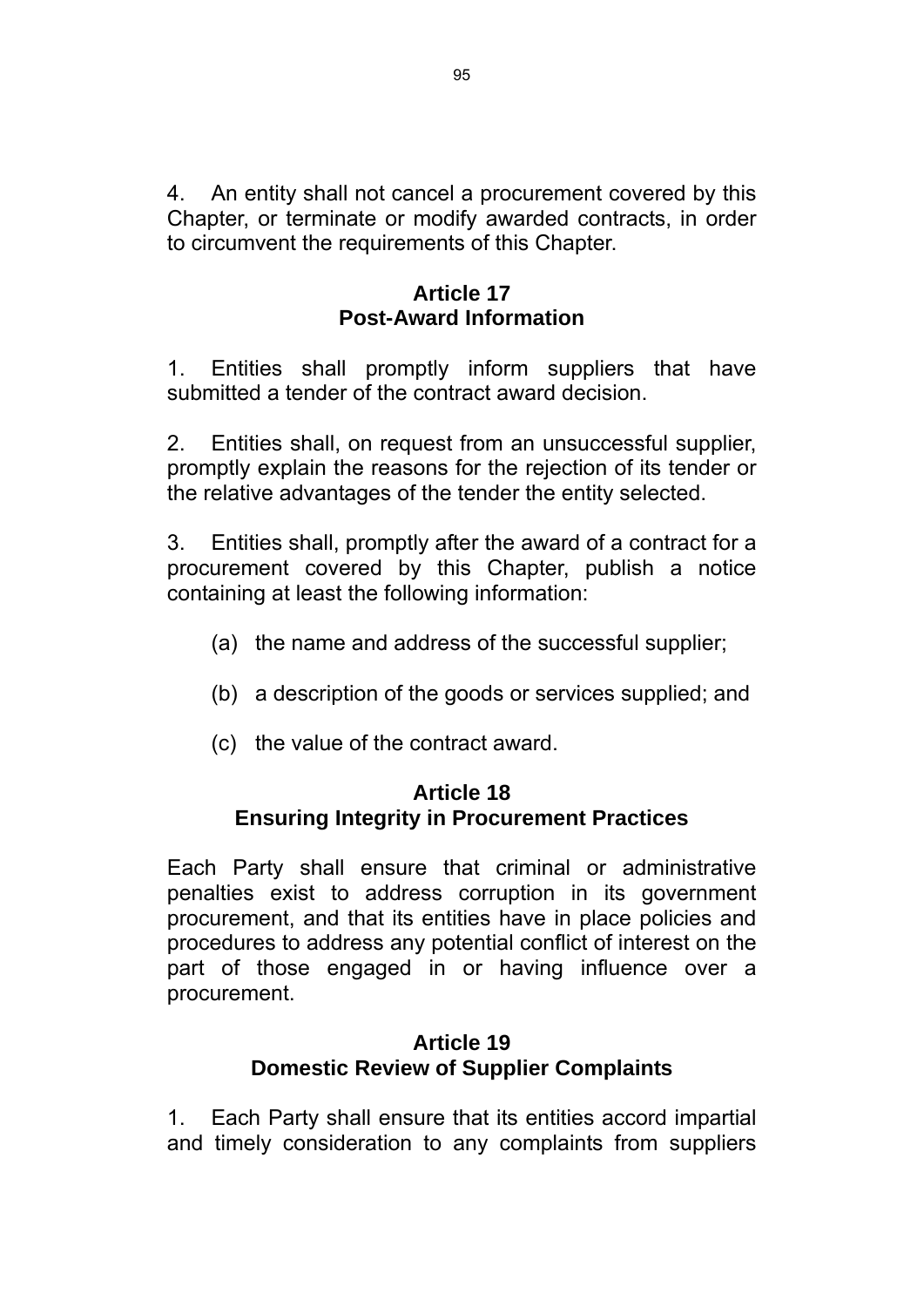regarding an alleged breach of measures or government procurement measures implementing this Chapter arising in the context of a procurement in which those suppliers have, or have had, an interest. Where appropriate, a Party may encourage suppliers to seek clarification from its entities with a view to facilitating the resolution of any such complaints.

2. Each Party shall provide suppliers of the other Party with non-discriminatory, timely, transparent and effective access to an administrative or judicial body competent to hear or review complaints of alleged breaches of the procuring Party's measures or government procurement measures implementing this Chapter arising in the context of procurements in which those suppliers have, or have had, an interest.

3. Each Party shall make information on complaint mechanisms generally available.

4. Where an administrative or judicial body may award compensation for any breach of measures or government procurement measures implementing this Chapter, such compensation may be limited to the costs for tender preparation reasonably incurred by the supplier for the purpose of the procurement.

## **Article 20 Use of Electronic Communications in Procurement**

1. The Parties shall encourage their entities to provide opportunities for government procurement to be undertaken through the internet and shall encourage, to the extent possible, the use of electronic means for the provision of tender documentation and receipt of tenders.

2. In order to facilitate commercial opportunities for their suppliers under this Chapter, each Party shall maintain a single electronic point of access to comprehensive information on government procurement supply opportunities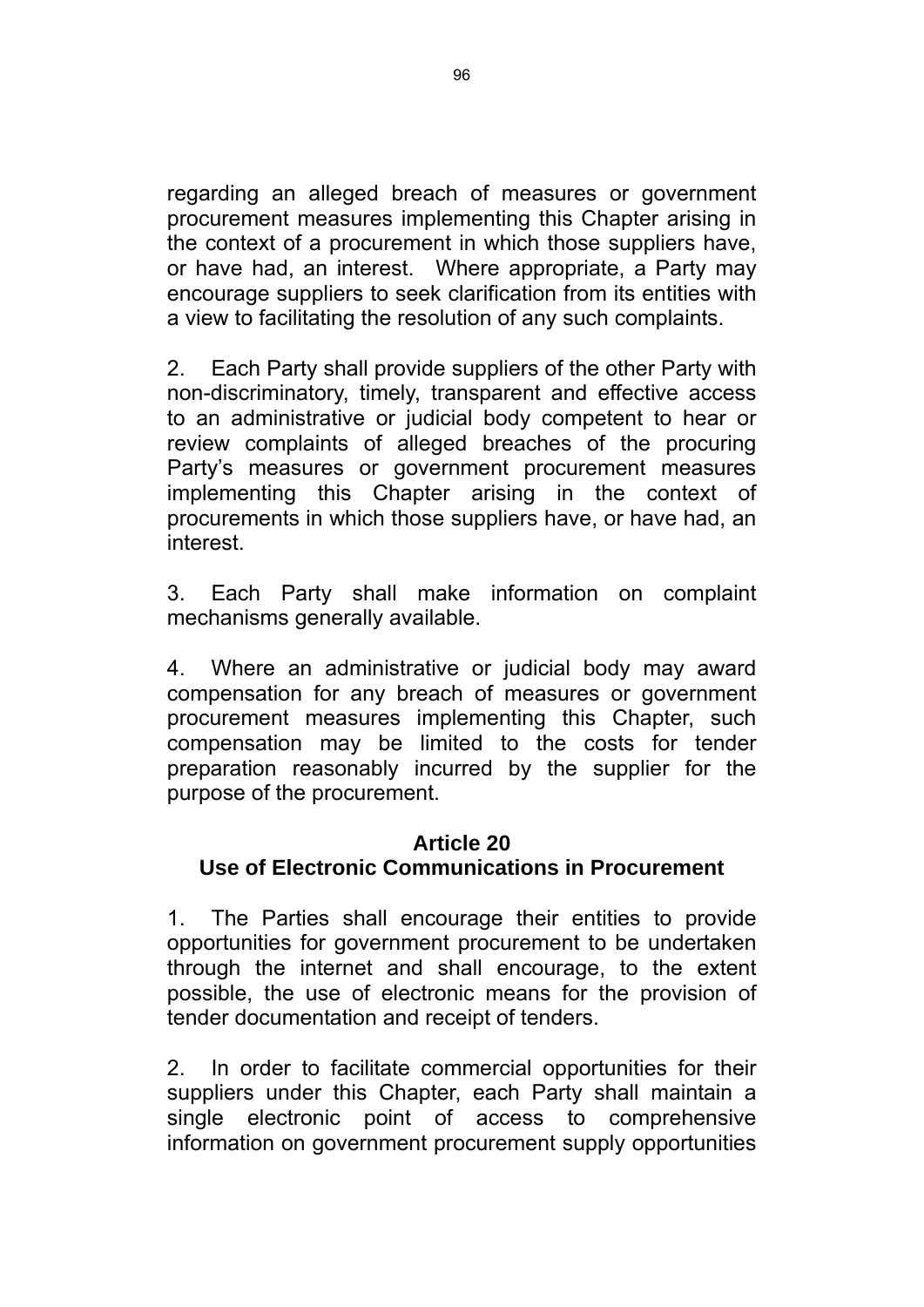in its Area, including as set out in Paragraph 2 of Article 10, and information on government procurement measures, as set out in Article 8. The contact point or points from whom suppliers can obtain information on government procurement shall either be specified in Annex IV, or be set out in the information on the single electronic point of access.

3. Each Party shall encourage its entities to publish on the internet information regarding the entities' indicative procurement plans as early as possible in the fiscal year.

#### **Article 21 Modifications and Rectifications of Annexes**

1. Each Party may modify its Annexes to this Chapter in conformity with Paragraph 2 of Article 2 (Functions of the Joint Commission) of Chapter 17 (Administrative and Institutional Provisions) provided that it:

- (a) notifies the other Party of the proposed modification; and
- (b) provides the other Party appropriate compensatory adjustments to its coverage in order to maintain a level of coverage comparable to that existing prior to the modification.

2. Notwithstanding Paragraph 1(b), no compensatory adjustments shall be provided to the other Party where the modification by a Party of its Annexes concerns:

(a) rectifications of a purely formal nature and minor amendments to entity coverage and/or the single electronic point of access and/or contact points, made through an implementing arrangement in accordance with Paragraph 2 of Article 2 (Functions of the Joint Commission) of Chapter 17 (Administrative and Institutional Provisions); or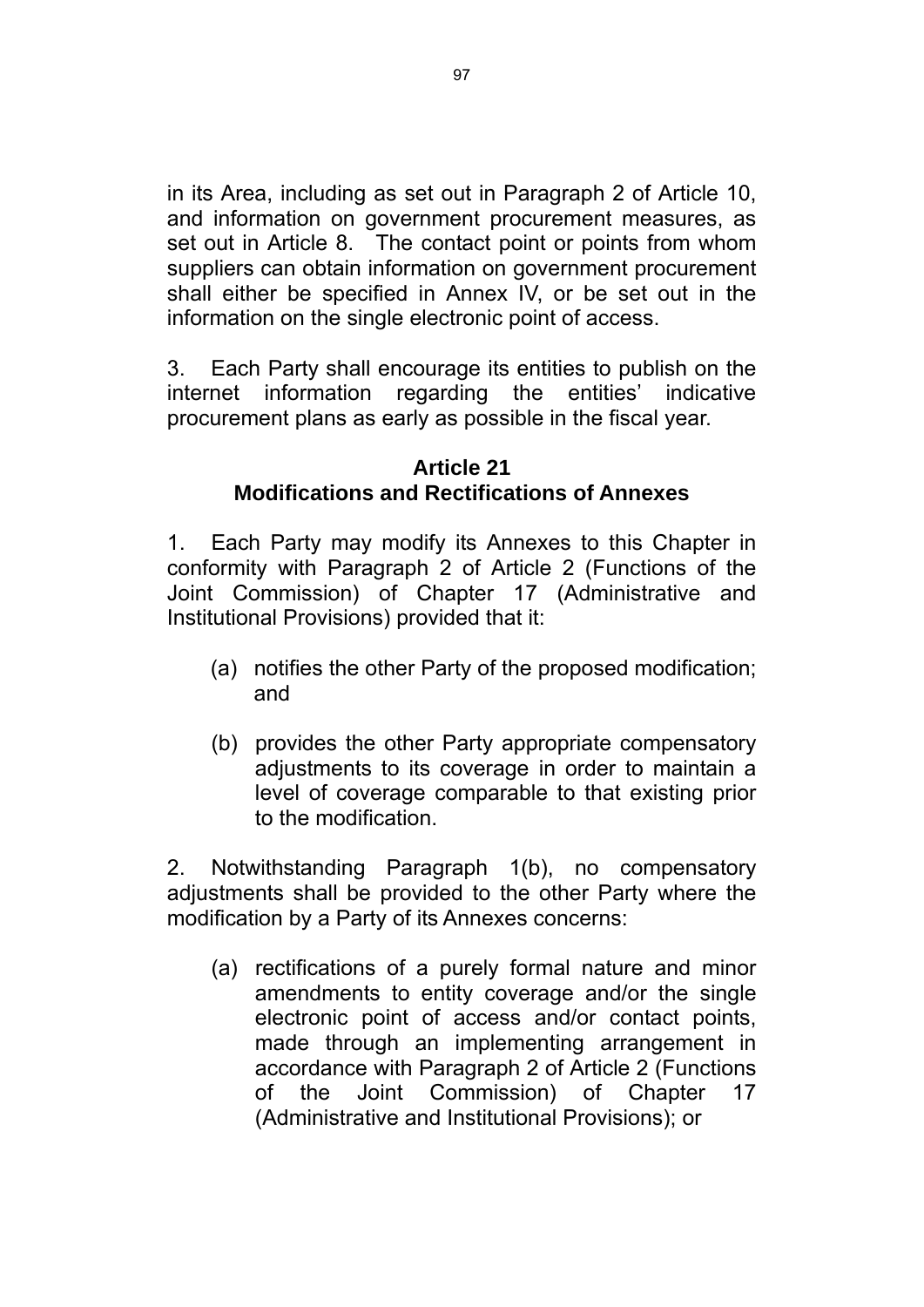(b) one or more entities over which government control or influence has been effectively eliminated as a result of corporatisation and commercialisation or privatisation.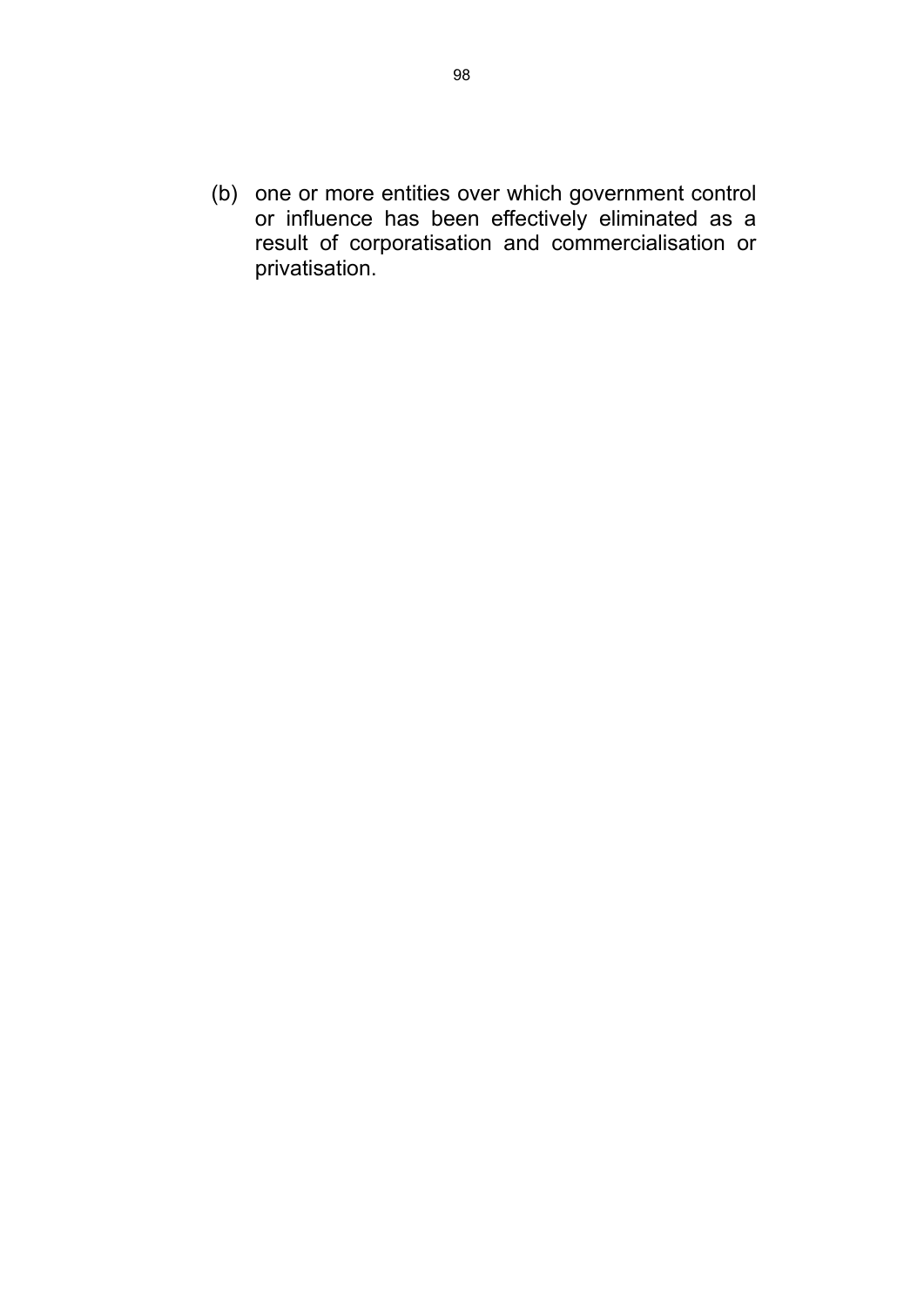# **ANNEX I TO CHAPTER 12 (GOVERNMENT PROCUREMENT)**

# **LIST OF ENTITIES AND COVERED GOODS AND SERVICES**

# **For Hong Kong, China:**

## *Section A: List of Entities*

- 1. Agriculture, Fisheries and Conservation Department
- 2. Architectural Services Department
- 3. Audit Commission
- 4. Auxiliary Medical Service
- 5. Buildings Department
- 6. Census and Statistics Department
- 7. Civil Aid Service
- 8. Civil Aviation Department
- 9. Civil Engineering and Development Department
- 10. Companies Registry
- 11. Correctional Services Department
- 12. Customs and Excise Department
- 13. Department of Health
- 14. Department of Justice
- 15. Drainage Services Department
- 16. Electrical and Mechanical Services Department
- 17. Environmental Protection Department
- 18. Fire Services Department
- 19. Food and Environmental Hygiene Department
- 20. Government Flying Service
- 21. Government Laboratory
- 22. Government Logistics Department
- 23. Government Property Agency
- 24. Government Secretariat
- 25. Highways Department
- 26. Home Affairs Department
- 27. Hong Kong Monetary Authority
- 28. Hong Kong Observatory
- 29. Hong Kong Police Force (including Hong Kong Auxiliary Police Force)
- 30. Immigration Department
- 31. Independent Commission Against Corruption
- 32. Information Services Department
- 33. Inland Revenue Department
- 34. Intellectual Property Department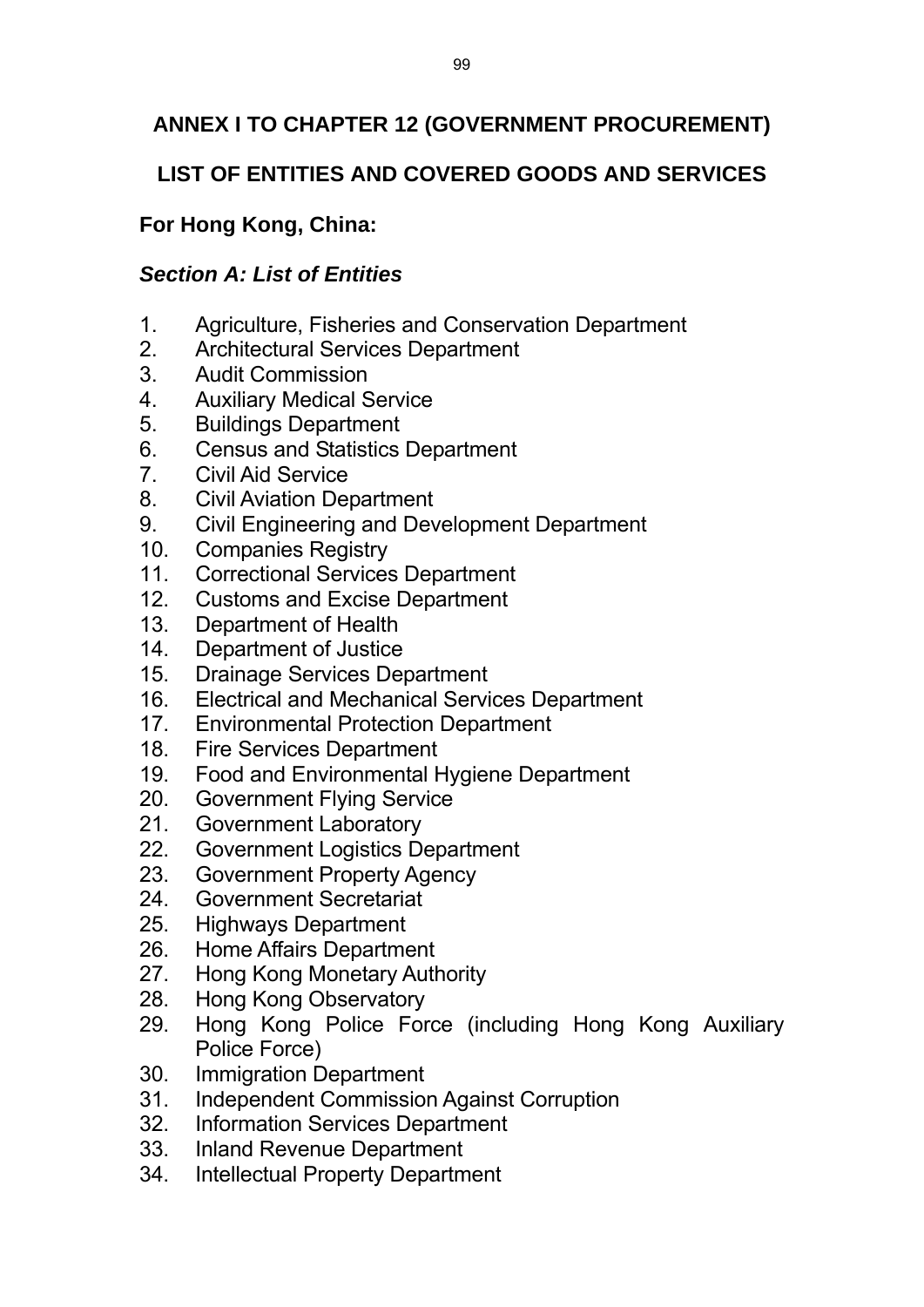- 35. Invest Hong Kong
- 36. Joint Secretariat for the Advisory Bodies on Civil Service and Judicial Salaries and Conditions of Service
- 37. Judiciary
- 38. Labour Department
- 39. Land Registry
- 40. Lands Department
- 41. Legal Aid Department
- 42. Leisure and Cultural Services Department
- 43. Marine Department
- 44. Office of the Telecommunications Authority
- 45. Official Receiver's Office
- 46. Planning Department
- 47. Post Office
- 48. Public Service Commission
- 49. Radio Television Hong Kong
- 50. Rating and Valuation Department
- 51. Registration and Electoral Office
- 52. Social Welfare Department
- 53. Student Financial Assistance Agency
- 54. Television and Entertainment Licensing Authority
- 55. Trade and Industry Department
- 56. Transport Department
- 57. Treasury
- 58. University Grants Committee Secretariat
- 59. Water Supplies Department

## *Section B: Covered Goods and Services*

## **Goods**

Chapter 12 (Government Procurement) applies to all goods procured by the entities listed in Section A.

## **Services (other than construction services)**

The following services, classified according to the United Nations Central Product Classification Provisional Code on Goods and Services (CPC), are covered: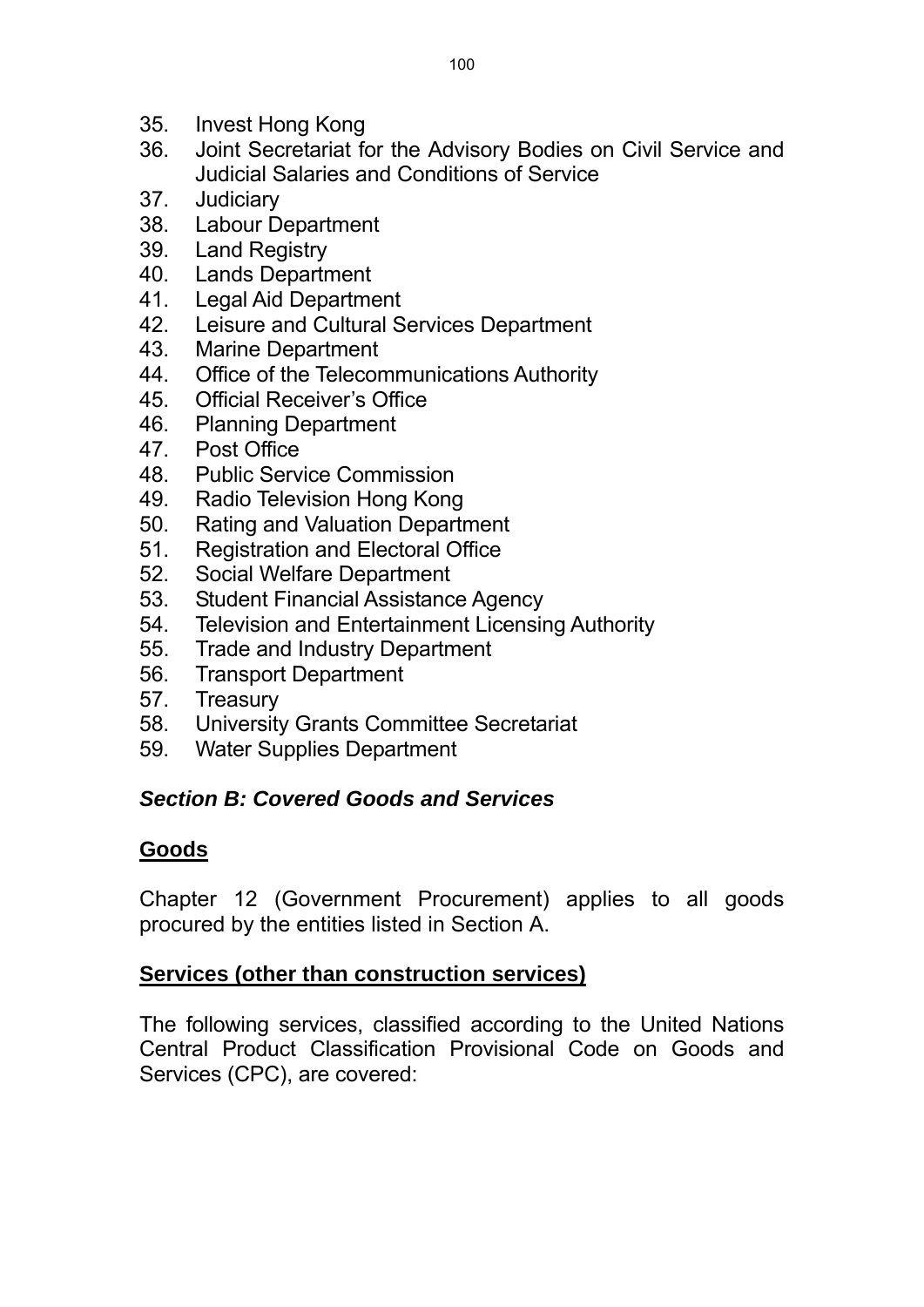| 1. | <b>Computer and Related Services</b>                                                                              |                   |
|----|-------------------------------------------------------------------------------------------------------------------|-------------------|
|    | Data base and processing services                                                                                 | 843+844           |
|    | Maintenance and repair service of<br>office machinery and equipment<br>including computers                        | 845               |
|    | <b>Other Computer Services</b>                                                                                    | 849               |
| 2. | <b>Rental/Leasing Services Without Operators</b>                                                                  |                   |
|    | Relating to ships                                                                                                 | 83103             |
|    | Relating to aircraft                                                                                              | 83104             |
|    | Relating to other transport equipment                                                                             | 83101+83102+83105 |
|    | Relating to other machinery and<br>equipment                                                                      | 83106+83109       |
| 3. | <b>Other Business Services</b>                                                                                    |                   |
|    | Maintenance and repair of equipment<br>(not including maritime vessels, aircraft<br>or other transport equipment) | 633+8861 - 8866   |
|    | Market Research & Public Opinion<br><b>Polling Services</b>                                                       | 864               |
|    | <b>Security Services</b>                                                                                          | 87304             |
|    | <b>Building-Cleaning Services</b>                                                                                 | 874               |
|    | <b>Advertising Services</b>                                                                                       | 871               |
| 4. | <b>Courier Services</b>                                                                                           | 7512              |

101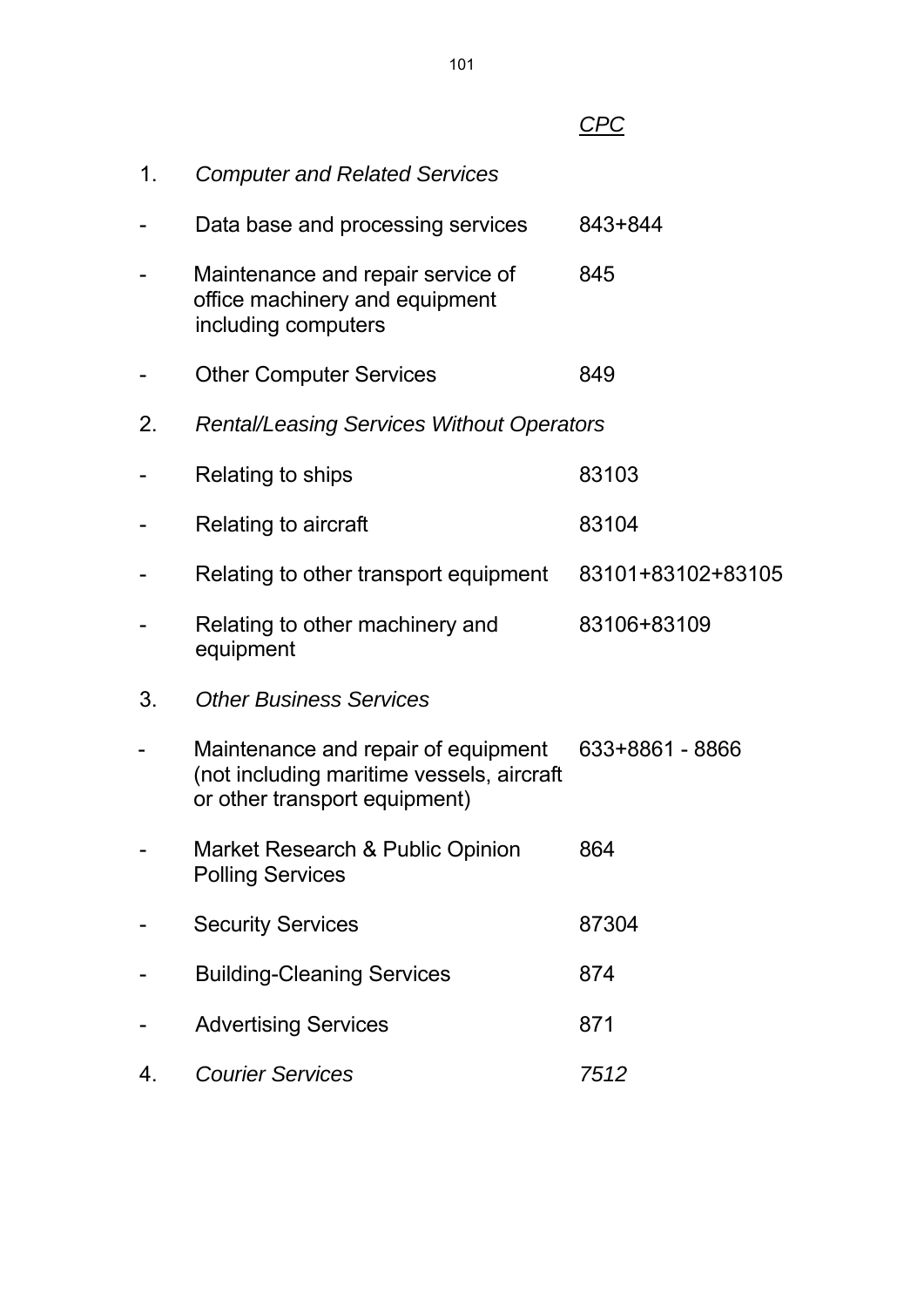5. *Telecommunications Services* Value-added telecommunications 7523, 843 services Basic telecommunications services 7521, 7529 - Telecommunications-related services 754 6. *Environmental Services* Sewage services 9401 - Refuse disposal services 9402 7. *Financial Services* ex 81 (exceptions are set out in Paragraph 3 of "Notes to Sections A and B") - All Insurance and Insurance-Related Services - Banking and other financial services 8. *Transport Services* Air transportation services 731, 732, 734 (excluding transportation of mail) Road transport services 712, 6112, 8867

## **Construction Services**

The following construction services in the sense of Division 51 of the CPC are covered:

- All services of Division 51 of the CPC

A construction services contract is a contract which has as its objective the realisation by whatever means of civil or building works, in the sense of Division 51 of the CPC.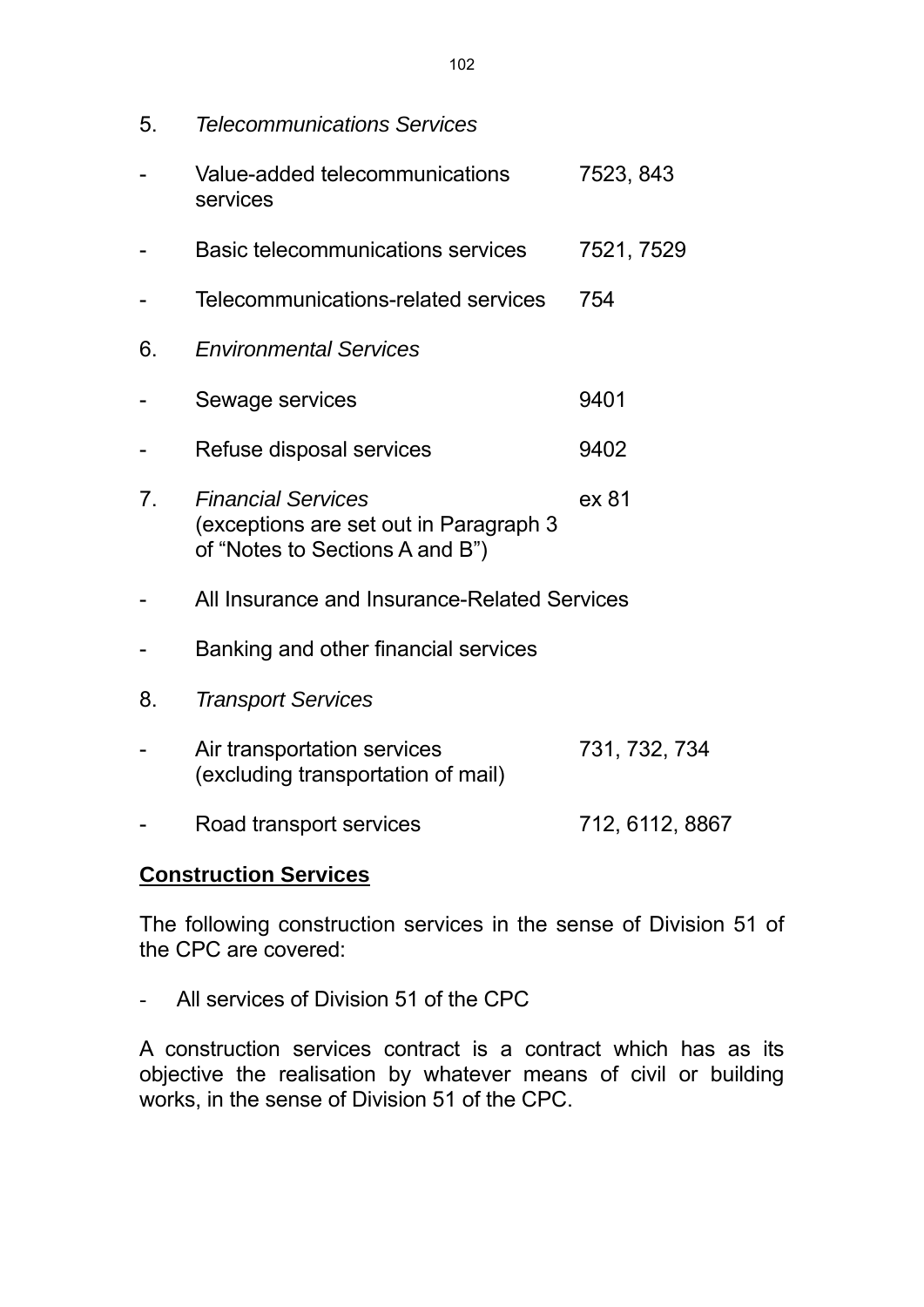#### *Notes to Sections A and B:*

- 1. Notwithstanding anything in Sections A and B, Chapter 12 (Government Procurement) shall not apply to:
	- (a) all consultancy and franchise arrangements, including build-operate-transfer contracts and public works concession contracts;
	- (b) transportation of mail by air;
	- (c) statutory insurances including third party liability in respect of vehicles and vessels and employer's liability insurance in respect of employees; and
	- (d) purchase of office or residential accommodation by the Government Property Agency.
- 2. Suppliers of telecommunications services may require licensing under the Telecommunications Ordinance, Chapter 106. Suppliers applying for the licences are required to be established in Hong Kong under the Companies Ordinance, Chapter 32.
- 3. The following services are excluded from Financial Services under Section B:
	- (a) *CPC 81402*

Insurance and pension consultancy services

(b) *CPC 81339*

Money broking

(c) *CPC 8119+81323*

 Asset management, such as cash or portfolio management, all forms of collective investment management, pension fund management, custodial depository and trust services.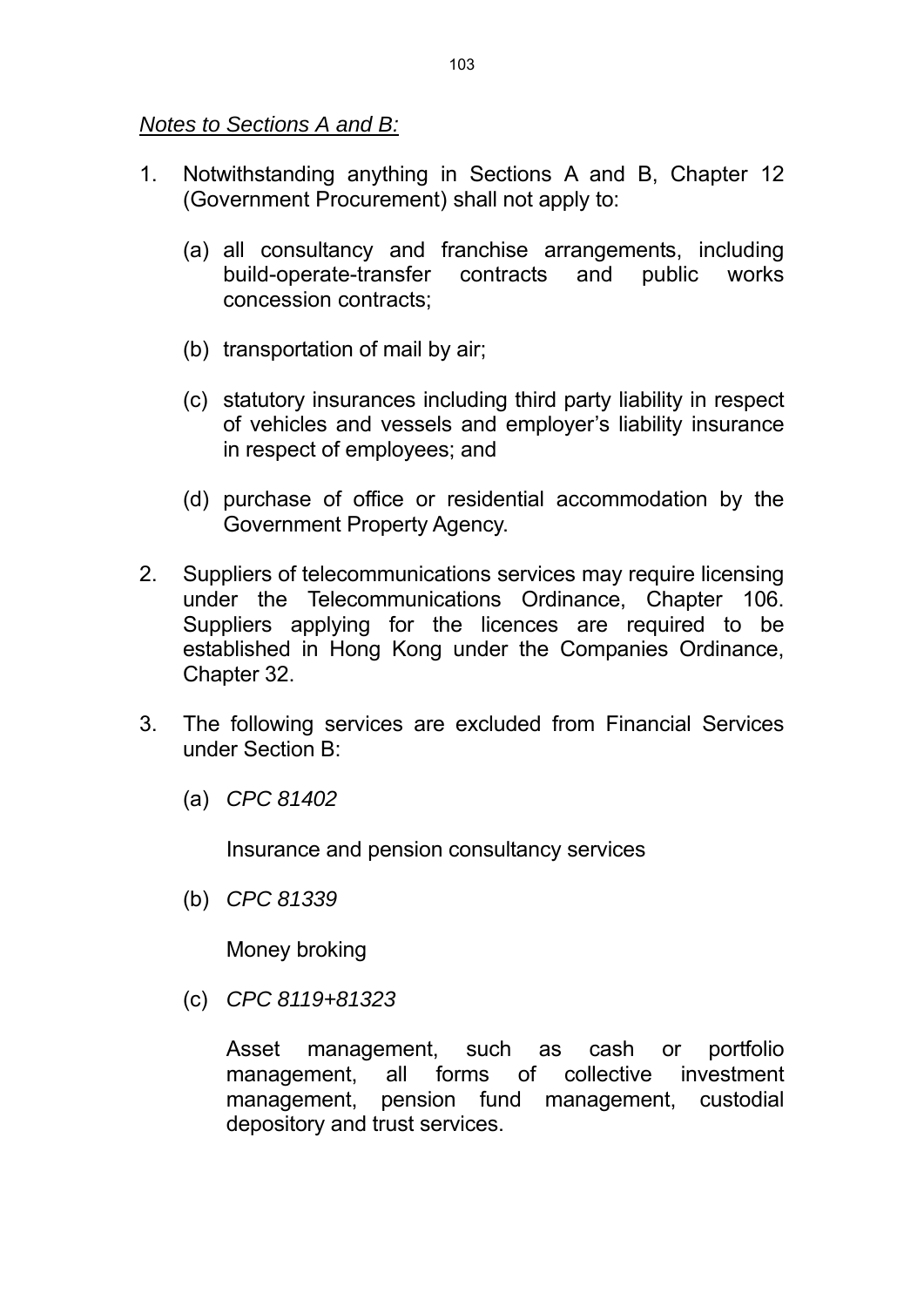(d) *CPC 81339 or 81319*

 Settlement and clearing services for financial assets, including securities, derivative products, and other negotiable instruments.

(e) *CPC 8131 or 8133*

 Advisory and other auxiliary financial services on all the activities listed in subparagraphs  $5(a)(v)$  to  $(xvi)$  in the Annex on Financial Services to the GATS, including credit reference and analysis, investment and portfolio research and advice, advice on acquisitions and on corporate restructuring and strategy.

(f) *CPC 81339+81333+81321*

 Trading for own account or for account of customers, whether on an exchange, in an over-the-counter market or otherwise, the following:

- (i) money market instruments (cheques, bills, certificate of deposits, etc.);
- (ii) foreign exchange;
- (iii) derivative products, including, futures and options;
- (iv) exchange rate and interest rate instruments, including products such as swaps, forward rate agreement, etc.;
- (v) transferable securities; and
- (vi) other negotiable instruments and financial assets, including bullion.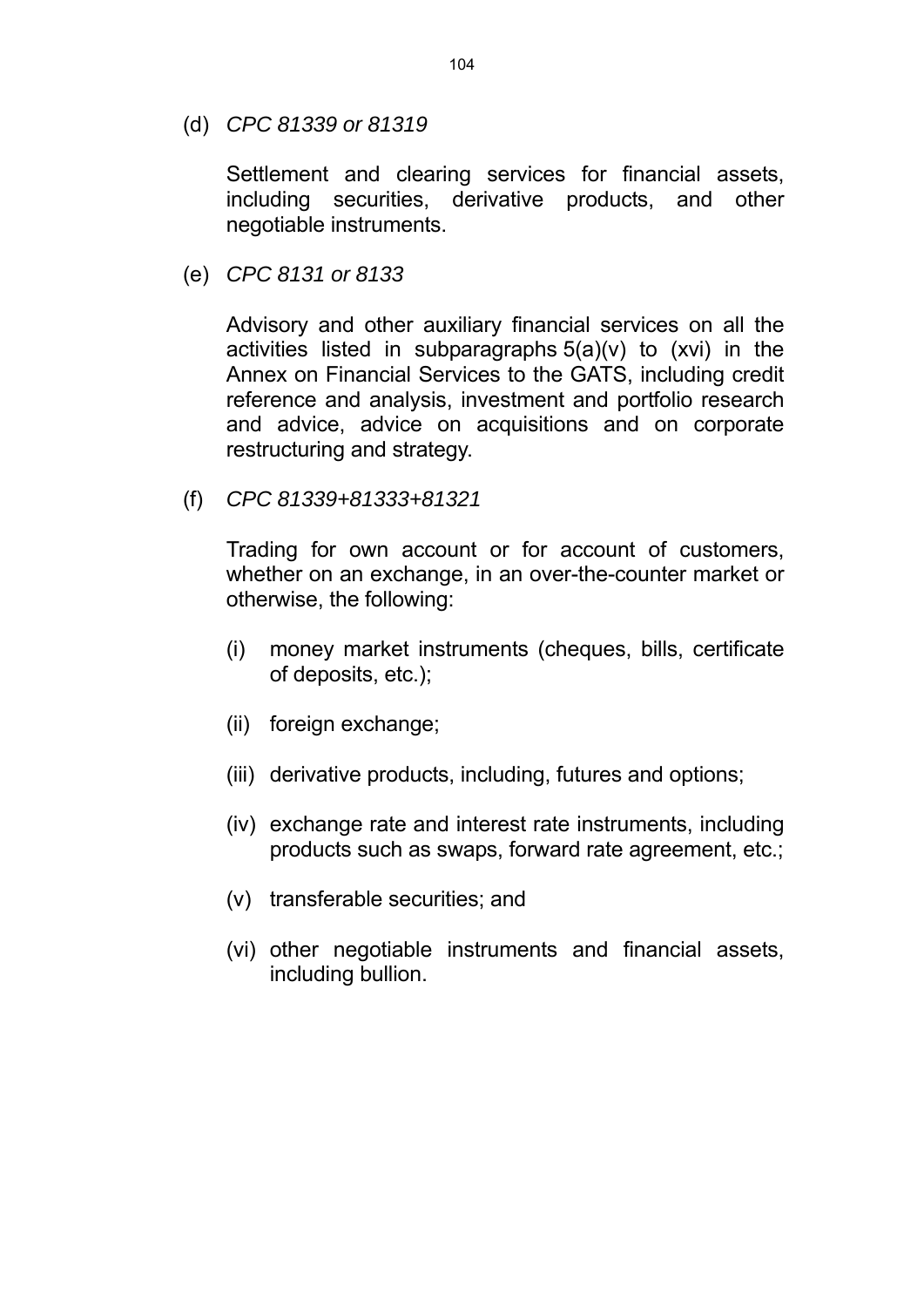#### **For New Zealand:**

#### *Section A: List of Entities*

Archives New Zealand Crown Law Office Department of Building and Housing Department of Conservation Department of Internal Affairs Department of Labour Department of the Prime Minister and Cabinet Education Review Office Government Communications Security Bureau Inland Revenue Department Land Information New Zealand Ministry of Agriculture and Forestry Ministry for Culture and Heritage Ministry of Defence Ministry of Economic Development Ministry of Education Ministry for the Environment Ministry of Fisheries Ministry of Foreign Affairs and Trade Ministry of Justice Ministry of Māori Development Ministry of Pacific Island Affairs Ministry of Research, Science and Technology Ministry of Social Development Ministry of Women's Affairs New Zealand Customs Service New Zealand Food Safety Authority Serious Fraud Office State Services Commission The Treasury

#### *Section B: Goods and Services*

1. Goods

Chapter 12 (Government Procurement) applies to all goods procured by the entities listed in Section A, except in the case of procurements listed in Section C.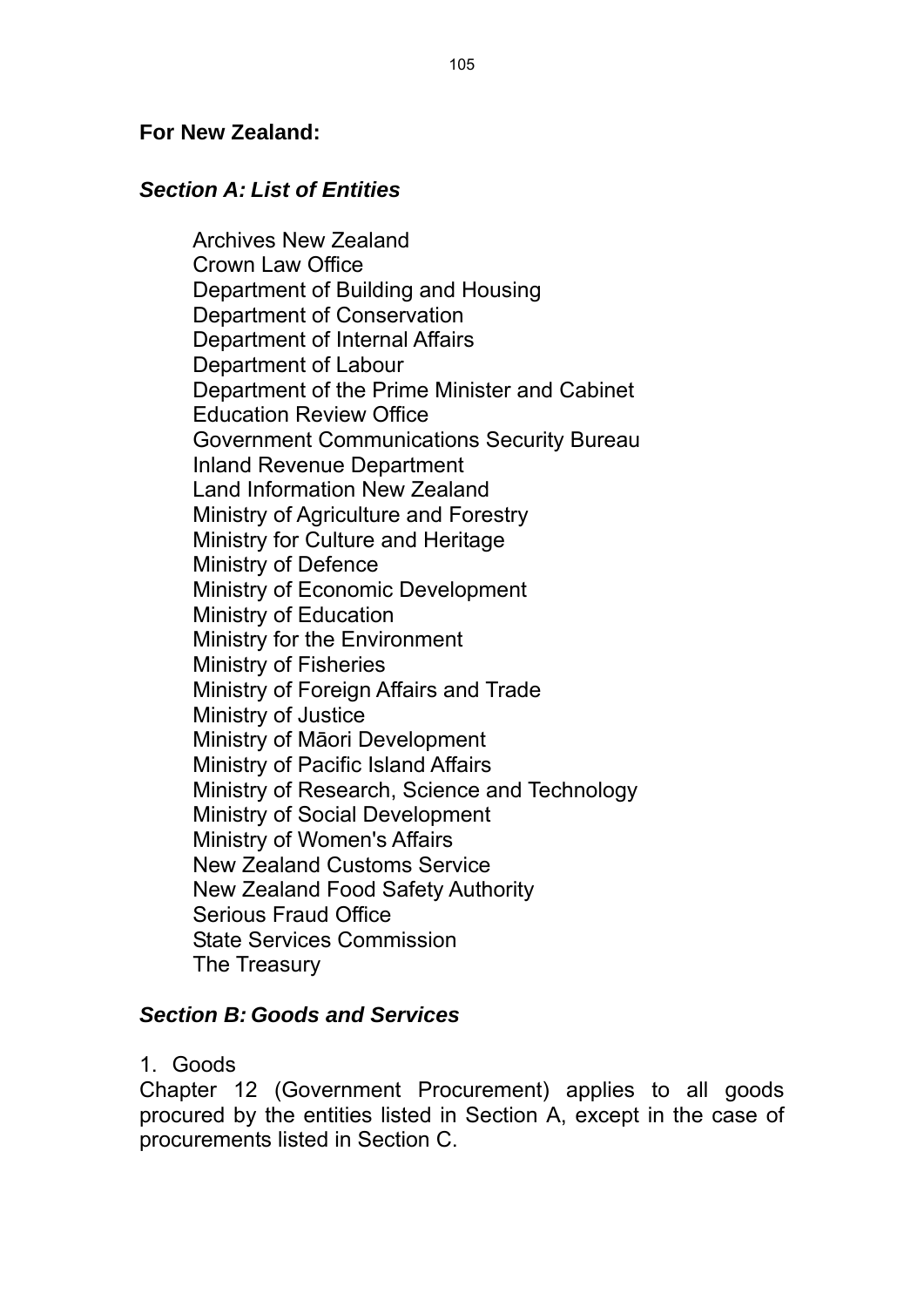## <span id="page-108-0"></span>2. Services

l

Chapter 12 (Government Procurement) applies to all services procured by the entities listed in Section A, except in the case of the following:

- (a) procurement of research and development services $\epsilon$ ;
- (b) procurement of public health, education and welfare services<sup>[7](#page-108-0)</sup>; and
- (c) procurements listed in Section C.
- 3. Construction Services<sup>[8](#page-108-0)</sup>

Chapter 12 (Government Procurement) applies to all construction services procured by the entities listed in Section A, except in the case of procurements listed in Section C.

## *Section C: General Conditions*

1. Chapter 12 (Government Procurement) shall not apply to procurement of goods or services in respect of contracts for construction, refurbishment or furnishing of chanceries abroad<sup>[9](#page-108-0)</sup>.

2. Subject to the requirement that such measures are not applied in a manner that would constitute a means of arbitrary or unjustifiable discrimination between the Parties where the same conditions prevail or a disguised restriction on trade between the Parties, nothing in Chapter 12 (Government Procurement) shall be construed to prevent New Zealand from adopting or maintaining measures relating to goods or services of not for profit institutions.

<sup>6</sup> As defined in WTO document MTN.GNS/W/120 (CPC 851- 853).

<sup>7</sup> Refers to procurement, for provision to the public, of services classified in WTO document MTN.GNS/W/120 under the sector headings "Educational Services" (CPC 921, 922, 923, 924, and 929) and "Health Related and Social Services" (Public Health: CPC 931, including 9311, 9312 and 9319; Welfare: CPC 933 and 913).

<sup>8</sup> This refers to WTO document MTN.GNS/W/120 sector heading "Construction and Related Engineering Services".

<sup>9</sup> As regards construction services, this refers to WTO document MTN.GNS/W/120 sector heading "Construction and Related Engineering Services".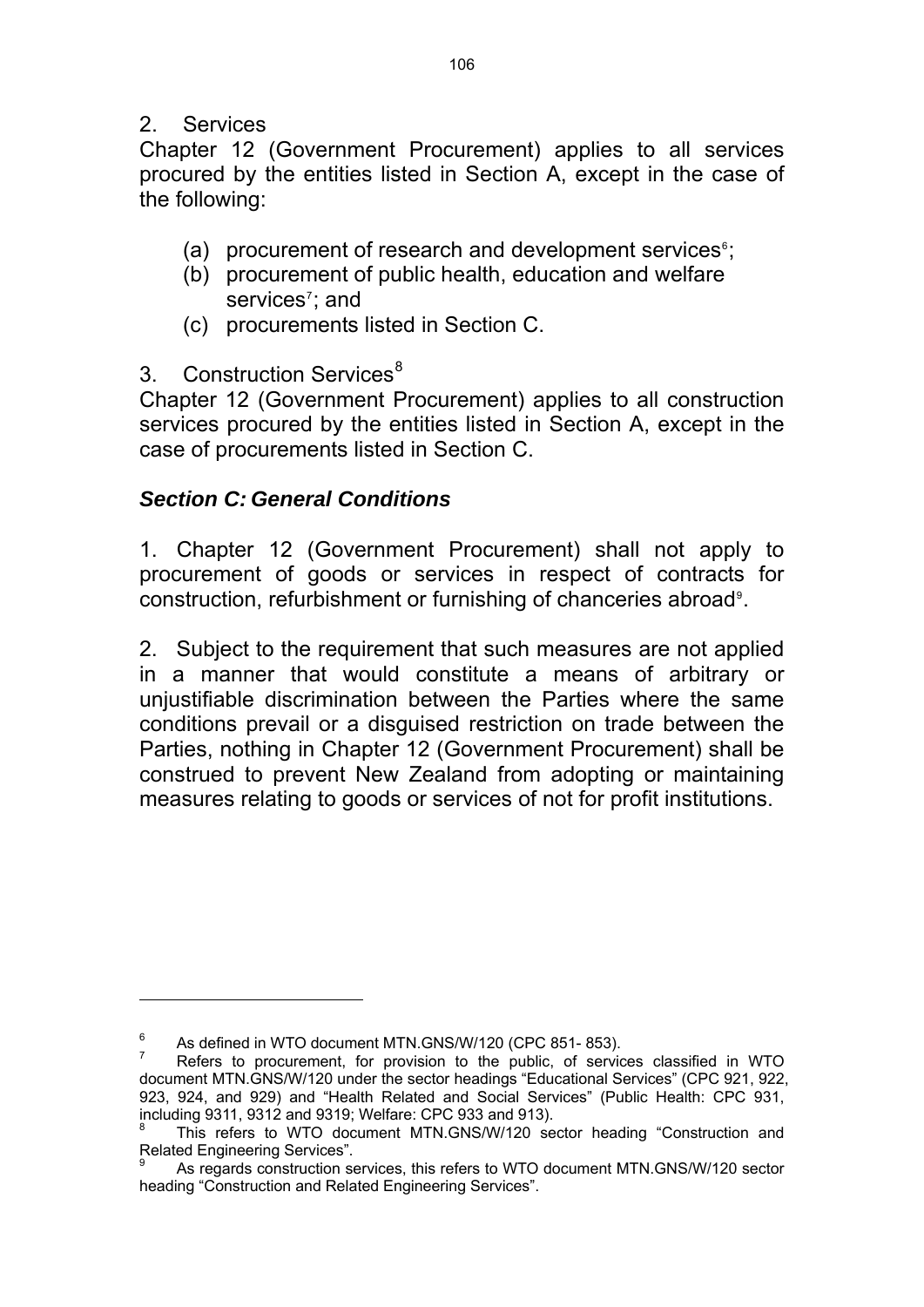# **ANNEX II TO CHAPTER 12 (GOVERNMENT PROCUREMENT)**

## **THRESHOLDS**

| Goods:                                     | SDR 130,000   |
|--------------------------------------------|---------------|
| Services other than construction services: | SDR 130,000   |
| Construction services:                     | SDR 5,000,000 |

Thresholds shall be converted to the respective national currencies in accordance with the following provisions:

1. Each Party shall calculate and publish the value of the thresholds under this Chapter expressed in the corresponding national currency. These calculations shall be based on the conversion rates published by the International Monetary Fund in its monthly "International Financial Statistics".

2. The conversion rates shall be the average of the daily values of the respective national currency in terms of the SDR over the two-year period preceding 1 November of the year prior to the thresholds in national currency becoming effective which shall be from 1 January.

3. Thresholds expressed in national currencies shall be fixed for two calendar years.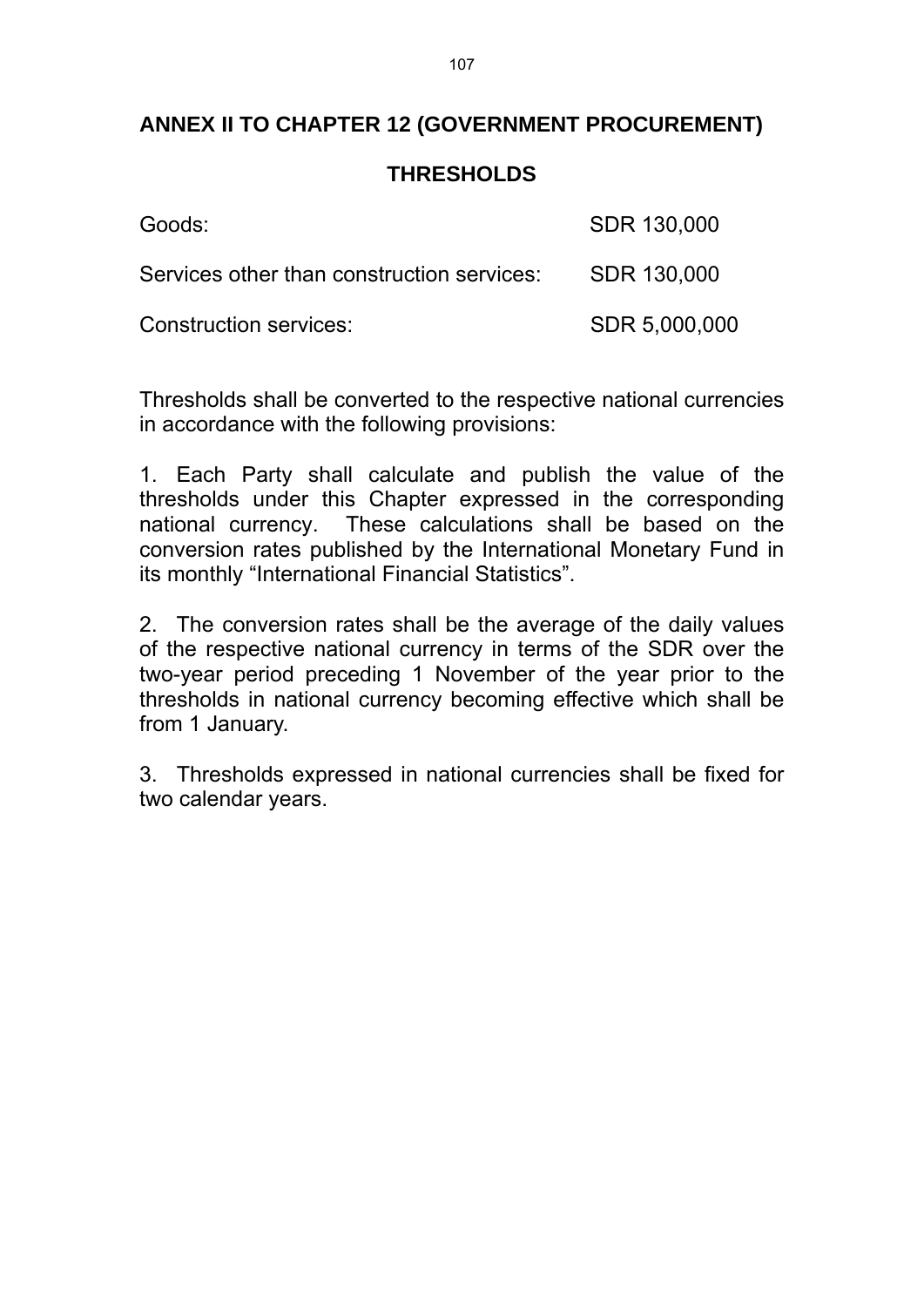# **ANNEX III TO CHAPTER 12 (GOVERNMENT PROCUREMENT)**

# **SINGLE ELECTRONIC POINT OF ACCESS**

# **For Hong Kong, China:**

<http://www.fstb.gov.hk/tb/eng/procurement/content.html>

# **For New Zealand:**

http://www.gets.govt.nz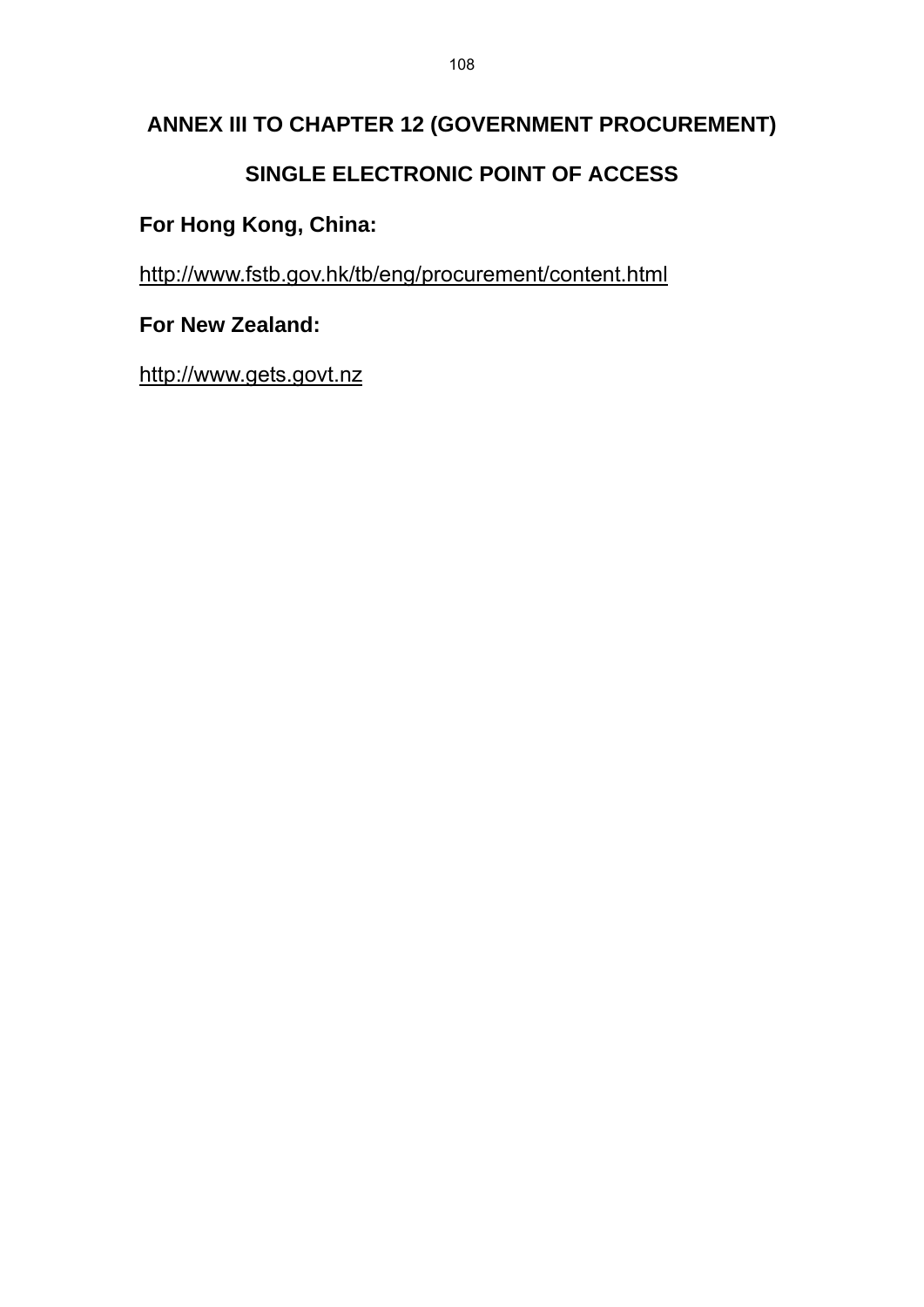# **ANNEX IV TO CHAPTER 12 (GOVERNMENT PROCUREMENT)**

## **CONTACT POINT**

## **For Hong Kong, China:**

Europe Division Trade and Industry Department Trade and Industry Department Tower 700 Nathan Road Mongkok, Kowloon Hong Kong

### **For New Zealand:**

Industry and Regional Development Branch Ministry of Economic Development Level 10, 33 Bowen St PO Box 1473 **Wellington** New Zealand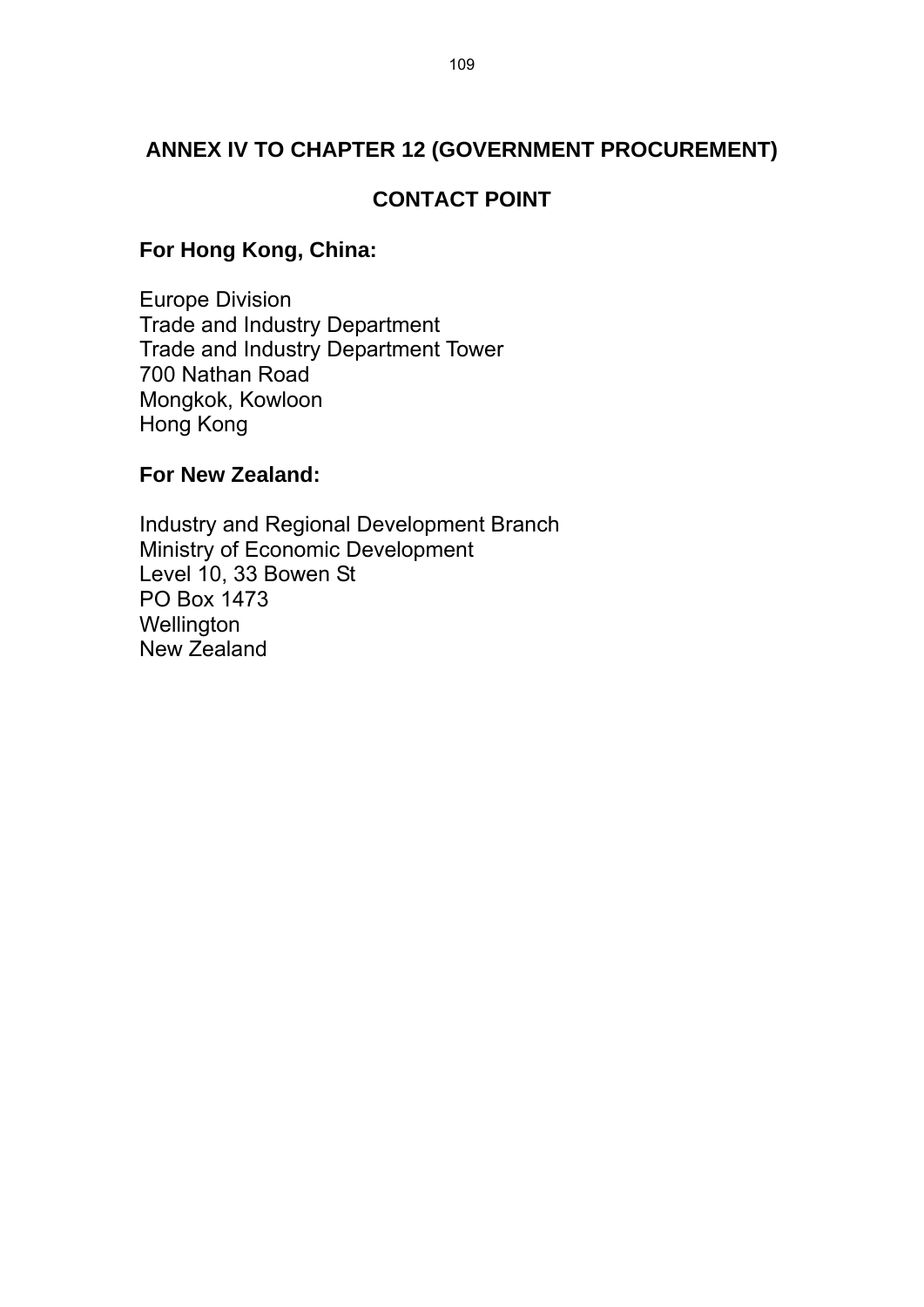## **CHAPTER 13**

## **TRADE IN SERVICES**

## **Article 1 Objectives**

The objectives of this Chapter are to:

- (a) facilitate the expansion of trade in services on a mutually advantageous basis;
- (b) improve the efficiency and transparency of the Parties' respective services sectors and competitiveness of their export trade; and
- (c) work toward progressive liberalisation,

while recognising the right of each Party to regulate and introduce new regulations, and to provide and fund public services, in a manner that gives due respect to government policy objectives.

## **Article 2 Scope**

1. This Chapter shall apply to measures adopted or maintained by a Party affecting trade in services.

- 2. This Chapter shall not apply to:
	- (a) government procurement;
	- (b) services supplied in the exercise of governmental authority;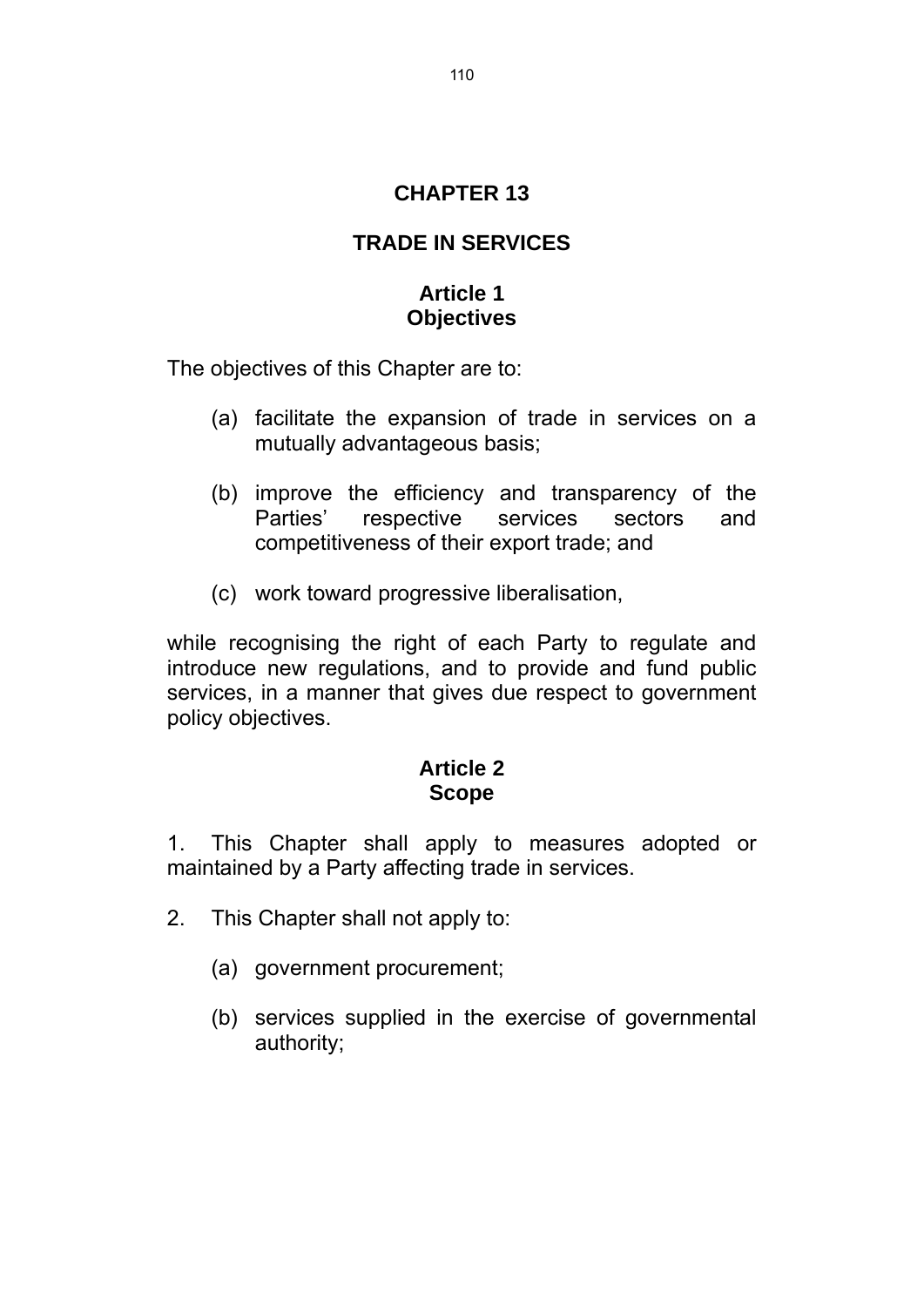- <span id="page-113-0"></span> $(c)$  subsidies<sup>[10](#page-113-0)</sup> provided by a Party or a state enterprise thereof, including government-supported loans, guarantees and insurance, or to any conditions attached to the receipt or continued receipt of such subsidies, whether or not such subsidies are offered exclusively to domestic services, service consumers or service suppliers, except as provided for in Article 11;
- (d) measures affecting natural persons seeking access to the employment market of a Party; or
- (e) measures regarding citizenship, nationality, residence or employment.

3. This Chapter shall not apply to measures affecting air transport services or related services in support of air services except that this Chapter shall apply to measures affecting:

- (a) aircraft repair and maintenance services;
- (b) the selling and marketing of air transport services; and
- (c) computer reservation system services.

4. The Parties note the multilateral negotiations pursuant to the review of the GATS *Annex on Air Transport Services*. Upon the conclusion of such multilateral negotiations, the Parties shall conduct a review for the purpose of discussing appropriate amendments to this Agreement, so as to take into account the results of such multilateral negotiations.

<sup>&</sup>lt;sup>10</sup> Including grants.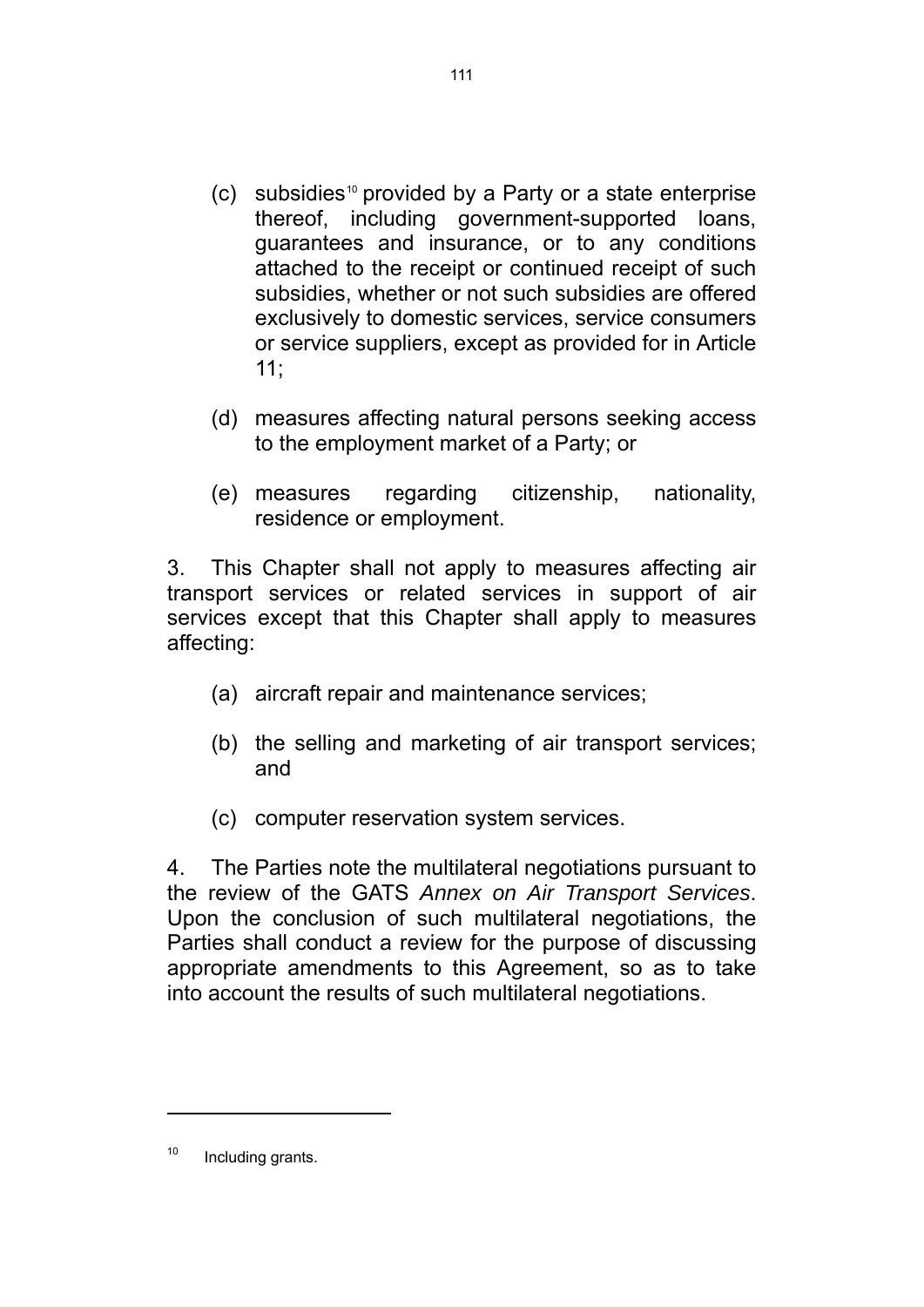#### **Article 3 Definitions**

For the purposes of this Chapter:

- (a) **aircraft repair and maintenance services** means such activities when undertaken on an aircraft or a part thereof while it is withdrawn from service and does not include so-called line maintenance;
- (b) **commercial presence** means any type of business or professional establishment, including through the constitution, acquisition or maintenance of an enterprise, including a representative office, within the Area of a Party for the purpose of supplying a service;
- (c) **computer reservation system services** means services provided by computerised systems that contain information about air carriers' schedules, availability, fares and fare rules, through which reservations can be made or tickets may be issued;
- (d) **enterprise** means any entity constituted or organised under applicable law, whether or not for profit, and whether privately-owned or governmentally-owned or controlled, including any corporation, trust, partnership, sole proprietorship, joint venture, association, or similar organisation and a branch of an enterprise;
- (e) **enterprise of a Party** means an enterprise which is:
	- (i) organised or constituted under the law of that Party; or
	- (ii) in the case of the supply of a service through commercial presence, owned or controlled by: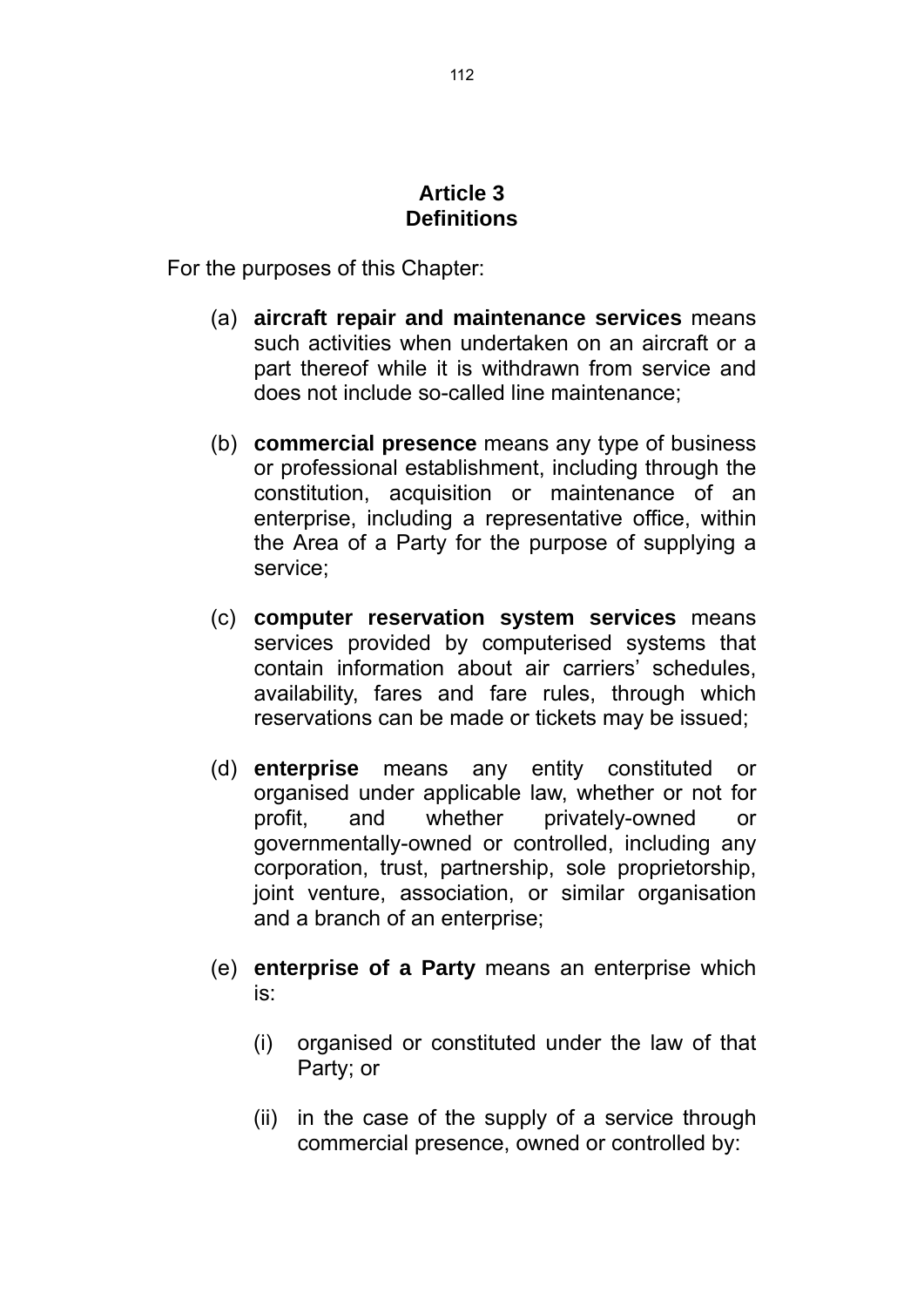- (1) natural persons of that Party; or
- (2) an enterprise of that Party identified under sub-subparagraph (i);
- (f) **government procurement** means any law, regulation, requirement or procedure of general application governing the procurement by governmental agencies of services purchased for governmental purposes and not with a view to commercial resale or with a view to use in the supply of services for commercial sale;
- (g) **measure** means any measure, whether in the form of a law, regulation, rule, procedure, decision, administrative action or any other form;
- (h) **measures adopted or maintained by a Party** means measures taken by:
	- (i) central or local governments and authorities; and
	- (ii) non-governmental bodies in the exercise of powers delegated by central or local governments or authorities.

Such measures include measures in respect of:

- (1) the purchase, payment or use of a service;
- (2) the access to and use of, in connection with the supply of a service, services which are required by a Party to be offered to the public generally;
- (3) the presence, including commercial presence, of persons of a Party for the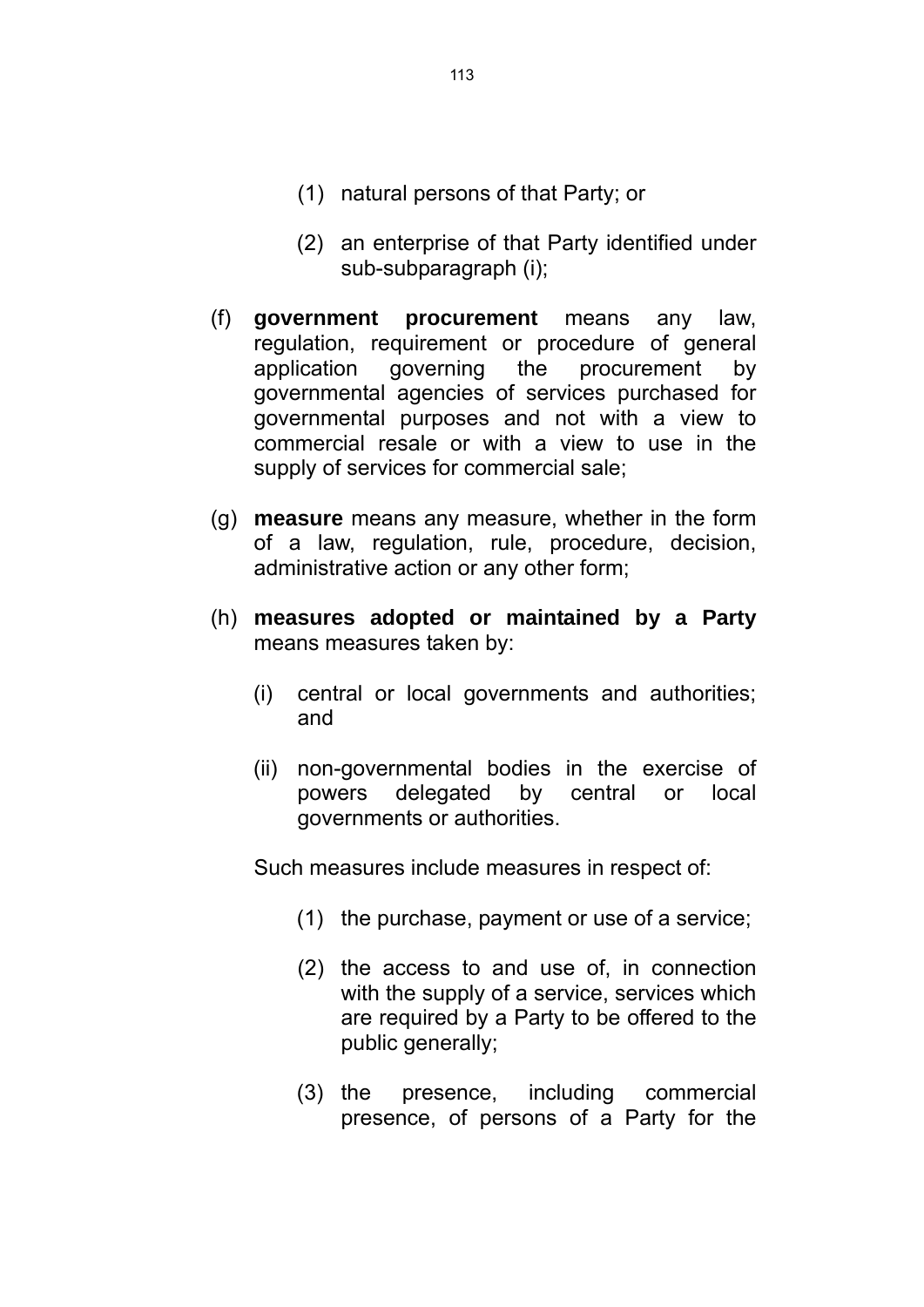supply of a service in the Area of the other Party;

- (i) **monopoly supplier of a service** means any person, public or private, which in the relevant market of the Area of a Party is authorised or established formally or in effect by that Party as the sole supplier of that service;
- (j) **natural person** means:
	- (i) with respect to New Zealand, a New Zealand national or permanent resident under its domestic law; and
	- (ii) with respect to Hong Kong, China, a permanent resident of the Hong Kong Special Administrative Region of the People's Republic of China under its domestic law;
- (k) **person** means a natural person or an enterprise;
- (l) **selling and marketing of air transport services**  means opportunities for the air carrier concerned to sell and market freely its air transport services including all aspects of marketing such as market research, advertising and distribution. These activities do not include the pricing of air transport services or the applicable conditions;
- (m) **service supplied in the exercise of governmental authority** means any service which is supplied neither on a commercial basis nor in competition with one or more service suppliers;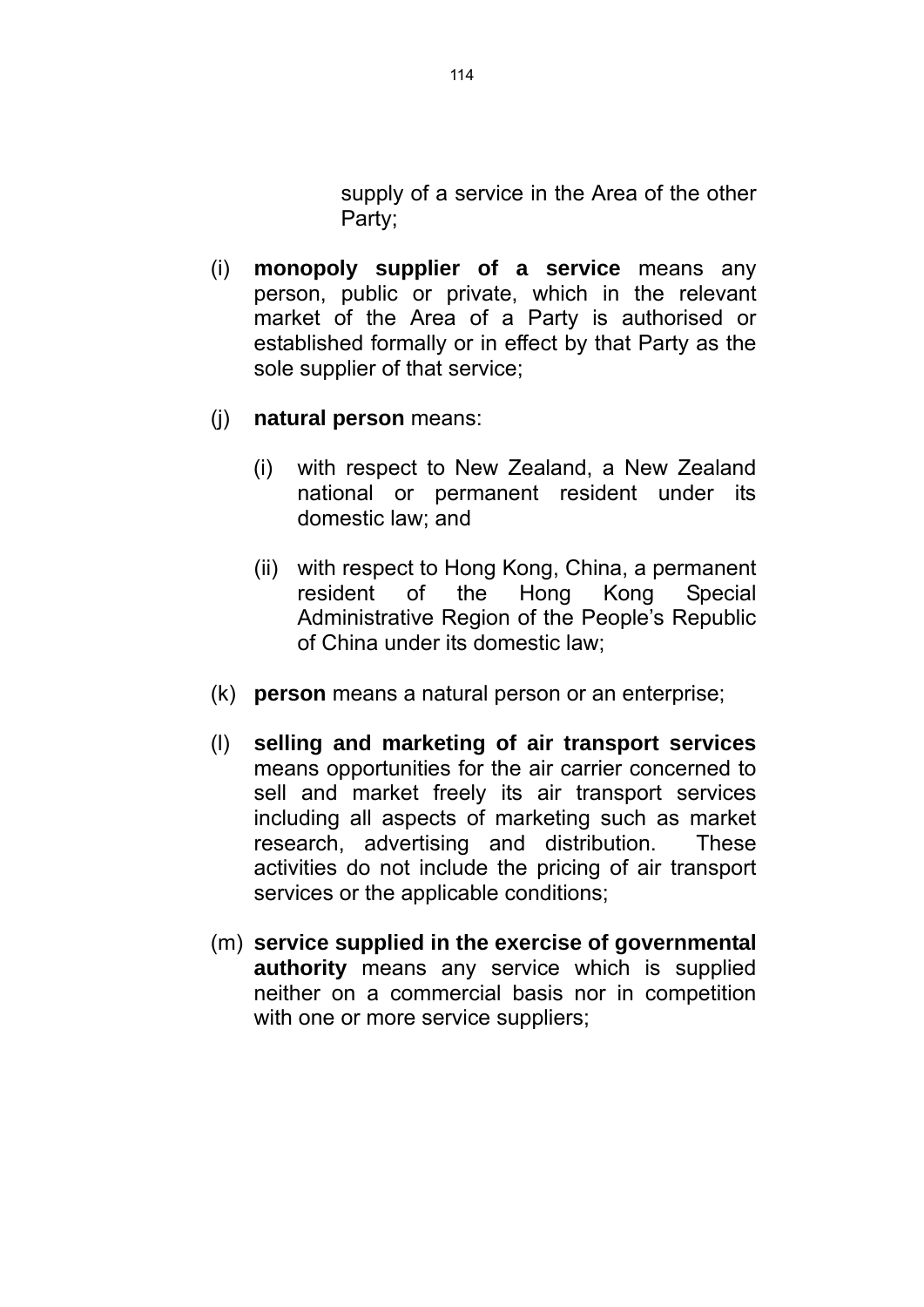- <span id="page-117-0"></span>(n) **service supplier of a Party** means a person of a Party that supplies, or seeks to supply, a service<sup>[11](#page-117-0)</sup>;
- (o) **services** includes any service in any sector except services supplied in the exercise of governmental authority;
- (p) **state enterprise** means an enterprise that is owned or controlled through ownership interests by a Party;
- (q) **supply of a service** includes the production, distribution, marketing, sale and delivery of a service; and
- (r) **trade in services** means the supply of a service:
	- (i) from the Area of one Party into the Area of the other Party (Mode 1);
	- (ii) in the Area of one Party to the service consumer of the other Party (Mode 2);
	- (iii) by a service supplier of one Party, through commercial presence in the Area of the other Party (Mode 3); or
	- (iv) by a service supplier of one Party, through presence of natural persons of that Party in the Area of the other Party (Mode 4).

 $\overline{a}$ 

Where the service is not supplied directly by an enterprise but through other forms of commercial presence such as a representative office, the service supplier (i.e. the enterprise) shall, nonetheless, through such presence be accorded the treatment provided for service suppliers under this Chapter. Such treatment shall be extended to the presence through which the service is supplied and need not be extended to any other parts of the supplier located outside the Area where the service is supplied.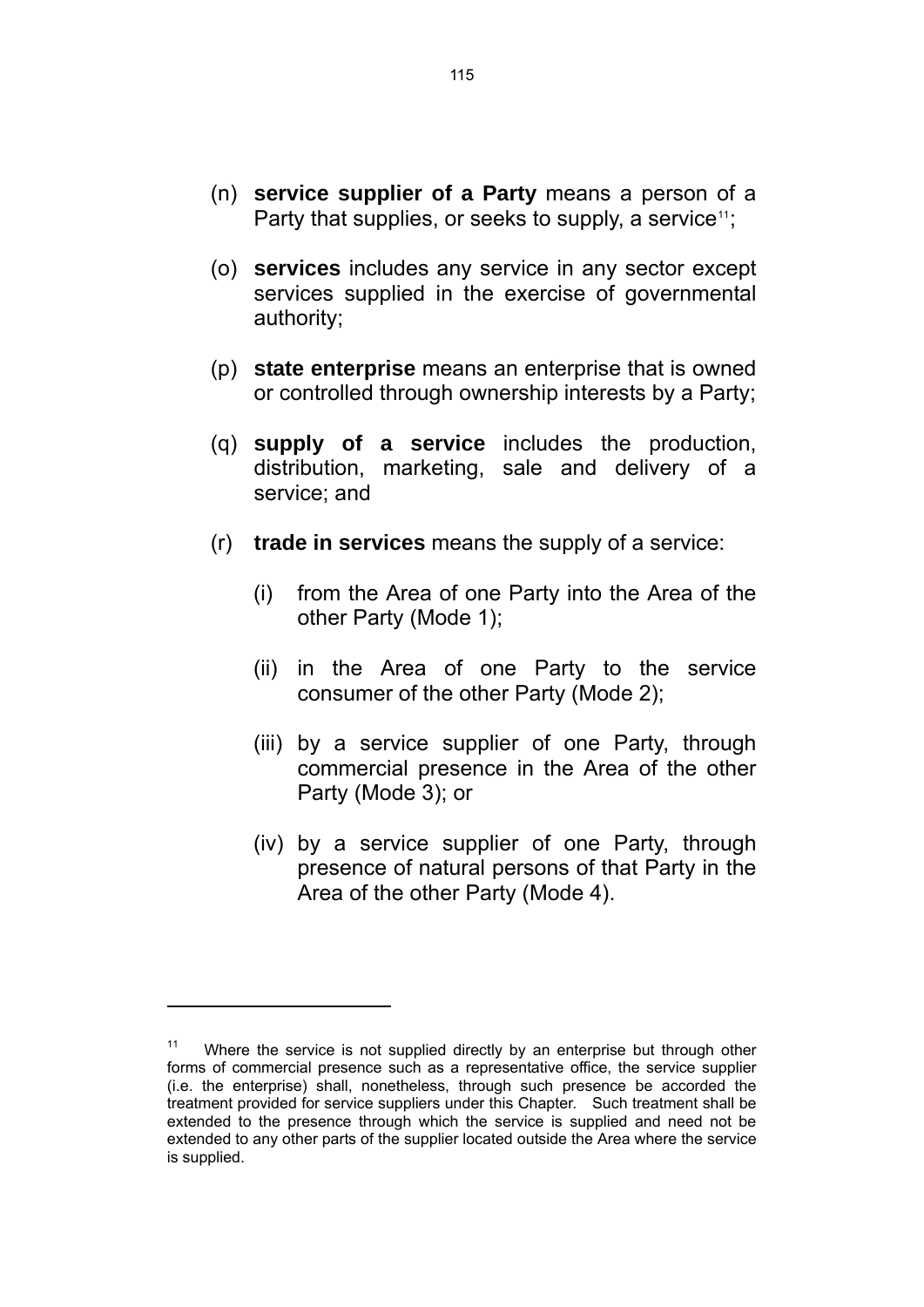#### **Article 4 Market Access**

<span id="page-118-0"></span>Neither Party shall, either on the basis of a regional sub-division or on the basis of its entire Area, adopt or maintain:

- (a) limitations on the number of service suppliers whether in the form of numerical quotas, monopolies, exclusive service suppliers or the requirement of an economic needs test;
- (b) limitations on the total value of service transactions or assets in the form of numerical quotas or the requirement of an economic needs test;
- (c) limitations on the total number of service operations or on the total quantity of service output expressed in terms of designated numerical units in the form of quotas or the requirement of an economic needs test $12$ ;
- (d) limitations on the total number of natural persons that may be employed in a particular service sector or that a service supplier may employ and who are necessary for, and directly related to, the supply of a specific service in the form of numerical quotas or the requirement of an economic needs test; and
- (e) measures which restrict or require specific types of legal entity or joint venture through which a service supplier may supply a service.

l

<sup>&</sup>lt;sup>12</sup> Subparagraph (c) does not cover measures of a Party which limit inputs for the supply of services.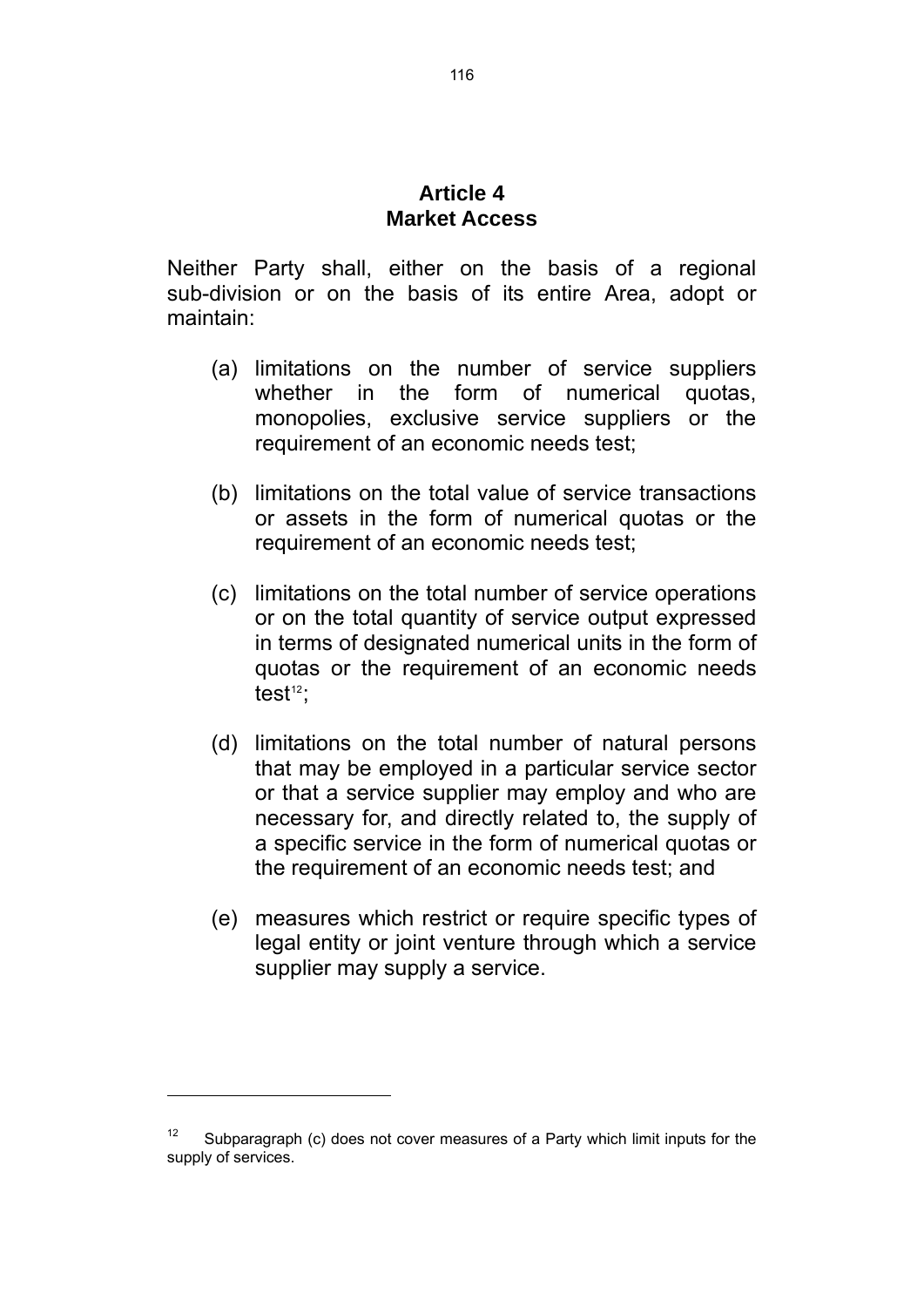#### **Article 5 National Treatment**

<span id="page-119-0"></span>1. Each Party shall accord to services and service suppliers of the other Party, in respect of all measures affecting the supply of services, treatment no less favourable than that it accords to its own like services and service suppliers $13$ .

2. A Party may meet the requirement of Paragraph 1 by according to services and service suppliers of the other Party either formally identical treatment or formally different treatment to that it accords to its own like services and service suppliers.

3. Formally identical or formally different treatment shall be considered to be less favourable if it modifies the conditions of competition in favour of services or service suppliers of the Party compared to the like services or service suppliers of the other Party.

#### **Article 6 Local Presence**

Neither Party may require a service supplier of the other Party to establish or maintain a representative office or any form of enterprise, or to be resident, in its Area as a condition for the supply of cross-border trade in services.

## **Article 7 Application of Articles 4, 5, 6 and 12**

1. Articles 4, 5, 6 and 12 shall not apply to:

 $13$  Obligations assumed under this Article by a Party except as set out in its Schedules to Annexes I and II shall not be construed to require that Party to compensate for any inherent competitive disadvantages which result from the foreign character of the relevant services or service suppliers.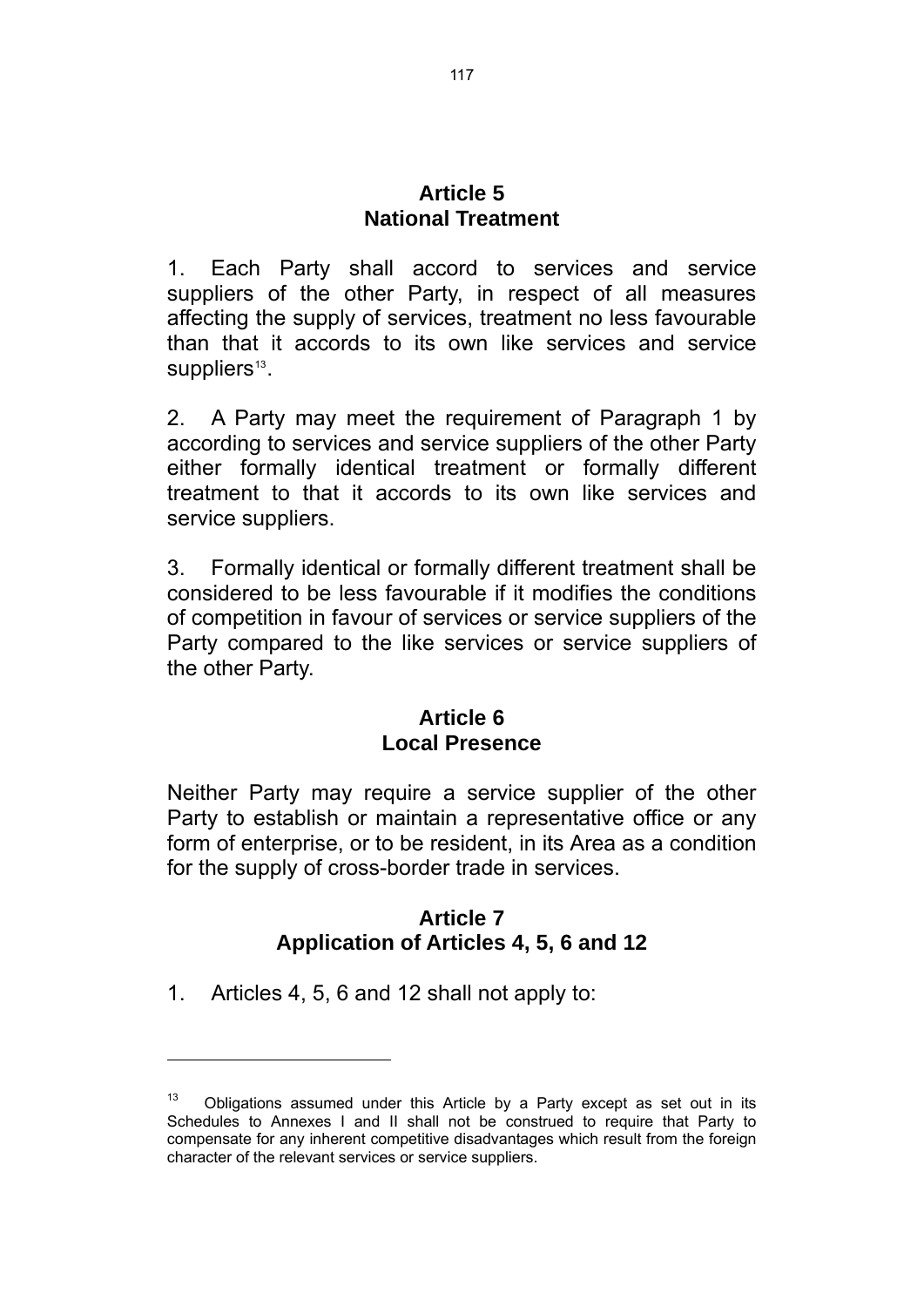- (a) any existing non-conforming measure that is maintained by a Party at:
	- (i) the central level of government, as set out by that Party in its Schedule to Annex I; or
	- (ii) a local level of government;
- (b) the continuation or prompt renewal of any non-conforming measure referred to in subparagraph (a); or
- (c) an amendment to any non-conforming measure referred to in subparagraph (a) to the extent that the amendment does not decrease the conformity of the measure, as it existed immediately before the amendment, with Articles 4, 5, 6 and 12.

2. Articles 4, 5, 6 and 12 do not apply to any measure that a Party adopts or maintains with respect to sectors, sub-sectors or activities, as set out in its Schedule to Annex II.

#### **Article 8 Review**

The Parties shall consult within two years of entry into force of this Agreement and at least every three years thereafter, or as otherwise agreed, to review the implementation of this Chapter and consider other trade in services issues of mutual interest, with a view to the progressive liberalisation of the trade in services between them on a mutually advantageous basis.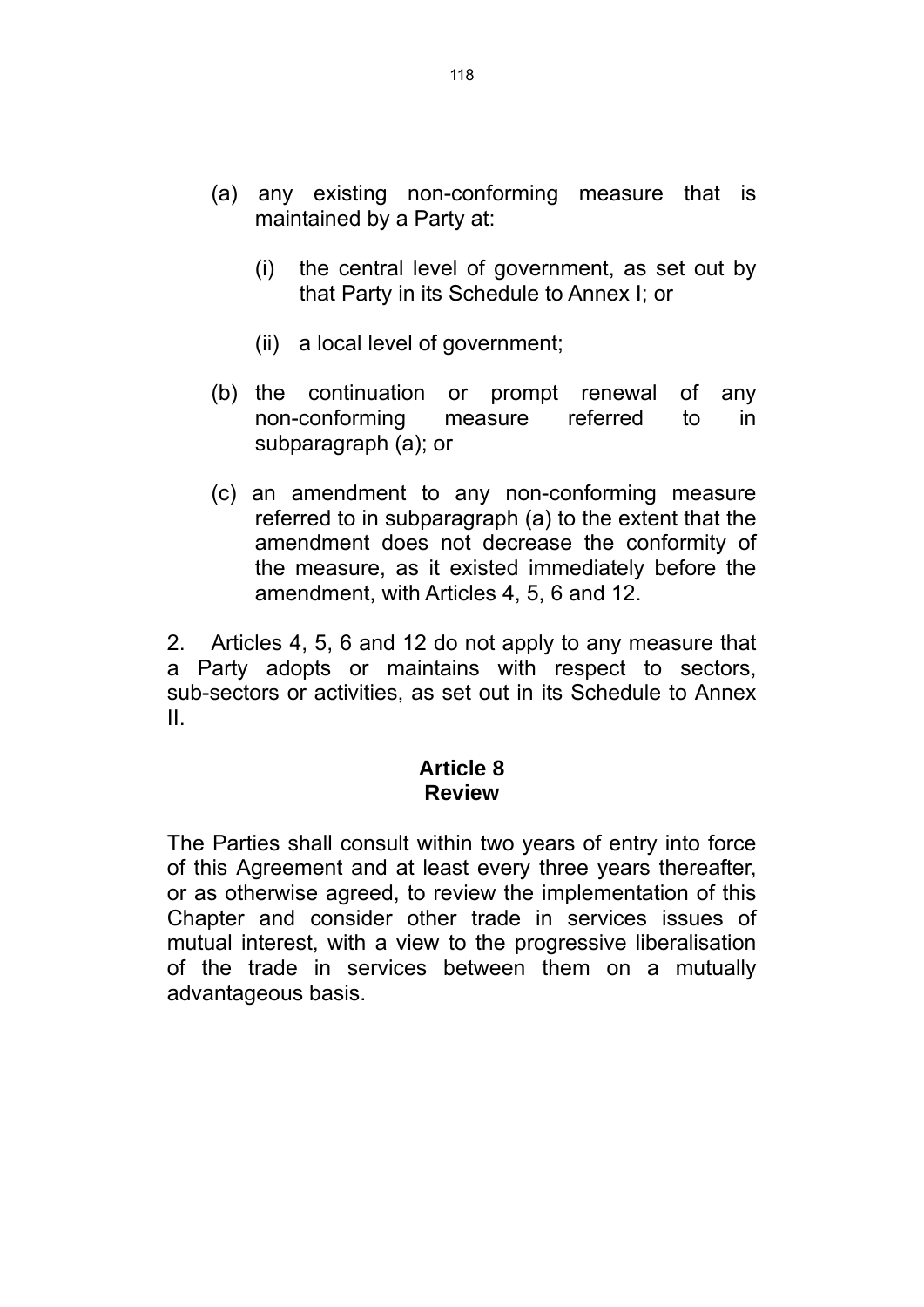#### **Article 9 Domestic Regulation**

1. Each Party shall ensure that all measures of general application affecting trade in services are administered in a reasonable, objective and impartial manner.

2. Each Party shall maintain or institute as soon as practicable judicial, arbitral or administrative tribunals or procedures which provide, at the request of an affected service supplier, for the prompt review of and, where justified, appropriate remedies for, administrative decisions affecting trade in services. Where such procedures are not independent of the agency entrusted with the administrative decision concerned, the Party shall ensure that the procedures in fact provide for an objective and impartial review.

3. Where authorisation is required for the supply of a service, the competent authorities of a Party shall:

- (a) in the case of an incomplete application, at the request of the applicant, identify all the additional information that is required to complete the application and provide the opportunity to remedy deficiencies within a reasonable timeframe;
- (b) within a reasonable period of time after the submission of an application considered complete under domestic law, inform the applicant of the decision concerning the application;
- (c) at the request of the applicant, provide, without undue delay, information concerning the status of the application; and
- (d) if an application is terminated or denied, to the maximum extent possible, inform the applicant in writing and without delay the reasons for such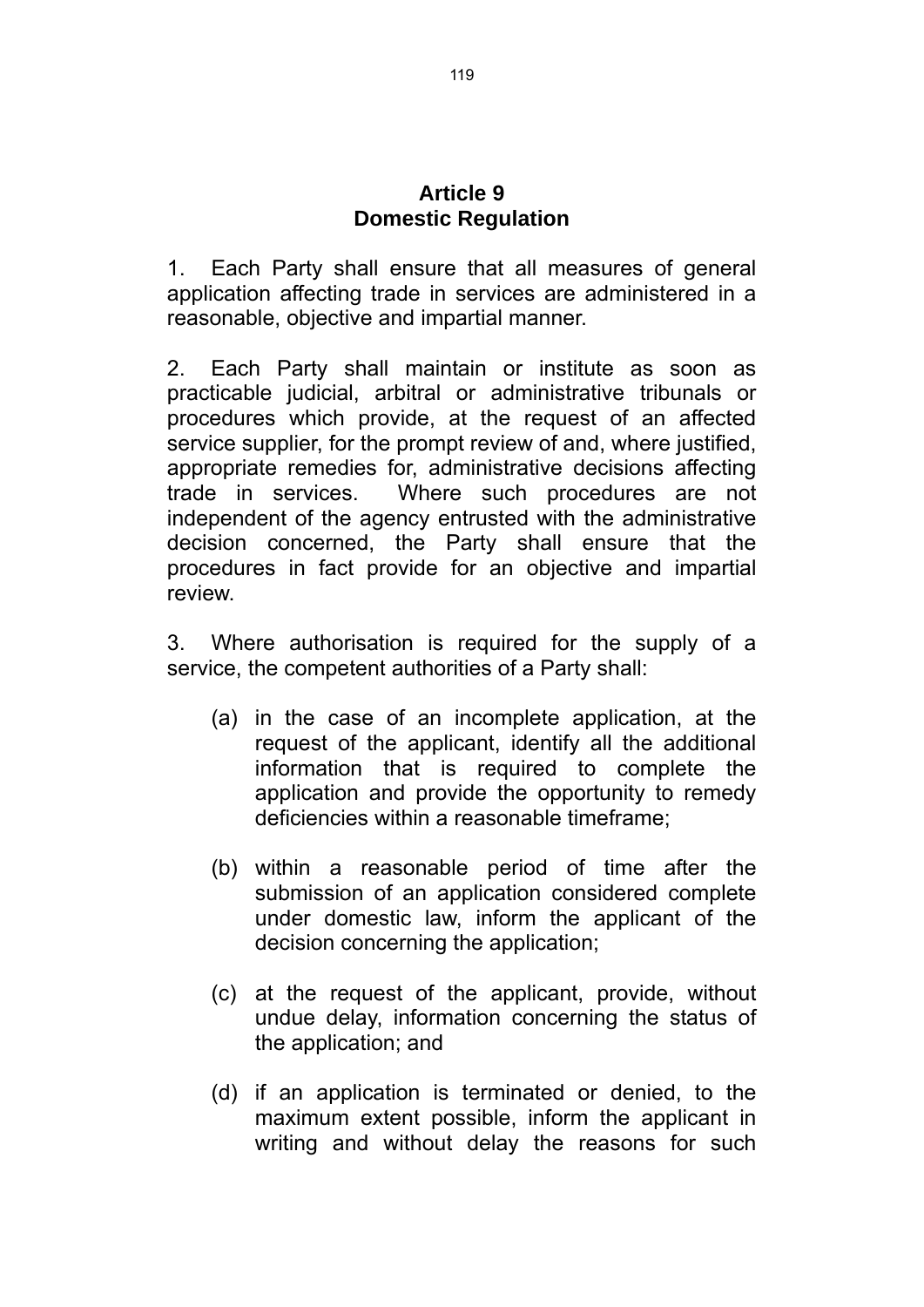action. The applicant will have the possibility of resubmitting, at its discretion, a new application.

<span id="page-122-0"></span>4. With a view to ensuring that measures relating to qualification requirements and procedures, technical standards, and licensing requirements and procedures do not constitute unnecessary barriers to trade in services, each Party shall ensure that any such measures that it adopts or maintains are:

- (a) based on objective and transparent criteria, such as competence and the ability to supply the service;
- (b) not more burdensome than necessary to ensure the quality of the service;
- (c) in the case of licensing procedures, not in themselves a restriction on the supply of the service; and
- (d) subject to Paragraph 5 of Annex III, in compliance with the disciplines on domestic regulation in that Annex.

5. In determining whether a Party is in conformity with its obligations under Paragraph 4, account shall be taken of international standards of relevant international organisations<sup> $14$ </sup> applied by that Party.

6. If the results of the negotiations related to Article VI(4) of *GATS* (or the results of any similar negotiations undertaken in other multilateral fora in which the Parties participate) enter into effect, the Parties shall jointly review such results. Where the joint review assesses that the incorporation of such results into this Agreement would improve or strengthen the disciplines contained herein, the Parties shall jointly

l

 $14$  The term "relevant international organisations" refers to the international bodies whose membership is open to the Parties.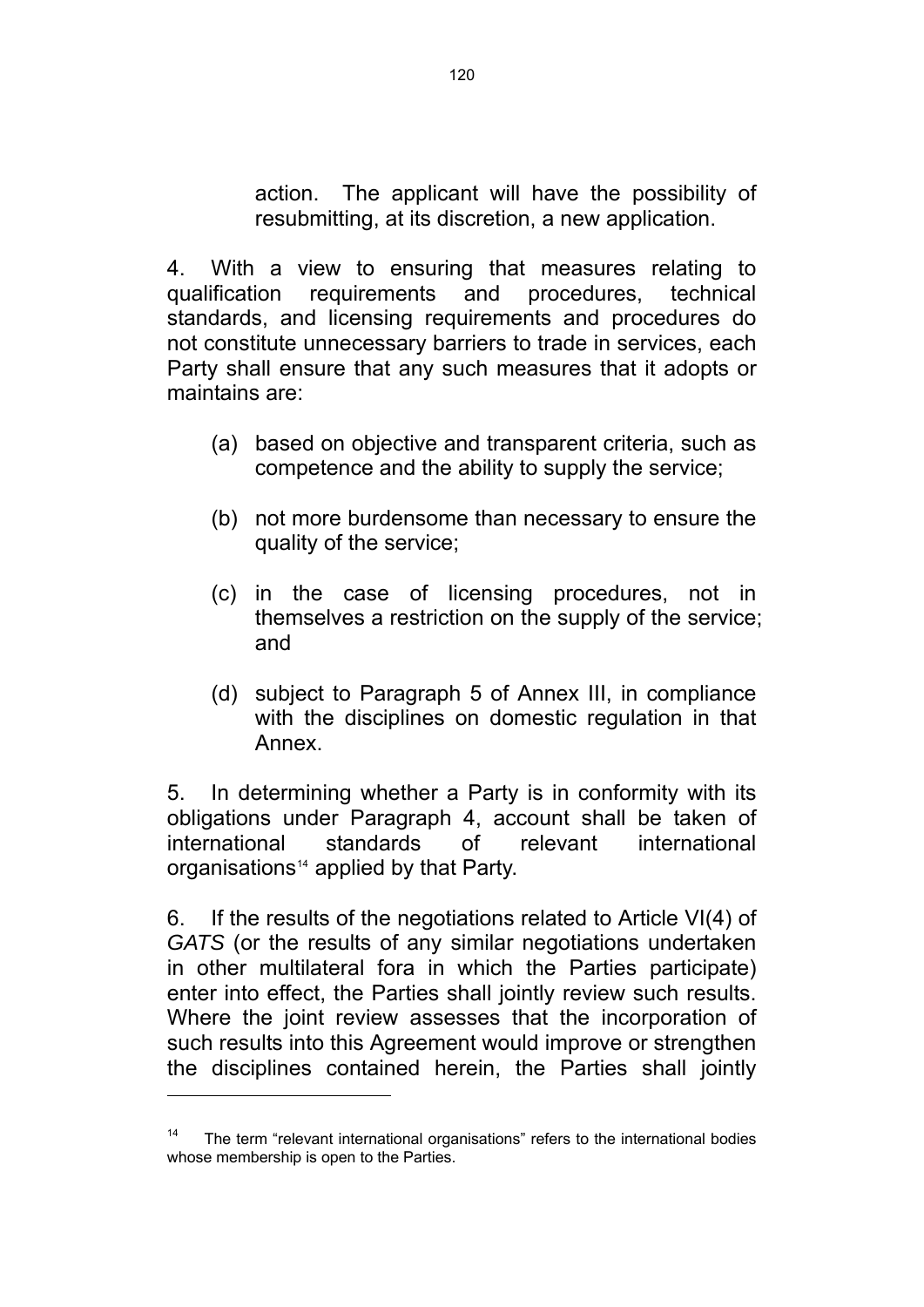determine whether to incorporate such results into this Agreement.

7. Nothing in this Article and Annex III shall apply to any measure adopted or maintained by a Party consistent with its Schedules to Annexes I and II.

### **Article 10 Recognition**

1. For the purposes of the fulfilment, in whole or in part, of its standards or criteria for the authorisation, licensing or certification of service suppliers, and subject to the requirements of Paragraph 4, a Party may recognise the education or experience obtained, requirements met, or licences or certification granted in the Area of the other Party.

2. Where a Party recognises, autonomously or by agreement or arrangement, the education or experience obtained, requirements met or licences or certification granted in the Area of a non-Party, nothing in Article 12 shall be construed to require the Party to accord such recognition to the education or experience obtained, requirements met, or licences or certifications granted in the Area of the other Party.

3. A Party that is a party to an agreement or arrangement of the type referred to in Paragraph 2, whether existing or future, shall afford adequate opportunity for the other Party, upon request, to negotiate its accession to such an agreement or arrangement or to negotiate a comparable one with it. Where a Party accords recognition autonomously, it shall afford adequate opportunity for the other Party to demonstrate that education or experience obtained, requirements met, or licences or certifications granted in that other Party's Area should be recognised.

4. A Party shall not accord recognition in a manner which would constitute a means of discrimination between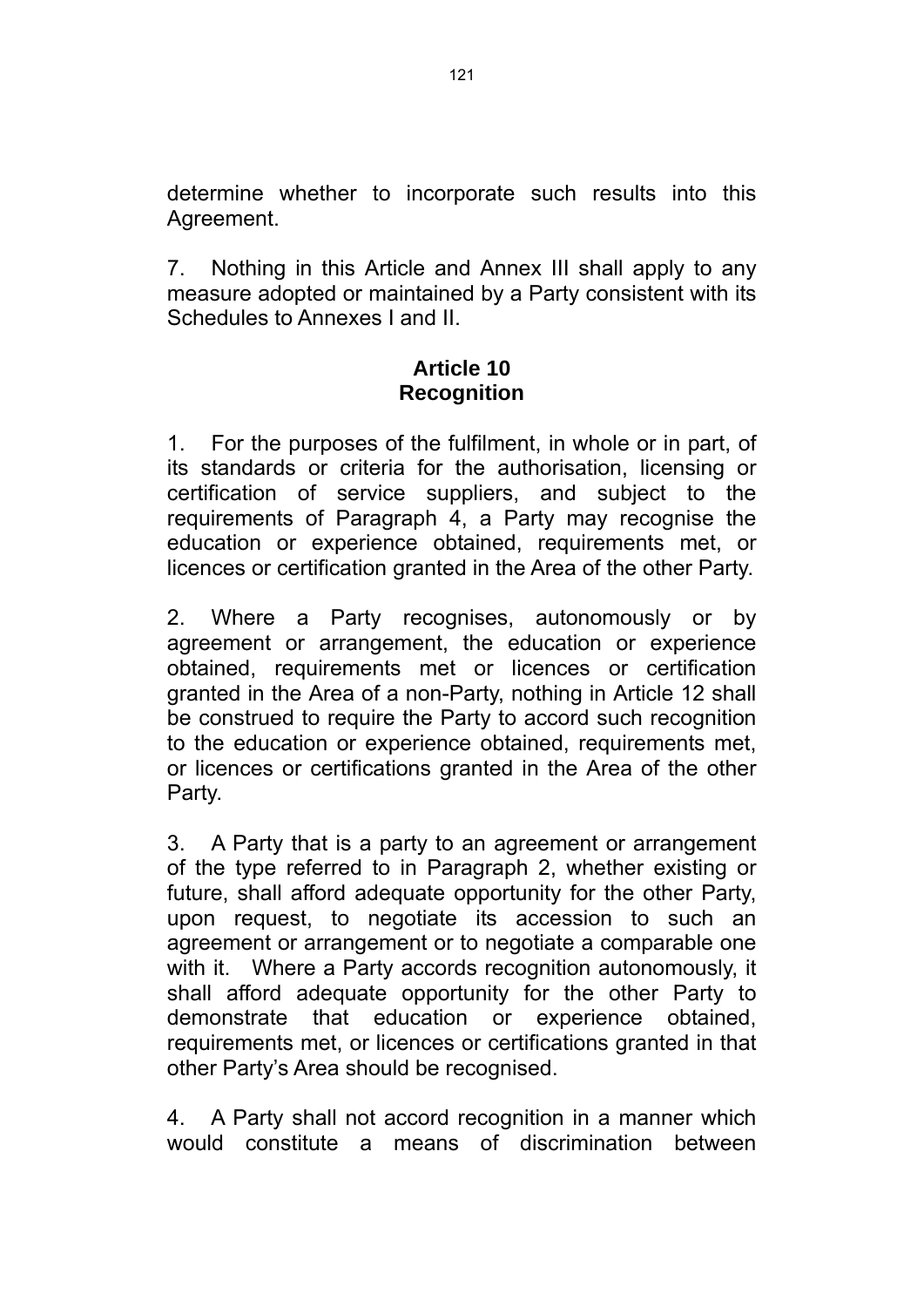countries in the application of its standards or criteria for the authorisation, licensing or certification of service suppliers, or a disguised restriction on trade in services.

5. The Parties agree to facilitate the establishment of dialogue between their regulators and/or relevant industry bodies with a view to the achievement of early outcomes on recognition of qualifications and/or professional registration.

6. Such recognition may be achieved through harmonisation, recognition of regulatory outcomes, recognition of qualifications and professional registration awarded by one Party as a means of complying with the regulatory requirements of the other Party (whether accorded autonomously or by mutual arrangement) or recognition arrangements concluded between the Parties and between industry bodies.

### **Article 11 Subsidies**

Notwithstanding Paragraph 2(c) of Article 2:

- (a) the Parties shall review the issue of disciplines on subsidies related to trade in services in the light of any disciplines agreed under Article XV of *GATS*, with a view to the incorporation of such disciplines into this Agreement; and
- (b) a Party which considers that it is adversely affected by a subsidy of the other Party related to trade in services may request consultations on such matters. The Parties shall enter into such consultations.

## **Article 12 Most Favoured Nation Treatment**

1. Each Party shall accord to services and service suppliers of the other Party treatment no less favourable than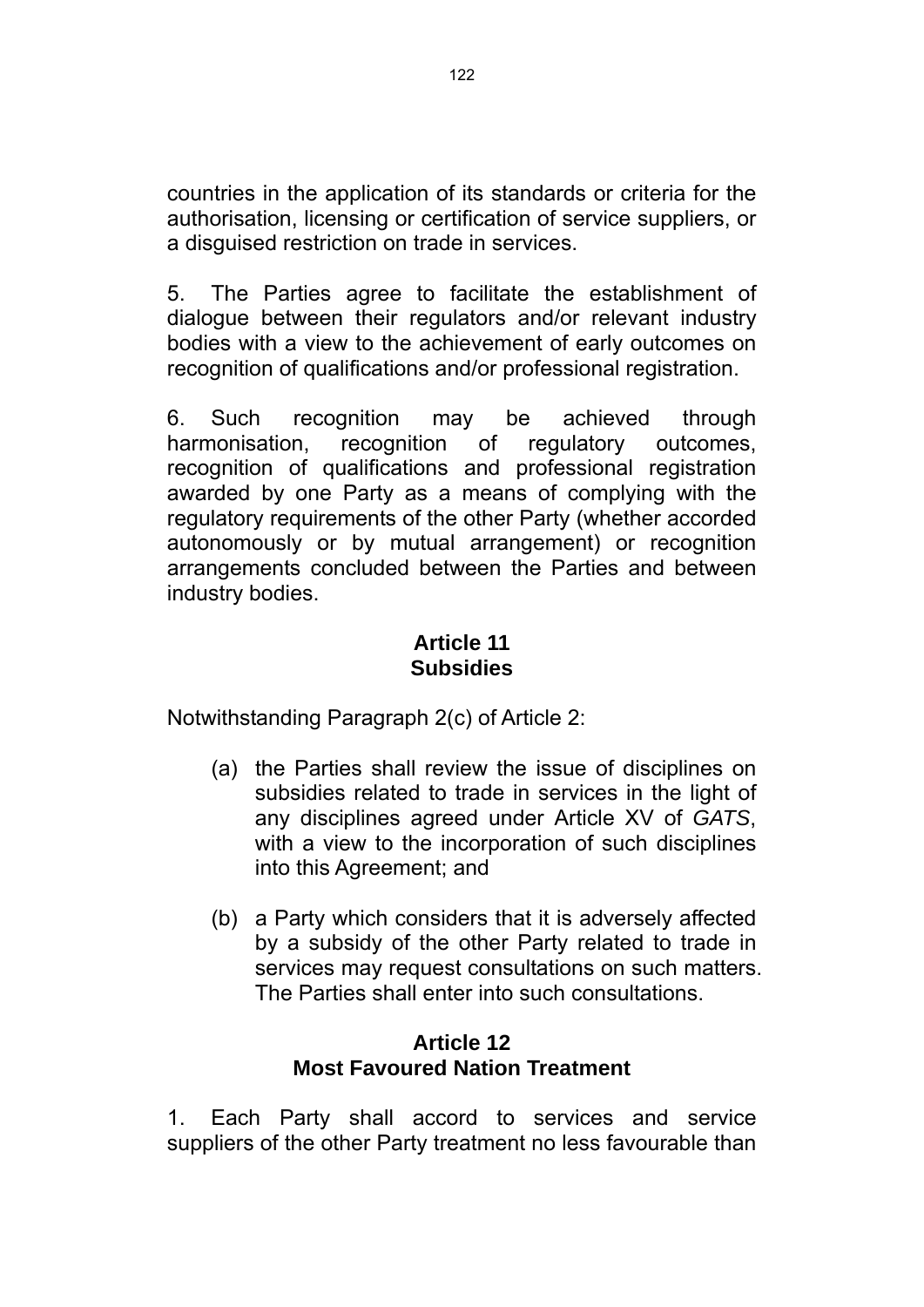that it accords, in like circumstances, to services and service suppliers of a non-Party.

2. Notwithstanding Paragraph 1, the Parties reserve the right to adopt or maintain any measure that accords differential treatment to non-Parties under any free trade agreement or multilateral international agreement in force or signed prior to the date of entry into force of this Agreement.

3. For greater certainty, Paragraph 2 includes, in respect of agreements on the liberalisation of trade in goods or services or investment, any measures taken as part of a wider process of economic integration or trade liberalisation between the parties to such agreements.

4. The Parties reserve the right to adopt or maintain any measure that accords differential treatment to non-Parties under any international agreement in force or signed after the date of entry into force of this Agreement involving:

- (a) aviation;
- (b) fisheries; and
- (c) maritime matters.

## **Article 13 Monopolies and Exclusive Service Suppliers**

1. Each Party shall ensure that any monopoly supplier of a service in its Area does not, in the supply of the monopoly service in the relevant market, act in a manner inconsistent with that Party's obligations under Articles 4, 5, 6 and 12 except as set out in its Schedules to Annexes I and II.

2. Where a Party's monopoly supplier of a service competes, either directly or through an affiliated company, in the supply of a service outside the scope of its monopoly rights, the Party shall ensure that such a supplier does not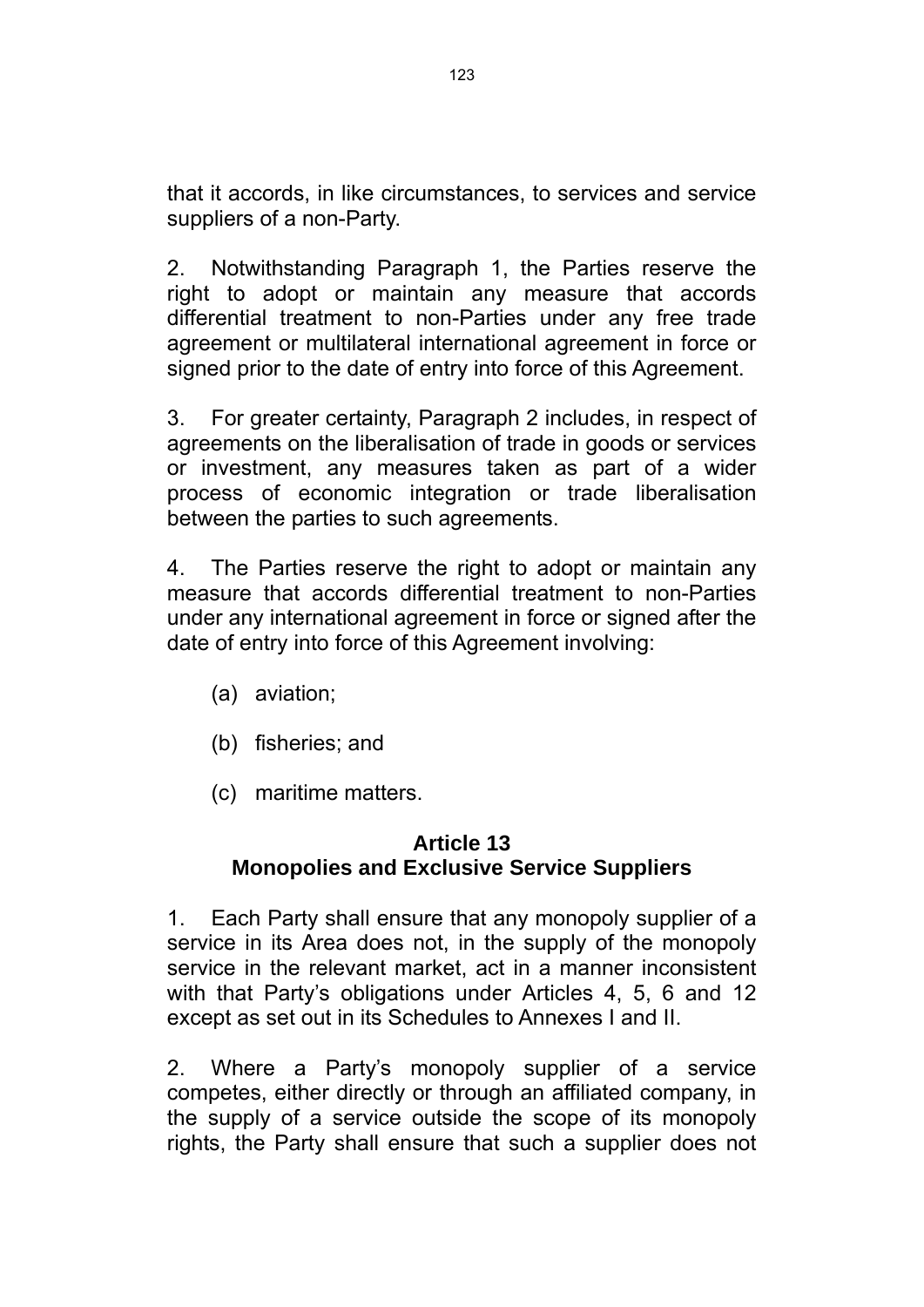abuse its monopoly position to act in its Area in a manner inconsistent with that Party's obligations under Articles 4, 5, 6 and 12 except as set out in its Schedules to Annexes I and II.

3. If a Party has reason to believe that a monopoly supplier of a service of the other Party is acting in a manner inconsistent with Paragraphs 1 or 2, that Party may request the other Party establishing, maintaining or authorising such supplier to provide specific information concerning the relevant operations.

4. This Article shall also apply to cases of exclusive service suppliers, where a Party, formally or in effect, (a) authorises or establishes a small number of service suppliers and (b) substantially prevents competition among those suppliers in its Area.

### **Article 14 Denial of Benefits**

1. Subject to prior notification wherever possible, and in any event subject to notification within ten working days of the decision, a Party may deny the benefits of this Chapter to a service supplier of the other Party where the Party establishes that:

- (a) the service is being supplied by an enterprise that is owned or controlled by persons of a non-Party and the enterprise has no substantive business operations in the Area of the other Party; or
- (b) the service is being supplied by an enterprise that is owned or controlled by persons of the denying Party and the enterprise has no substantive business operations in the Area of the other Party.

2. A Party that denies benefits pursuant to Paragraph 1 shall enter into consultations if requested by the other Party within 30 days following the receipt of the request. Any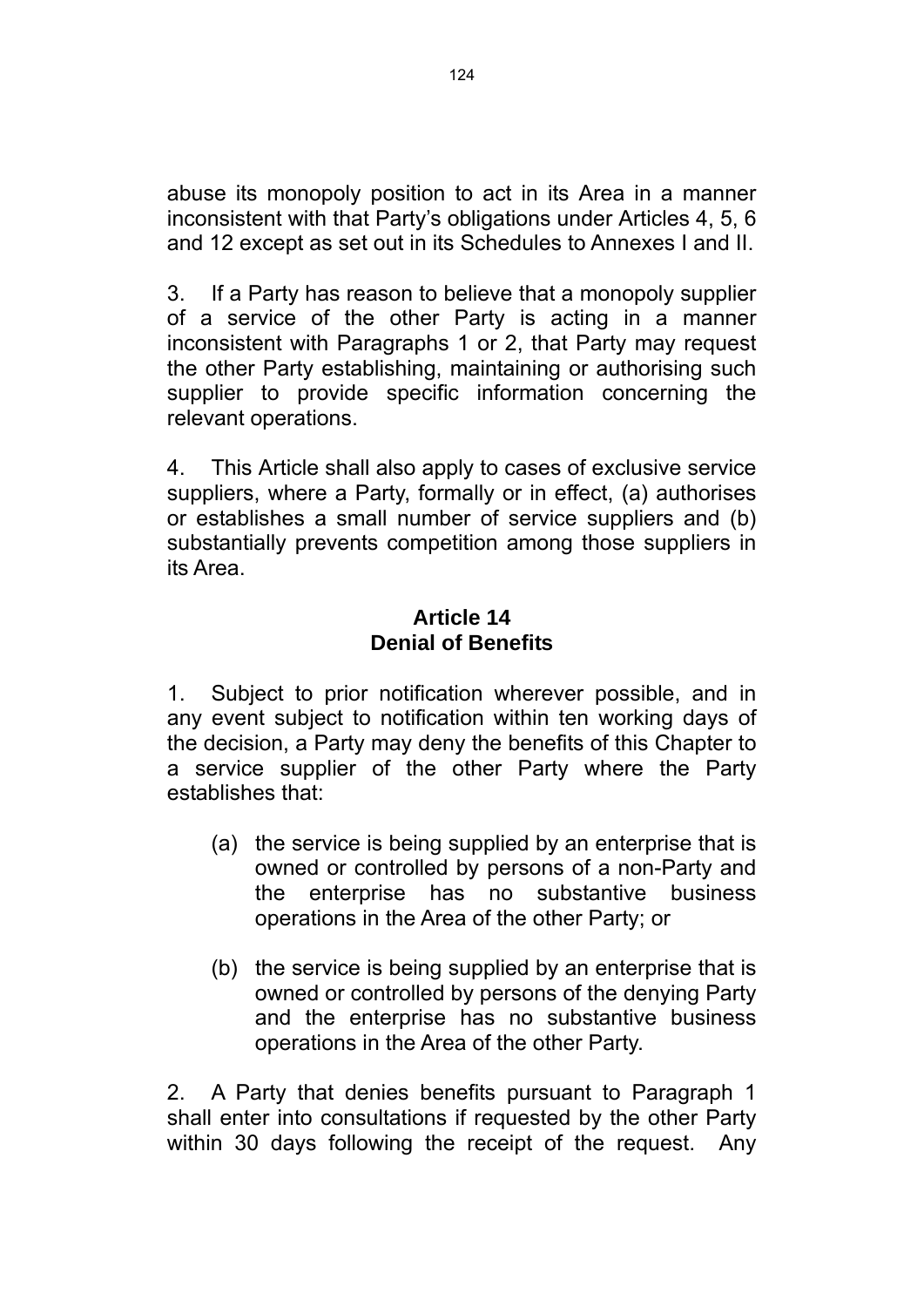consultations conducted pursuant to this Paragraph shall be without prejudice to the rights and obligations of the Parties under Chapter 16 (Dispute Settlement) or under the *WTO Dispute Settlement Understanding*.

## **Article 15 Miscellaneous Provisions**

1. The GATS *Annex on Financial Services* and *Annex on Telecommunications* are incorporated into and made part of this Chapter, *mutatis mutandis.* 

2. Additional provisions on education cooperation are set out in Annex IV.

3. Notwithstanding Article 7, Articles 4, 5, 6 and 12 do not apply to any measure affecting the presence of natural persons (Mode 4).

4. In accordance with Article 4 (Grant of Temporary Entry) of Chapter 14 (Movement of Business Persons), commitments in respect of the presence of natural persons (Mode 4) are set out in each Party's Schedule to Annex I of Chapter 14 (Movement of Business Persons).

## **Article 16 Committee on Trade in Services**

1. For purposes of the effective implementation and operation of this Chapter and Chapter 14 (Movement of Business Persons), the Parties hereby establish a Committee on Trade in Services ("Committee on Services") to consider any matter arising under this Chapter and Chapter 14 (Movement of Business Persons).

2. The Committee on Services shall: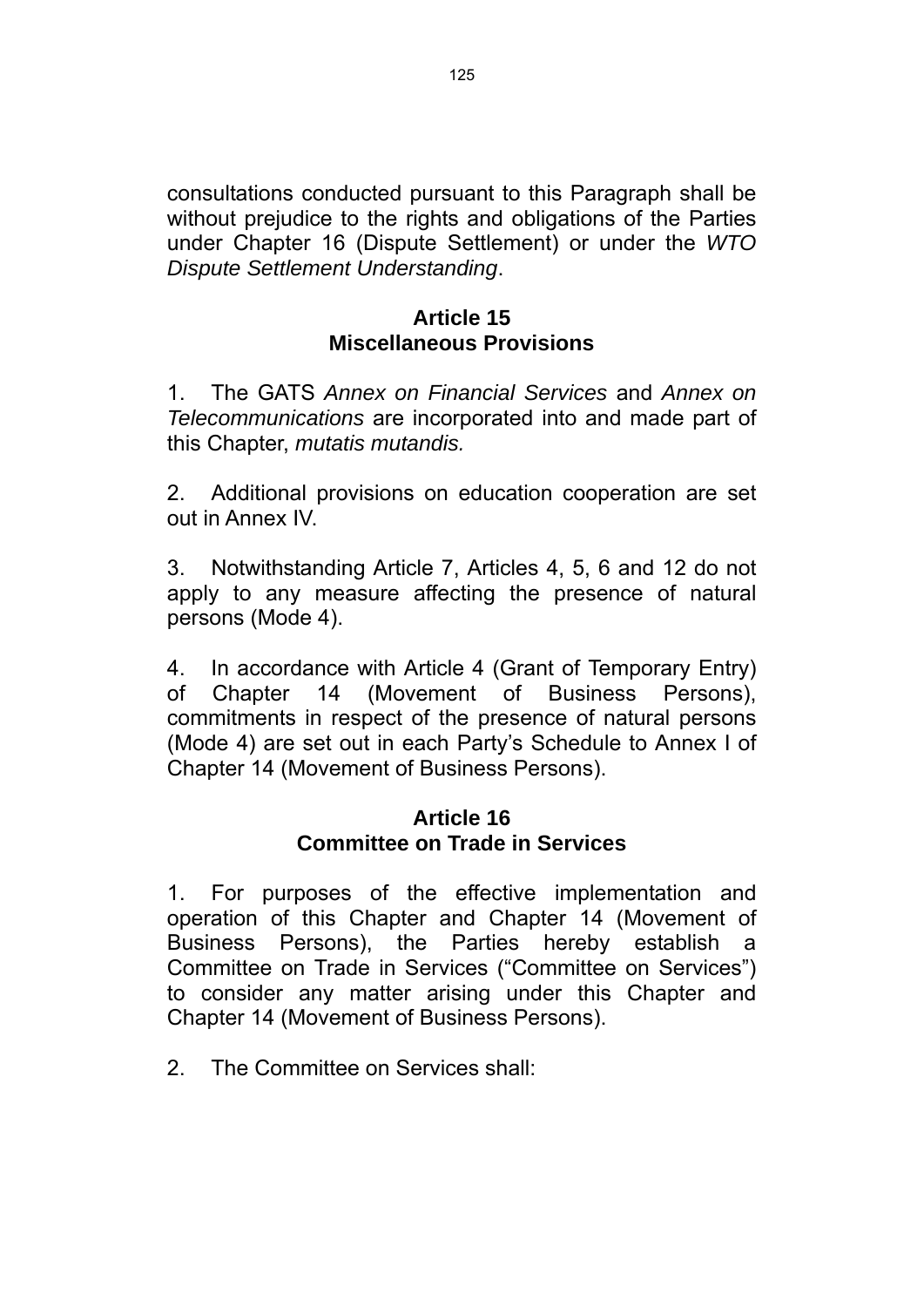- (a) consider any matters related to the implementation of this Chapter and Chapter 14 (Movement of Business Persons);
- (b) review the implementation of this Chapter and Chapter 14 (Movement of Business Persons) and consider other trade in services issues of mutual interest pursuant to Article 8;
- (c) explore measures for the further expansion of trade in services between the Parties; and
- (d) take any other action it decides appropriate for the implementation of this Chapter and Chapter 14 (Movement of Business Persons).

3. The Committee on Services shall meet within the first year of the date of entry into force of this Agreement and subsequently thereafter as mutually determined by the **Parties** 

4. The Committee on Services may meet in person or via teleconference, video-conference or any other means mutually determined by the Parties. Should the Parties determine to meet in person, the venue for the meetings shall, unless the Parties determine otherwise, alternate between the Parties.

#### **Article 17 Contact Points**

1. Each Party shall designate a contact point for trade in services to facilitate communication between the Parties, and shall provide details of such contact point to the other Party.

2. The Parties shall notify each other promptly of any amendments to the details of their contact points.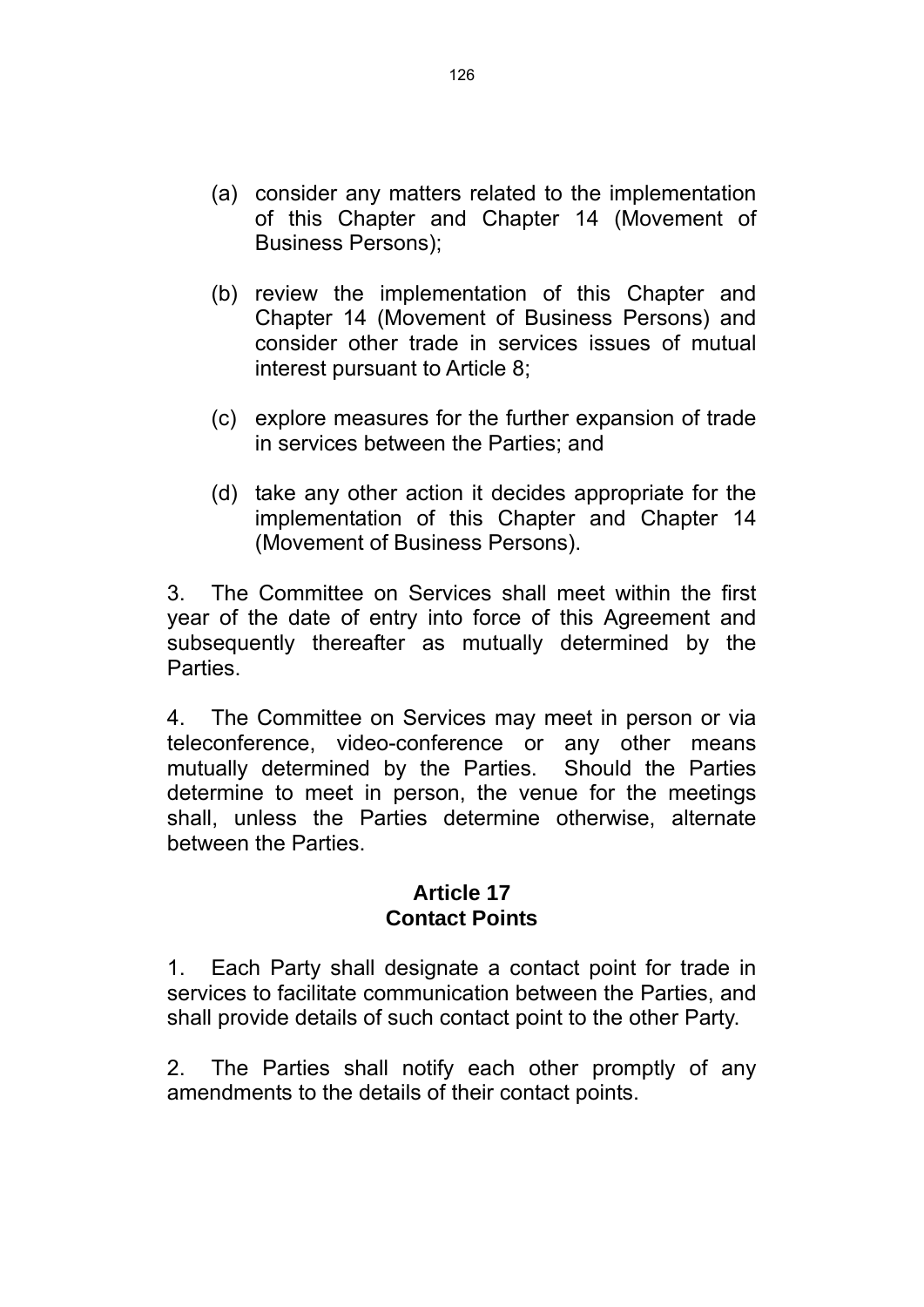# **ANNEX I TO CHAPTER 13 (TRADE IN SERVICES)**

### **Headnote**

1. Where appropriate, non-conforming measures are referenced to the Provisional Central Product Classification ("CPC") as set out in Statistical Office of the United Nations Statistical Papers, Series M, No. 77, Provisional Central Product Classification, 1991 ("CPC code") and on the basis of the Services Sectoral Classification List WTO document MTN.GNS/W/120.

2. The Schedule of a Party sets out, pursuant to Paragraph 1 of Article 7 (Application of Articles 4, 5, 6 and 12), a Party's existing measures that are not subject to some or all of the obligations imposed by:

- (a) Article 4 (Market Access);
- (b) Article 5 (National Treatment);
- (c) Article 6 (Local Presence); or
- (d) Article 12 (Most Favoured Nation Treatment).

For greater certainty, Article 4 (Market Access) only refers to non-discriminatory measures.

3. Local Presence and National Treatment are separate disciplines and a measure that is only inconsistent with Local Presence need not be reserved against National Treatment.

4*.* Each entry in a Party's Schedule sets out the following elements:

(a) **Sector** refers to the sector in which the entry is made;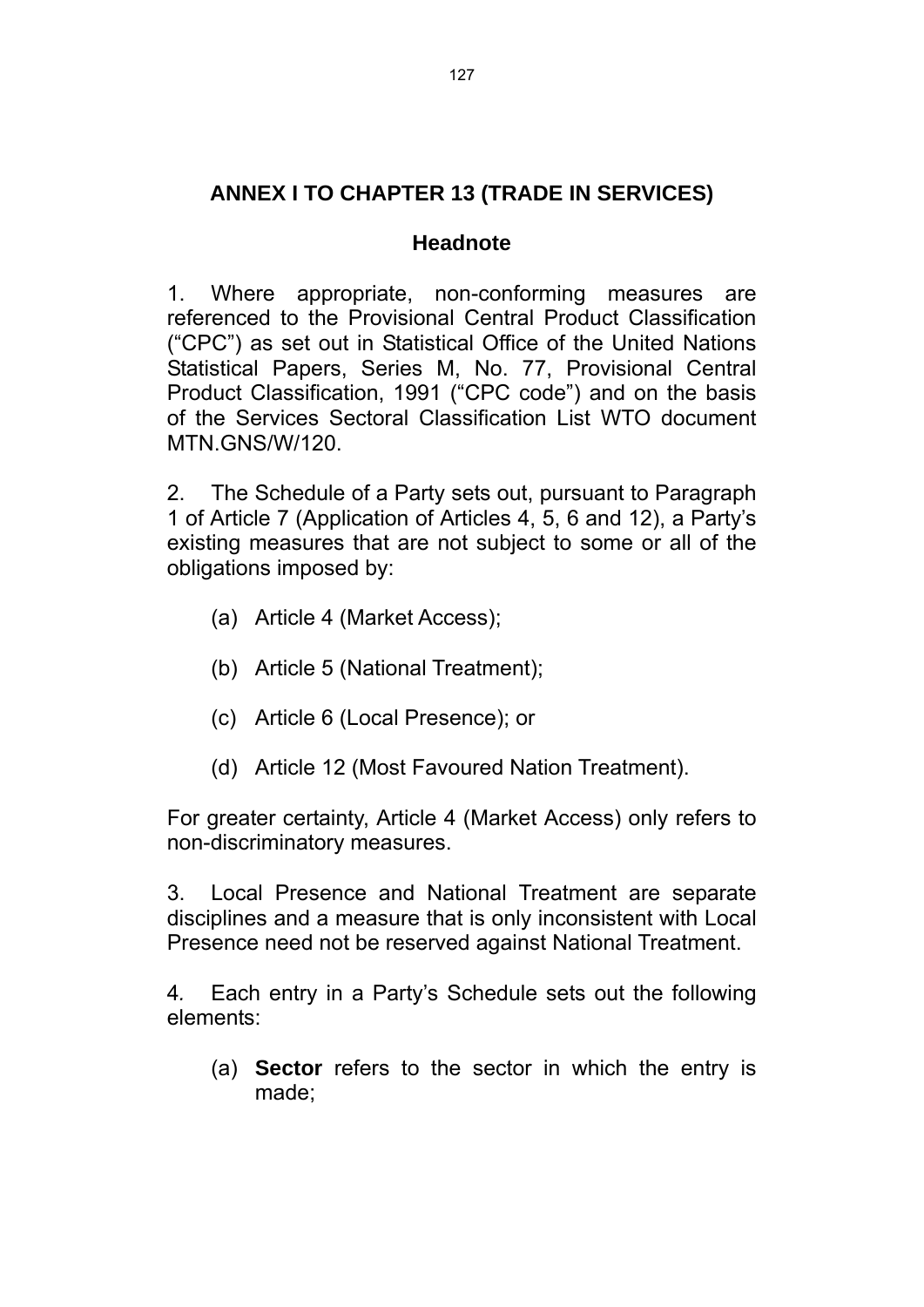- (b) **Industry Classification** refers, for the purpose of clarity, and where applicable, to the activity covered by the entry according to the CPC code;
- (c) **Obligations concerned** specifies the obligation(s) referred to in Paragraph 2;
- (d) **Measures** identify measures for which the entry is made. A measure cited in the Measures element:
	- (i) means the measure as amended, continued, or renewed as of the date of entry into force of this Agreement; and
	- (ii) includes any subordinate measure adopted or maintained under the authority of and consistent with the measure; and
- (e) **Description** sets out the non-conforming measure to which the entry applies.

5. Where the title "cross-border services" is used in the Description element, the entry shall be read to apply to the cross-border mode (Mode 1), the consumption abroad mode (Mode 2), and the presence of natural persons mode (Mode 4) for supply of services.

6. Where the title "investment" is used in the Description element, the entry shall be read to apply only to the commercial presence mode (Mode 3) for supply of services.

7. Any aspects of such an entry which relate to investment in goods only, are retained solely for transparency purposes.

8. In accordance with Paragraph 1 of Article 7 (Application of Articles 4, 5, 6 and 12), the Articles of this Agreement specified in the Obligations concerned element of an entry do not apply to the measures identified in the Description element of that entry.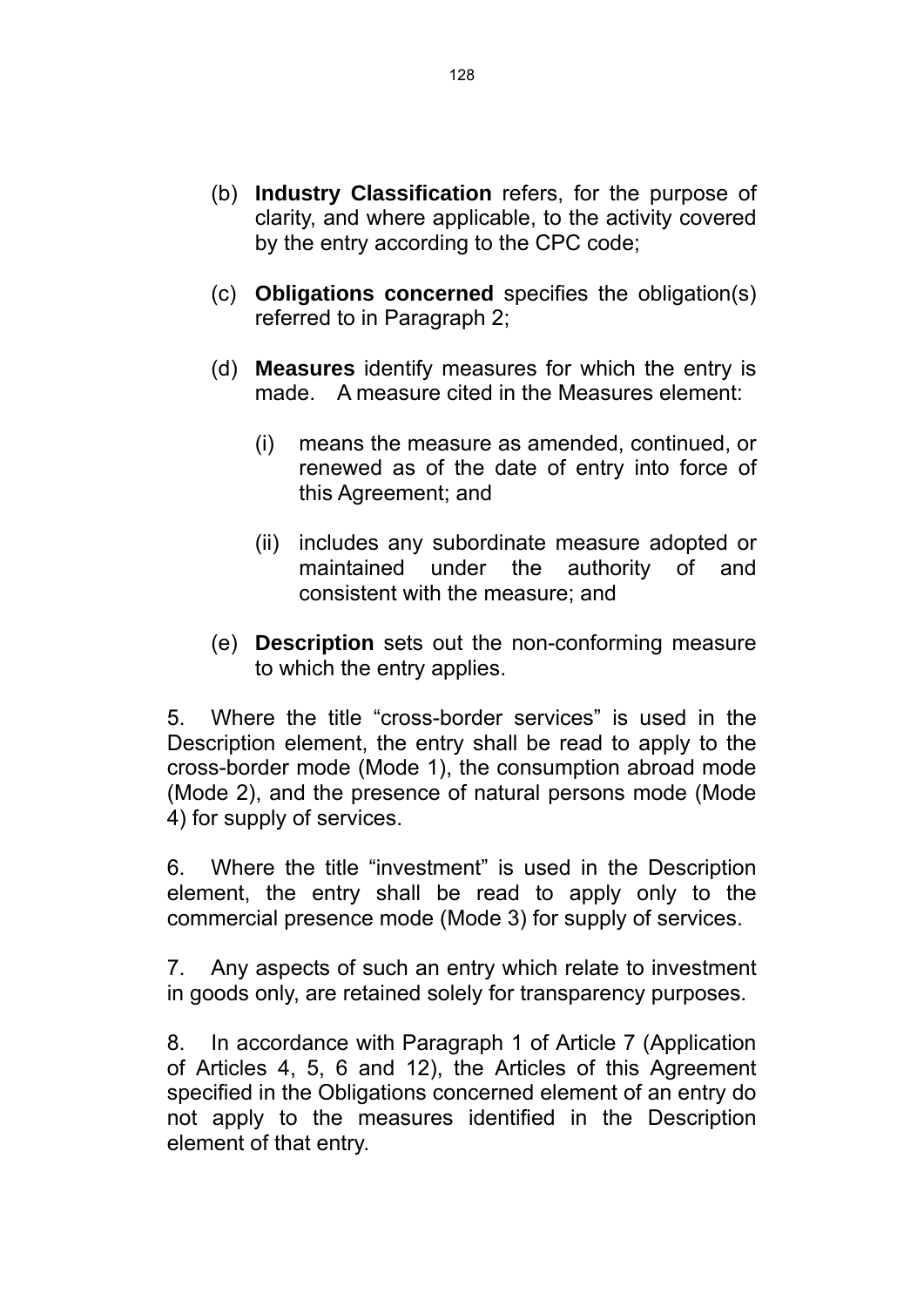9. All elements of the entry shall be considered in their totality for the purposes of its interpretation.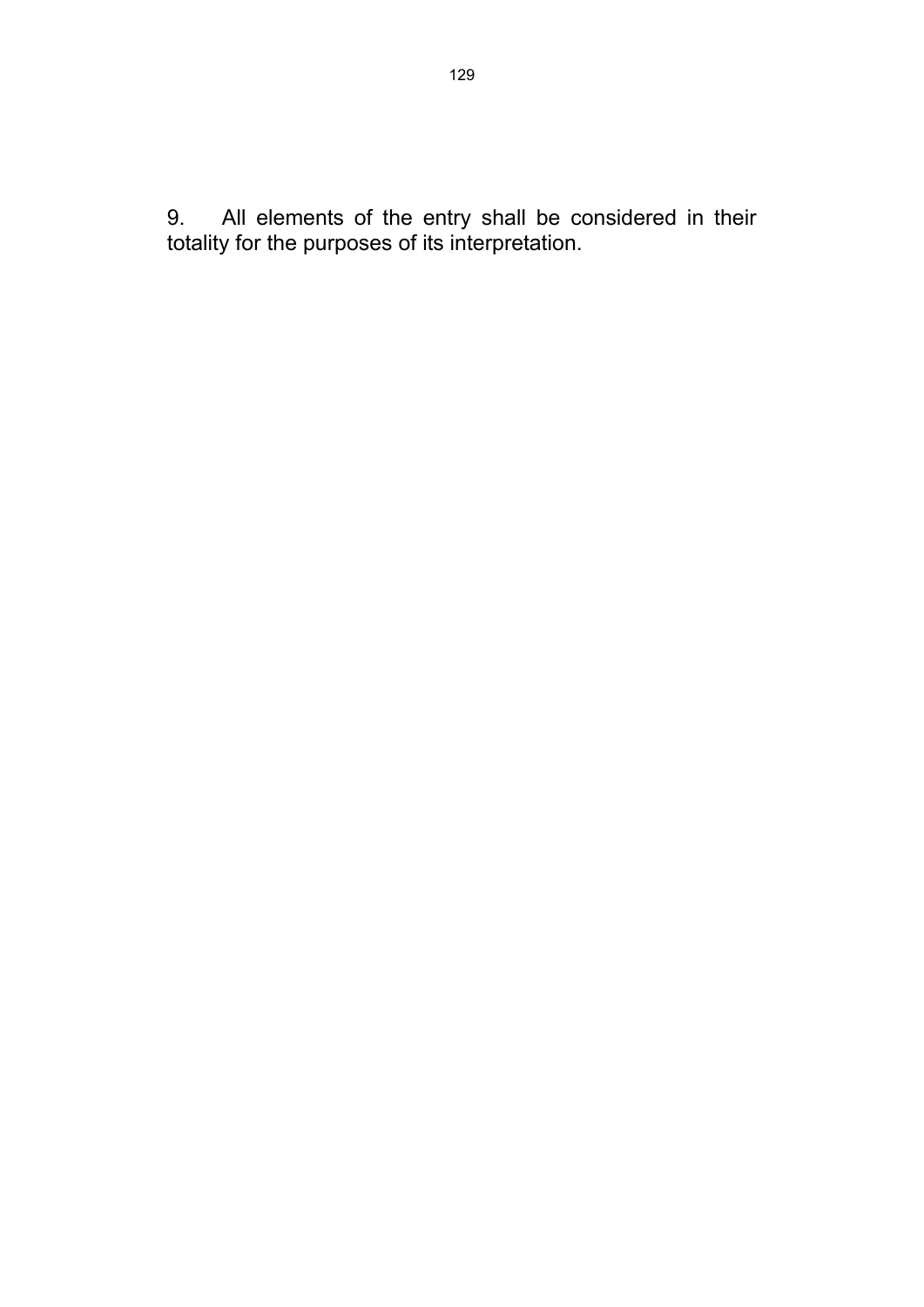130

# **SCHEDULE OF HONG KONG, CHINA**

| <b>Sector</b>                          | <b>Business Services</b><br><b>Professional Services</b>                                  | Accounting, Auditing and Book Keeping Services                                                                                                                             |
|----------------------------------------|-------------------------------------------------------------------------------------------|----------------------------------------------------------------------------------------------------------------------------------------------------------------------------|
| <b>Industry Classification</b> CPC 862 |                                                                                           | Accounting, Auditing and Book Keeping<br><b>Services</b>                                                                                                                   |
| <b>Obligations concerned</b>           | Market Access (Article 4)<br>National Treatment (Article 5)<br>Local Presence (Article 6) |                                                                                                                                                                            |
| <b>Measure</b>                         | (Cap. 50)                                                                                 | Section 29 of the Professional Accountants Ordinance                                                                                                                       |
| <b>Description</b>                     |                                                                                           | <b>Cross-Border Services and Investment</b>                                                                                                                                |
|                                        | proprietors or in partnership.                                                            | Provision of statutory auditing services is limited to<br>corporate practices and natural persons licensed as<br>certified public accountants (practising), either as sole |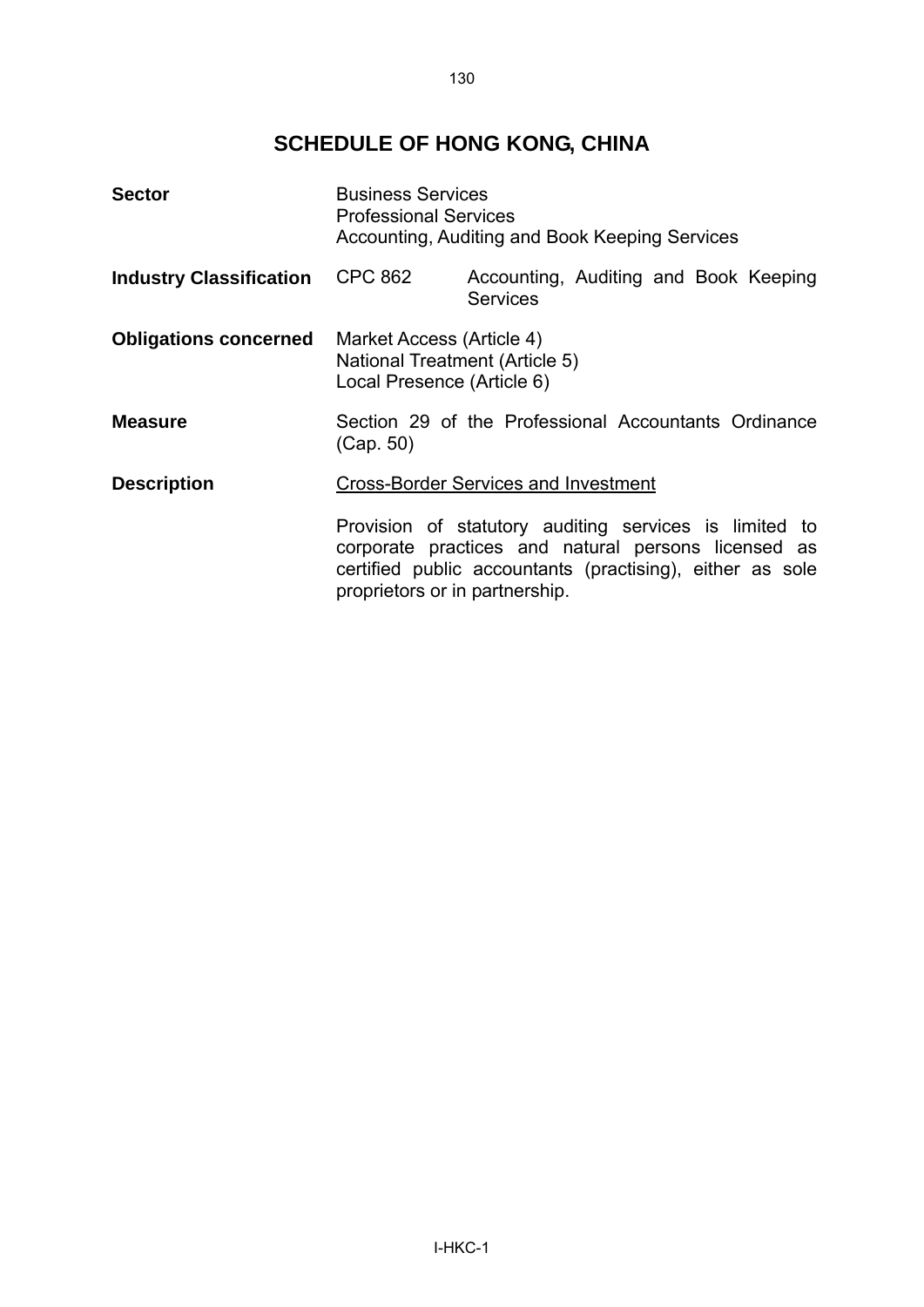| <b>Sector</b>                  | <b>Business Services</b><br><b>Professional Services</b><br><b>Architectural Services</b> |                                                                                                                                                                                                                  |
|--------------------------------|-------------------------------------------------------------------------------------------|------------------------------------------------------------------------------------------------------------------------------------------------------------------------------------------------------------------|
| <b>Industry Classification</b> |                                                                                           | CPC 8671 Architectural Services                                                                                                                                                                                  |
| <b>Obligations concerned</b>   | National Treatment (Article 5)<br>Local Presence (Article 6)                              |                                                                                                                                                                                                                  |
| <b>Measure</b>                 | (Cap. 408)                                                                                | Section 13 of the Architects Registration Ordinance                                                                                                                                                              |
| <b>Description</b>             |                                                                                           | <b>Cross-Border Services and Investment</b>                                                                                                                                                                      |
|                                | to<br>have<br>Hong Kong, China.                                                           | To be registered as a Registered Architect, a person has<br>one year's relevant experience<br>in<br>Hong Kong, China before the date of his application for<br>registration; and to be ordinarily resident<br>in |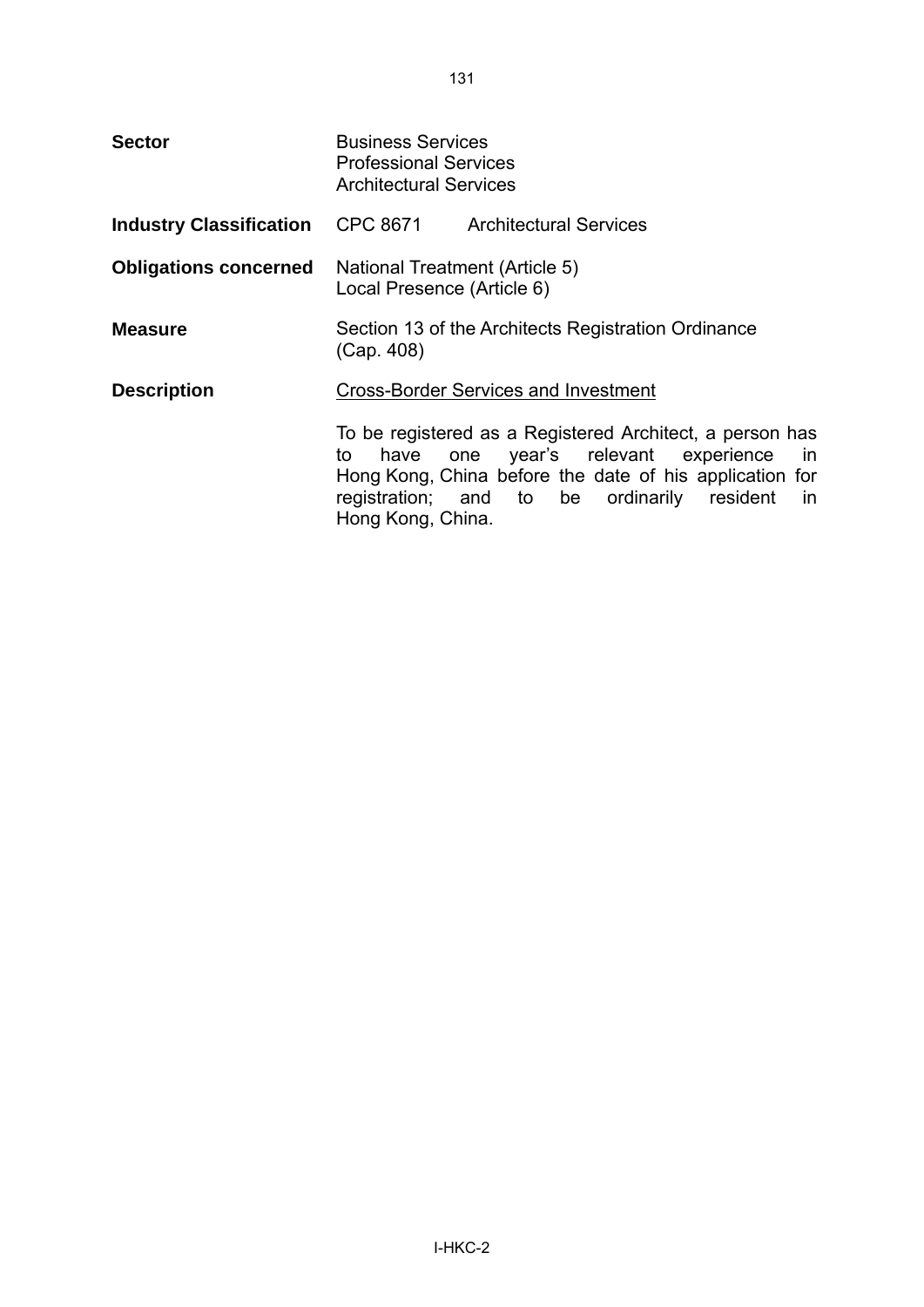| <b>Sector</b>                  | <b>Business Services</b><br><b>Professional Services</b><br><b>Engineering Services</b><br><b>Integrated Engineering Services</b> |                                                                                                                                                                                                                                   |
|--------------------------------|-----------------------------------------------------------------------------------------------------------------------------------|-----------------------------------------------------------------------------------------------------------------------------------------------------------------------------------------------------------------------------------|
| <b>Industry Classification</b> | <b>CPC 8672</b>                                                                                                                   | <b>Engineering Services</b>                                                                                                                                                                                                       |
|                                | CPC 8673                                                                                                                          | <b>Integrated Engineering Services</b>                                                                                                                                                                                            |
| <b>Obligations concerned</b>   | National Treatment (Article 5)<br>Local Presence (Article 6)                                                                      |                                                                                                                                                                                                                                   |
| <b>Measure</b>                 | (Cap. 409)                                                                                                                        | Section 12 of the Engineers Registration Ordinance                                                                                                                                                                                |
| <b>Description</b>             |                                                                                                                                   | <b>Cross-Border Services and Investment</b>                                                                                                                                                                                       |
|                                | Hong Kong, China.                                                                                                                 | To be registered as a Registered Professional Engineer, a<br>person has to have one year's relevant experience in<br>Hong Kong, China before the date of his application for<br>registration; and to be ordinarily resident<br>in |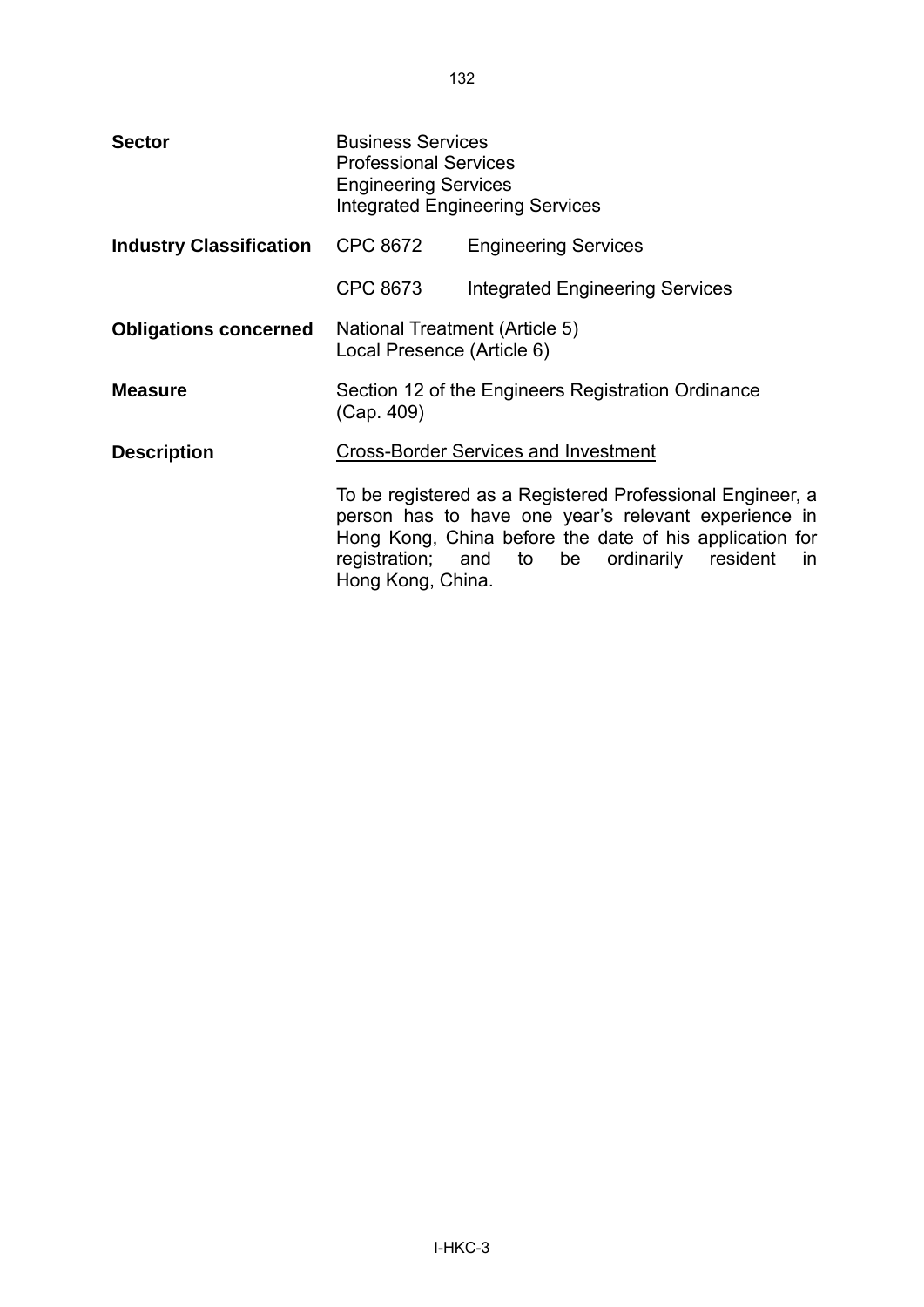| <b>Sector</b>                  | <b>Business Services</b><br><b>Professional Services</b><br>Urban Planning and Landscape Architectural Services                                                                                                                                                            |       |                                           |                     |           |
|--------------------------------|----------------------------------------------------------------------------------------------------------------------------------------------------------------------------------------------------------------------------------------------------------------------------|-------|-------------------------------------------|---------------------|-----------|
| <b>Industry Classification</b> | <b>CPC 8674</b>                                                                                                                                                                                                                                                            | Urban | Planning<br><b>Architectural Services</b> | and                 | Landscape |
| <b>Obligations concerned</b>   | National Treatment (Article 5)<br>Local Presence (Article 6)                                                                                                                                                                                                               |       |                                           |                     |           |
| <b>Measure</b>                 | Section 12 of the Planners Registration Ordinance<br>(Cap. 418)<br>Section 12 of the Landscape Architects Registration<br>Ordinance (Cap. 516)                                                                                                                             |       |                                           |                     |           |
| <b>Description</b>             | <b>Cross-Border Services and Investment</b><br>To be registered as a Registered Professional Planner, a<br>person has to have one year's relevant experience in<br>Hong Kong, China before the date of his application for<br>registration; and to be<br>Hong Kong, China. |       |                                           | ordinarily resident | in.       |
|                                | To be registered as a Registered Landscape Architect, a<br>person has to have one year's relevant experience in<br>Hong Kong, China before the date of his application for<br>registration; and<br>Hong Kong, China.                                                       | to    | be                                        | ordinarily resident | in.       |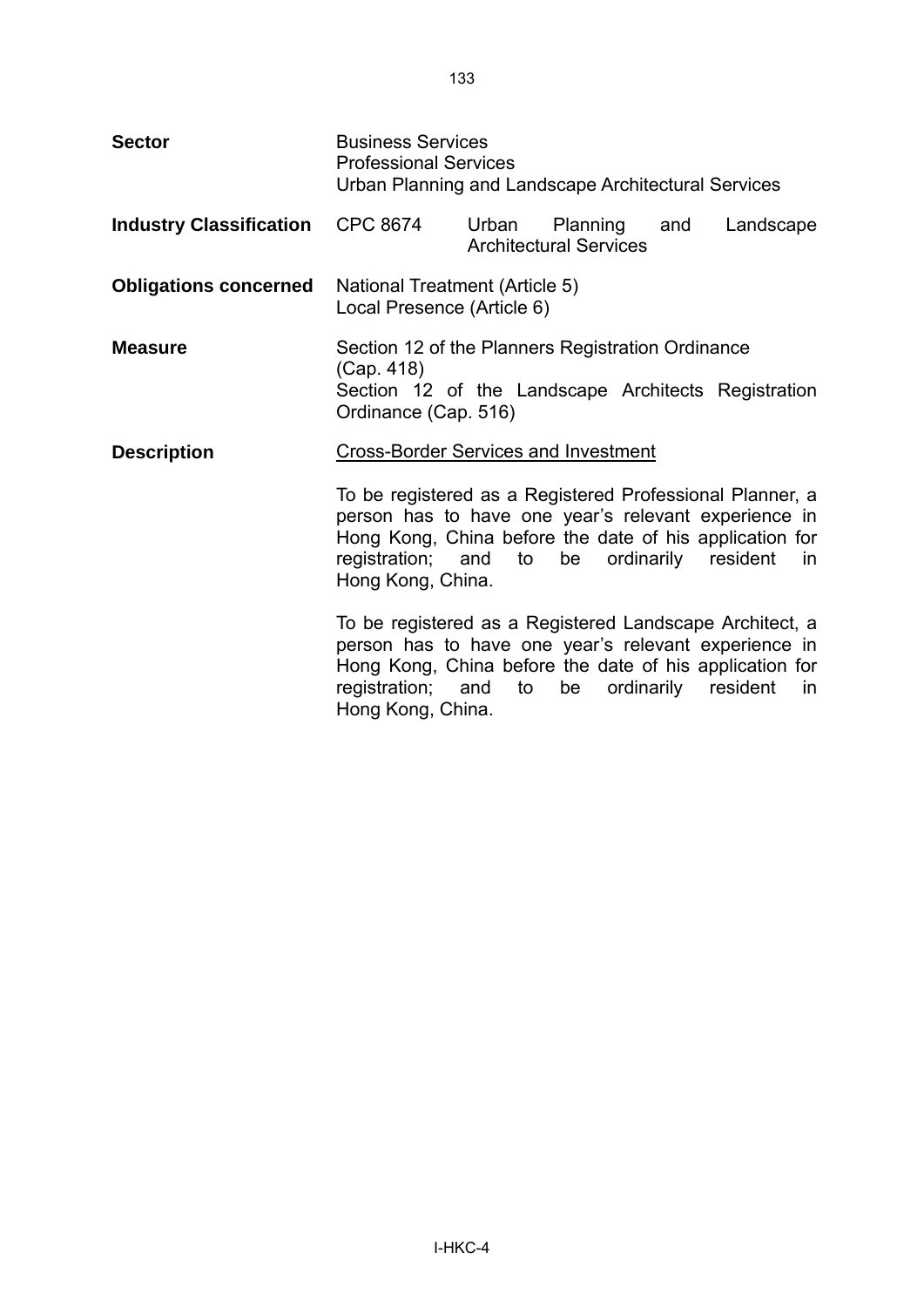| <b>Sector</b>                  | <b>Business Services</b><br><b>Other Business Services</b><br>Services incidental to Fishing |                                                                                                                                                                                                                                                                                                                                                |
|--------------------------------|----------------------------------------------------------------------------------------------|------------------------------------------------------------------------------------------------------------------------------------------------------------------------------------------------------------------------------------------------------------------------------------------------------------------------------------------------|
| <b>Industry Classification</b> | <b>CPC 882</b>                                                                               | Services incidental to Fishing                                                                                                                                                                                                                                                                                                                 |
| <b>Obligations concerned</b>   | Market Access (Article 4)<br>National Treatment (Article 5)                                  |                                                                                                                                                                                                                                                                                                                                                |
| <b>Measure</b>                 | Ordinance (Cap. 548)                                                                         | Section 12 of the Merchant Shipping (Local Vessel)                                                                                                                                                                                                                                                                                             |
| <b>Description</b>             | Investment                                                                                   |                                                                                                                                                                                                                                                                                                                                                |
|                                |                                                                                              | Fishing vessels must be certificated. To be certificated<br>as a Local Vessel Class III "fishing vessel" plying within<br>the waters of Hong Kong, China, if the owner of the vessel<br>is an individual, the owner shall be an individual who<br>holds a valid Hong Kong Identity Card and who is<br>ordinarily resident in Hong Kong, China. |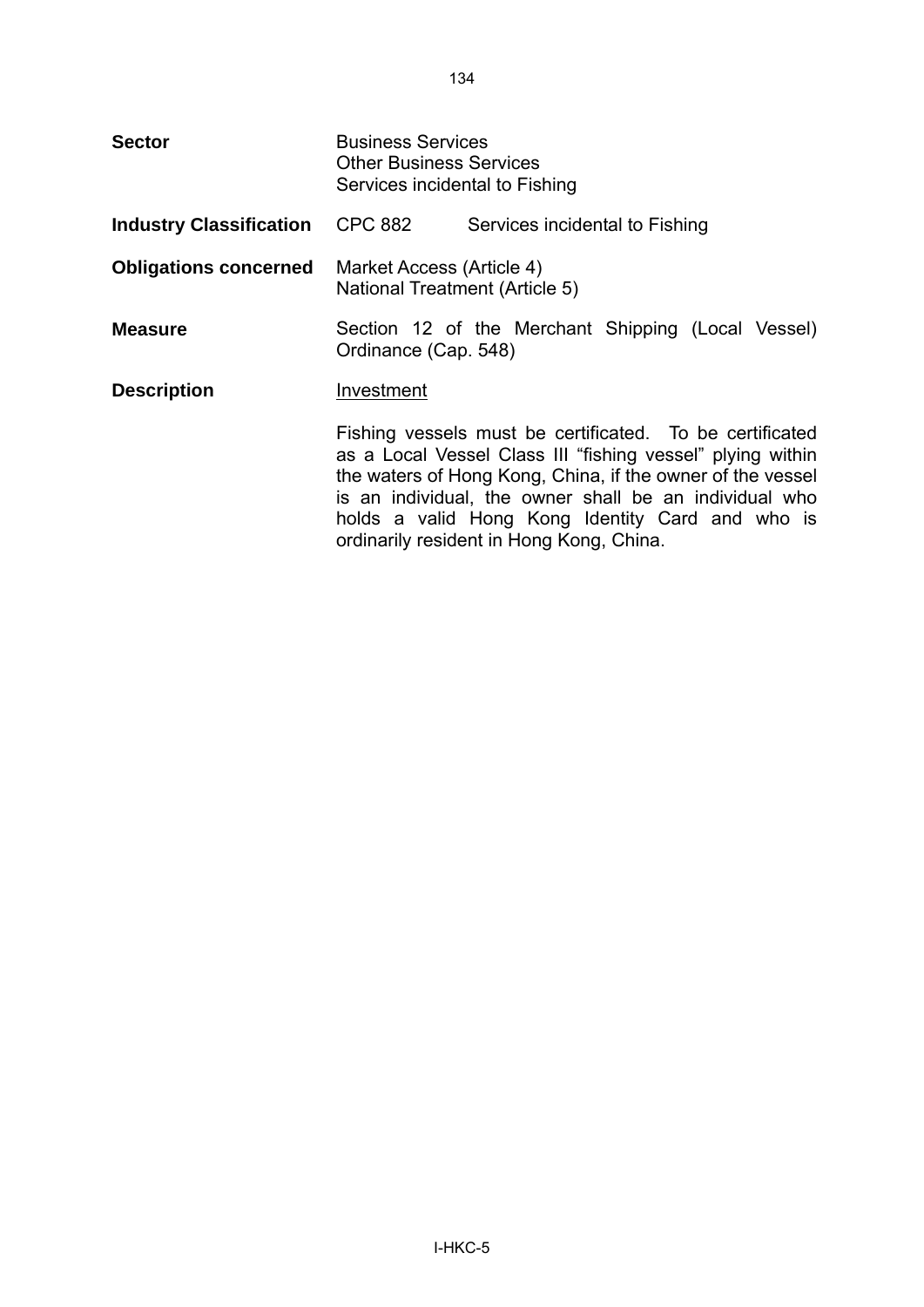| <b>Sector</b>                  | <b>Business Services</b><br><b>Other Business Services</b><br>Services incidental to Manufacturing                                                                                                                                                                                                                                                                                               |                                      |  |
|--------------------------------|--------------------------------------------------------------------------------------------------------------------------------------------------------------------------------------------------------------------------------------------------------------------------------------------------------------------------------------------------------------------------------------------------|--------------------------------------|--|
|                                | <b>Transport Services</b><br>Services auxiliary to all Modes of Transport<br><b>Storage and Warehousing Services</b>                                                                                                                                                                                                                                                                             |                                      |  |
| <b>Industry Classification</b> | <b>CPC</b><br>884+885<br>except for<br>88442                                                                                                                                                                                                                                                                                                                                                     | Services incidental to Manufacturing |  |
|                                | <b>CPC 742</b>                                                                                                                                                                                                                                                                                                                                                                                   | Storage and Warehousing Services     |  |
| <b>Obligations concerned</b>   | Market Access (Article 4)<br><b>National Treatment (Article 5)</b>                                                                                                                                                                                                                                                                                                                               |                                      |  |
| <b>Measure</b>                 | Sections 7 & 8A of the Dutiable Commodities Ordinance<br>(Cap. 109)<br>Regulation 22 of the Dutiable Commodities Regulations<br>(Cap. 109A)                                                                                                                                                                                                                                                      |                                      |  |
| <b>Description</b>             | Investment                                                                                                                                                                                                                                                                                                                                                                                       |                                      |  |
|                                | To apply for a licence for the manufacture or storage of<br>dutiable commodities under the Dutiable Commodities<br>Ordinance (Cap. 109), the applicant has to appoint a<br>responsible person to be held responsible for the running<br>and management of the premises concerned.<br><b>The</b><br>responsible person has to be a Hong Kong resident<br>holding a valid Hong Kong Identity Card. |                                      |  |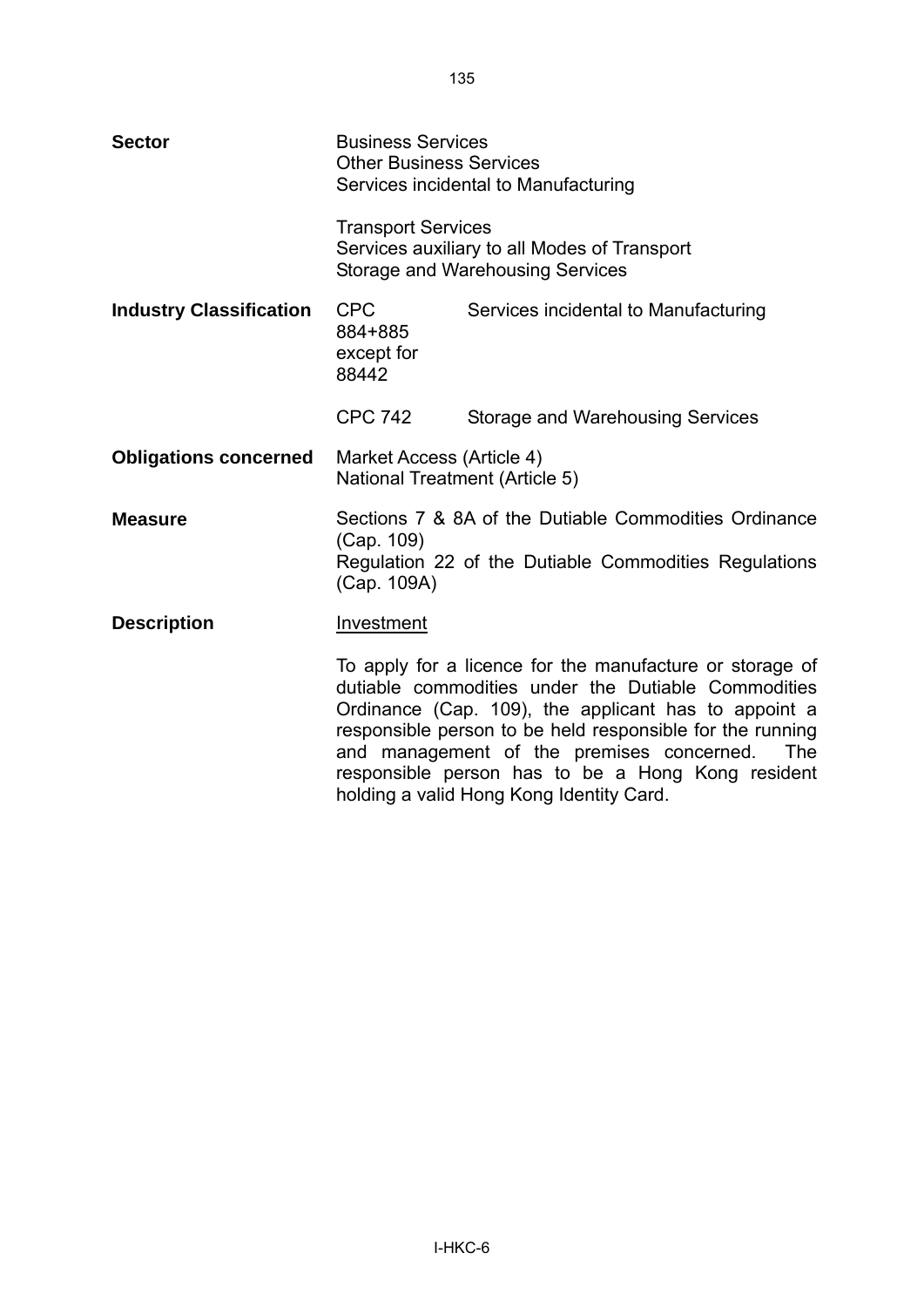| <b>Sector</b>                  | <b>Business Services</b><br><b>Other Business Services</b><br>Services incidental to Manufacturing |                                                                                                                                                                                                                                 |
|--------------------------------|----------------------------------------------------------------------------------------------------|---------------------------------------------------------------------------------------------------------------------------------------------------------------------------------------------------------------------------------|
| <b>Industry Classification</b> | <b>CPC 8847</b>                                                                                    | Manufacture of rubber and plastics<br>products, on a fee or contract basis                                                                                                                                                      |
|                                | <b>CPC 885</b>                                                                                     | Services incidental to the manufacture of<br>metal products, machinery<br>and<br>equipment                                                                                                                                      |
| <b>Obligations concerned</b>   | Market Access (Article 4)<br>National Treatment (Article 5)                                        |                                                                                                                                                                                                                                 |
| <b>Measure</b>                 |                                                                                                    | Sections $5(1)$ , $5(2)(c)(v)$ and 30 of the Prevention of<br>Copyright Piracy Ordinance (Cap. 544)                                                                                                                             |
| <b>Description</b>             | Investment                                                                                         |                                                                                                                                                                                                                                 |
|                                | Card.                                                                                              | To apply for a licence for the manufacture of optical discs<br>or stampers under the Prevention of Copyright Piracy<br>Ordinance (Cap. 544), the applicant has to be a<br>Hong Kong resident holding a valid Hong Kong Identity |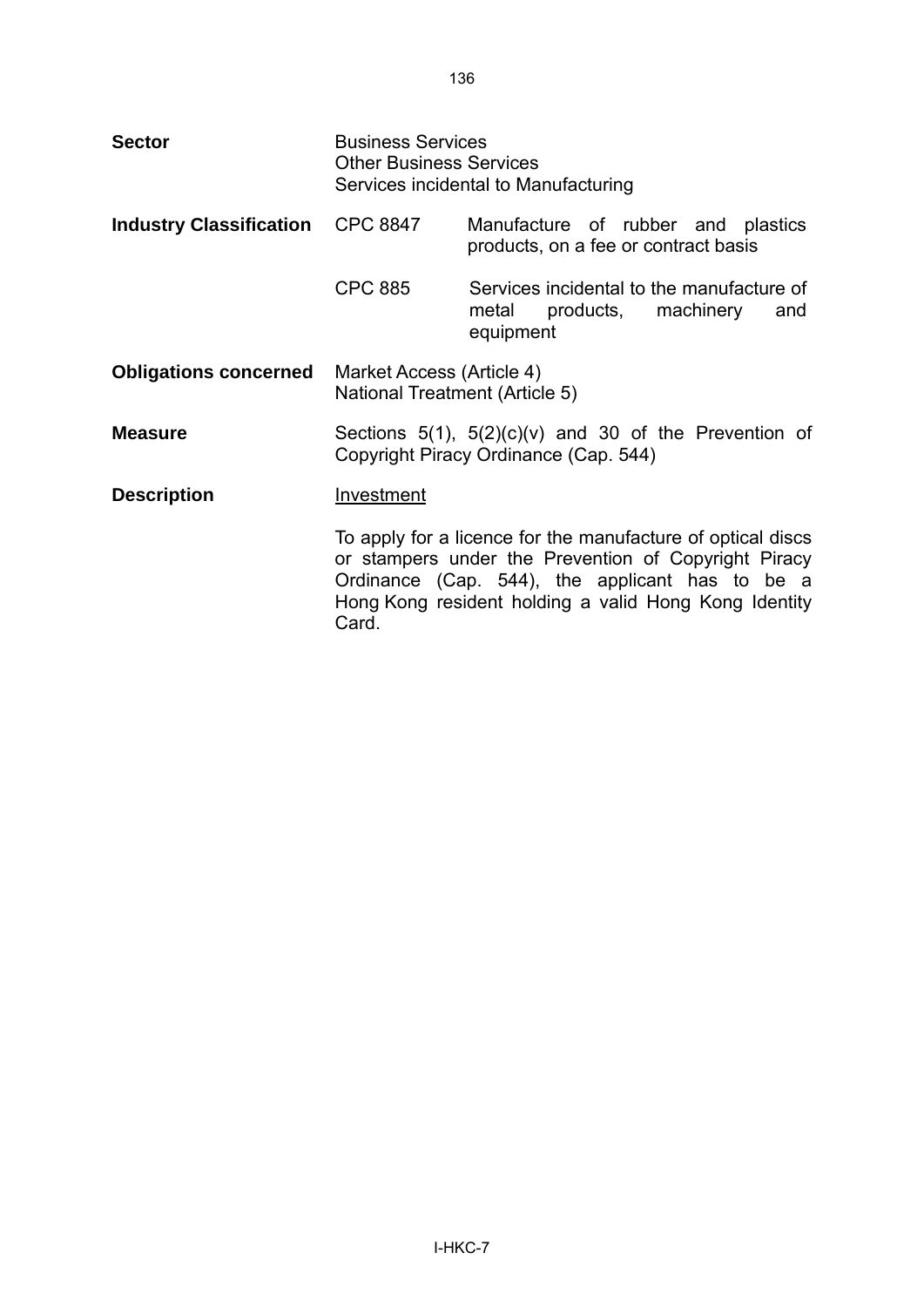| <b>Sector</b>                  | <b>Business Services</b><br><b>Other Business Services</b><br><b>Related Scientific and Technical Consulting Services</b>                                                                                                                                                                                                                     |                                       |                  |     |                  |
|--------------------------------|-----------------------------------------------------------------------------------------------------------------------------------------------------------------------------------------------------------------------------------------------------------------------------------------------------------------------------------------------|---------------------------------------|------------------|-----|------------------|
| <b>Industry Classification</b> | <b>CPC 8675</b>                                                                                                                                                                                                                                                                                                                               | Related<br><b>Consulting Services</b> | Scientific       | and | <b>Technical</b> |
| <b>Obligations concerned</b>   | Market Access (Article 4)<br>National Treatment (Article 5)<br>Local Presence (Article 6)                                                                                                                                                                                                                                                     |                                       |                  |     |                  |
| <b>Measure</b>                 | Section 12 of the Land Survey Ordinance (Cap. 473)<br>Section 12 of the Surveyors Registration Ordinance<br>(Cap. 417)                                                                                                                                                                                                                        |                                       |                  |     |                  |
| <b>Description</b>             | <b>Cross-Border Services and Investment</b>                                                                                                                                                                                                                                                                                                   |                                       |                  |     |                  |
|                                | Certain statutory land boundary survey services are<br>required to be carried out by Authorised Land Surveyors<br>registered under the Land Survey Ordinance (Cap. 473).<br>To be qualified for registration as an Authorised Land<br>Surveyor, a person has to attain one year local land<br>boundary survey experience in Hong Kong, China. |                                       |                  |     |                  |
|                                | To be registered as a Registered Professional Surveyor<br>under the Surveyors Registration Ordinance (Cap. 417), a<br>person has to have one year's relevant experience in<br>Hong Kong, China before the date of his application for<br>registration;<br>Hong Kong, China.                                                                   | and<br>to                             | ordinarily<br>be |     | resident<br>in   |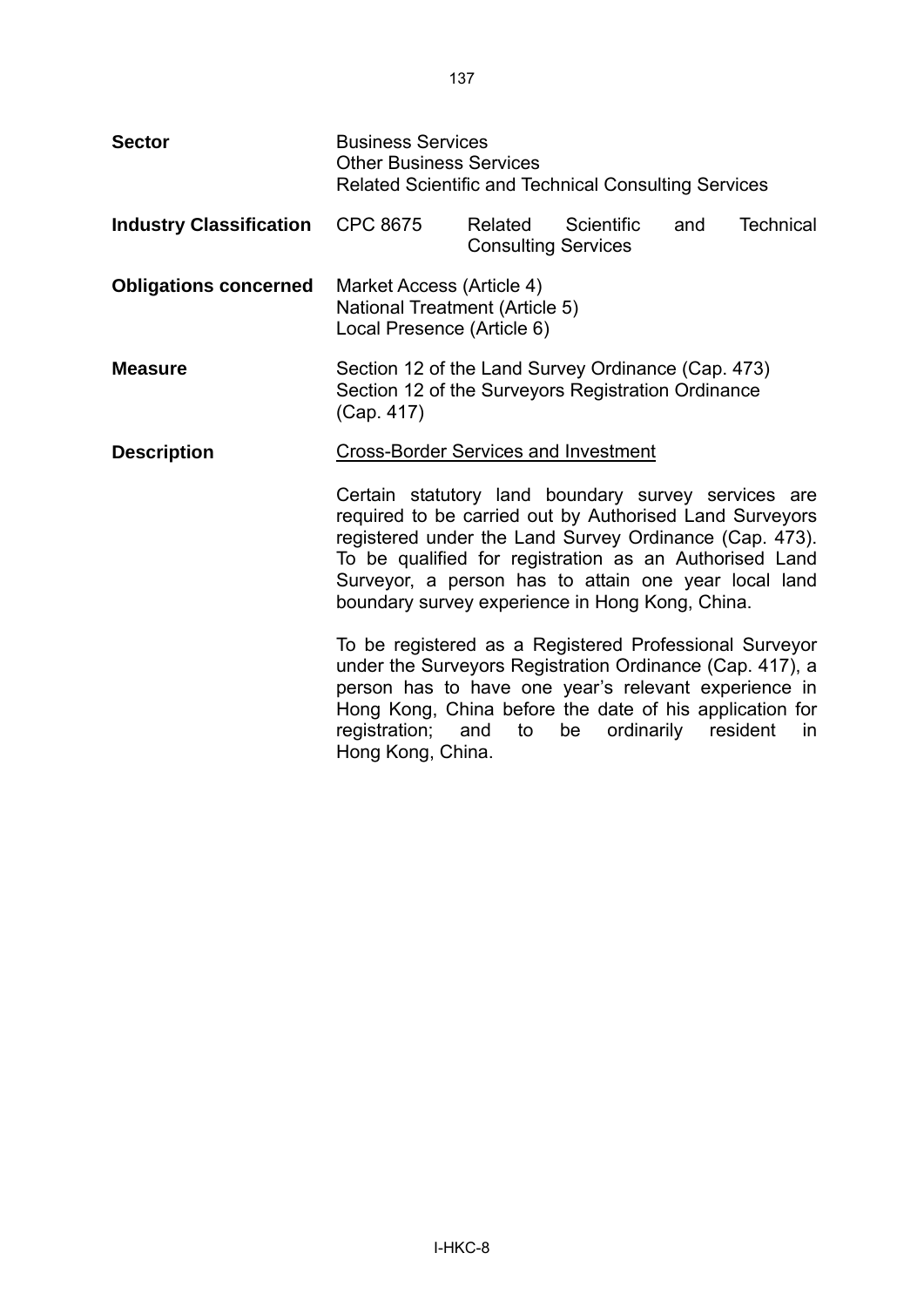<span id="page-140-0"></span>

| <b>Sector</b>                  | Construction and Related Engineering Services <sup>15</sup>                                                                                                                                                                                                                                                                                                                                                                                                                                                                                                                                                                                                                                                                       |             |                                                                 |  |  |    |
|--------------------------------|-----------------------------------------------------------------------------------------------------------------------------------------------------------------------------------------------------------------------------------------------------------------------------------------------------------------------------------------------------------------------------------------------------------------------------------------------------------------------------------------------------------------------------------------------------------------------------------------------------------------------------------------------------------------------------------------------------------------------------------|-------------|-----------------------------------------------------------------|--|--|----|
| <b>Industry Classification</b> | <b>CPC 513</b>                                                                                                                                                                                                                                                                                                                                                                                                                                                                                                                                                                                                                                                                                                                    | Engineering | General Construction Work for Civil                             |  |  |    |
| <b>Obligations concerned</b>   | Market Access (Article 4)<br><b>National Treatment (Article 5)</b><br>Local Presence (Article 6)                                                                                                                                                                                                                                                                                                                                                                                                                                                                                                                                                                                                                                  |             |                                                                 |  |  |    |
| <b>Measure</b>                 | Section 4 of the Buildings Ordinance (Cap. 123)<br>Regulation 3 of the Building (Administration) Regulations<br>(Cap. 123A)<br>Section 13 of the Architects Registration Ordinance (Cap.<br>408)<br>Section 12 of the Engineers Registration Ordinance (Cap.<br>409)<br>Section 12 of the Surveyors Registration Ordinance (Cap.<br>417)                                                                                                                                                                                                                                                                                                                                                                                          |             |                                                                 |  |  |    |
| <b>Description</b>             | <b>Cross-Border Services and Investment</b><br>Non-exempted construction and building works shall be<br>carried out by statutory building agents, including<br>Authorised<br>Engineers ("RSE"), Registered Geotechnical Engineers<br>("RGE"), Registered Contractors ("RC") and Technically<br>Competent Persons ("TCP").<br>To register as an AP, RSE or RGE, a person shall be a<br>Registered Architect ("RA") or Registered Professional<br>Engineer ("RPE") in the relevant disciplines or Registered<br>Professional Surveyor ("RPS") and have one year's<br>relevant professional experience in Hong Kong, China.<br>To register as a RA or RPE in the relevant disciplines or<br>RPS, a person shall<br>Hong Kong, China. |             | Persons ("AP"), Registered Structural<br>be ordinarily resident |  |  | in |

-

 $15$  For railway construction and project implementation services, please refer to II-HKC-25 of Hong Kong, China's Schedule to Annex II.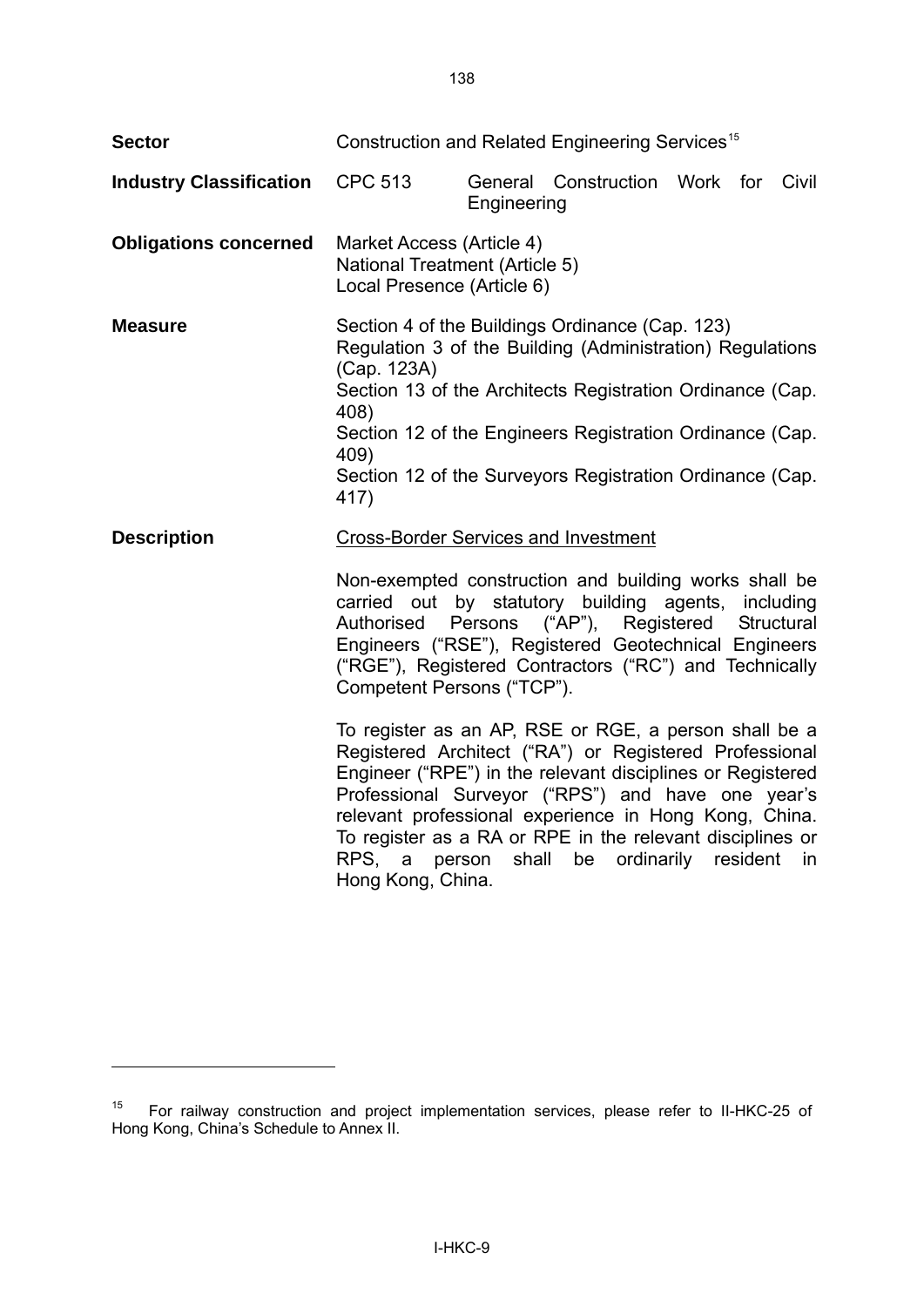To register as a RC, the key personnel of the applicant (which can be a corporation) shall possess adequate working experience, some of which has to be gained in Hong Kong, China.

To be qualified as a TCP, a person shall possess site experience in Hong Kong, China.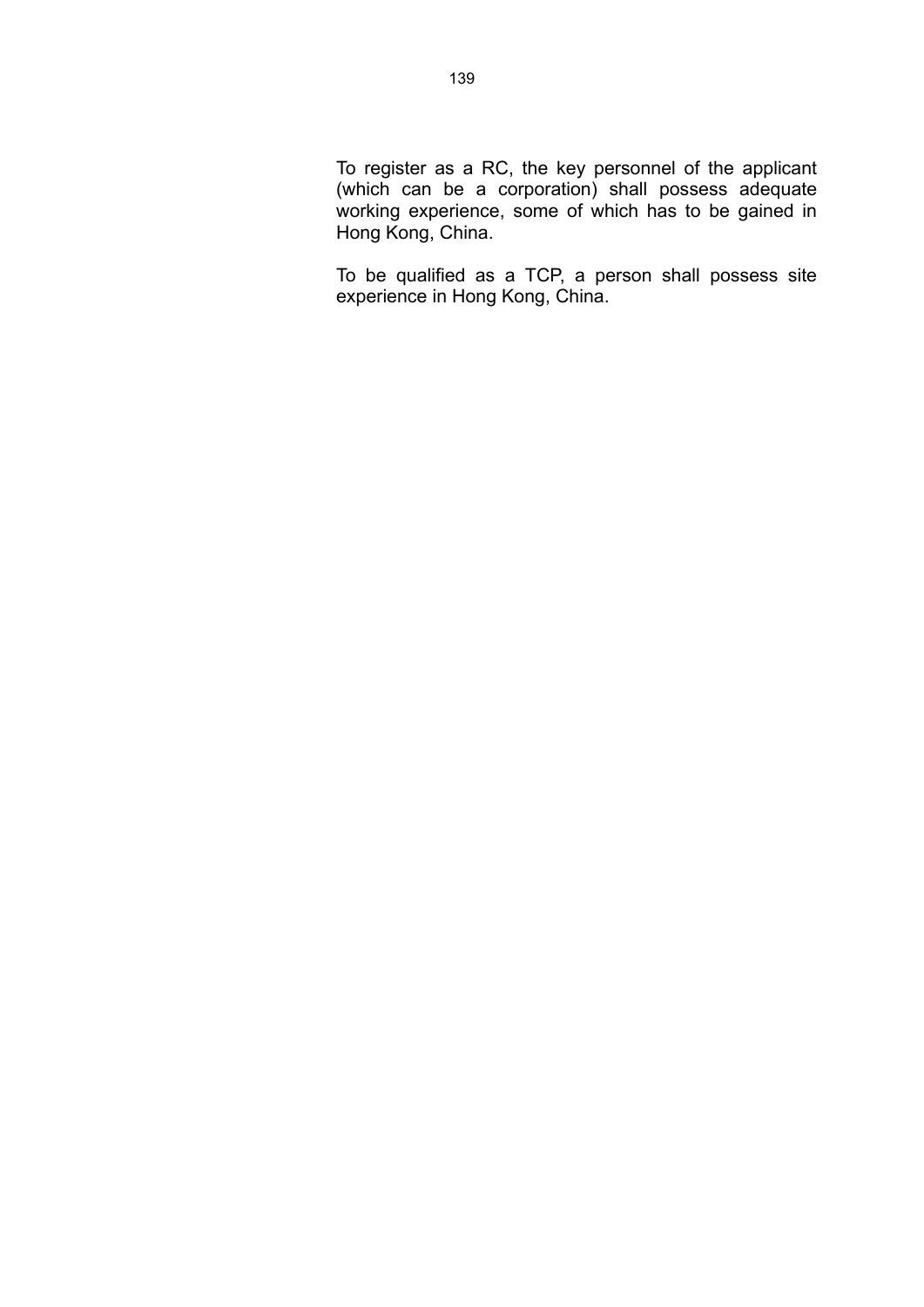| <b>Sector</b>                  | <b>Education Services</b>                                                                 |                                                                                                                                                                                                                                                                                                                                                                                                                                                                                    |
|--------------------------------|-------------------------------------------------------------------------------------------|------------------------------------------------------------------------------------------------------------------------------------------------------------------------------------------------------------------------------------------------------------------------------------------------------------------------------------------------------------------------------------------------------------------------------------------------------------------------------------|
| <b>Industry Classification</b> | <b>CPC 921</b><br><b>CPC 922</b><br><b>CPC 923</b><br><b>CPC 924</b><br><b>CPC 929</b>    | <b>Primary Education Services</b><br><b>Secondary Education Services</b><br><b>Higher Education Services</b><br><b>Adult Education Services</b><br><b>Other Education Services</b>                                                                                                                                                                                                                                                                                                 |
| <b>Obligations concerned</b>   | Market Access (Article 4)<br>National Treatment (Article 5)<br>Local Presence (Article 6) |                                                                                                                                                                                                                                                                                                                                                                                                                                                                                    |
| <b>Measure</b>                 | <b>Administrative Requirement</b>                                                         | Education Ordinance (Cap. 279)                                                                                                                                                                                                                                                                                                                                                                                                                                                     |
| <b>Description</b>             | Investment                                                                                |                                                                                                                                                                                                                                                                                                                                                                                                                                                                                    |
|                                |                                                                                           | For the supply of the above services:                                                                                                                                                                                                                                                                                                                                                                                                                                              |
|                                | $\bullet$                                                                                 | Schools (including those providing post-secondary<br>programmes) registered under the<br>Education<br>Ordinance (Cap. 279), whether private or public, are<br>required to be managed by managers.<br>Section<br>30(1)(a) of Cap. 279 provides that the Permanent<br>Secretary for Education may refuse to register an<br>applicant as manager of a school if it appears to him<br>that the applicant is not resident in Hong Kong, China<br>for at least nine months in each year. |
|                                | education services:                                                                       | For the supply of primary education and secondary                                                                                                                                                                                                                                                                                                                                                                                                                                  |
|                                | those                                                                                     | An operator of international schools which offers<br>non-local curriculum is subject to the administrative<br>requirements which include proving the established<br>demand for such non-local curriculum in the<br>community. International schools are schools which<br>follow a non-local curriculum and whose students do<br>not sit local examinations.<br>It generally refers to<br>schools offering full non-local curricula                                                 |

students and foreign nationals.

designed primarily for non-Chinese speaking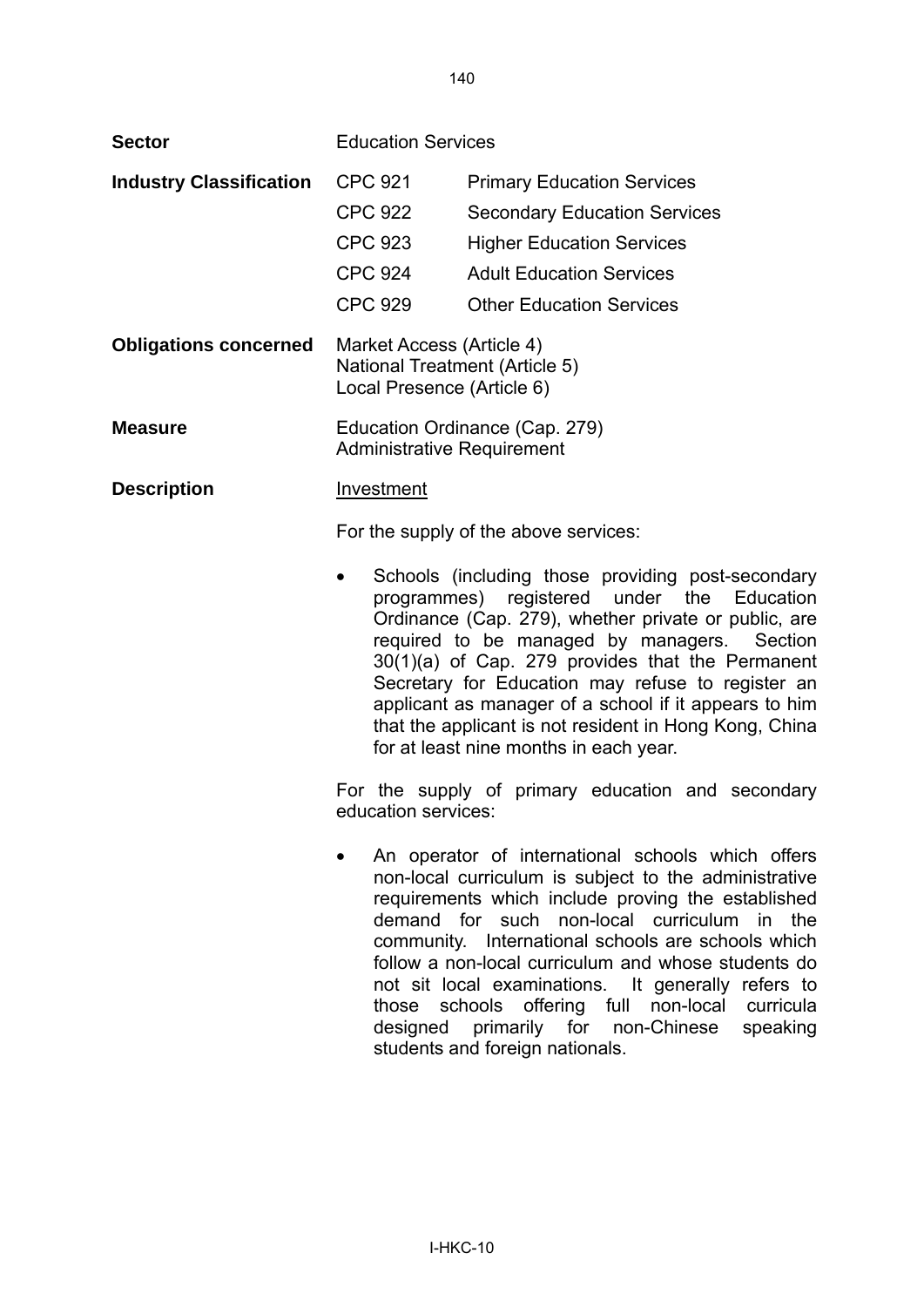| <b>Sector</b>                  | <b>Education Services</b>                                                                                                                                                                                                                                                                                                                                                                                                                                                                                                                                                                                                                                                                                                                                                                                                                                                                                                                                                                                              |                                                                                                                                                                                                                                         |
|--------------------------------|------------------------------------------------------------------------------------------------------------------------------------------------------------------------------------------------------------------------------------------------------------------------------------------------------------------------------------------------------------------------------------------------------------------------------------------------------------------------------------------------------------------------------------------------------------------------------------------------------------------------------------------------------------------------------------------------------------------------------------------------------------------------------------------------------------------------------------------------------------------------------------------------------------------------------------------------------------------------------------------------------------------------|-----------------------------------------------------------------------------------------------------------------------------------------------------------------------------------------------------------------------------------------|
| <b>Industry Classification</b> | <b>CPC 923</b>                                                                                                                                                                                                                                                                                                                                                                                                                                                                                                                                                                                                                                                                                                                                                                                                                                                                                                                                                                                                         | <b>Higher Education Services</b>                                                                                                                                                                                                        |
|                                | <b>CPC 924</b>                                                                                                                                                                                                                                                                                                                                                                                                                                                                                                                                                                                                                                                                                                                                                                                                                                                                                                                                                                                                         | <b>Adult Education Services</b>                                                                                                                                                                                                         |
| <b>Obligations concerned</b>   | Market Access (Article 4)<br>Local Presence (Article 6)                                                                                                                                                                                                                                                                                                                                                                                                                                                                                                                                                                                                                                                                                                                                                                                                                                                                                                                                                                | National Treatment (Article 5)                                                                                                                                                                                                          |
| <b>Measure</b>                 | Education Ordinance (Cap. 279)<br>Post Secondary Colleges Ordinance (Cap. 320)<br>Non-local Higher and Professional Education (Regulation)<br>Ordinance (Cap. 493)                                                                                                                                                                                                                                                                                                                                                                                                                                                                                                                                                                                                                                                                                                                                                                                                                                                     |                                                                                                                                                                                                                                         |
| <b>Description</b>             | <b>Cross-Border Services and Investment</b><br>The provision of local courses and non-local courses<br>$\bullet$<br>at post-secondary level are subject to different<br>registration requirements. Institutions providing local<br>courses at post-secondary level shall be registered<br>under the Post Secondary Colleges Ordinance (Cap.<br>320) or for provision of courses not leading to the<br>award of a degree under the Education Ordinance<br>(Cap. 279), while non-local courses leading to the<br>award of a non-local higher academic or professional<br>qualification shall be registered under the Non-local<br>Higher and Professional Education (Regulation)<br>Ordinance (Cap. 493).<br>In respect of the provision of local courses, Section<br>4(i) of Cap. 320 requires that a registered<br>post-secondary college should be free from affiliation<br>with or control by any government other than the<br>Government of Hong Kong, China<br>or<br>any<br>organisation outside Hong Kong, China. |                                                                                                                                                                                                                                         |
|                                |                                                                                                                                                                                                                                                                                                                                                                                                                                                                                                                                                                                                                                                                                                                                                                                                                                                                                                                                                                                                                        |                                                                                                                                                                                                                                         |
|                                |                                                                                                                                                                                                                                                                                                                                                                                                                                                                                                                                                                                                                                                                                                                                                                                                                                                                                                                                                                                                                        |                                                                                                                                                                                                                                         |
|                                |                                                                                                                                                                                                                                                                                                                                                                                                                                                                                                                                                                                                                                                                                                                                                                                                                                                                                                                                                                                                                        | With respect to Modes 1 and 3:                                                                                                                                                                                                          |
|                                | A person who provides non-local courses which are<br>regulated courses is subject, <i>inter alia</i> , to the<br>following measures under Cap. 493:                                                                                                                                                                                                                                                                                                                                                                                                                                                                                                                                                                                                                                                                                                                                                                                                                                                                    |                                                                                                                                                                                                                                         |
|                                |                                                                                                                                                                                                                                                                                                                                                                                                                                                                                                                                                                                                                                                                                                                                                                                                                                                                                                                                                                                                                        | - A regulated course conducted in collaboration with<br>a local institution of higher education specified<br>under Cap. 493 can be exempted from registration<br>subject to conditions stipulated in Section 8 of the<br>Ordinance; and |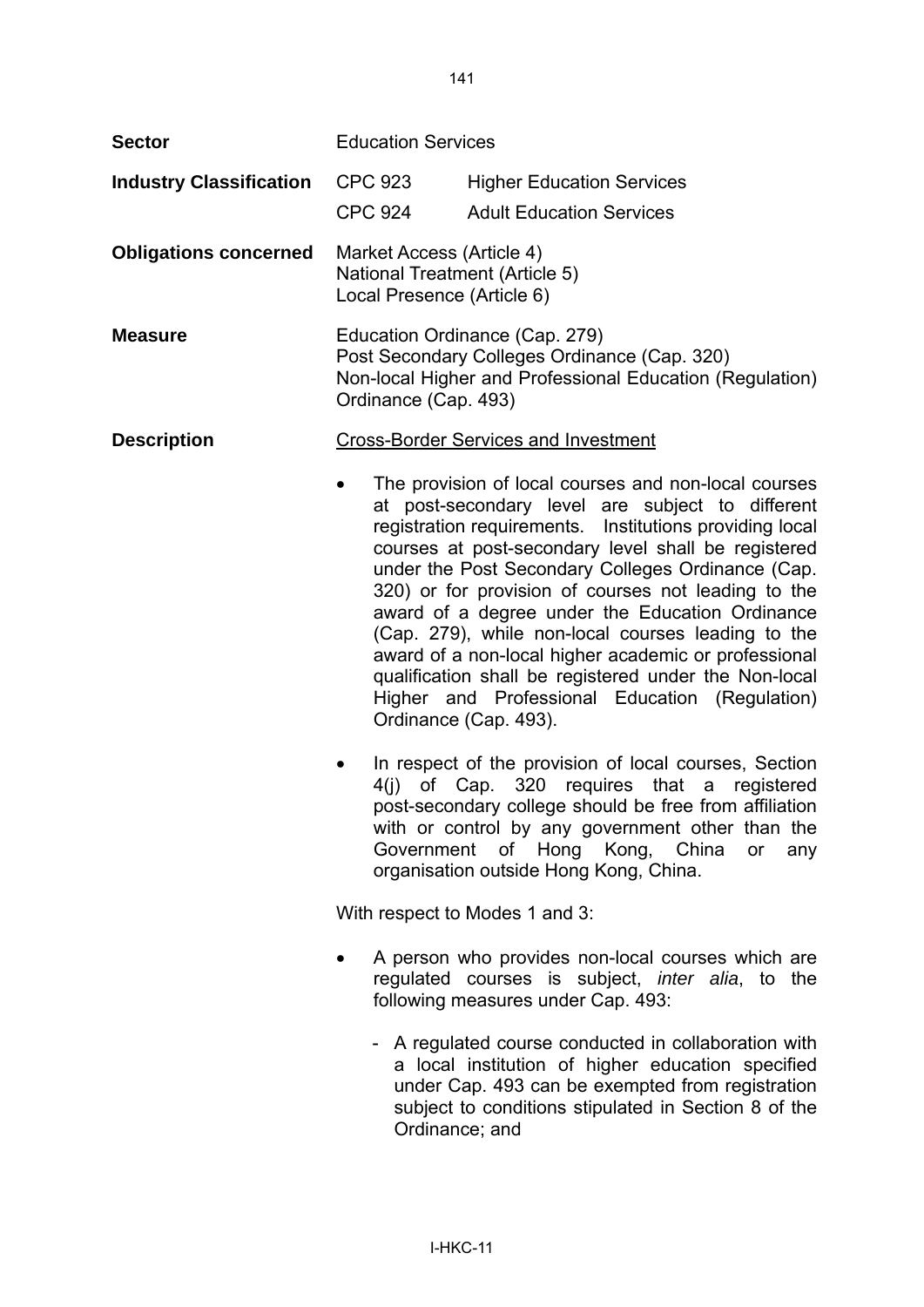- An application for registration of a regulated course requires, *inter alia*, the undertaking of a person who states that he undertakes to perform, in relation to the course, the functions imposed on a designated person by Cap. 493. Such person shall be ordinarily resident in Hong Kong, China and the holder of an identity card.

For these purposes:

(i) the term "local courses" means courses purporting to lead to the award of a local qualification;

(ii) the term "non-local courses" means courses purporting to lead to the award of a non-local qualification; and

(iii) the term "regulated course" bears the meaning given to it in Cap. 493.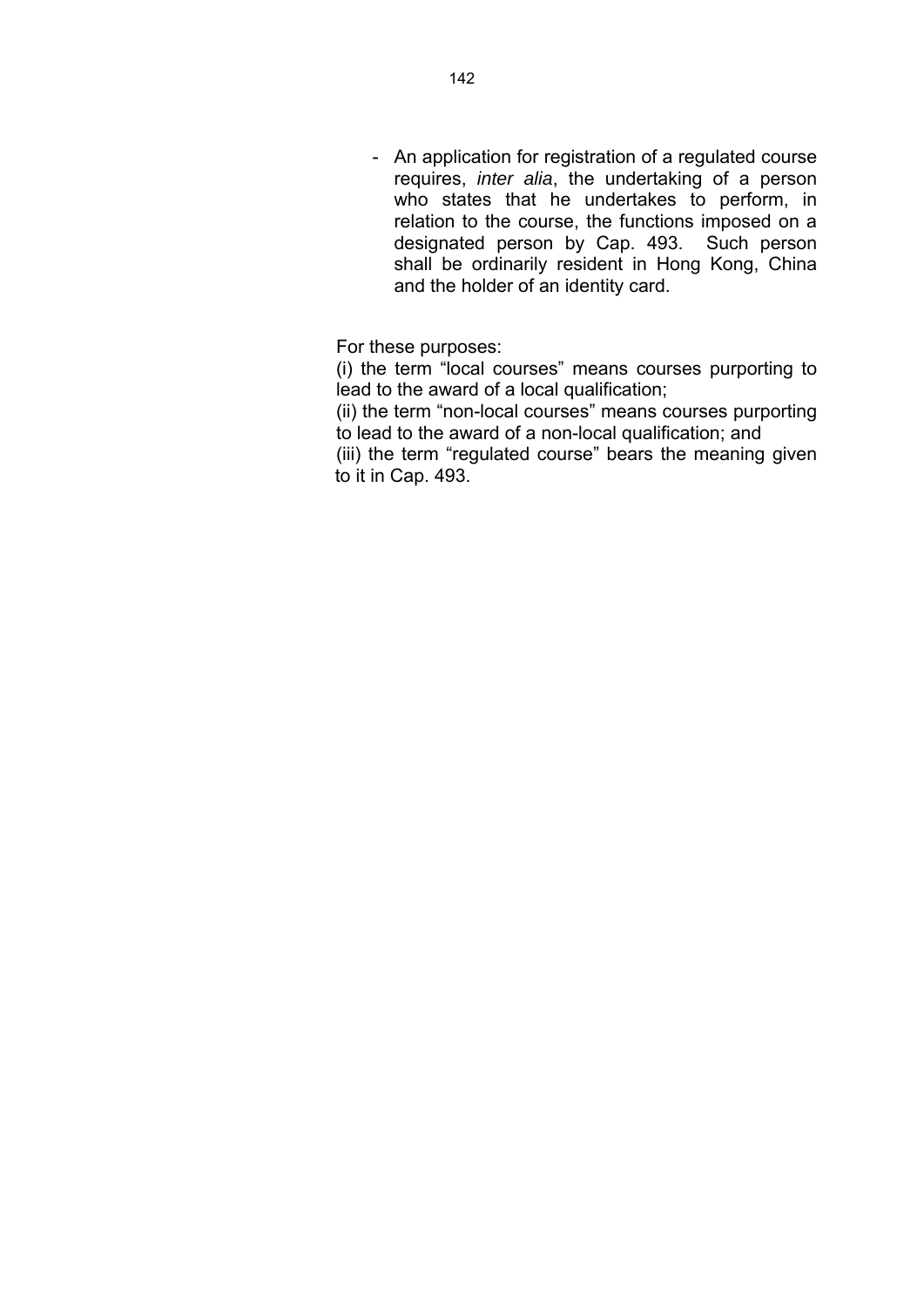| <b>Sector</b>                  | <b>Transport Services</b><br><b>Maritime Transport Services</b> |                                                                                                                                                          |          |         |
|--------------------------------|-----------------------------------------------------------------|----------------------------------------------------------------------------------------------------------------------------------------------------------|----------|---------|
| <b>Industry Classification</b> | <b>CPC 7211</b>                                                 | Passenger Transportation                                                                                                                                 |          |         |
|                                | CPC 7212                                                        | <b>Freight Transportation</b>                                                                                                                            |          |         |
|                                | <b>CPC 7213</b>                                                 | <b>Rental of Vessels with Crew</b>                                                                                                                       |          |         |
|                                | CPC 83103                                                       | Rental/Leasing<br>Operators relating to Ships                                                                                                            | Services | without |
| <b>Obligations concerned</b>   | <b>National Treatment (Article 5)</b>                           |                                                                                                                                                          |          |         |
| <b>Measure</b>                 | Section 23B of the Inland Revenue Ordinance (Cap. 112)          |                                                                                                                                                          |          |         |
| <b>Description</b>             | Investment                                                      |                                                                                                                                                          |          |         |
|                                |                                                                 | Income derived from international operation of ships<br>registered in the Hong Kong Shipping Register is<br>exempted from Hong Kong, China's profit tax. |          |         |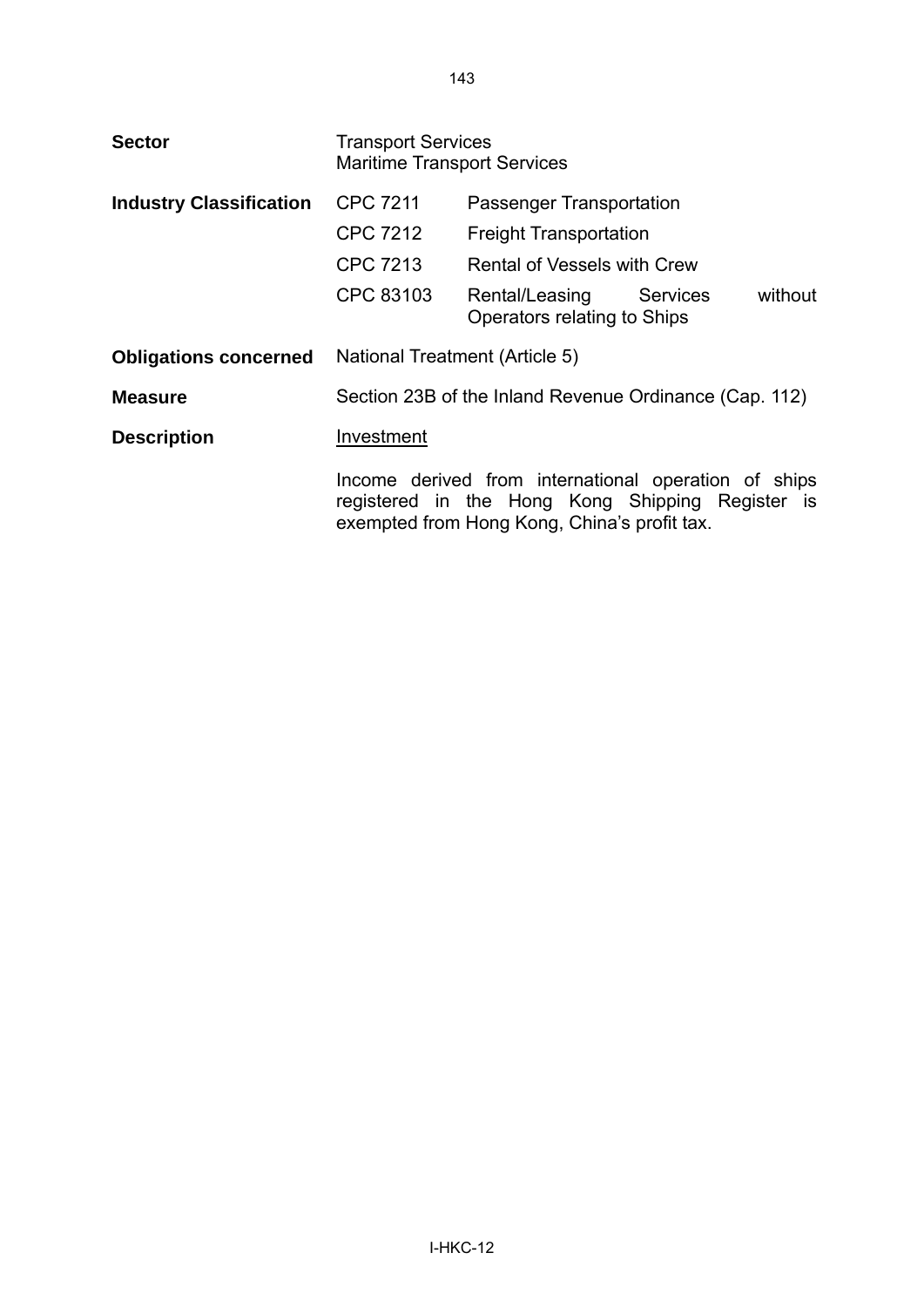## **SCHEDULE OF NEW ZEALAND**

| <b>Sector</b>                  | <b>All Sectors</b>                                                                                                                                                                                                                                                                                                                                                                                                        |  |  |
|--------------------------------|---------------------------------------------------------------------------------------------------------------------------------------------------------------------------------------------------------------------------------------------------------------------------------------------------------------------------------------------------------------------------------------------------------------------------|--|--|
| <b>Industry Classification</b> |                                                                                                                                                                                                                                                                                                                                                                                                                           |  |  |
| <b>Obligations concerned</b>   | National Treatment (Article 5)                                                                                                                                                                                                                                                                                                                                                                                            |  |  |
| <b>Measure</b>                 | Companies Act 1993<br><b>Financial Reporting Act 1993</b>                                                                                                                                                                                                                                                                                                                                                                 |  |  |
| <b>Description</b>             | Investment                                                                                                                                                                                                                                                                                                                                                                                                                |  |  |
|                                | Overseas companies are required to prepare audited<br>financial statements on an annual basis. Legislation also<br>requires financial statements in relation to an overseas<br>company's New Zealand business. The<br>following<br>companies are required to deliver annual audited financial<br>statements to the Registrar of Companies for registration:<br>issuers – i.e. those which have raised capital from<br>(a) |  |  |
|                                | the New Zealand public;<br>(b)<br>overseas companies;                                                                                                                                                                                                                                                                                                                                                                     |  |  |
|                                | subsidiaries of companies or bodies corporate<br>(c)<br>incorporated outside New Zealand; or                                                                                                                                                                                                                                                                                                                              |  |  |
|                                | (d)<br>companies in which 25 percent or more of the shares<br>are held or controlled by:                                                                                                                                                                                                                                                                                                                                  |  |  |
|                                | (i)<br>a subsidiary of a company or body corporate<br>incorporated outside New Zealand<br>or a<br>subsidiary of that subsidiary;                                                                                                                                                                                                                                                                                          |  |  |
|                                | (ii)<br>a company or body corporate incorporated<br>outside New Zealand;                                                                                                                                                                                                                                                                                                                                                  |  |  |
|                                | ordinarily<br>resident<br>(iii)<br>person<br>not<br>in<br>a<br>New Zealand.                                                                                                                                                                                                                                                                                                                                               |  |  |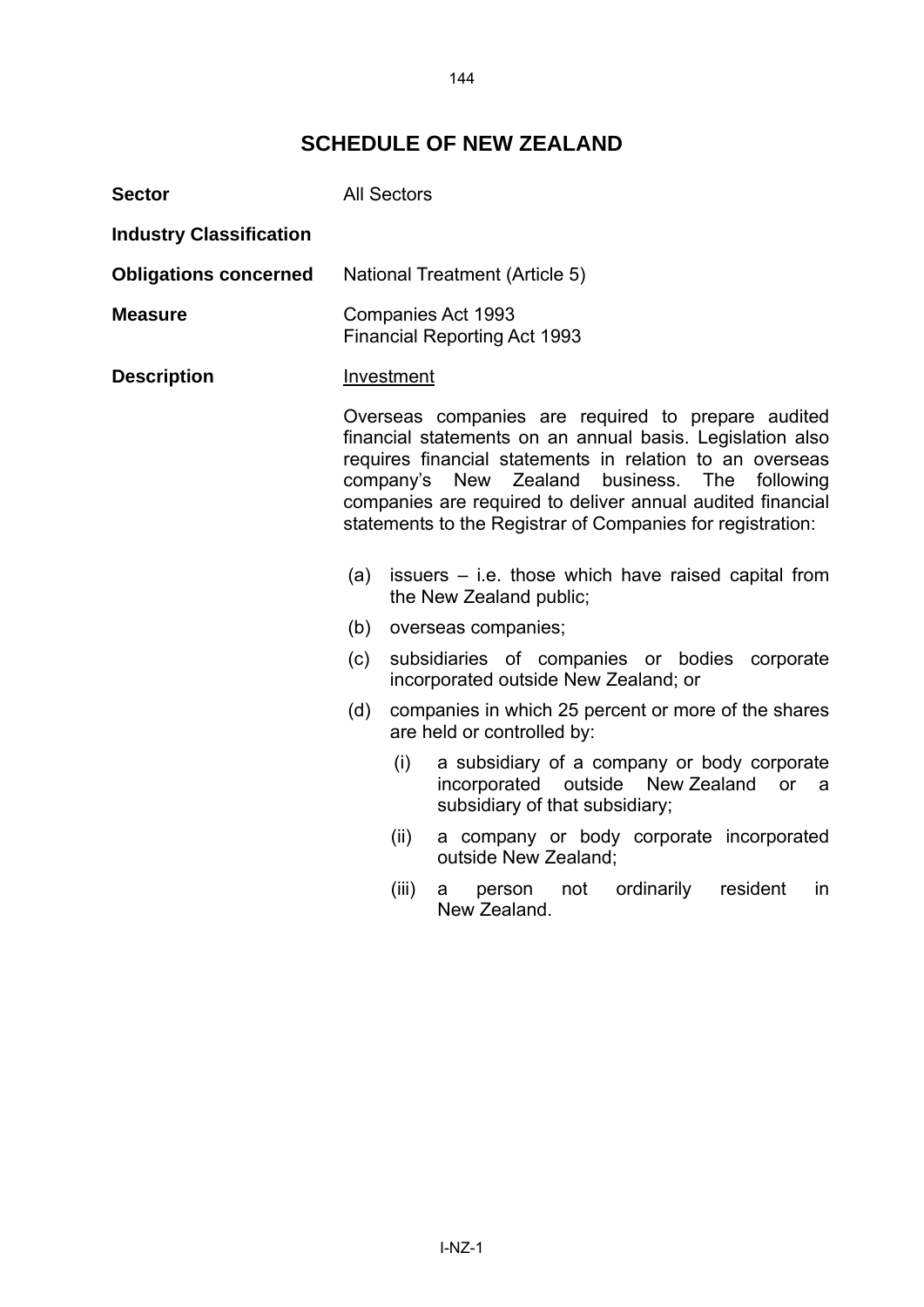| <b>Sector</b>                  | <b>Business services</b>                                                                                                                                                                                                                                                           |
|--------------------------------|------------------------------------------------------------------------------------------------------------------------------------------------------------------------------------------------------------------------------------------------------------------------------------|
| <b>Industry Classification</b> | Services relating to patents                                                                                                                                                                                                                                                       |
| <b>Obligations concerned</b>   | National Treatment (Article 5)<br>Market Access (Article 4)                                                                                                                                                                                                                        |
| <b>Measure</b>                 | $S.100(2)(a)$ of the Patents Act 1953                                                                                                                                                                                                                                              |
| <b>Description</b>             | <b>Cross-Border Services and Investment</b>                                                                                                                                                                                                                                        |
|                                | Registration of patent attorneys who have qualified<br>elsewhere than in New Zealand is restricted to those who<br>satisfy the criteria set out in $S.100(2)(a)$ of the Patents<br>Act 1953, being any person who is a British subject or a<br>citizen of the Republic of Ireland. |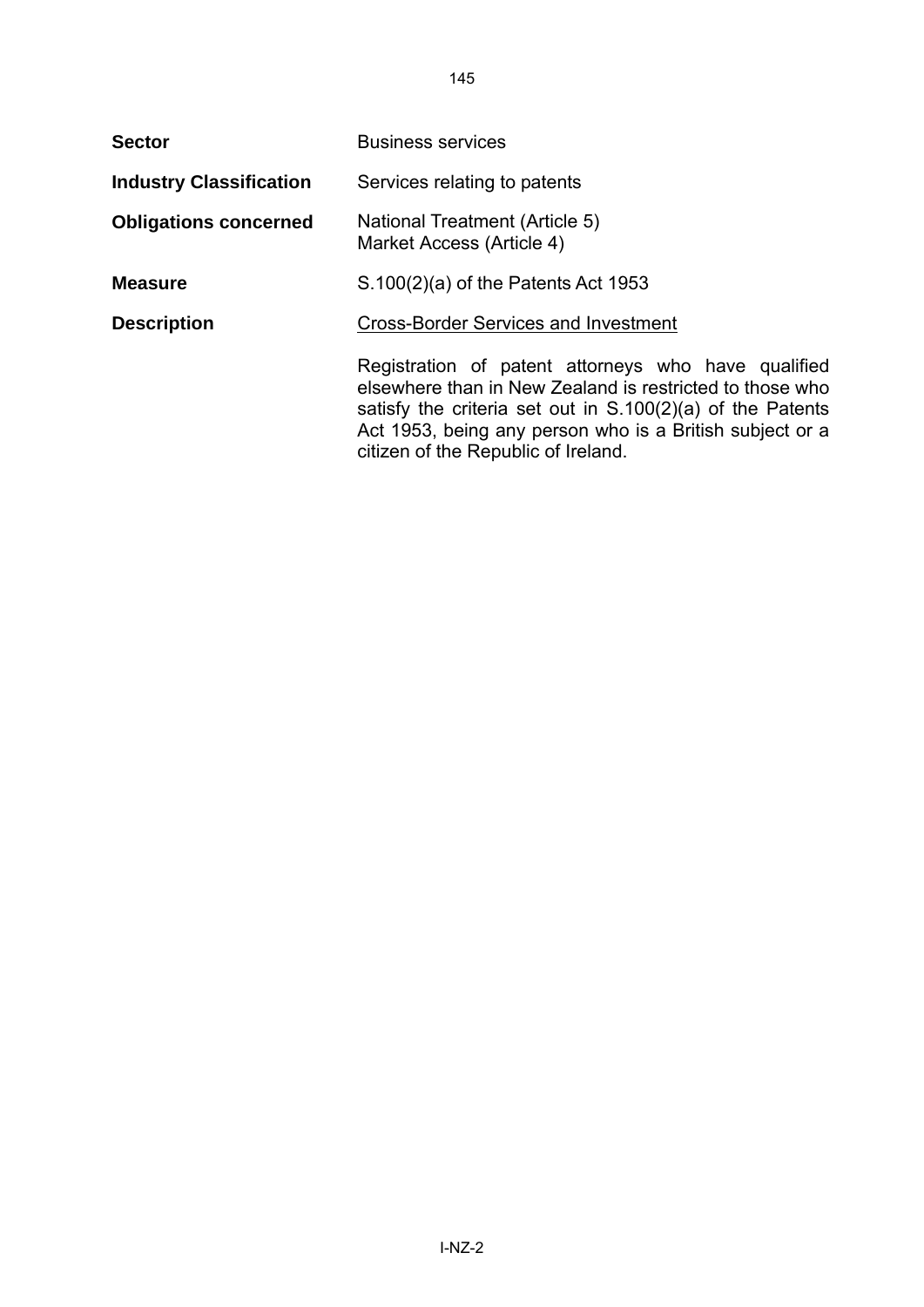**Sector Business services** Services incidental to dairy and beef cattle farming **Industry Classification** CPC 8812 Services incidental to animal husbandry **Obligations concerned** National Treatment (Article 5) **Measure** The Dairy Industry Restructuring Act 2001 **Description** Cross-Border Services and Investment The Dairy Industry Restructuring Act 2001 ("DIRA") and regulations provide for the New Zealand government to acquire, free of charge, and without condition, a copy of a regulated database held by the Livestock Improvement Corporation Ltd ("LIC") in the event of its demutualisation or certain other events. In addition, the DIRA sets out data reporting obligations to the LIC applying to those engaged in herd testing of dairy cattle herds. The DIRA also provides for conditions for access to that data held by LIC. Pursuant to the DIRA, rules for access to the regulated database provide that applications for access to data may be refused unless they are in the interests of the New Zealand dairy industry.

Investment restrictions also apply in the case of the LIC, which requires the approval of the responsible Minister if it wishes to relax the current statutory restriction requiring shareholders to be dairy farmers who buy services from the LIC.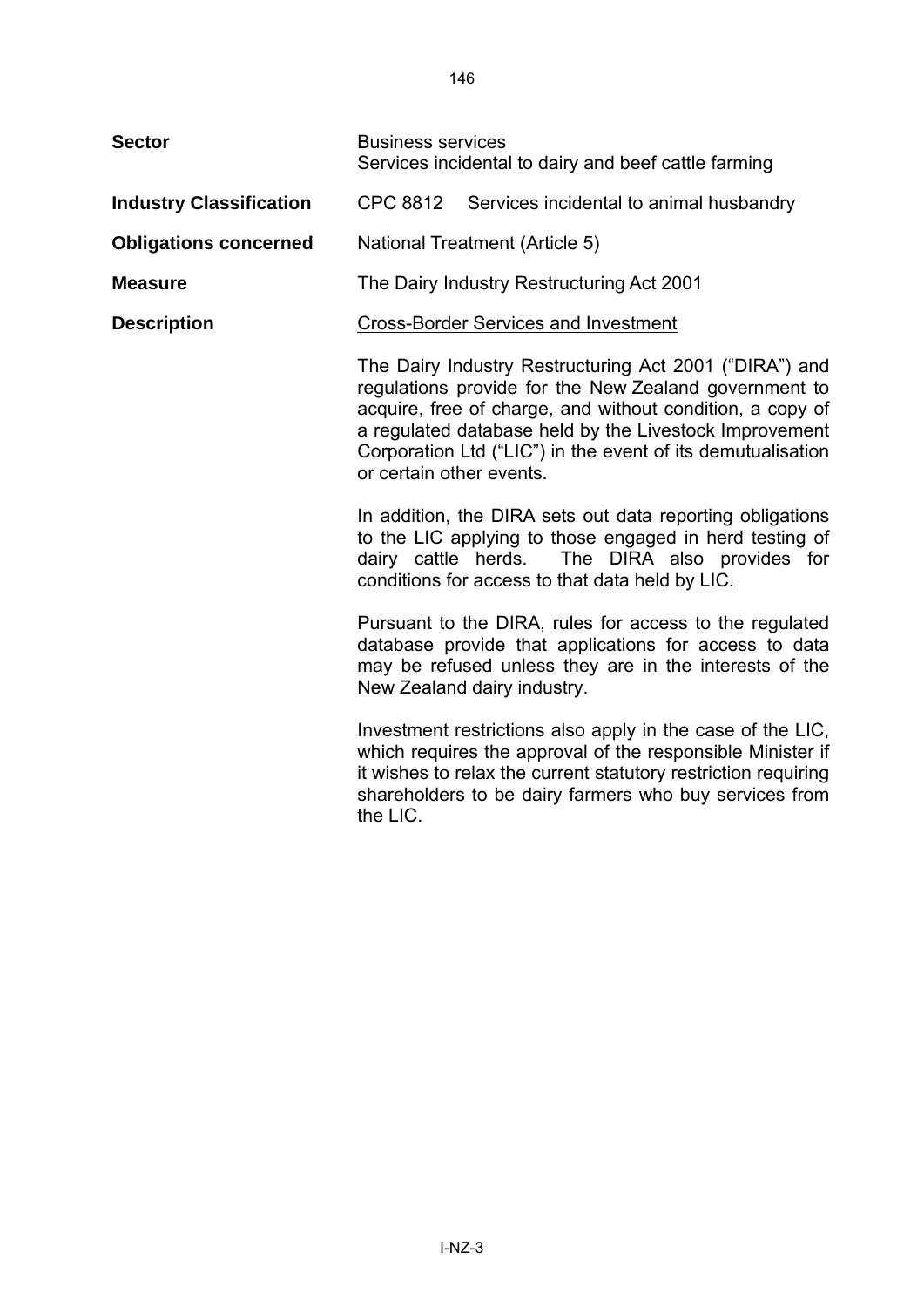| <b>Sector</b>                  | <b>Communication Services</b><br><b>Telecommunications</b>  |                                                                                                                                                                                                |  |
|--------------------------------|-------------------------------------------------------------|------------------------------------------------------------------------------------------------------------------------------------------------------------------------------------------------|--|
| <b>Industry Classification</b> | <b>CPC 7521</b><br>Public telephone services                |                                                                                                                                                                                                |  |
|                                | <b>CPC 7522</b>                                             | <b>Business network services</b>                                                                                                                                                               |  |
|                                | CPC 7523                                                    | Data and message transmission services                                                                                                                                                         |  |
|                                | <b>CPC 7525</b>                                             | Interconnection services                                                                                                                                                                       |  |
|                                | <b>CPC 7529</b>                                             | Other telecommunications services                                                                                                                                                              |  |
| <b>Obligations concerned</b>   | National Treatment (Article 5)<br>Market Access (Article 4) |                                                                                                                                                                                                |  |
| <b>Measure</b>                 | New Zealand.                                                | The Constitution of the Telecom<br>Corporation<br>0f                                                                                                                                           |  |
| <b>Description</b>             | <b>Investment</b>                                           |                                                                                                                                                                                                |  |
|                                | The                                                         | Constitution of the Telecom Corporation<br>of<br>New Zealand Limited requires New Zealand government<br>approval for the shareholding of any single overseas<br>entity to exceed 49.9 percent. |  |
|                                | New Zealand citizens.                                       | At least half of Board directors are required to be                                                                                                                                            |  |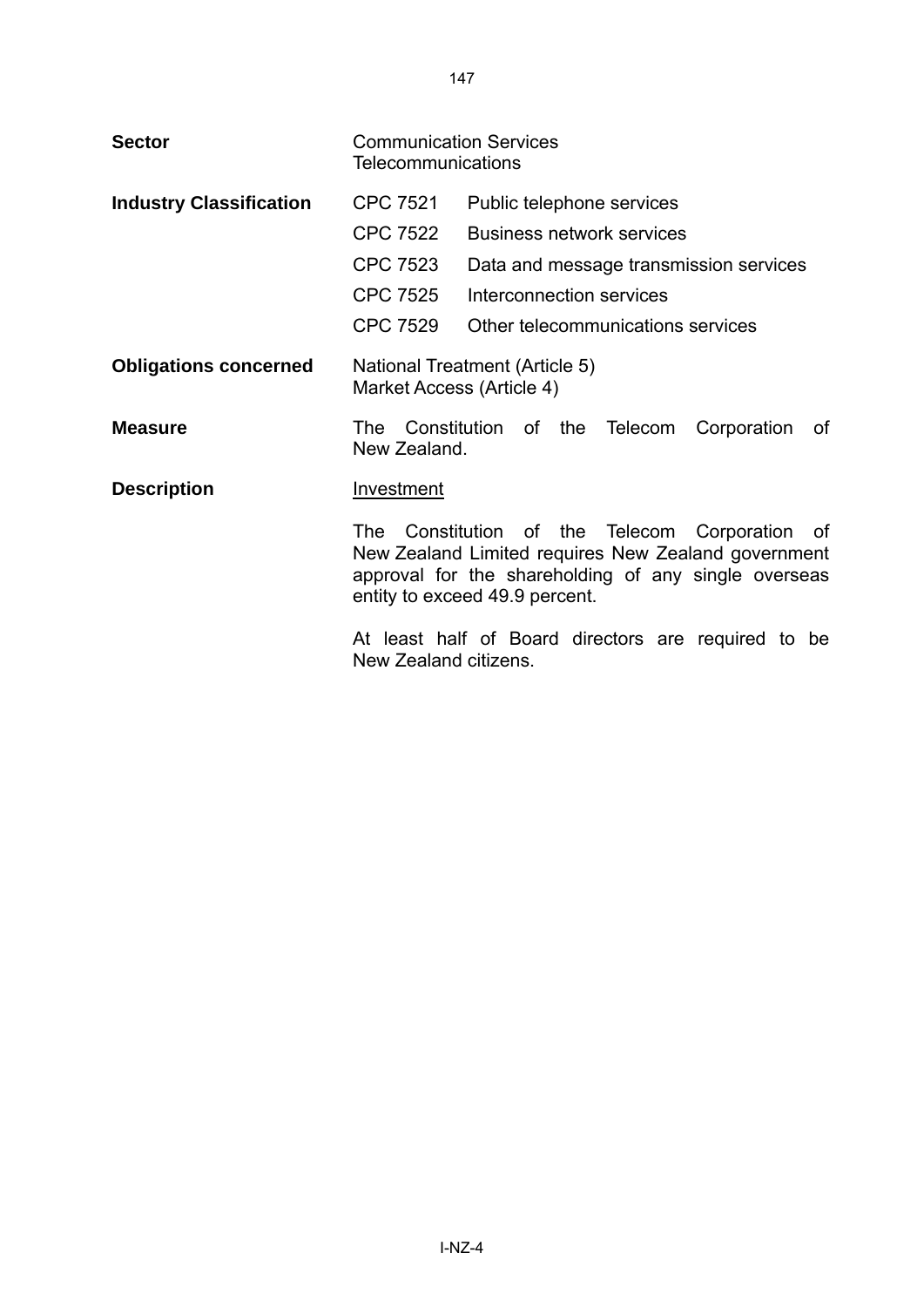| <b>Sector</b>                  | <b>Communication Services</b><br><b>Audio-visual Services</b>                                                                                                                                                                                                                                                                                   |                                   |                    |        |     |
|--------------------------------|-------------------------------------------------------------------------------------------------------------------------------------------------------------------------------------------------------------------------------------------------------------------------------------------------------------------------------------------------|-----------------------------------|--------------------|--------|-----|
| <b>Industry Classification</b> | CPC 96131                                                                                                                                                                                                                                                                                                                                       | Radio services                    |                    |        |     |
|                                | CPC 96133                                                                                                                                                                                                                                                                                                                                       | Combined<br>broadcasting services | programme          | making | and |
| <b>Obligations concerned</b>   | National Treatment (Article 5)<br>Market Access (Article 4)<br>Local Presence (Article 6)                                                                                                                                                                                                                                                       |                                   |                    |        |     |
| <b>Measure</b>                 | Radiocommunications Act 1989                                                                                                                                                                                                                                                                                                                    |                                   |                    |        |     |
| <b>Description</b>             | <b>Cross-Border Services and Investment</b>                                                                                                                                                                                                                                                                                                     |                                   |                    |        |     |
|                                | The acquisition of licences or management rights to use<br>the radio frequency spectrum, or any interest in such<br>licences<br>or<br>Radiocommunications Act 1989 by foreign governments<br>or agents on behalf of foreign government is subject to the<br>written approval of the Chief Executive of the Ministry of<br>Economic Development. |                                   | management rights, | under  | the |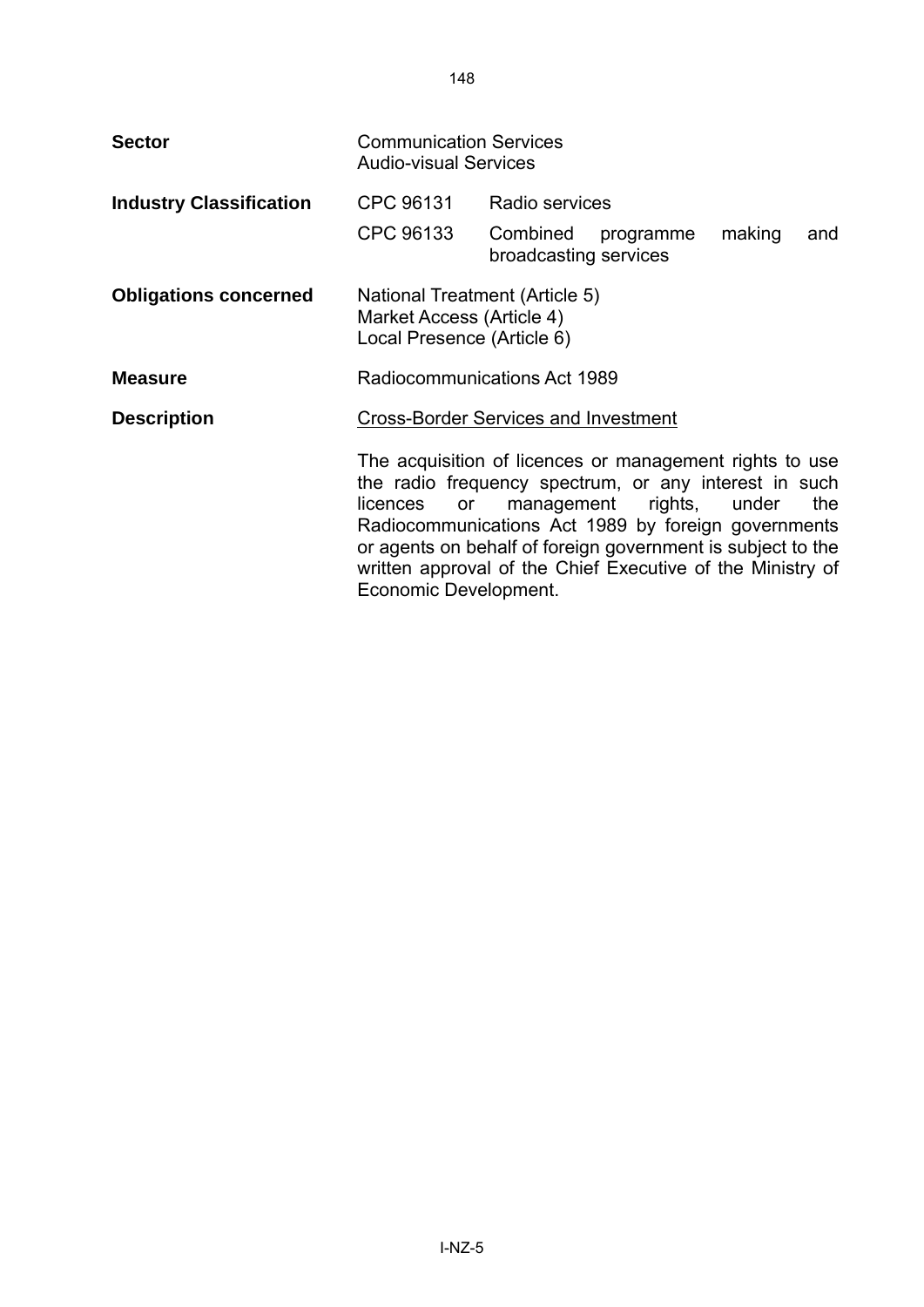| <b>Sector</b>                                                   | <b>Distribution Services</b><br>Commission agents' services<br>Wholesale trade services |                                                                                                                                                                                                                                                                                                                                           |
|-----------------------------------------------------------------|-----------------------------------------------------------------------------------------|-------------------------------------------------------------------------------------------------------------------------------------------------------------------------------------------------------------------------------------------------------------------------------------------------------------------------------------------|
| <b>Industry Classification **</b>                               | CPC 62111                                                                               | commission<br>for<br>agents'<br>services<br>agricultural<br>materials<br>and<br>live<br>raw<br>animals                                                                                                                                                                                                                                    |
|                                                                 | CPC 62112                                                                               | commission agents' services for food<br>products, beverages and tobacco                                                                                                                                                                                                                                                                   |
|                                                                 | CPC 62116                                                                               | commission agents' services for textiles,<br>clothing and footwear                                                                                                                                                                                                                                                                        |
|                                                                 | CPC 62118                                                                               | commission agents' services for goods<br>not elsewhere classified                                                                                                                                                                                                                                                                         |
|                                                                 | CPC 6221                                                                                | wholesale trade services for agricultural<br>raw materials and live animals, excluding<br>62213<br>for<br>services<br>related<br>to<br>unmanufactured tobacco                                                                                                                                                                             |
|                                                                 | CPC 62221                                                                               | wholesale trade services for fruit and<br>vegetables                                                                                                                                                                                                                                                                                      |
|                                                                 | CPC 62223                                                                               | wholesale<br>trade<br>services<br>for<br>meat,<br>poultry and game                                                                                                                                                                                                                                                                        |
|                                                                 | CPC 62226                                                                               | wholesale trade services for beverages                                                                                                                                                                                                                                                                                                    |
| **<br>This reservation only                                     | CPC 62229                                                                               | wholesale<br>trade<br>services<br>food<br>for<br>products not elsewhere classified                                                                                                                                                                                                                                                        |
| applies to products derived<br>activities<br>the<br>from<br>and | CPC 62231                                                                               | wholesale trade services for textiles                                                                                                                                                                                                                                                                                                     |
| listed<br>the<br>goods<br>in<br>Description.                    | CPC 62234                                                                               | wholesale trade services for fur articles                                                                                                                                                                                                                                                                                                 |
| <b>Obligations concerned</b>                                    | <b>National Treatment (Article 5)</b><br>Market Access (Article 4)                      |                                                                                                                                                                                                                                                                                                                                           |
| <b>Measure</b>                                                  | The Primary Products Marketing Act 1953                                                 |                                                                                                                                                                                                                                                                                                                                           |
| <b>Description</b>                                              |                                                                                         | <b>Cross-Border Services and Investment</b>                                                                                                                                                                                                                                                                                               |
|                                                                 |                                                                                         | The Primary Products Marketing Act 1953 provides for<br>the establishment of statutory marketing organisations<br>with monopoly or lesser powers over the exporting of<br>products derived from beekeeping; fruit growing; hop<br>growing; deer farming or game deer; or of goats, being<br>the fur bristles or fibres grown by the goat. |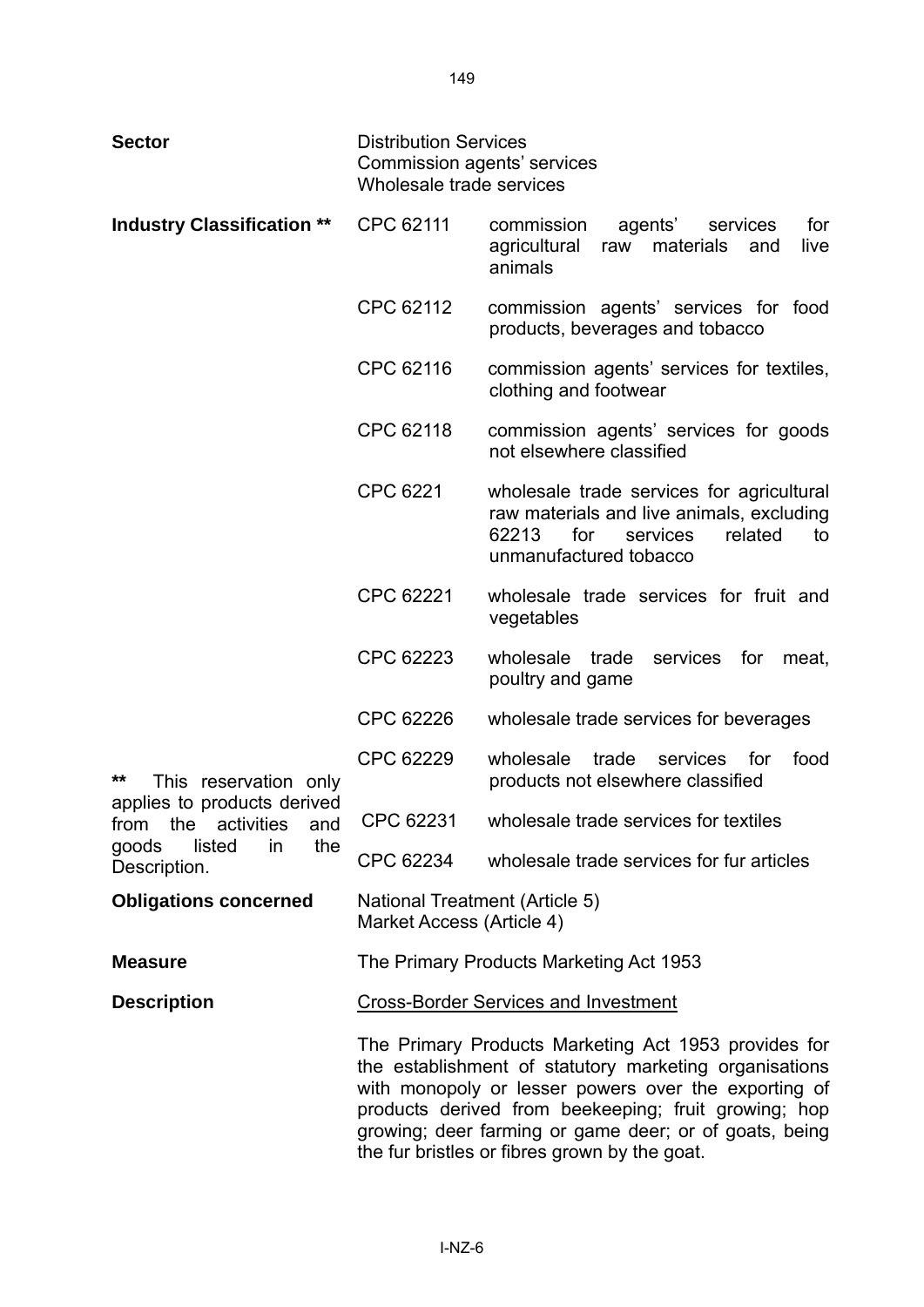## **ANNEX II TO CHAPTER 13 (TRADE IN SERVICES)**

## **Headnote**

1. Where appropriate, measures are referenced to the Provisional Central Product Classification ("CPC") as set out in Statistical Office of the United Nations Statistical Papers, Series M, No. 77, Provisional Central Product Classification, 1991 ("CPC code") and on the basis of the Services Sectoral Classification List WTO document MTN.GNS/W/120.

2. The Schedule of a Party sets out, pursuant to Paragraph 2 of Article 7 (Application of Articles 4, 5, 6 and 12), the specific sectors, sub-sectors, or activities for which that Party may maintain existing, or adopt new or more restrictive, measures that do not conform with obligations imposed by:

- (a) Article 4 (Market Access);
- (b) Article 5 (National Treatment);
- (c) Article 6 (Local Presence); or
- (d) Article 12 (Most Favoured Nation Treatment).

For greater certainty, Article 4 (Market Access) only refers to non-discriminatory measures.

3. Local Presence and National Treatment are separate disciplines and a measure that is only inconsistent with Local Presence need not be reserved against National Treatment.

4*.* Each entry in a Party's Schedule sets out the following elements:

- (a) **Sector** refers to the sector in which the entry is made;
- (b) **Industry Classification** refers, for the purpose of clarity, and where applicable, to the activity covered by the entry according to the CPC code;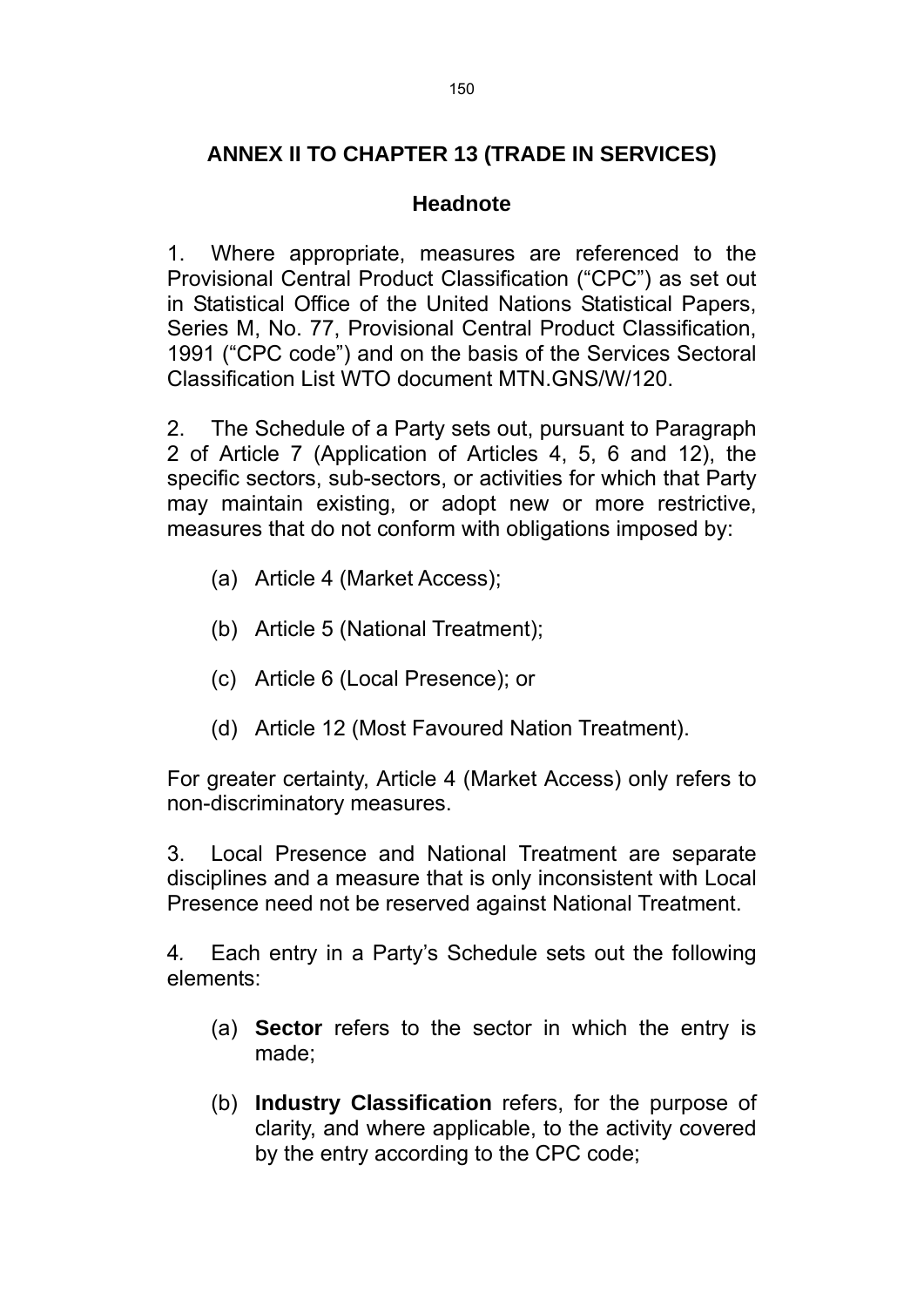- (c) **Obligations concerned** specifies the obligation(s) referred to in Paragraph 2;
- (d) **Description** sets out the nature and/or scope of the measures in the sectors, sub-sectors or activities covered by the entry; and
- (e) **Existing measures** are included for transparency purposes. The measures stipulated therein are not exhaustive.

5. Where the title "cross-border services" is used in the Description element, the entry shall be read to apply to the cross-border mode (Mode 1), the consumption abroad mode (Mode 2), and the presence of natural persons mode (Mode 4) for supply of services.

6. Where the title "investment" is used in the Description element, the entry shall be read to apply only to the commercial presence mode (Mode 3) for supply of services.

7. Any aspects of such an entry which relate to investment in goods only, are retained solely for transparency purposes.

8. In accordance with Paragraph 2 of Article 7 (Application of Articles 4, 5, 6 and 12), the Articles of this Agreement specified in the Obligations concerned element of an entry do not apply to the sectors, sub-sectors, and activities identified in the Description element of that entry.

9. Where an inconsistency arises in relation to the interpretation of an entry, the Description element of the entry shall prevail to the extent of the inconsistency.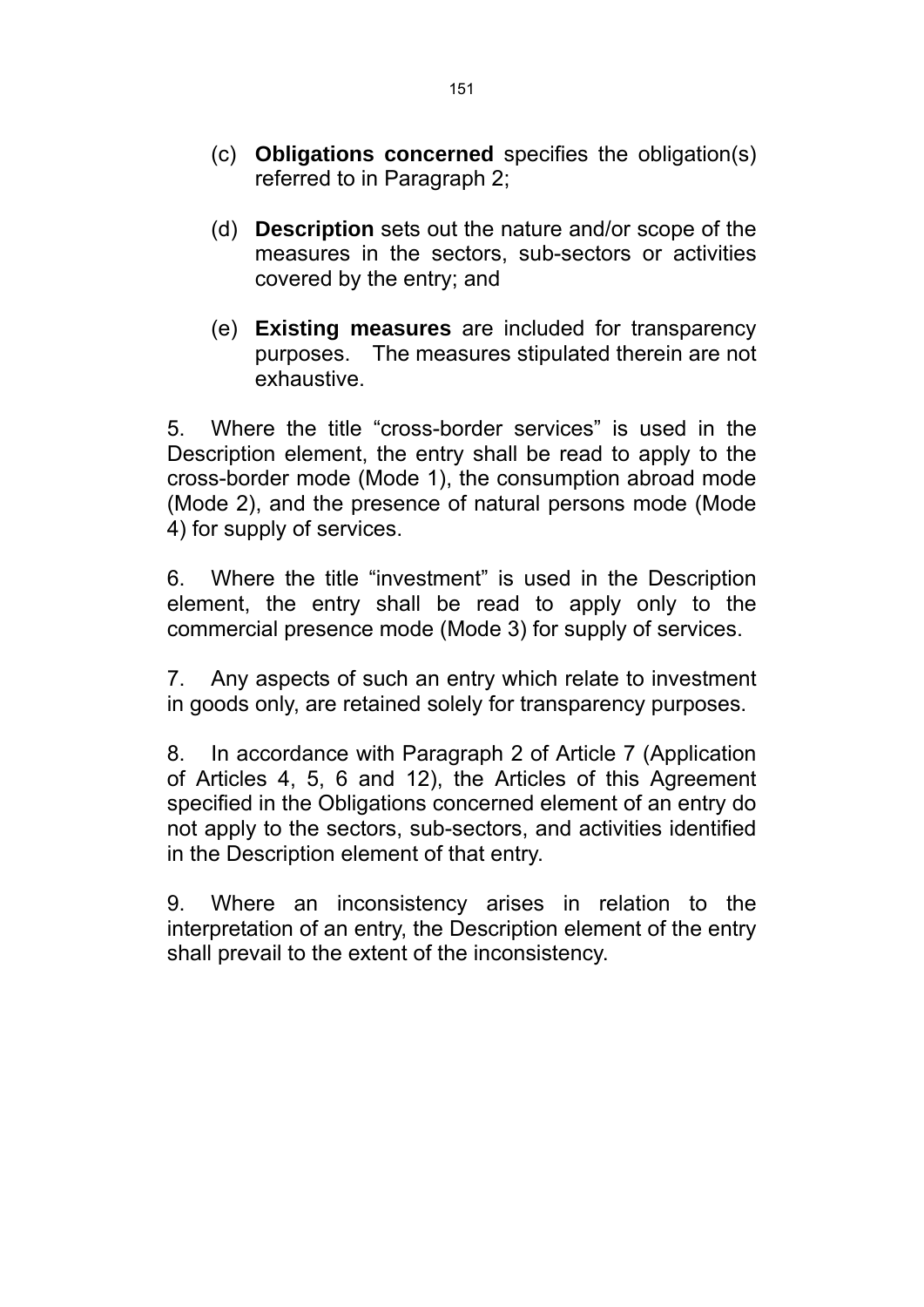## **SCHEDULE OF HONG KONG, CHINA**

| <b>Sector</b>                  | <b>All Sectors</b>                                                                                                                                        |  |  |
|--------------------------------|-----------------------------------------------------------------------------------------------------------------------------------------------------------|--|--|
| <b>Industry Classification</b> |                                                                                                                                                           |  |  |
| <b>Obligations concerned</b>   | Market Access (Article 4)<br>National Treatment (Article 5)<br>Local Presence (Article 6)<br>Most Favoured Nation Treatment (Article 12)                  |  |  |
| <b>Description</b>             | <b>Cross-Border Services and Investment</b>                                                                                                               |  |  |
|                                | Hong Kong, China reserves the right to adopt or maintain<br>any measure with respect to:                                                                  |  |  |
|                                | the provision of public law enforcement, ambulance<br>$\bullet$<br>services, correctional services and fire fighting<br>services; and                     |  |  |
|                                | the following, to the extent that they are social<br>٠<br>services established for a public purpose:                                                      |  |  |
|                                | health;<br>education;<br>$\sim$ 100 $\pm$<br>housing;<br>$\overline{\phantom{0}}$<br>training;<br>transport;<br>public utilities;<br>anojal anouritur and |  |  |

- social security; and
- social welfare.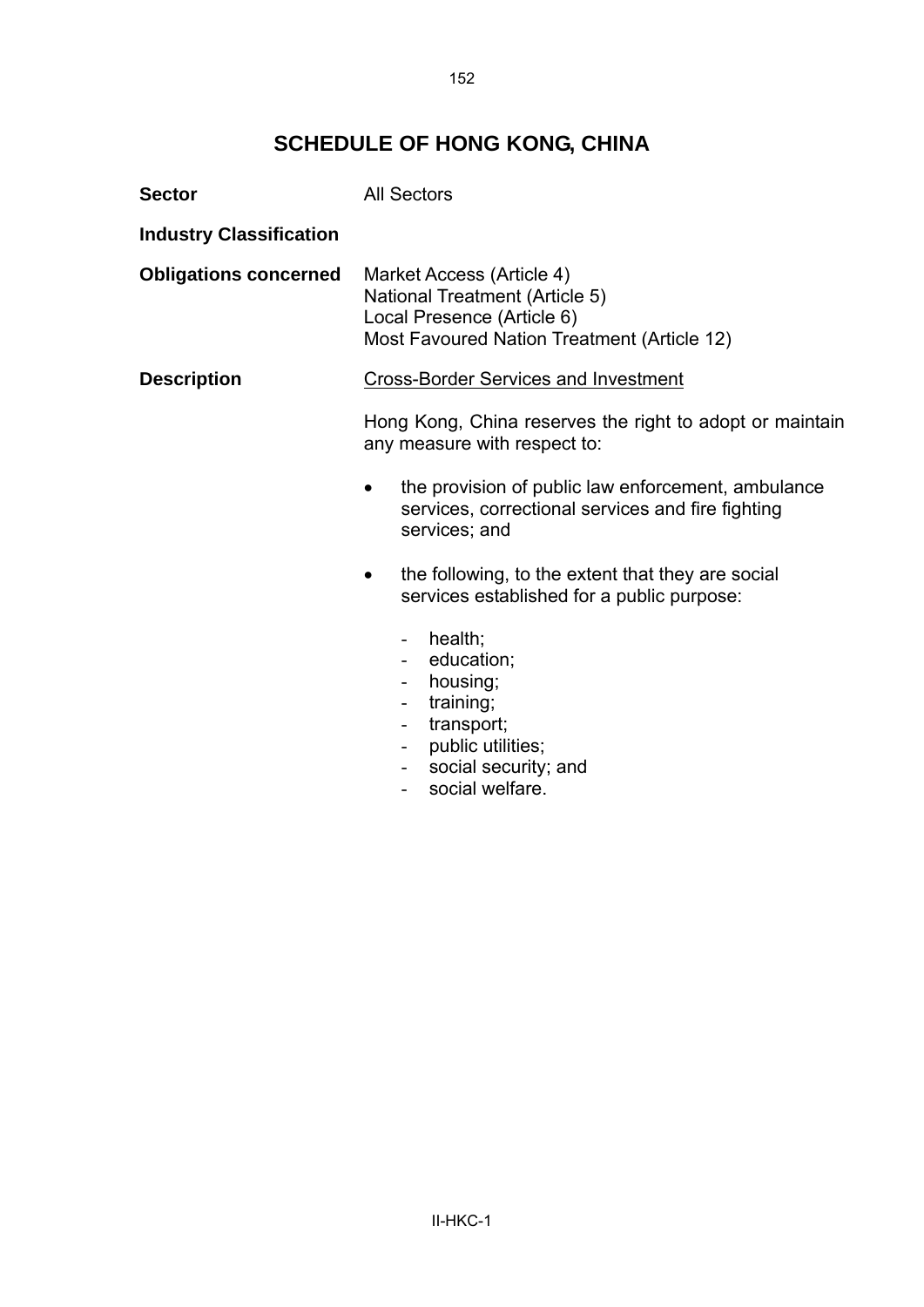| <b>Sector</b>                  | <b>Business Services</b><br><b>Professional Services</b><br><b>Legal Services</b> |                                                                                                         |
|--------------------------------|-----------------------------------------------------------------------------------|---------------------------------------------------------------------------------------------------------|
| <b>Industry Classification</b> | <b>CPC 861</b>                                                                    | <b>Legal Services</b>                                                                                   |
| <b>Obligations concerned</b>   | Market Access (Article 4)<br>Local Presence (Article 6)                           | National Treatment (Article 5)<br>Most Favoured Nation Treatment (Article 12)                           |
| <b>Description</b>             |                                                                                   | <b>Cross-Border Services and Investment</b>                                                             |
|                                |                                                                                   | Hong Kong, China reserves the right to adopt or maintain<br>any measure with respect to legal services. |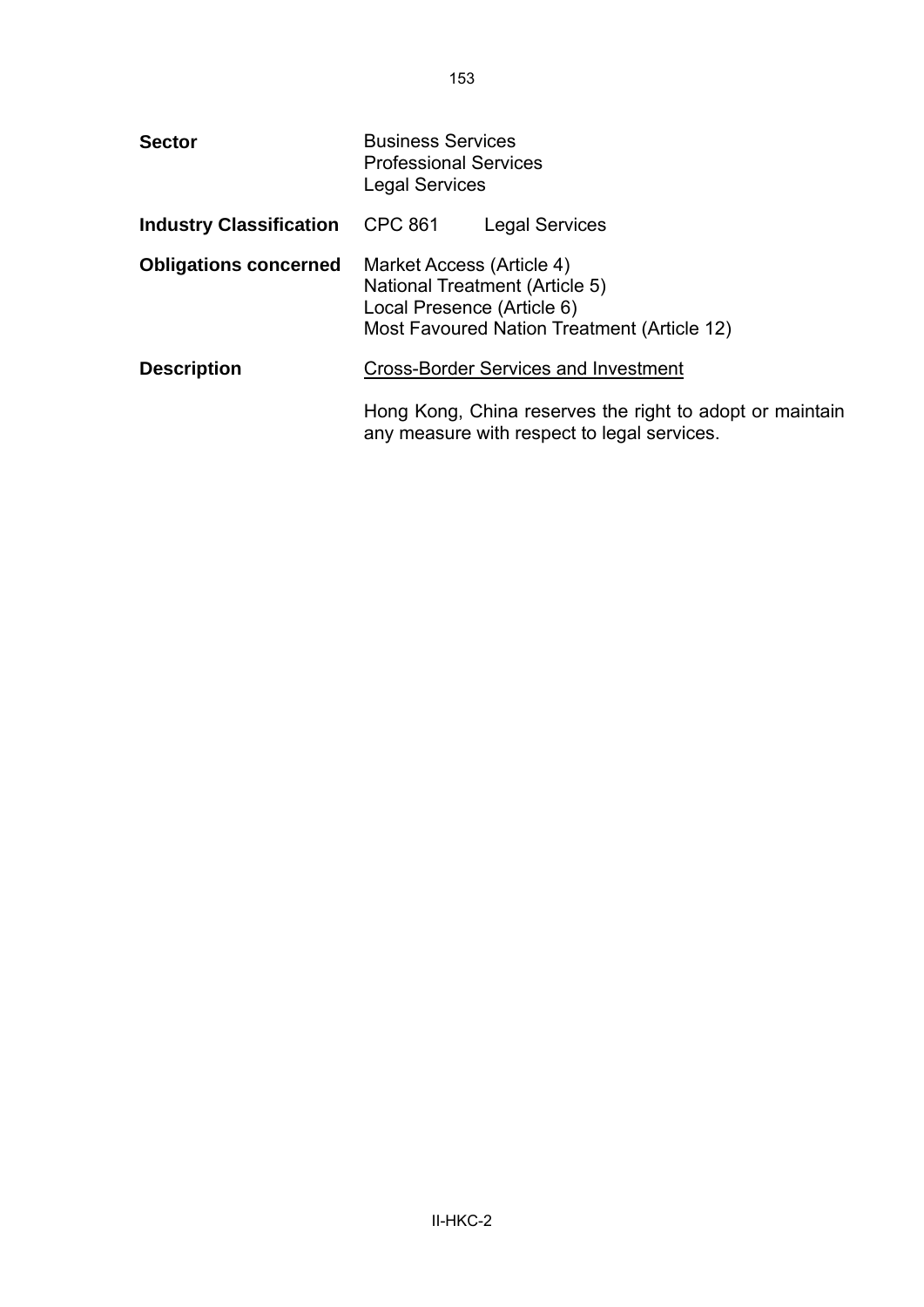| <b>Sector</b>                  | <b>Business Services</b><br><b>Professional Services</b><br>- Services                                                                   | <b>Medical and Dental Services</b><br>Nurses,<br>provided<br>by<br>Midwives,<br>Physiotherapists and Para-medical Personnel<br>- Other Professional Services* |
|--------------------------------|------------------------------------------------------------------------------------------------------------------------------------------|---------------------------------------------------------------------------------------------------------------------------------------------------------------|
| <b>Industry Classification</b> | CPC 9312                                                                                                                                 | <b>Medical and Dental Services</b>                                                                                                                            |
|                                | CPC 93191                                                                                                                                | Services provided by Midwives, Nurses,<br>Physiotherapists and<br>Para-medical<br>Personnel                                                                   |
|                                |                                                                                                                                          | Other Professional Services*                                                                                                                                  |
| <b>Obligations concerned</b>   | Market Access (Article 4)<br>National Treatment (Article 5)<br>Local Presence (Article 6)<br>Most Favoured Nation Treatment (Article 12) |                                                                                                                                                               |
| <b>Description</b>             |                                                                                                                                          | <b>Cross-Border Services and Investment</b>                                                                                                                   |
|                                | above.                                                                                                                                   | Hong Kong, China reserves the right to adopt or maintain<br>any measure with respect to the services as set out                                               |

\* This refers to the services covered by item k. of sub-sector "A. Professional Services" under the Sector "Business Services" of MTN.GNS/W/120.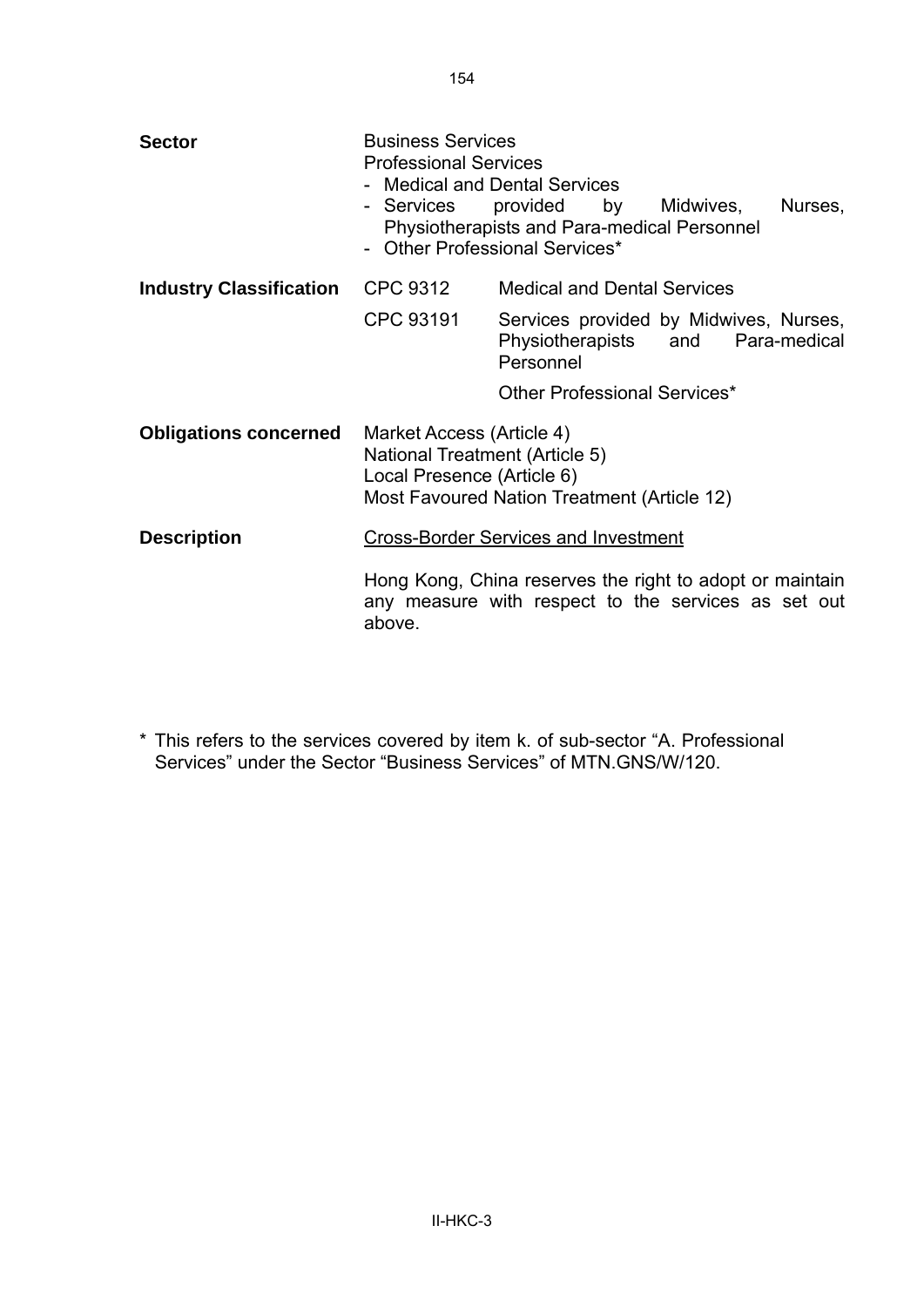| <b>Sector</b>                  | <b>Business Services</b><br><b>Research and Development Services</b>                      |                                                                                                                  |
|--------------------------------|-------------------------------------------------------------------------------------------|------------------------------------------------------------------------------------------------------------------|
| <b>Industry Classification</b> | CPC 851-853                                                                               | <b>Research and Development Services</b>                                                                         |
| <b>Obligations concerned</b>   | Market Access (Article 4)<br>National Treatment (Article 5)<br>Local Presence (Article 6) | Most Favoured Nation Treatment (Article 12)                                                                      |
| <b>Description</b>             |                                                                                           | <b>Cross-Border Services and Investment</b>                                                                      |
|                                | services.                                                                                 | Hong Kong, China reserves the right to adopt or maintain<br>any measure with respect to research and development |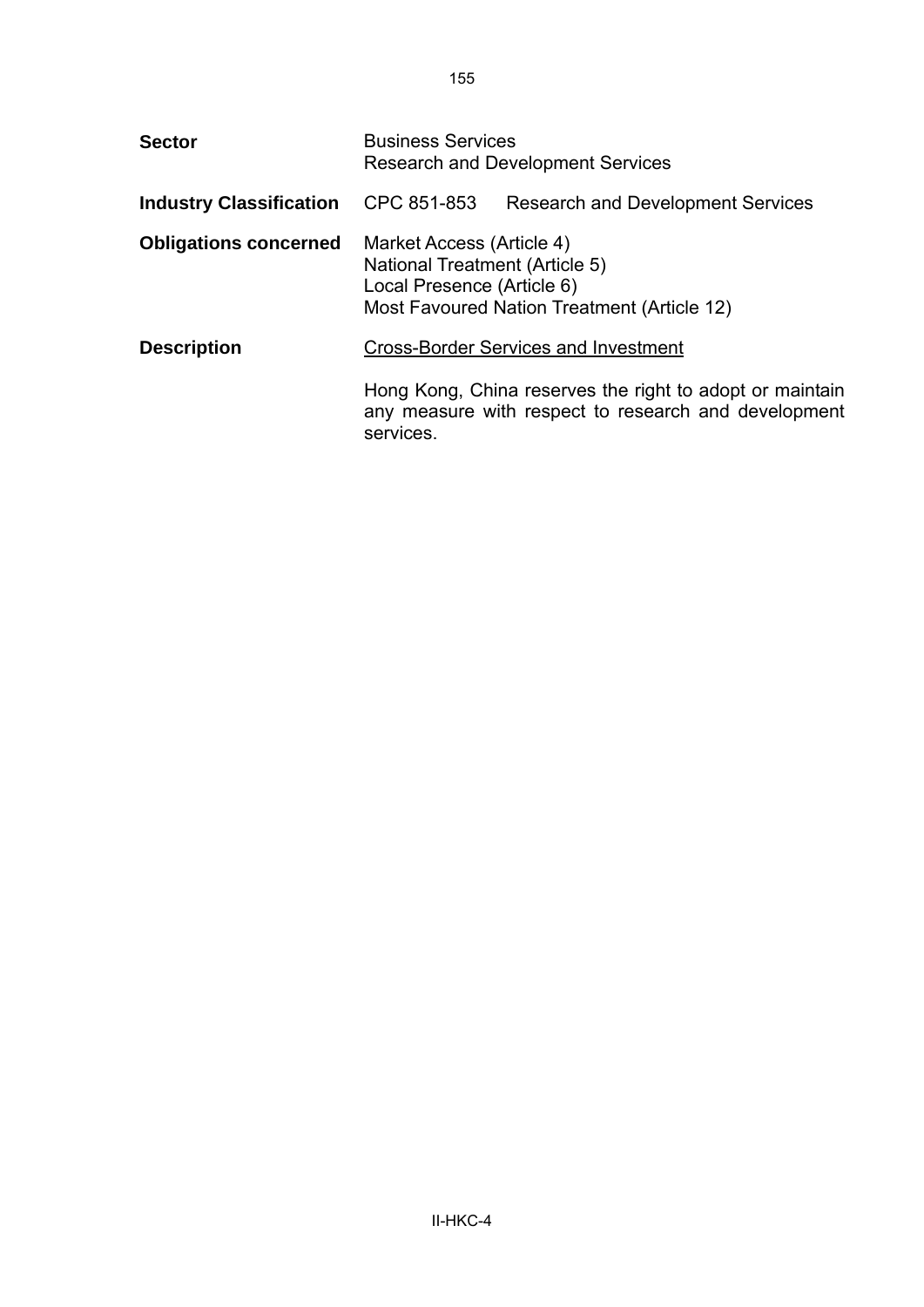<span id="page-158-0"></span>

| <b>Sector</b>                  | <b>Business Services</b><br>relating to ships)                                                                                           | Rental/Leasing Services without Operators<br>(except)                                                                                                                                                                            |
|--------------------------------|------------------------------------------------------------------------------------------------------------------------------------------|----------------------------------------------------------------------------------------------------------------------------------------------------------------------------------------------------------------------------------|
| <b>Industry Classification</b> | CPC 83104                                                                                                                                | Rental/Leasing Services without<br>Operators relating to Aircraft <sup>16</sup>                                                                                                                                                  |
|                                | CPC 83101, 83102<br>& 83105                                                                                                              | Rental/Leasing Services without<br>Operators<br>other<br>relating<br>to<br><b>Transport Equipment</b>                                                                                                                            |
|                                | CPC 83106 - 83109                                                                                                                        | without<br>Rental/Leasing Services<br>Operators<br>other<br>relating<br>to<br>Machinery and Equipment                                                                                                                            |
|                                | <b>CPC 832</b>                                                                                                                           | <b>Services</b><br>Other Rental/Leasing<br>without Operators                                                                                                                                                                     |
| <b>Obligations concerned</b>   | Market Access (Article 4)<br>National Treatment (Article 5)<br>Local Presence (Article 6)<br>Most Favoured Nation Treatment (Article 12) |                                                                                                                                                                                                                                  |
| <b>Description</b>             | <b>Cross-Border Services and Investment</b>                                                                                              |                                                                                                                                                                                                                                  |
|                                | and XVIII of GATS.                                                                                                                       | Hong Kong, China reserves the right to adopt or maintain<br>any measure with respect to rental/leasing services<br>without operators that is not inconsistent<br>with<br>Hong Kong, China's obligations under Articles XVI, XVII |

 $16$  The reservation on rental/leasing services without operators relating to aircraft is without prejudice to the non-application of this Chapter to these services under Paragraph 3 of Article 2 (Scope).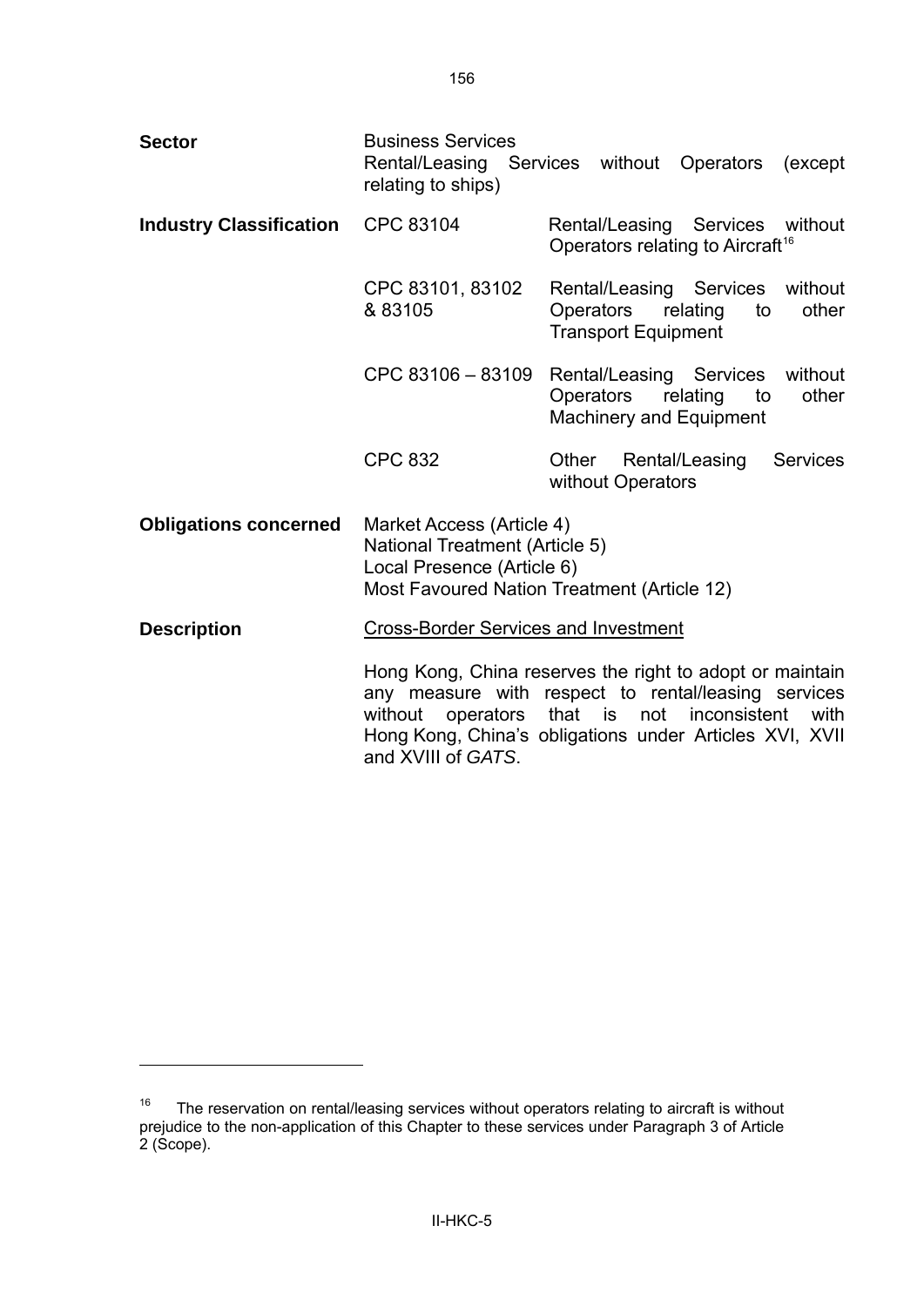| <b>Sector</b>                  | <b>Business Services</b><br><b>Other Business Services</b><br>Services incidental to Mining |                                                                                                                        |
|--------------------------------|---------------------------------------------------------------------------------------------|------------------------------------------------------------------------------------------------------------------------|
| <b>Industry Classification</b> | CPC 883+5115                                                                                | Services incidental to Mining                                                                                          |
| <b>Obligations concerned</b>   | Market Access (Article 4)<br>National Treatment (Article 5)<br>Local Presence (Article 6)   | Most Favoured Nation Treatment (Article 12)                                                                            |
| <b>Description</b>             |                                                                                             | <b>Cross-Border Services and Investment</b>                                                                            |
|                                |                                                                                             | Hong Kong, China reserves the right to adopt or maintain<br>any measure with respect to services incidental to mining. |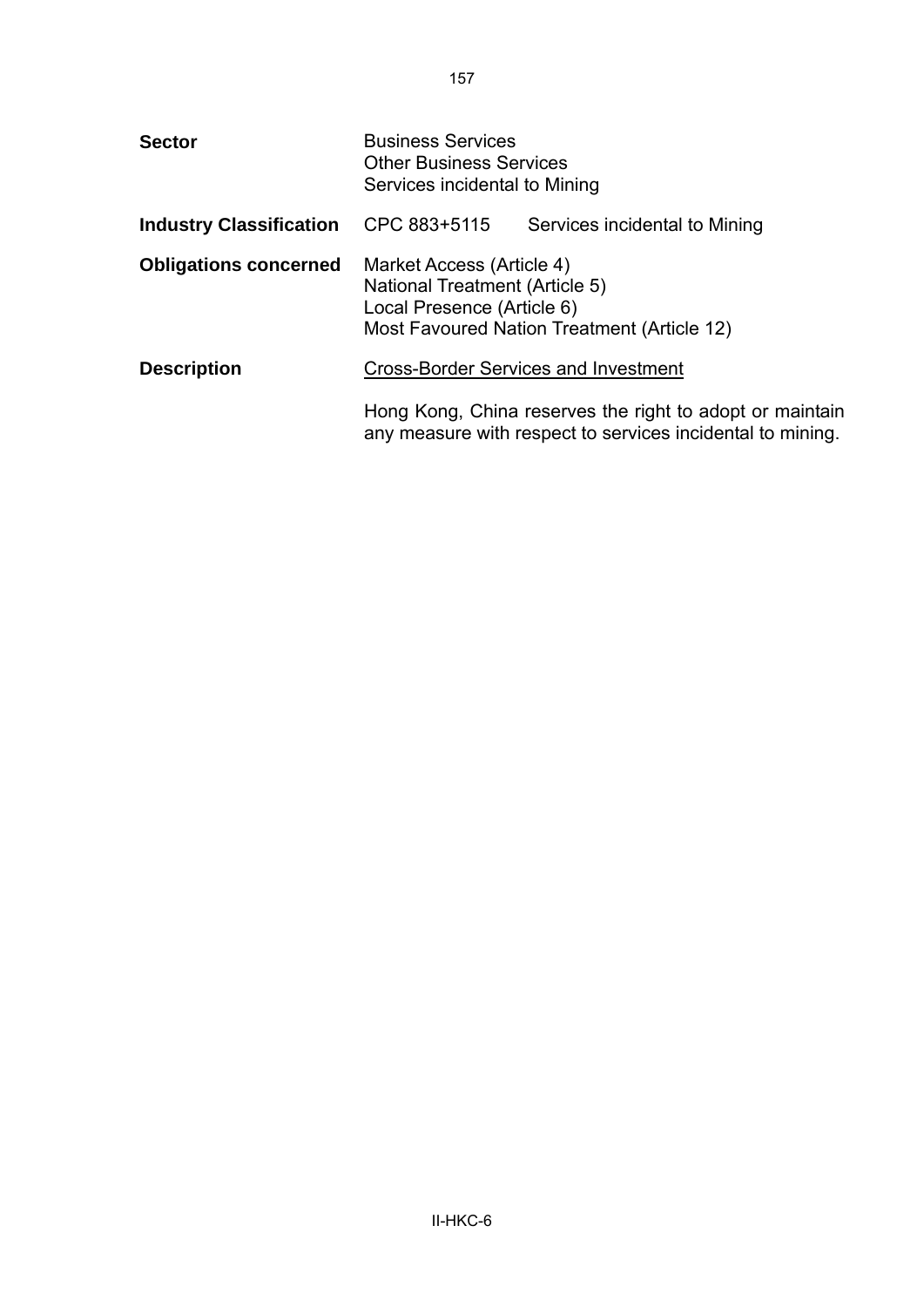<span id="page-160-0"></span>

| <b>Sector</b>                  | Energy<br><b>Business Services</b><br>Manufacturing<br><b>Distribution Services</b><br>Storage and Warehouse Services                                            |
|--------------------------------|------------------------------------------------------------------------------------------------------------------------------------------------------------------|
| <b>Industry Classification</b> |                                                                                                                                                                  |
| <b>Obligations concerned</b>   | Market Access (Article 4)<br><b>National Treatment (Article 5)</b><br>Local Presence (Article 6)<br>Most Favoured Nation Treatment (Article 12)                  |
| <b>Description</b>             | <b>Cross-Border Services and Investment</b>                                                                                                                      |
|                                | Hong Kong, China reserves the right to adopt or maintain<br>any measures with respect to energy services <sup>17</sup> .                                         |
|                                | Activities in the energy services include the importation,<br>generation or manufacture, transmission, distribution,<br>storage, supply, sale and use of energy. |

 $17$  Excluding architectural services (CPC 8671), engineering services (CPC 8672), computer and related services (CPC 84), and general construction work for civil engineering (CPC 513).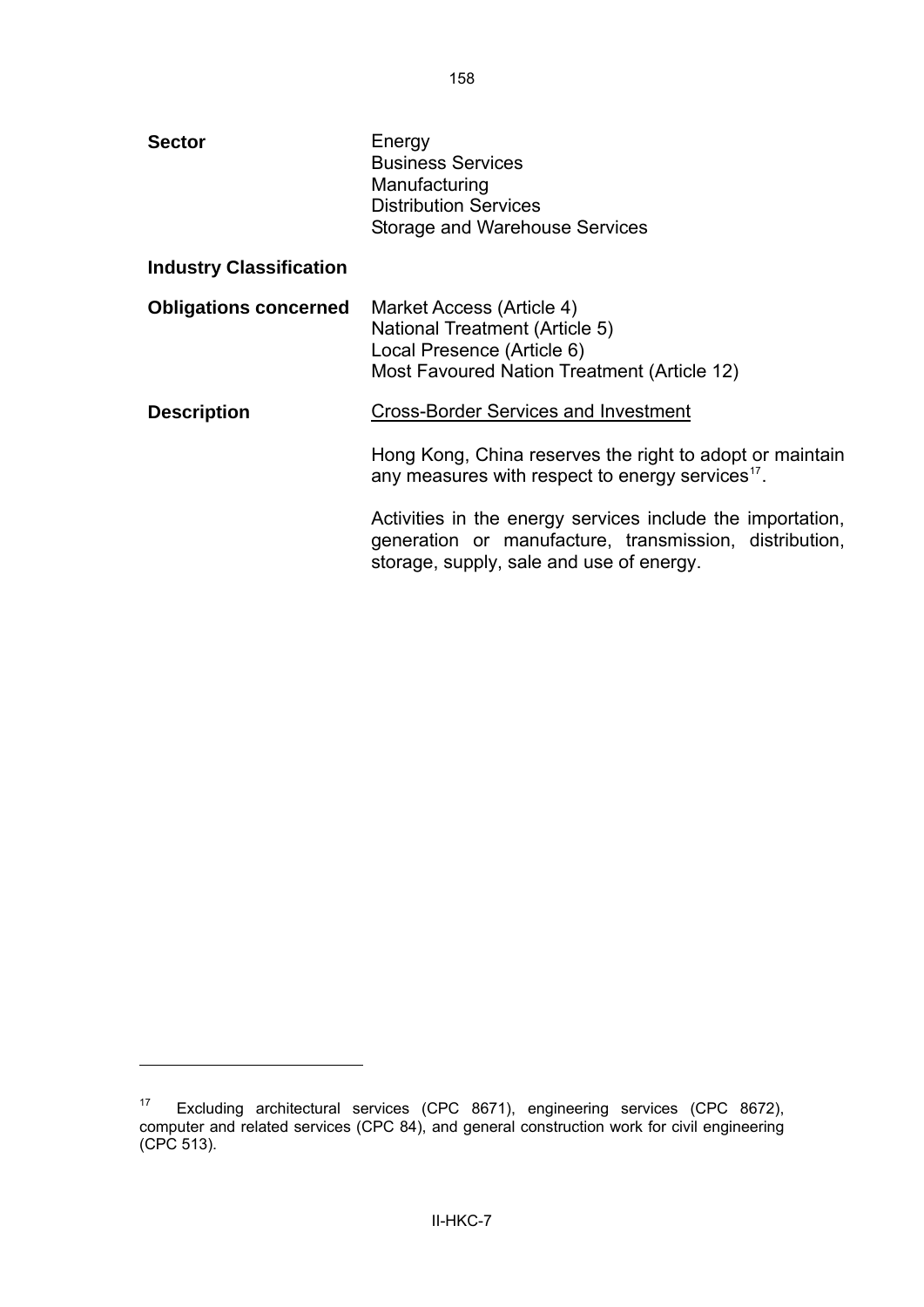| <b>Sector</b>                  | <b>Communication Services</b><br><b>Postal Services</b>                                   |                                                                                                          |
|--------------------------------|-------------------------------------------------------------------------------------------|----------------------------------------------------------------------------------------------------------|
| <b>Industry Classification</b> | <b>CPC 7511</b>                                                                           | <b>Postal Services</b>                                                                                   |
| <b>Obligations concerned</b>   | Market Access (Article 4)<br>National Treatment (Article 5)<br>Local Presence (Article 6) | Most Favoured Nation Treatment (Article 12)                                                              |
| <b>Description</b>             | <b>Cross-Border Services and Investment</b>                                               |                                                                                                          |
|                                |                                                                                           | Hong Kong, China reserves the right to adopt or maintain<br>any measure with respect to postal services. |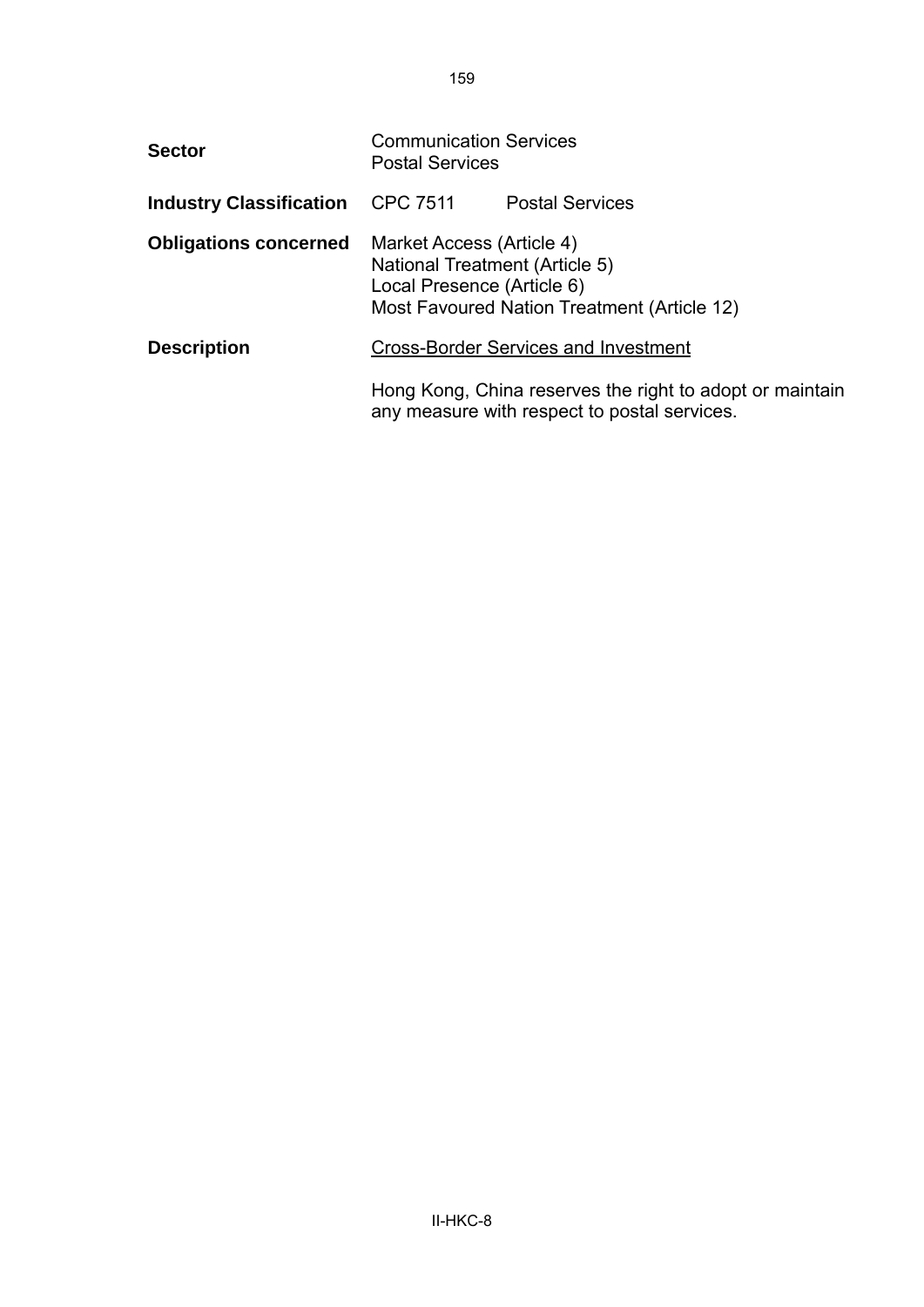| <b>Sector</b>                  | <b>Communication Services</b><br><b>Courier Services</b>                                  |                                                                                                                                                                                                                         |
|--------------------------------|-------------------------------------------------------------------------------------------|-------------------------------------------------------------------------------------------------------------------------------------------------------------------------------------------------------------------------|
| <b>Industry Classification</b> | CPC 7512                                                                                  | <b>Courier Services</b>                                                                                                                                                                                                 |
| <b>Obligations concerned</b>   | Market Access (Article 4)<br>National Treatment (Article 5)<br>Local Presence (Article 6) |                                                                                                                                                                                                                         |
| <b>Description</b>             |                                                                                           | <b>Cross-Border Services and Investment</b>                                                                                                                                                                             |
|                                |                                                                                           | Hong Kong, China reserves the right to adopt or maintain<br>any measure with respect to courier services that is not<br>inconsistent with Hong Kong, China's obligations under<br>Articles XVI, XVII and XVIII of GATS. |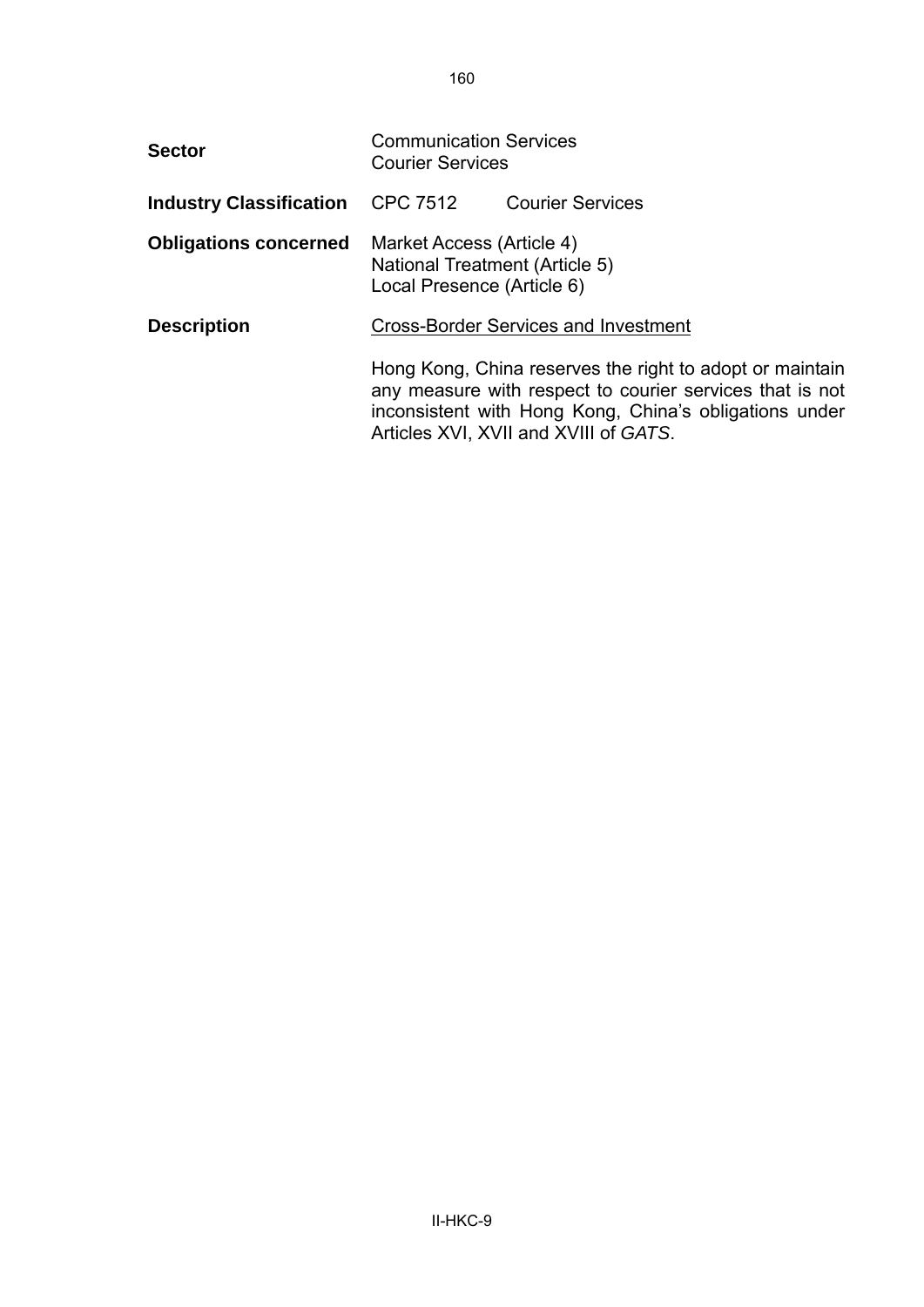| <b>Sector</b>                  | <b>Communication Services</b><br><b>Telecommunication Services</b>                                                                                                                                                                                                                                                                                                                              |
|--------------------------------|-------------------------------------------------------------------------------------------------------------------------------------------------------------------------------------------------------------------------------------------------------------------------------------------------------------------------------------------------------------------------------------------------|
| <b>Industry Classification</b> | (a) Voice Telephone Services<br>(b) Packet-switched Data Transmission Services<br>(c) Circuit-switched Data Transmission Services<br>(d) Telex Services<br>(e) Telegraph Services<br>(f) Facsimile Services<br>(g) Private Leased Circuit Services<br>(o) Other                                                                                                                                 |
| <b>Obligations concerned</b>   | Market Access (Article 4)<br>National Treatment (Article 5)<br>Local Presence (Article 6)<br>Most Favoured Nation Treatment (Article 12)                                                                                                                                                                                                                                                        |
| <b>Description</b>             | <b>Cross-Border Services and Investment</b><br>Hong Kong, China reserves the right to adopt or maintain<br>any measure with respect to the services as set out above<br>that is not inconsistent with Hong Kong, China's<br>obligations under Articles XVI, XVII and XVIII of GATS or<br>with its Revised Offers on Services contained in the WTO<br>document TN/S/O/HKG/Rev.1 of 16 June 2005. |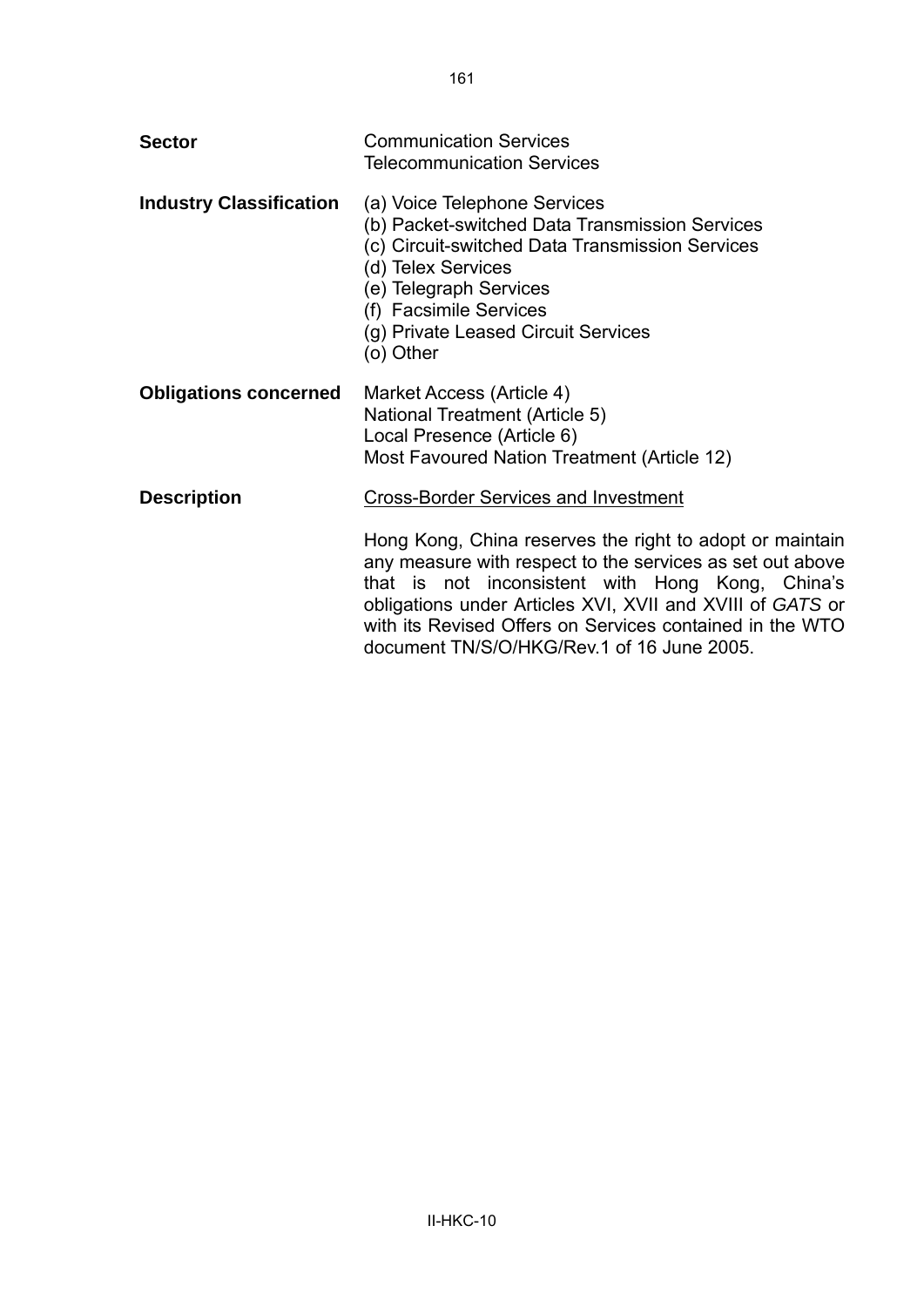| <b>Sector</b>                  | <b>Communication Services</b><br><b>Audiovisual Services</b>                                                                                    |                                      |            |              |
|--------------------------------|-------------------------------------------------------------------------------------------------------------------------------------------------|--------------------------------------|------------|--------------|
| <b>Industry Classification</b> | CPC 9613                                                                                                                                        | <b>Radio and Television Services</b> |            |              |
|                                | <b>CPC 7524</b>                                                                                                                                 | Radio and<br><b>Services</b>         | Television | Transmission |
|                                |                                                                                                                                                 | Other Audiovisual Services*          |            |              |
| <b>Obligations concerned</b>   | Market Access (Article 4)<br><b>National Treatment (Article 5)</b><br>Local Presence (Article 6)<br>Most Favoured Nation Treatment (Article 12) |                                      |            |              |
| <b>Description</b>             | <b>Cross-Border Services and Investment</b>                                                                                                     |                                      |            |              |
|                                | Hong Kong, China reserves the right to adopt or maintain<br>any measure with respect to the services as set out<br>above.                       |                                      |            |              |

\* This refers to the services covered by item f. of sub-sector "D. Audiovisual services" under the sector "Communication Services" of MTN.GNS/W/120.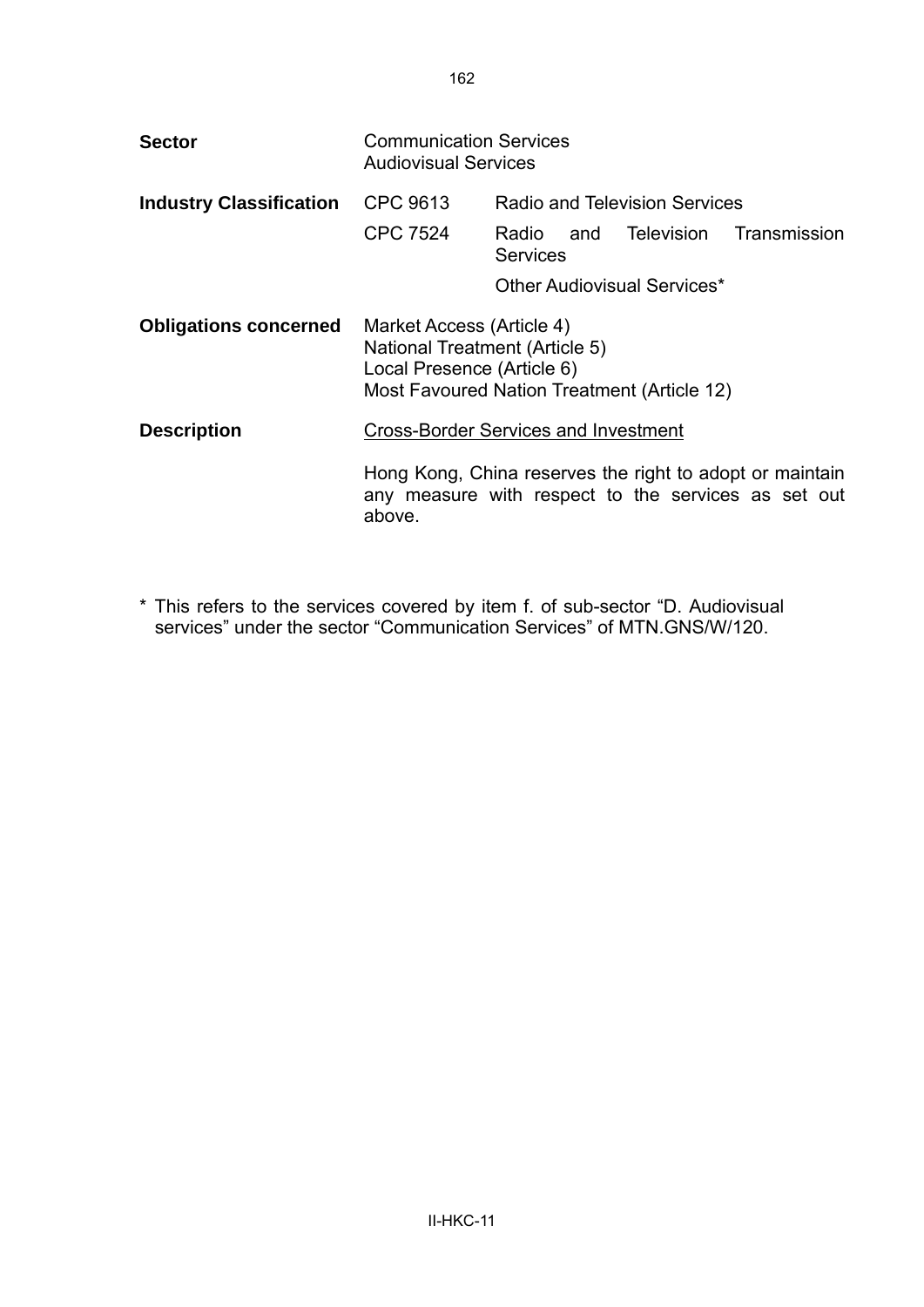<span id="page-165-0"></span>

| <b>Sector</b>                  | Construction and Related Engineering Services <sup>18</sup>                               |                                                                                                                                                                                                                                                                                                                                                  |  |
|--------------------------------|-------------------------------------------------------------------------------------------|--------------------------------------------------------------------------------------------------------------------------------------------------------------------------------------------------------------------------------------------------------------------------------------------------------------------------------------------------|--|
| <b>Industry Classification</b> | <b>CPC 512</b>                                                                            | Construction Work<br>General<br>for<br><b>Buildings</b>                                                                                                                                                                                                                                                                                          |  |
|                                | CPC 514+516                                                                               | Installation and Assembly Work                                                                                                                                                                                                                                                                                                                   |  |
|                                | <b>CPC 517</b>                                                                            | Building Completion and Finishing<br><b>Work</b>                                                                                                                                                                                                                                                                                                 |  |
|                                | CPC 511+515+518                                                                           | Other                                                                                                                                                                                                                                                                                                                                            |  |
| <b>Obligations concerned</b>   | Market Access (Article 4)<br>National Treatment (Article 5)<br>Local Presence (Article 6) |                                                                                                                                                                                                                                                                                                                                                  |  |
| <b>Description</b>             | <b>Cross-Border Services and Investment</b>                                               |                                                                                                                                                                                                                                                                                                                                                  |  |
|                                |                                                                                           | Hong Kong, China reserves the right to adopt or maintain<br>any measure with respect to the services as set out above<br>that is not inconsistent with Hong Kong, China's<br>obligations under Articles XVI, XVII and XVIII of GATS or<br>with its Revised Offers on Services contained in the WTO<br>document TN/S/O/HKG/Rev.1 of 16 June 2005. |  |

 $18$  For railway construction and project implementation services, please refer to II-HKC-25 of Hong Kong, China's Schedule to Annex II.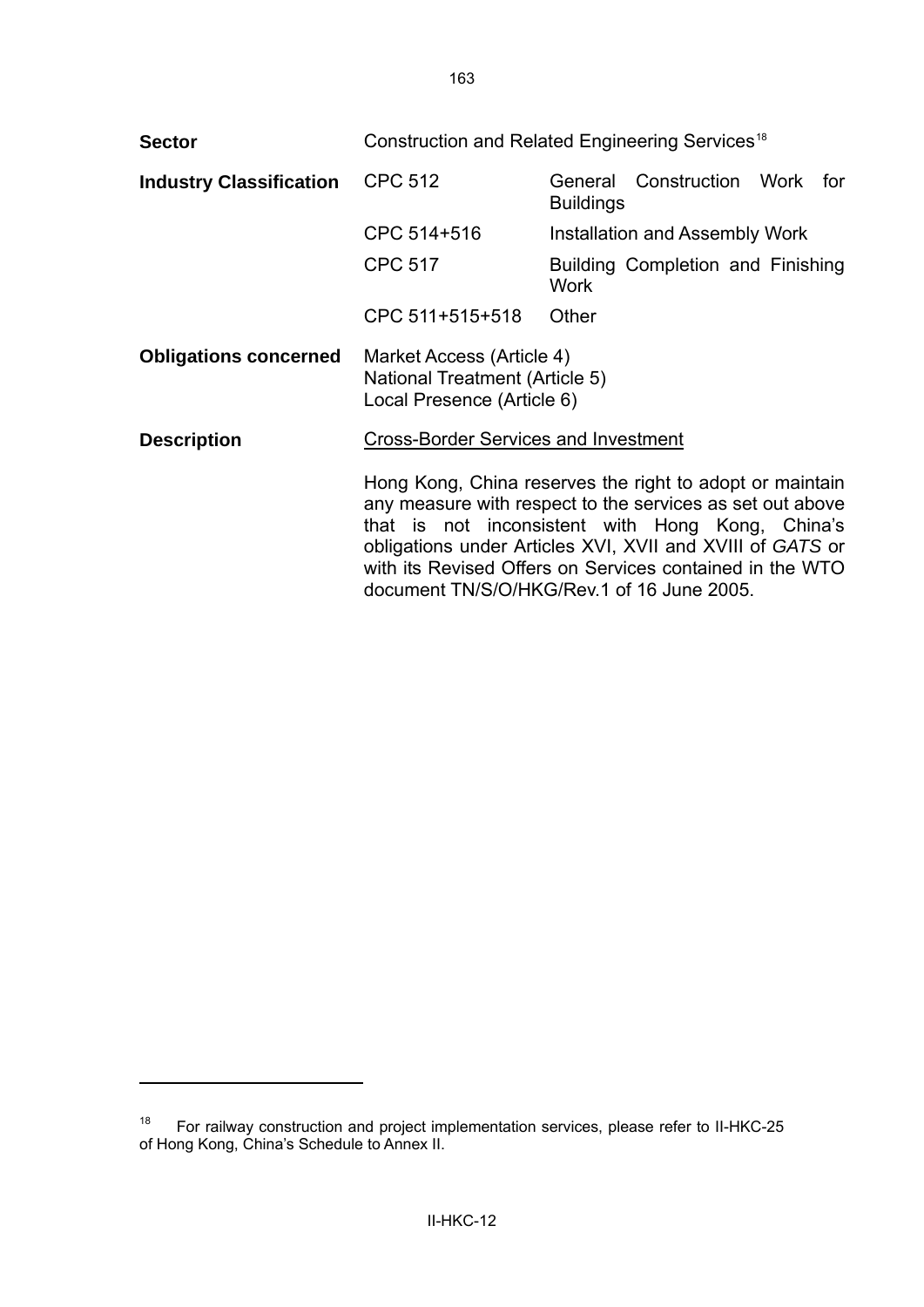| <b>Sector</b>                  | <b>Education Services</b>                                                                 |                                                                                                                                                                                                                                                                                                                                                                                                                                                                                                                                                                                      |
|--------------------------------|-------------------------------------------------------------------------------------------|--------------------------------------------------------------------------------------------------------------------------------------------------------------------------------------------------------------------------------------------------------------------------------------------------------------------------------------------------------------------------------------------------------------------------------------------------------------------------------------------------------------------------------------------------------------------------------------|
| <b>Industry Classification</b> | <b>CPC 921</b>                                                                            | <b>Primary Education Services</b>                                                                                                                                                                                                                                                                                                                                                                                                                                                                                                                                                    |
|                                | <b>CPC 922</b>                                                                            | <b>Secondary Education Services</b>                                                                                                                                                                                                                                                                                                                                                                                                                                                                                                                                                  |
|                                | <b>CPC 923</b>                                                                            | <b>Higher Education Services</b>                                                                                                                                                                                                                                                                                                                                                                                                                                                                                                                                                     |
|                                | <b>CPC 924</b>                                                                            | <b>Adult Education Services</b>                                                                                                                                                                                                                                                                                                                                                                                                                                                                                                                                                      |
|                                | <b>CPC 929</b>                                                                            | <b>Other Education Services</b>                                                                                                                                                                                                                                                                                                                                                                                                                                                                                                                                                      |
| <b>Obligations concerned</b>   | Market Access (Article 4)<br>National Treatment (Article 5)<br>Local Presence (Article 6) |                                                                                                                                                                                                                                                                                                                                                                                                                                                                                                                                                                                      |
| <b>Description</b>             |                                                                                           | <b>Cross-Border Services and Investment</b>                                                                                                                                                                                                                                                                                                                                                                                                                                                                                                                                          |
|                                | any measure with respect to:                                                              | Hong Kong, China reserves the right to adopt or maintain                                                                                                                                                                                                                                                                                                                                                                                                                                                                                                                             |
|                                | ٠<br>$\bullet$<br>$3$ ; and                                                               | adult education services;<br>other education services that is inconsistent with<br>Article 4 (Market Access) with respect to Modes 1 to<br>the admission of non-local students with respect to<br>education services with respect to Mode 3, except<br>this does not apply to the admission to international<br>schools of non-local students who are natural<br>persons of New Zealand. International schools are<br>schools which follow a non-local curriculum and<br>whose students do not sit local examinations.<br>- It<br>generally refers to those schools offering<br>full |

non-local curricula designed primarily for non-Chinese speaking students and foreign

nationals.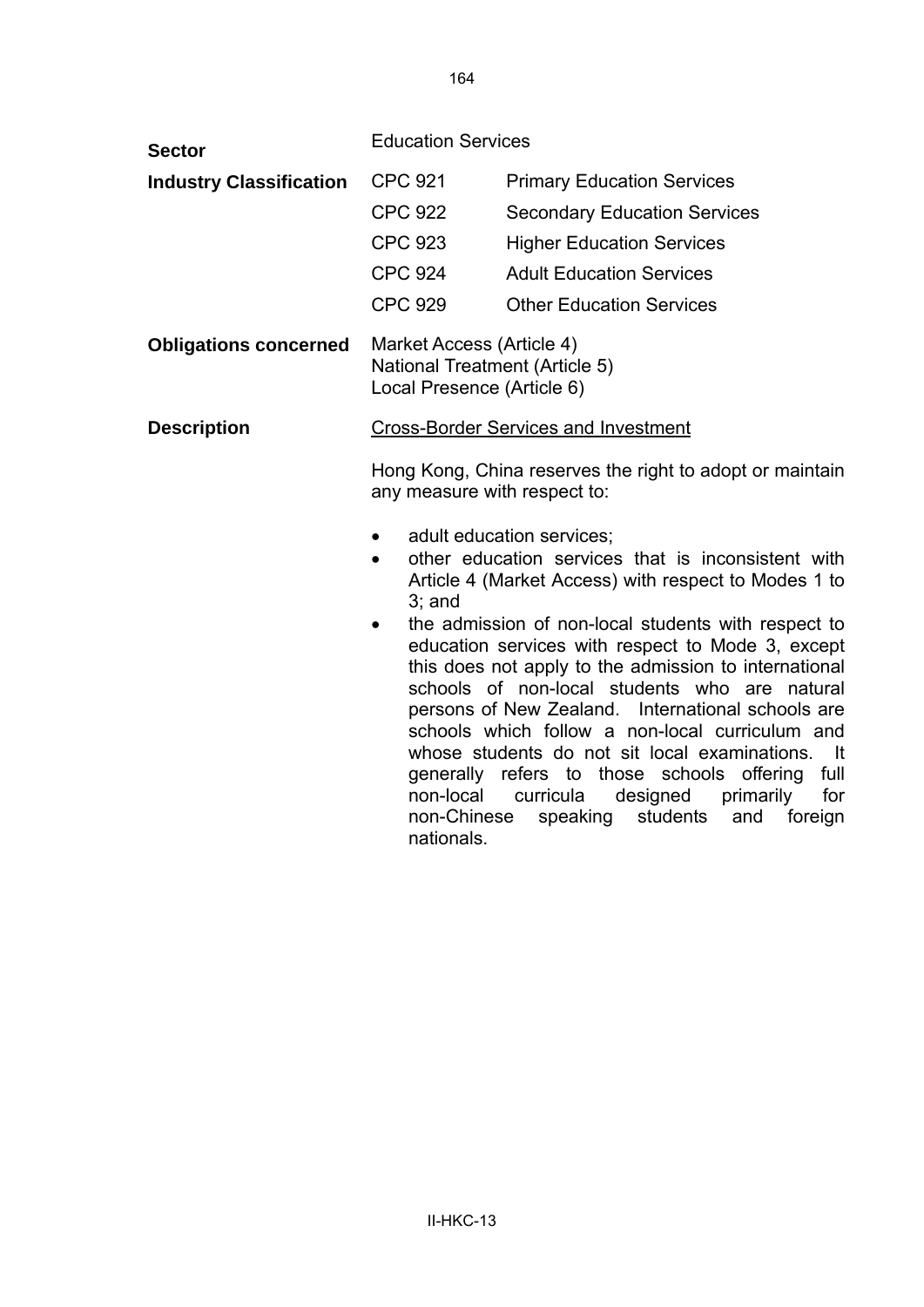**Sector Financial Services Industry Classification Obligations concerned** Market Access (Article 4) National Treatment (Article 5) Local Presence (Article 6) Most Favoured Nation Treatment (Article 12) **Description Cross-Border Services and Investment** Hong Kong, China reserves the right to adopt or maintain any measure with respect to financial services that is not inconsistent with Hong Kong, China's obligations under Articles XVI, XVII and XVIII of *GATS* or with its Revised Offers on Services contained in the WTO document TN/S/O/HKG/Rev.1 of 16 June 2005.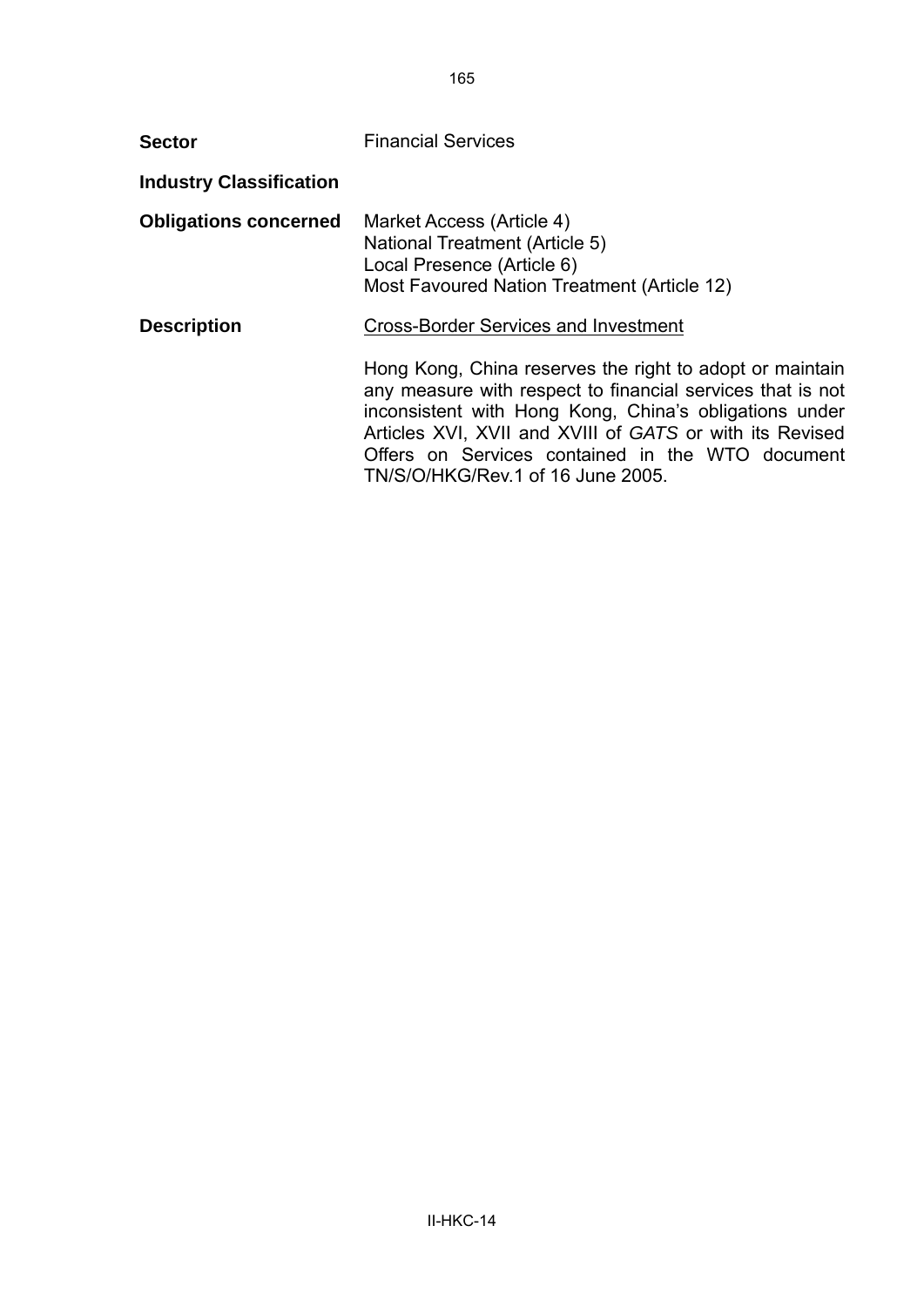| <b>Sector</b>                  | <b>Health Related and Social Services</b>                                                                                                |
|--------------------------------|------------------------------------------------------------------------------------------------------------------------------------------|
| <b>Industry Classification</b> |                                                                                                                                          |
| <b>Obligations concerned</b>   | Market Access (Article 4)<br>National Treatment (Article 5)<br>Local Presence (Article 6)<br>Most Favoured Nation Treatment (Article 12) |
| <b>Description</b>             | <b>Cross-Border Services and Investment</b>                                                                                              |
|                                | Hong Kong, China reserves the right to adopt or maintain<br>any measure with respect to health related and social<br>services.           |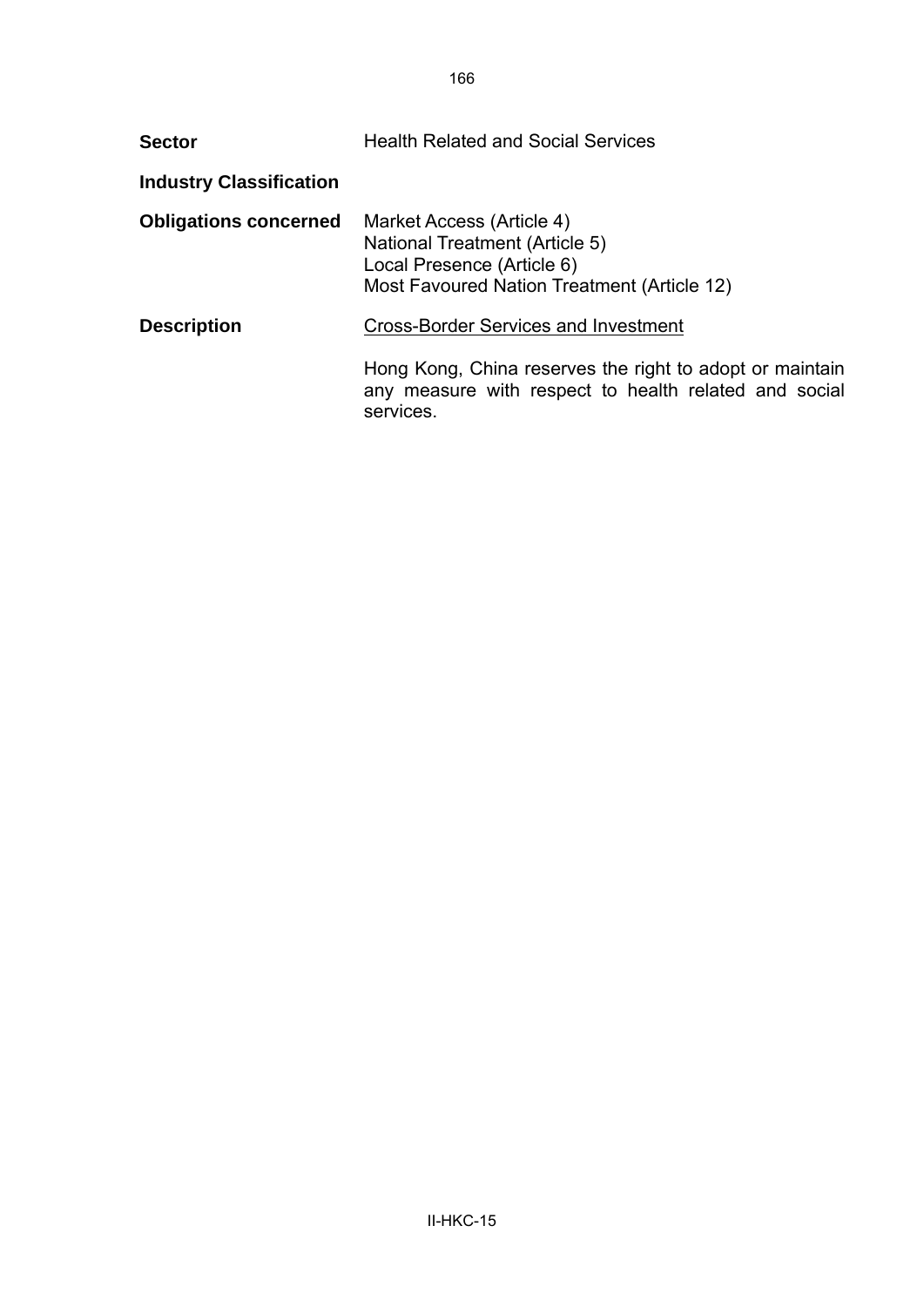| <b>Sector</b>                  | <b>Tourism and Travel Related Services</b>                                                                                                                                                                                                                                                                                                             |
|--------------------------------|--------------------------------------------------------------------------------------------------------------------------------------------------------------------------------------------------------------------------------------------------------------------------------------------------------------------------------------------------------|
| <b>Industry Classification</b> |                                                                                                                                                                                                                                                                                                                                                        |
| <b>Obligations concerned</b>   | Market Access (Article 4)<br>National Treatment (Article 5)<br>Local Presence (Article 6)                                                                                                                                                                                                                                                              |
| <b>Description</b>             | <b>Cross-Border Services and Investment</b>                                                                                                                                                                                                                                                                                                            |
|                                | Hong Kong, China reserves the right to adopt or maintain<br>any measure with respect to tourism and travel related<br>services that is not inconsistent with Hong Kong, China's<br>obligations under Articles XVI, XVII and XVIII of GATS or<br>with its Revised Offers on Services contained in the WTO<br>document TN/S/O/HKG/Rev.1 of 16 June 2005. |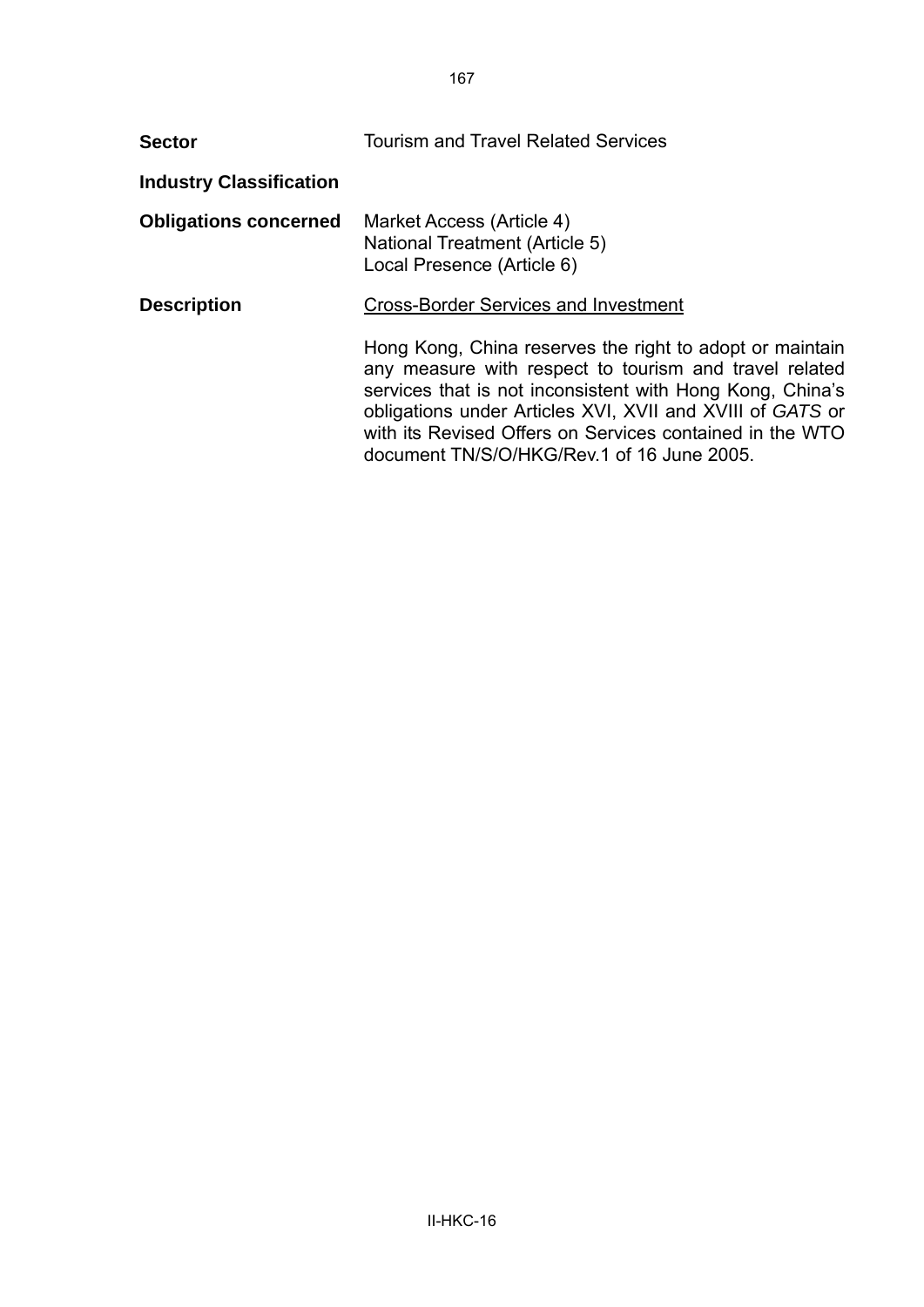| <b>Sector</b>                  | Recreational, Cultural and Sporting Services                                                     |                                                                                                                                                                                                                                                                                                                                           |  |
|--------------------------------|--------------------------------------------------------------------------------------------------|-------------------------------------------------------------------------------------------------------------------------------------------------------------------------------------------------------------------------------------------------------------------------------------------------------------------------------------------|--|
| <b>Industry Classification</b> | CPC 9619                                                                                         | <b>Entertainment Services</b>                                                                                                                                                                                                                                                                                                             |  |
| <b>Obligations concerned</b>   | Market Access (Article 4)<br><b>National Treatment (Article 5)</b><br>Local Presence (Article 6) |                                                                                                                                                                                                                                                                                                                                           |  |
| <b>Description</b>             | <b>Cross-Border Services and Investment</b>                                                      |                                                                                                                                                                                                                                                                                                                                           |  |
|                                |                                                                                                  | Hong Kong, China reserves the right to adopt or maintain<br>any measure with respect to entertainment services that is<br>not inconsistent with Hong Kong, China's obligations<br>under Articles XVI, XVII and XVIII of GATS or with its<br>Revised Offers on Services contained in the WTO<br>document TN/S/O/HKG/Rev.1 of 16 June 2005. |  |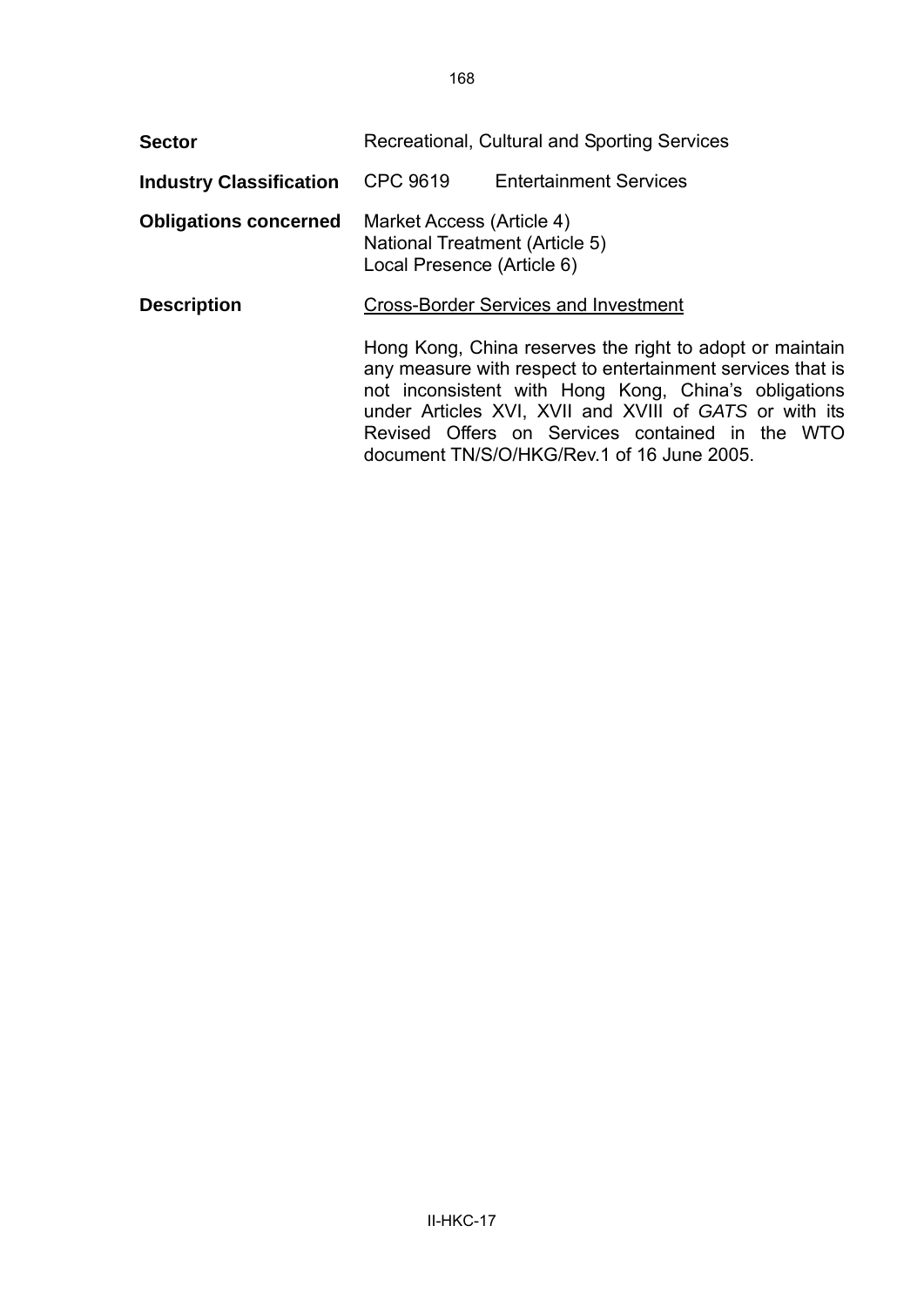| <b>Sector</b>                  | Recreational, Cultural and Sporting Services                                              |                                                                                                                                                                                                                                                                                                                                                                                                                 |
|--------------------------------|-------------------------------------------------------------------------------------------|-----------------------------------------------------------------------------------------------------------------------------------------------------------------------------------------------------------------------------------------------------------------------------------------------------------------------------------------------------------------------------------------------------------------|
| <b>Industry Classification</b> | <b>CPC 963</b>                                                                            | Libraries, Archives, Museums and other<br><b>Cultural Services</b>                                                                                                                                                                                                                                                                                                                                              |
| <b>Obligations concerned</b>   | Market Access (Article 4)<br>National Treatment (Article 5)<br>Local Presence (Article 6) | Most Favoured Nation Treatment (Article 12)                                                                                                                                                                                                                                                                                                                                                                     |
| <b>Description</b>             | June 2005.                                                                                | <b>Cross-Border Services and Investment</b><br>Hong Kong, China reserves the right to adopt or maintain<br>any measure with respect to libraries, archives, museums<br>and other cultural services that is not inconsistent with<br>Hong Kong, China's obligations under Articles XVI, XVII<br>and XVIII of GATS or with its Revised Offers on Services<br>contained in the WTO document TN/S/O/HKG/Rev.1 of 16 |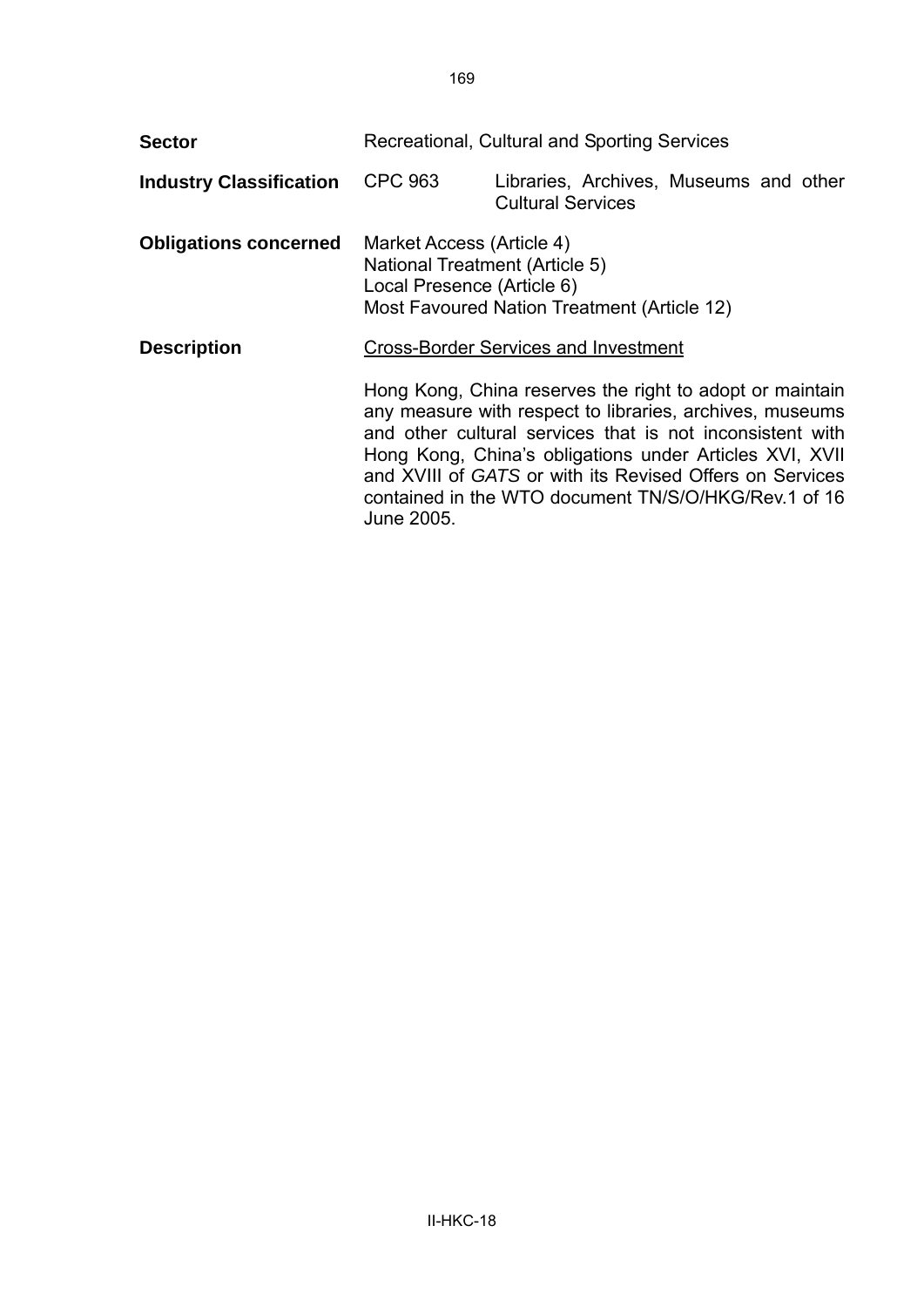| <b>Sector</b>                  | Recreational, Cultural and Sporting Services                                                     |                                                                                                                                                                         |
|--------------------------------|--------------------------------------------------------------------------------------------------|-------------------------------------------------------------------------------------------------------------------------------------------------------------------------|
| <b>Industry Classification</b> | <b>CPC 962</b>                                                                                   | <b>News Agency Services</b>                                                                                                                                             |
|                                |                                                                                                  | Other Recreational, Cultural and Sporting<br>Services*                                                                                                                  |
| <b>Obligations concerned</b>   | Market Access (Article 4)<br><b>National Treatment (Article 5)</b><br>Local Presence (Article 6) | Most Favoured Nation Treatment (Article 12)                                                                                                                             |
| <b>Description</b>             |                                                                                                  | <b>Cross-Border Services and Investment</b>                                                                                                                             |
|                                |                                                                                                  | Hong Kong, China reserves the right to adopt or maintain<br>any measure with respect to news agency services and<br>other recreational, cultural and sporting services. |

\* This refers to the services covered by sub-sector "E. Other" under the sector "Recreational, Cultural and Sporting Services" of MTN.GNS/W/120.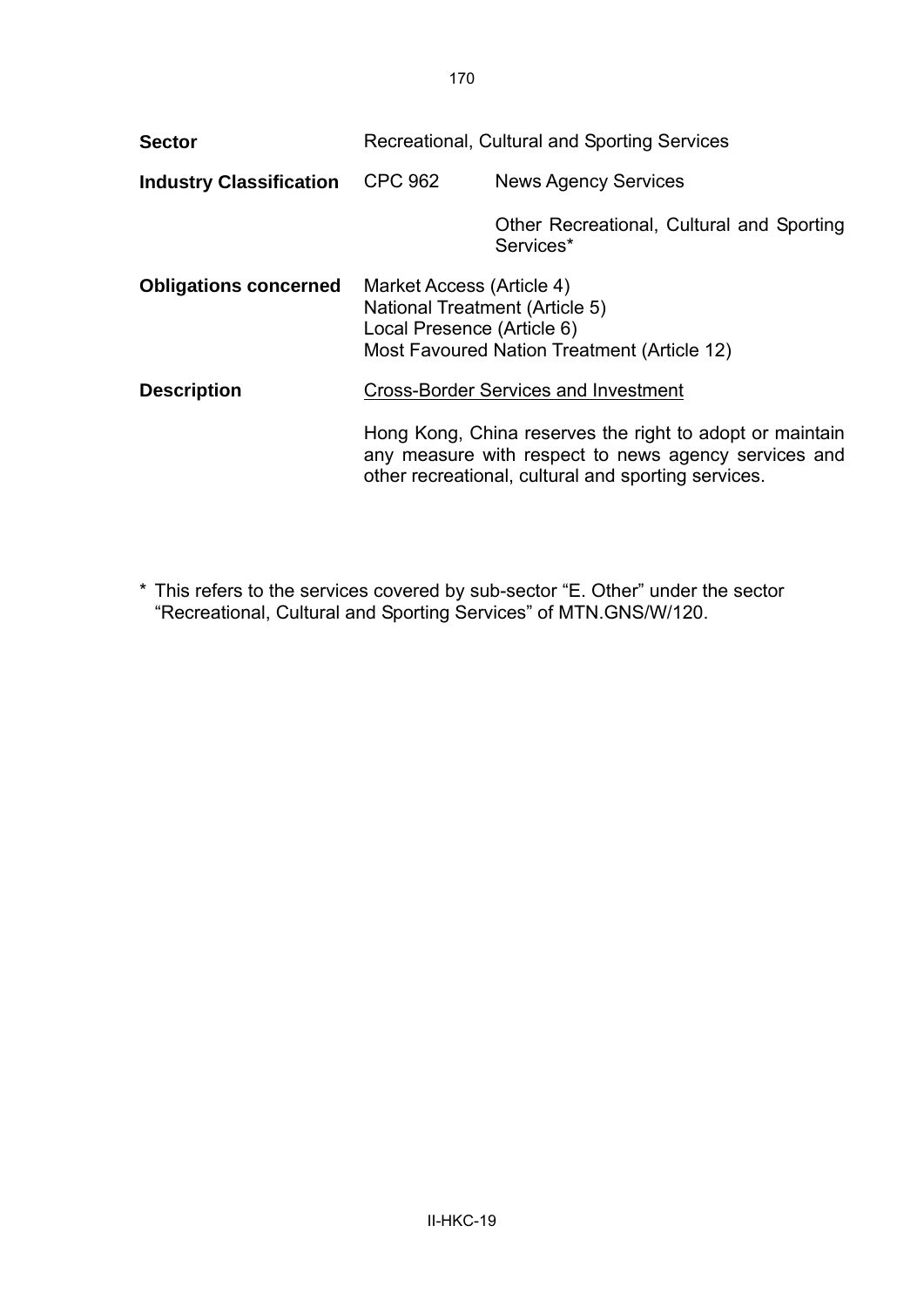| <b>Sector</b>                  | Recreational, Cultural and Sporting Services<br>Sporting and other Recreational Services  |                                             |                                                                                                              |  |
|--------------------------------|-------------------------------------------------------------------------------------------|---------------------------------------------|--------------------------------------------------------------------------------------------------------------|--|
| <b>Industry Classification</b> | CPC 96492                                                                                 | <b>Gambling and Betting Services</b>        |                                                                                                              |  |
| <b>Obligations concerned</b>   | Market Access (Article 4)<br>National Treatment (Article 5)<br>Local Presence (Article 6) | Most Favoured Nation Treatment (Article 12) |                                                                                                              |  |
| <b>Description</b>             | <b>Cross-Border Services and Investment</b>                                               |                                             |                                                                                                              |  |
|                                | services.                                                                                 |                                             | Hong Kong, China reserves the right to adopt or maintain<br>any measure with respect to gambling and betting |  |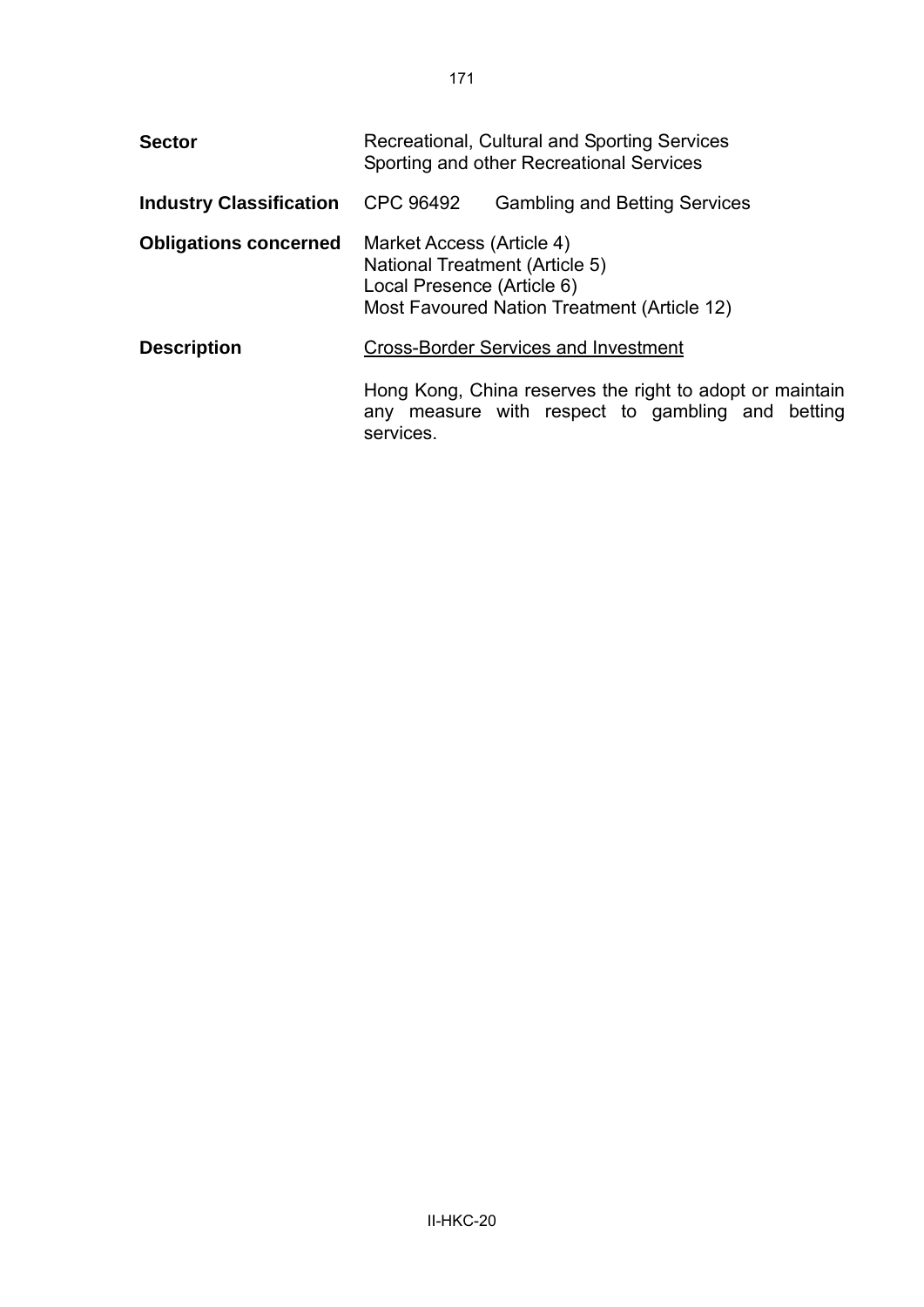<span id="page-174-0"></span>

| <b>Sector</b>                  | <b>Transport Services</b><br><b>Maritime Services</b>                                                                                           |
|--------------------------------|-------------------------------------------------------------------------------------------------------------------------------------------------|
| <b>Industry Classification</b> |                                                                                                                                                 |
| <b>Obligations concerned</b>   | Market Access (Article 4)<br><b>National Treatment (Article 5)</b><br>Local Presence (Article 6)<br>Most Favoured Nation Treatment (Article 12) |
| <b>Description</b>             | <b>Cross-Border Services and Investment</b>                                                                                                     |
|                                | Hong Kong, China reserves the right to adopt or maintain<br>any measure with respect to:                                                        |
|                                | cabotage <sup>19</sup> transport; and<br>$\bullet$                                                                                              |

provision of certain port services (pilotage; anchorage, berth and berthing services; towing and tug assistance; provisioning, fuelling and watering; garbage collecting and ballast waste disposal; port captain's services; navigation aids; shore-based operational services essential to ship operation, including communications, water and electrical supplies; and emergency repair facilities). However, no measures shall be applied which deny international maritime transport service suppliers reasonable and non-discriminatory access to the above port services.

 $19$  "Cabotage" covers transportation of passengers or goods between a point in Hong Kong, China and another point in Hong Kong, China, as well as traffic originating and terminating in the same point in Hong Kong, China provided that this traffic remains within the waters of Hong Kong, China.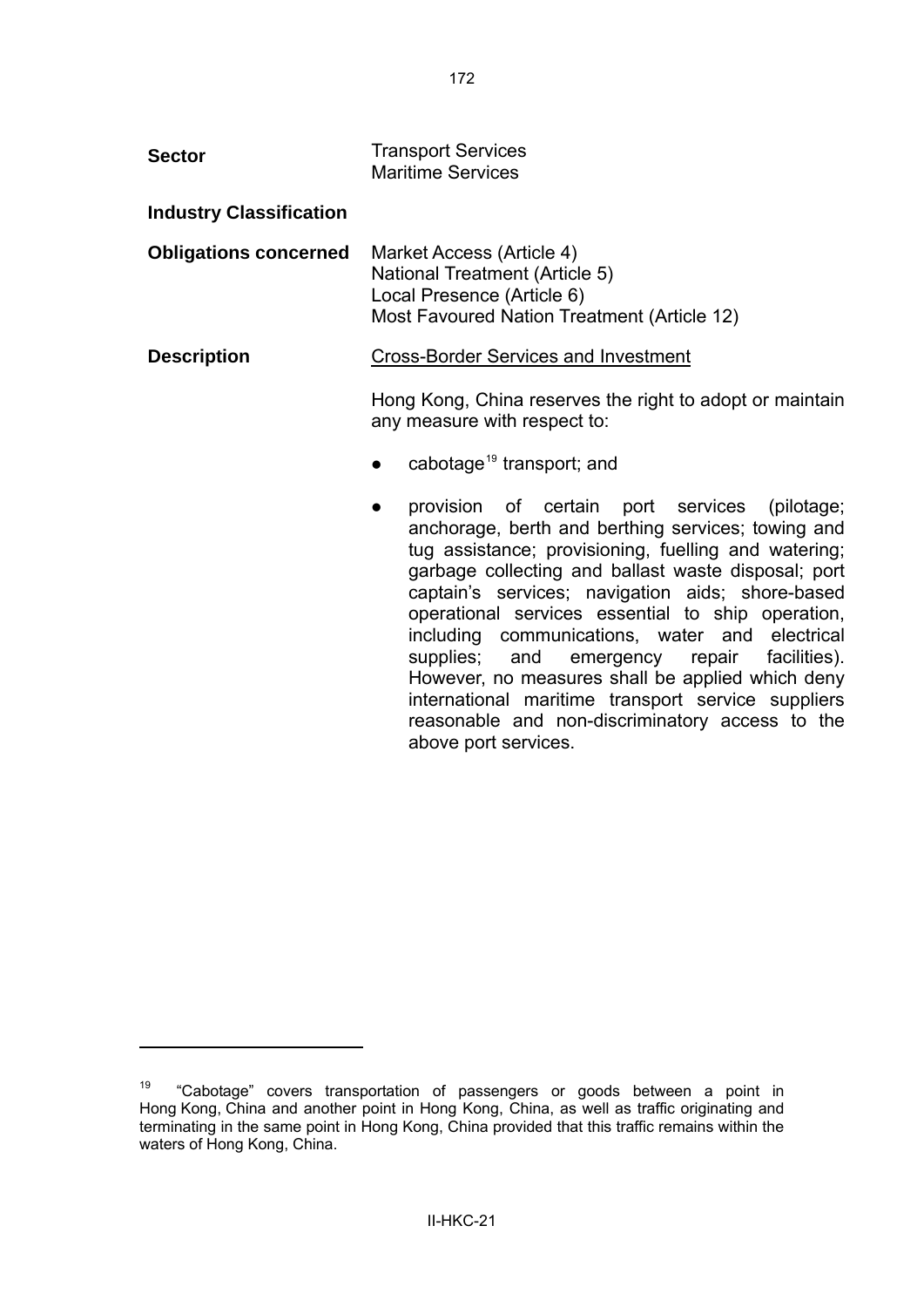| <b>Sector</b>                  | <b>Transport Services</b><br><b>Internal Waterways Transport</b>                                                                                       |                                                                                                        |
|--------------------------------|--------------------------------------------------------------------------------------------------------------------------------------------------------|--------------------------------------------------------------------------------------------------------|
| <b>Industry Classification</b> | CPC 722, including:                                                                                                                                    |                                                                                                        |
|                                | <b>CPC 7221</b>                                                                                                                                        | Passenger Transportation                                                                               |
|                                | <b>CPC 7222</b>                                                                                                                                        | <b>Freight Transportation</b>                                                                          |
|                                | <b>CPC 7223</b>                                                                                                                                        | <b>Rental of Vessels with Crew</b>                                                                     |
|                                | <b>CPC 7224</b>                                                                                                                                        | <b>Pushing and Towing Services</b>                                                                     |
|                                | Part of CPC 745                                                                                                                                        | Supporting Services for Internal<br><b>Waterway Transport</b>                                          |
|                                | Part of CPC 8868                                                                                                                                       | Maintenance and<br>Repair<br>οf<br><b>Vessels</b>                                                      |
| <b>Obligations concerned</b>   | Market Access (Article 4)<br><b>National Treatment (Article 5)</b><br>Local Presence (Article 6)<br><b>Most Favoured Nation Treatment (Article 12)</b> |                                                                                                        |
| <b>Description</b>             | <b>Cross-Border Services and Investment</b>                                                                                                            |                                                                                                        |
|                                | any<br>transport.                                                                                                                                      | Hong Kong, China reserves the right to adopt or maintain<br>measure with respect to internal waterways |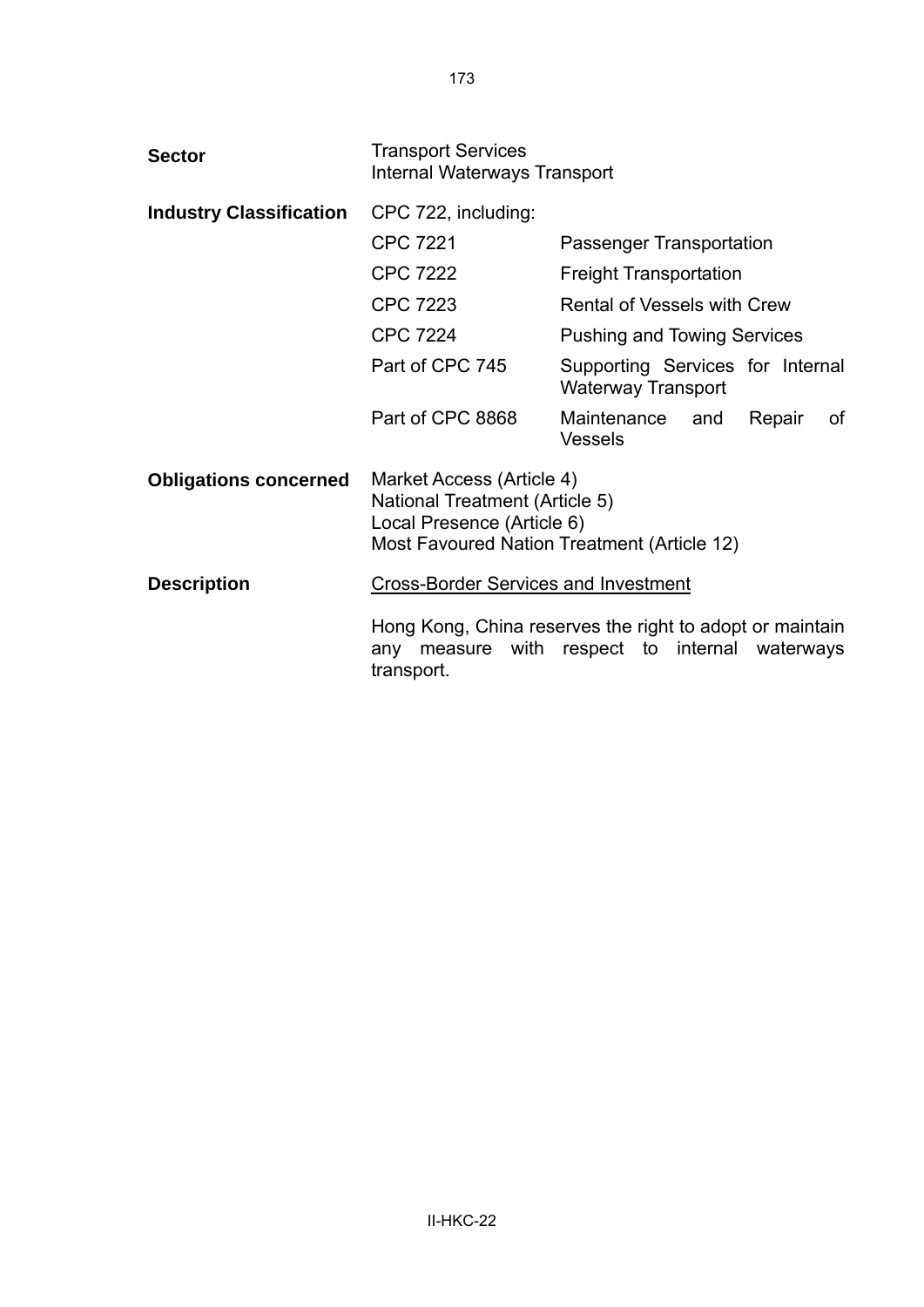| <b>Sector</b>                  | <b>Transport Services</b><br>Air Transport Services or Related Services in Support of<br><b>Air Services</b>                            |
|--------------------------------|-----------------------------------------------------------------------------------------------------------------------------------------|
| <b>Industry Classification</b> | Aircraft repair and maintenance services, as defined in<br>Article 3 (Definitions)                                                      |
| <b>Obligations concerned</b>   | Market Access (Article 4)<br>Local Presence (Article 6)<br>Most Favoured Nation Treatment (Article 12)                                  |
| <b>Description</b>             | <b>Cross-Border Services and Investment</b>                                                                                             |
|                                | Hong Kong, China reserves the right to adopt or maintain<br>measure with respect to aircraft repair and<br>any<br>maintenance services. |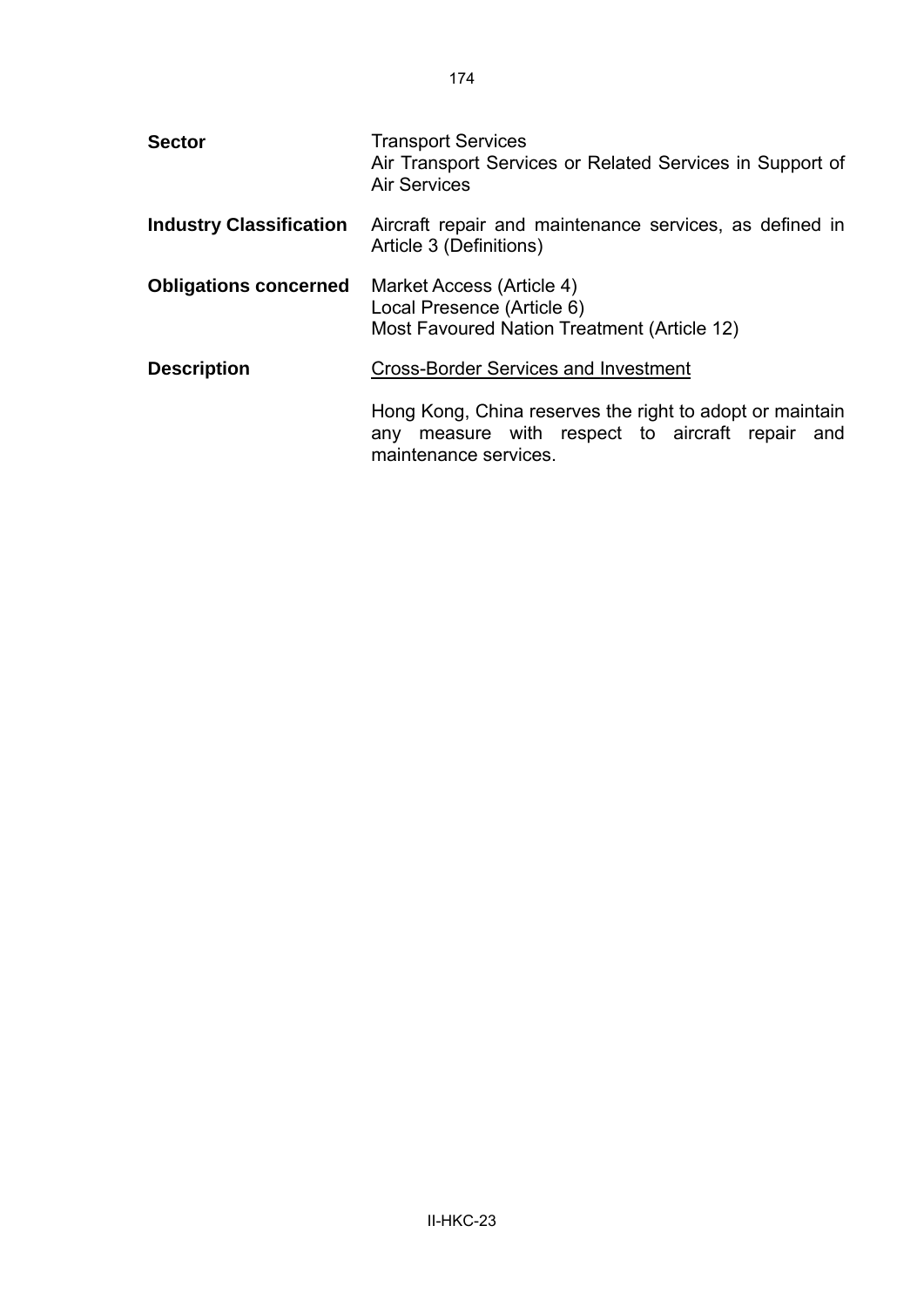| <b>Sector</b>                  | <b>Transport Services</b><br><b>Pipeline Transportation</b><br><b>Space Transportation</b><br>Other Transport Services*                         |                                               |
|--------------------------------|-------------------------------------------------------------------------------------------------------------------------------------------------|-----------------------------------------------|
| <b>Industry Classification</b> | <b>CPC 713</b>                                                                                                                                  | Pipeline Transportation, including:           |
|                                | <b>CPC 7131</b>                                                                                                                                 | Pipeline Transportation of Fuels              |
|                                | <b>CPC 7139</b>                                                                                                                                 | <b>Pipeline Transportation of Other Goods</b> |
|                                | <b>CPC 733</b>                                                                                                                                  | Space transportation                          |
|                                |                                                                                                                                                 | Other Transport Services*                     |
| <b>Obligations concerned</b>   | Market Access (Article 4)<br><b>National Treatment (Article 5)</b><br>Local Presence (Article 6)<br>Most Favoured Nation Treatment (Article 12) |                                               |
| <b>Description</b>             | <b>Cross-Border Services and Investment</b>                                                                                                     |                                               |
|                                | Hong Kong, China reserves the right to adopt or maintain<br>any measure with respect to the services as set out<br>above.                       |                                               |

\* This refers to the services covered by sub-sector "I. Other Transport Services" under the sector "Transport Services" of MTN.GNS/W/120.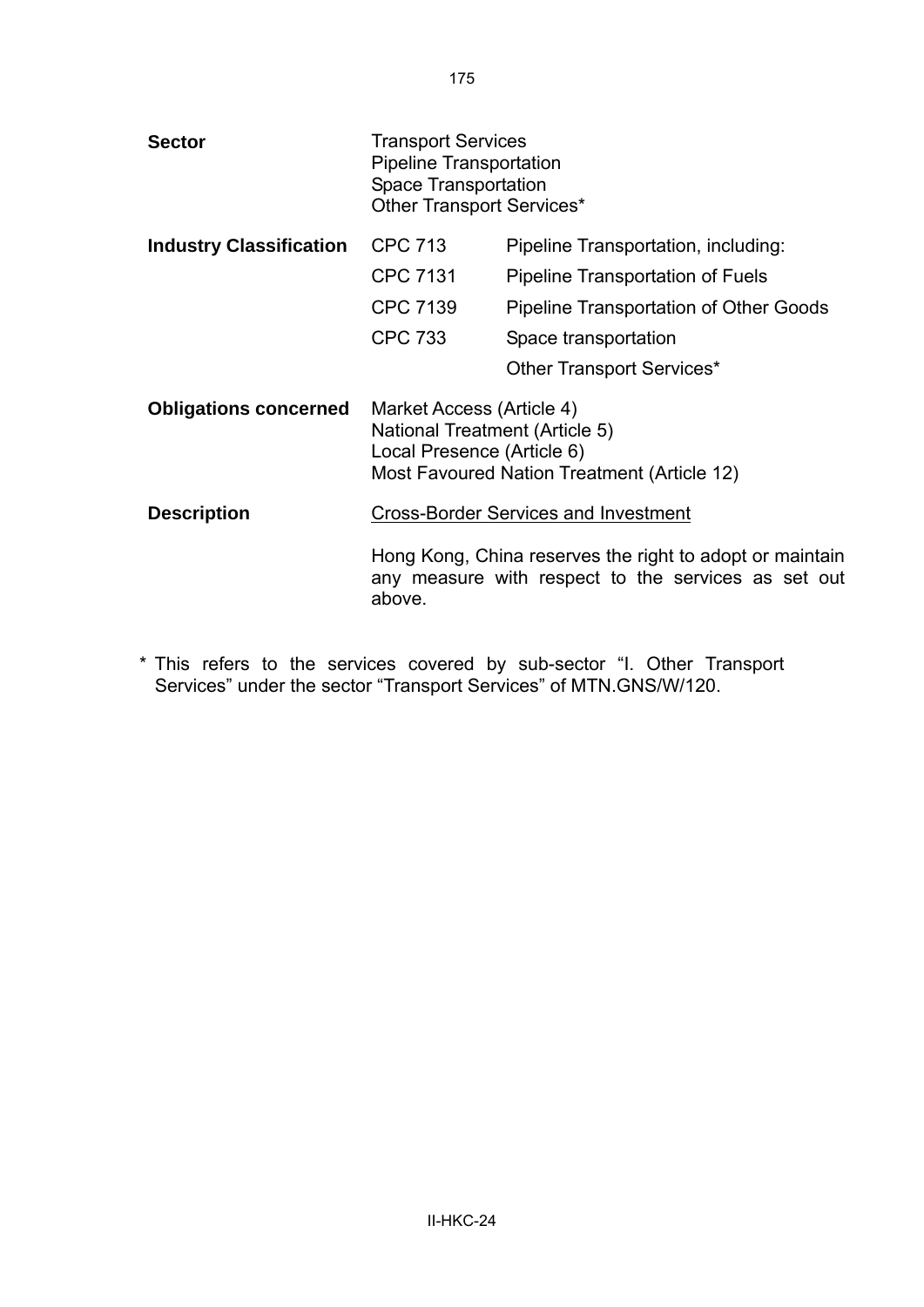| <b>Sector</b>                  | <b>Transport Services</b><br><b>Rail Transport Services</b>                                                                                                              |                                                                                                                                                                                                                 |
|--------------------------------|--------------------------------------------------------------------------------------------------------------------------------------------------------------------------|-----------------------------------------------------------------------------------------------------------------------------------------------------------------------------------------------------------------|
|                                | Railway Construction and Project Implementation                                                                                                                          |                                                                                                                                                                                                                 |
| <b>Industry Classification</b> | <b>CPC 7111</b><br><b>CPC 7112</b><br><b>CPC 7113</b><br>Part of CPC 8868<br><b>CPC 743</b>                                                                              | <b>Rail Passenger Transportation</b><br>Rail Freight Transportation<br><b>Pushing and Towing Services</b><br>Maintenance and Repair of Rail<br><b>Transport Equipment</b><br>Supporting Services<br>Rail<br>for |
|                                |                                                                                                                                                                          | <b>Transport Services</b><br>Railway Construction and Project<br>Implementation                                                                                                                                 |
| <b>Obligations concerned</b>   | Market Access (Article 4)<br><b>National Treatment (Article 5)</b><br>Local Presence (Article 6)<br>Most Favoured Nation Treatment (Article 12)                          |                                                                                                                                                                                                                 |
| <b>Description</b>             | <b>Cross-Border Services and Investment</b><br>Hong Kong, China reserves the right to adopt or maintain<br>any measure with respect to the services as set out<br>above. |                                                                                                                                                                                                                 |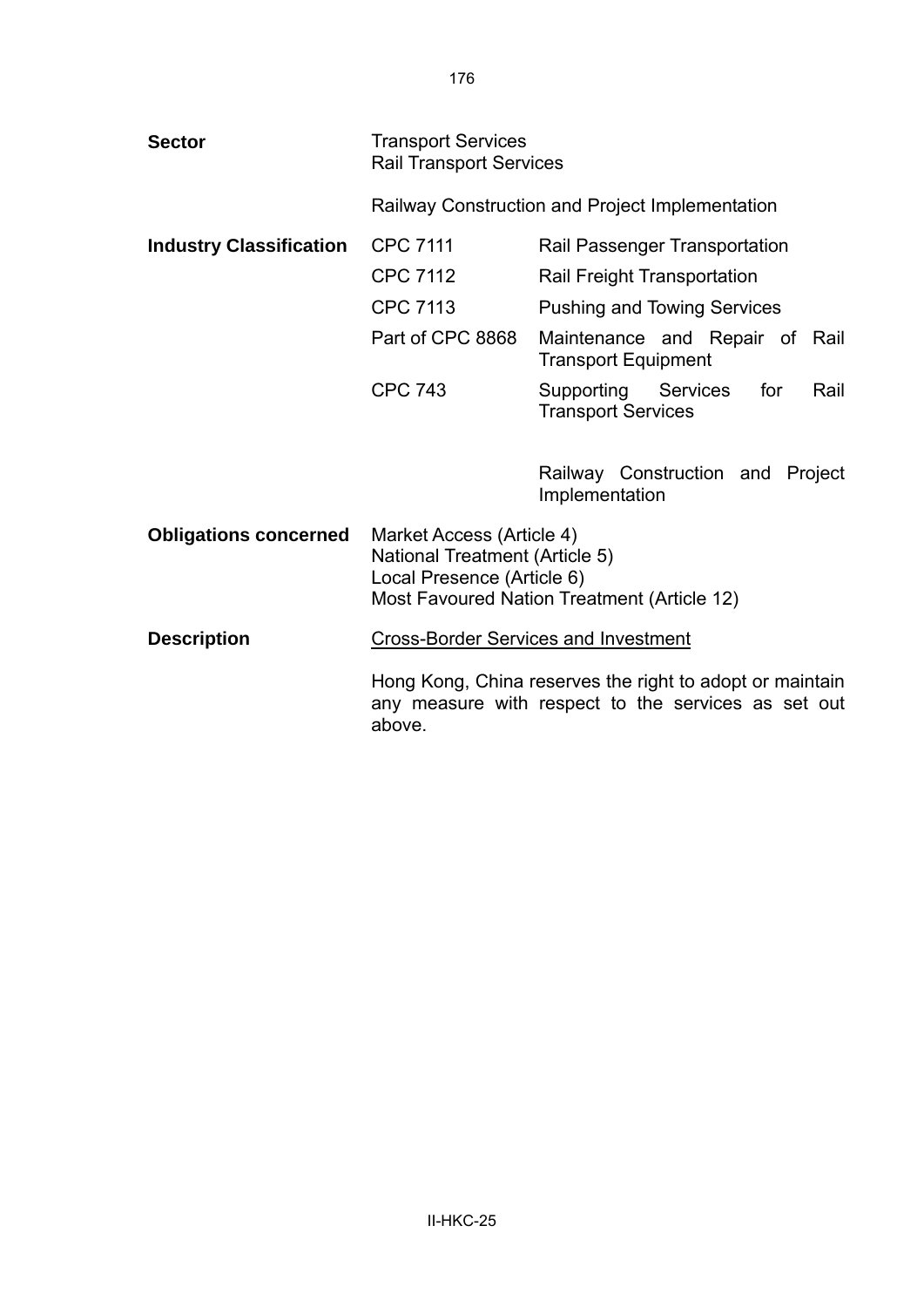| <b>Sector</b>                  | <b>Transport Services</b><br><b>Road Transport Services</b>                                                                                                     |                                                              |
|--------------------------------|-----------------------------------------------------------------------------------------------------------------------------------------------------------------|--------------------------------------------------------------|
| <b>Industry Classification</b> | CPC 712, including:                                                                                                                                             |                                                              |
|                                | CPC 7121+7122                                                                                                                                                   | Road Passenger Transportation                                |
|                                | <b>CPC 7123</b>                                                                                                                                                 | Road Freight Transportation                                  |
|                                | <b>CPC 7124</b>                                                                                                                                                 | Rental of Commercial Vehicles<br>with Operator               |
|                                | CPC 6112+8867                                                                                                                                                   | Maintenance and Repair of Road<br><b>Transport Equipment</b> |
|                                | <b>CPC 744</b>                                                                                                                                                  | Supporting Services for Road<br><b>Transport Services</b>    |
| <b>Obligations concerned</b>   | Market Access (Article 4)<br><b>National Treatment (Article 5)</b><br>Local Presence (Article 6)<br>Most Favoured Nation Treatment (Article 12)                 |                                                              |
| <b>Description</b>             | <b>Cross-Border Services and Investment</b><br>Hong Kong, China reserves the right to adopt or maintain<br>any measure with respect to road transport services. |                                                              |
|                                |                                                                                                                                                                 |                                                              |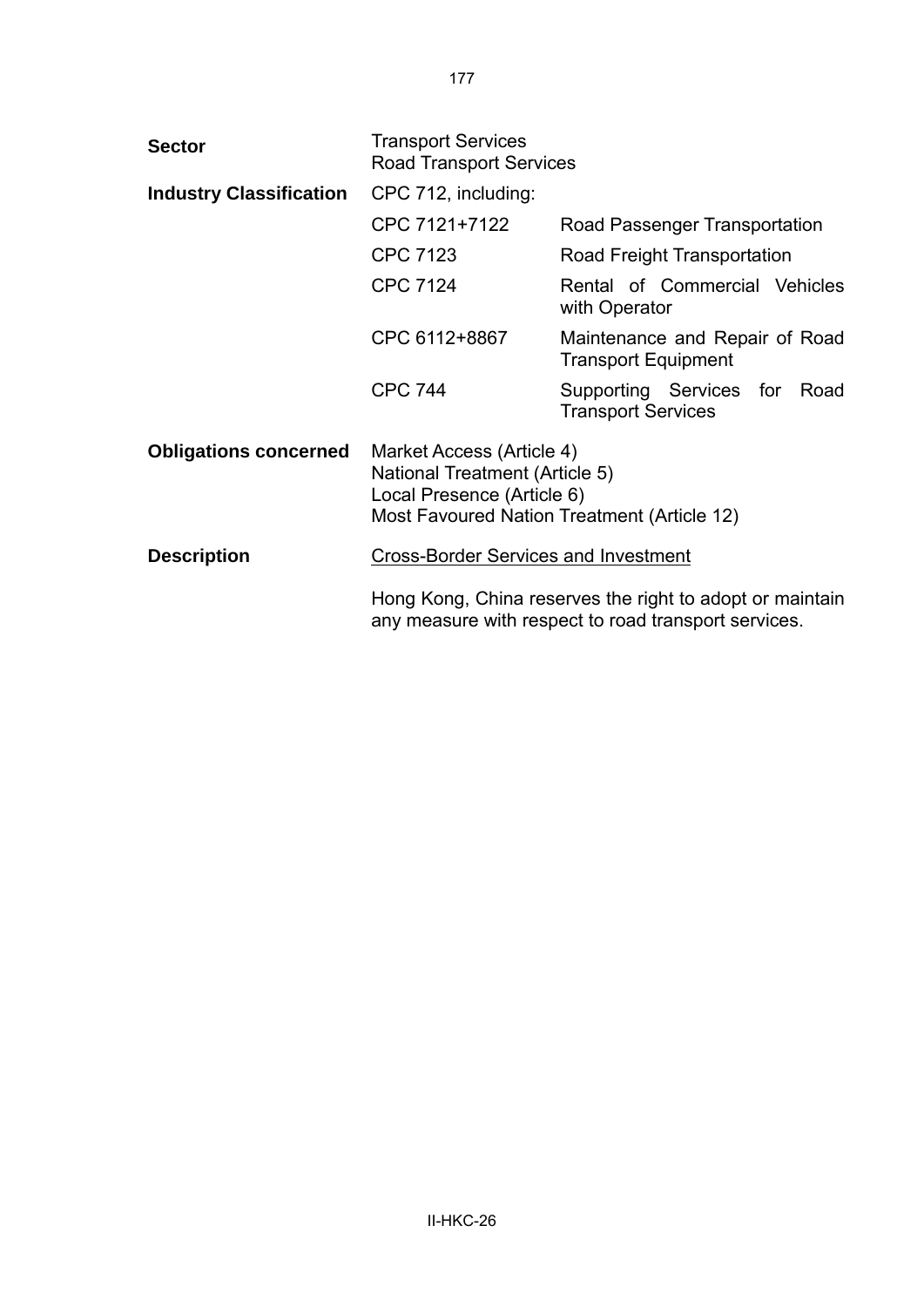<span id="page-180-0"></span>

| <b>Sector</b>                  | <b>Transport Services</b><br>Services Auxiliary to All Modes of Transport                                                                |                                                                                                                                                                                                                                                                                                                                                          |
|--------------------------------|------------------------------------------------------------------------------------------------------------------------------------------|----------------------------------------------------------------------------------------------------------------------------------------------------------------------------------------------------------------------------------------------------------------------------------------------------------------------------------------------------------|
| <b>Industry Classification</b> | <b>CPC 741</b>                                                                                                                           | Cargo-handling services                                                                                                                                                                                                                                                                                                                                  |
|                                | <b>CPC 742</b>                                                                                                                           | Storage and warehousing services<br>including distribution centre services and<br>materials handling and<br>equipment<br>services such as container station and<br>depot services                                                                                                                                                                        |
| <b>Obligations concerned</b>   | Market Access (Article 4)<br>National Treatment (Article 5)<br>Local Presence (Article 6)<br>Most Favoured Nation Treatment (Article 12) |                                                                                                                                                                                                                                                                                                                                                          |
| <b>Description</b>             |                                                                                                                                          | <b>Cross-Border Services and Investment</b>                                                                                                                                                                                                                                                                                                              |
|                                | any measure with respect to:<br>and                                                                                                      | Hong Kong, China reserves the right to adopt or maintain<br>cargo handling services in respect of air <sup>20</sup> and rail;<br>storage and warehousing services, including<br>distribution centre services and materials handling<br>and equipment services such as container station<br>and depot services, in respect of air <sup>21</sup> and rail. |

l

 $20$  The reservation on cargo handling services in respect of air is without prejudice to the non-application of this Chapter to these services under Paragraph 3 of Article 2 (Scope).<br><sup>21</sup> The reservation on storage and warehousing services in respect of air is without

prejudice to the non-application of this Chapter to these services under Paragraph 3 of Article 2 (Scope).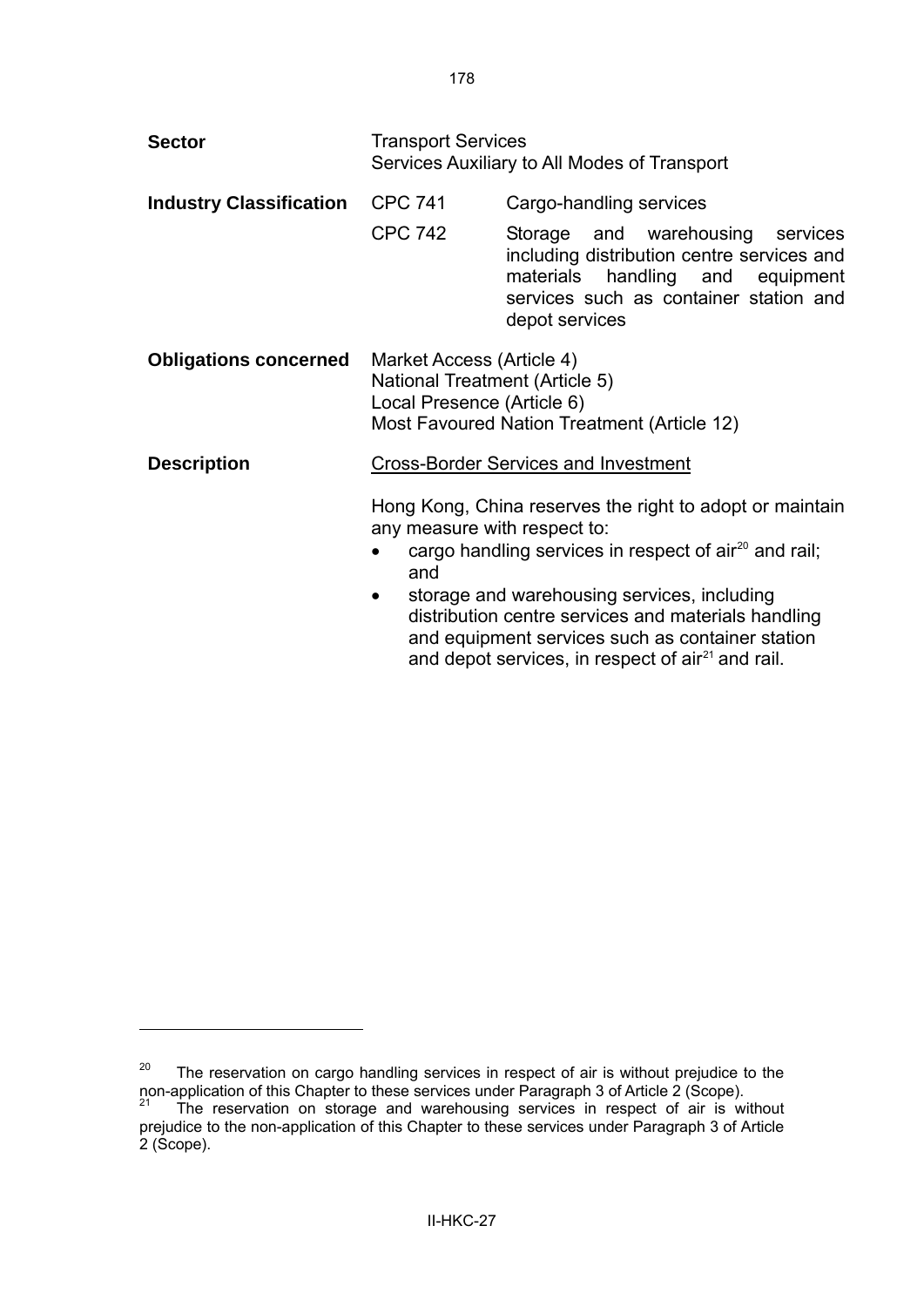| <b>Sector</b>                  |                                                                                                                                                 | <b>Other Services not Included Elsewhere</b>                                                                    |
|--------------------------------|-------------------------------------------------------------------------------------------------------------------------------------------------|-----------------------------------------------------------------------------------------------------------------|
| <b>Industry Classification</b> | <b>CPC 95</b>                                                                                                                                   | Services of Membership Organisations                                                                            |
|                                | <b>CPC 97</b>                                                                                                                                   | <b>Other Services</b>                                                                                           |
|                                | <b>CPC 98</b>                                                                                                                                   | Households<br>Employed<br>Private<br>with<br>Persons                                                            |
|                                | <b>CPC 99</b>                                                                                                                                   | Services provided by Extraterritorial<br><b>Organisations and Bodies</b>                                        |
| <b>Obligations concerned</b>   | Market Access (Article 4)<br><b>National Treatment (Article 5)</b><br>Local Presence (Article 6)<br>Most Favoured Nation Treatment (Article 12) |                                                                                                                 |
| <b>Description</b>             | <b>Cross-Border Services and Investment</b>                                                                                                     |                                                                                                                 |
|                                | above.                                                                                                                                          | Hong Kong, China reserves the right to adopt or maintain<br>any measure with respect to the services as set out |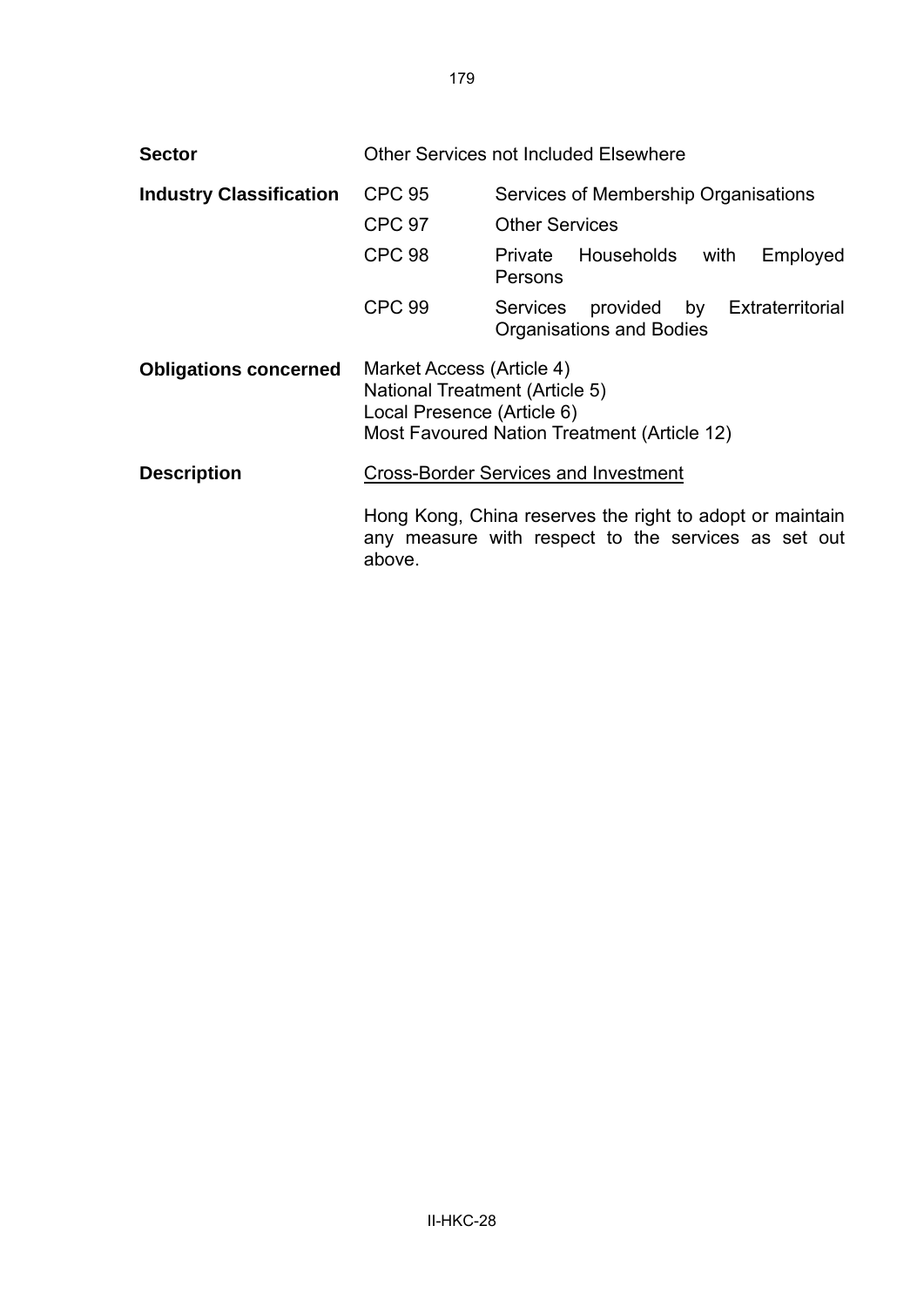## **SCHEDULE OF NEW ZEALAND**

| <b>Sector</b>                  | <b>All Sectors</b>                                                                                                                                                                                                                                                                                |
|--------------------------------|---------------------------------------------------------------------------------------------------------------------------------------------------------------------------------------------------------------------------------------------------------------------------------------------------|
| <b>Industry Classification</b> |                                                                                                                                                                                                                                                                                                   |
| <b>Obligations concerned</b>   | National Treatment (Article 5)                                                                                                                                                                                                                                                                    |
| <b>Description</b>             | Investment                                                                                                                                                                                                                                                                                        |
|                                | New Zealand reserves the right to adopt or<br>maintain any measure that requires the following<br>investment activities to receive prior approval by<br>the New Zealand Government under its overseas<br>investment regime:                                                                       |
|                                | (a) acquisition or control of 25 per cent or more of<br>any class of shares or voting power in a<br>New Zealand entity where either the consideration<br>for the transfer or the value of the assets exceeds<br>NZ\$20 million;                                                                   |
|                                | (b) commencement of business operations or<br>acquisition of an existing business, including<br>business assets, in New Zealand, where the total<br>expenditures to be incurred in setting up or<br>acquiring that business or those assets exceed<br>NZ\$20 million;                             |
|                                | (c) acquisition or control, regardless of dollar<br>value, of certain categories of land that are<br>regarded as sensitive or require specific approval<br>according to New Zealand's Overseas Investment<br>legislation; and                                                                     |
|                                | (d) acquisition, regardless of the dollar value, of<br>25 per cent or more of any class of shares or<br>voting power in a New Zealand entity that owns<br>commercial fishing quota or annual catch<br>entitlement, or the acquisition of commercial<br>fishing quota or annual catch entitlement. |
|                                | New Zealand reserves the right to adopt or<br>maintain any measure that sets out the approval<br>criteria to be applied to the categories of<br>that<br>approval<br>under<br>transactions<br>require<br>New Zealand's overseas investment regime.                                                 |
| <b>Existing measures</b>       | <b>Overseas Investment Act 2005</b><br>Overseas Investment Regulations 2005<br>Fisheries Act 1996                                                                                                                                                                                                 |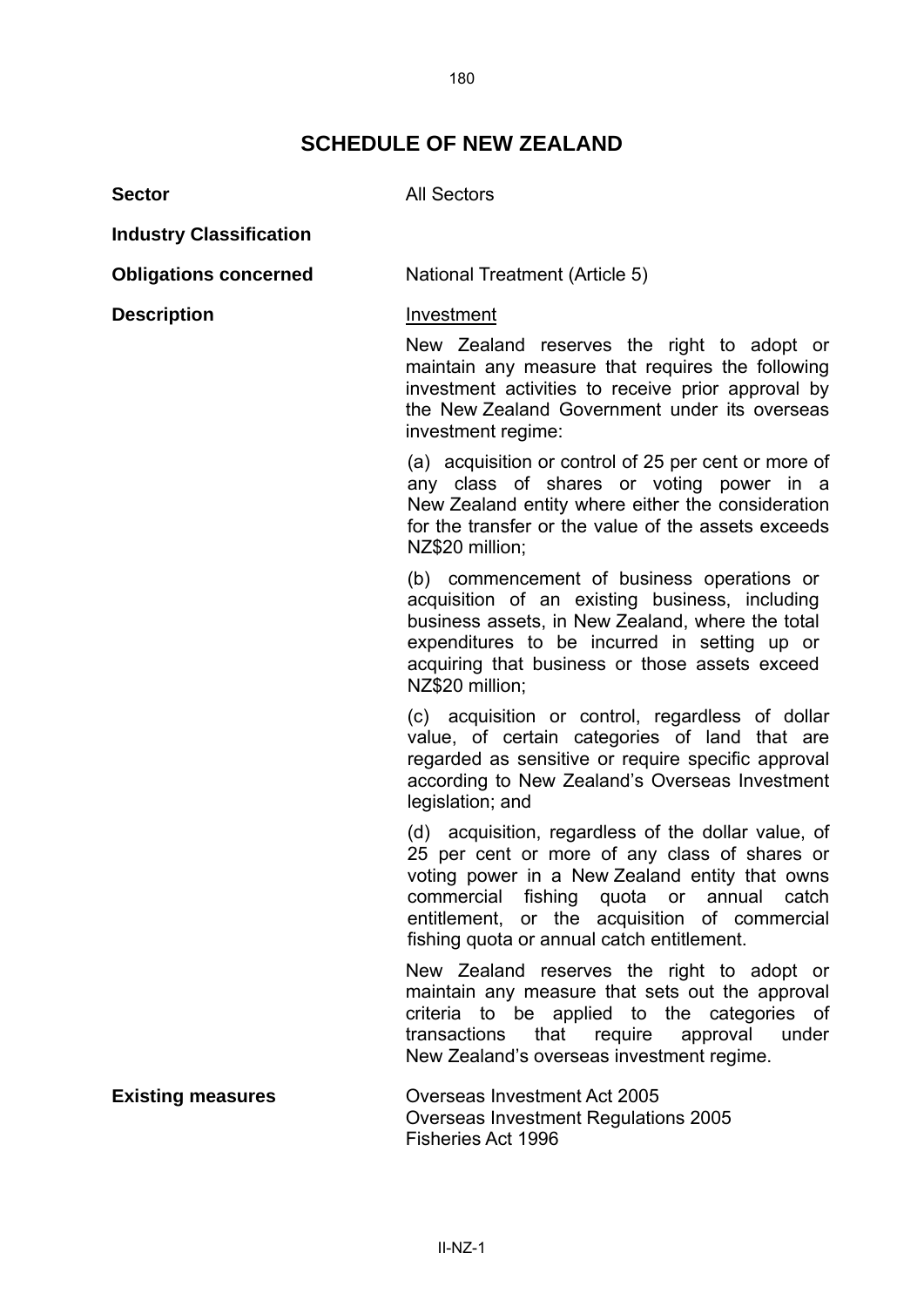| Sector                         | All sectors                                                                                                                                                                                                                 |
|--------------------------------|-----------------------------------------------------------------------------------------------------------------------------------------------------------------------------------------------------------------------------|
| <b>Industry Classification</b> |                                                                                                                                                                                                                             |
| <b>Obligations concerned</b>   | <b>National Treatment (Article 5)</b><br>Most Favoured Nation Treatment (Article 12)<br>Market Access (Article 4)<br>Local Presence (Article 6)                                                                             |
| <b>Description</b>             | <b>Cross-Border Services and Investment</b>                                                                                                                                                                                 |
|                                | New Zealand reserves the right to adopt or maintain any<br>measure with respect to:<br>the provision of public law enforcement and<br>$\bullet$<br>correctional services; and                                               |
|                                | the following, to the extent that they are social<br>$\bullet$<br>services established for a public purpose:                                                                                                                |
|                                | - child care;<br>$-$ health;<br>income security and insurance;<br>$-$<br>- public education;<br>- public housing;<br>- public training;<br>- public transport;<br>- public utilities;<br>social security and insurance; and |

- social welfare.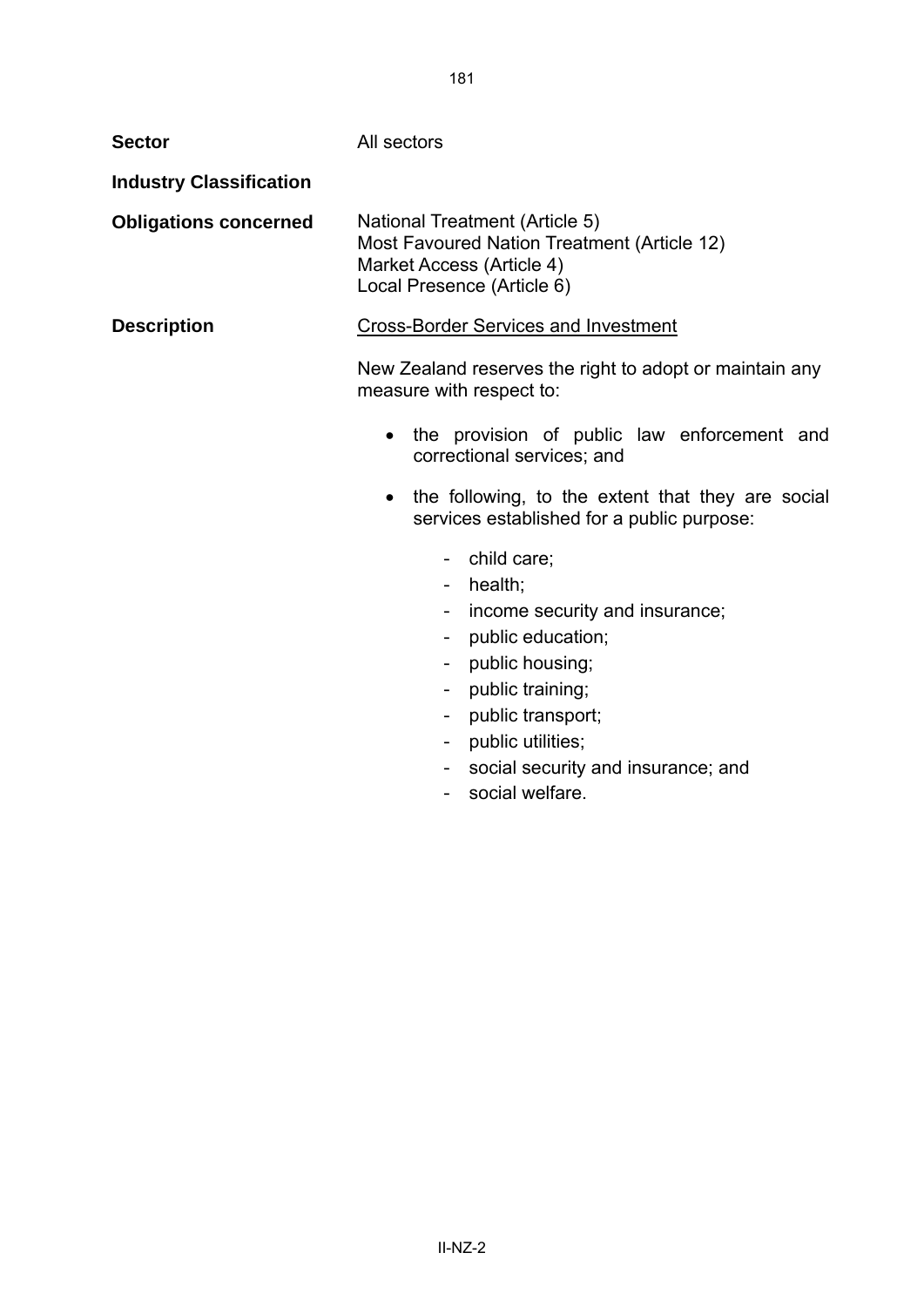| <b>Sector</b>                  | All sectors                                                                                                                                                                         |
|--------------------------------|-------------------------------------------------------------------------------------------------------------------------------------------------------------------------------------|
| <b>Industry Classification</b> |                                                                                                                                                                                     |
| <b>Obligations concerned</b>   | National Treatment (Article 5)<br>Market Access (Article 4)<br>Local Presence (Article 6)                                                                                           |
| <b>Description</b>             | <b>Cross-Border Services and Investment</b>                                                                                                                                         |
|                                | New Zealand reserves the right to adopt or maintain any<br>measure with respect to water, including the allocation,<br>collection and treatment and distribution of drinking water. |
|                                | This reservation does not apply to the wholesale trade<br>and retail of bottled mineral, aerated and natural water.                                                                 |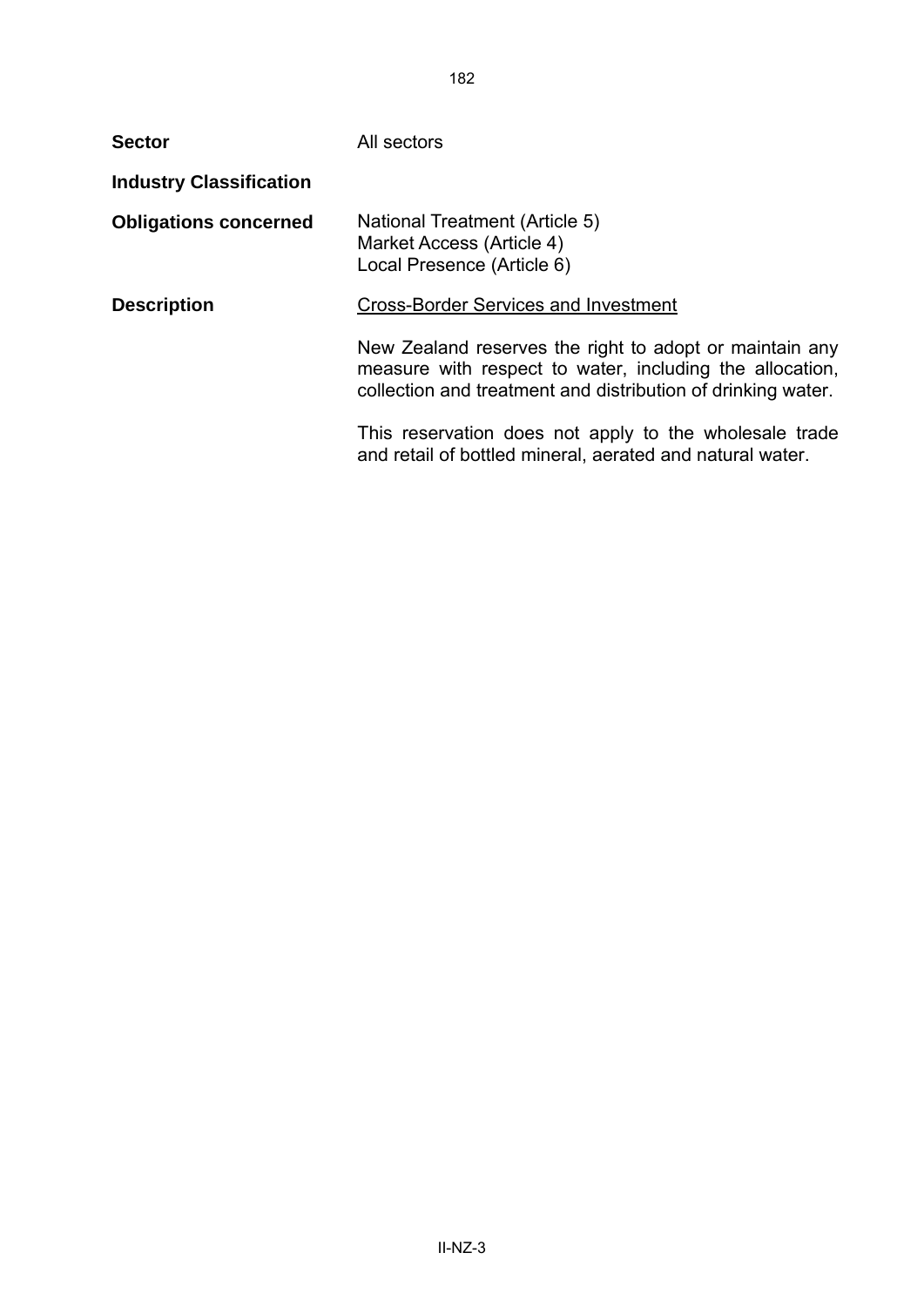Most Favoured Nation Treatment (Article 12) Market Access (Article 4) Local Presence (Article 6) New Zealand reserves the right to adopt and maintain the following measures solely as part of the act of devolving a service, that is provided in the exercise of governmental authority at the time this Agreement enters into force: • restricting the number of service suppliers; • allowing an enterprise, wholly or majority owned by the Government of New Zealand, to be the sole service supplier or one amongst a limited number of service suppliers;

- imposing restrictions on the composition of senior management and boards of directors;
- requiring local presence; and
- specifying the juridical form of the service supplier(s).

## **Sector** All Sectors **Industry Classification Obligations concerned** National Treatment (Article 5) **Description Cross-Border Services and Investment**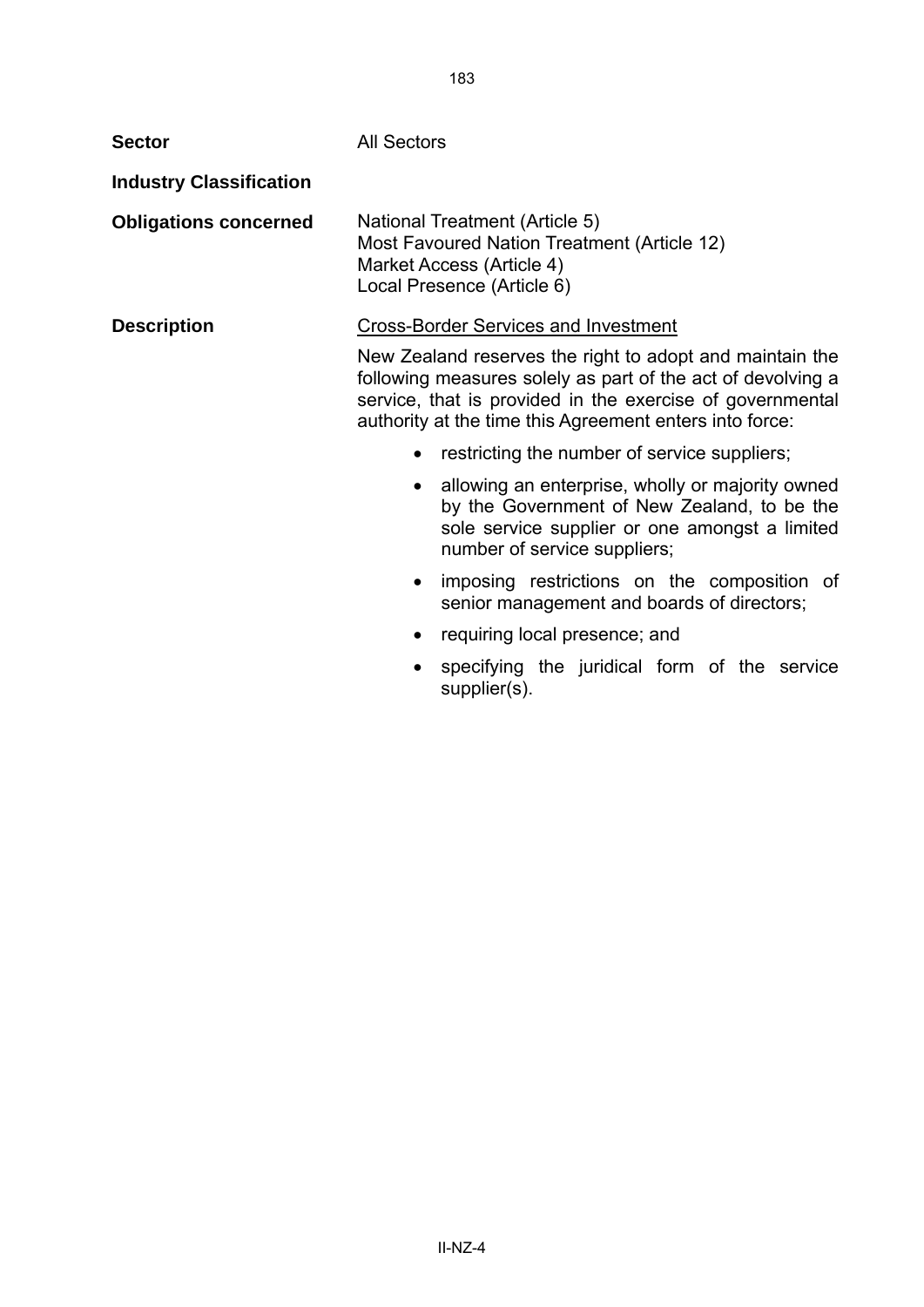**Sector All Sectors Industry Classification Obligations concerned** National Treatment (Article 5) Most Favoured Nation Treatment (Article 12) Market Access (Article 4) **Description** Cross-Border Services and Investment Where New Zealand has devolved a service to an enterprise that it wholly-owns or over which it has effective control then New Zealand reserves the right to adopt or maintain any measures regarding the sale of any shares in that enterprise or any assets of that enterprise to any person, including according more favourable treatment to New Zealand nationals.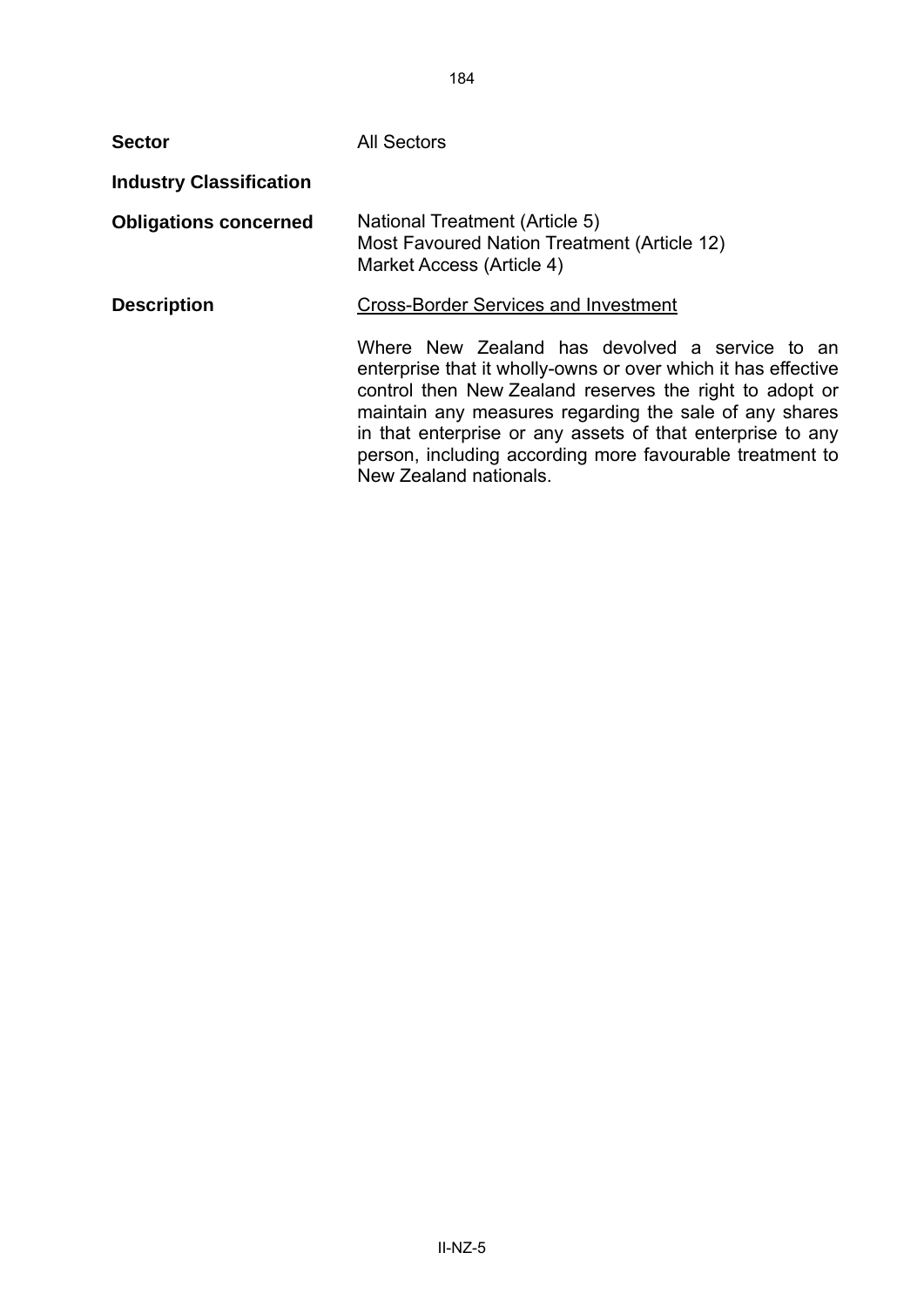<span id="page-187-0"></span>

| <b>Sector</b>                  | <b>All Sectors</b>             |                                                                                                                                                                                                                 |
|--------------------------------|--------------------------------|-----------------------------------------------------------------------------------------------------------------------------------------------------------------------------------------------------------------|
| <b>Industry Classification</b> |                                |                                                                                                                                                                                                                 |
| <b>Obligations concerned</b>   | Market Access (Article 4)      |                                                                                                                                                                                                                 |
| <b>Description</b>             |                                | <b>Cross-Border Services and Investment</b>                                                                                                                                                                     |
|                                | <b>Professional Services</b>   | Except in the sectors set out below, New Zealand<br>reserves the right to adopt or maintain any measure<br>that is not inconsistent with New Zealand's<br>obligations under Article XVI of GATS <sup>22</sup> : |
|                                | <b>CPC 8673</b>                | <b>Integrated Engineering Services</b>                                                                                                                                                                          |
|                                | CPC 8674**                     | Consultancy related to Urban<br>Planning & Landscape Architecture                                                                                                                                               |
|                                |                                | <b>Computer and Related Services</b>                                                                                                                                                                            |
|                                | <b>CPC 845</b>                 | Maintenance and Repair of office<br>machinery and equipment including<br>computers                                                                                                                              |
|                                | <b>CPC 849</b>                 | <b>Other Computer Services</b>                                                                                                                                                                                  |
|                                | <b>Other Business Services</b> |                                                                                                                                                                                                                 |
|                                | <b>CPC 865</b>                 | Management consulting services                                                                                                                                                                                  |
|                                | <b>CPC 866</b>                 | Services related to Management<br>consulting                                                                                                                                                                    |
|                                | <b>CPC 8812</b>                | <b>Services</b><br>incidental<br>animal<br>to<br>husbandry                                                                                                                                                      |
|                                | <b>CPC 872</b>                 | Placement and supply of Personnel                                                                                                                                                                               |
|                                | <b>CPC 875</b>                 | <b>Photographic Services</b>                                                                                                                                                                                    |

<sup>&</sup>lt;sup>22</sup> This means that, except as set out in this entry, the stipulation in Paragraph 1(c) of Article 7 (Application of Articles 4, 5, 6 and 12) not to decrease the conformity of the measure as it existed immediately before the amendment, does not apply with respect to the Market Access entries in New Zealand's Schedule to Annex I.

-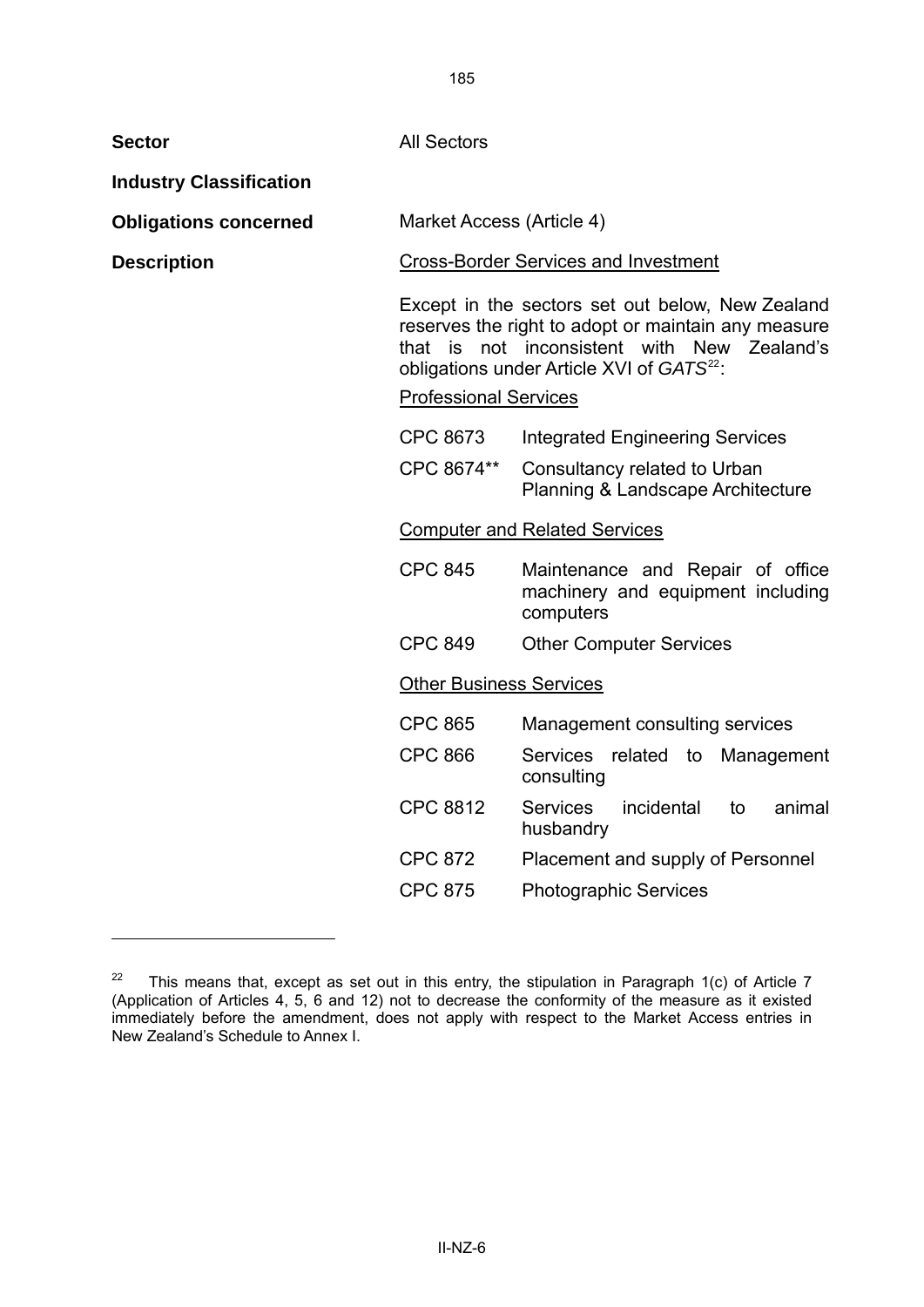| CPC 87901                     | <b>Credit Reporting Services</b>                                            |
|-------------------------------|-----------------------------------------------------------------------------|
| <b>CPC 87902</b>              | <b>Collection Agency Services</b>                                           |
| CPC 87909*                    | <b>Convention Services</b>                                                  |
| <b>Environmental Services</b> |                                                                             |
| <b>CPC 9401</b>               | Waste water management                                                      |
| <b>CPC 9402</b>               | Waste management (Refuse<br>disposal services                               |
| <b>CPC 9403</b>               | Waste management (Sanitation and<br>similar services)                       |
| <b>CPC 9404</b>               | Protection of ambient air & climate                                         |
| <b>CPC 9405</b>               | Noise & vibration abatement                                                 |
| CPC 9406**                    | Remediation & clean up of soil &<br>water                                   |
| CPC 9406**                    | Protection of biodiversity &<br>landscape                                   |
| <b>CPC 9409</b>               | Other environmental services<br>including indoor environmental<br>services) |

## Maritime Auxiliary Services

To the same extent as set out in the corresponding entries in WTO document TN/S/O/NZL/Rev.1 of 17 June 2005 for:

Customs Clearance Services Container Station and Depot Services Maritime Agency Services

The (\*) indicates that the service specified is a component of a more aggregated CPC item specified elsewhere in MTN.GNS/W/120.

The (\*\*) indicates that the service specified constitutes only a part of the total range of activities covered by the CPC concordance.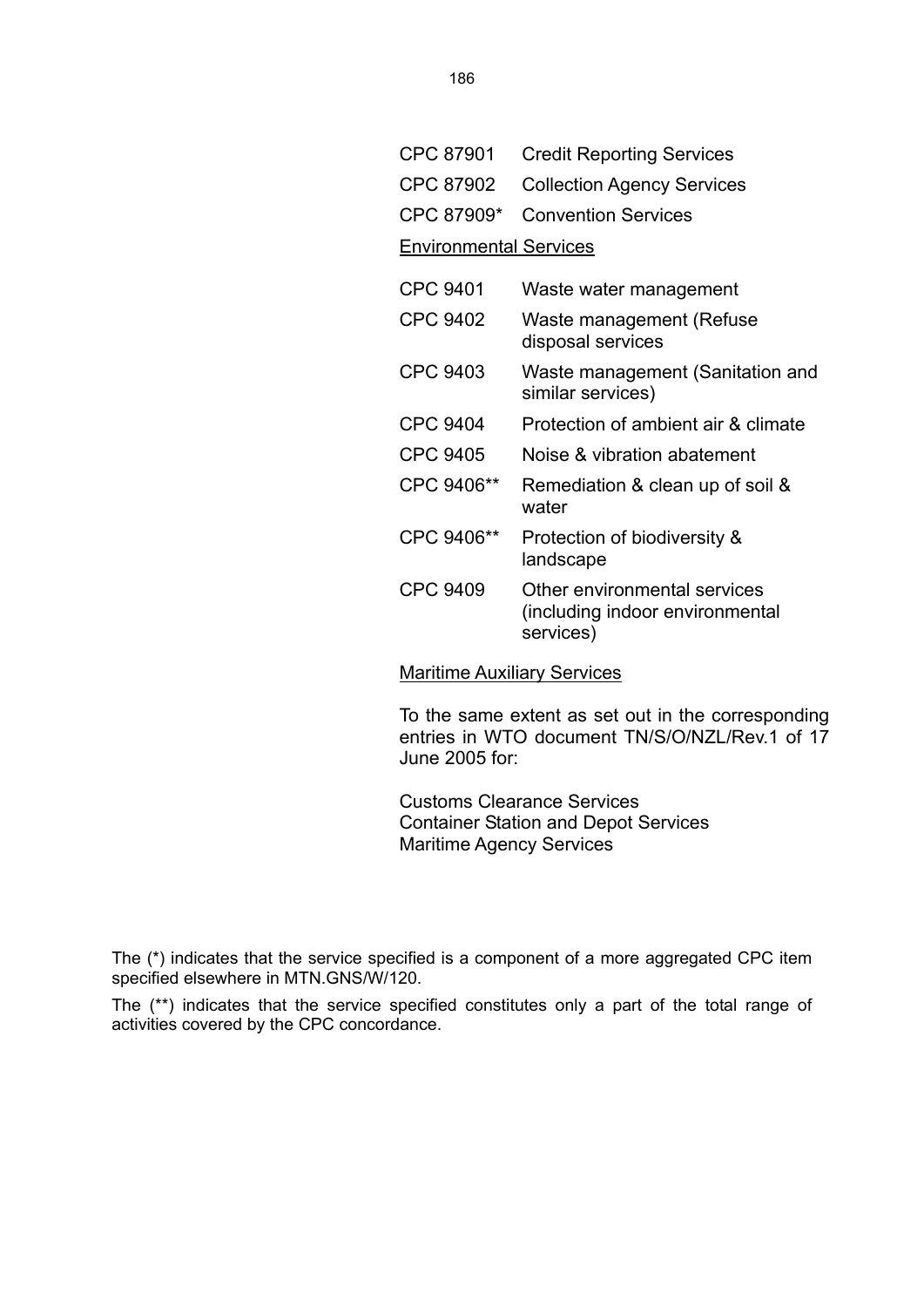| <b>Sector</b>                  | All sectors                                                                                                                                                                                                                  |
|--------------------------------|------------------------------------------------------------------------------------------------------------------------------------------------------------------------------------------------------------------------------|
| <b>Industry Classification</b> |                                                                                                                                                                                                                              |
| <b>Obligations concerned</b>   | National Treatment (Article 5)<br>Market Access (Article 4)<br>Local Presence (Article 6)                                                                                                                                    |
| <b>Description</b>             | <b>Cross-Border Services and Investment</b>                                                                                                                                                                                  |
|                                | New Zealand reserves the right to adopt or maintain any<br>measure regarding the control, management or use of:                                                                                                              |
|                                | protected areas, including resources on land,<br>interests in land or water, that are set up for<br>heritage management purposes (both historic<br>and natural heritage), public recreation, and<br>scenery preservation; or |
|                                | species owned under enactments by the Crown<br>or that are protected by or under an enactment.                                                                                                                               |
| <b>Existing measures</b>       | Conservation Act 1987 and the enactments listed in<br>Schedule 1 of the Conservation Act 1987<br><b>Resource Management Act 1991</b><br>Local Government Act 1974<br>subsequent<br>and<br>amendments                         |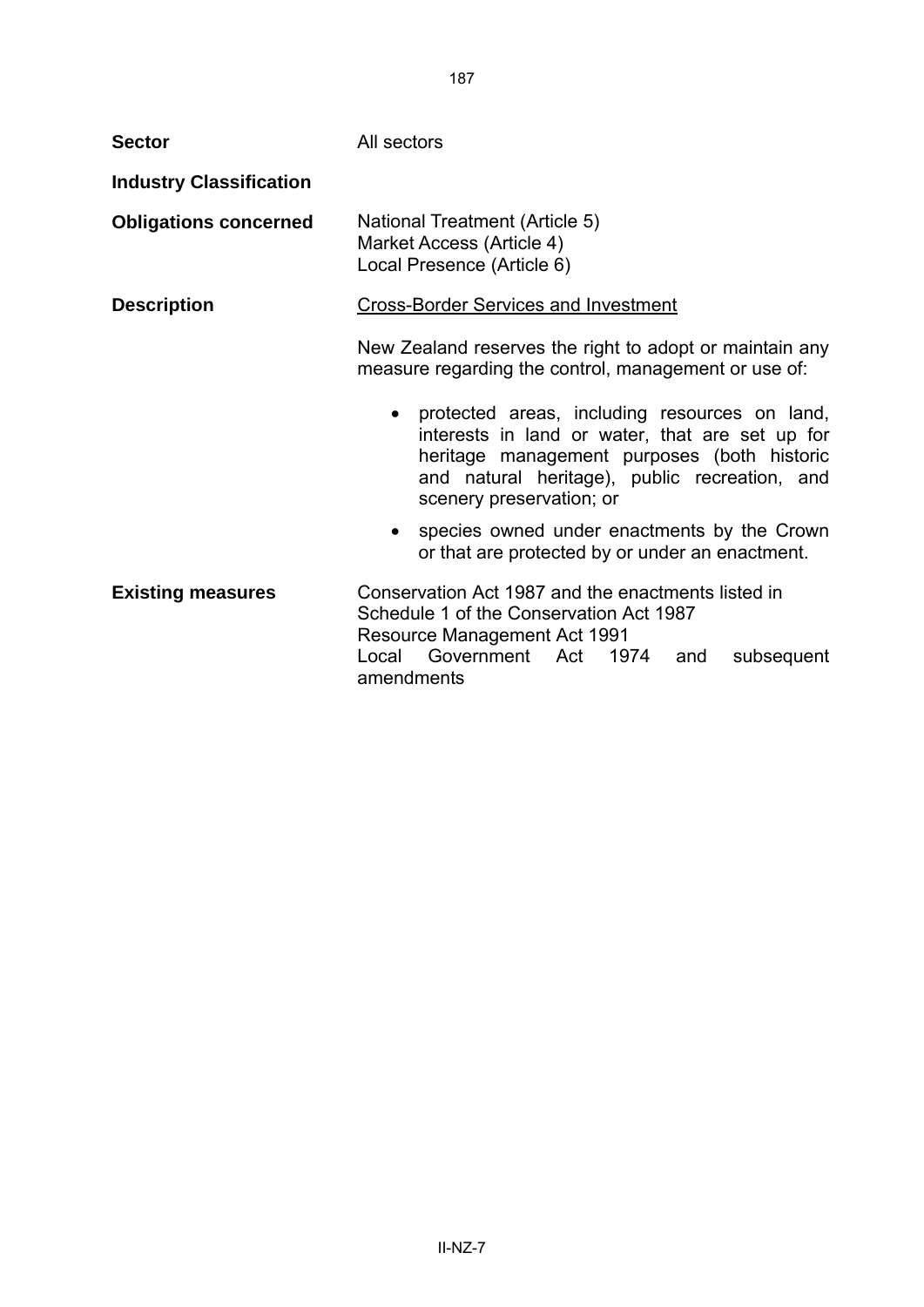188

| <b>Sector</b>                  | All sectors                                                                                                                                                                    |                                                                                                                                                                                                          |
|--------------------------------|--------------------------------------------------------------------------------------------------------------------------------------------------------------------------------|----------------------------------------------------------------------------------------------------------------------------------------------------------------------------------------------------------|
| <b>Industry Classification</b> | This reservation applies to all sectors, except the<br>following:                                                                                                              |                                                                                                                                                                                                          |
|                                | 51                                                                                                                                                                             | <b>Construction Work</b>                                                                                                                                                                                 |
|                                | 52                                                                                                                                                                             | Constructions                                                                                                                                                                                            |
|                                | 53                                                                                                                                                                             | Land                                                                                                                                                                                                     |
|                                | 61                                                                                                                                                                             | Sale, maintenance and repair services of motor<br>vehicle; sales of related parts                                                                                                                        |
|                                | 75                                                                                                                                                                             | post and telecommunication services                                                                                                                                                                      |
|                                | 81                                                                                                                                                                             | financial intermediation and auxiliary services                                                                                                                                                          |
|                                | 82                                                                                                                                                                             | real estate services                                                                                                                                                                                     |
|                                | 83                                                                                                                                                                             | leasing or rental services without operators                                                                                                                                                             |
|                                | 84                                                                                                                                                                             | computer and related services                                                                                                                                                                            |
|                                | 86**                                                                                                                                                                           | accounting,<br>legal,<br>auditing,<br>book<br>keeping,<br>taxation, market research, public opinion polling,<br>management<br>consulting,<br>architectural,<br>engineering and other technical services' |
|                                | $87**$                                                                                                                                                                         | business services not elsewhere classified                                                                                                                                                               |
|                                | 89                                                                                                                                                                             | intangible assets                                                                                                                                                                                        |
|                                | 95                                                                                                                                                                             | services of membership organisations                                                                                                                                                                     |
|                                | 96**                                                                                                                                                                           | recreational, cultural and sporting services                                                                                                                                                             |
|                                | ** CPC 8676 (technical testing), CPC 876 (packaging),<br>96194 (circuses), 96321 (museums) and 96331<br>(botanical and zoological services) are subject to the<br>reservation. |                                                                                                                                                                                                          |
| <b>Obligations concerned</b>   | National Treatment (Article 5)<br>Market Access (Article 4)<br>Local Presence (Article 6)                                                                                      |                                                                                                                                                                                                          |
| <b>Description</b>             | <b>Cross Border Services and Investment</b>                                                                                                                                    |                                                                                                                                                                                                          |
|                                |                                                                                                                                                                                | New Zealand reserves the right to adopt or maintain any<br>nationality or residency measures in relation to:                                                                                             |
|                                |                                                                                                                                                                                | animal welfare; and                                                                                                                                                                                      |

• the preservation of plant, animal and human life and health; including in particular: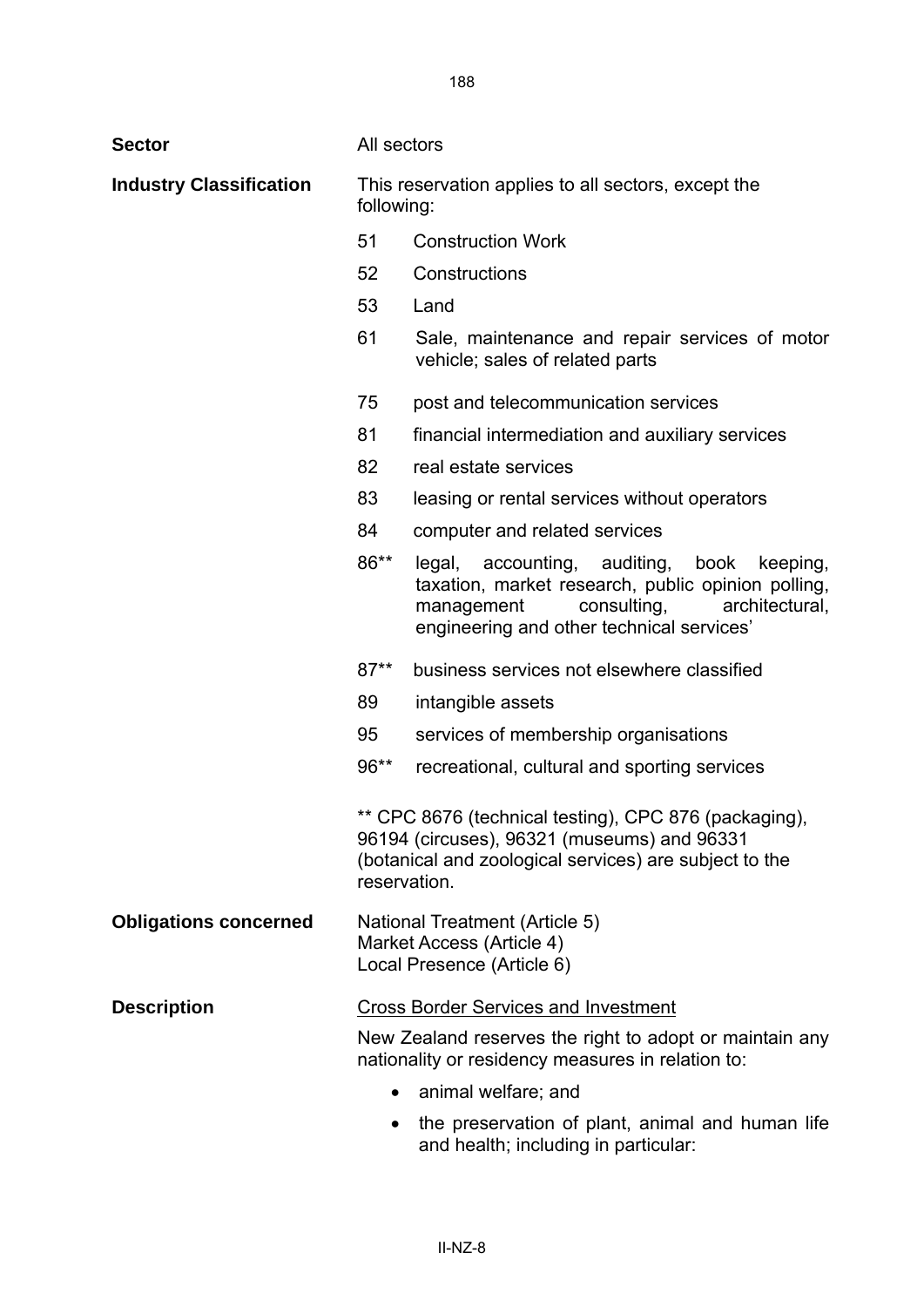- food safety of domestic and exported foods;
- animal feeds;
- food standards;
- biosecurity and
- biodiversity; and
- certification of the plant or animal health status of goods.

Nothing in this reservation shall be construed to derogate from the obligations of Chapter 7 (Sanitary and Phytosanitary Measures), or the obligations of the *Agreement on the Application of Sanitary and Phytosanitary Measures*, which is part of the *WTO Agreement*.

Nothing in this reservation shall be construed to derogate from the obligations of Chapter 8 (Technical Barriers to Trade), or the obligations of the *Agreement on Technical Barriers to Trade*, which is part of the *WTO Agreement*.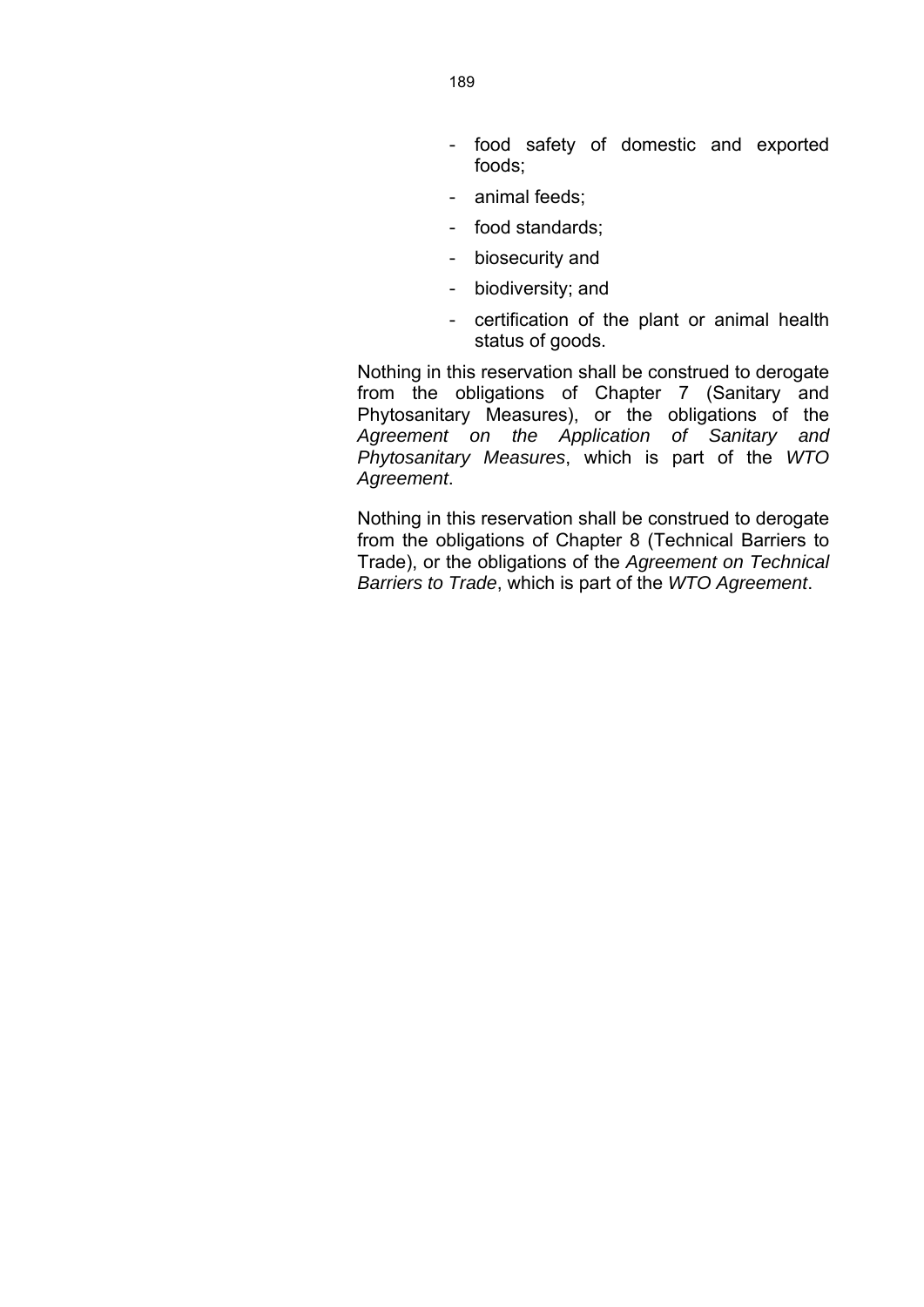| <b>Sector</b>                  | <b>All Sectors</b>                                                                                                                                                                                                                                                                                                                                                                             |
|--------------------------------|------------------------------------------------------------------------------------------------------------------------------------------------------------------------------------------------------------------------------------------------------------------------------------------------------------------------------------------------------------------------------------------------|
| <b>Industry Classification</b> |                                                                                                                                                                                                                                                                                                                                                                                                |
| <b>Obligations concerned</b>   | National Treatment (Article 5)<br>Market Access (Article 4)                                                                                                                                                                                                                                                                                                                                    |
| <b>Description</b>             | <b>Cross-Border Services and Investment</b>                                                                                                                                                                                                                                                                                                                                                    |
|                                | New Zealand reserves the right to maintain or adopt any<br>measure made by or under an enactment in respect of<br>the foreshore and seabed, internal waters as defined in<br>international law (including the beds, subsoil and margins<br>of such internal waters) territorial sea, the Exclusive<br>Economic Zone; and for the issuance of maritime<br>concessions in the continental shelf. |
| <b>Existing measures</b>       | <b>Resource Management Act 1991</b><br>Foreshore and Seabed Act 2004<br>Resource Management (Foreshore and<br>Seabed)<br>Amendment Act 2004                                                                                                                                                                                                                                                    |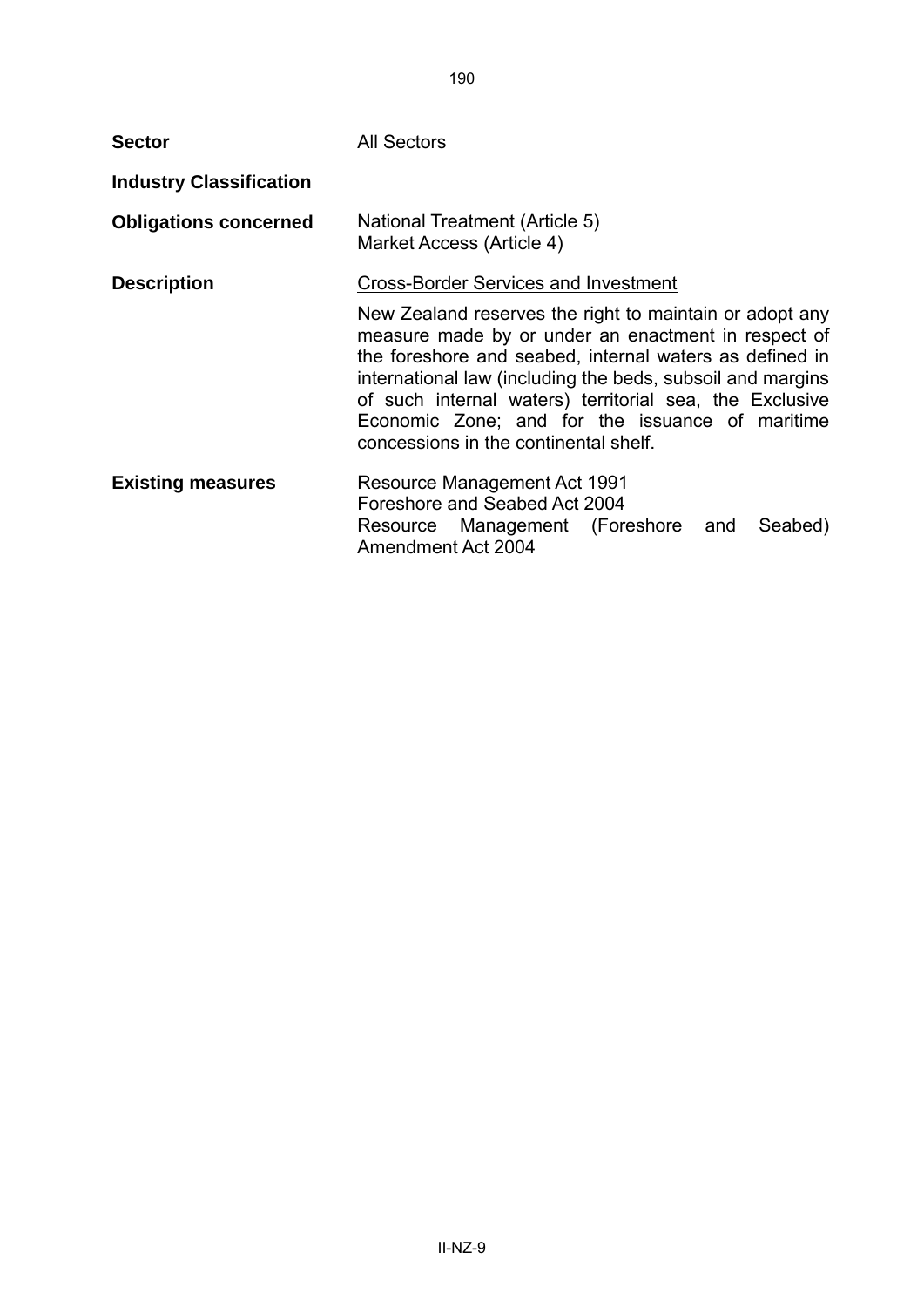| <b>Sector</b>                  | <b>Business Services</b><br><b>Legal Services</b>                                                                                      |
|--------------------------------|----------------------------------------------------------------------------------------------------------------------------------------|
| <b>Industry Classification</b> | <b>CPC 861</b>                                                                                                                         |
| <b>Obligations concerned</b>   | National Treatment (Article 5)<br>Market Access (Article 4)                                                                            |
| <b>Description</b>             | <b>Cross-Border Services and Investment</b>                                                                                            |
|                                | New Zealand reserves the right to adopt or maintain any<br>measure with respect to the provision of publicly funded<br>legal services. |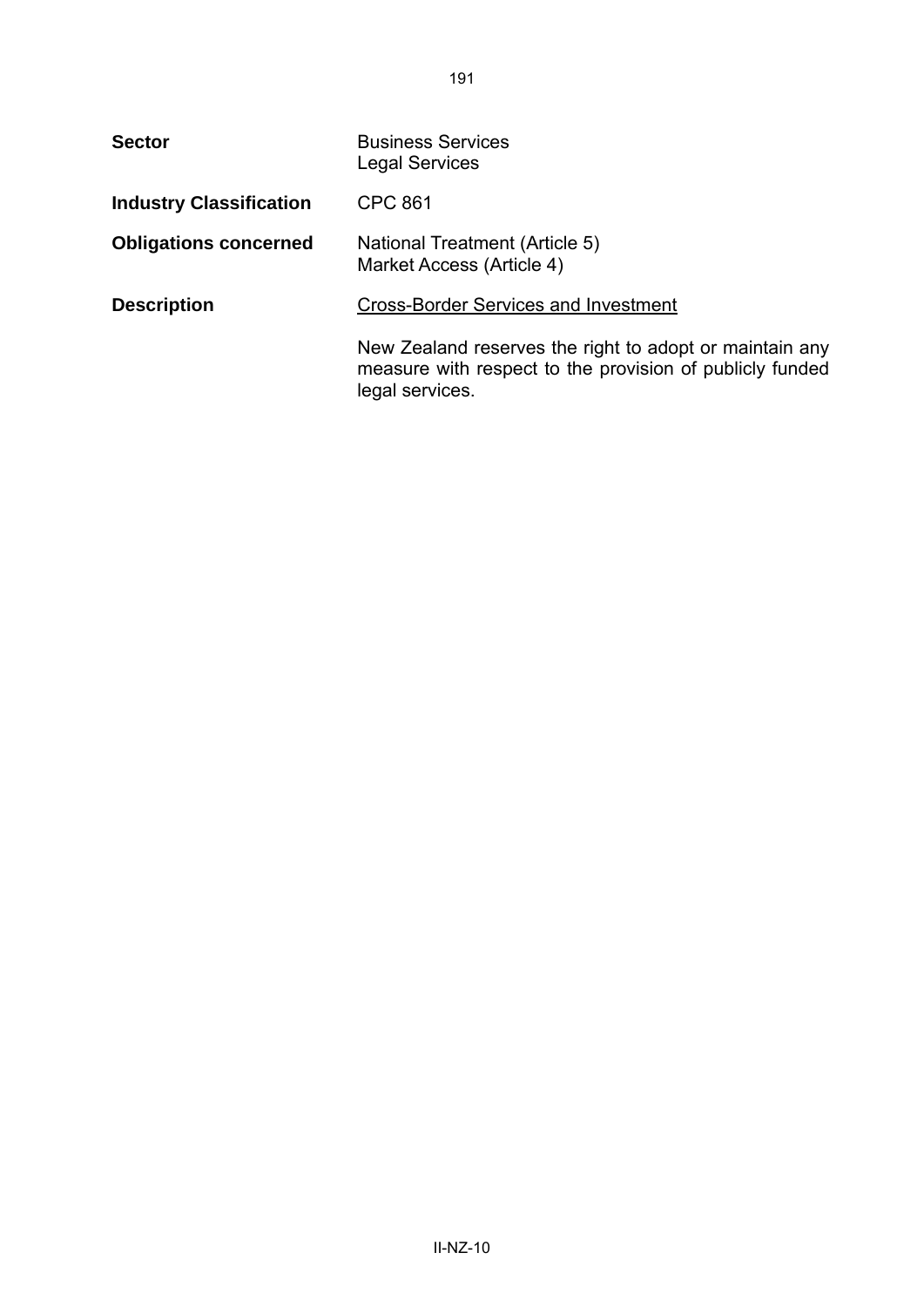| <b>Sector</b>                  | <b>Business Services</b><br><b>Fire Services</b>                                                                                                                                                                                   |
|--------------------------------|------------------------------------------------------------------------------------------------------------------------------------------------------------------------------------------------------------------------------------|
| <b>Industry Classification</b> | CPC 91260*<br>fire fighting services                                                                                                                                                                                               |
|                                | *Public administrative, operational and supervision<br>services for fire protection affairs as well as<br>administrative and operational services for fire-fighting<br>and fire prevention by regular and auxiliary fire brigades. |
| <b>Obligations concerned</b>   | National Treatment (Article 5)<br>Market Access (Article 4)                                                                                                                                                                        |
| <b>Description</b>             | <b>Cross-Border Services and Investment</b>                                                                                                                                                                                        |
|                                | New Zealand reserves the right to adopt or maintain any<br>measure with respect to the provision of fire fighting<br>services, excluding aerial fire fighting services.                                                            |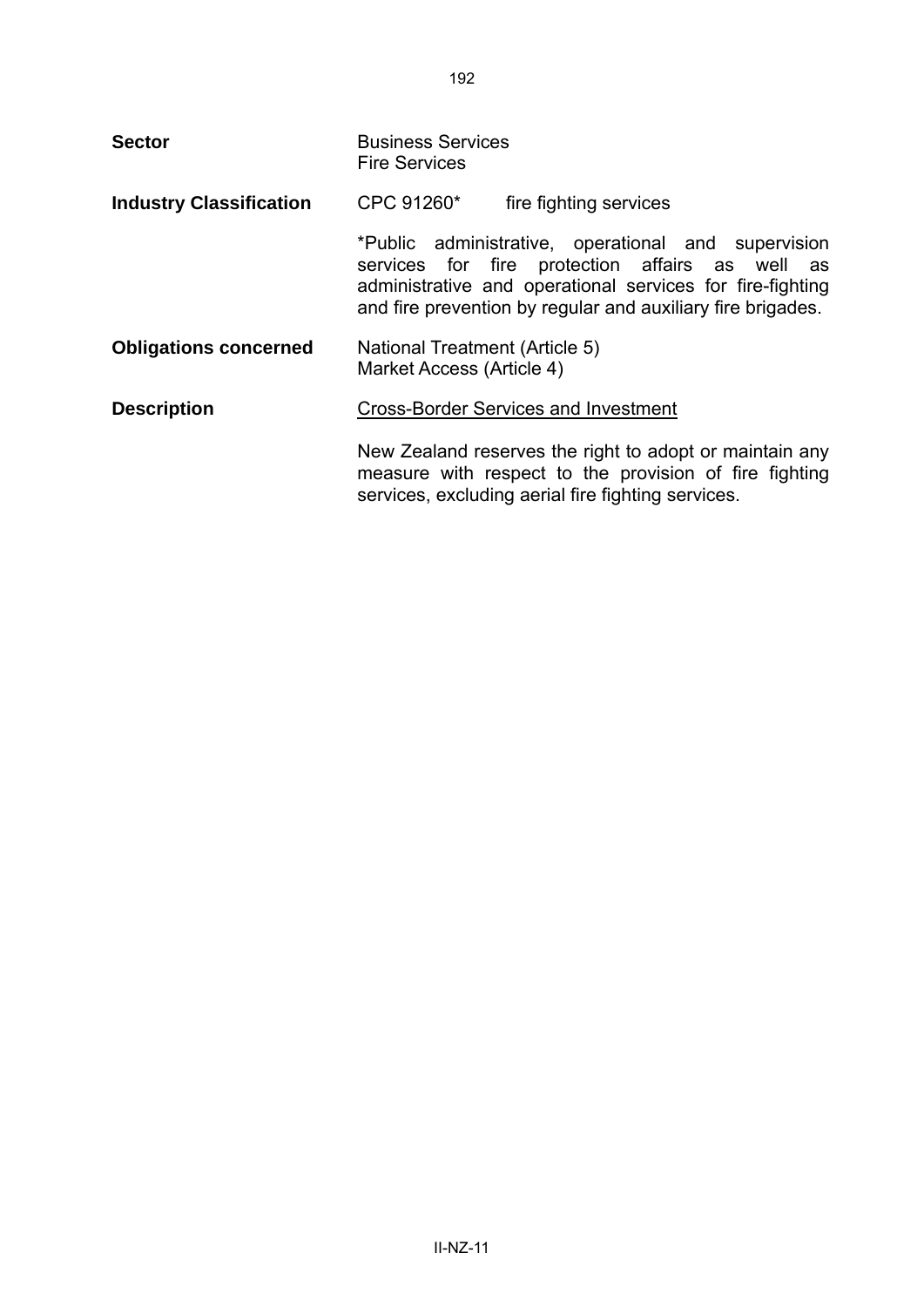| <b>Sector</b>                  | <b>Business Services</b><br><b>Research and Development</b>                                                                                                                                                                                                                                                                     |                                                                                                                                                                                        |    |                                                |          |            |
|--------------------------------|---------------------------------------------------------------------------------------------------------------------------------------------------------------------------------------------------------------------------------------------------------------------------------------------------------------------------------|----------------------------------------------------------------------------------------------------------------------------------------------------------------------------------------|----|------------------------------------------------|----------|------------|
| <b>Industry Classification</b> | <b>CPC 8510</b>                                                                                                                                                                                                                                                                                                                 | Research and experimental development<br>services<br>engineering                                                                                                                       | on | physical                                       | sciences | and        |
|                                | <b>CPC 8520</b>                                                                                                                                                                                                                                                                                                                 | Research and experimental development<br>services on social sciences and humanities                                                                                                    |    |                                                |          |            |
|                                | <b>CPC 8530</b>                                                                                                                                                                                                                                                                                                                 | Interdisciplinary research and experimental<br>development services                                                                                                                    |    |                                                |          |            |
| <b>Obligations concerned</b>   | National Treatment (Article 5)<br>Most Favoured Nation Treatment (Article 12)<br>Market Access (Article 4)                                                                                                                                                                                                                      |                                                                                                                                                                                        |    |                                                |          |            |
| <b>Description</b>             | <b>Cross-Border Services and Investment</b>                                                                                                                                                                                                                                                                                     |                                                                                                                                                                                        |    |                                                |          |            |
|                                | New Zealand reserves the right to adopt or maintain any<br>measure with respect to:                                                                                                                                                                                                                                             |                                                                                                                                                                                        |    |                                                |          |            |
|                                | $\bullet$                                                                                                                                                                                                                                                                                                                       | Research and Development services carried out<br>by State Funded tertiary institutions or by Crown<br>Research Institutes when such research is<br>conducted for a public purpose; and |    |                                                |          |            |
|                                | $\bullet$                                                                                                                                                                                                                                                                                                                       | Research<br>and<br>services on<br>biology, engineering and technology, agricultural<br>sciences, medical, pharmaceutical and other<br>natural sciences i.e. CPC 8510.                  |    | experimental development<br>physical sciences, |          | chemistry, |
|                                | For the avoidance of doubt, the reservation in respect of<br>the Most Favoured Nation Treatment obligation does not<br>apply to the entry on Research and Development<br>services carried out by State Funded tertiary institutions<br>or by Crown Research Institutes when such research is<br>conducted for a public purpose. |                                                                                                                                                                                        |    |                                                |          |            |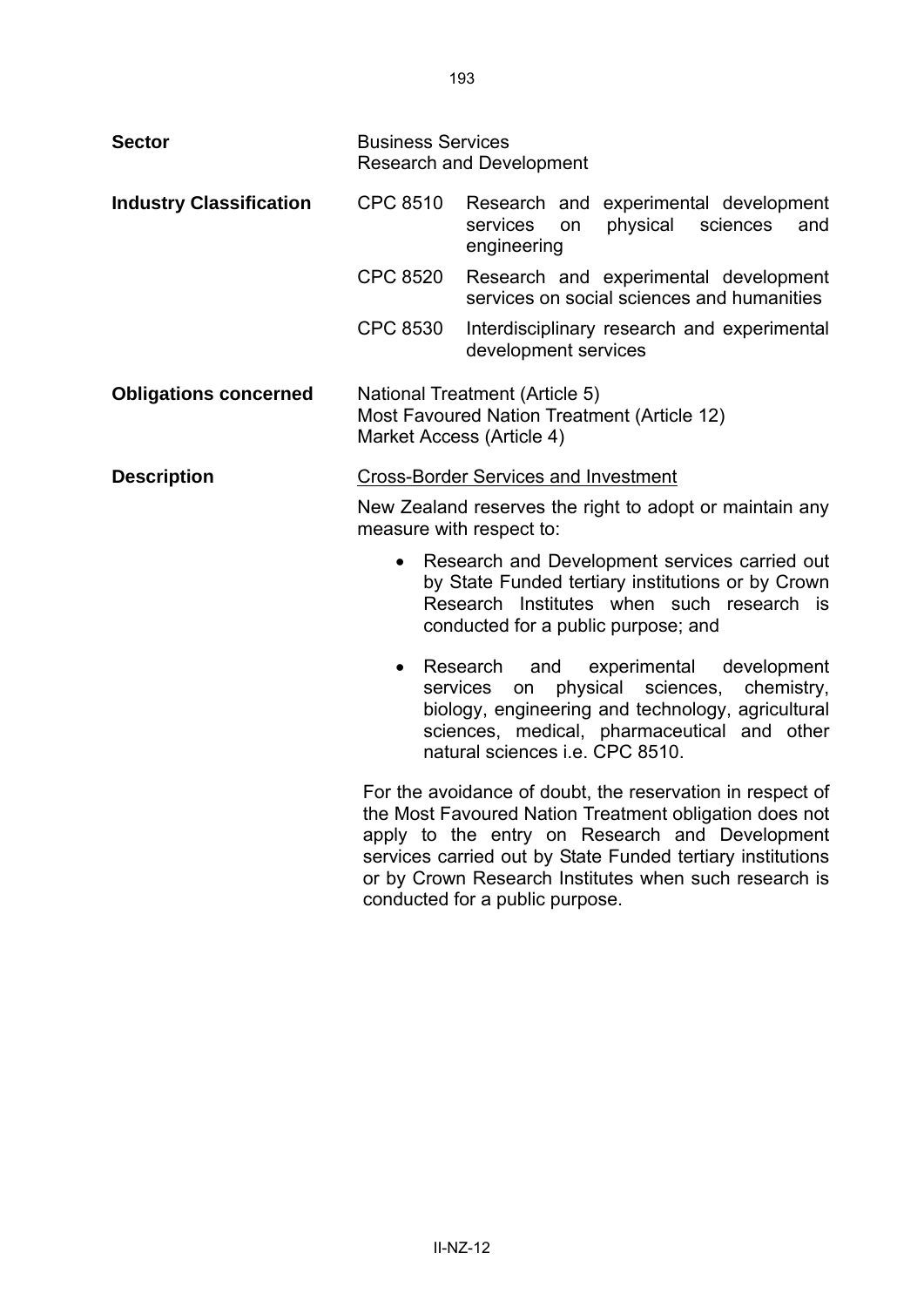| <b>Sector</b>                  | <b>Business Services</b>                                                           | Technical testing and analysis services                                       |  |
|--------------------------------|------------------------------------------------------------------------------------|-------------------------------------------------------------------------------|--|
| <b>Industry Classification</b> | CPC 86751                                                                          | Geological, geophysical and scientific<br>prospecting                         |  |
|                                | CPC 86761                                                                          | Composition and purity<br>testing<br>and<br>analysis services                 |  |
|                                | CPC 86764                                                                          | Technical inspection services                                                 |  |
|                                | CPC 86769                                                                          | Other technical testing and analysis<br>services                              |  |
| <b>Obligations concerned</b>   | Market Access (Article 4)                                                          | National Treatment (Article 5)<br>Most Favoured Nation Treatment (Article 12) |  |
| <b>Description</b>             |                                                                                    | <b>Cross-Border Services and Investment</b>                                   |  |
|                                | New Zealand reserves the right to adopt or maintain any<br>measures in respect of: |                                                                               |  |
|                                | $\bullet$                                                                          | composition and purity testing and analysis services;                         |  |
|                                | $\bullet$                                                                          | technical inspection services;                                                |  |
|                                |                                                                                    | other technical and analysis services; and                                    |  |
|                                |                                                                                    | drug testing services.                                                        |  |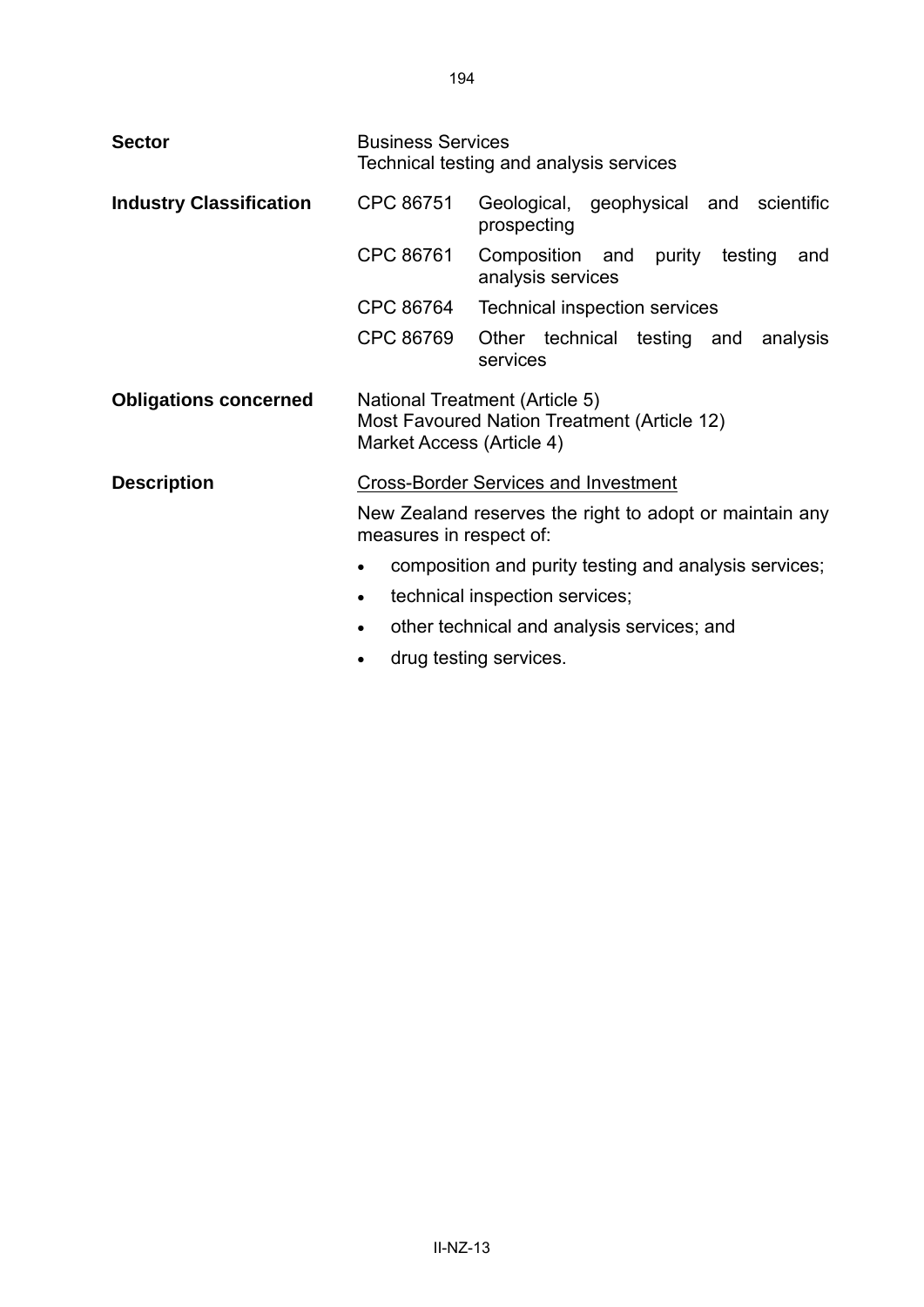| <b>Sector</b>                  | <b>Business Services</b><br>Services related to fisheries and aquaculture                                                                                                                                                                                                                                                                                                                     |
|--------------------------------|-----------------------------------------------------------------------------------------------------------------------------------------------------------------------------------------------------------------------------------------------------------------------------------------------------------------------------------------------------------------------------------------------|
| <b>Industry Classification</b> | Services related to stocks of fish and marine living<br>resources; operational services related to aquaculture<br>hatcheries or farms; and manufacturing services where<br>these relate to fish or marine living resources processed<br>at sea.                                                                                                                                               |
| <b>Obligations concerned</b>   | National Treatment (Article 5)<br>Most Favoured Nation Treatment (Article 12)<br>Market Access (Article 4)<br>Local Presence (Article 6)                                                                                                                                                                                                                                                      |
| <b>Description</b>             | <b>Cross-Border Services and Investment</b><br>New Zealand reserves the right to control the activities of<br>foreign fishing, including fishing landing, first landing of<br>fish processed at sea, and access to New Zealand ports<br>(port privileges) consistent with the provisions of the<br>United Nations Convention on the Law of the Sea.                                           |
| <b>Existing Measures</b>       | For greater transparency, examples of existing measures<br>contained in the Fisheries Act 1996 and the Aquaculture<br>Reform Act 2005 include:                                                                                                                                                                                                                                                |
|                                | no vessel owned or operated by an overseas person<br>may be registered to carry out commercial fishing or<br>fish carrying activities without the permission of the<br>Minister of Fisheries, and subject to any conditions<br>that he or she thinks fit to impose;                                                                                                                           |
|                                | foreign fishing vessels or fish carriers are required to<br>obtain the approval of the Minister of Fisheries<br>before entering New Zealand internal waters. If the<br>Minister of Fisheries is satisfied that the vessel has<br>undermined<br>international<br>conservation<br>and<br>management measures he or she may deny the<br>vessel approval to enter New Zealand internal<br>waters; |
|                                | ministerial approval is required before any overseas<br>person may be allocated, purchase or own any<br>provisional catch history, quota, or annual catch<br>entitlement;                                                                                                                                                                                                                     |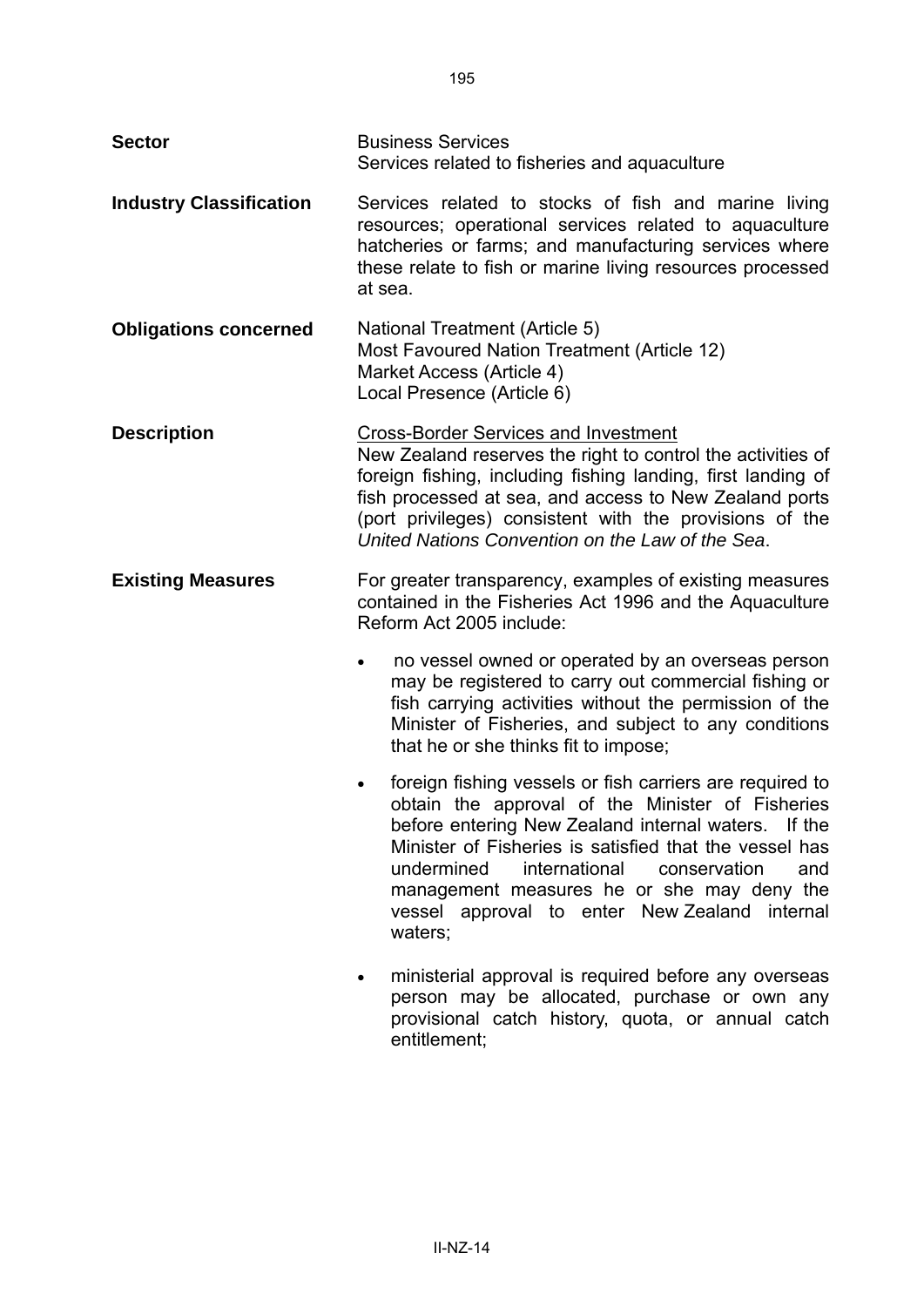- as set out in S.296B the Fisheries Act 1996, certain specified functions, duties or powers can only be transferred to approved service delivery transferred to approved service delivery organisations that comply with specified criteria; and
- foreign research vessels require the permission of the Minister of Fisheries to take fish, seaweed or aquatic life within the New Zealand Exclusive Economic Zone.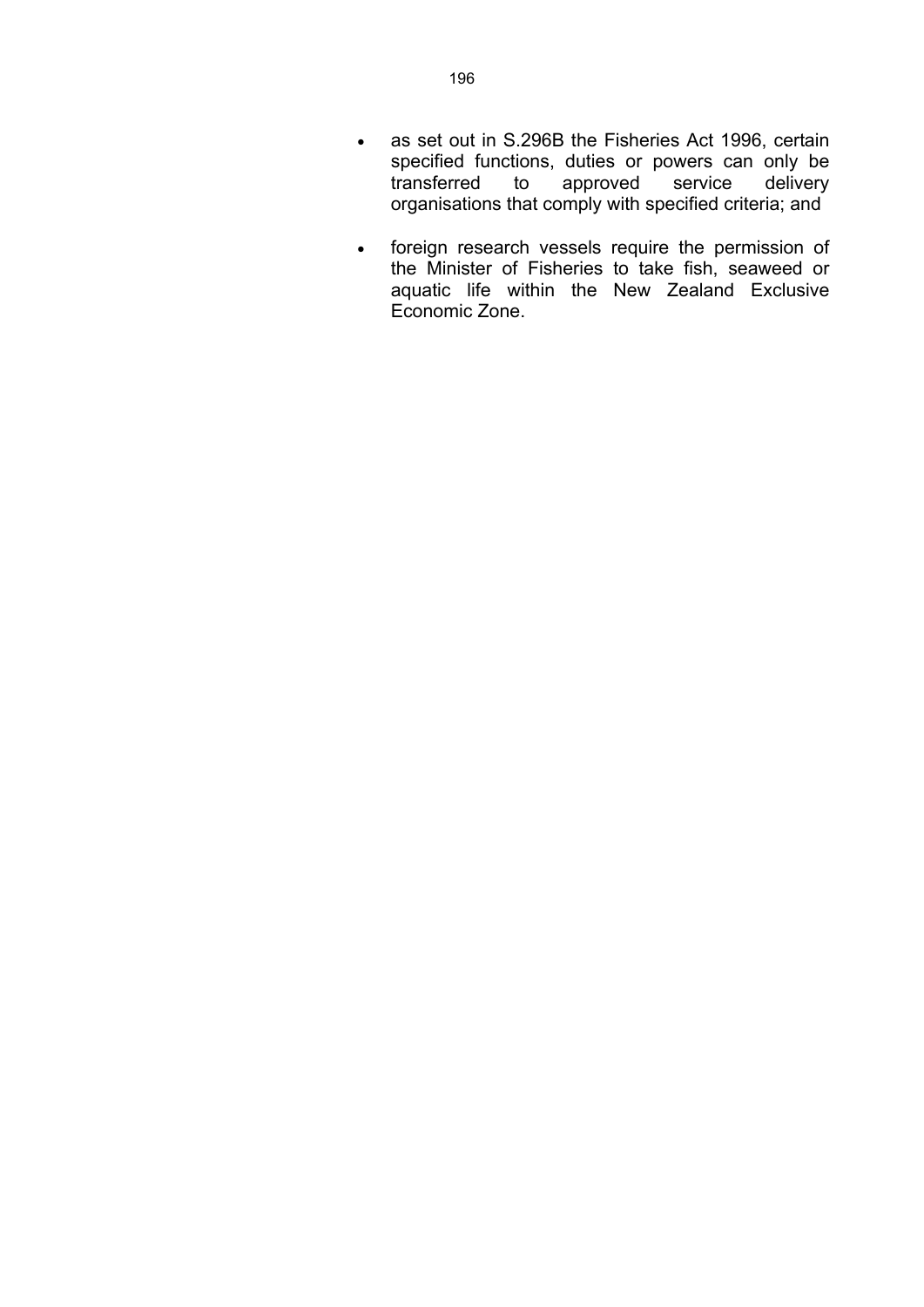| <b>Sector</b>                  | <b>Business Services</b><br>Energy<br>Manufacturing<br>Wholesale trade<br>Retail                                                                                                                                                    |
|--------------------------------|-------------------------------------------------------------------------------------------------------------------------------------------------------------------------------------------------------------------------------------|
| <b>Industry Classification</b> |                                                                                                                                                                                                                                     |
| <b>Obligations concerned</b>   | Market Access (Article 4)<br><b>National Treatment (Article 5)</b><br>Local Presence (Article 6)<br>Most Favoured Nation Treatment (Article 12)                                                                                     |
| <b>Description</b>             | <b>Cross-Border Services and Investment</b>                                                                                                                                                                                         |
|                                | New Zealand reserves the right to adopt any measure in<br>order to prohibit, regulate, manage or control the<br>production, use, distribution or retail of nuclear energy,<br>including setting conditions for any person to do so. |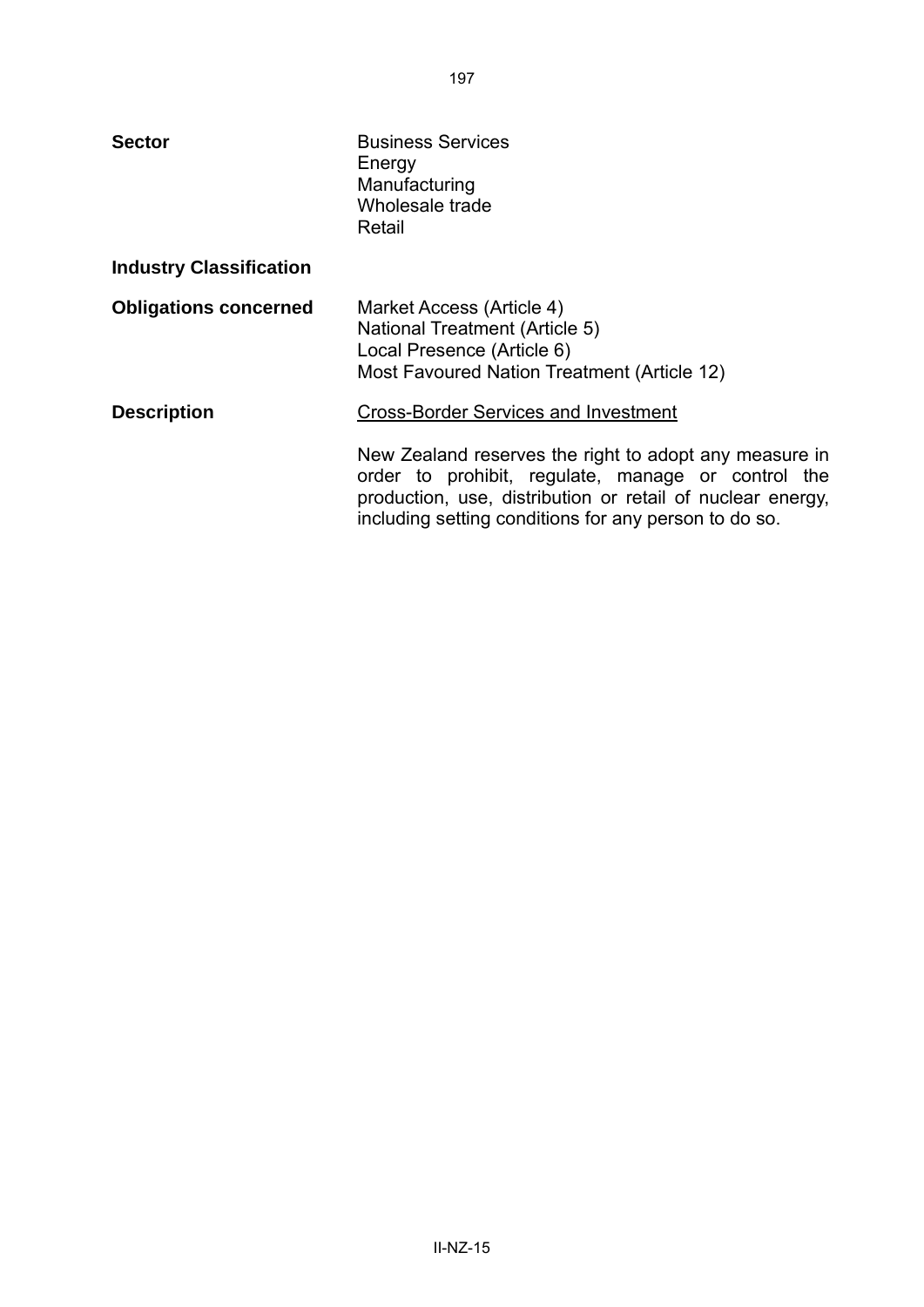| <b>Sector</b>                  | <b>Business Services</b>                                                                                                                 |  |  |
|--------------------------------|------------------------------------------------------------------------------------------------------------------------------------------|--|--|
| <b>Industry Classification</b> | CPC 8830+5115 Services Incidental to mining                                                                                              |  |  |
| <b>Obligations concerned</b>   | National Treatment (Article 5)<br>Most-Favoured-Nation Treatment (Article 12)<br>Market Access (Article 4)<br>Local Presence (Article 6) |  |  |
| <b>Description</b>             | <b>Cross-Border Services and Investment</b>                                                                                              |  |  |
|                                | New Zealand reserves the right to adopt or maintain any<br>measure with respect to services incidental to mining.                        |  |  |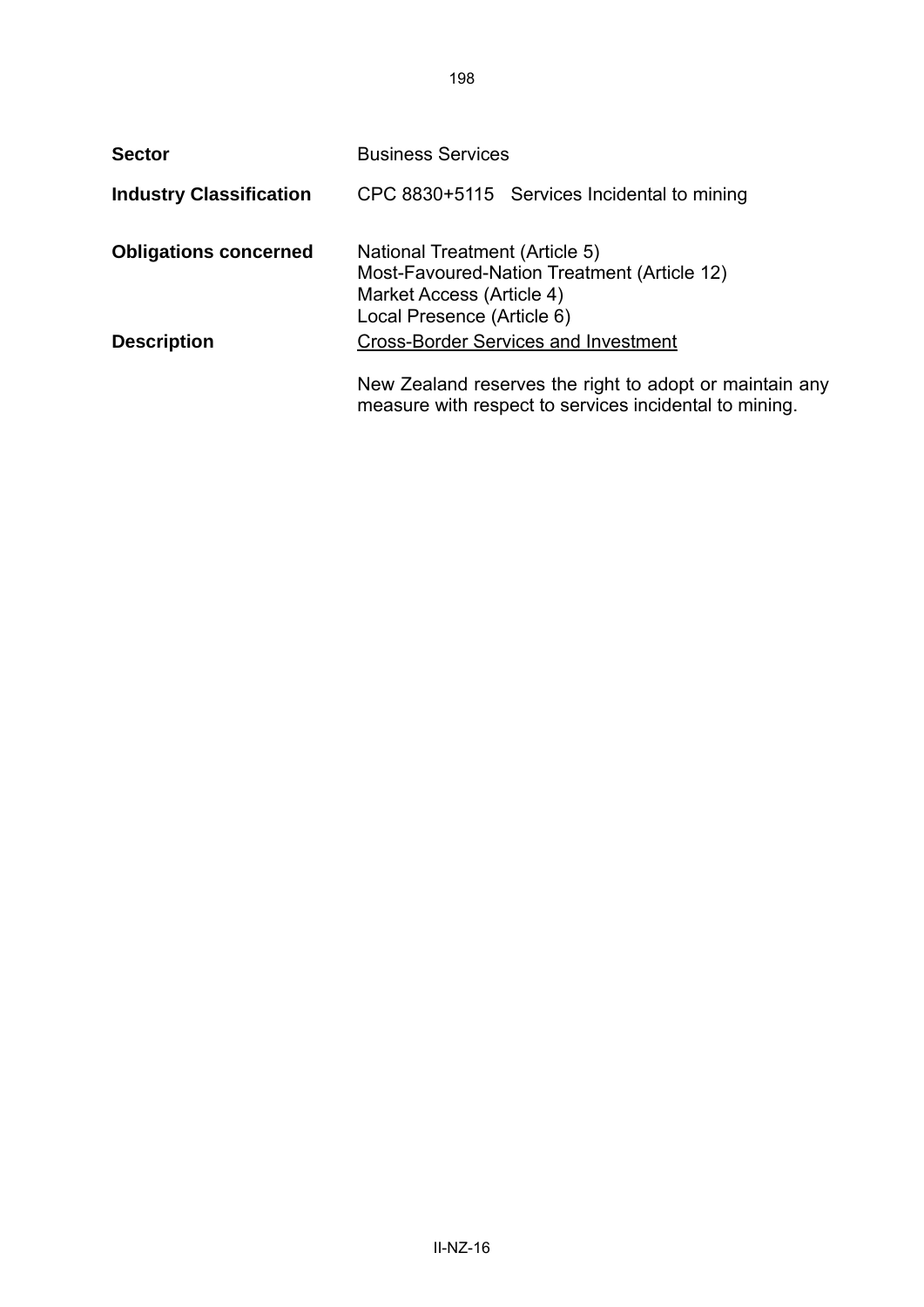| <b>Sector</b> | <b>Business Services</b> |
|---------------|--------------------------|
|               | Immigration services     |

**Industry Classification** 

**Obligations concerned** Market Access (Article 4) Most Favoured Nation Treatment (Article 12)

**Description** Cross-Border Services and Investment

New Zealand reserves the right to adopt any measures, with respect to licensing requirements and the enforcement of those requirements, including through information sharing, in respect of natural persons who provide immigration advice, to a person in regards to any immigration matter relating to New Zealand.

For greater transparency, this entry only applies in respect of the Most Favoured Nation Treatment obligation to the extent that New Zealand enters into a reciprocal agreement about information sharing or enforcement of New Zealand's licensing requirements within the country with whom the agreement is made.

This reservation does not apply to a natural person of Hong Kong, China who is authorised to practice law in New Zealand.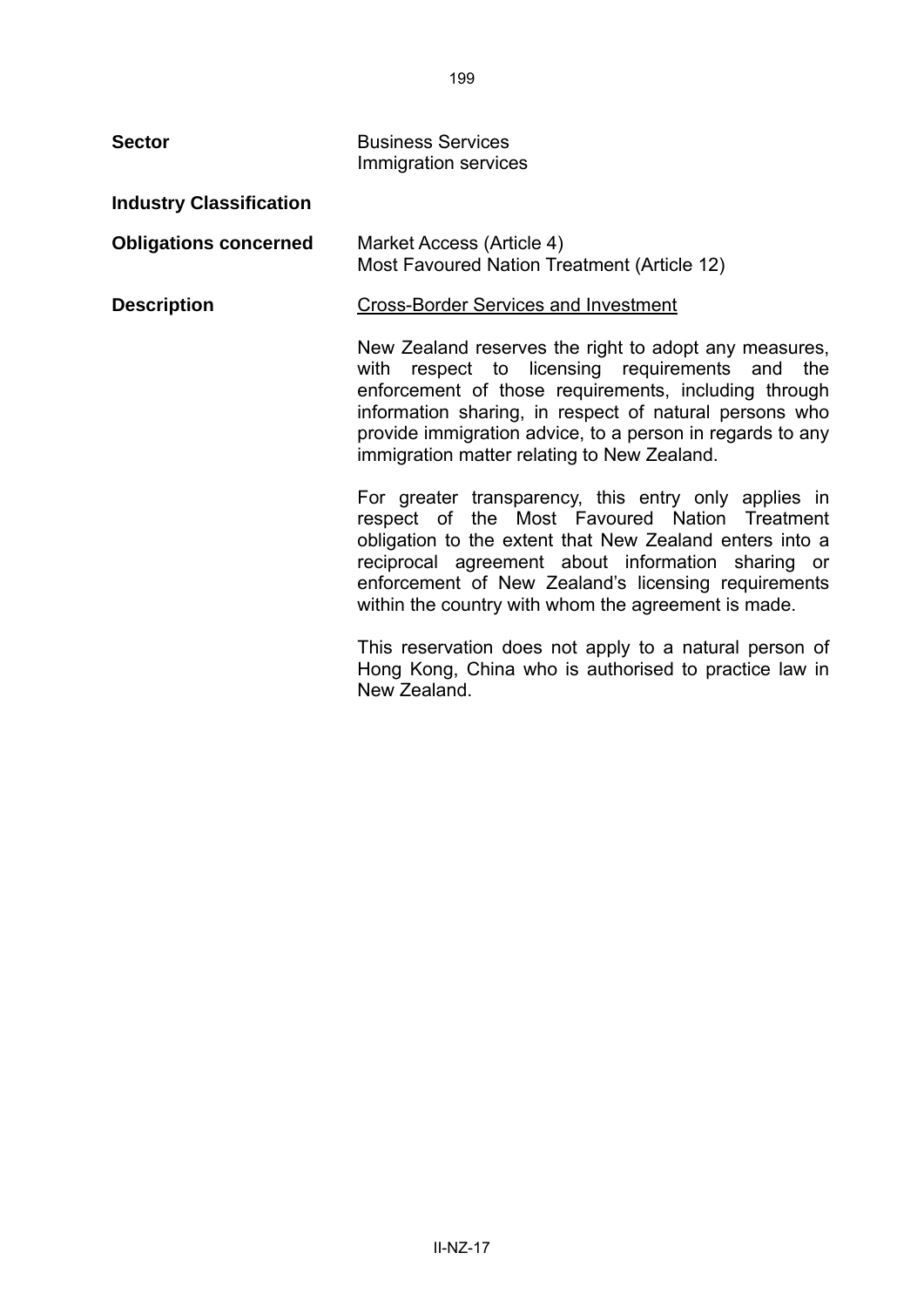| <b>Sector</b>                  | <b>Communication Services</b><br>Postal     |                                                                                                                   |
|--------------------------------|---------------------------------------------|-------------------------------------------------------------------------------------------------------------------|
| <b>Industry Classification</b> | <b>CPC 7511</b>                             | postal services                                                                                                   |
| <b>Obligations concerned</b>   | Market Access (Article 4)                   | National Treatment (Article 5)<br>Most Favoured Nation Treatment (Article 12)                                     |
| <b>Description</b>             | <b>Cross-Border Services and Investment</b> |                                                                                                                   |
|                                |                                             | New Zealand reserves the right to adopt or maintain any<br>measure with respect to the supply of postal services. |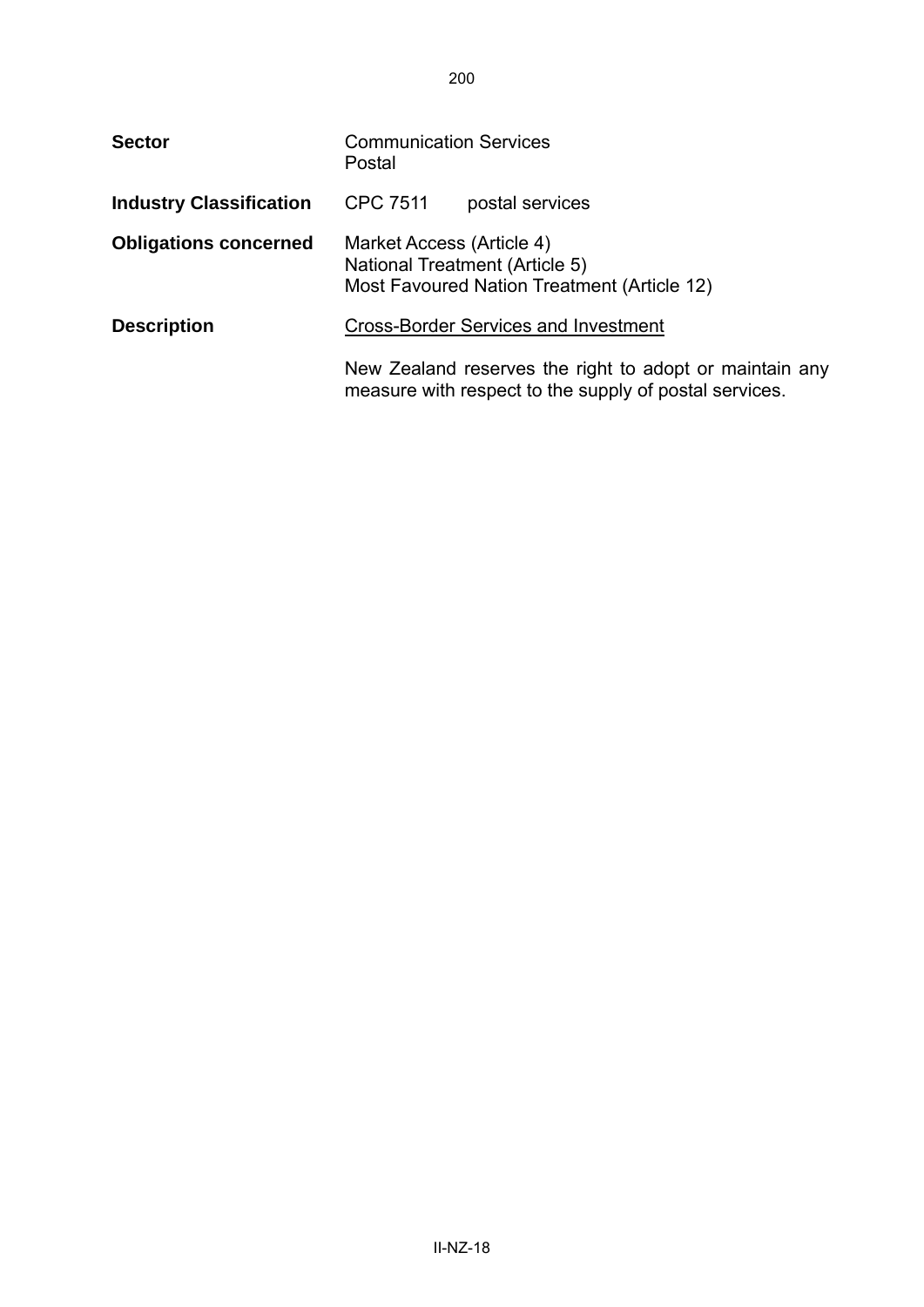| <b>Sector</b>                  | <b>Communication Services</b><br><b>Audio-visual and other Services</b>                                    |                                                                                                                                                                                                                                                                                                                                            |
|--------------------------------|------------------------------------------------------------------------------------------------------------|--------------------------------------------------------------------------------------------------------------------------------------------------------------------------------------------------------------------------------------------------------------------------------------------------------------------------------------------|
| <b>Industry Classification</b> | <b>CPC 9611</b>                                                                                            | Motion picture and video production and<br>distribution services                                                                                                                                                                                                                                                                           |
|                                | CPC 9612                                                                                                   | Motion picture services                                                                                                                                                                                                                                                                                                                    |
|                                | CPC 9613                                                                                                   | Radio and television services                                                                                                                                                                                                                                                                                                              |
|                                | <b>CPC 7524</b>                                                                                            | Programme transmission services                                                                                                                                                                                                                                                                                                            |
|                                | <b>CPC 753</b>                                                                                             | Radio and television cable services                                                                                                                                                                                                                                                                                                        |
| <b>Obligations concerned</b>   | National Treatment (Article 5)<br>Most Favoured Nation Treatment (Article 12)<br>Market Access (Article 4) |                                                                                                                                                                                                                                                                                                                                            |
| <b>Description</b>             |                                                                                                            | <b>Cross-Border Services and Investment</b>                                                                                                                                                                                                                                                                                                |
|                                |                                                                                                            | New Zealand reserves the right to adopt or maintain<br>preferential co-production arrangements for film and<br>television productions. Official co-production status,<br>which may be granted to a co-production produced under<br>these co-production arrangements, confers national<br>treatment on works covered by these arrangements. |
| <b>Existing Measures</b>       |                                                                                                            | For greater transparency, S.18 New Zealand Film<br>Commission Act 1978 limits Commission funding to films<br>with a "significant New Zealand content". This criterion<br>is deemed to be satisfied if made pursuant to a<br>co-production agreement or arrangement with the<br>partner country in question.                                |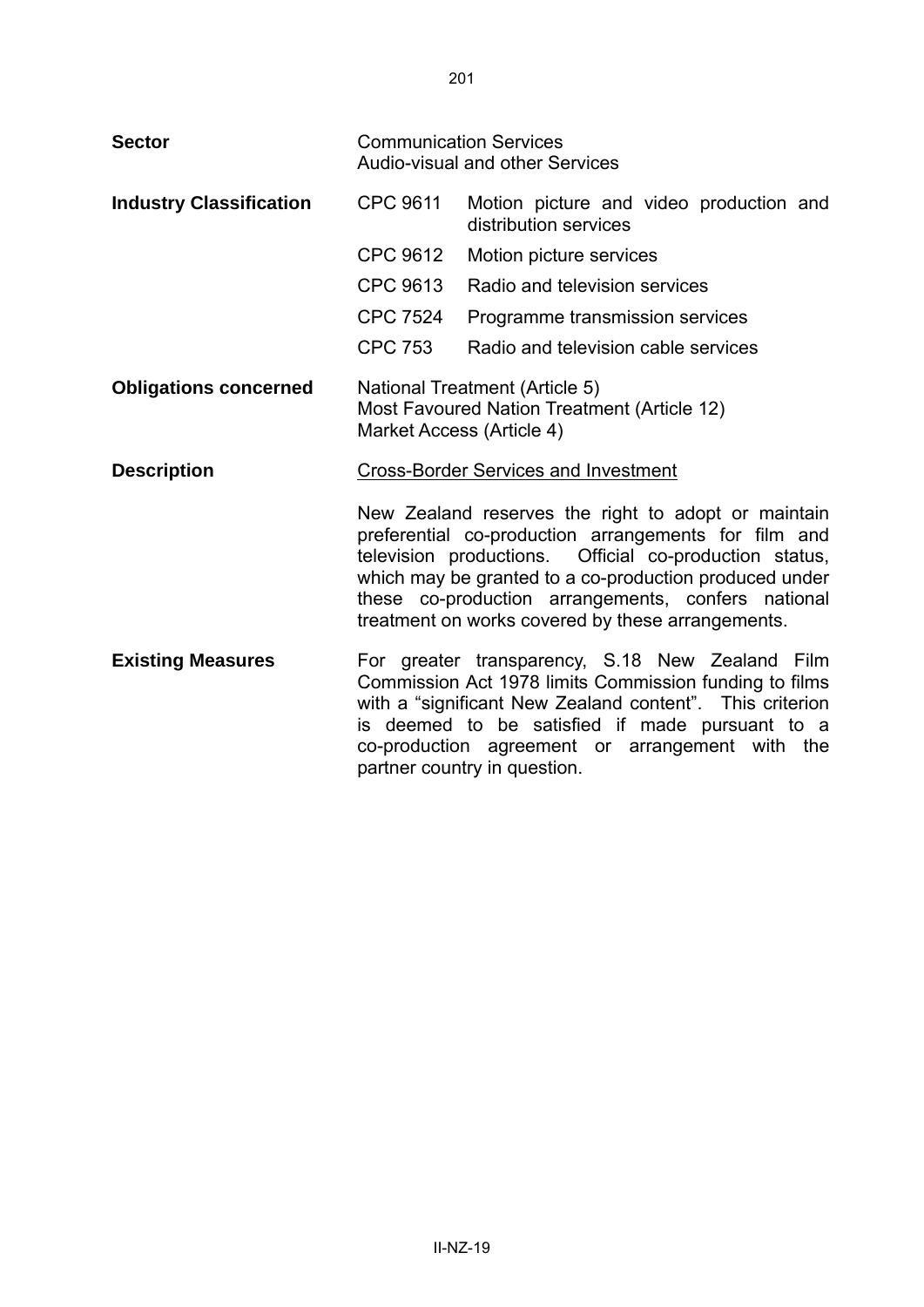| <b>Sector</b>                  | <b>Communication Services</b><br><b>Audio-visual and other Services</b>                                                                                                                       |
|--------------------------------|-----------------------------------------------------------------------------------------------------------------------------------------------------------------------------------------------|
| <b>Industry Classification</b> |                                                                                                                                                                                               |
| <b>Obligations concerned</b>   | National Treatment (Article 5)<br>Most Favoured Nation Treatment (Article 12)<br>Market Access (Article 4)                                                                                    |
| <b>Description</b>             | <b>Cross-Border Services and Investment</b>                                                                                                                                                   |
|                                | New Zealand reserves the right to adopt or<br>maintain any measure made by or under any<br>enactment with respect to the promotion of local<br>content on public radio and public television. |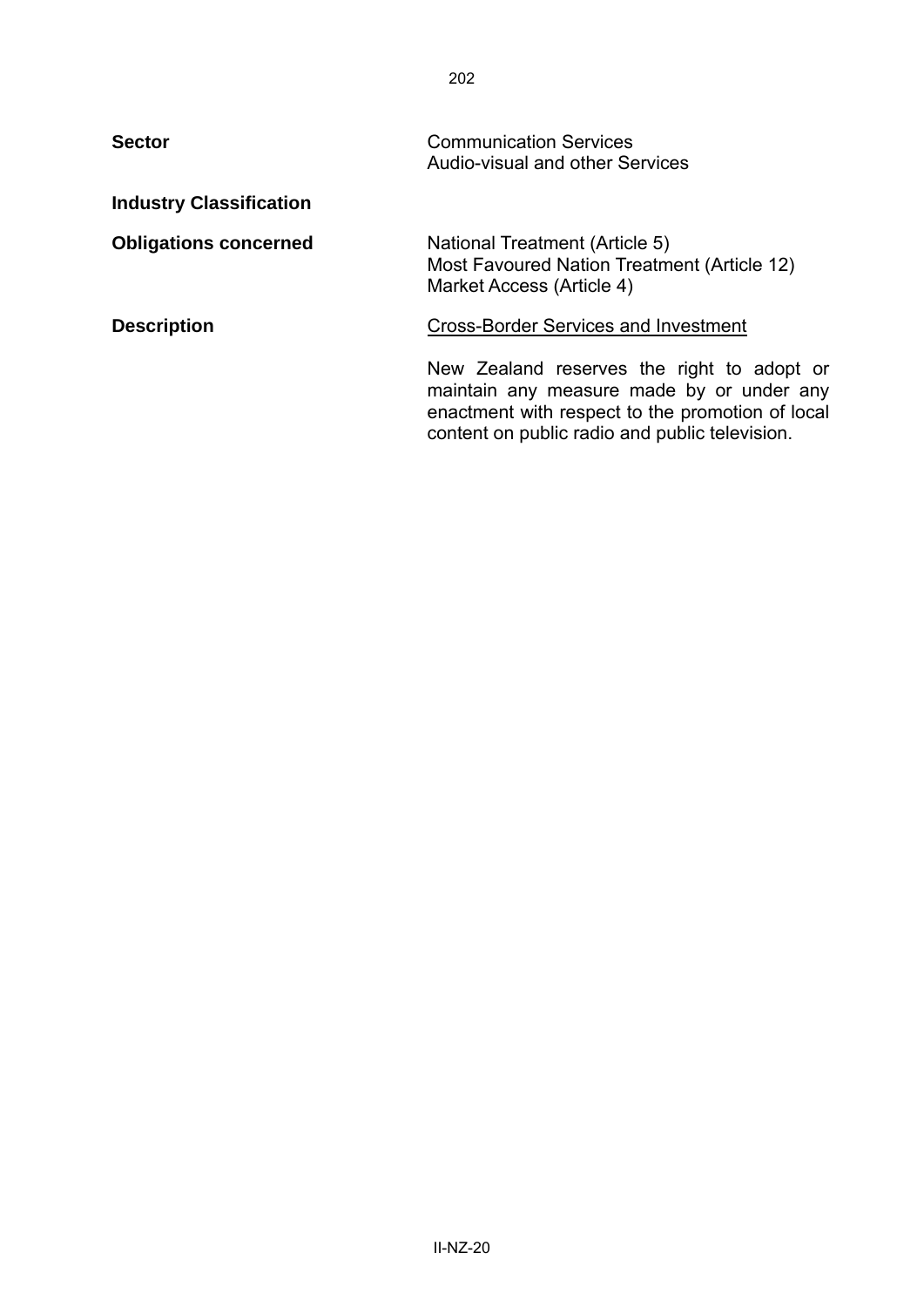| <b>Sector</b>                  | <b>Distribution Services</b><br>Commission agents' services<br>Wholesale trade services |                                                                                                                                                                                                         |
|--------------------------------|-----------------------------------------------------------------------------------------|---------------------------------------------------------------------------------------------------------------------------------------------------------------------------------------------------------|
| <b>Industry Classification</b> | <b>CPC 221</b>                                                                          | Processed liquid milk and cream                                                                                                                                                                         |
|                                | <b>CPC 229</b>                                                                          | Other dairy products                                                                                                                                                                                    |
| <b>Obligations concerned</b>   | Market Access (Article 4)                                                               | National Treatment (Article 5)                                                                                                                                                                          |
| <b>Description</b>             | Investment                                                                              |                                                                                                                                                                                                         |
|                                |                                                                                         | New Zealand reserves the right to adopt or maintain any<br>measures with respect to:                                                                                                                    |
|                                | and                                                                                     | the holding of shares in the co-operative dairy<br>arising from the amalgamation<br>company<br>authorised by section $7(1)(a)$ of the Dairy Industry<br>Restructuring Act 2001 (or any successor body); |
|                                | bodies.                                                                                 | the disposition of assets of that company or its successor                                                                                                                                              |
| <b>Existing Measures</b>       | regulations.                                                                            | Dairy Industry Restructuring Act 2001 and subsequent                                                                                                                                                    |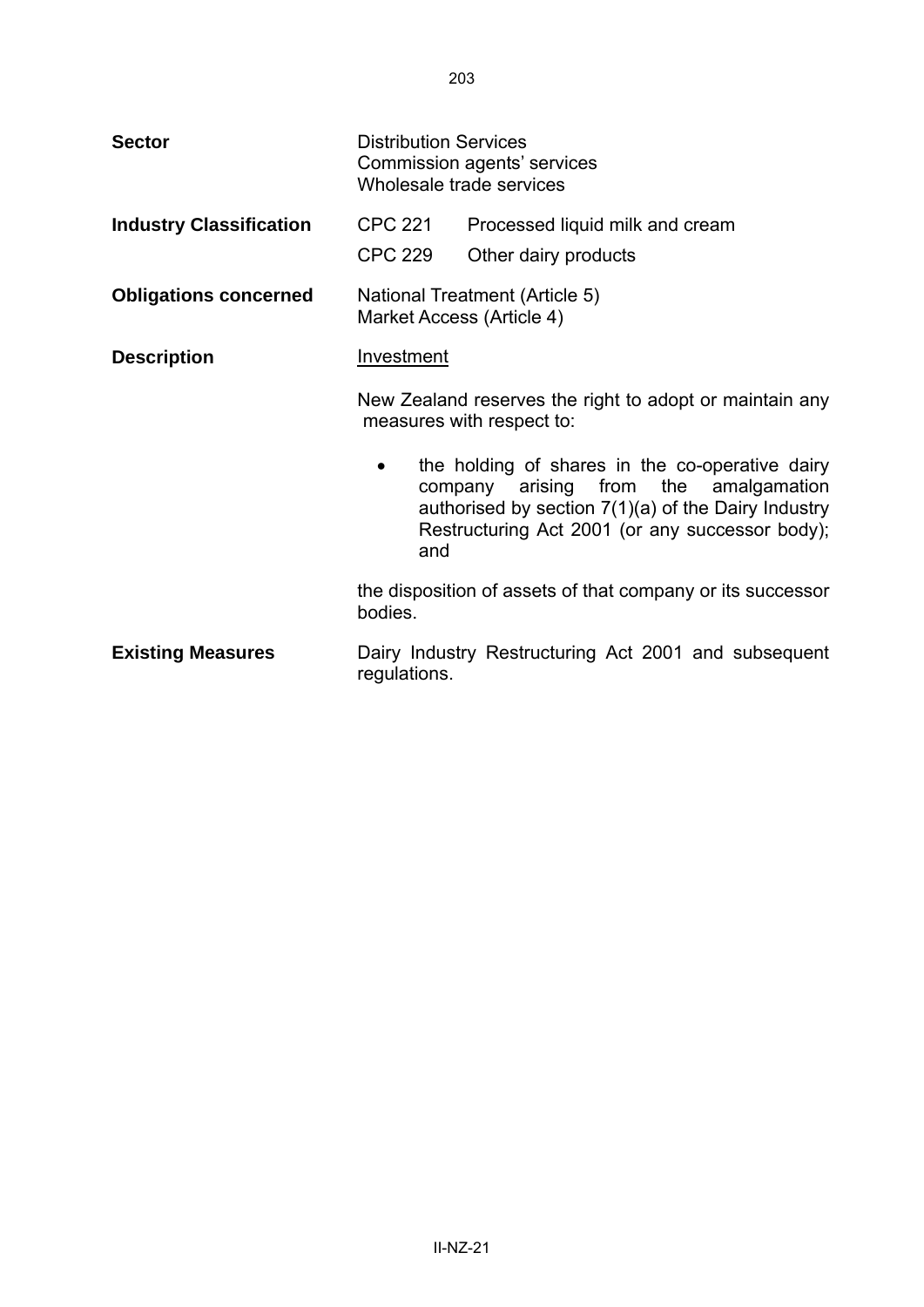| <b>Sector</b>                  | <b>Distribution Services</b><br>Wholesale trade services    |                                                                                                                                                                     |
|--------------------------------|-------------------------------------------------------------|---------------------------------------------------------------------------------------------------------------------------------------------------------------------|
| <b>Industry Classification</b> | CPC 62221**                                                 | services relating to fruit and vegetables                                                                                                                           |
|                                |                                                             | ** This reservation only applies to kiwifruit                                                                                                                       |
| <b>Obligations concerned</b>   | National Treatment (Article 5)<br>Market Access (Article 4) |                                                                                                                                                                     |
| <b>Description</b>             |                                                             | <b>Cross-Border Services and Investment</b>                                                                                                                         |
|                                |                                                             | New Zealand reserves the right to adopt or maintain any<br>measures with respect to the export marketing of fresh<br>kiwifruit to all markets other than Australia. |
| <b>Existing Measures</b>       | Regulations.                                                | The Kiwifruit Industry Restructuring Act 1999 and                                                                                                                   |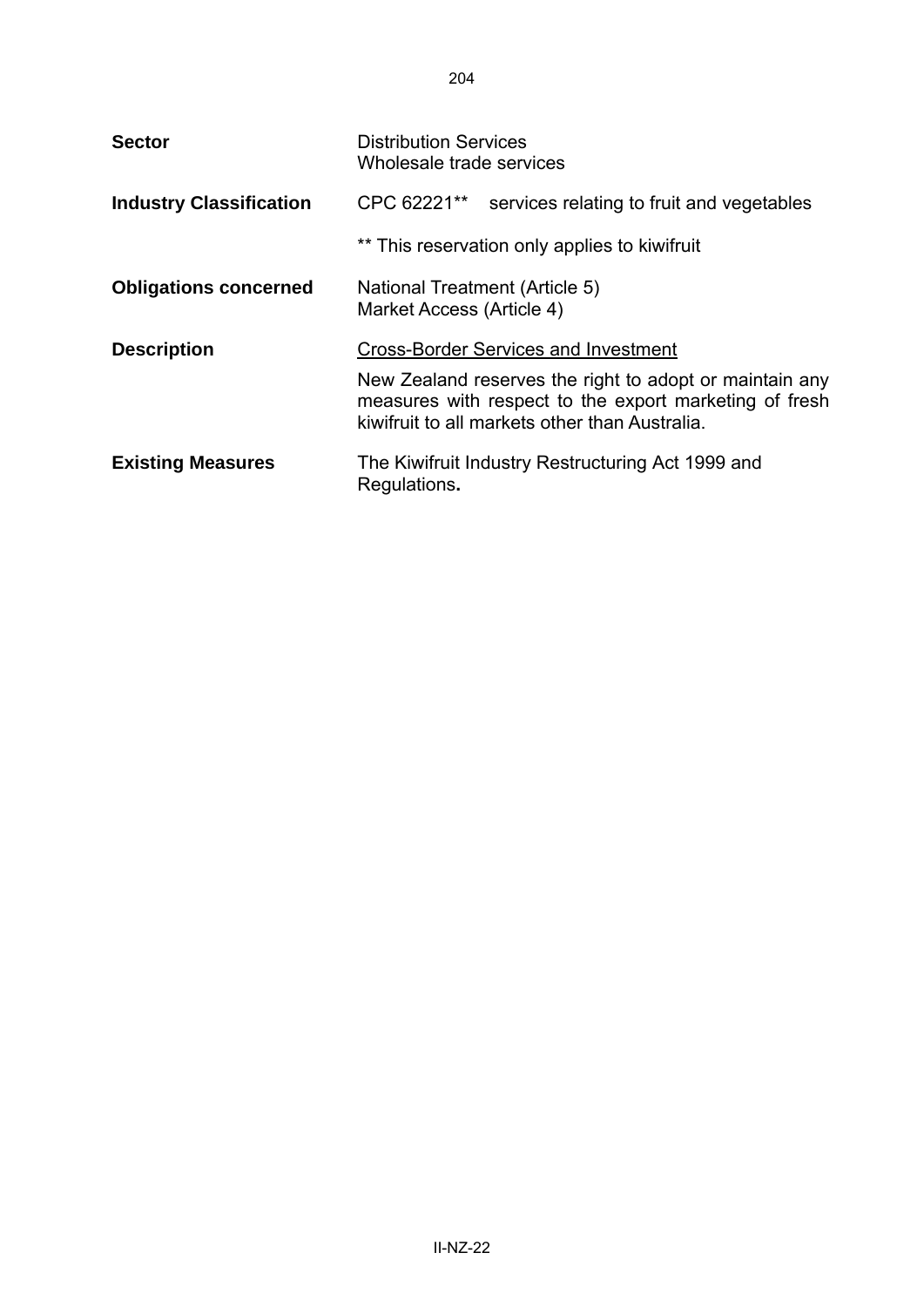**Sector Distribution Services** Wholesale trade and distribution services **Industry Classification Obligations concerned** National Treatment (Article 5) Market Access (Article 4) **Description** Cross-Border Services and Investment New Zealand reserves the right to adopt or maintain any measures with respect to: • specifying the terms and conditions for the establishment and operation of any government endorsed allocation scheme for the rights to the distribution of export products falling within the HS categories covered by the WTO *Agreement on Agriculture* to markets where tariff quotas, country-specific preferences or other measures of similar effect are in force; and • the allocation of distribution rights to wholesale trade service suppliers pursuant to the establishment or operation of such an allocation scheme. This reservation is not intended to have the effect of prohibiting all investment in the provision of wholesale trade and distribution services relating to goods in the HS

> chapters covered by the WTO *Agreement on Agriculture*. The entry applies in respect of investment to the extent that the services sectors specified in this reservation are a subset of agricultural products subject to tariff quotas, country-specific preferences or other measures of similar

effect.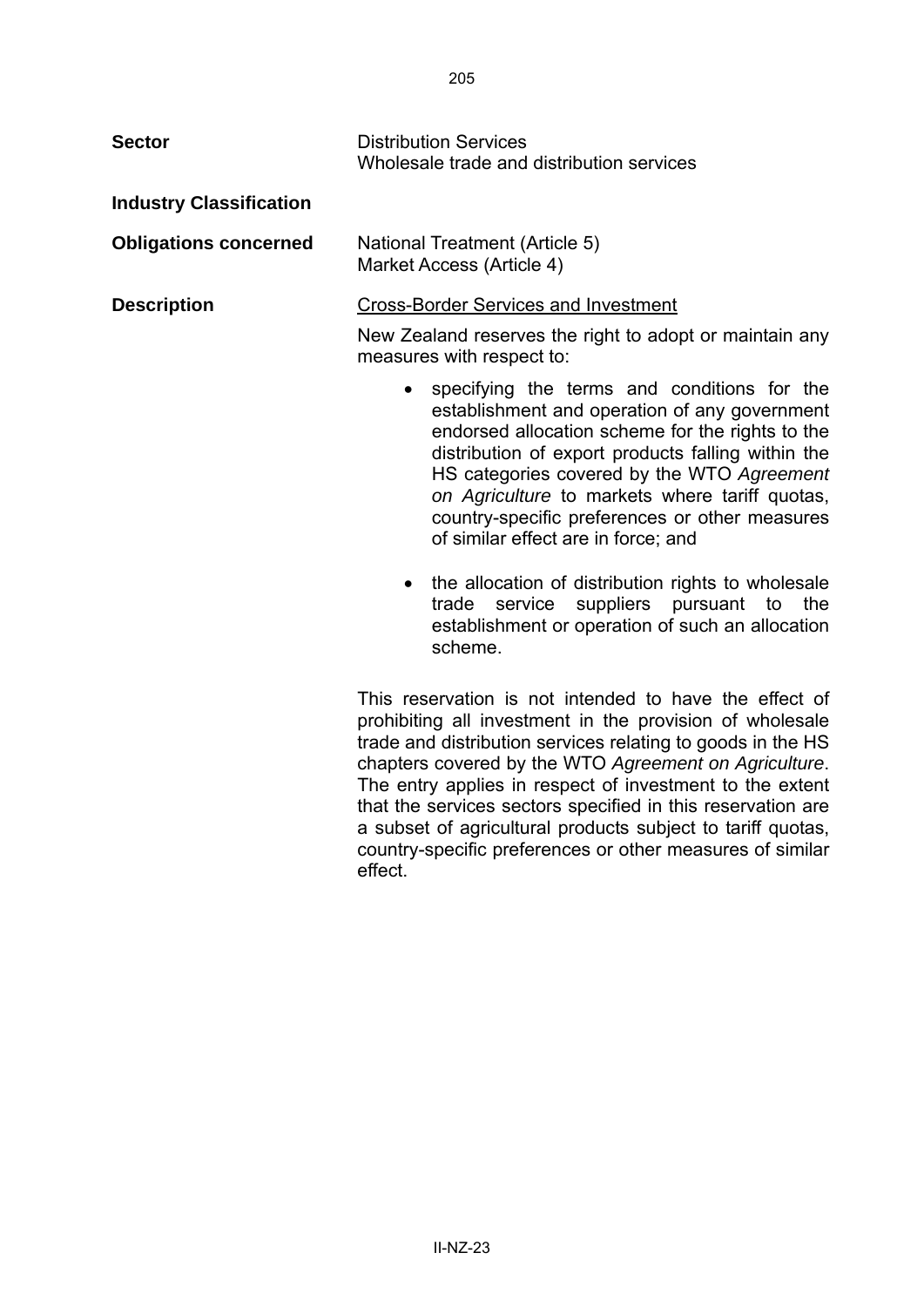**Sector Distribution Services** Commission agents' services Wholesale trade services **Industry Classification Obligations concerned National Treatment (Article 5)** Market Access (Article 4) **Description Cross-Border Services and Investment** New Zealand reserves the right to maintain or adopt any measures necessary to give effect to the establishment or the implementation of mandatory marketing plans (also referred to as "export marketing strategies") for the export marketing of products derived from: • agriculture; • beekeeping; • horticulture; • arboriculture; • arable farming; and • the farming of animals where there is support within the relevant industry that a mandatory collective marketing plan should be adopted or activated. For the avoidance of doubt, mandatory marketing plans, in the context of this reservation exclude measures limiting the

**Existing Measures • The New Zealand Horticulture Export Authority Act** 1987

volume of exports.

number of market participants or limiting the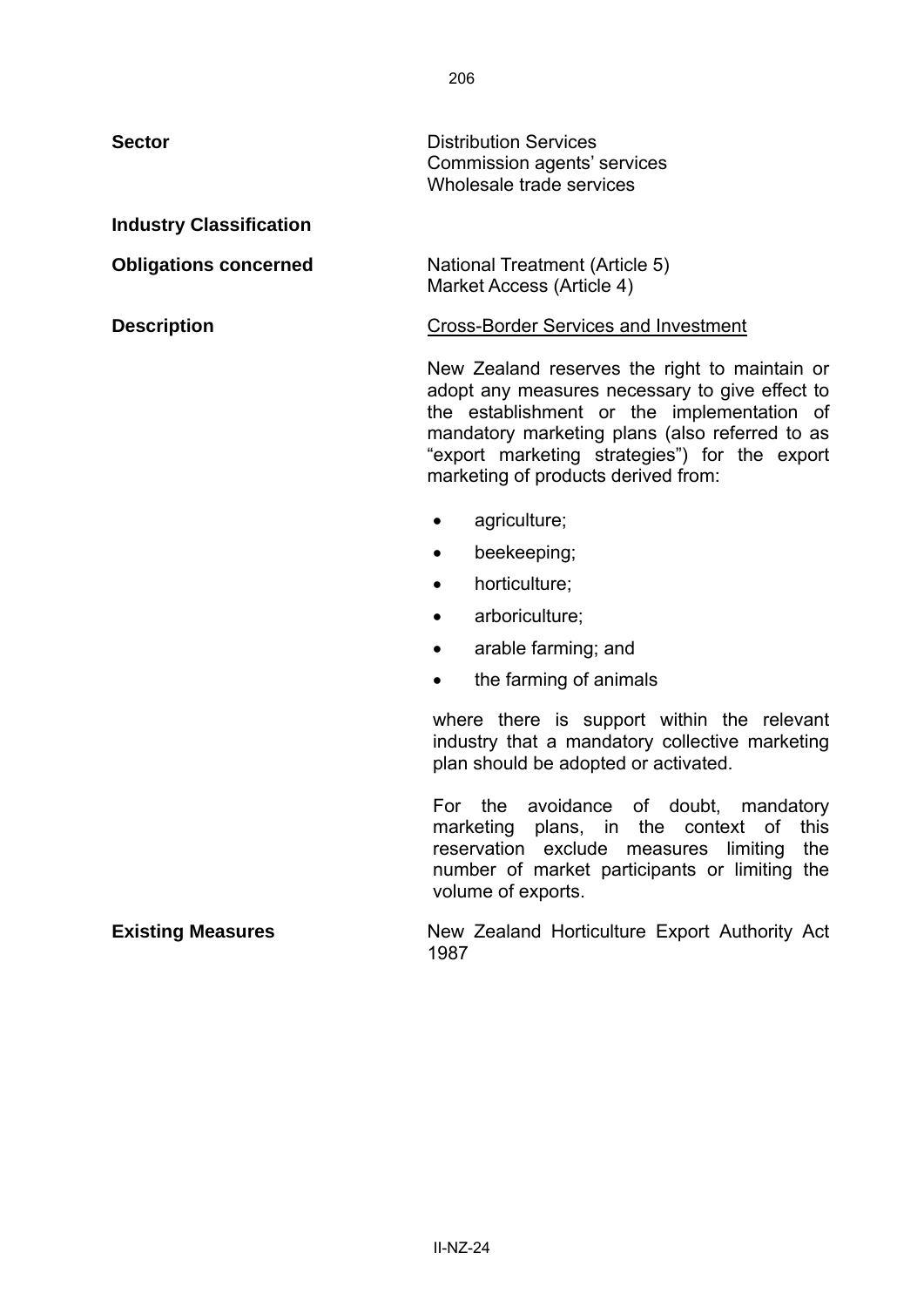| <b>Sector</b>                  | <b>Education Services</b>                                                                                                                                                                                       |  |
|--------------------------------|-----------------------------------------------------------------------------------------------------------------------------------------------------------------------------------------------------------------|--|
| <b>Industry Classification</b> | CPC 923<br>Higher education services<br>CPC 924<br>Adult education services n.e.c.                                                                                                                              |  |
| <b>Obligations concerned</b>   | National Treatment (Article 5)<br>Market Access (Article 4)                                                                                                                                                     |  |
| <b>Description</b>             | <b>Cross-Border Services and Investment</b>                                                                                                                                                                     |  |
|                                | New Zealand reserves the right to adopt or maintain any<br>measure with respect to the use of statutorily protected<br>educational terms and titles.                                                            |  |
| <b>Existing Measures</b>       | In the interests of greater transparency such terms<br>include: "university", "college of education", "polytechnic"<br>and "institute of technology" as set out in S.292 and<br>S.294 of the Education Act 1989 |  |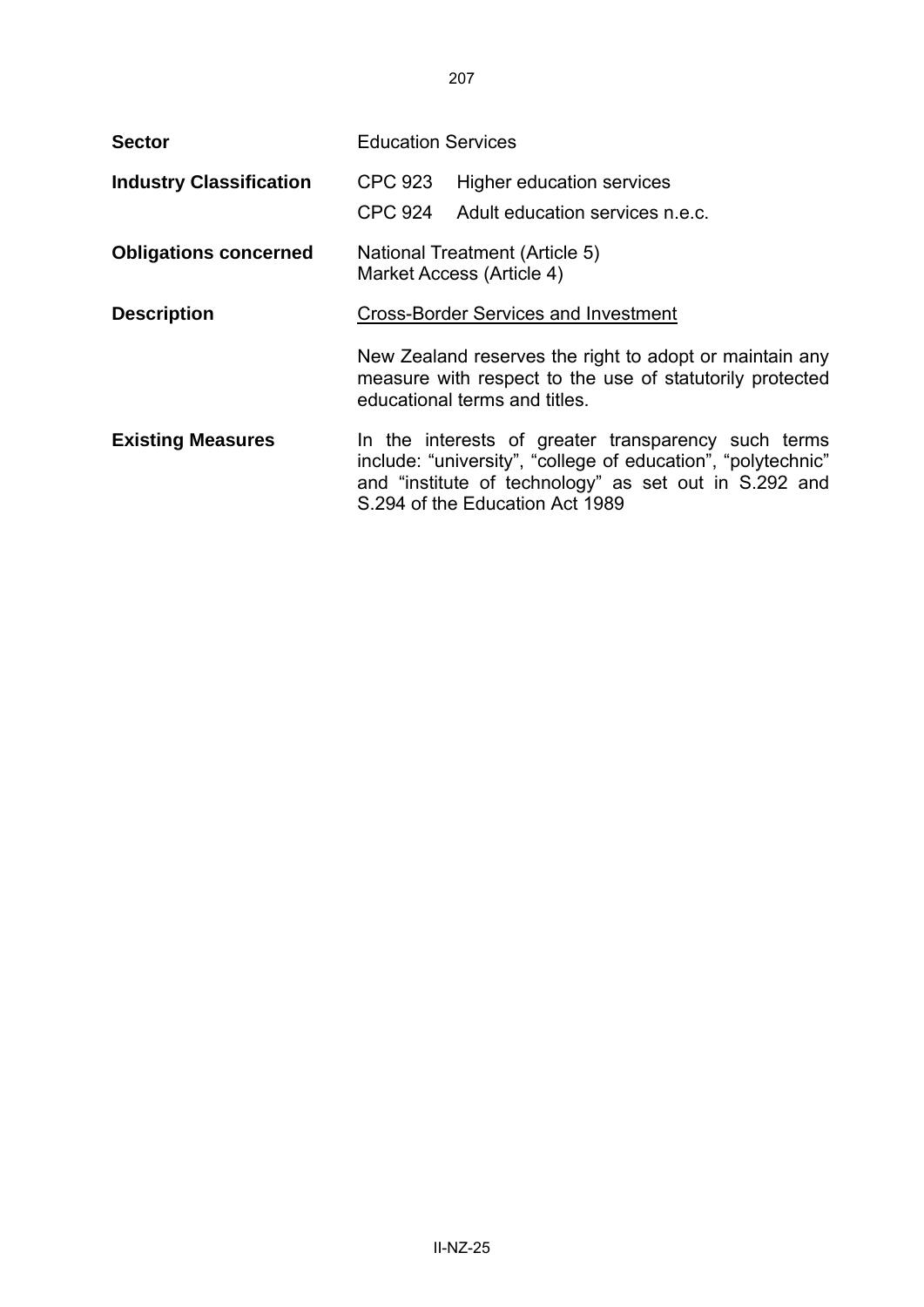| <b>Sector</b>                  | <b>Financial Services</b>                                                                                                                                                                                                                                                                                            |
|--------------------------------|----------------------------------------------------------------------------------------------------------------------------------------------------------------------------------------------------------------------------------------------------------------------------------------------------------------------|
| <b>Industry Classification</b> |                                                                                                                                                                                                                                                                                                                      |
| <b>Obligations concerned</b>   | National Treatment (Article 5)<br>Most Favoured Nation Treatment (Article 12)<br>Market Access (Article 4)<br>Local Presence (Article 6)                                                                                                                                                                             |
| <b>Description</b>             | <b>Cross-Border Services and Investment</b><br>New Zealand reserves the right to adopt or maintain any<br>measure with respect to financial services as defined in<br>the GATS Annex on Financial Services that is not<br>inconsistent with New Zealand's obligations under<br>Articles XVI, XVII and XVIII of GATS. |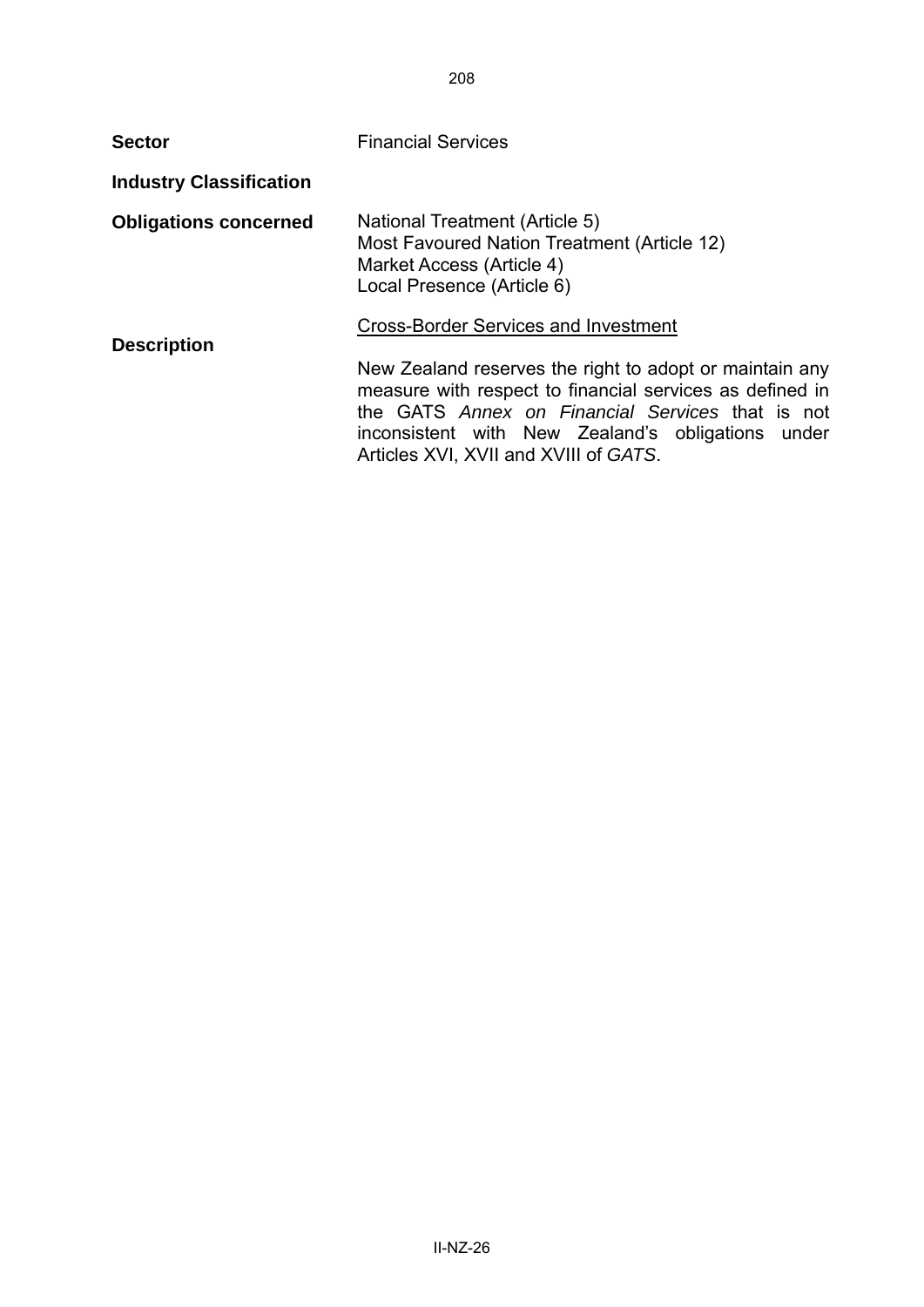| <b>Sector</b>                  | <b>Health and Social services</b><br>Social services                                                                                     |
|--------------------------------|------------------------------------------------------------------------------------------------------------------------------------------|
| <b>Industry Classification</b> |                                                                                                                                          |
| <b>Obligations concerned</b>   | National Treatment (Article 5)<br>Most Favoured Nation Treatment (Article 12)<br>Market Access (Article 4)<br>Local Presence (Article 6) |
| <b>Description</b>             | <b>Cross-Border Services and Investment</b>                                                                                              |
|                                | New Zealand reserves the right to adopt or maintain any<br>measure with respect to all modes for the supply of<br>adoption services.     |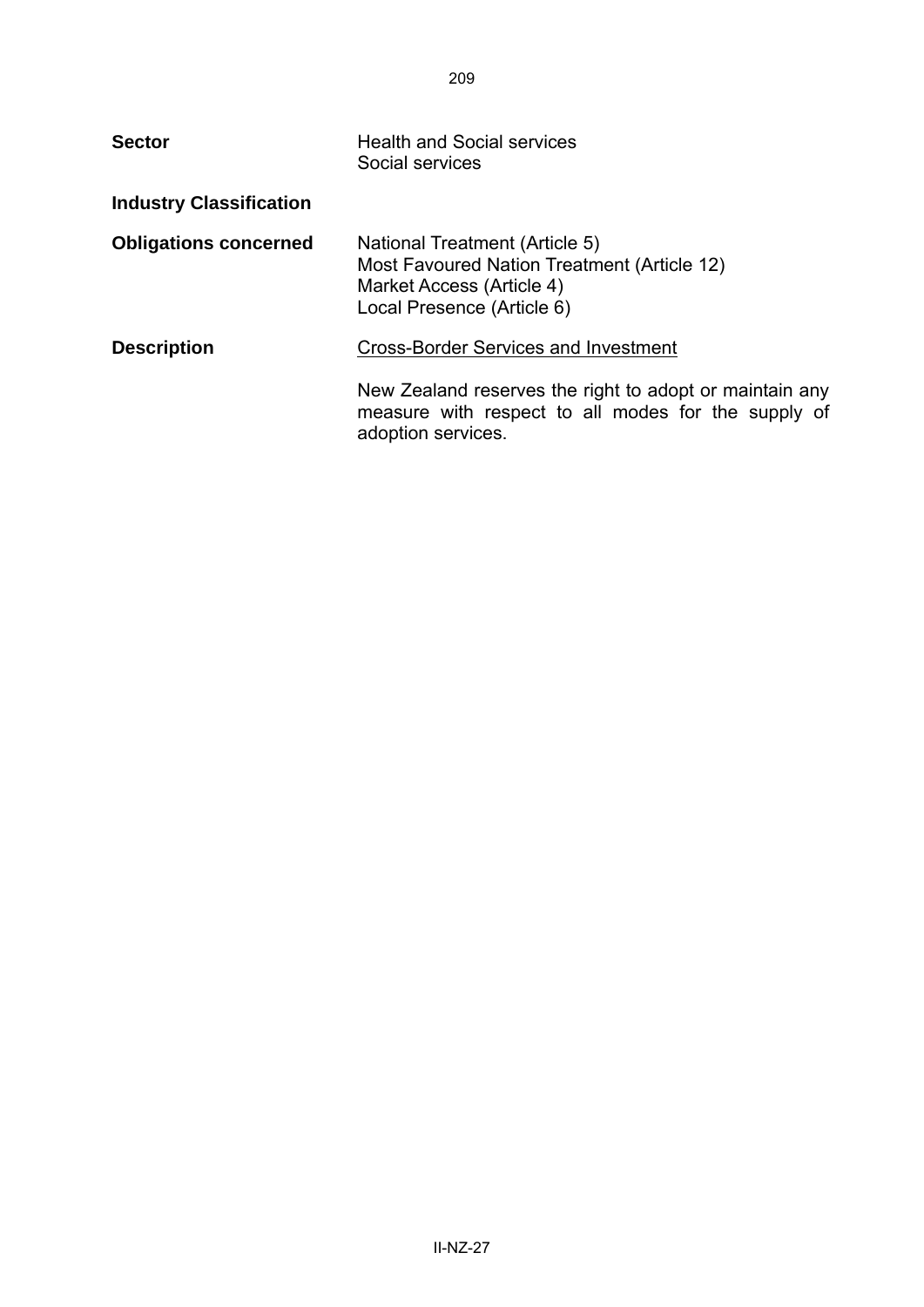| <b>Sector</b>                  | <b>Health and Social services</b><br><b>Health services</b>                                                                                                                                                                                                             |                                                                                                                   |  |
|--------------------------------|-------------------------------------------------------------------------------------------------------------------------------------------------------------------------------------------------------------------------------------------------------------------------|-------------------------------------------------------------------------------------------------------------------|--|
| <b>Industry Classification</b> | CPC 9311*                                                                                                                                                                                                                                                               | <b>Hospital services</b>                                                                                          |  |
|                                | CPC 93191**                                                                                                                                                                                                                                                             | Deliveries and related services, nursing<br>physiotherapeutic<br>services,<br>and<br>para-medical services        |  |
|                                | CPC 93199                                                                                                                                                                                                                                                               | <b>Other Human Health Services</b>                                                                                |  |
|                                | * This is not intended to apply to services provided by<br>nurses, physiotherapists and para-medical personnel in a<br>hospital setting.                                                                                                                                |                                                                                                                   |  |
|                                | ** This includes services such as supervision during<br>pregnancy and child birth and the supervision of the<br>mother after birth.                                                                                                                                     |                                                                                                                   |  |
| <b>Obligations concerned</b>   | Most Favoured Nation Treatment (Article 12)<br>Market Access (Article 4)<br>National Treatment (Article 5)<br>Local Presence (Article 6)                                                                                                                                |                                                                                                                   |  |
| <b>Description</b>             | <b>Cross-Border Services and Investment</b>                                                                                                                                                                                                                             |                                                                                                                   |  |
|                                | New Zealand reserves the right to adopt or maintain any<br>measure not inconsistent with Articles 4 (Market Access)<br>and 12 (Most Favoured Nation Treatment) with respect<br>to the following services to the extent that they are<br>provided by the private sector: |                                                                                                                   |  |
|                                | • hospital services; and<br>maternity deliveries and related services,<br>$\bullet$<br>including services provided by midwives.                                                                                                                                         |                                                                                                                   |  |
|                                |                                                                                                                                                                                                                                                                         | New Zealand reserves the right to adopt or maintain any<br>measure with respect to pharmaceutical services to the |  |

extent that they are provided by the private sector.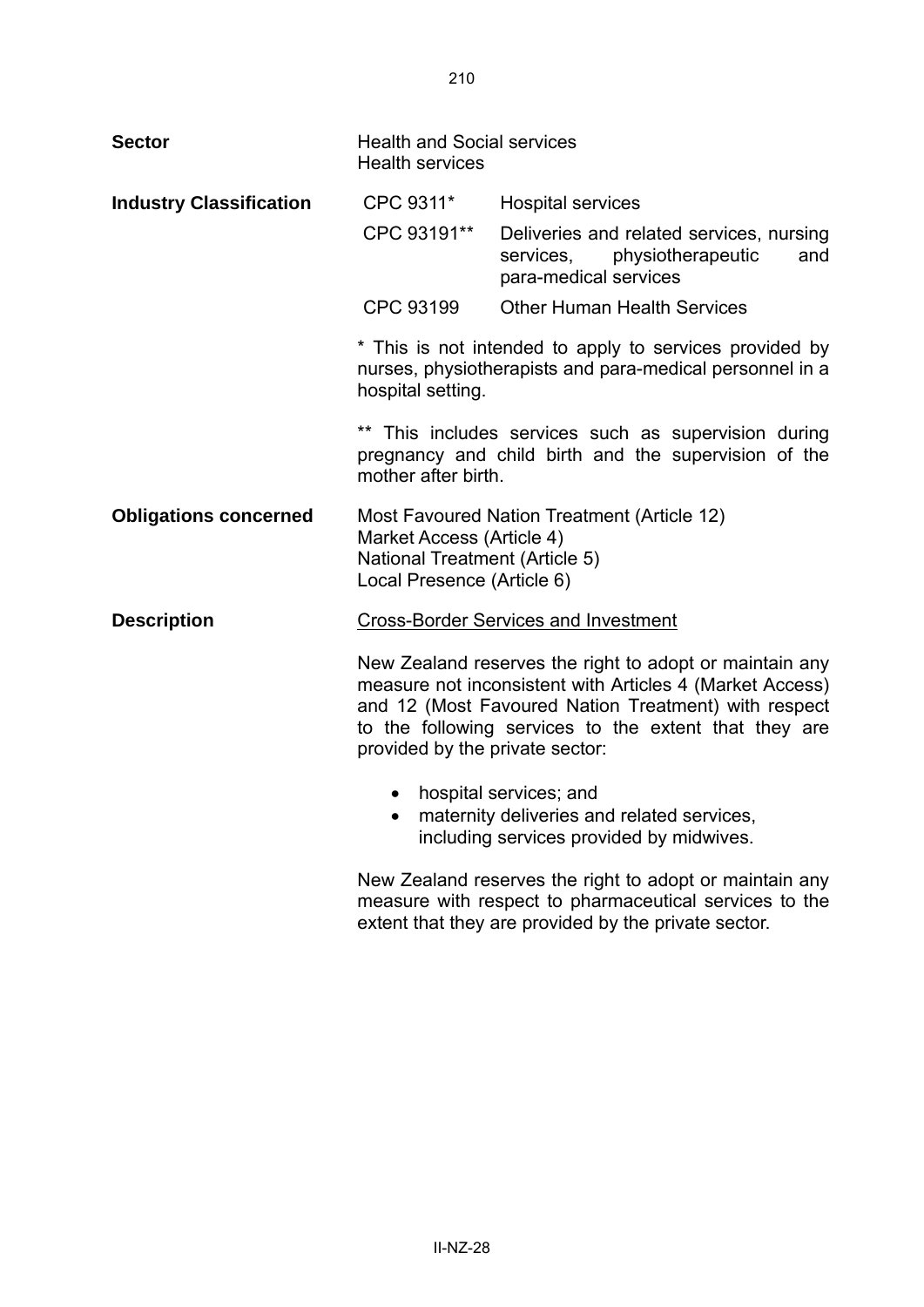| <b>Sector</b>                  | Recreation, cultural and sporting                                                                                                                                                                                                                                                                                                         |  |                                                                     |                             |
|--------------------------------|-------------------------------------------------------------------------------------------------------------------------------------------------------------------------------------------------------------------------------------------------------------------------------------------------------------------------------------------|--|---------------------------------------------------------------------|-----------------------------|
| <b>Industry Classification</b> | CPC 96492<br>CPC 96499                                                                                                                                                                                                                                                                                                                    |  | Gambling and betting services<br>Other recreational services n.e.c. |                             |
| <b>Obligations concerned</b>   | National Treatment (Article 5)<br>Market Access (Article 4)                                                                                                                                                                                                                                                                               |  |                                                                     |                             |
| <b>Description</b>             | <b>Cross-Border Services and Investment</b>                                                                                                                                                                                                                                                                                               |  |                                                                     |                             |
|                                | New Zealand reserves the right to adopt or maintain<br>any measure with respect to gambling, betting and<br>prostitution services.                                                                                                                                                                                                        |  |                                                                     |                             |
| <b>Existing Measures</b>       | Gambling Act 2003<br>Gaming and Lotteries<br>Regulations 1978<br>Gambling (Class 4 Net Proceeds) Regulations 2004<br>Gambling (Infringement Notices) Regulations 2004<br>Gambling (Harm Prevention and<br>Regulations 2004<br>Gambling (Problem Gambling Levy) Regulations 2004<br><b>Prostitution Reform Act 2003</b><br>Racing Act 2003 |  | (Licensed                                                           | Promoters)<br>Minimisation) |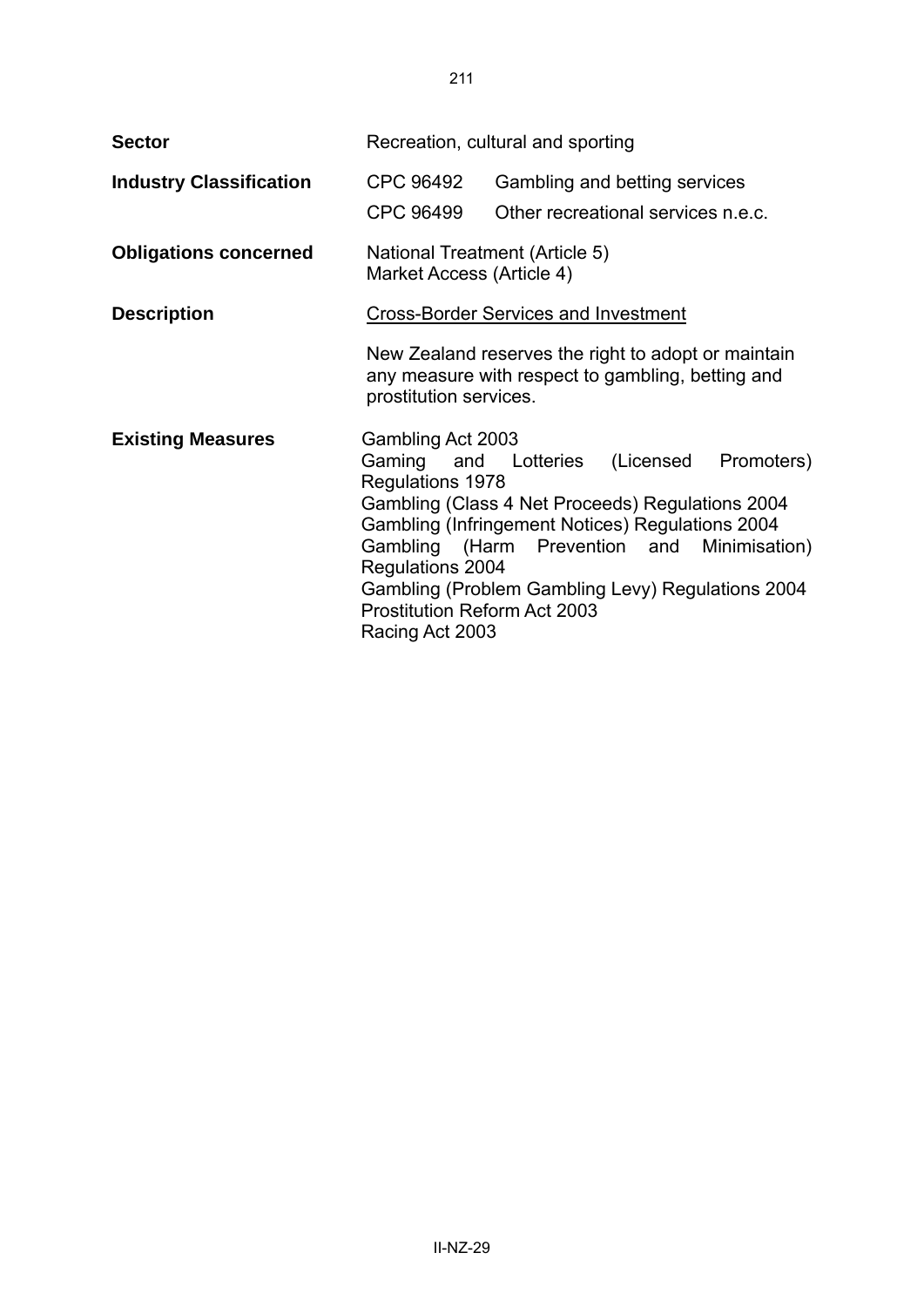| <b>Sector</b>                  | Recreation, cultural and sporting services<br>Library, archive, museum and other cultural services                                       |                                                                                                                                                                                                                                                                                                                                                                                                                                 |  |
|--------------------------------|------------------------------------------------------------------------------------------------------------------------------------------|---------------------------------------------------------------------------------------------------------------------------------------------------------------------------------------------------------------------------------------------------------------------------------------------------------------------------------------------------------------------------------------------------------------------------------|--|
| <b>Industry Classification</b> | CPC 96311<br>CPC 96312<br><b>CPC 9632</b>                                                                                                | Library services<br><b>Archives services</b><br>Museum<br>including<br>the<br>services<br>preservation services of historical sites and<br>buildings.                                                                                                                                                                                                                                                                           |  |
|                                |                                                                                                                                          | An indicative list of services or investment activities that<br>would come within in the scope of "cultural heritage of<br>national value" includes: ethnological, archaeological,<br>historical, literary, artistic, scientific or technological<br>heritage, as well as collections that are documented,<br>preserved and exhibited by museums, galleries, libraries,<br>archives and other heritage collecting institutions. |  |
| <b>Obligations concerned</b>   | National Treatment (Article 5)<br>Most Favoured Nation Treatment (Article 12)<br>Market Access (Article 4)<br>Local Presence (Article 6) |                                                                                                                                                                                                                                                                                                                                                                                                                                 |  |
| <b>Description</b>             | <b>Cross-Border Services and Investment</b><br>New Zealand reserves the right to adopt or maintain any<br>measures in respect of:        |                                                                                                                                                                                                                                                                                                                                                                                                                                 |  |
|                                | cultural<br>$\bullet$                                                                                                                    | heritage of national value; including<br>ethnological, archaeological, historical,<br>literary,<br>artistic, scientific or technological heritage, as well<br>as collections that are documented, preserved and<br>exhibited by museums, galleries, libraries, archives<br>and other heritage collecting institutions;                                                                                                          |  |
|                                |                                                                                                                                          | public archives;                                                                                                                                                                                                                                                                                                                                                                                                                |  |
|                                |                                                                                                                                          | library and museum services; and                                                                                                                                                                                                                                                                                                                                                                                                |  |
|                                |                                                                                                                                          | services for the preservation of historical or sacred                                                                                                                                                                                                                                                                                                                                                                           |  |

sites or historical buildings.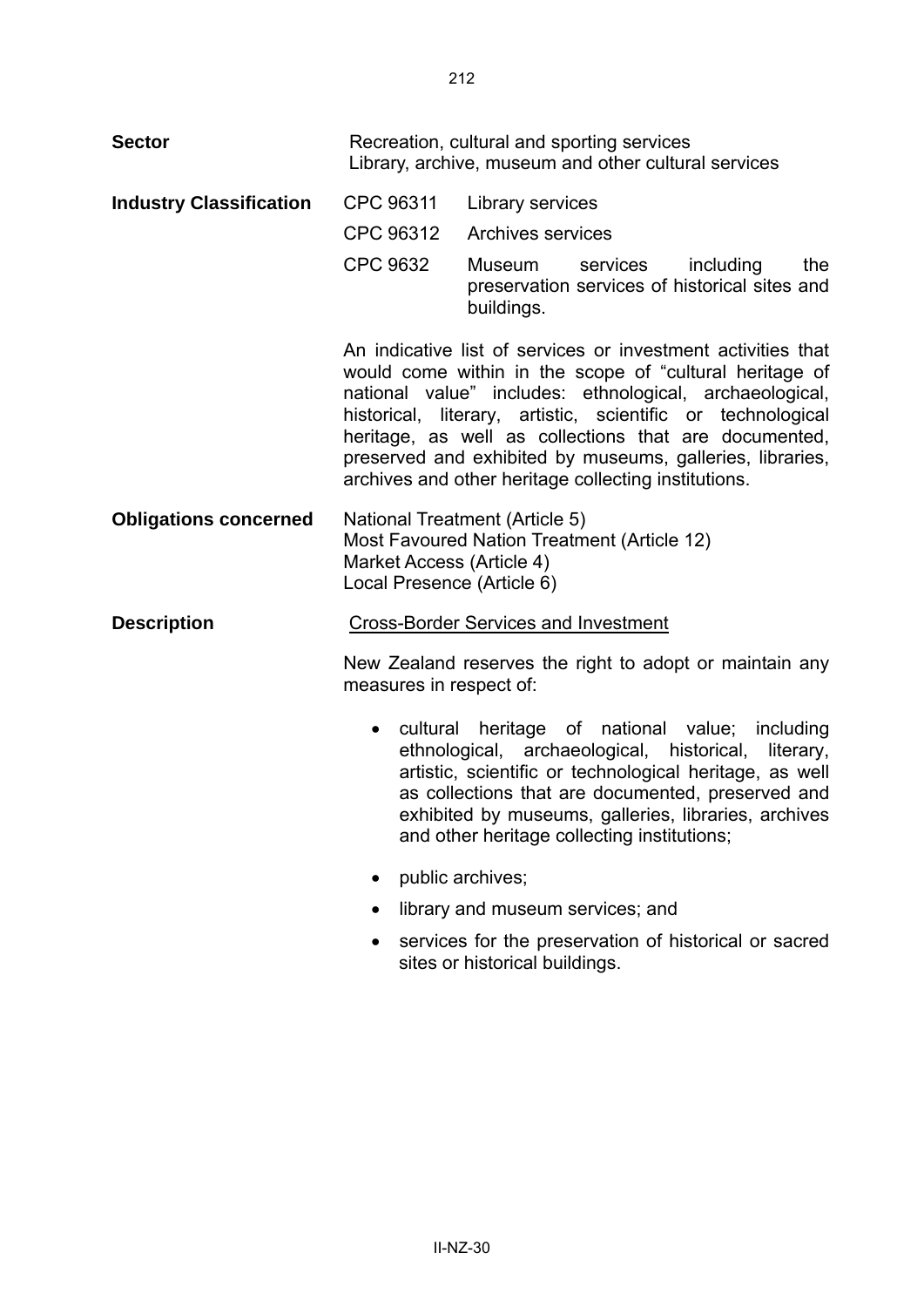**Sector Transport** Maritime Services **Industry Classification Obligations concerned** National Treatment (Article 5) Most Favoured Nation Treatment (Article 12) Market Access (Article 4) **Description** Cross-Border Services and Investment New Zealand reserves the right to adopt or maintain any measure with respect to: • the carriage by sea of passengers and/or cargo between a port located in New Zealand and another port located in New Zealand and traffic originating and terminating in the same port in New Zealand ("maritime cabotage"); • provision of certain Port Services (pilotage, towing and tug assistance provisioning, fuelling and watering, garbage collecting and ballast waste disposal, port captains' services, navigation aids, emergency repair facilities, anchorage, other shore-based operational services essential to ship operations, including communications, water and electrical supplies). However no measures shall be applied which deny international maritime transport suppliers reasonable and non-discriminatory access to the above port services; • the establishment of registered companies for the purpose of operating a fleet under the New Zealand flag; • the registration of vessels in New Zealand; and • the regulation and entry of ships crews to

person mode of supply.

New Zealand through the presence of natural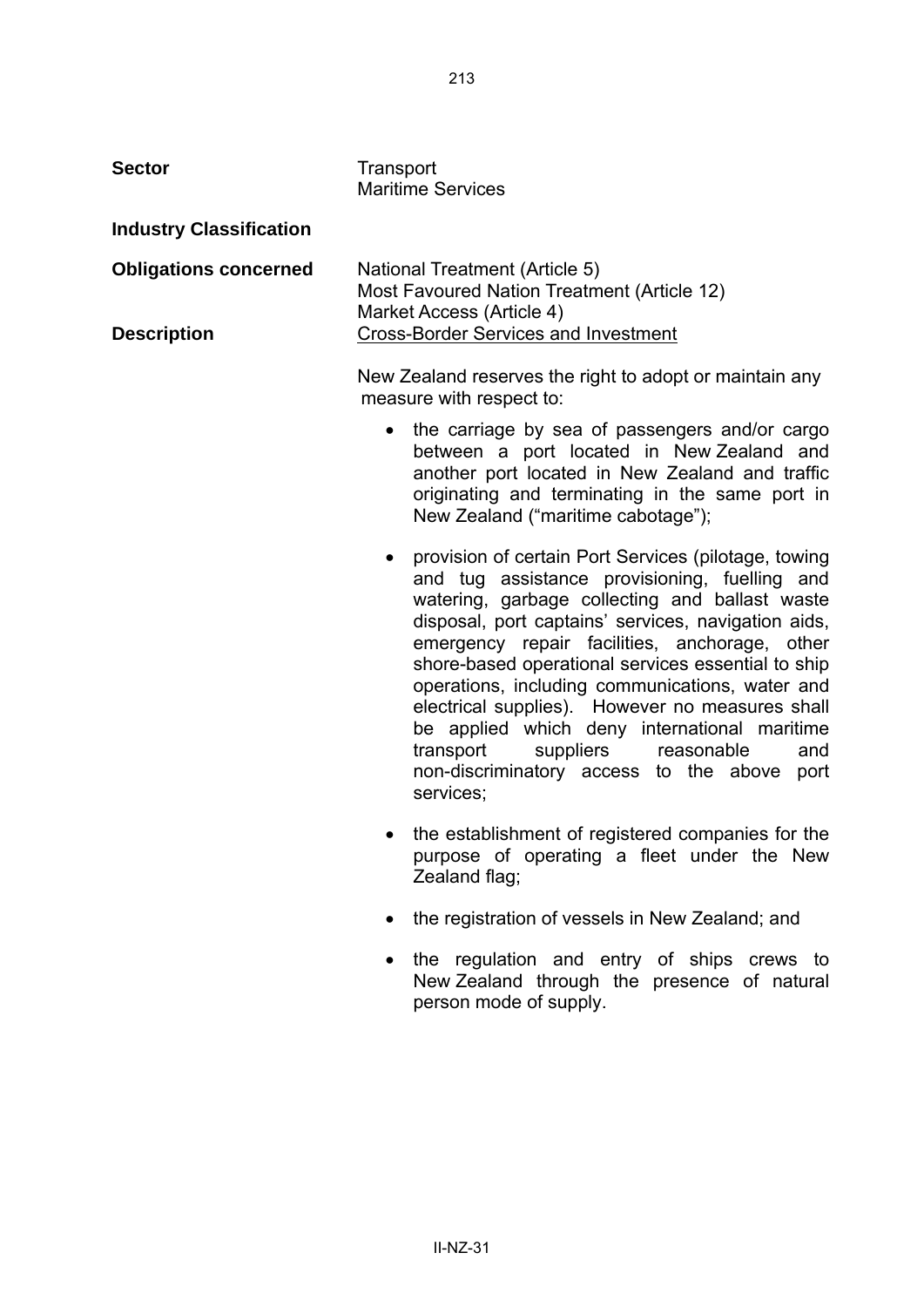## **ANNEX III TO CHAPTER 13 (TRADE IN SERVICES)**

## **DISCIPLINES ON DOMESTIC REGULATION**

#### **Introduction**

1. The purpose of the disciplines in this Annex is to facilitate trade in services by ensuring that measures relating to licensing requirements and procedures, qualification requirements and procedures, and technical standards do not constitute unnecessary barriers to trade in services. applying the disciplines in this Annex, the Parties shall also comply with the criteria set out in Paragraphs 4(a) to (c) of Article 9 (Domestic Regulation).

2. The Parties recognise the right of each Party to regulate, and to introduce new regulations to support government policy objectives.

## **Definitions**

- 3. For the purposes of this Annex:
	- (a) **licensing requirements** are substantive requirements, other than qualification requirements, with which a natural person or an enterprise is required to comply in order to obtain, amend or renew authorisation to supply a service;
	- (b) **licensing procedures** are administrative or procedural rules that a natural person or an enterprise, seeking authorisation to supply a service, including the amendment or renewal of a licence, must adhere to in order to demonstrate compliance with licensing requirements;
	- (c) **qualification requirements** are substantive requirements relating to the competence of a natural person to supply a service, and which are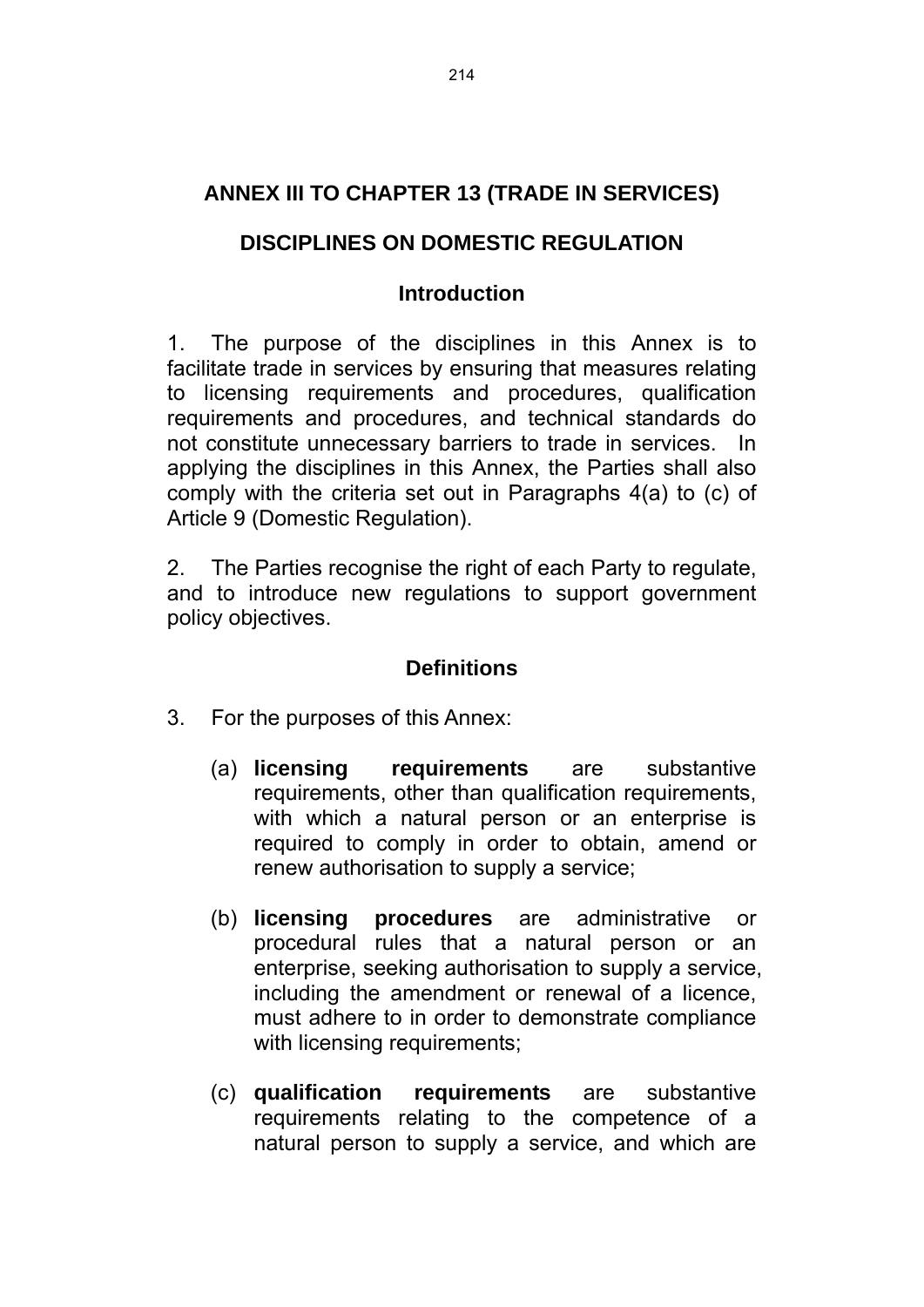required to be demonstrated for the purpose of obtaining authorisation to supply a service;

- (d) **qualification procedures** are administrative or procedural rules that a natural person must adhere to in order to demonstrate compliance with qualification requirements, for the purpose of obtaining authorisation to supply a service; and
- (e) **technical standards** are measures that lay down the characteristics of a service or the manner in which it is supplied. Technical standards also include the procedures relating to the compliance with and enforcement of such standards.

## **General Provisions**

4. The disciplines in this Annex apply to measures adopted or maintained by the Parties relating to licensing requirements and procedures, qualification requirements and procedures, and technical standards affecting trade in services.

5. Nothing in this Annex shall apply to any measure adopted or maintained by a Party consistent with its Schedules to Annexes I and II.

6. The Parties shall ensure that measures relating to licensing requirements and procedures, qualification requirements and procedures, and technical standards are not formulated, introduced, implemented, administered or applied with a view to creating unnecessary barriers to trade in services.

7. The Parties shall ensure that measures relating to licensing requirements and procedures, qualification requirements and procedures, and technical standards shall be pre-established, based on objective and transparent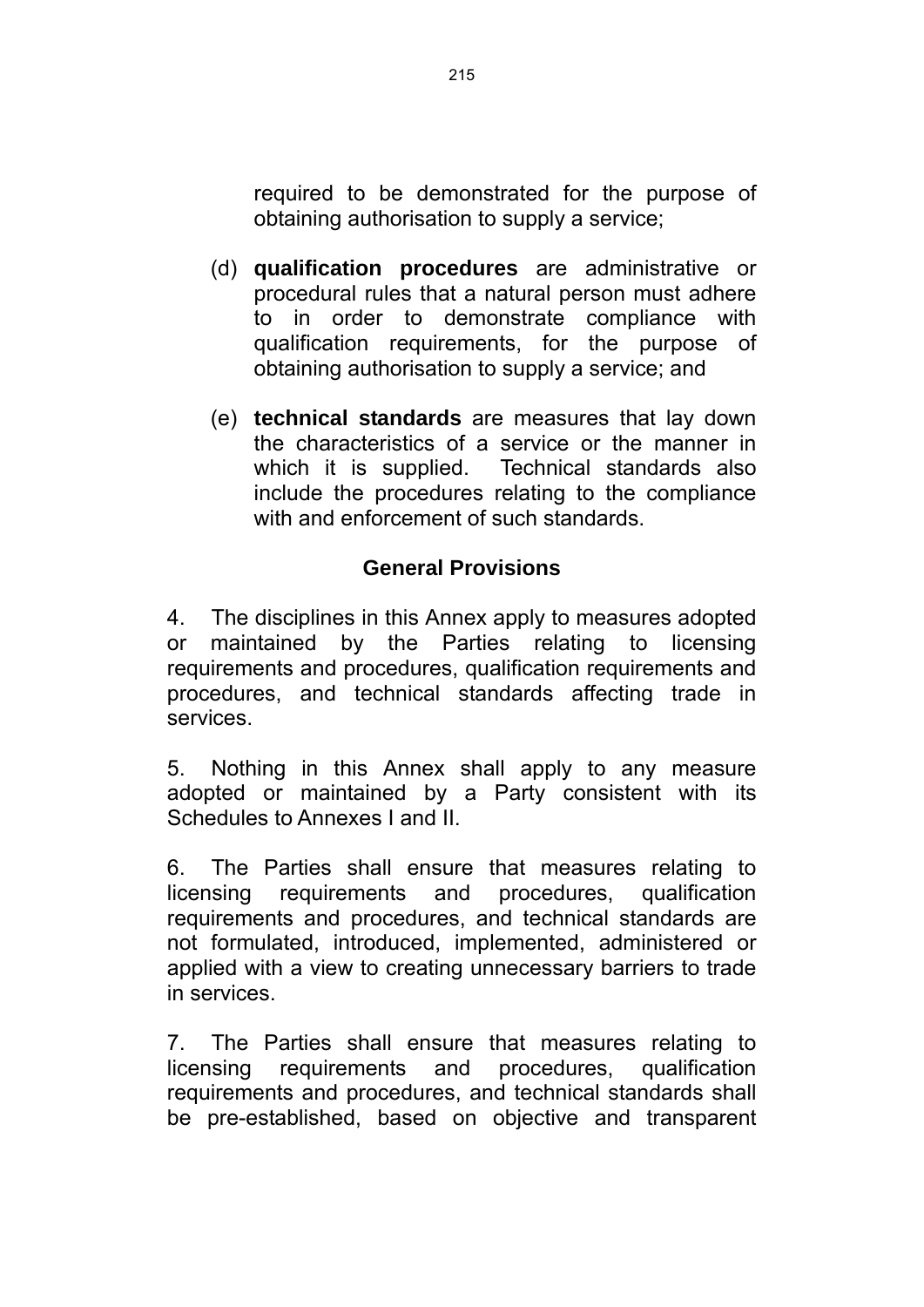criteria and relevant to the supply of the services to which they apply.

8. Nothing in these disciplines prevents either Party from exercising its right to introduce or maintain regulations in order to ensure provision of universal service, in a manner consistent with its obligations and commitments under this Chapter.

### **Transparency**

9. Each Party shall ensure that measures of general application relating to licensing requirements and procedures, qualification requirements and procedures, and technical standards, as well as detailed information regarding these measures, are promptly published through printed or electronic means, or otherwise. Where publication is not practicable, such information shall be made publicly available. This information shall include:

- (a) whether any authorisation, including application and/or renewal where applicable, is required for the supply of a service;
- (b) the official titles, addresses and contact information of relevant competent authorities;
- (c) applicable licensing requirements and criteria, terms and conditions of licences, and licensing procedures and fees;
- (d) applicable qualification requirements, criteria and procedures for verification and assessment of qualifications, including fees;
- (e) applicable technical standards;
- (f) procedures relating to appeals or reviews of applications;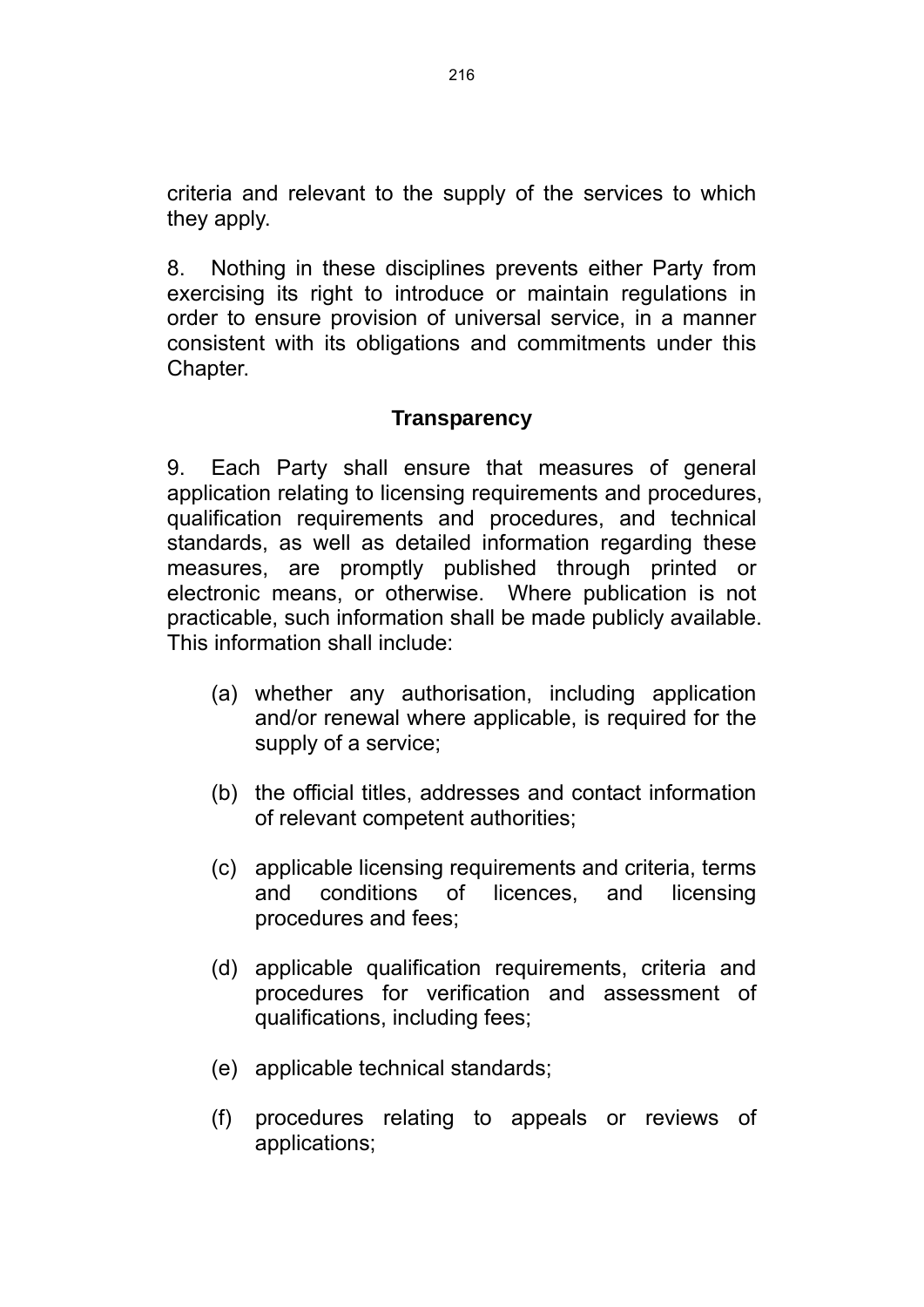- (g) monitoring, compliance or enforcement procedures, including notification procedures for non-compliance;
- (h) where applicable, how public involvement in the licensing process, such as hearings and opportunity for comment, is provided for;
- (i) exceptions, derogations or changes to measures relating to licensing requirements and procedures, qualification requirements and procedures, and technical standards; and
- (j) the normal timeframe for processing of an application.

10. Each Party shall maintain or establish appropriate mechanisms for responding to enquiries from any service suppliers regarding any measures relating to licensing requirements and procedures, qualification requirements and procedures, and technical standards. Such enquiries may be addressed through the contact points established under Article 5 (Contact Points) of Chapter 15 (Transparency).

## **Licensing Requirements**

11. Where residency requirements for licensing exist, each Party shall consider whether less trade restrictive means could be employed to achieve the purposes for which these residency requirements were established.

## **Licensing Procedures**

12. Each Party shall ensure that licensing procedures, including application procedures and, where applicable, renewal procedures, are as simple as possible, are not more burdensome than necessary to ensure that applicants fulfil or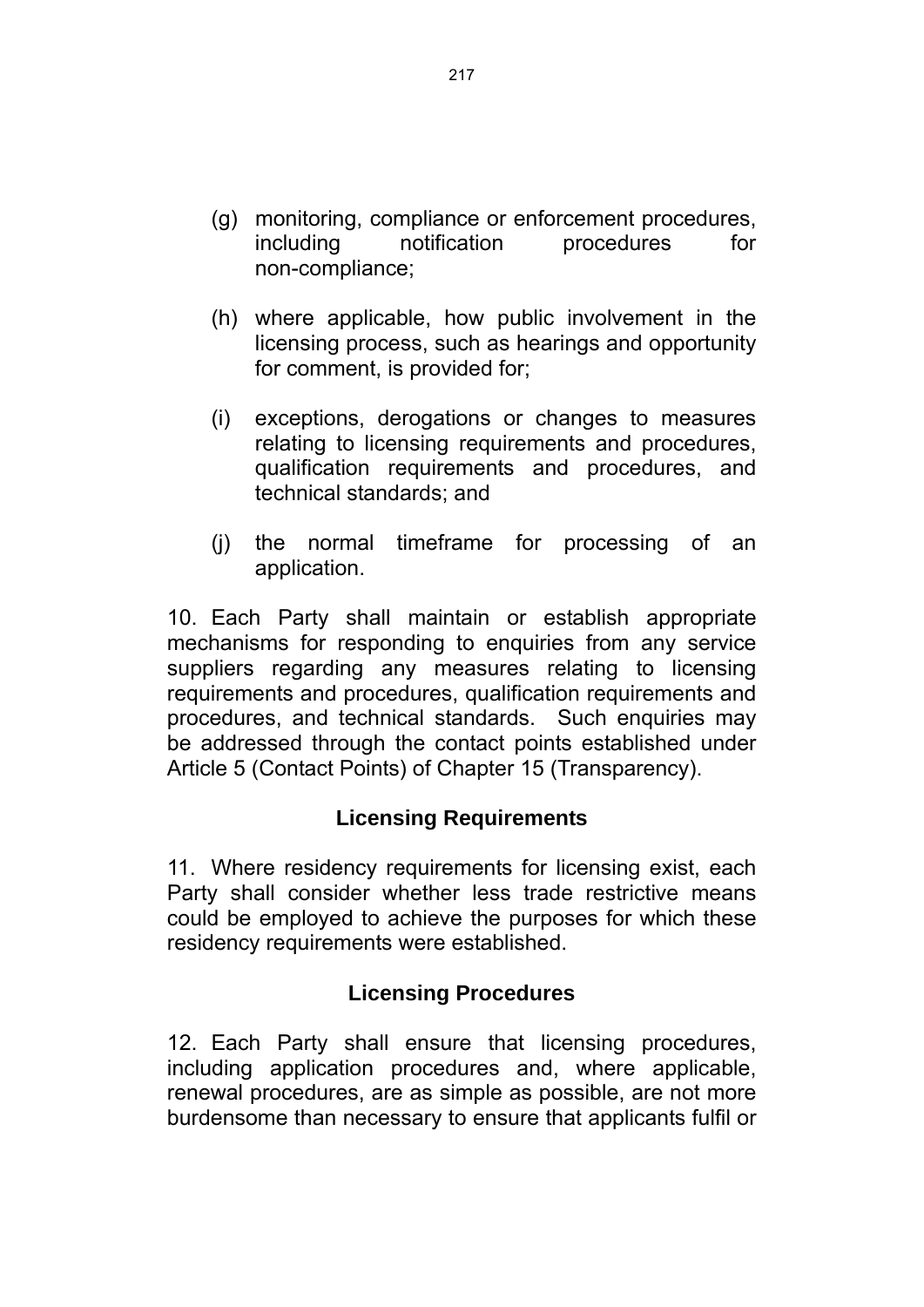comply with the licensing requirements, and do not in themselves constitute a restriction on the supply of services.

13. Each Party shall ensure that the procedures used by, and the decisions of, the competent authority in the licensing process ("competent authority") are impartial with respect to all applicants. The competent authority should be operationally independent of and not accountable to any supplier of the services for which the licence is required.

14. An applicant should be required to approach only one competent authority for an application for a licence.

15. An applicant should be permitted to submit an application at any time, except where licences are limited in numbers, including in public tendering. Where specific time periods for applications exist, an applicant shall be allowed a reasonable period for the submission of an application. The competent authority shall initiate the processing of an application without undue delay. Where possible, applications should be accepted in electronic format under the same conditions of authenticity as paper submissions.

16. The competent authority shall, within a reasonable period of time after receipt of an application which it considers incomplete, inform the applicant and, to the extent feasible, identify the additional information required to complete the application, and, where appropriate, provide the opportunity to correct deficiencies.

17. The competent authority shall, where appropriate, accept copies of documents authenticated in accordance with its domestic law in place of original documents.

18. If an application for a licence is rejected by the competent authority, the applicant shall be informed in writing and without undue delay. In principle, the applicant shall, upon request, also be informed of the reasons for rejection of the application and of any rights of review of, or appeal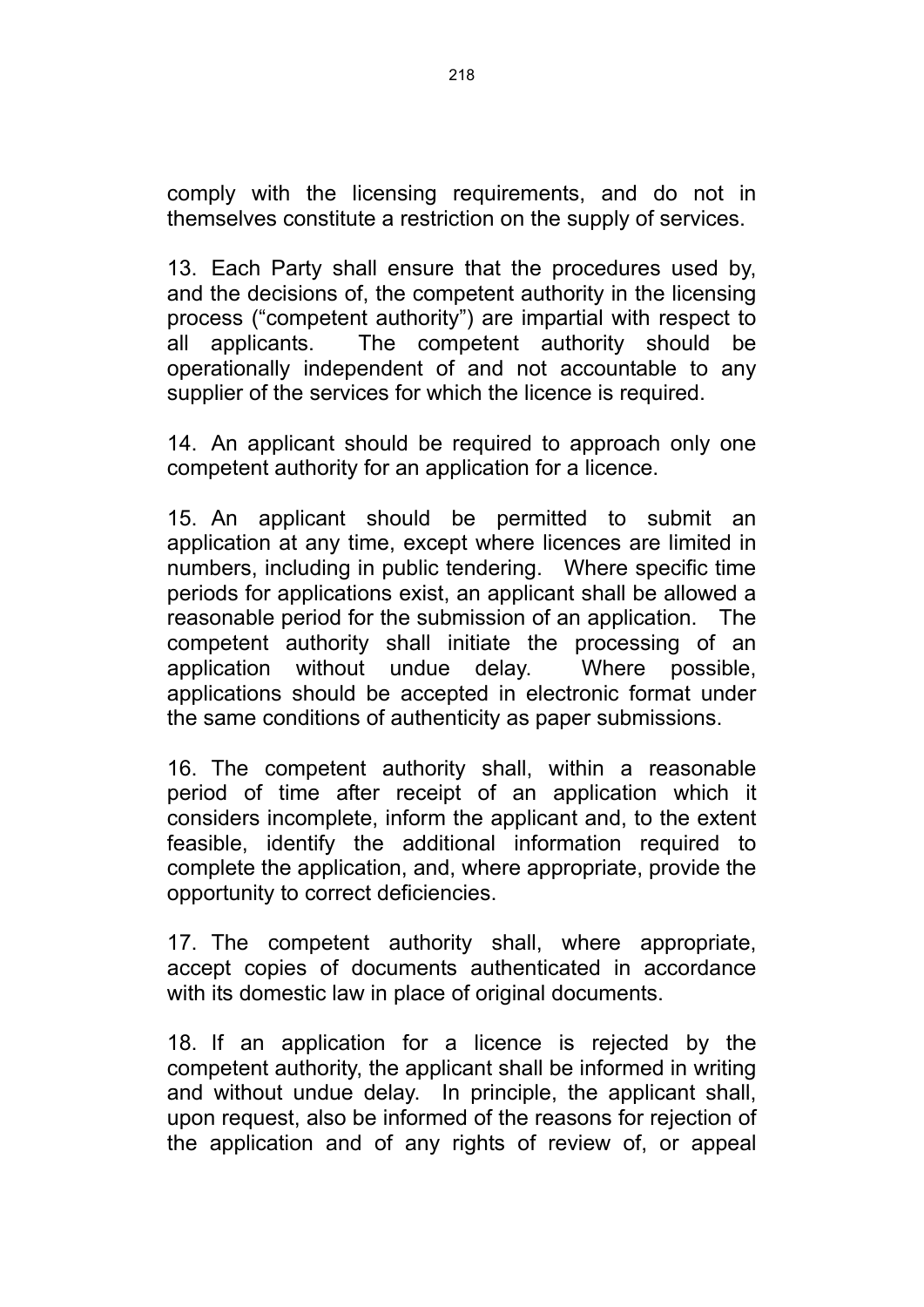<span id="page-221-0"></span>against, the decision, including the timeframe for review or appeal. An applicant should be permitted, within reasonable time limits, to resubmit an application.

19. Each Party shall ensure that the processing of an application for a licence, including reaching a final decision, is completed within a reasonable timeframe from the submission of a complete application. Each Party shall endeavour to establish the normal timeframe for processing of an application.

20. Each Party shall ensure that a licence, once granted, enters into effect without undue delay in accordance with the terms and conditions specified therein.

21. Each Party shall ensure that any licensing fees<sup>[23](#page-221-0)</sup> are determined with regard to the administrative costs involved. This shall not preclude the recovery of any additional costs of administering licensing requirements and any other administrative activities related to the regulation of the relevant services.

## **Qualification Requirements**

22. Where a Party imposes qualification requirements for the supply of a service, it shall ensure that adequate procedures exist for the verification and assessment of qualifications held by service suppliers of the other Party. In verifying and assessing qualifications, the competent authority shall, where appropriate, give due consideration to relevant professional experience of the applicant as a complement to educational qualifications. Where membership in a relevant professional association in the Area of another Party is indicative of the level of competence

l

 $23$  Licensing fees do not include payments for auction, tendering or other non-discriminatory means of awarding concessions, or mandated contributions to universal service provision.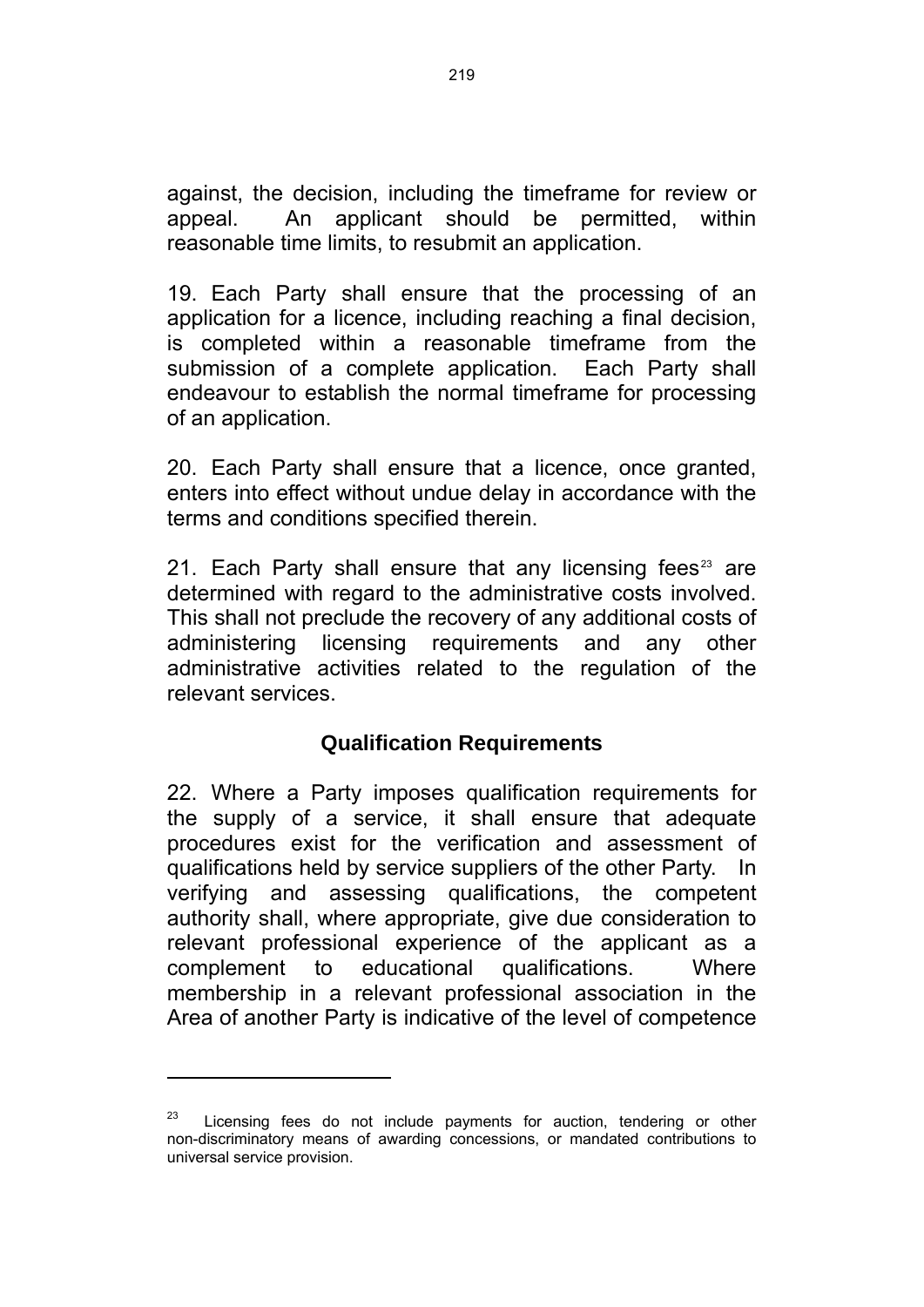or extent of experience of the applicant, such membership shall also be given due consideration.

23. Provided an applicant has presented all necessary supporting evidence of qualifications, the competent authority, in verifying and assessing qualifications, shall, to the extent possible, identify any deficiency and inform the applicant of requirements to meet the deficiency. Such requirements may include course work, examinations, training, and work experience. Where appropriate, each Party shall provide the possibility for applicants to fulfil such requirements in the home, host or any third jurisdiction.

24. Residency requirements, other than those consistent with a Party's Schedules to Annexes I and II shall not be a pre-requisite for assessing and verifying the competence of a service supplier of the other Party.

25. Each Party shall ensure that a service supplier is informed without undue delay when qualification requirements have been fulfilled.

## **Qualification Procedures**

26. Each Party shall ensure that qualification procedures are as simple as possible, are not more burdensome than necessary to ensure that applicants meet the qualification requirements, and do not in themselves constitute a restriction on the supply of services.

27. An applicant should be required to approach only one competent authority for qualification procedures.

28. An applicant should be permitted to submit an application at any time. The competent authority shall initiate the processing of an application without undue delay.

29. Where examinations are required, each Party shall ensure that they are scheduled at reasonably frequent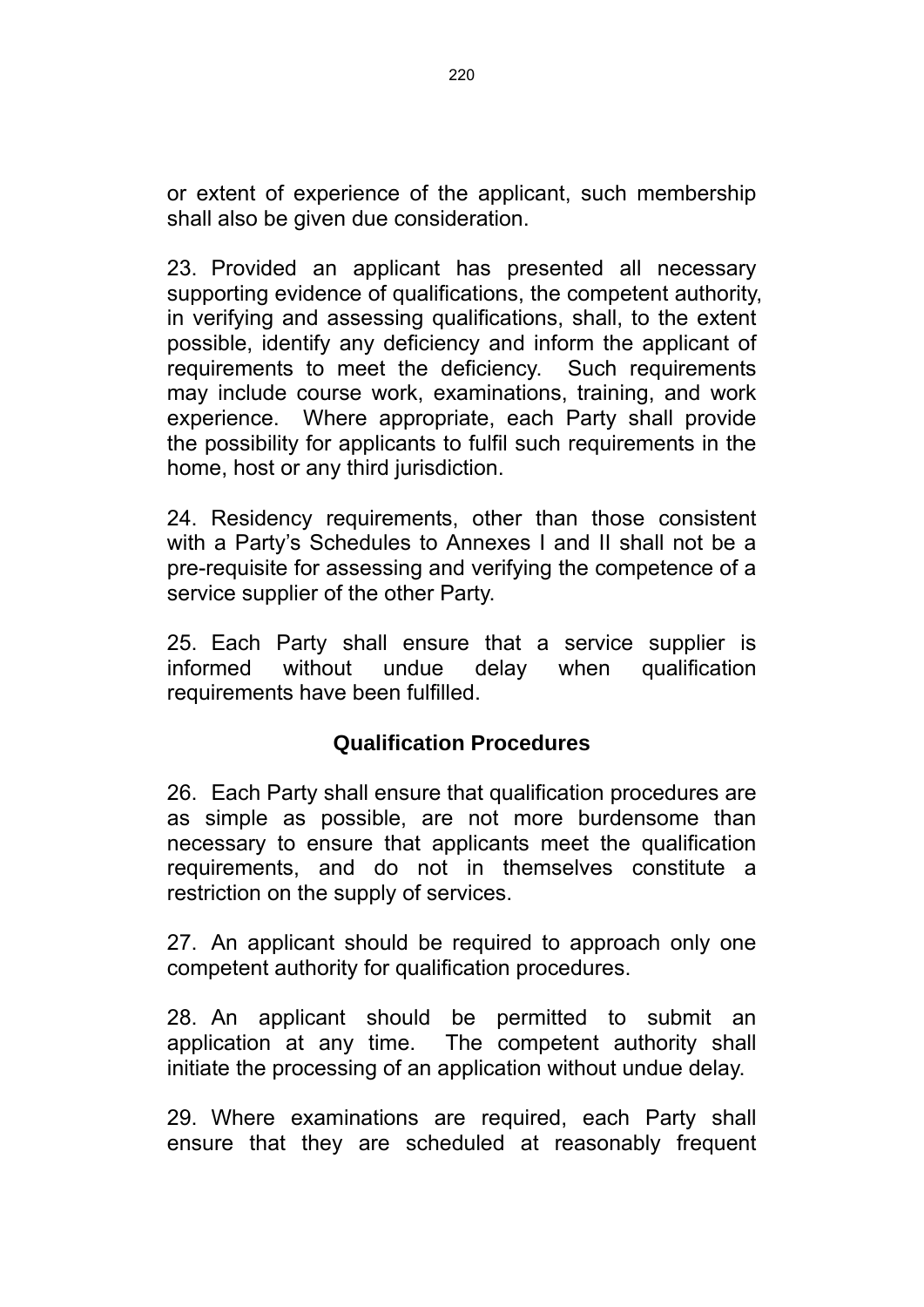intervals. Applicants for examinations shall be allowed a reasonable period to submit applications.

30. The competent authority shall, within a reasonable period of time after receipt of an application which it considers incomplete, inform the applicant and, to the extent feasible, identify the additional information required to complete the application, and, where appropriate, provide the opportunity to correct deficiencies.

31. The competent authority shall, where appropriate, accept copies of documents authenticated in accordance with its domestic law in place of original documents.

32. If an application for verification and assessment of qualification is rejected by the competent authority, the applicant shall be informed in writing and without undue delay. In principle, the applicant shall, upon request, also be informed of the reasons for rejection of the application and of any rights of review of, or appeal against, the decision, including the timeframe for review or appeal. An applicant should be permitted, within reasonable time limits, to resubmit an application.

33. Each Party shall ensure that the processing of an application, including verification and assessment of a qualification, is completed within a reasonable timeframe from the submission of a complete application. Each Party shall endeavour to establish the normal timeframe for processing of an application.

34. Each Party shall ensure that any fees charged for qualification procedures are determined with regard to the administrative costs involved. This shall not preclude the recovery of any additional costs of administering qualification requirements and any other administrative activities related to the regulation of the relevant services.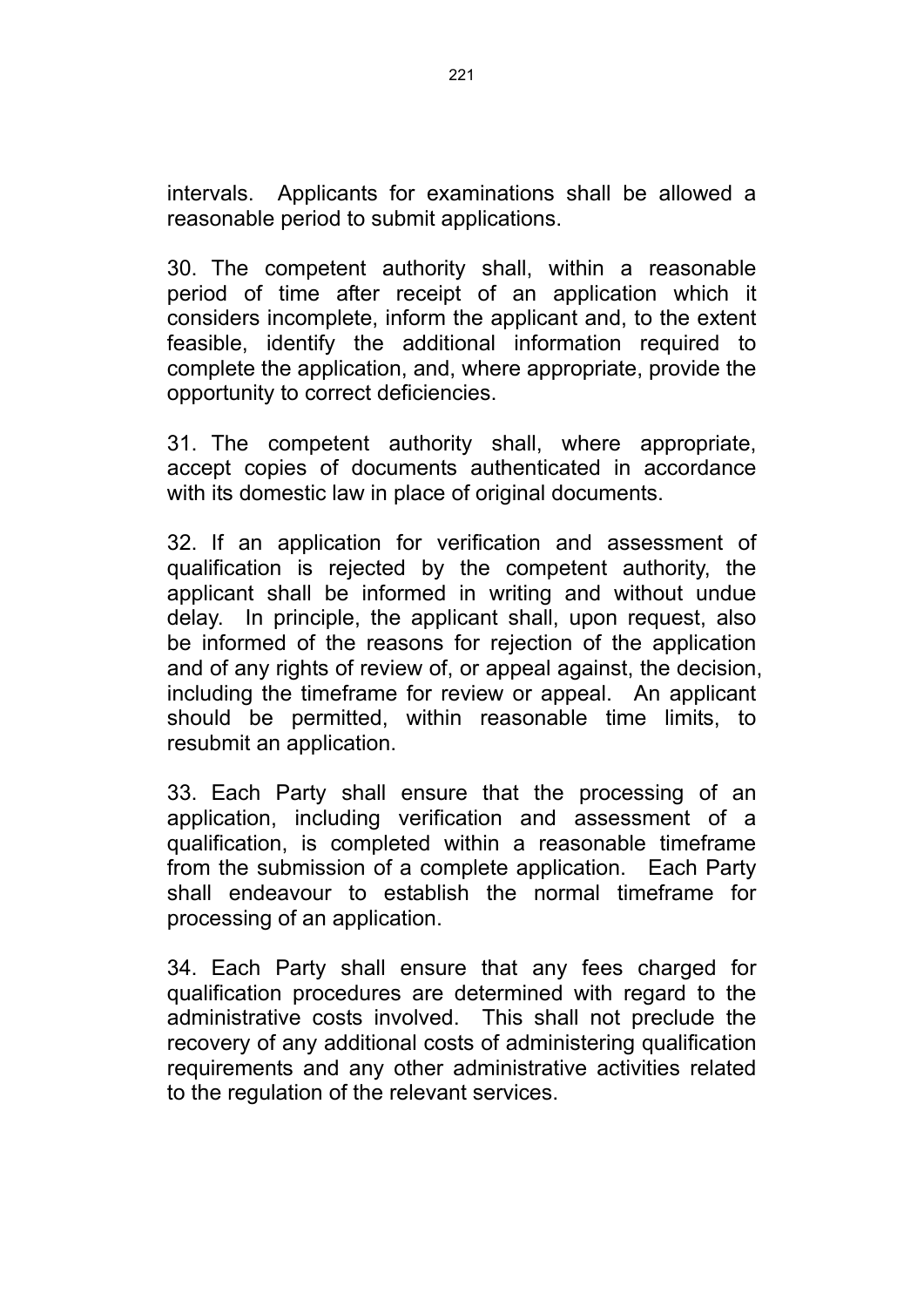### **Technical Standards**

35. Each Party shall ensure that technical standards are not prepared or adopted with a view to creating unnecessary obstacles to trade in services. For this purpose, each Party shall ensure that such technical standards are based on objective and transparent criteria and are relevant to meet specific government policy objectives.

36. Each Party shall ensure that any measures relating to the application, monitoring, compliance and enforcement of technical standards are not more burdensome than necessary to ensure that a service conforms with the relevant technical standards, taking into account the risks that non-fulfilment would create.

37. The Parties shall encourage maximum transparency of relevant processes relating to the development and application of domestic and international standards by non-governmental bodies.

38. Where technical standards are required and relevant international standards are applicable or their completion is imminent, the Parties should take them or the relevant parts of them into account in formulating their technical standards, except when such international standards or relevant parts would be an ineffective or inappropriate means for the fulfilment of specific government policy objectives.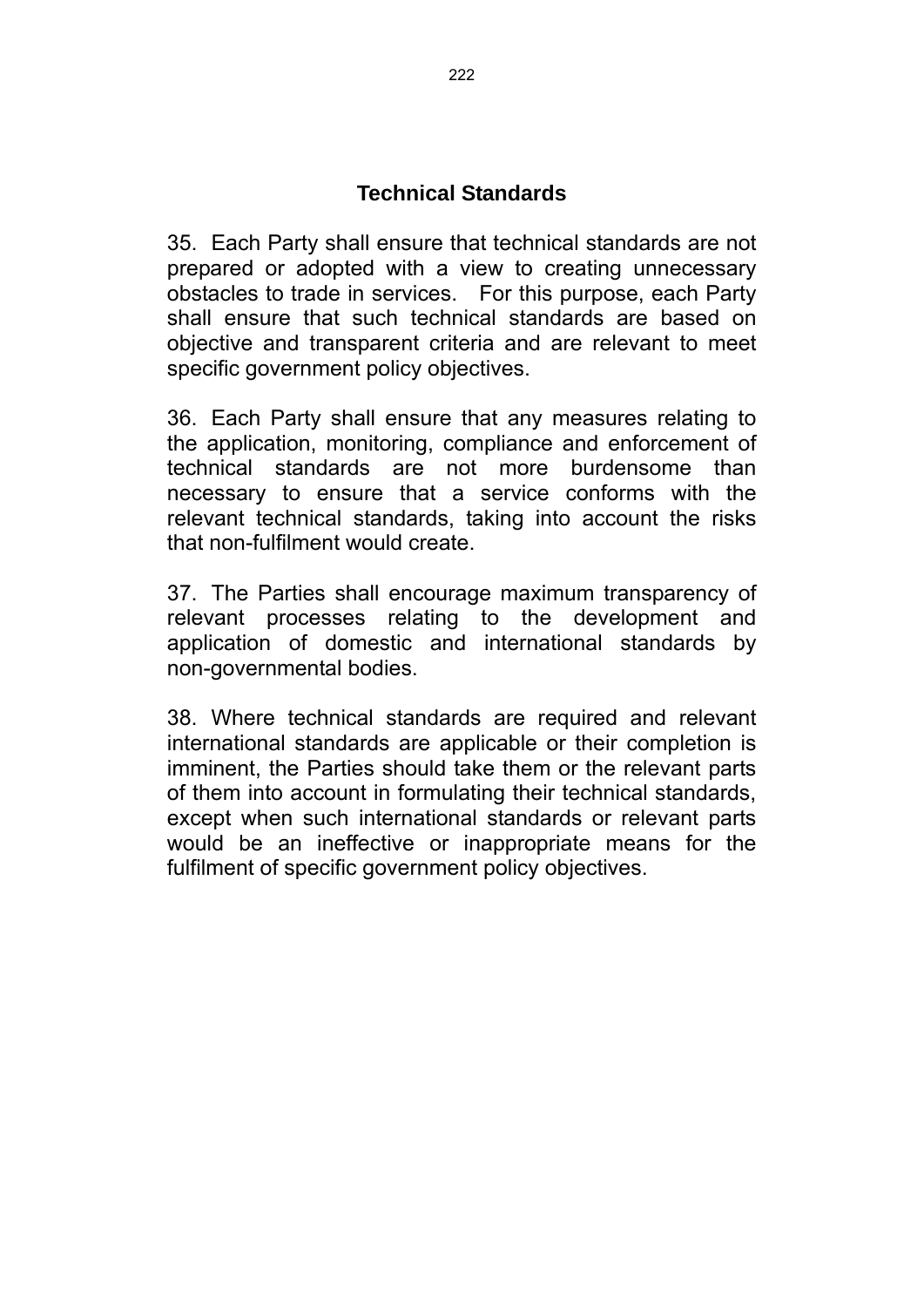# **ANNEX IV TO CHAPTER 13 (TRADE IN SERVICES)**

## **EDUCATION COOPERATION**

## **Introduction**

- 1. The objectives of this Annex are to:
	- (a) strengthen bilateral relations between the Parties in the field of education;
	- (b) reflect the importance of education as a factor of social and economic development as well as a means for facilitating a closer economic partnership between the Parties; and
	- (c) recognise that cooperation in the field of education benefits both economies,

while respecting the autonomy of higher education institutions of the Parties in carrying out any collaborative activities and in admission of students in accordance with their relevant policies and regulations.

## **General Provisions**

2. In accordance with the domestic laws in force in their Areas, the Parties shall promote mutual cooperation in education.

3. The Parties shall encourage and facilitate, as appropriate, the development of contacts and cooperation between government agencies, educational institutions, organisations and other entities of Hong Kong, China and New Zealand, and the conclusion of arrangements between such bodies for the conduct of cooperative activities.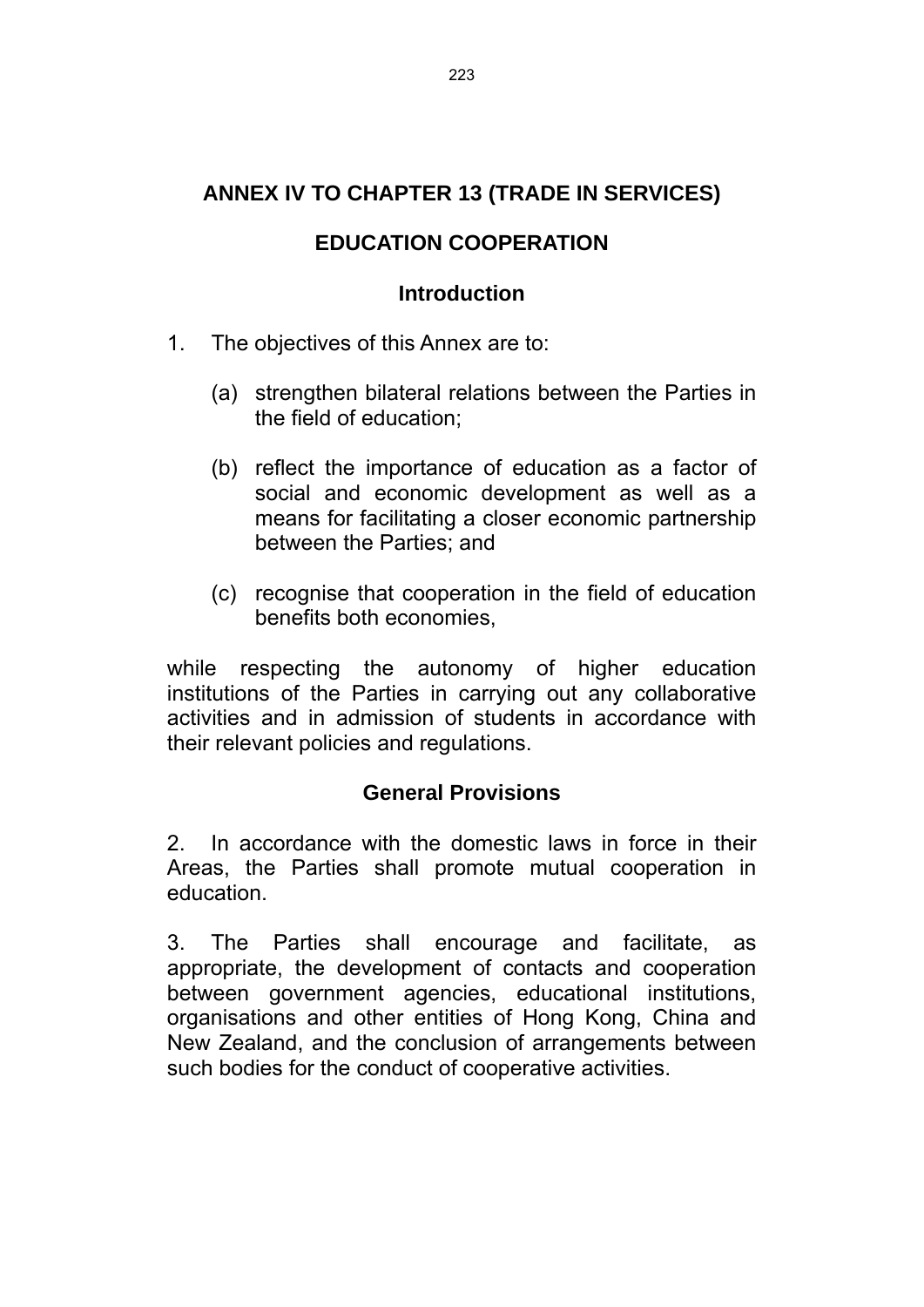## **Education Cooperation**

- 4. The Parties shall:
	- (a) encourage their respective academic and vocational accreditation authorities to enter into discussions and dialogue with the purpose of developing greater understanding of and confidence in each others' quality assurance and qualifications recognition processes; and
	- (b) enter into an Arrangement to be between the Education Bureau of Hong Kong, China and the Ministry of Education of New Zealand which will provide the framework to achieve the following goals:
		- (i) facilitate the exchange of publicly-available expertise, knowledge and experience in the field of education;
		- (ii) promote cooperation in areas of interest in vocational education;
		- (iii) encourage the development of joint programmes with institutions of educational excellence that will mutually benefit the Parties;
		- (iv) promote exchanges of staff between education agencies and institutions in relation to programmes that will mutually benefit the Parties; and
		- (v) undertake other forms of cooperation as may be mutually determined.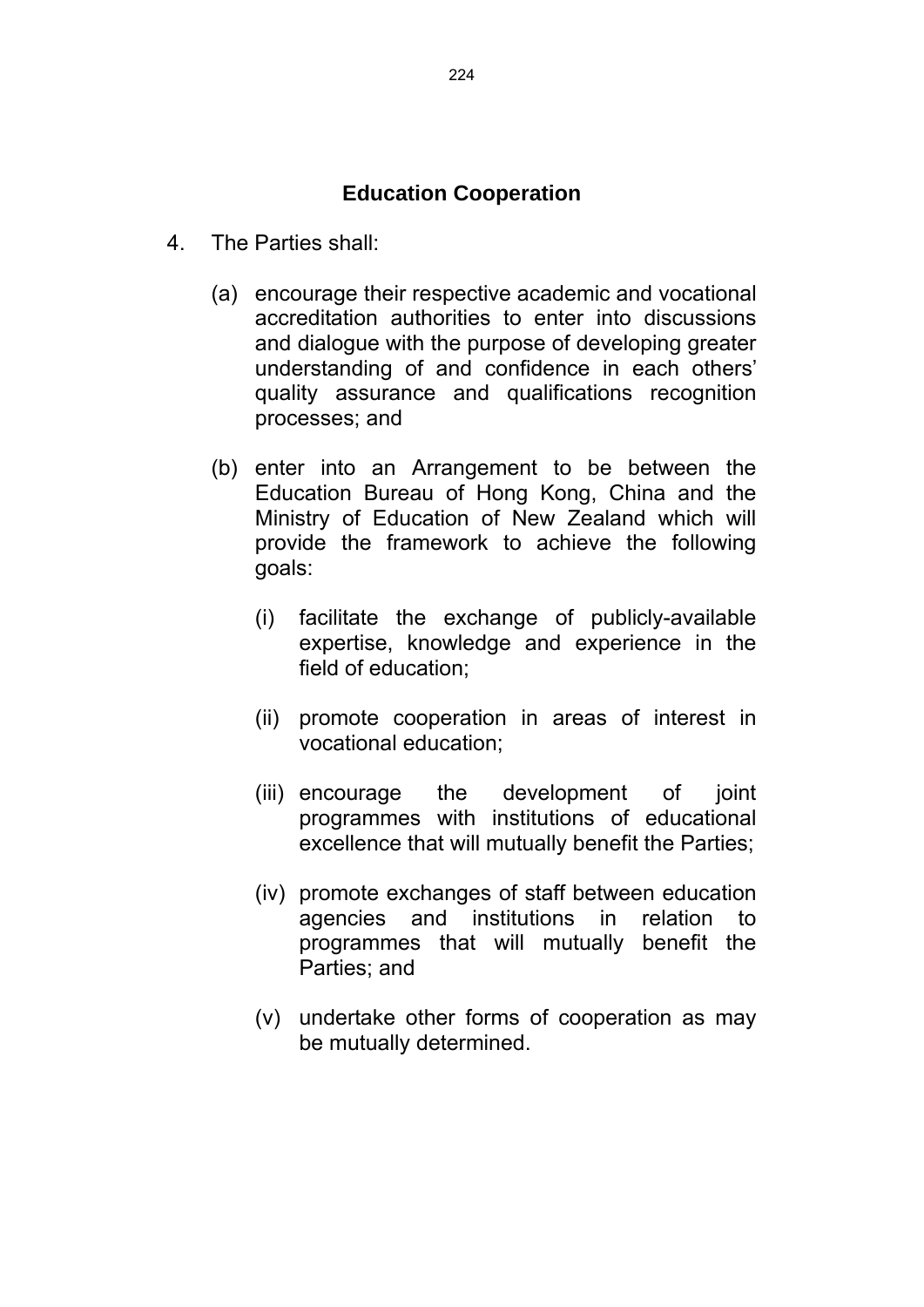## **CHAPTER 14**

## **MOVEMENT OF BUSINESS PERSONS**

## **Article 1 Objectives**

The objectives of this Chapter are to:

- (a) facilitate the movement of business persons of either Party engaged in the conduct of trade and investment between the Parties;
- (b) establish streamlined and transparent immigration procedures for applications made by business persons of the other Party; and
- (c) provide for rights and obligations additional to those set out in Chapter 13 (Trade in Services) and Chapter 3 (Trade in Goods) in relation to the movement of natural persons between the Parties for business purposes,

while recognising the need to ensure border security and to protect the domestic labour force and employment in the Areas of the Parties.

### **Article 2 Scope**

1. This Chapter shall apply to measures affecting the temporary entry of business persons of one Party into the Area of the other Party, where such persons include:

- (a) business visitors;
- (b) intra-corporate transferees;
- (c) independent service suppliers; and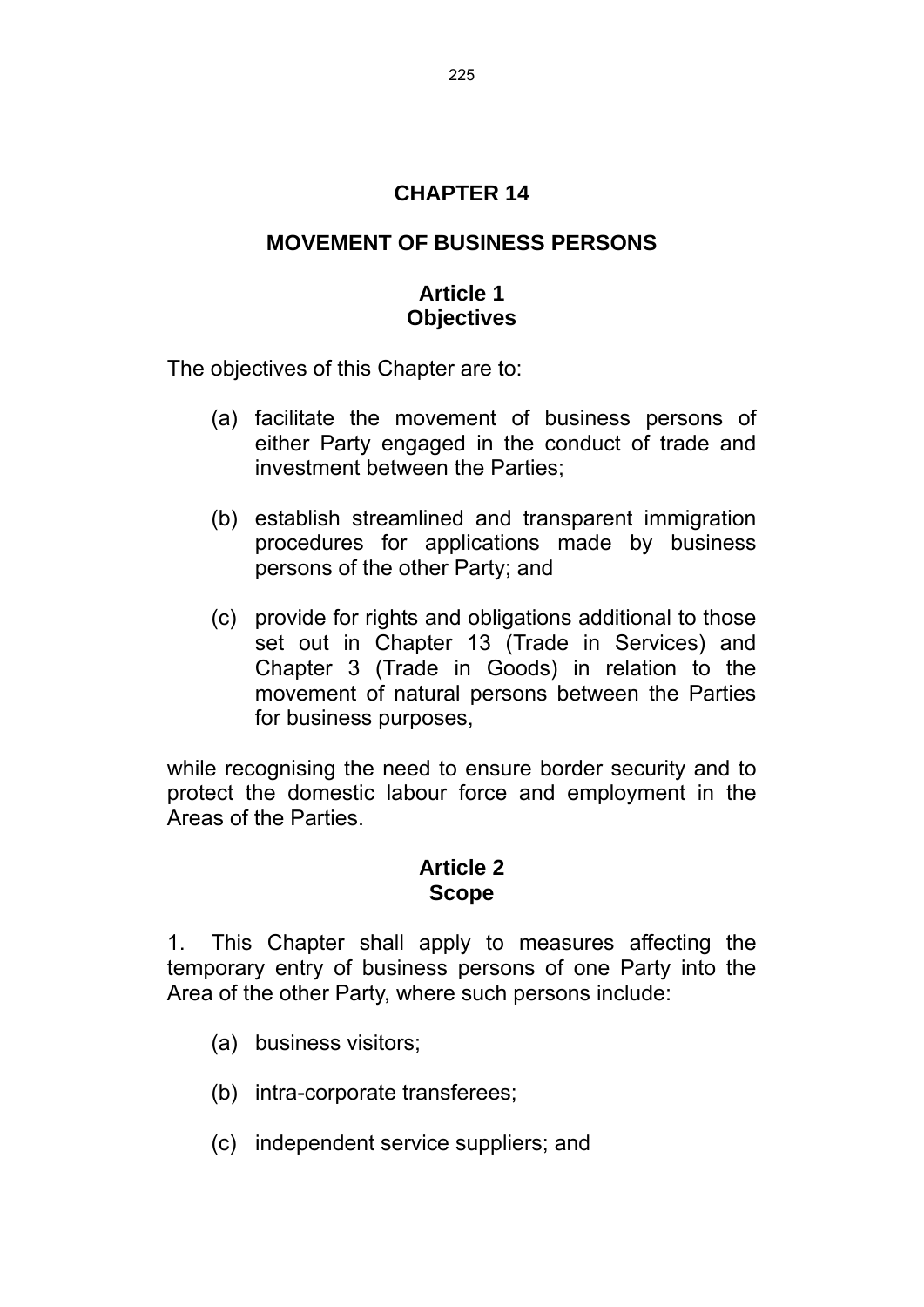(d) installers or servicers.

2. This Chapter shall not apply to measures affecting natural persons seeking access to the employment market of the other Party, nor shall it apply to measures regarding citizenship, nationality, residence or employment on a permanent basis.

3. Nothing in this Chapter or Chapter 13 (Trade in Services) shall prevent a Party from applying measures to regulate the entry of natural persons of the other Party into, or their temporary stay in, its Area, including those measures necessary to protect the integrity of, and to ensure the orderly movement of natural persons across, its borders, provided that such measures are not applied in such a manner as to nullify or impair the benefits accruing to the other Party under the terms of this Chapter. The sole fact of a Party requiring an immigration formality in respect of natural persons of the other Party and not those of non-Parties shall not be regarded as nullifying or impairing benefits accruing to the other Party under the terms of this Chapter.

## **Article 3 Definitions**

For the purposes of this Chapter:

- (a) **business visitor** means a natural person of a Party who:
	- (i) is seeking temporary entry to the Area of the other Party for the purpose of:
		- (1) attending meetings or conferences, or engaging in consultations with business colleagues;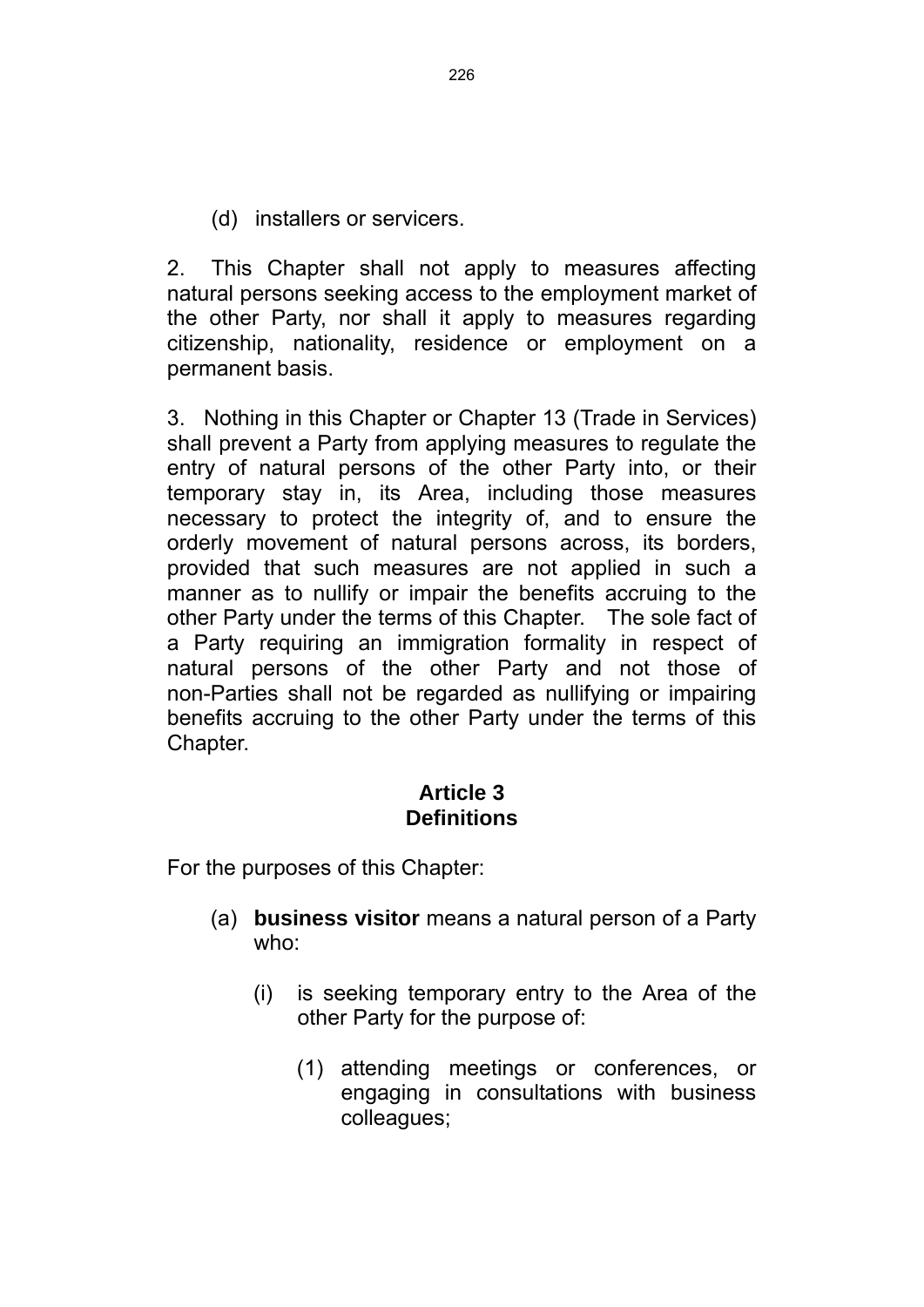- (2) taking orders or negotiating contracts for an enterprise located in the Area of the Party but not selling goods or providing services to the general public; or
- (3) undertaking business consultations concerning the establishment, expansion or winding up of an enterprise or investment in the other Party;
- (ii) who is not seeking to enter the labour market of the other Party; and
- (iii) whose principal place of business, actual place of remuneration and predominant place of accrual of profits remain outside the Area of the other Party;
- (b) **granting Party** means a Party who receives an application for temporary entry from a business person of the other Party who is covered by Paragraph 1 of [Article 2;](http://www.asean.fta.govt.nz/chapter-9-movement-of-natural-persons/#2)
- (c) **immigration formality** means a visa, permit, pass or other document or electronic authority granting a natural person permission to enter, stay, work or establish commercial presence in the Area of the granting Party;
- (d) **installer or servicer** means a natural person of a Party who is an installer or servicer of machinery and/or equipment, where such installation and/or servicing by the supplying company is a condition of purchase of the said machinery or equipment. An installer or servicer cannot perform services which are not related to the service activity which is the subject of the contract;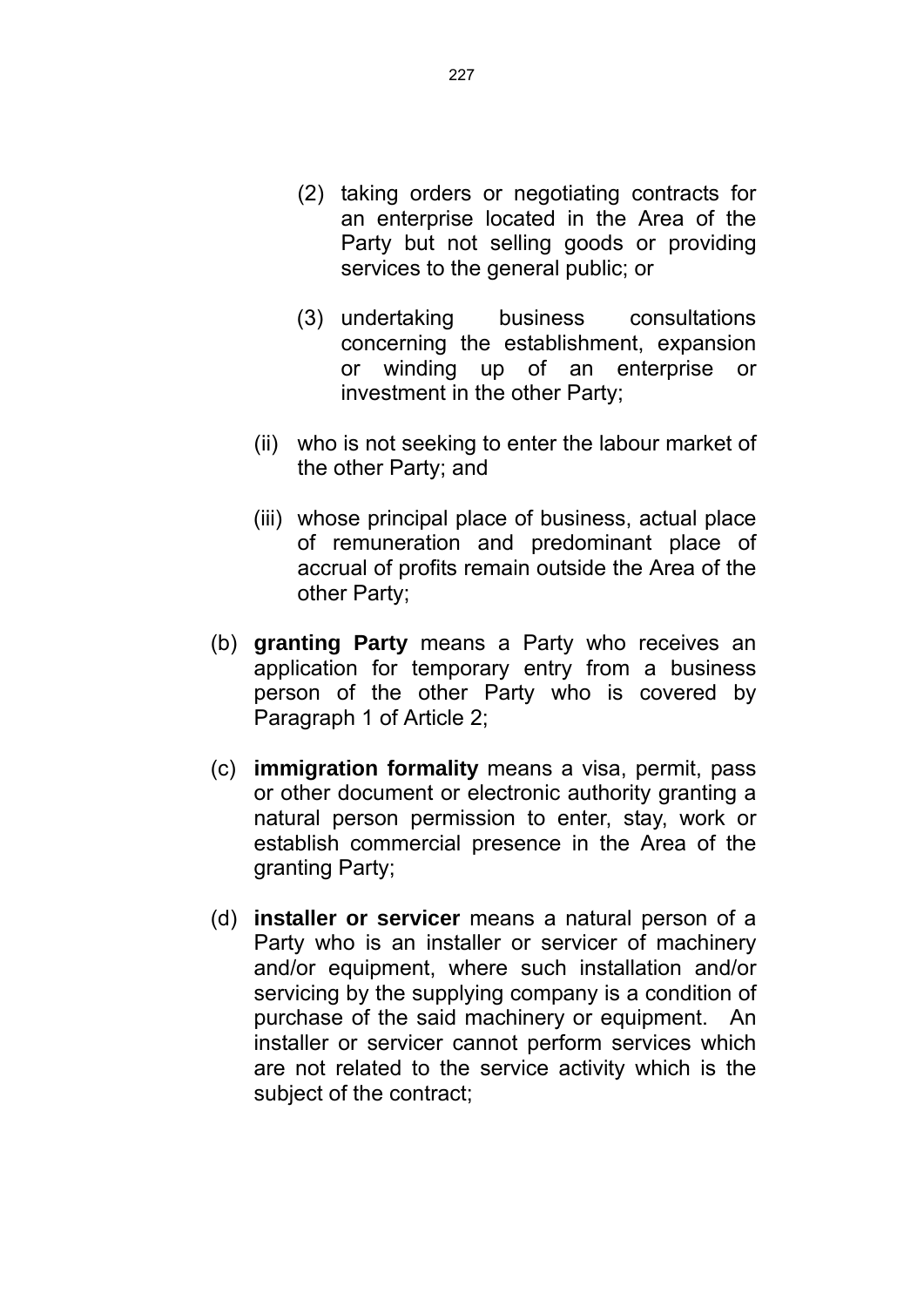- (e) **intra-corporate transferees** means a senior manager or a specialist who is an employee of a service supplier or investor of a Party with a commercial presence in the Area of the other Party;
- (f) **natural person** means a natural person as defined in [Article](http://www.asean.fta.govt.nz/chapter-8-trade-in-services/#2.j) 3 (Definitions) of [Chapter](http://www.asean.fta.govt.nz/chapter-8-trade-in-services/) 13 (Trade in Services);
- (g) **senior manager** means a natural person of a Party within an organisation of a Party who:
	- (i) is a senior employee of that organisation with responsibility for the entire organisation's operations, or a substantial part of it, in the Area of the other Party;
	- (ii) has proprietary information of the organisation and receives only general supervision or direction from higher level executives or the board of directors or stockholders of the organisation; and
	- (iii) supervises and controls the work of other supervisory, professional or managerial employees. This does not include a first-line supervisor unless the employees supervised are professionals, nor does this include an employee who primarily performs tasks necessary for the provision of the service or operation of an investment;
- (h) **specialist** means a natural person of a Party within an organisation of a Party who:
	- (i) possesses knowledge at an advanced level of technical expertise;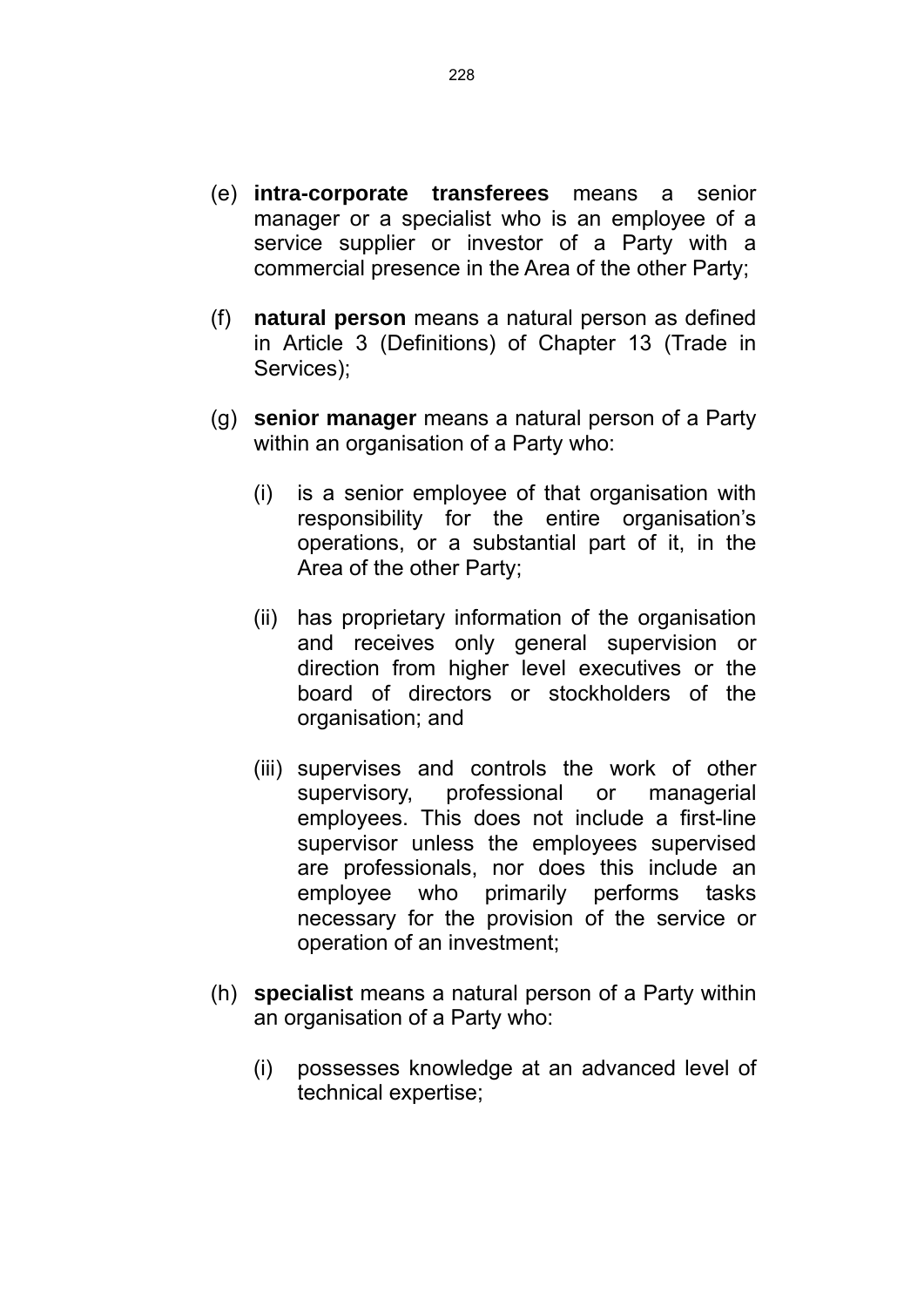- (ii) possesses proprietary knowledge of the organisation's service, research equipment, techniques or management; and
- (iii) is essential to the operation of the concerned service supplier's or investor's establishment in the Area of the other Party; and
- (i) **temporary entry** means entry by a business person covered by this Chapter, without the intent to establish permanent residence.

## **Article 4 Grant of Temporary Entry**

1. The Parties shall make commitments in respect of the temporary entry of business persons covered by Article 2. Each Party shall set out in Annex I a Schedule containing such commitments. These Schedules shall specify the conditions and limitations for entry and temporary stay, including the requirements and length of stay, for each category of business persons included in each Party's Schedule of commitments.

2. Where a Party makes a commitment under Paragraph 1, that Party shall grant temporary entry or extension of temporary stay to the extent provided for in that commitment, provided that those business persons:

- (a) follow prescribed application procedures for the immigration formality sought; and
- (b) meet all relevant eligibility requirements for entry to the granting Party.

3. Temporary entry granted to a business person pursuant to this Chapter does not exempt that person from the requirements needed to carry out a profession or activity according to the domestic law, and any applicable mandatory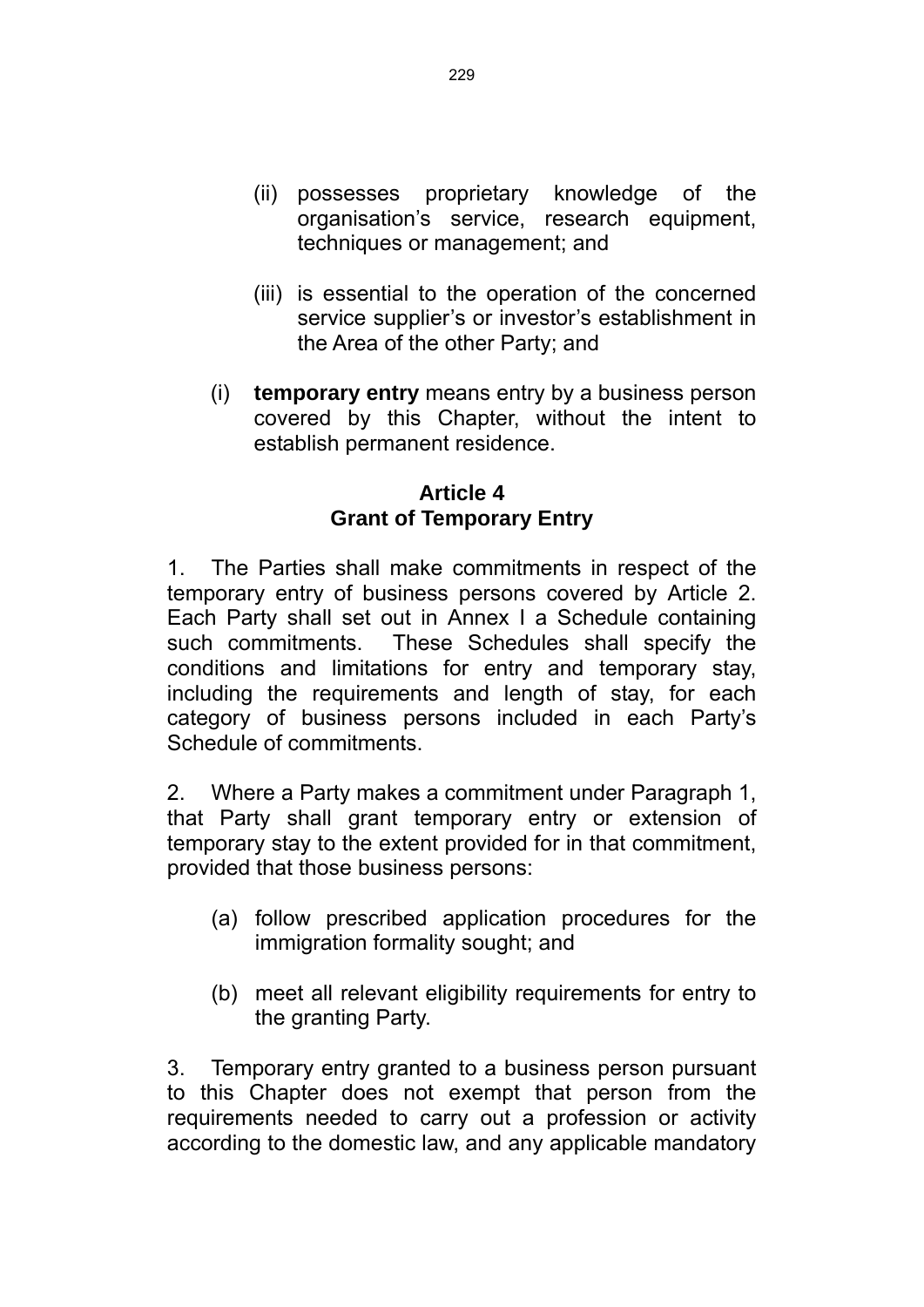codes of practice made pursuant to the domestic law, in force in the Area of the Party authorising the temporary entry.

4. Any fees imposed in respect of the processing of an immigration formality shall be reasonable and in accordance with domestic law

5. Neither Party may, except as provided for in its Schedule of commitments set out in Annex I, impose or maintain any numerical restriction relating to temporary entry as a condition for entry under Paragraph 1.

## **Article 5 Expeditious Application Procedures**

1. Where an application for an immigration formality is required by a Party, the Party shall process expeditiously completed applications for immigration formalities or extensions thereof received from business persons of the other Party covered by Paragraph 1 of Article 2.

2. A Party shall, within ten working days of receipt of an application for temporary entry that has been completed and submitted in accordance with its domestic law, either:

- (a) make a decision on the application and inform the applicant of the decision including, if approved, the period of stay and other conditions; or
- (b) if a decision cannot be made in that time period, inform the applicant when a decision will be made.

3. At the request of an applicant, a Party in receipt of a completed application for temporary entry shall provide, without undue delay, information concerning the status of the application.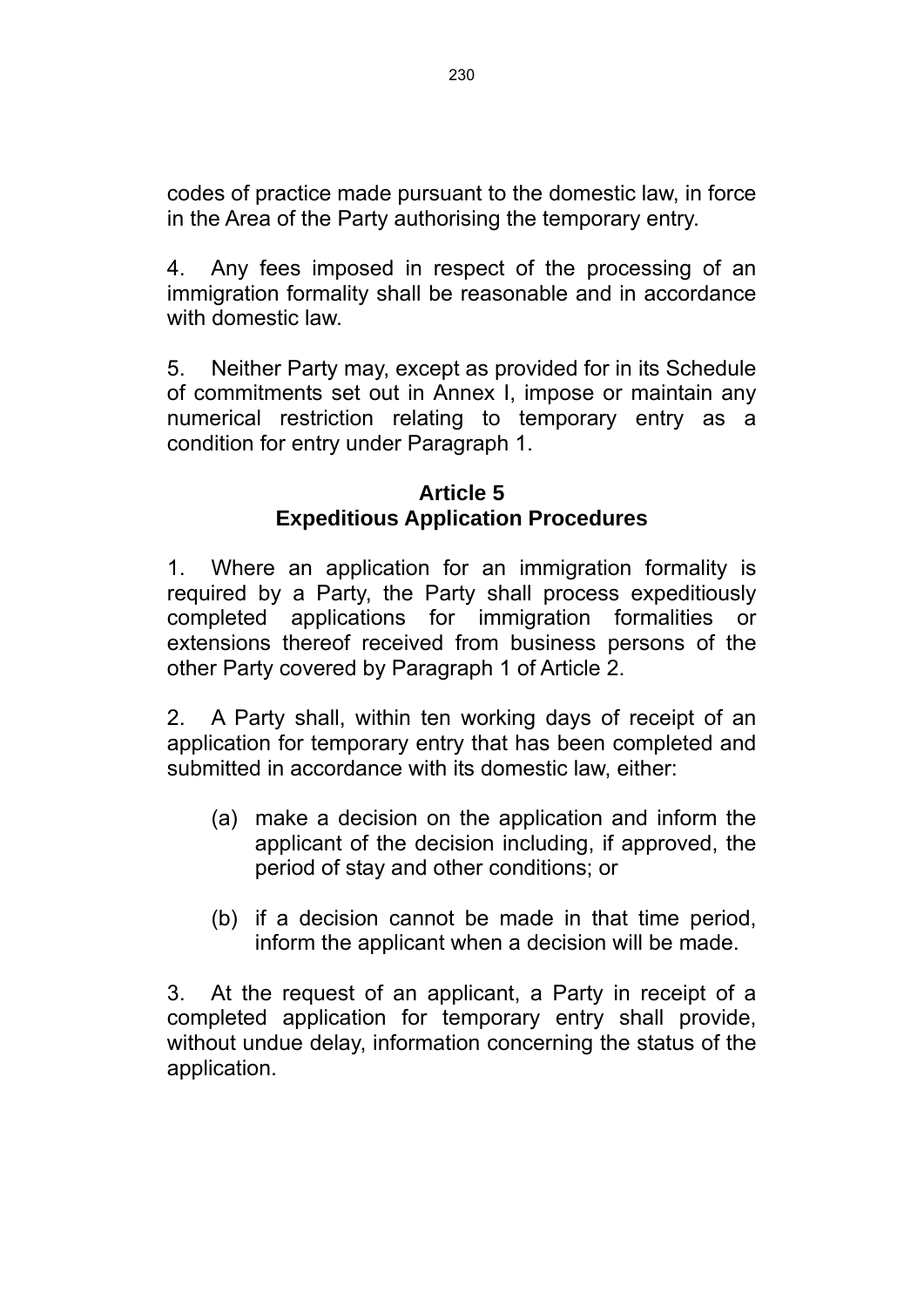#### **Article 6 Transparency**

Each Party shall:

- (a) publish, such as on the website of its immigration authority, the requirements for temporary entry under this Chapter, including explanatory material and relevant forms and documents that will enable business persons of the other Party to become acquainted with the Party's requirements; and
- (b) upon modifying or amending the requirements for temporary entry referred to in subparagraph (a) that affect the temporary entry of business persons, ensure that the information published pursuant to subparagraph (a) is updated by the date that modification or amendment comes into effect.

# **Article 7 Dispute Settlement**

1. Any differences or disputes arising out of the implementation of this Chapter shall be settled amicably through consultations or negotiations between the Parties.

2. Neither Party shall have recourse to Chapter 16 (Dispute Settlement) regarding a refusal to grant temporary entry under this Chapter unless:

- (a) the matter involves a pattern of practice; and
- (b) the business person has exhausted all available administrative remedies regarding the particular matter.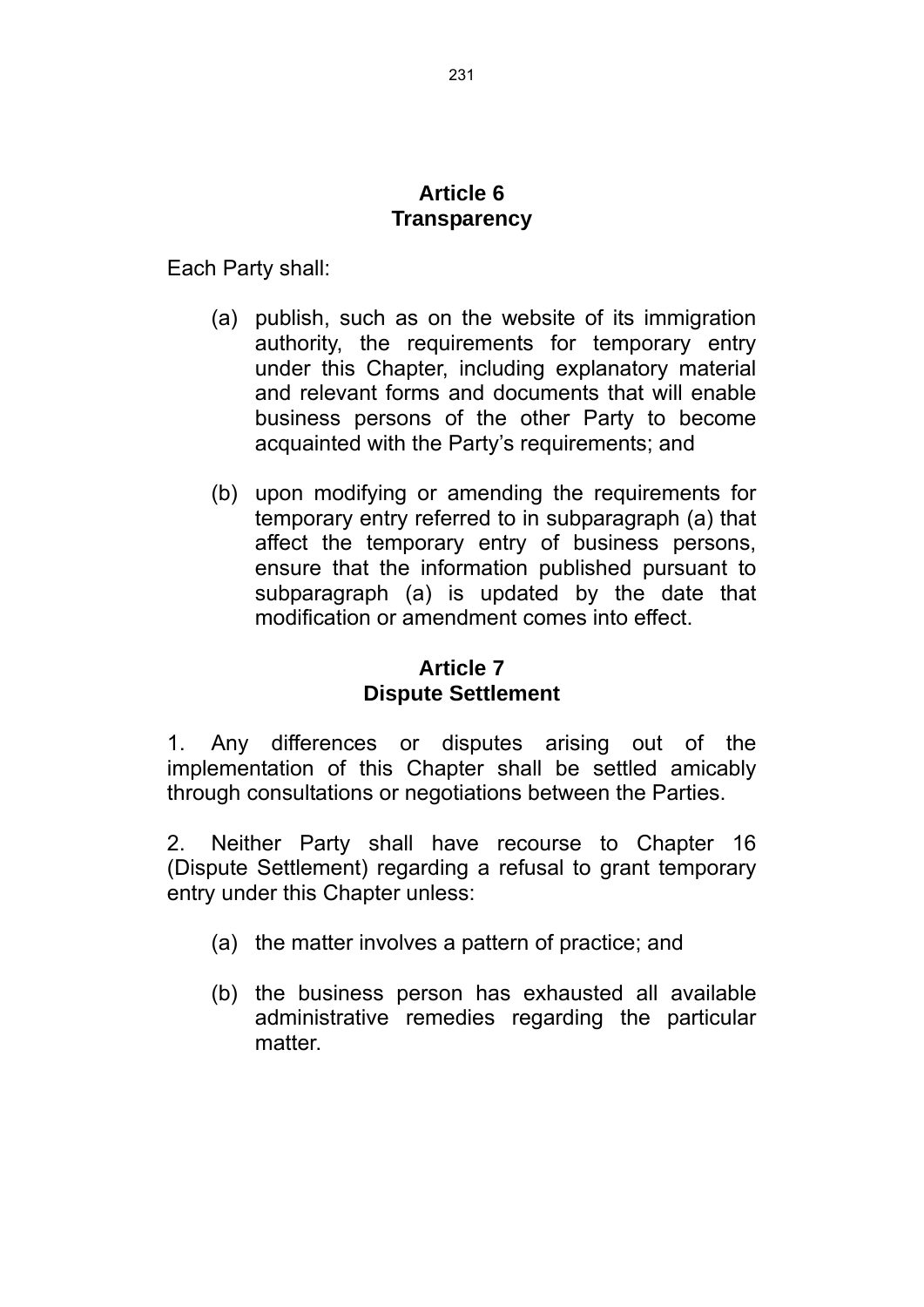#### **Article 8 Contact Points**

1. Each Party shall designate a contact point to facilitate communication and the effective implementation of this Chapter, and respond to inquiries from the other Party regarding regulations affecting the movement of business persons between the Parties or any matters covered in this Chapter, and shall provide details of this contact point to the other Party.

2. The Parties shall notify each other promptly of any amendments to the details of their contact points.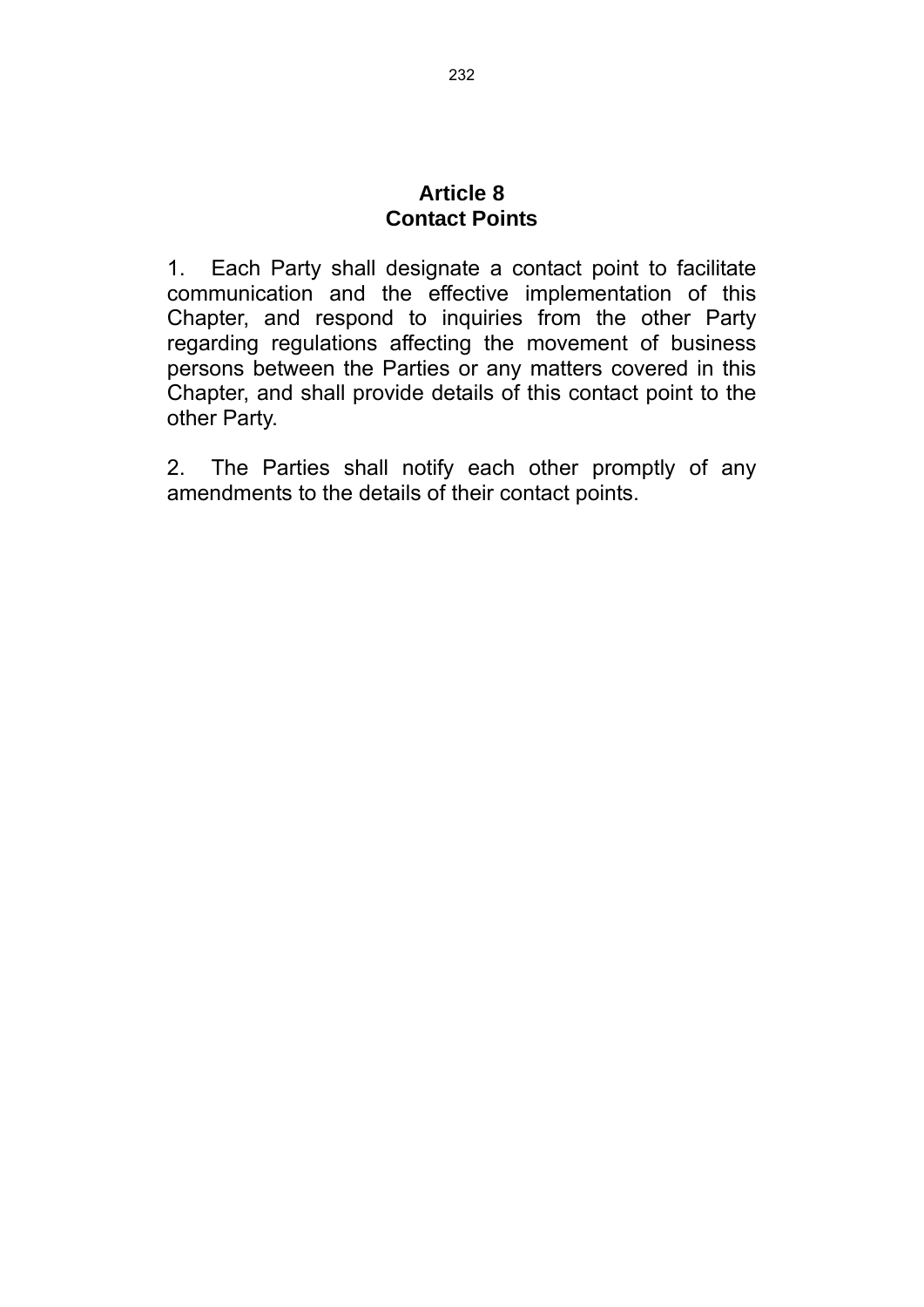## **ANNEX I TO CHAPTER 14 (MOVEMENT OF BUSINESS PERSONS)**

### **SCHEDULE OF HONG KONG, CHINA**

1. The following sets out Hong Kong, China's commitments in accordance with Article 4 (Grant of Temporary Entry) in respect of the temporary entry of business persons, including the presence of natural persons mode (Mode 4).

2. For greater certainty, Hong Kong, China reserves the right to adopt or maintain any measure in respect of the supply of a service by a service supplier of New Zealand, through presence of natural persons of New Zealand in the Area of Hong Kong, China (Mode 4) except as set out in these commitments.

| Entry in the following categories | <b>Conditions</b>                                                                                                                                                                                                                                                                                                                                                                                                                                                                                                                                                                                                                                                                                           |  |  |
|-----------------------------------|-------------------------------------------------------------------------------------------------------------------------------------------------------------------------------------------------------------------------------------------------------------------------------------------------------------------------------------------------------------------------------------------------------------------------------------------------------------------------------------------------------------------------------------------------------------------------------------------------------------------------------------------------------------------------------------------------------------|--|--|
| only                              | (including duration of stay)                                                                                                                                                                                                                                                                                                                                                                                                                                                                                                                                                                                                                                                                                |  |  |
| <b>Business visitors</b>          | The commitments shall apply in<br>relation to goods and services set<br>out in all divisions in the United<br><b>Nations</b><br>Central<br>Product<br><b>Classification Provisional Code.</b><br>Entry for a period not exceeding 90<br>provided<br>that<br>normal<br>days,<br>immigration requirements are met.                                                                                                                                                                                                                                                                                                                                                                                            |  |  |
| Intra-corporate transferees       | The commitments:                                                                                                                                                                                                                                                                                                                                                                                                                                                                                                                                                                                                                                                                                            |  |  |
|                                   | shall only apply to the sectors<br>(a)<br>sub-sectors<br>and<br>in.<br>MTN.GNS/W/120 as set out in<br>paragraph 3 below;<br>shall only apply to natural<br>(b)<br>persons of New Zealand of<br>service suppliers or investors of<br>New Zealand which have a<br>fide<br>business<br>bona<br>establishment operating<br>in<br>Hong Kong,<br>China.<br>The<br>number of natural persons who<br>may seek entry under these<br>commitments<br>shall<br>be<br>reasonable having regard to the<br>size and the nature of the<br>operation<br><b>of</b><br>the<br>business<br>relevant establishment<br>in<br>Hong Kong, China; and<br>limited<br>entry<br>(c)<br>are<br>to<br>and<br>temporary stay.<br>Temporary |  |  |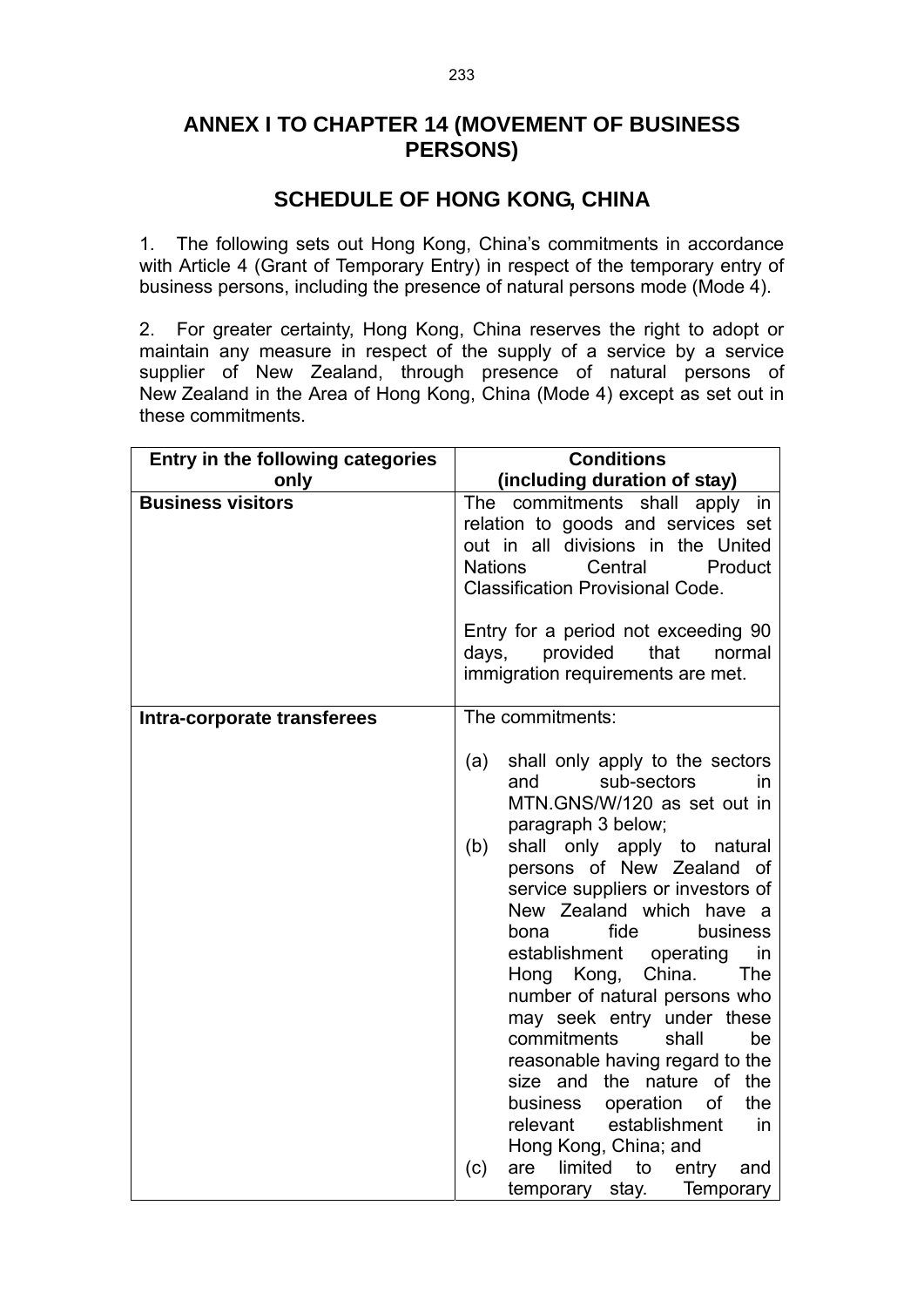<span id="page-236-0"></span>

| Entry in the following categories | <b>Conditions</b>                                                                                                                                                                                                                                                                                                                                                                                                                                                                       |  |  |
|-----------------------------------|-----------------------------------------------------------------------------------------------------------------------------------------------------------------------------------------------------------------------------------------------------------------------------------------------------------------------------------------------------------------------------------------------------------------------------------------------------------------------------------------|--|--|
| only                              | (including duration of stay)                                                                                                                                                                                                                                                                                                                                                                                                                                                            |  |  |
|                                   | stay implies<br>that<br>the<br>appropriate prior authority will<br>have been applied for and<br>obtained before departure for<br>Hong Kong, China. For senior<br>managers and<br>specialists,<br>temporary stay shall be limited<br>to one year in the first instance,<br>which may be extended up to a<br>total of five years.                                                                                                                                                         |  |  |
|                                   | Natural persons of New Zealand<br>seeking entry into Hong Kong, China<br>senior manager or specialist<br>as<br>China's<br>Kong,<br>Hong<br>under<br>commitments on<br>intra-corporate<br>transferees shall:                                                                                                                                                                                                                                                                             |  |  |
|                                   | be employees who have been<br>(a)<br>in the prior employ of the<br>concerned service supplier or<br>investor which sponsors their<br>entry into Hong Kong, China for<br>a period of not less than one<br>year immediately preceding the<br>date<br>of<br>application<br>for<br>admission; and<br>(b)<br>during<br>their<br>stay<br>in.<br>Hong Kong, China, except with<br>the prior approval of<br>the<br>Government<br>of<br>Hong Kong, China, not change<br>employment or employers. |  |  |
| <b>Installers or servicers</b>    | The commitments shall only apply to<br>sectors and<br>sub-sectors<br>the<br>in.<br>MTN.GNS/W/120 as<br>set out<br>in.<br>paragraph 4 below.                                                                                                                                                                                                                                                                                                                                             |  |  |
|                                   | Entry for a period not exceeding<br>three months in any 12-month period<br>and subject to economic needs<br>tests $^{24}$ .                                                                                                                                                                                                                                                                                                                                                             |  |  |

l

<sup>24</sup> Including economic benefits test and labour market test.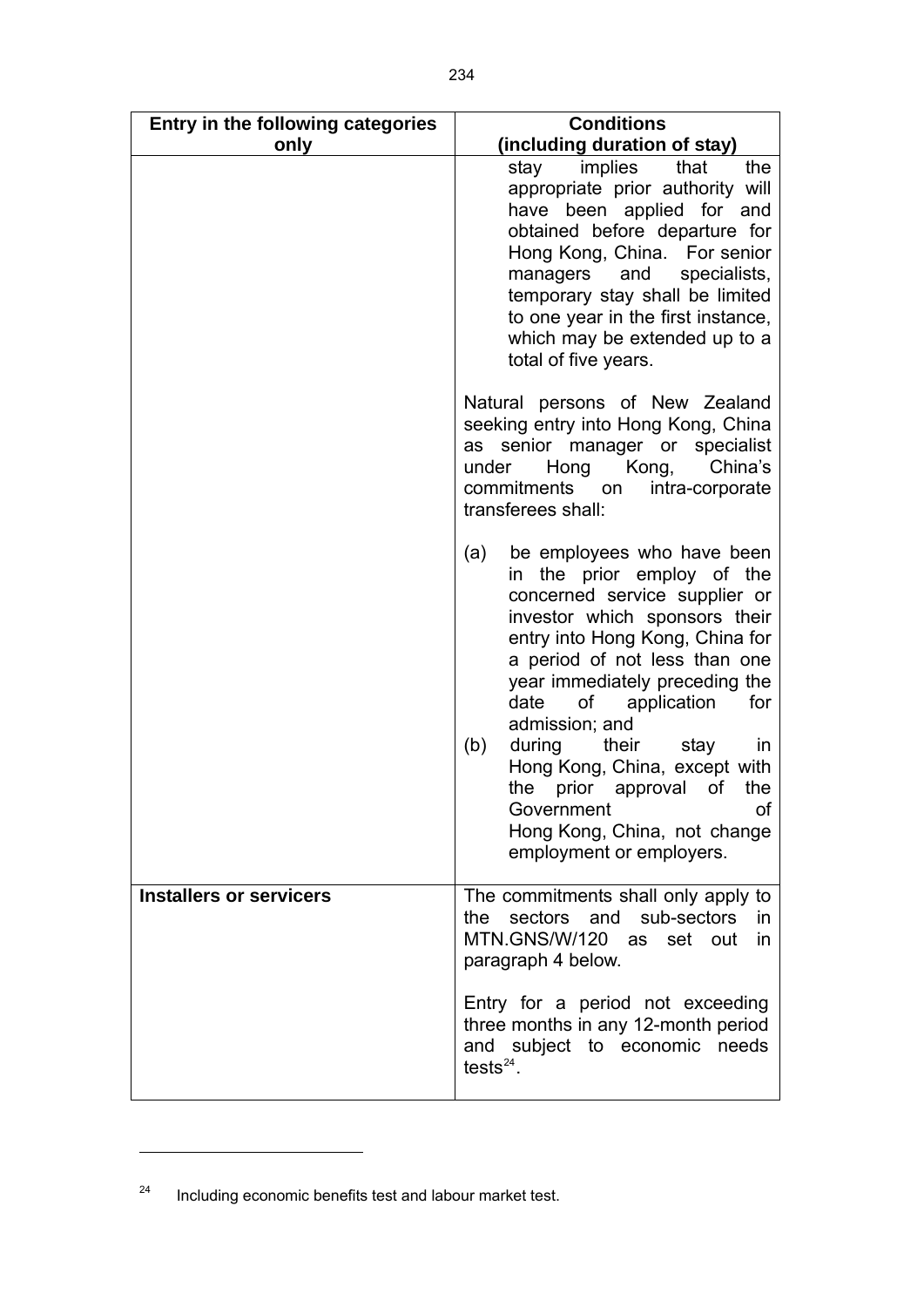3. In respect of intra-corporate transferees, the commitments apply only to the following sectors and sub-sectors in MTN.GNS/W/120:

|   |    | <b>SECTORS AND SUB-SECTORS</b>                                                                                    | <b>CORRESPONDING</b> |
|---|----|-------------------------------------------------------------------------------------------------------------------|----------------------|
|   |    |                                                                                                                   | CPC                  |
| 1 |    | <b>BUSINESS SERVICES</b>                                                                                          | <b>Section B</b>     |
|   | А. | <b>Professional Services</b>                                                                                      |                      |
|   |    | b. Accounting, auditing and bookkeeping services                                                                  | 862                  |
|   |    | c. Taxation Services                                                                                              | 863                  |
|   |    | d. Architectural services                                                                                         | 8671                 |
|   |    | e. Engineering services                                                                                           | 8672                 |
|   |    | f. Integrated engineering services                                                                                | 8673<br>8674         |
|   | i. | g. Urban planning and landscape architectural services<br><b>Veterinary services</b>                              | 932                  |
|   | В. | <b>Computer and Related Services</b>                                                                              |                      |
|   |    | a. Consultancy services related to the installation of computer<br>hardware                                       | 841                  |
|   |    | b. Software implementation services                                                                               | 842                  |
|   |    | c. Data processing services                                                                                       | 843                  |
|   |    | d. Data base services                                                                                             | 844                  |
|   |    | e. Other                                                                                                          | 845+849              |
|   | D. | <b>Real Estate Services</b><br>a. Involving own or leased property                                                | 821                  |
|   |    | b. On a fee or contract basis                                                                                     | 822                  |
|   | Е. | Rental/Leasing Services without Operators                                                                         |                      |
|   |    | a. Relating to ships                                                                                              | 83103                |
|   |    | c. Relating to other transport equipment, excluding other land<br>transport equipment                             | 83101+83102          |
|   |    | d. Relating to other machinery and equipment                                                                      | 83106-83109          |
|   | E. | <b>Other Business Services</b>                                                                                    |                      |
|   |    | a. Advertising services                                                                                           | 871                  |
|   |    | b. Market research and public opinion polling services                                                            | 864<br>865           |
|   |    | c. Management consulting service<br>d. Services related to man. consulting                                        | 866                  |
|   |    | e. Technical testing and analysis serv.                                                                           | 8676                 |
|   | f. | Services incidental to agriculture, hunting and forestry                                                          | 881                  |
|   | g. | Services incidental to fishing                                                                                    | 882                  |
|   | İ. | Services incidental to manufacturing                                                                              | 884+885 (except for  |
|   |    | k. Placement and supply services of Personnel                                                                     | 88442)<br>872        |
|   | I. | Investigation and security                                                                                        | 873                  |
|   |    | m. Related scientific and technical consulting services                                                           | 8675                 |
|   |    | n. Maintenance and repair of equipment (not including maritime<br>vessels, aircraft or other transport equipment) | 633+8861-8866        |
|   |    | o. Building-cleaning services                                                                                     | 874                  |
|   |    | p. Photographic services                                                                                          | 875                  |
|   |    | q. Packaging services                                                                                             | 876                  |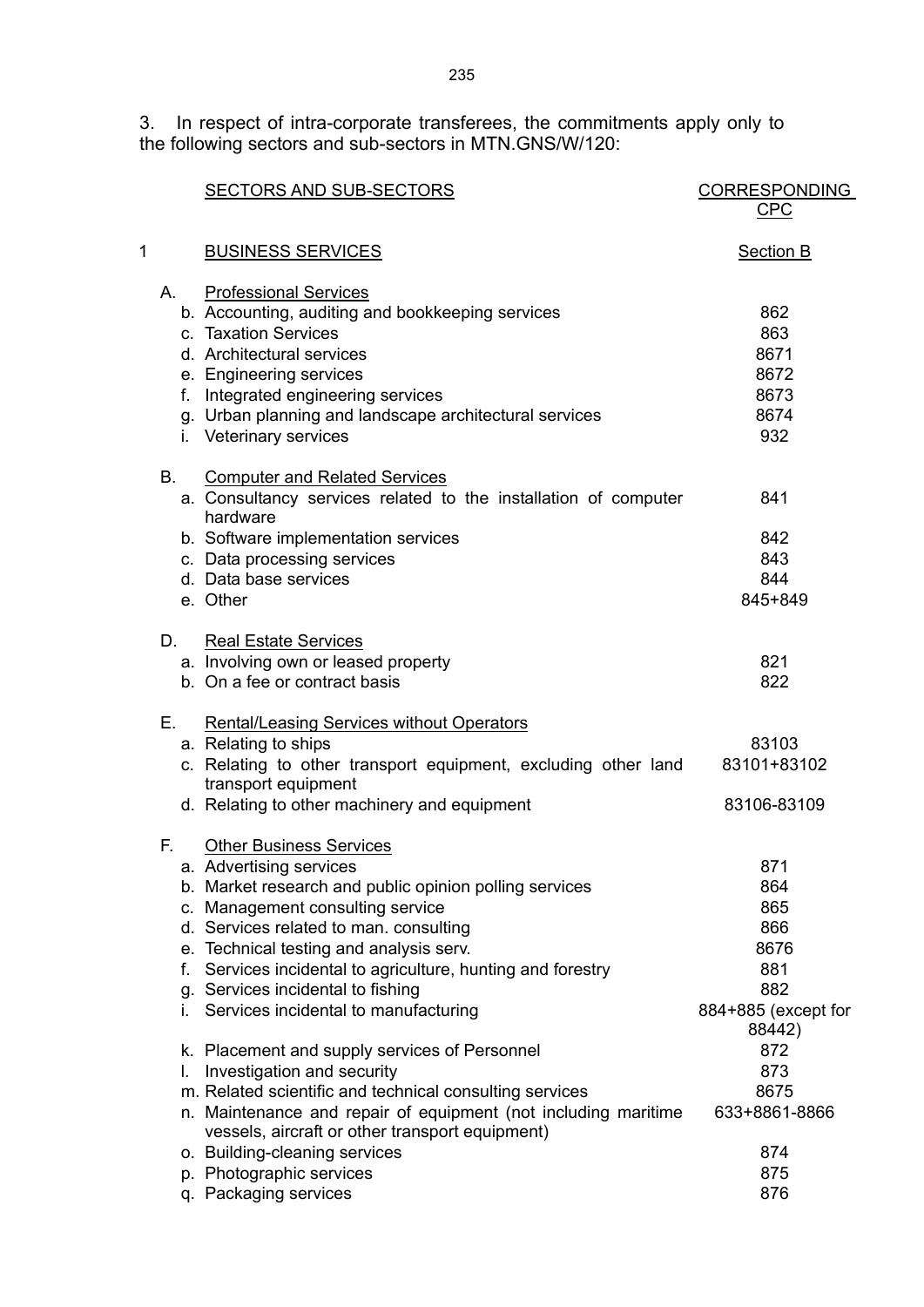|                |          | <b>SECTORS AND SUB-SECTORS</b>                                                                                              | <b>CORRESPONDING</b>    |
|----------------|----------|-----------------------------------------------------------------------------------------------------------------------------|-------------------------|
|                |          |                                                                                                                             | <b>CPC</b>              |
|                |          | r. Printing, publishing                                                                                                     | 88442                   |
|                |          | s. Convention services                                                                                                      | 87909*                  |
|                |          | t. Other                                                                                                                    | 8790                    |
| $\overline{2}$ |          | <b>COMMUNICATION SERVICES</b>                                                                                               |                         |
|                | В.       | Courier services                                                                                                            |                         |
|                |          | These are limited to the provision of services on a fee or<br>contract basis for the delivery of documents and parcels, but | 7512**                  |
|                |          | excluding services reserved to the Post Office under Post                                                                   |                         |
|                |          | Office Ordinance                                                                                                            |                         |
|                | C.       | <b>Telecommunication services</b>                                                                                           |                         |
|                |          | a. Voice telephone services                                                                                                 | 7521                    |
|                |          | b. Packet-switched data transmission services                                                                               | 7523**                  |
|                |          | c. Circuit-switched data transmission services                                                                              | 7523**                  |
|                |          | d. Telex services                                                                                                           | 7523**                  |
|                |          | e. Telegraph services                                                                                                       | 7522                    |
|                |          | f. Facsimile services                                                                                                       | 7521**+7529**           |
|                |          | g. Private leased circuit services<br>h. Electronic mail                                                                    | 7522**+7523**<br>7523** |
|                | İ.       | Voice mail                                                                                                                  | 7523**                  |
|                |          | j. On-line information and data base retrieval                                                                              | 7523**                  |
|                |          | k. electronic data interchange (EDI)                                                                                        | 7523**                  |
|                |          | I. enhanced/value-added facsimile services, incl. store and                                                                 | 7523**                  |
|                |          | forward, store and retrieve                                                                                                 |                         |
|                |          | m. code and protocol conversion                                                                                             | n.a.                    |
|                |          | n. on-line information and/or data processing (incl. transaction                                                            | 843**                   |
|                |          | processing)<br>o. other                                                                                                     |                         |
|                |          |                                                                                                                             |                         |
|                | D.       | Audiovisual services                                                                                                        |                         |
|                |          | a. Motion picture and video tape production and distribution<br>services                                                    | 9611                    |
|                |          | b. Motion picture projection service                                                                                        | 9612                    |
|                |          | e. Sound recording                                                                                                          | n.a.                    |
| 3              |          | CONSTRUCTION AND RELATED ENGINEERING SERVICES                                                                               |                         |
|                | А.       | General construction work for buildings                                                                                     | 512                     |
|                | Β.       | General construction work for civil engineering                                                                             | 513                     |
|                | C.       | Installation and assembly work                                                                                              | 514+516                 |
|                | D.       | Building completion and finishing work                                                                                      | 517                     |
|                | Е.       | Other                                                                                                                       | 511+515+518             |
| 4              |          | <b>DISTRIBUTION SERVICES</b>                                                                                                |                         |
|                | А.       | Commission agents' services                                                                                                 | 621                     |
|                | В.       | Wholesale trade services                                                                                                    | 622                     |
|                | C.       | <b>Retailing services</b>                                                                                                   | 631+632;                |
|                |          |                                                                                                                             | 6111+6113+6121          |
|                | D.<br>Ε. | <b>Franchising</b><br><b>Other</b>                                                                                          | 8929                    |
|                |          |                                                                                                                             |                         |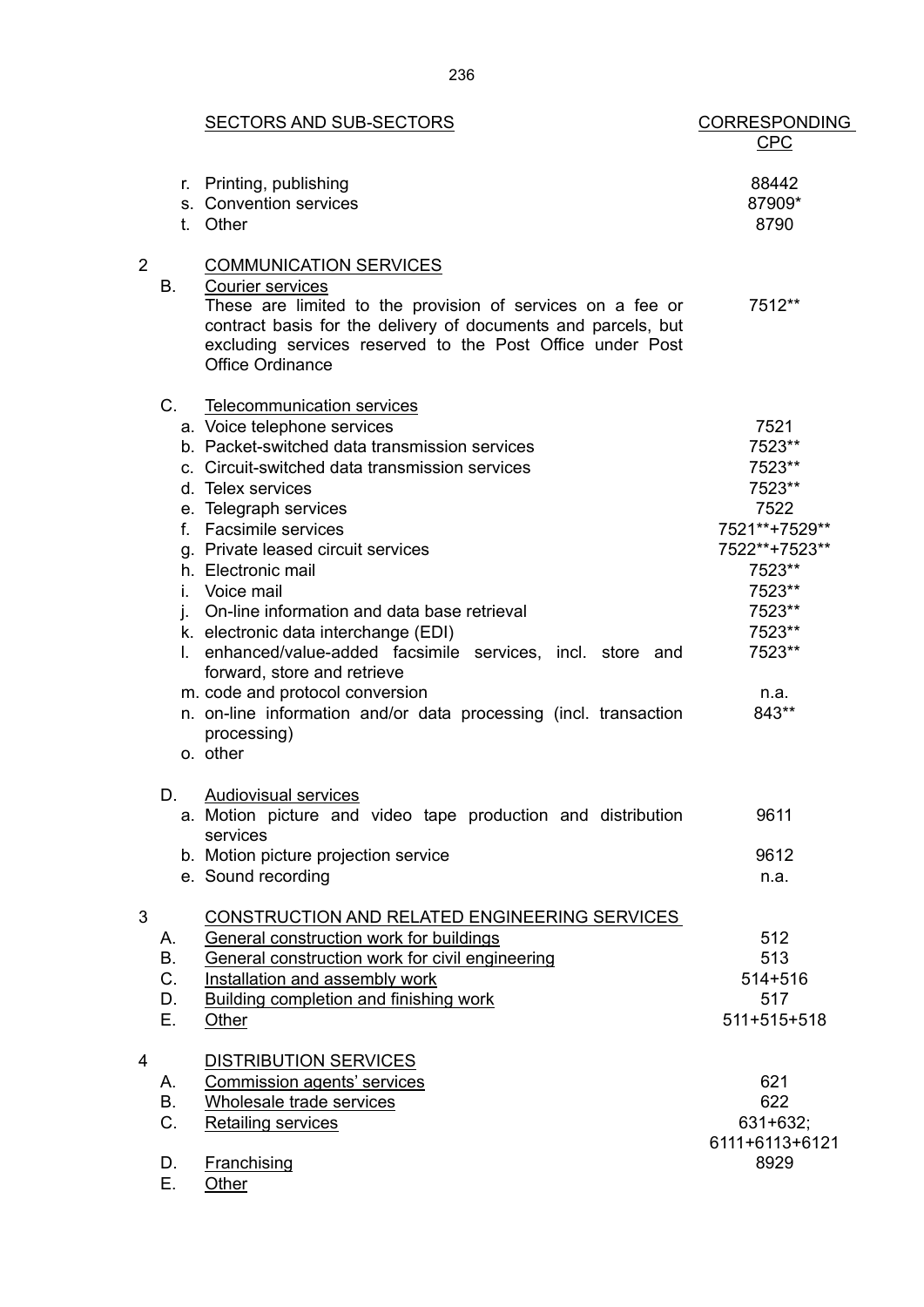|                |         | <b>SECTORS AND SUB-SECTORS</b>                                                                                                                                                          | <b>CORRESPONDING</b> |
|----------------|---------|-----------------------------------------------------------------------------------------------------------------------------------------------------------------------------------------|----------------------|
|                |         |                                                                                                                                                                                         | <u>CPC</u>           |
| 5              |         | <b>EDUCATIONAL SERVICES</b>                                                                                                                                                             |                      |
|                | А.      | <b>Primary education services</b>                                                                                                                                                       | 921                  |
|                | Β.      | Secondary education services                                                                                                                                                            | 922                  |
|                | C.      | Higher education services (limited to courses regulated under                                                                                                                           | 923                  |
|                |         | Non-local Higher and Professional Education (Regulation)<br>Ordinance (Cap. 493))                                                                                                       |                      |
|                | D.      | Adult education services (limited to courses regulated under<br>Non-local Higher and Professional Education (Regulation)                                                                | 924                  |
|                | Е.      | Ordinance (Cap. 493))<br>Other education services                                                                                                                                       | 929                  |
| 6              |         | <b>ENVIRONMENTAL SERVICES</b>                                                                                                                                                           |                      |
|                | А.      | Sewage services                                                                                                                                                                         | 9401                 |
|                | Β.      | Refuse disposal services                                                                                                                                                                | 9402                 |
|                | $C_{1}$ | Sanitation and similar services                                                                                                                                                         | 9403                 |
|                |         | Cleaning services of exhaust gases                                                                                                                                                      | 9404                 |
|                |         | Noise abatement services                                                                                                                                                                | 9405                 |
|                |         | Nature and landscape protection services                                                                                                                                                | 9406                 |
|                |         | Other environmental protection services n.e.c.                                                                                                                                          | 9409                 |
|                |         |                                                                                                                                                                                         |                      |
| $\overline{7}$ |         | <b>FINANCIAL SERVICES (W/120)</b>                                                                                                                                                       | 812**                |
|                | А.      | All insurance and insurance-related services                                                                                                                                            |                      |
|                |         | a. Life, accident and health insurance services                                                                                                                                         | 8121                 |
|                |         | b. Non-life insurance services                                                                                                                                                          | 8129                 |
|                |         | c. Reinsurance and retrocession                                                                                                                                                         | 81299*               |
|                |         | d. Services auxiliary to insurance (including broking and agency<br>services)                                                                                                           | 8140                 |
|                | В.      | Banking and other financial services (excl. insurance)                                                                                                                                  |                      |
|                |         | a. Acceptance of deposits and other repayable funds from the<br>public                                                                                                                  | 81115-81119          |
|                |         | b. Lending of all types, incl., inter alia, consumer credit, mortgage<br>credit, factoring and financing of commercial transaction                                                      | 8113                 |
|                |         | c. Financial leasing                                                                                                                                                                    | 8112                 |
|                |         | d. All payment and money transmission services                                                                                                                                          | 81339**              |
|                |         | e. Guarantees and commitments                                                                                                                                                           | 81199**              |
|                |         | f. Trading for own account or for account of customers, whether<br>on an exchange, in an over-the-counter market or otherwise,<br>the following:                                        |                      |
|                |         | - money market instruments (cheques, bills, certificate of<br>deposits, etc.)                                                                                                           | 81339**              |
|                |         | - foreign exchange                                                                                                                                                                      | 81333                |
|                |         | - derivative products incl., but not limited to, futures and options                                                                                                                    | 81339**              |
|                |         | - exchange rate and interest rate instruments, inclu. products<br>such as swaps, forward rate agreements, etc.                                                                          | 81339**              |
|                |         | - transferable securities                                                                                                                                                               | 81321*               |
|                |         | g. Participation in issues of all kinds of securities, incl.<br>under-writing and placement as agent (whether publicly or<br>privately) and provision of service related to such issues | 8132                 |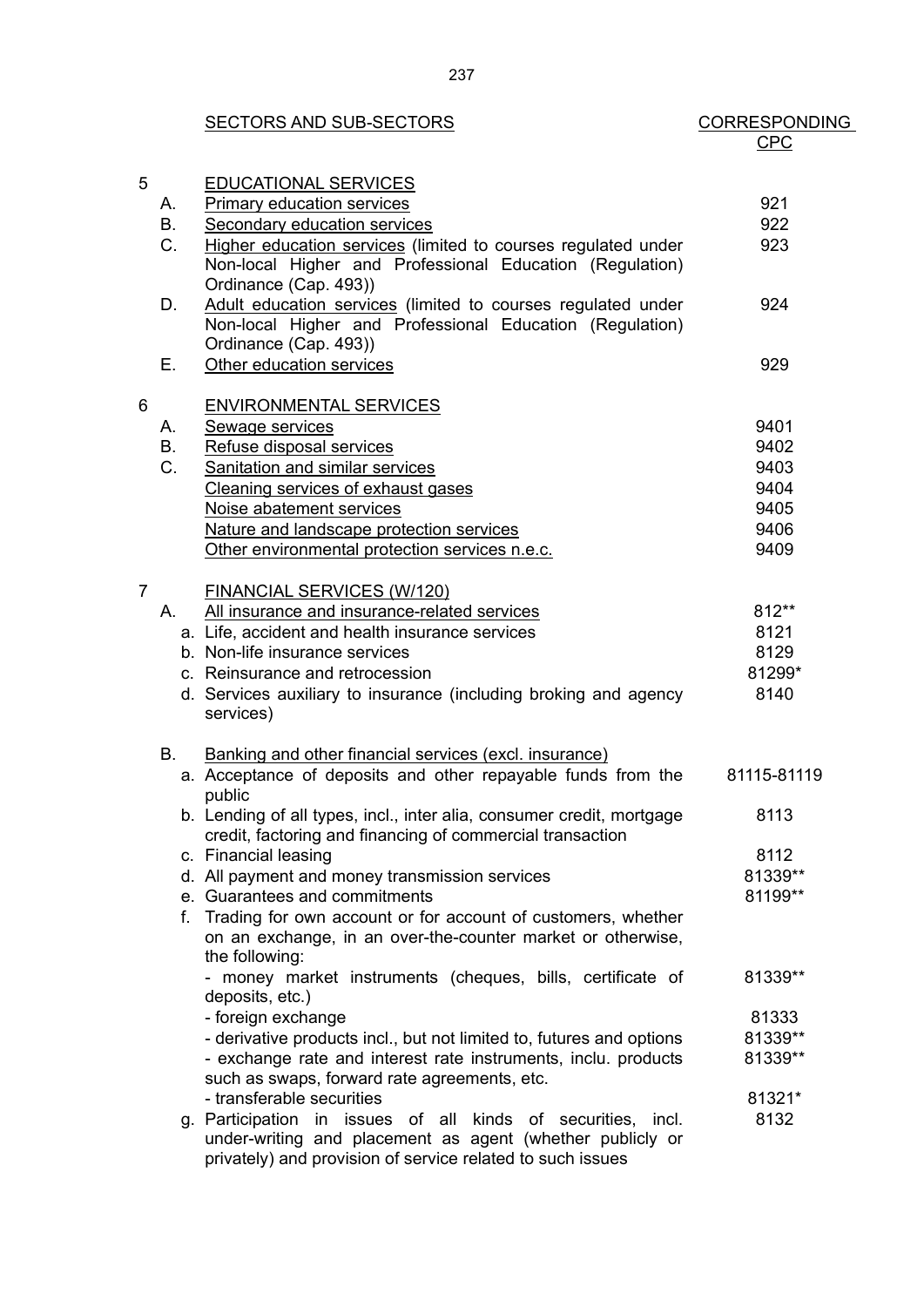|                           | <b>SECTORS AND SUB-SECTORS</b>                                                                                                                                                                                                                                                                                                          | <u>CORRESPONDING</u><br><b>CPC</b>              |
|---------------------------|-----------------------------------------------------------------------------------------------------------------------------------------------------------------------------------------------------------------------------------------------------------------------------------------------------------------------------------------|-------------------------------------------------|
|                           | i. Asset management, such as cash or portfolio management, all<br>forms of collective investment management, pension fund                                                                                                                                                                                                               | 8119**+81323*                                   |
|                           | management, custodial depository and trust services<br>k. Advisory and other auxiliary financial services on all the<br>activities listed in Article 1B of MTN.TNC/W/50, incl. credit<br>reference and analysis, investment and portfolio research and<br>advice, advice on acquisitions and on corporate restructuring<br>and strategy | 8131 or 8133                                    |
|                           | I. Provision and transfer of financial information, and financial<br>data processing and related software by providers of other<br>financial services                                                                                                                                                                                   | 8131                                            |
| 9<br>А.<br>Β.<br>C.<br>D. | <b>TOURISM AND TRAVEL RELATED SERVICES</b><br>Hotels and restaurants (incl. catering)<br>Travel agencies and tour operators services<br>Tourist guides services<br><b>Other</b>                                                                                                                                                         | $641 - 643$<br>7471<br>7472                     |
| 10<br>Α.                  | RECREATIONAL, CULTURAL AND SPORTING SERVICES<br>(other than audiovisual services)<br><b>Entertainment services (including theatre, live bands and circus</b><br>services)<br>Theatrical producer, singer group, band and orchestra                                                                                                      | 96191                                           |
|                           | entertainment services<br>Ancillary theatrical services n.e.c.<br>Ballroom, discotheque and dance instructor services<br>$\sim$ 100 $\mu$                                                                                                                                                                                               | 96193<br>96195                                  |
| $C_{\cdot}$               | Libraries, archives, museums and other cultural services<br>Library and archive services                                                                                                                                                                                                                                                | 9631                                            |
| D.                        | Sporting and other recreational services<br>Sporting and other recreational services except gambling<br>and betting services                                                                                                                                                                                                            | 964 except 96492                                |
| 11                        | <b>TRANSPORT SERVICES</b>                                                                                                                                                                                                                                                                                                               |                                                 |
| А.                        | Maritime Transport Services (excluding cabotage) <sup>25</sup><br>a. Passenger transportation<br>b. Freight transportation<br>c. Rental of vessels with crew<br>d. Maintenance and repair of vessels<br>e. Pushing and towing services<br>f. Supporting services for maritime transport                                                 | 7211<br>7212<br>7213<br>8868**<br>7214<br>745** |

l

 $25$  Cabotage is assumed to cover transportation of passengers or goods between a point in Hong Kong, China and another point in Hong Kong, China, as well as traffic originating and terminating in the same point in Hong Kong, China, provided that this traffic remains within the waters of Hong Kong, China.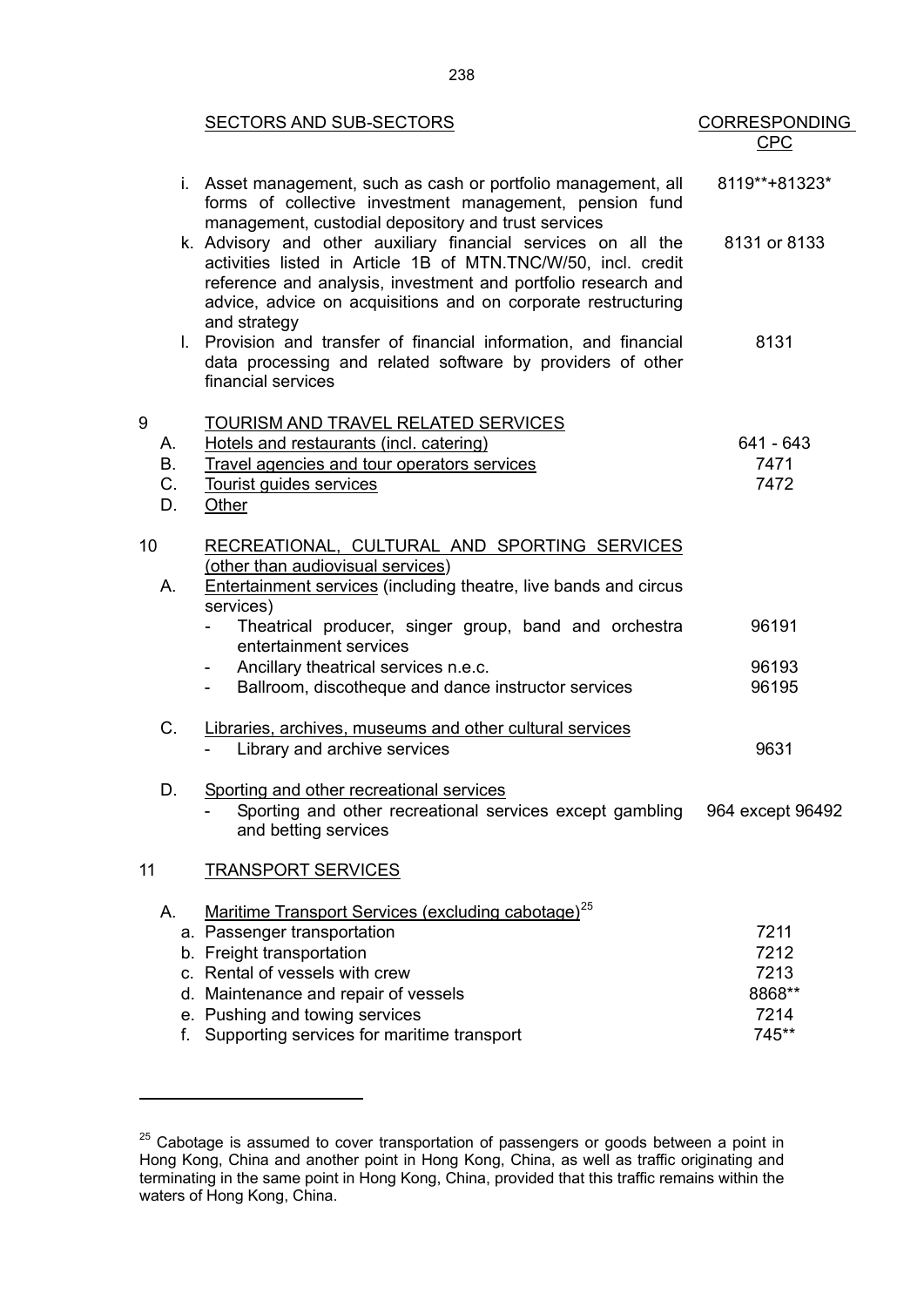#### SECTORS AND SUB-SECTORS CORRESPONDING

# C. Air Transport Services Selling and marketing of air transport services As defined in Article 3

- Computer reservation system services As defined in Article 3

(Definitions) of Chapter 13 (Trade in Services)

CPC

(Definitions) of Chapter 13 (Trade in Services)

#### H. Services auxiliary to all modes of transport

| a. Cargo-handling services (except those of rail and air)        | 741**   |
|------------------------------------------------------------------|---------|
| b. Storage and warehouse services (except those of rail and air) | $742**$ |
| c. Freight transport agency services                             | 748     |
| d. Other                                                         | 749     |

The (\*) indicates that the service specified is a component of a more aggregated CPC item specified elsewhere in MTN.GNS/W/120.

The (\*\*) indicates that the service specified constitutes only a part of the total range of activities covered by the CPC concordance.

4. In respect of installers or servicers, the commitments apply only to the following sectors and sub-sectors in MTN.GNS/W/120:

|   |    | SECTORS AND SUB-SECTORS                                                     | <b>CORRESPONDING</b> |
|---|----|-----------------------------------------------------------------------------|----------------------|
|   |    |                                                                             | <b>CPC</b>           |
| 1 |    | <b>BUSINESS SERVICES</b>                                                    | Section B            |
|   | В. | <b>Computer and Related Services</b>                                        |                      |
|   |    | a. Consultancy services related to the installation of computer<br>hardware | 841                  |
|   |    | b. Software implementation services                                         | 842                  |
|   |    | c. Data Processing Services                                                 | 843                  |
|   |    | d. Data base services                                                       | 844                  |
|   |    |                                                                             |                      |
| 6 |    | <b>ENVIRONMENTAL SERVICES</b>                                               |                      |
|   | А. | Sewage services                                                             | 9401                 |
|   | В. | Refuse disposal services                                                    | 9402                 |
|   | C. | Sanitation and similar services                                             | 9403                 |
|   |    | Cleaning services of exhaust gases                                          | 9404                 |
|   |    | Noise abatement services                                                    | 9405                 |
|   |    | Nature and landscape protection services                                    | 9406                 |
|   |    | Other environmental protection services n.e.c.                              | 9409                 |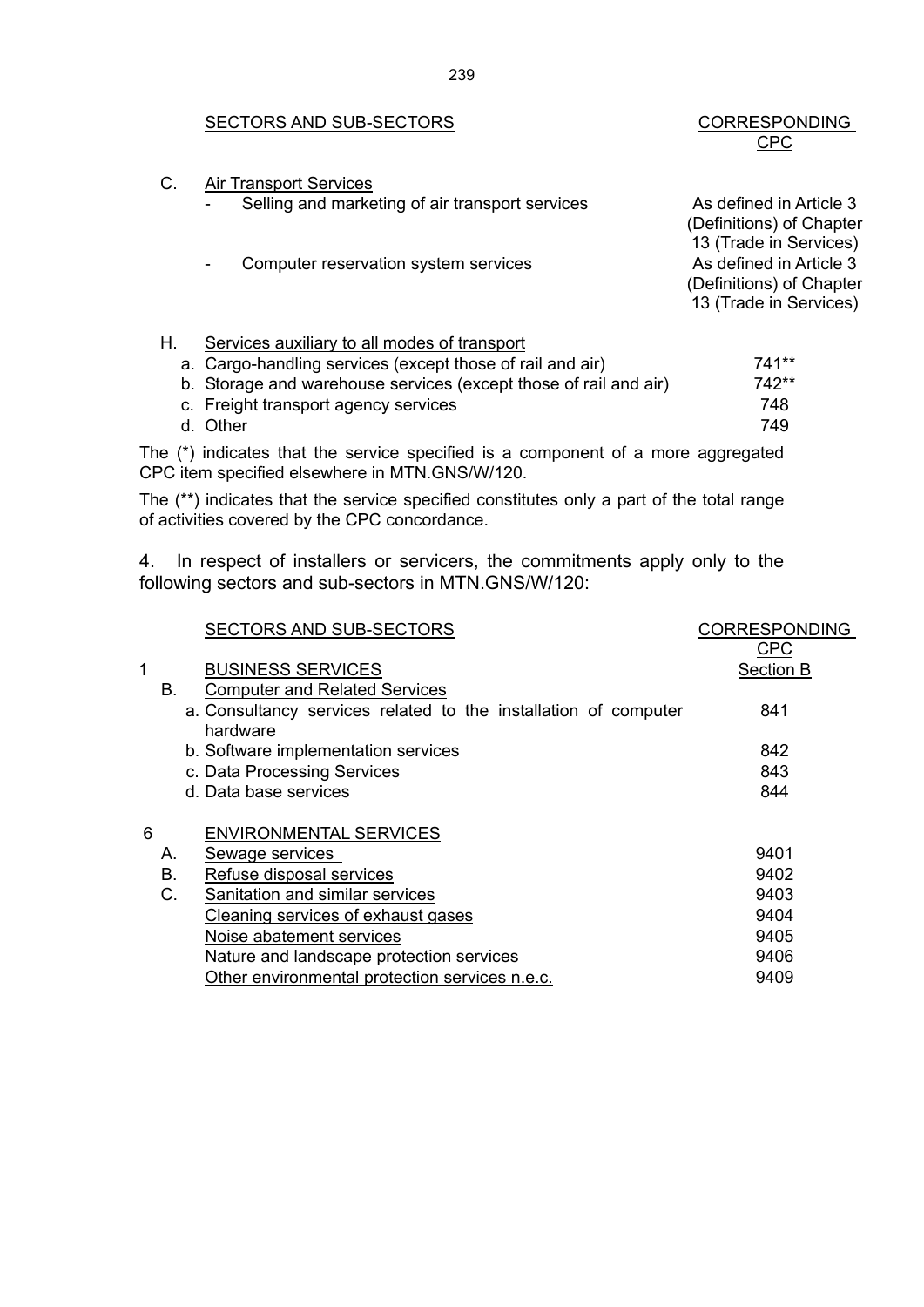### **SCHEDULE OF NEW ZEALAND**

1. The following sets out New Zealand's commitments in accordance with Article 4 (Grant of Temporary Entry) in respect of the temporary entry of business persons, including the presence of natural persons mode (Mode 4).

2. For greater certainty, New Zealand reserves the right to adopt or maintain any measure in respect of the supply of a service by a service supplier of Hong Kong, China through presence of natural persons of Hong Kong, China in the Area of New Zealand (Mode 4) except as set out in these commitments.

| Entry in the following categories | <b>Conditions</b>                                                                                                                                                                                                     |  |  |  |
|-----------------------------------|-----------------------------------------------------------------------------------------------------------------------------------------------------------------------------------------------------------------------|--|--|--|
| only                              | (including duration of stay)                                                                                                                                                                                          |  |  |  |
| <b>Business visitors</b>          | Entry for a period not exceeding in<br>aggregate three months in any calendar<br>year.                                                                                                                                |  |  |  |
| Intra-corporate transferees       | In respect of the services sectors set out<br>in the Services Sectoral Classification<br>List WTO document MTN.GNS/W/120.                                                                                             |  |  |  |
|                                   | Senior manager:                                                                                                                                                                                                       |  |  |  |
|                                   | Entry for a period of initial stay up to a<br>maximum of three years for senior<br>managers who have been employed by<br>their employer for at least 12 months<br>prior to their proposed transfer to New<br>Zealand. |  |  |  |
|                                   | <b>Specialist:</b>                                                                                                                                                                                                    |  |  |  |
|                                   | Entry for a period of initial stay up to a<br>maximum of three years.                                                                                                                                                 |  |  |  |
| <b>Installers or servicers</b>    | respect of the following services<br>In.<br>and<br>sub-sectors<br>sectors<br>in.<br>MTN.GNS/W/120 only:                                                                                                               |  |  |  |
|                                   | <b>SECTORS AND SUB-SECTORS</b><br><b>CPC</b>                                                                                                                                                                          |  |  |  |
|                                   | <b>BUSINESS SERVICES</b><br>1<br>B. Computer and Related<br><b>Services</b>                                                                                                                                           |  |  |  |
|                                   | a. Consultancy services<br>841<br>related to the installation                                                                                                                                                         |  |  |  |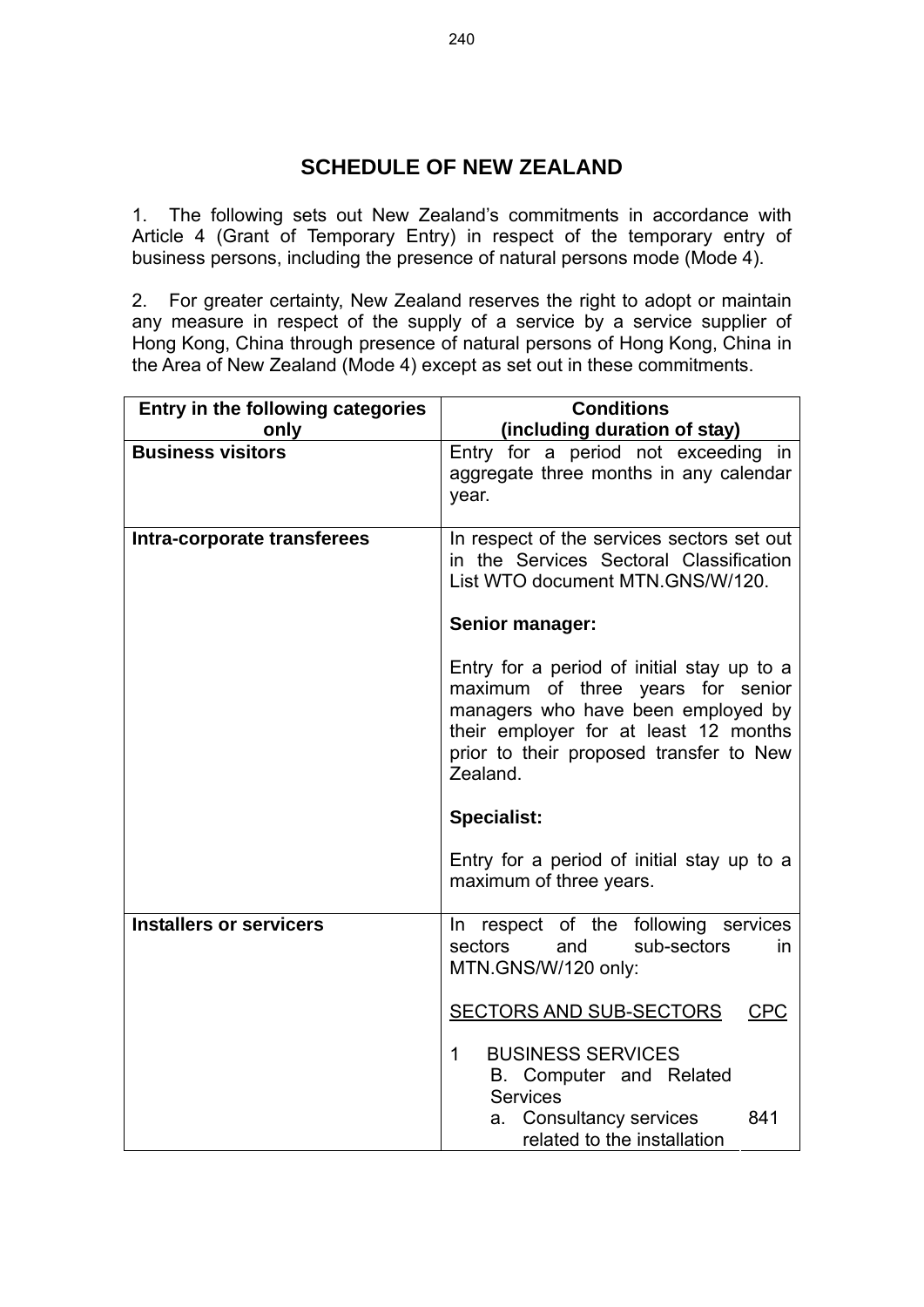| <b>Entry in the following categories</b> | <b>Conditions</b>                                                          |      |  |
|------------------------------------------|----------------------------------------------------------------------------|------|--|
| only                                     | (including duration of stay)                                               |      |  |
|                                          | of computer hardware<br>Software implementation<br>b.<br>services          | 842  |  |
|                                          | Data Processing<br>$\mathbf{C}$ .<br><b>Services</b>                       | 843  |  |
|                                          | Data base services<br>d.                                                   | 844  |  |
|                                          | <b>ENVIRONMENTAL</b><br>6<br><b>SERVICES</b>                               |      |  |
|                                          | A. Sewage services                                                         | 9401 |  |
|                                          | B. Refuse disposal services                                                | 9402 |  |
|                                          | C. Sanitation and similar<br>services                                      | 9403 |  |
|                                          | Cleaning services of exhaust<br>gases                                      | 9404 |  |
|                                          | Noise abatement services                                                   | 9405 |  |
|                                          | Nature and landscape<br>protection services                                | 9406 |  |
|                                          | Other environmental                                                        | 9409 |  |
|                                          | protection services n.e.c.                                                 |      |  |
|                                          | Entry for periods not exceeding<br>three months in any 12-month<br>period. |      |  |

3. Notwithstanding the commitments set out above, New Zealand remains unbound in cases of labour/management disputes, and also with respect to ships' crews.

4. With respect to audiovisual services, the New Zealand immigration policy, based on the Immigration Act 1987 and the Immigration Regulations 1999, stipulates a special procedure for the granting of visas to entertainers, performing artists and associated support personnel for work purposes. To be eligible for a work visa or work permit, such applicants must come within the policy guidelines agreed to between the Minister of Immigration, independent promoters, agents or producers and the relevant performing artists' unions.

5. All the commitments in respect of the presence of natural persons mode in New Zealand's Schedule of Specific Commitments in the WTO (as currently set out in GATS/SC/62, GATS/SC/62/Suppl.1, and GATS/SC/62/Suppl.2), including any requirements, regulations and additional commitments, apply to the service suppliers of Hong Kong, China.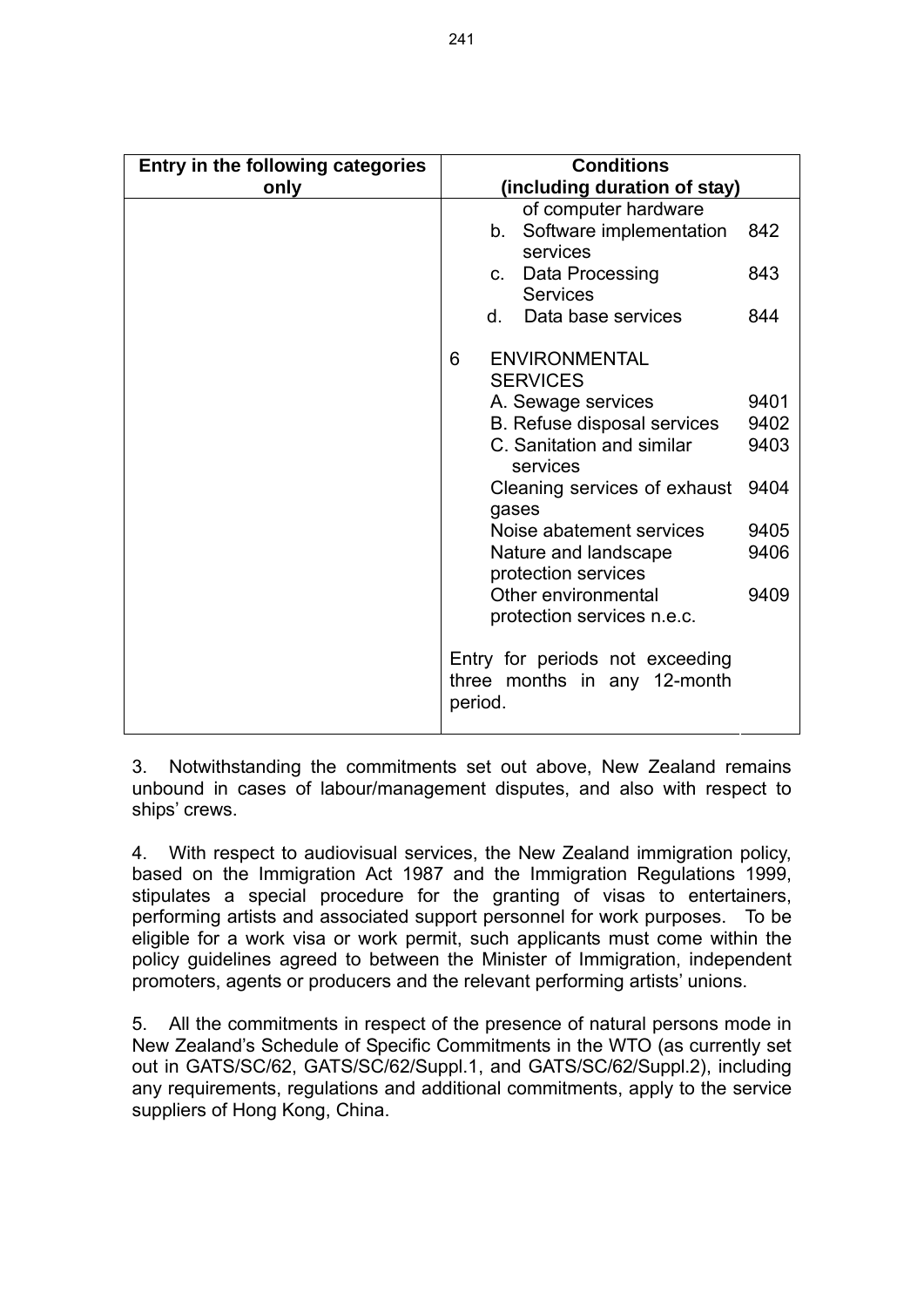## **CHAPTER 15**

## **TRANSPARENCY**

## **Article 1 Definitions**

For the purposes of this Chapter:

- (a) **administrative ruling of general application**  means an administrative ruling or interpretation that applies to all persons and fact situations that fall generally within its ambit and that is relevant to the implementation of this Agreement but does not include:
	- (i) a determination or ruling made in administrative or quasi-judicial proceedings that applies to a particular person, good, or service of the other Party in a specific case; or
	- (ii) a ruling that adjudicates with respect to a particular act or practice.

## **Article 2 Publication**

1. Each Party shall ensure that its laws, regulations, procedures, and administrative rulings of general application with respect to any matter covered by this Agreement are promptly, but in no case later than 90 days after implementation or enforcement, published or otherwise made available<sup>26</sup> to interested persons and the other Party.

2. When possible, each Party shall:

 $26$  Including through the internet or in print form.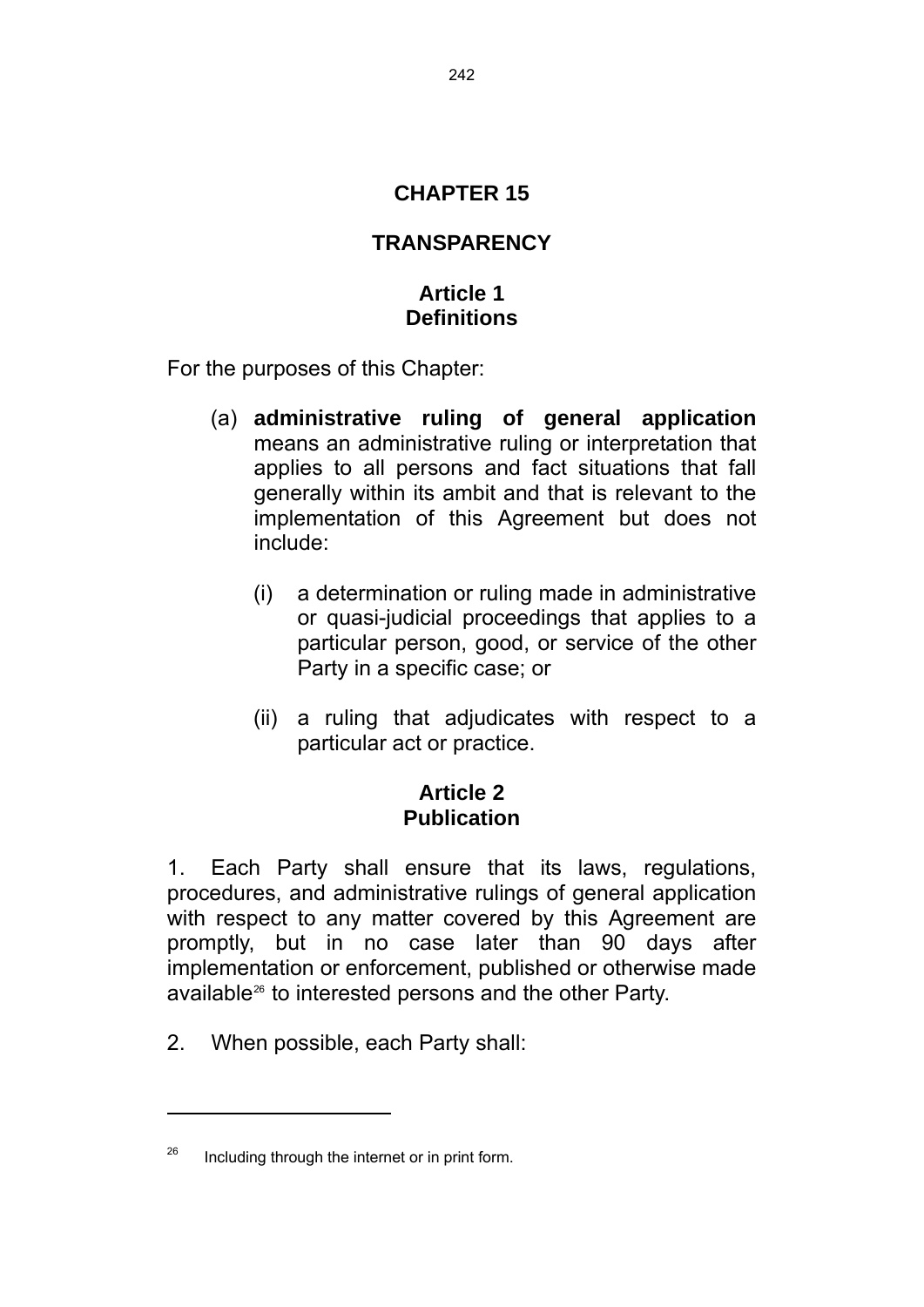- (a) publish in advance any measure referred to in Paragraph 1 that it proposes to adopt; and
- (b) provide, where appropriate, interested persons and the other Party with a reasonable opportunity to comment on such proposed measures.

#### **Article 3 Cooperation on Business Law**

1. Notwithstanding other provisions in this Chapter, the Parties agree to:

- (a) make available information on their respective business laws, including, where appropriate, on proposed and actual amendments to their business laws;
- (b) provide each other, where appropriate, with a reasonable opportunity to comment on proposed new business laws or proposed amendments to existing business laws; and
- (c) encourage cooperation between their relevant regulatory authorities in the area of business law.

2. For the purposes of this Article, the term "business law" means domestic law of a Party which relates to security markets, insurance markets, insolvency, corporate governance or other similar business activities.

3. Neither Party shall have recourse to any dispute settlement procedures under this Agreement in respect of any issue arising from or relating to this Article.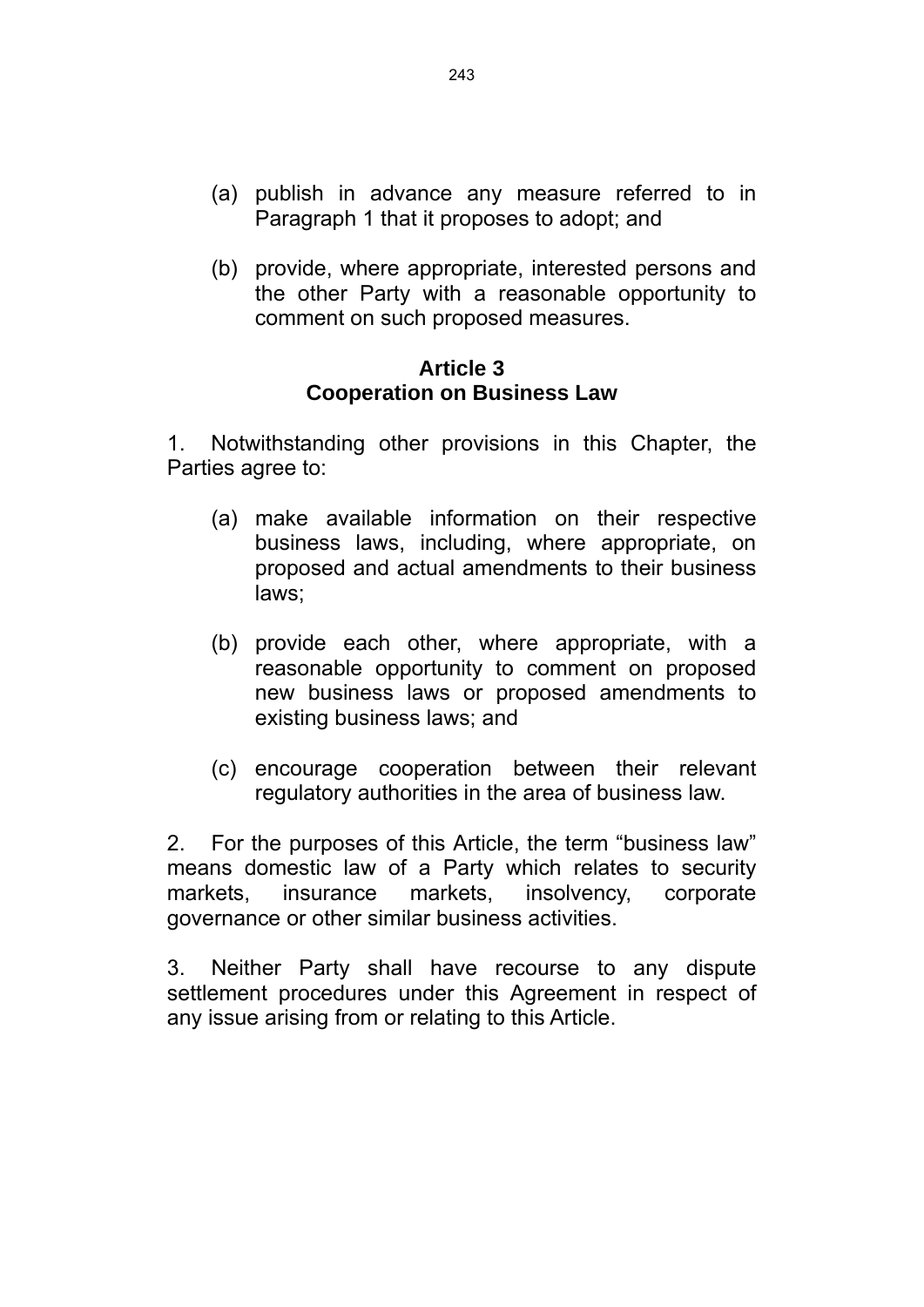#### **Article 4 Review and Appeal**

1. Each Party shall, where warranted, establish or maintain judicial, quasi-judicial or administrative tribunals, or procedures, for the purpose of the prompt review and correction of final administrative actions regarding matters covered by this Agreement, other than those taken for prudential reasons. Such tribunals shall be impartial and independent of the office or authority entrusted with administrative enforcement and shall not have any substantial interest in the outcome of the matter.

2. Each Party shall ensure that, in any such tribunals or procedures, the parties to the proceedings are provided with the right to:

- (a) a reasonable opportunity to support or defend their respective positions; and
- (b) a decision based on the evidence and submissions of record or, where required by domestic law, the record compiled by the administrative authority.

3. Each Party shall ensure, subject to appeal or further review as provided in its domestic law, that decisions referred to in Paragraph 1 shall be implemented by, and shall govern the practice of, the offices or authorities with respect to the administrative action at issue**.** 

### **Article 5 Contact Points**

1. Each Party shall designate a contact point or points, and provide details of such contact points to the other Party, to facilitate communications between the Parties on any matter covered by this Agreement.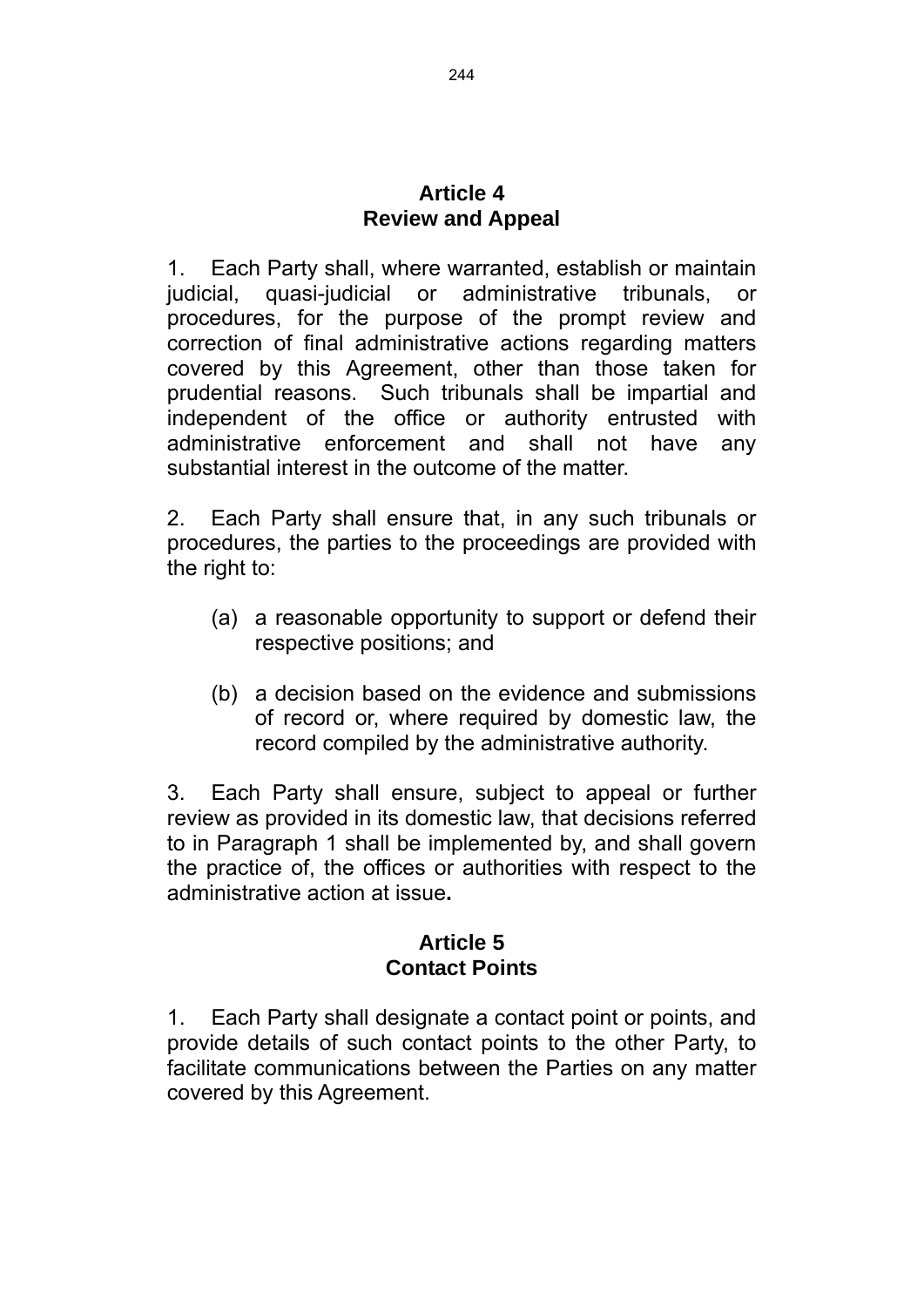2. The Parties shall notify each other promptly of any amendments to the details of their contact points.

3. Each Party shall ensure that its contact points are able to coordinate and facilitate a response on any matter covered by this Agreement, including any enquiries referred to in Article 7.

4. At the request of either Party, the contact points of the other Party shall identify the office or official responsible for the matter and assist, as necessary, in facilitating communications with that Party.

### **Article 6 Administrative Proceedings**

With a view to administering in a consistent, impartial and reasonable manner all measures affecting matters covered by this Agreement, each Party shall ensure, in its administrative proceedings applying measures referred to in Paragraph 1 of Article 2 to particular persons, goods, or services of the other Party in specific cases, that:

- (a) wherever possible, persons of the other Party that are directly affected by a proceeding are provided reasonable notice, in accordance with domestic procedures, when a proceeding is initiated, including a description of the nature of the proceeding, a statement of the legal authority under which the proceeding is initiated, and a general description of any issues in question;
- (b) persons of the other Party that are directly affected by a proceeding are afforded a reasonable opportunity to present facts and arguments in support of their positions prior to any final administrative action, when time, the nature of the proceeding, and the public interest permit; and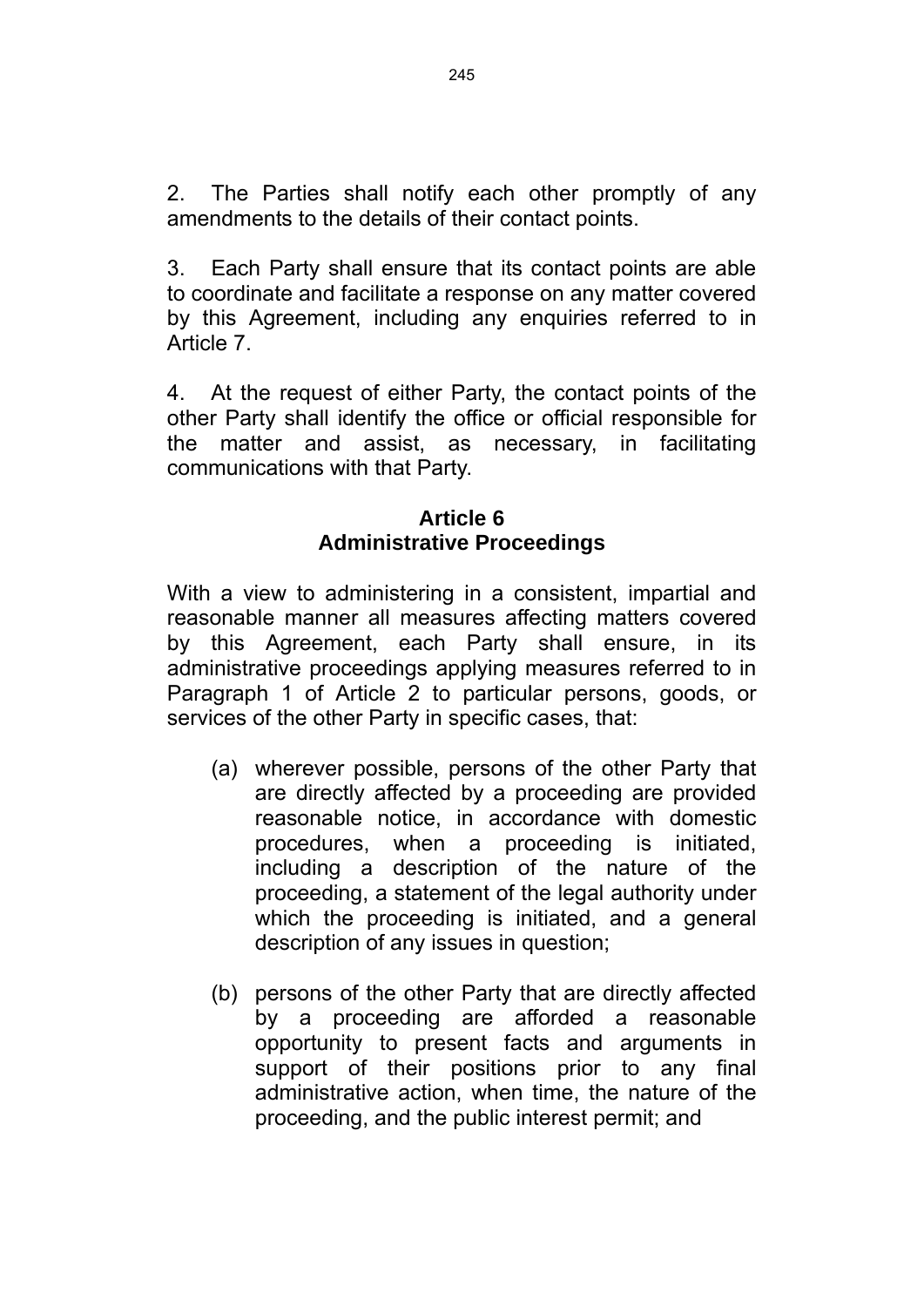(c) its procedures are in accordance with domestic law.

## **Article 7 Notification and Provision of Information**

1. Where a Party considers that any actual or proposed measure might materially affect the operation of this Agreement or otherwise substantially affect the other Party's interests under this Agreement, that Party shall notify the other Party, to the extent possible, of the actual or proposed measure.

2. On request of the other Party, the requested Party shall within 30 days of receipt of the request provide information and respond to questions pertaining to any actual or proposed measure.

3. Any notification, request, information or response provided under this Article shall be conveyed to the other Party through its contact points.

4. The notification referred to in Paragraph 1 shall be regarded as having been conveyed in accordance with Paragraph 3 when the actual or proposed measure has been notified to the WTO in accordance with the *WTO Agreement*.

5. Any notification, information or response provided under this Article shall be without prejudice as to whether the measure is consistent with this Agreement.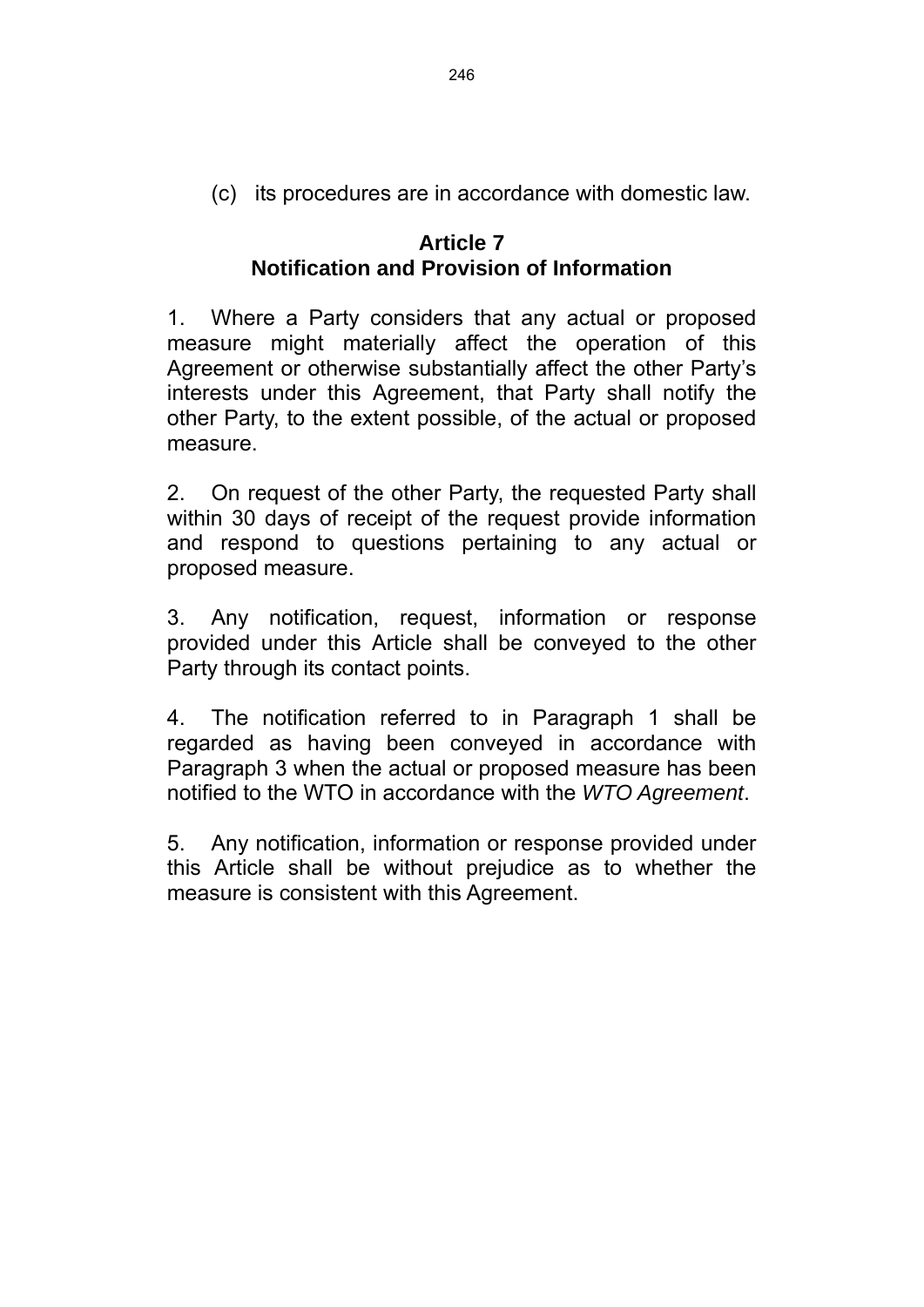## **CHAPTER 16**

## **DISPUTE SETTLEMENT**

### **Article 1 Objectives**

The objective of this Chapter is to provide an effective, efficient and transparent process for consultations and the settlement of disputes arising under this Agreement.

#### **Article 2 Scope and Coverage**

1. Except as otherwise provided in this Agreement, this Chapter shall apply:

- (a) with respect to the avoidance or settlement of disputes between the Parties regarding the interpretation or application of this Agreement;
- (b) wherever a Party considers that an actual measure of the other Party is not or would not be in conformity with the obligations of this Agreement or that the other Party has otherwise failed to carry out its obligations under this Agreement; or
- (c) wherever a Party considers that any benefit it could reasonably have expected to accrue to it under any provision of this Agreement is being nullified or impaired as a result of the application of any actual measure that is not inconsistent with this Agreement.

2. For the avoidance of doubt, the Parties agree that this Agreement shall be interpreted in accordance with the customary rules of treaty interpretation of public international law and consistently with the objectives set out in Article 2 (Objectives) of Chapter 1 (Initial Provisions).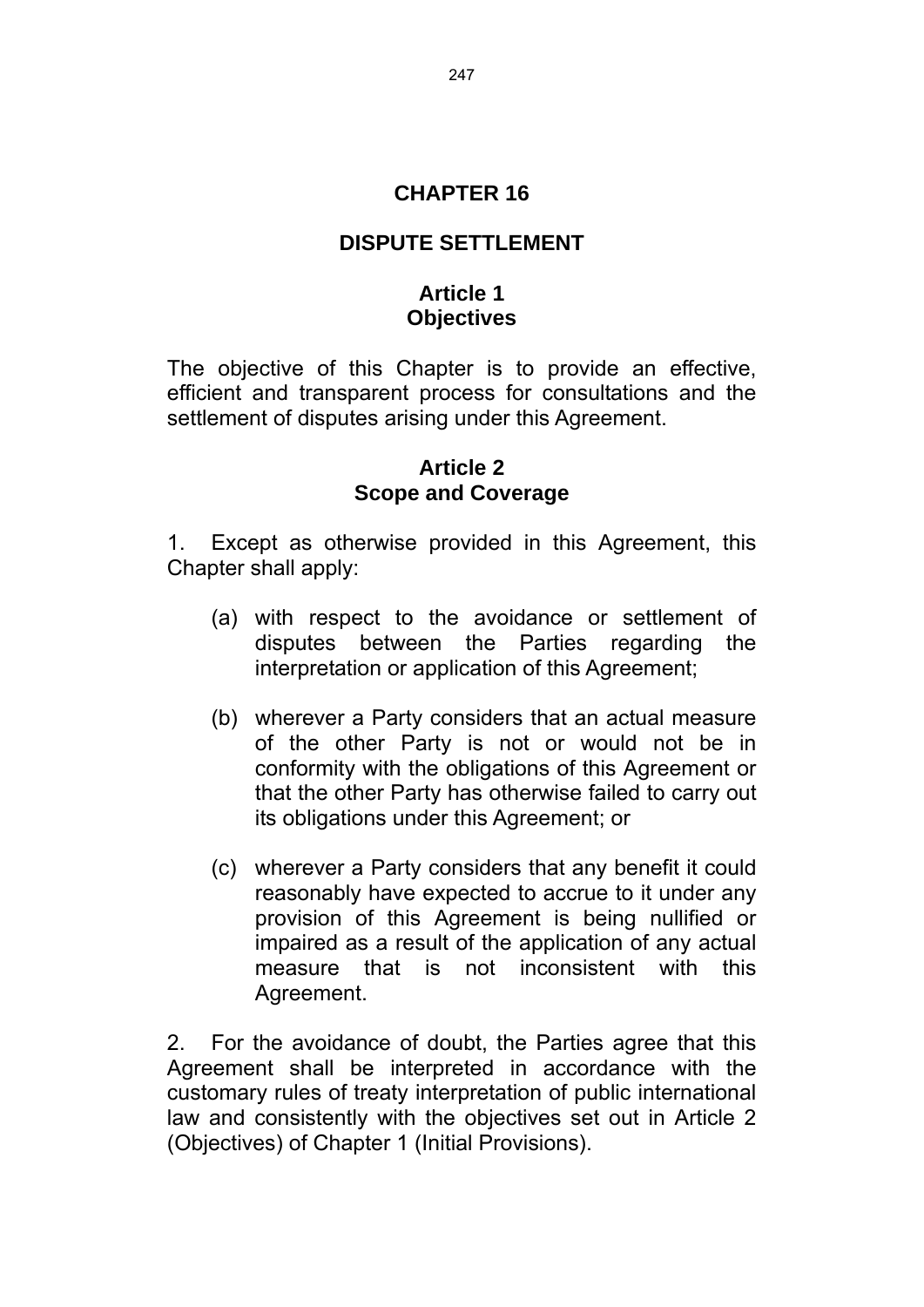### **Article 3 Choice of Forum**

1. Where a dispute regarding any matter arises under this Agreement and under another agreement to which both Parties are party, the complaining Party may select the forum in which to settle the dispute.

2. Once the complaining Party has selected a particular forum, the forum selected shall be used to the exclusion of other possible fora in respect of the dispute.

3. For the purposes of this Article, the complaining Party shall be deemed to have selected a forum when it has requested the establishment of, or referred a matter to, a dispute settlement panel or arbitral tribunal.

4. Except as provided in this Article, this Chapter is without prejudice to the rights of the Parties to have recourse to dispute settlement procedures available under other agreements to which they are party.

## **Article 4 Consultations**

1. Each Party shall accord adequate opportunity for consultations with respect to any matter affecting the implementation, interpretation or application of this Agreement. Any differences shall, as far as possible, be settled by consultation between the Parties.

2. A request for consultations shall be submitted in writing and shall give the reasons for the request, including identification of any actual measure or other matter at issue and an indication of the legal basis for the complaint. The complaining Party shall deliver the request to the other Party.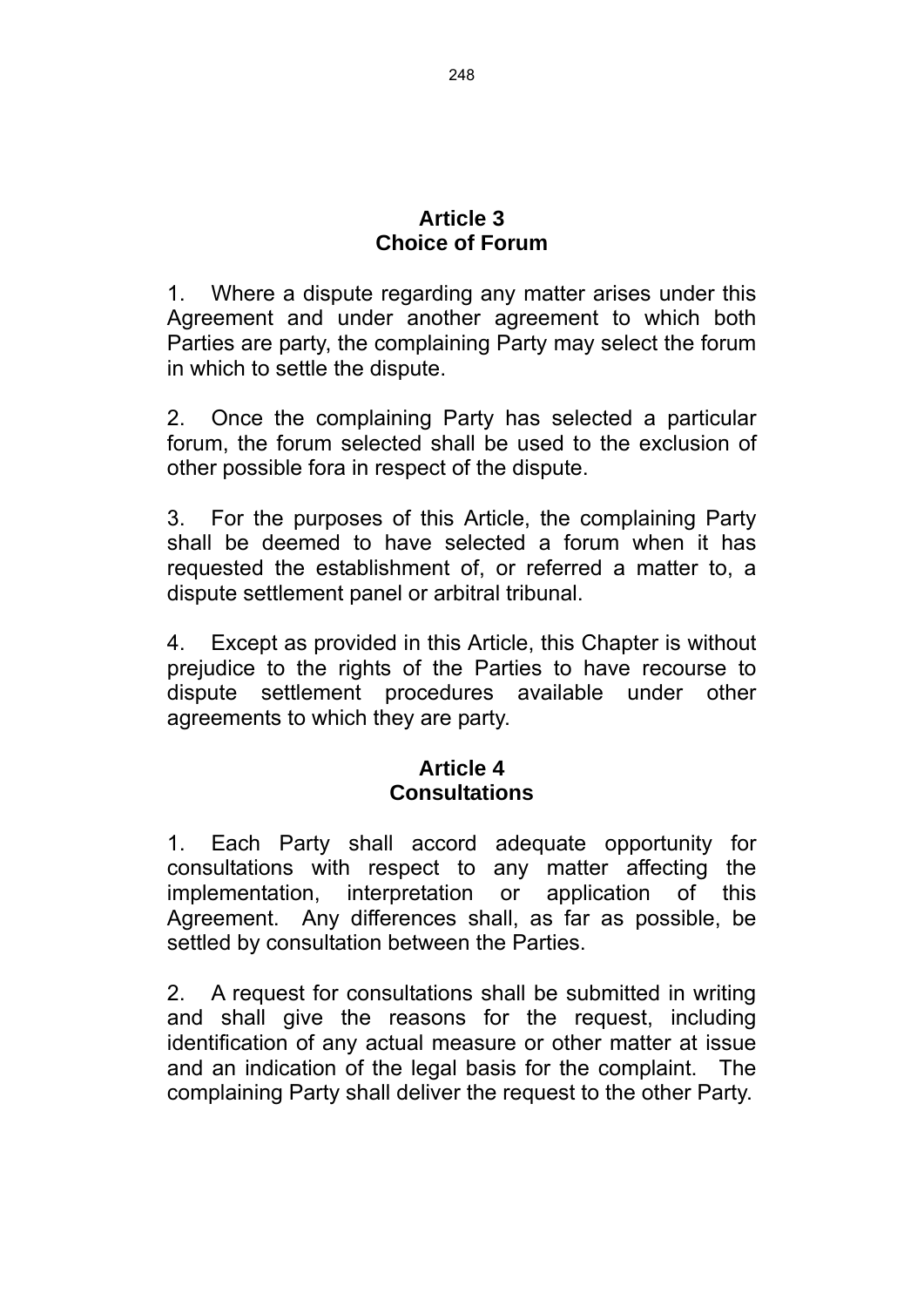3. If a request for consultations is made, the Party to which the request is made shall reply to the request in writing within seven days after the date of its receipt and shall enter into consultations in good faith, with a view to reaching a mutually satisfactory solution within a period of no more than:

- (a) 15 days after the date of receipt of the request for urgent matters, including those concerning perishable goods; or
- (b) 30 days after the date of receipt of the request for all other matters.

4. The Parties shall make every effort to reach a mutually satisfactory resolution of any matter through consultations. In conducting the consultations, the Parties shall:

- (a) provide sufficient information to enable a full examination of how the actual measure or other matter might affect the operation or application of this Agreement; and
- (b) treat any information exchanged in the course of consultation which is designated by a Party as confidential or proprietary in nature on the same basis as the Party providing the information.

5. If the responding Party does not reply within the required seven days, or does not enter into consultations within the timeframes specified in Paragraph 3(a) or (b), or a period otherwise mutually agreed by the Parties, the complaining Party may proceed directly to request the establishment of an arbitral tribunal under Article 6.

6. The consultations shall be confidential, and without prejudice to the rights of either Party in any further proceedings.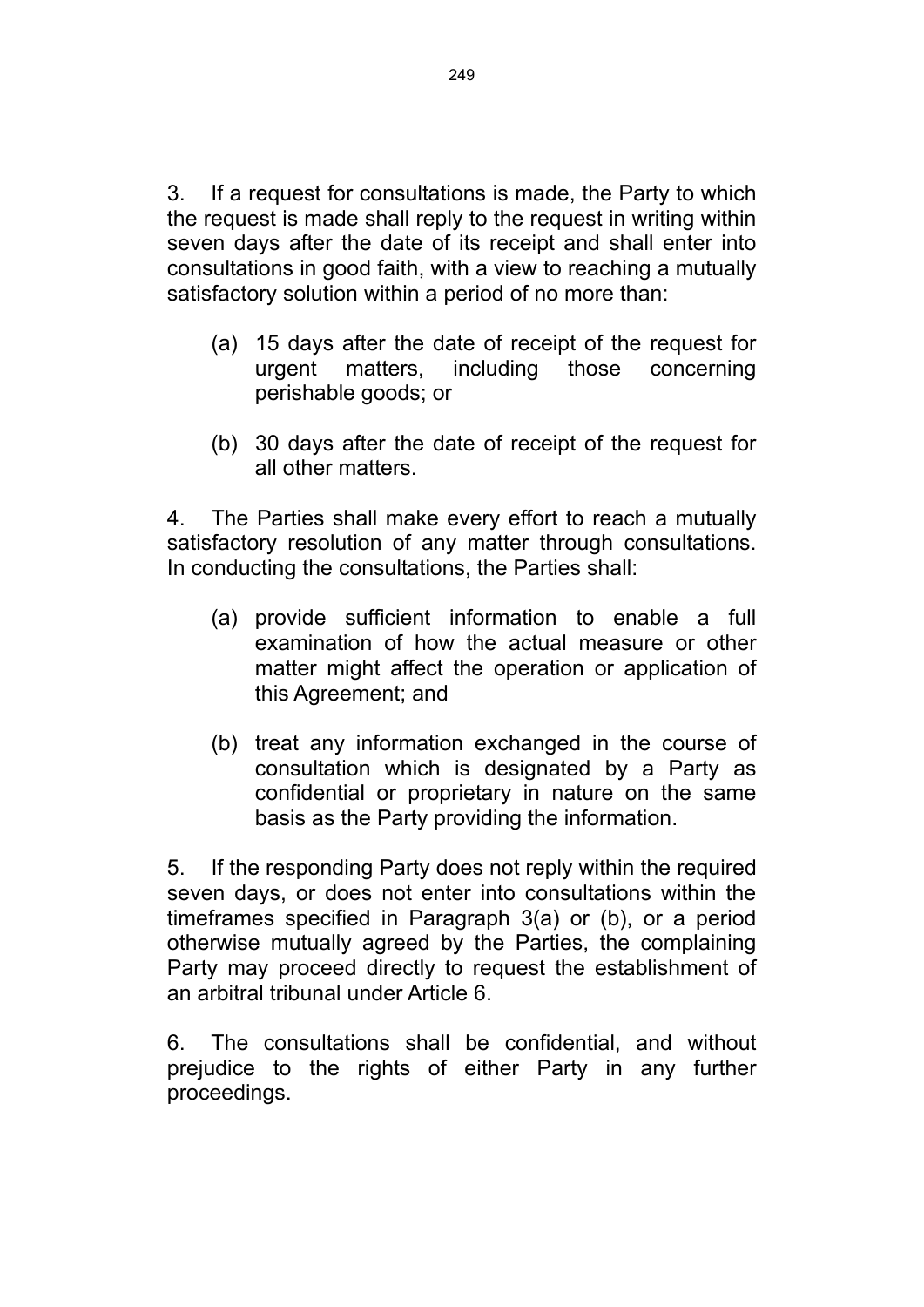7. The complaining Party may request the responding Party to make available for the consultations personnel from its government agencies or other regulatory bodies who have expertise in the matter under consultation.

### **Article 5 Good Offices, Conciliation or Mediation**

1. The Parties may at any time agree to good offices, conciliation or mediation. They may begin at any time and be terminated at any time.

2. Proceedings involving good offices, conciliation and mediation, and in particular positions taken by the Parties during those proceedings, shall be confidential and without prejudice to the rights of either Party in any further proceedings.

## **Article 6 Establishment of an Arbitral Tribunal**

1. The complaining Party may request, by means of a written notification addressed to the other Party, the establishment of an arbitral tribunal if:

- (a) the consultations fail to settle a dispute within:
	- (i) 30 days after the date of receipt of the request for consultations regarding urgent matters, including those concerning perishable goods; or
	- (ii) 60 days after the date of receipt of the request for consultations regarding all other matters; or
- (b) Paragraph 5 of Article 4 applies.

2. The Parties may agree during the consultations to vary the periods set out in Paragraph 1(a).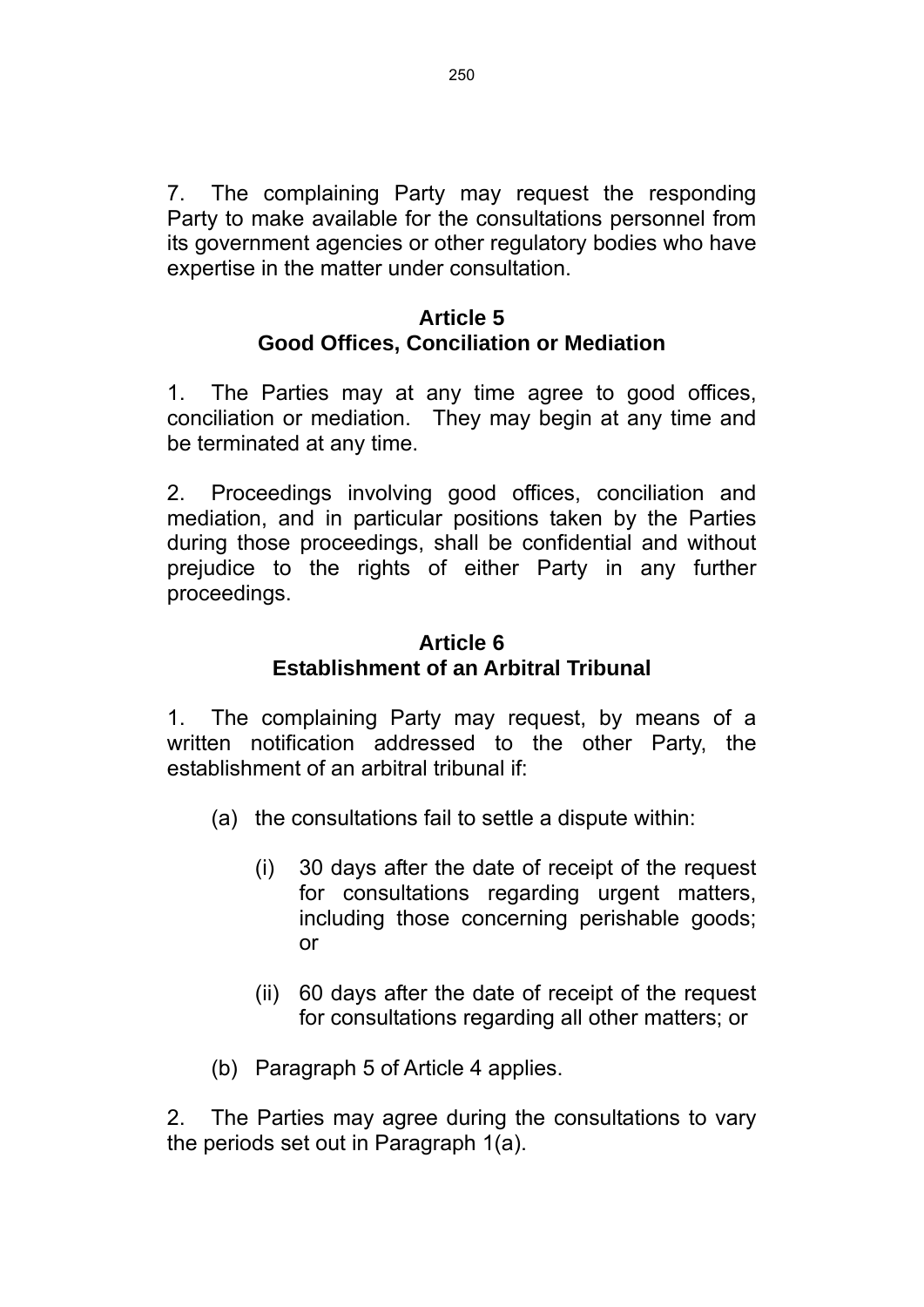- 3. The request to establish an arbitral tribunal shall identify:
	- (a) the specific measures at issue;
	- (b) the legal basis of the complaint sufficient to present the problem clearly including, where applicable:
		- (i) any provisions of this Agreement alleged to have been breached;
		- (ii) whether there is a claim for nullification and impairment; and
		- (iii) any other relevant provisions; and
	- (c) the factual basis for the complaint.

4. Unless otherwise agreed by the Parties, the arbitral tribunal shall be established and perform its functions in a manner consistent with this Chapter.

### **Article 7 Composition of Arbitral Tribunals**

1. The arbitral tribunal shall consist of three members.

2. Each Party shall appoint an arbitrator within 21 days of the receipt of the request to establish an arbitral tribunal.

3. The Parties shall appoint by common agreement the third arbitrator within 30 days of the receipt of the request to establish an arbitral tribunal. The arbitrator thus appointed shall chair the arbitral tribunal.

4. The chair shall be a national of a non-Party who shall not have his or her usual place of residence in the Area of either of the Parties.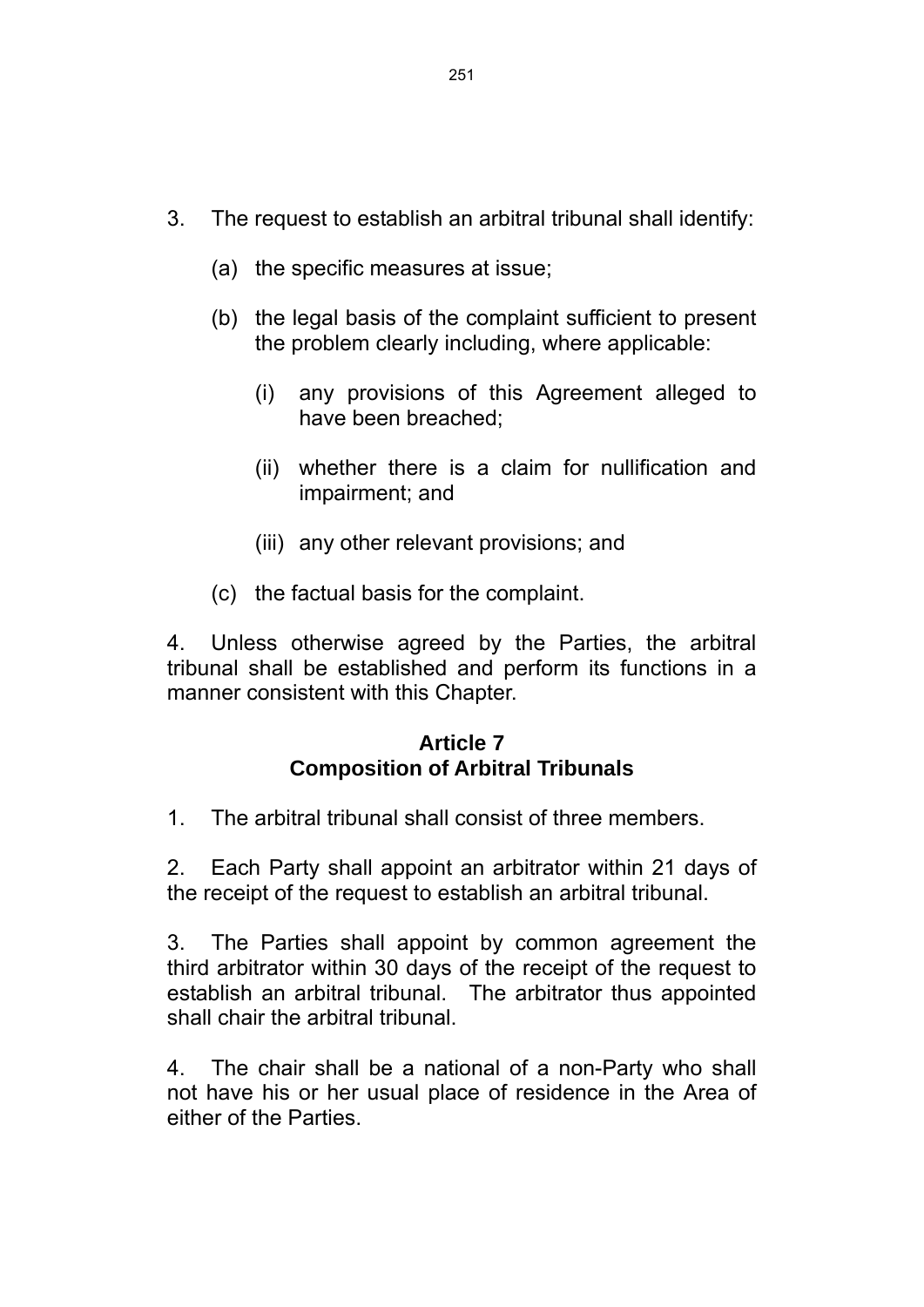5. If all three members of the arbitral tribunal have not been appointed within 30 days of receipt of the request to establish an arbitral tribunal, the Director-General of the WTO shall, at the request of either Party, make the necessary appointments within 30 days of the request to the Director-General of the WTO.

- 6. All arbitrators shall:
	- (a) have expertise or experience in law, international trade, other matters covered by this Agreement, or the resolution of disputes arising under international trade agreements;
	- (b) be chosen strictly on the basis of objectivity, reliability, and sound judgment;
	- (c) be independent of, and not be affiliated with or take instructions from, either Party;
	- (d) not have dealt with the matter under dispute in any capacity; and
	- (e) comply with the code of conduct for panellists established under the *WTO Dispute Settlement Understanding*.

7. The date of establishment of the arbitral tribunal shall be the date on which the last arbitrator is appointed.

8. If an arbitrator appointed under this Article resigns or becomes unable to act, a successor arbitrator shall be appointed, within 21 days from the date written notice is received by the Parties of the need for a successor, in the same manner as prescribed for the appointment of the original arbitrator and the successor shall have all the powers and duties of the original arbitrator. The work of the arbitral tribunal shall be suspended pending the appointment of the successor arbitrator.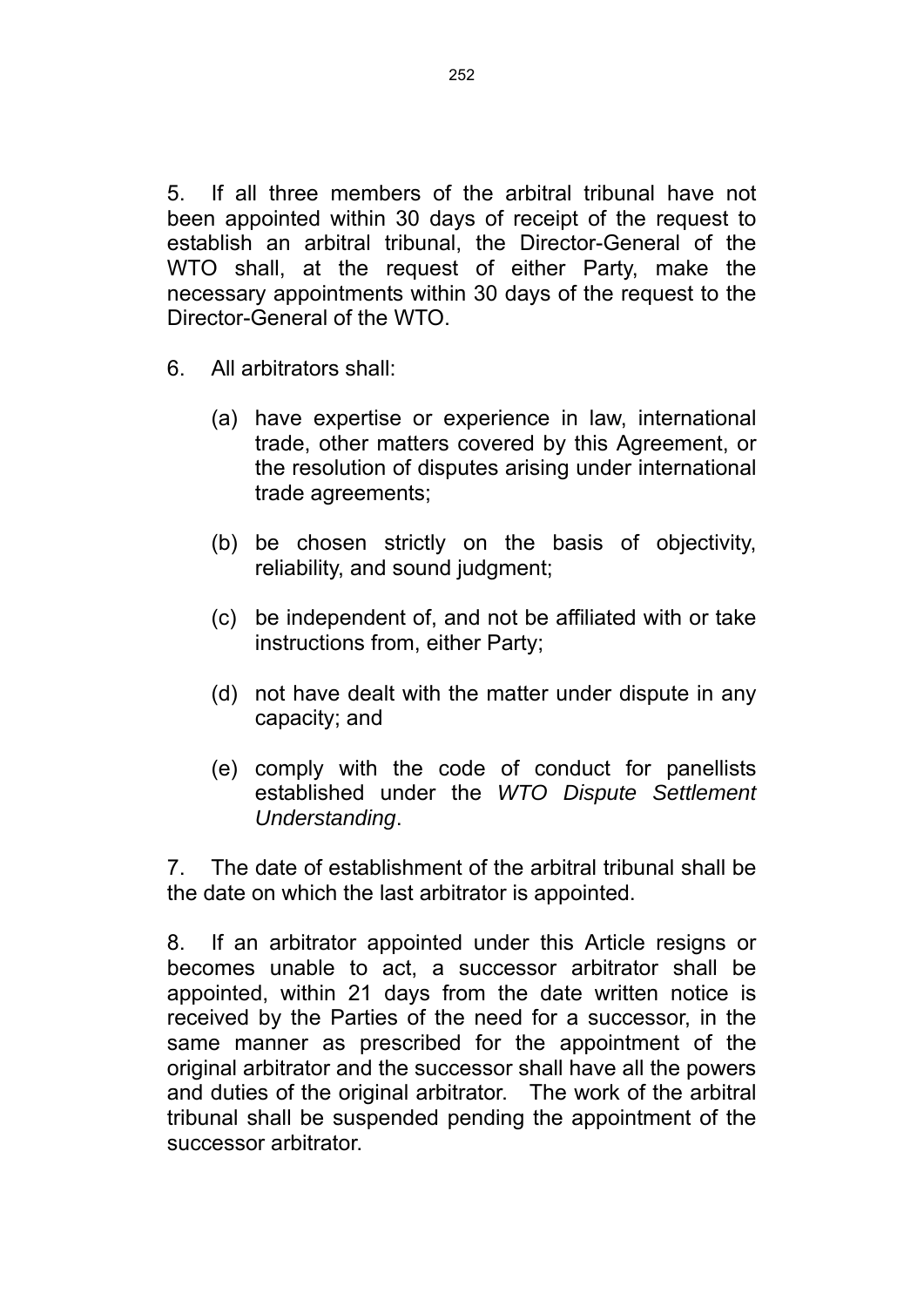9. Where an arbitral tribunal is established under Articles 12, 13 or 15, it shall, where possible, have the same arbitrators as the original arbitral tribunal. Where this is not possible, any replacement arbitrator shall be appointed in the same manner as prescribed for the appointment of the original arbitrator and shall have all the powers and duties of the original arbitrator. Where special circumstances warrant, the arbitral tribunal may comprise only the chair of the original arbitral tribunal if the Parties so agree.

#### **Article 8 Functions of Arbitral Tribunals**

1. The function of an arbitral tribunal is to make an objective assessment of the dispute before it, including an objective assessment of the facts of the case and the applicability of and conformity with this Agreement, and make such other findings and rulings necessary for the resolution of the dispute referred to it as it thinks fit.

2. The arbitral tribunal shall, apart from the matters set out in Article 9, make decisions in order to regulate its own procedures in relation to the rights of the Parties to be heard and its deliberations, in consultation with the Parties.

3. The arbitral tribunal shall make its decisions to which Paragraph 2 applies and its findings and rulings by consensus, provided that where an arbitral tribunal is unable to reach consensus these may be made by majority vote. The arbitral tribunal shall not disclose which arbitrators are associated with majority or minority opinions.

4. The findings and rulings of the arbitral tribunal cannot add to or diminish the rights and obligations provided in this Agreement.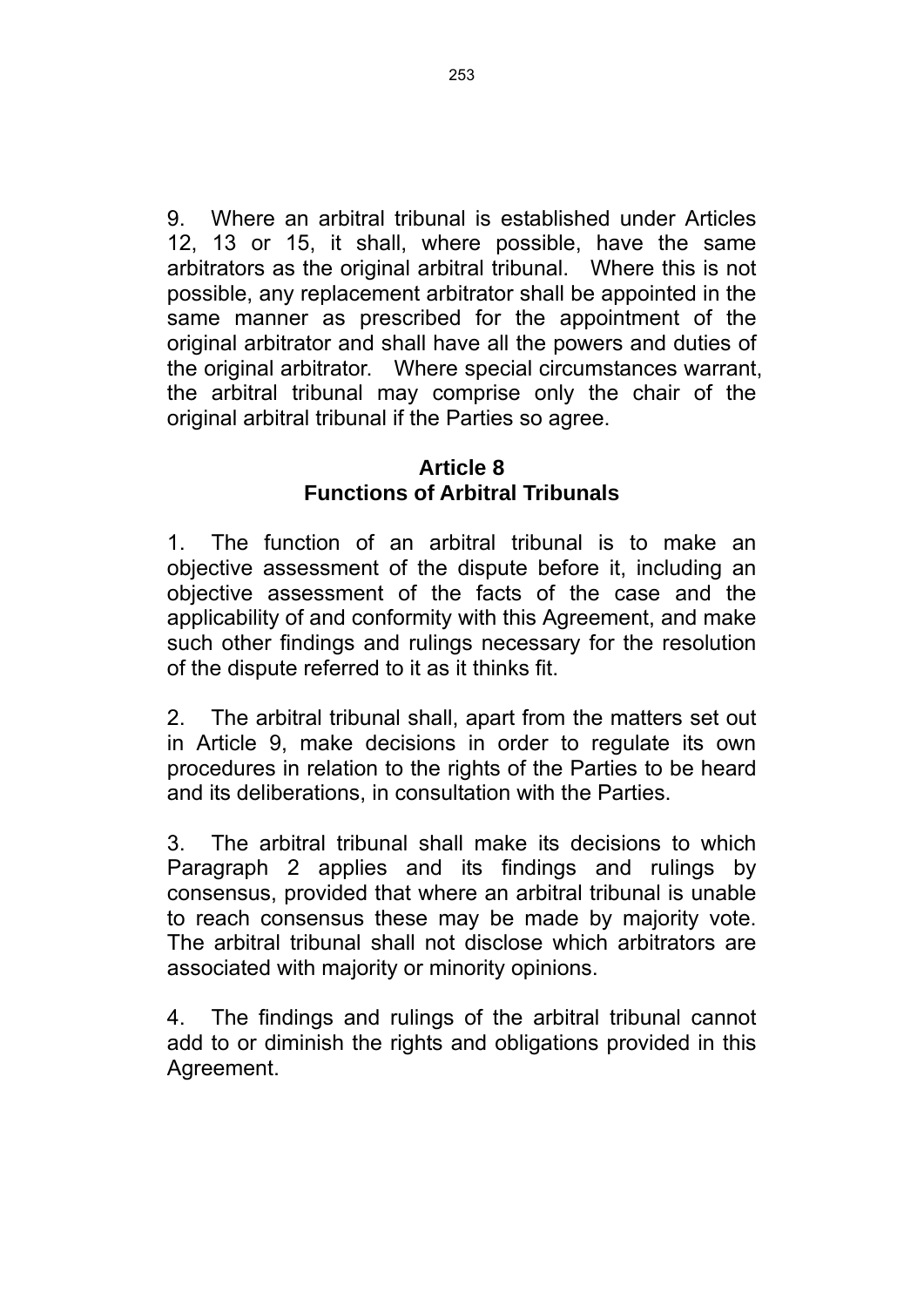#### **Article 9 Proceedings of Arbitral Tribunals**

1. The arbitral tribunal proceedings shall be conducted in accordance with this Chapter and, unless the Parties agree otherwise, the Model Rules of Procedure for Arbitral Tribunals in Annex I.

2. Unless the Parties otherwise agree within 20 days from the date of receipt of the request for the establishment of the arbitral tribunal, the terms of reference shall be:

" To examine, in the light of the relevant provisions of this A greement, the matter referred to in the request for the e stablishment of an arbitral tribunal pursuant to Article 6 a nd to make findings and rulings of law and fact together w ith the reasons therefore for the resolution of the d ispute."

3. At the request of either Party or on its own initiative, the arbitral tribunal may seek information and technical advice from any individual or body which it deems appropriate. Any information or technical advice so obtained shall be submitted to the Parties for comment. Where the arbitral tribunal takes the information or technical advice into account in the preparation of its report, it shall also take into account any comments by the Parties on the information or technical advice.

## **Article 10 Termination of Proceedings**

1. The Parties may agree to terminate the proceedings of an arbitral tribunal in the event that a mutually satisfactory solution to the dispute has been found. In such event the Parties shall jointly notify the chair of the arbitral tribunal.

2. The Parties may agree that the arbitral tribunal suspend its work at any time for a period not exceeding 12 months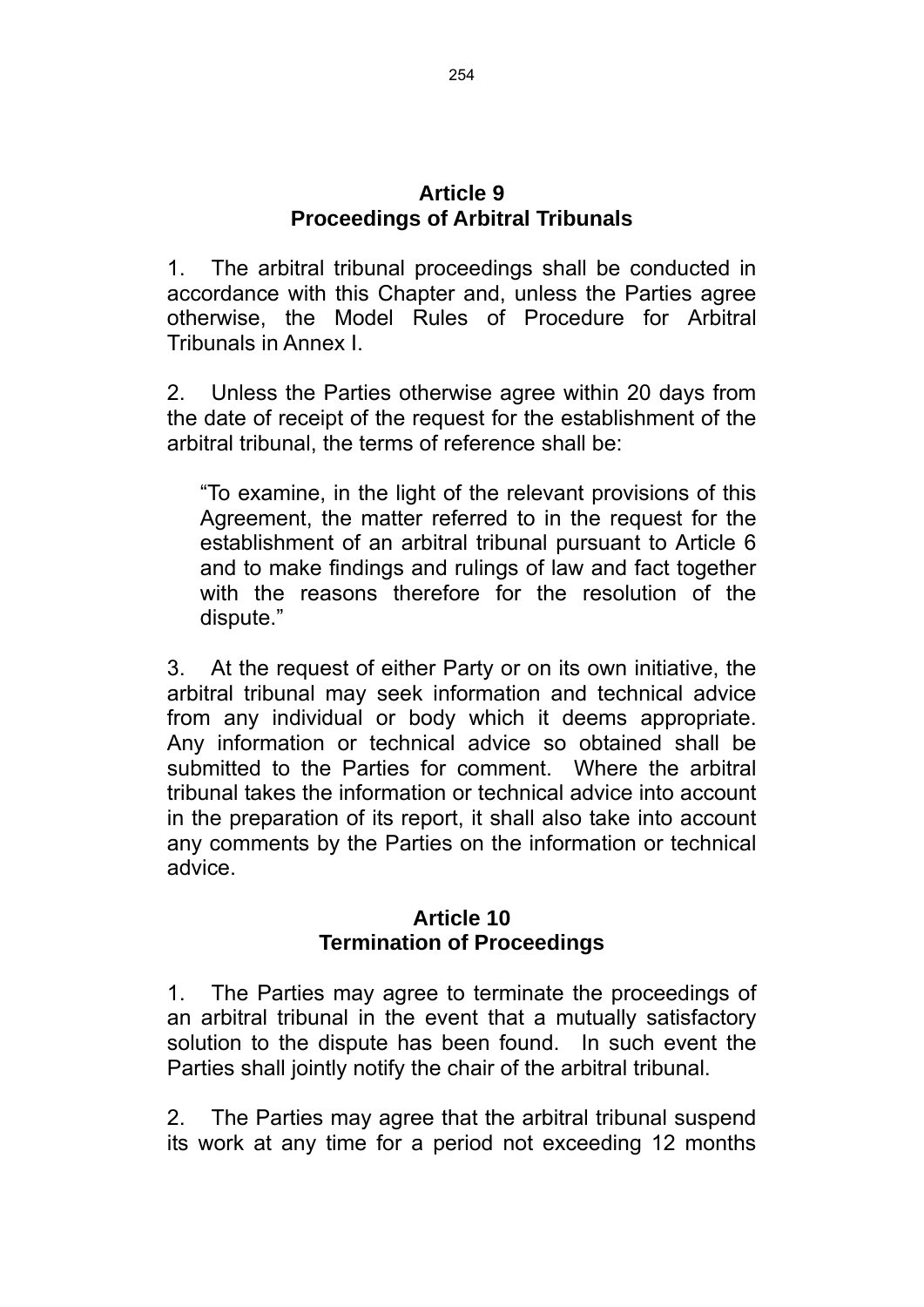from the date of such agreement. In such event the Parties shall jointly notify the chair of the arbitral tribunal. If the work of the arbitral tribunal has been suspended for more than 12 months, the authority for establishment of the arbitral tribunal shall lapse unless the Parties agree otherwise.

## **Article 11 Reports of the Arbitral Tribunal**

1. The reports of the arbitral tribunal shall be drafted without the presence of the Parties and shall be based on the relevant provisions of this Agreement, the submissions and arguments of the Parties and any other information provided to the arbitral tribunal pursuant to Paragraph 3 of Article 9.

2. The arbitral tribunal shall present its initial report to the Parties within 90 days of the date of establishment of the arbitral tribunal or in cases of urgency, including those concerning perishable goods, within 60 days of the date of establishment of the arbitral tribunal. The initial report shall contain:

- (a) findings of fact; and
- (b) the determination of the arbitral tribunal as to whether a Party has not conformed with its obligations under this Agreement or that a Party's measure is causing nullification or impairment in the sense of Paragraph 1(c) of Article 2 and any other determination requested in the terms of reference or required to perform its functions under Article 8.

3. In exceptional cases, if the arbitral tribunal considers it cannot present its initial report within 90 days, or within 60 days in cases of urgency, it shall inform the Parties in writing of the reasons for the delay together with an estimate of the period within which it will present its report. Any delay shall not exceed a further period of 30 days unless the Parties otherwise agree.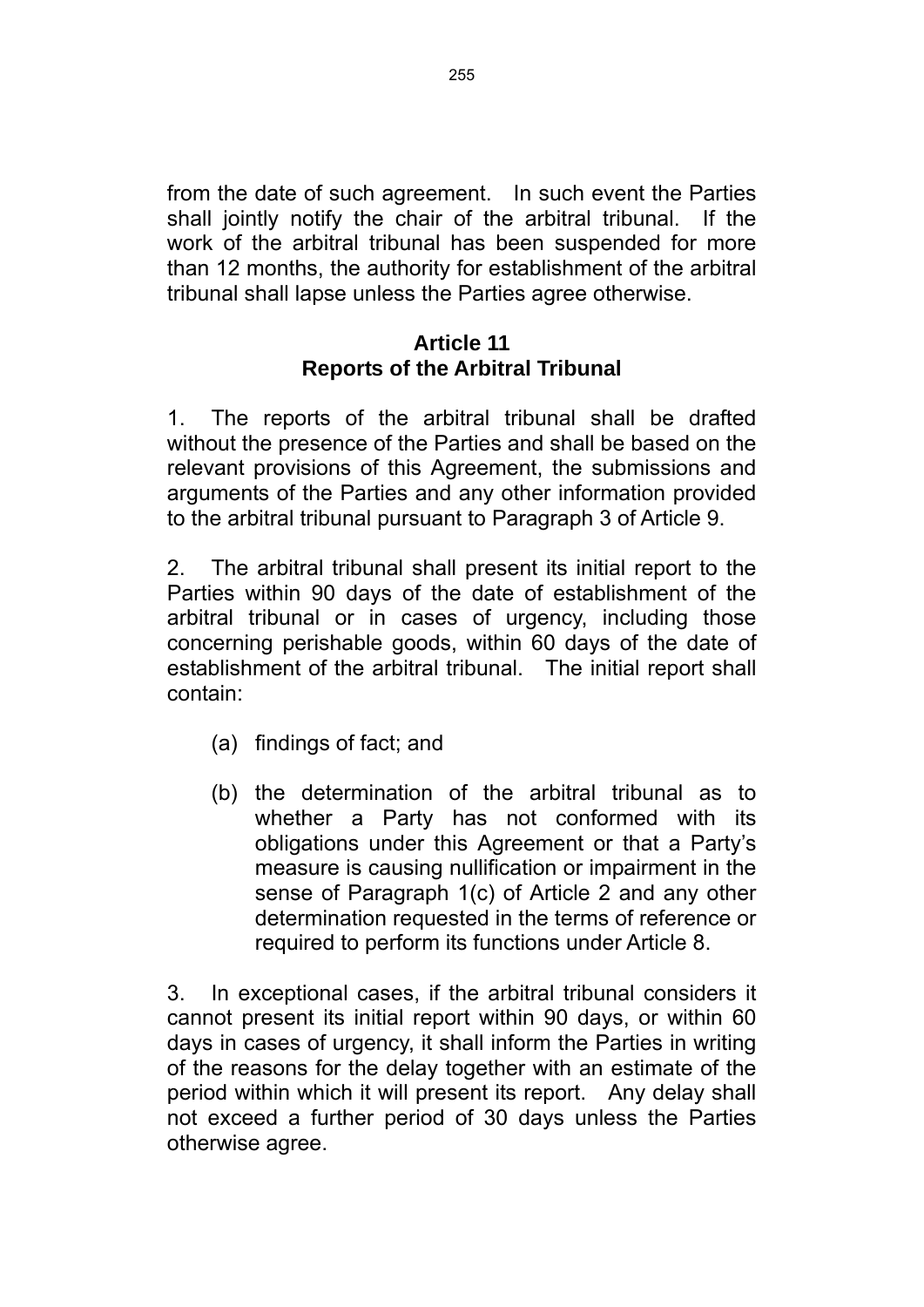4. A Party may submit written comments on the initial report to the arbitral tribunal within ten days of receiving the initial report or within such other period as the Parties may agree.

5. After considering any written comments by the Parties and making any further examination it considers necessary, the arbitral tribunal shall present its final report to the Parties within 30 days of presentation of the initial report, unless the Parties otherwise agree.

6. If in its final report, the arbitral tribunal finds that a Party's measure does not conform with this Agreement or is causing nullification or impairment in the sense of Paragraph 1(c) of Article 2, it shall include in its findings and rulings a requirement to remove the non-conformity or address the nullification or impairment.

7. The Parties shall release the final report of the arbitral tribunal as a public document within 15 days from the date of its presentation to the Parties, subject to the protection of confidential information.

## **Article 12 Implementation**

1. The findings and rulings of the arbitral tribunal shall be final and binding on the Parties.

2. The Parties shall promptly comply with the findings and rulings of the arbitral tribunal. Where it is not practicable to comply immediately, the Party concerned shall comply with the findings and rulings within a reasonable period of time. The reasonable period of time shall be mutually determined by the Parties. As a guideline, the reasonable period of time should not exceed 12 months from the date of the presentation of the arbitral tribunal's final report to the Parties. Where the Parties fail to agree on the reasonable period of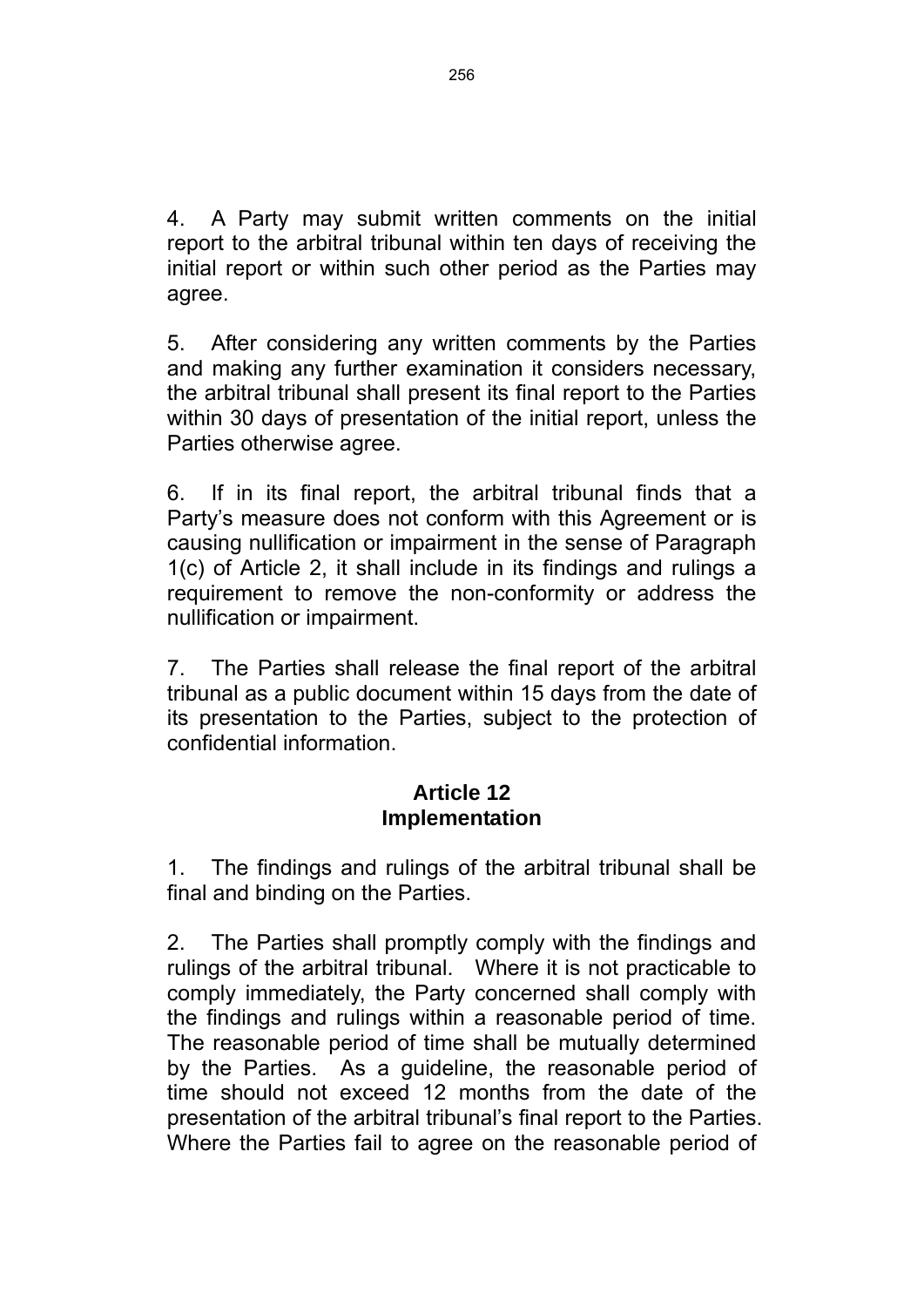time within 45 days of the presentation to the Parties of the arbitral tribunal's final report, either Party may refer the matter, in accordance with Paragraph 9 of Article 7, to the original arbitral tribunal, which shall determine the reasonable period of time following consultation with the **Parties** 

3. The arbitral tribunal shall present its report to the Parties within 60 days of the date on which the arbitral tribunal is established, in accordance with Paragraph 7 of Article 7, to consider the matter referred to in Paragraph 2. The report shall contain the determination of the arbitral tribunal as to the reasonable period of time and the reasons for its determination. When the arbitral tribunal considers that it cannot present its report within this timeframe, it shall inform the Parties in writing of the reasons for the delay together with an estimate of the period within which it will present its report. Any delay shall not exceed a further period of 30 days unless the Parties otherwise agree.

#### **Article 13**

### **Compliance within Reasonable Period of Time**

1. Where there is disagreement as to the existence or consistency with this Agreement of measures taken within a reasonable period of time to comply with the findings and rulings of the arbitral tribunal, such disagreement shall be decided through recourse to the dispute settlement procedures in this Chapter, including wherever possible by resort to the original arbitral tribunal, in accordance with Paragraph 9 of Article 7.

2. The arbitral tribunal shall present its report to the Parties within 90 days of the date on which the arbitral tribunal is established to consider the dispute on compliance within a reasonable period of time referred to in Paragraph 1. When the arbitral tribunal considers that it cannot present its report within this timeframe, it shall inform the Parties in writing of the reasons for the delay together with an estimate of the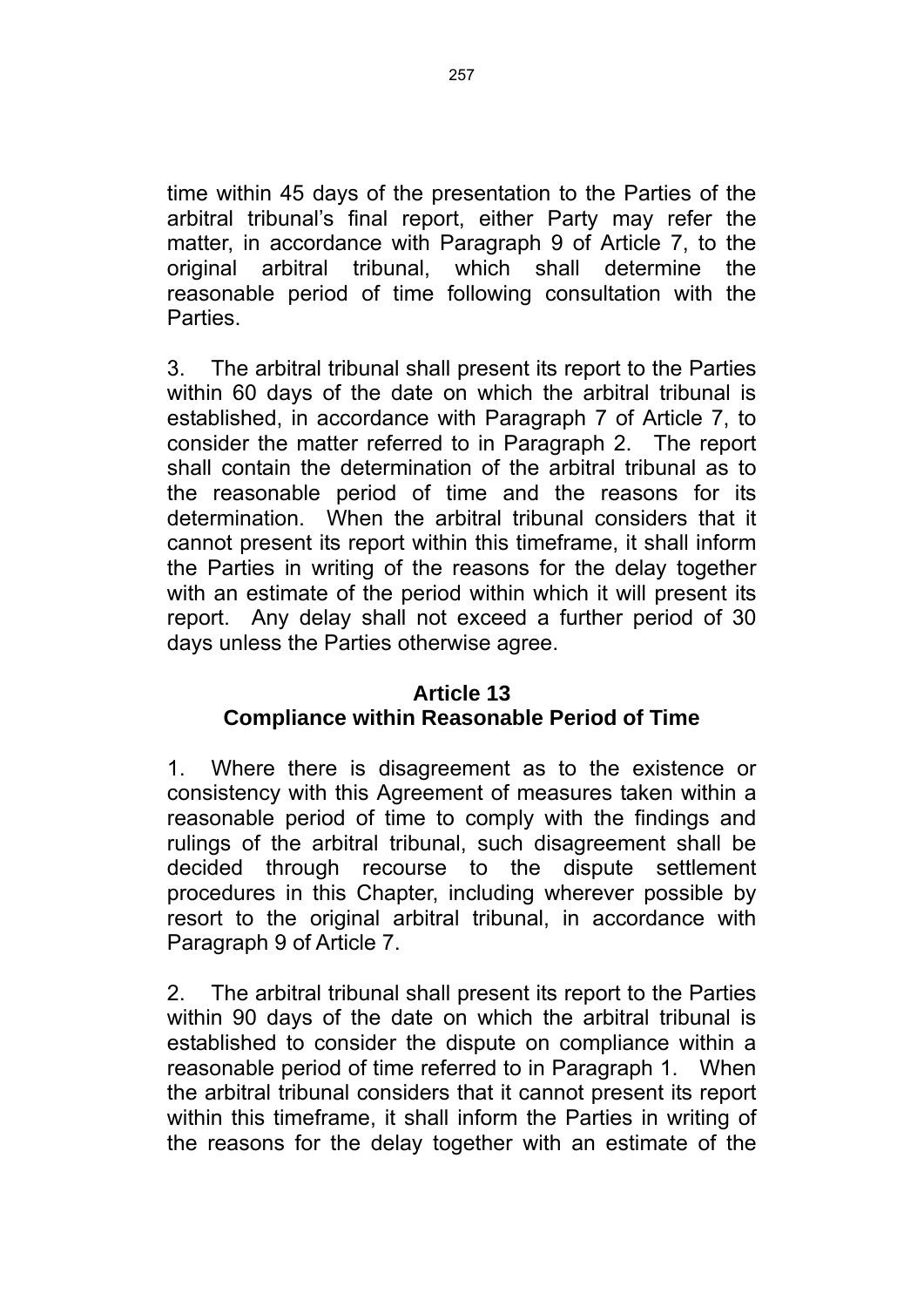period within which it will present its report. Any delay shall not exceed a further period of 30 days unless the Parties otherwise agree.

## **Article 14 Compensation and Suspension of Benefits**

1. If a failure to comply with the findings and rulings of the arbitral tribunal has been established in accordance with Paragraph 1 of Article 13 or the responding Party notifies the other Party in writing that it does not intend to comply with the findings and rulings, the responding Party shall, if so requested, enter into negotiations with the complaining Party within ten days of the receipt of such request with a view to reaching a mutually satisfactory agreement on any necessary compensatory adjustment.

2. If no mutually satisfactory agreement on compensatory adjustment as set out in Paragraph 1 is reached within 20 days of entering into negotiations, the complaining Party may at any time thereafter notify the responding Party that it intends to suspend the application to the responding Party of benefits of equivalent effect and shall have the right to begin suspending those benefits 30 days after the receipt of the notification. Benefits shall not be suspended while the complaining Party is pursuing negotiations under Paragraph 1.

3. Compensation and the suspension of benefits shall be temporary measures. Neither compensation nor the suspension of benefits is preferred to full compliance with the findings and rulings of the arbitral tribunal. Compensation and suspension of benefits shall only be applied until such time as the measure found to be not in conformity with this Agreement has been brought into conformity, or the responding Party has complied with the arbitral tribunal's findings and rulings, or a mutually satisfactory solution is reached.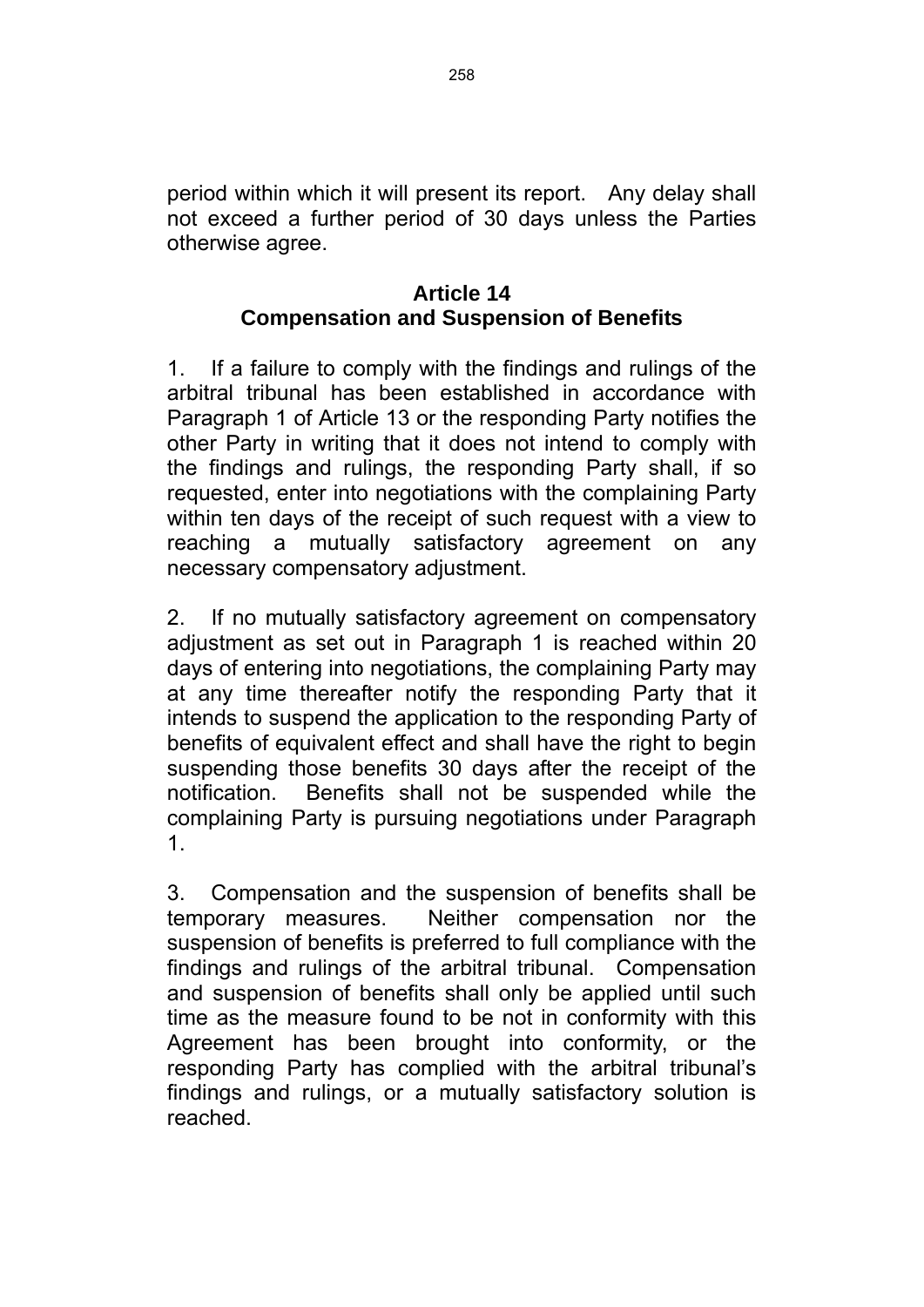4. In considering what benefits to suspend pursuant to Paragraph 2:

- (a) the complaining Party shall first seek to suspend benefits in the same sector or sectors as that affected by the measure or other matter that the arbitral tribunal has found to be not in conformity with this Agreement or to have caused nullification or impairment; and
- (b) the complaining Party may suspend benefits in other sectors if it considers that it is not practicable or effective to suspend benefits in the same sector or sectors. The communication in which it announces such a decision shall indicate the reasons on which it is based.

5. Any suspension of benefits shall be restricted to benefits accruing to the other Party under this Agreement.

## **Article 15 Review**

1. Where the right to suspend benefits has been exercised under Article 14, upon written request of the responding Party, the arbitral tribunal shall decide whether:

- (a) the level of benefits suspended by the complaining Party is not of equivalent effect pursuant to Article 14; or
- (b) the responding Party has complied with the findings and rulings of the original arbitral tribunal.

2. Such matters shall be decided through recourse to the dispute settlement procedures in this Chapter, including wherever possible by resort to the original arbitral tribunal, in accordance with Paragraph 9 of Article 7.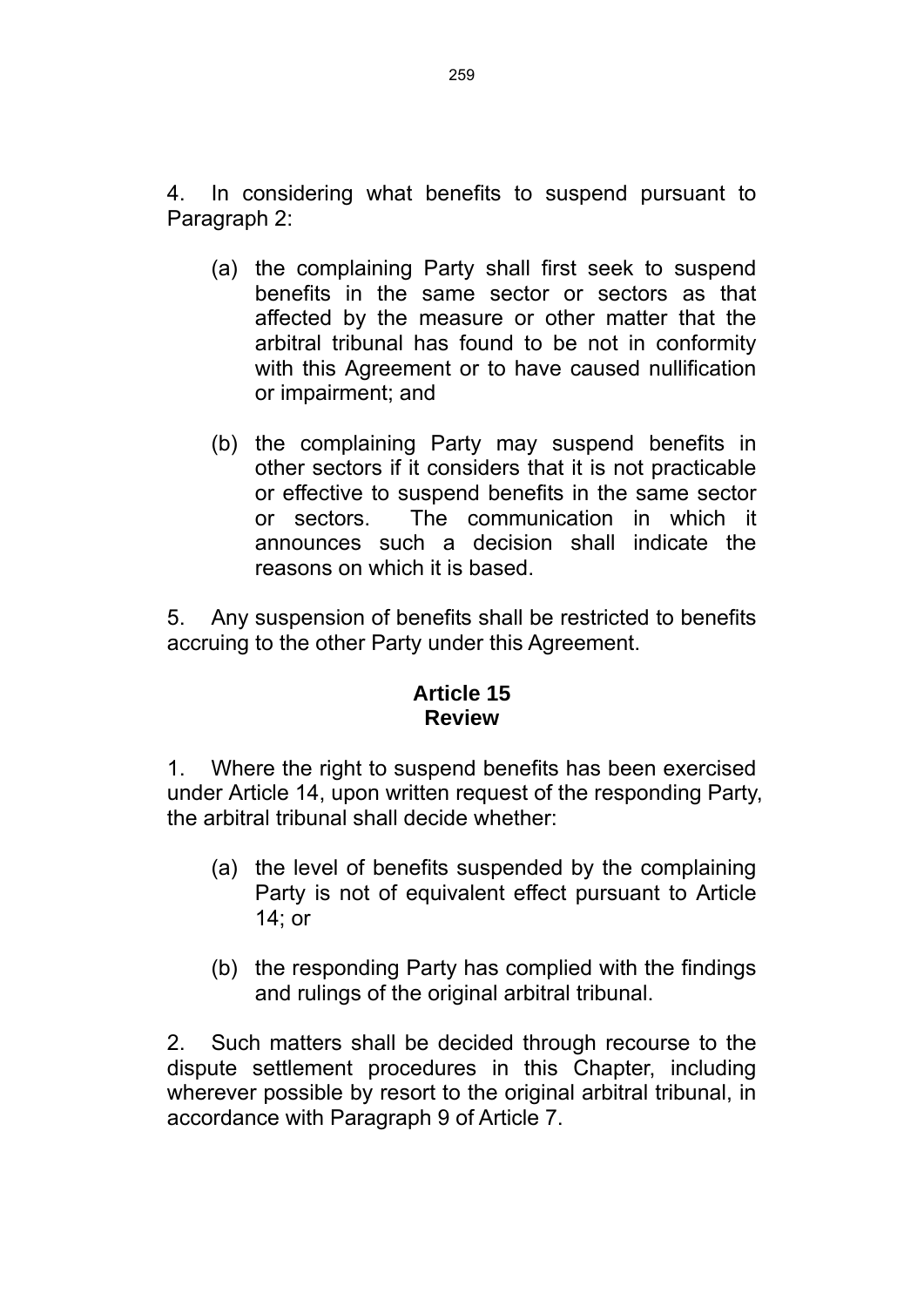3. The arbitral tribunal shall present its report to the Parties within 90 days of the date on which the arbitral tribunal is established to consider the matters referred to in Paragraph 1. When the arbitral tribunal considers that it cannot present its report within this timeframe, it shall inform the Parties in writing of the reasons for the delay together with an estimate of the period within which it will present its report. Any delay shall not exceed a further period of 30 days unless the Parties otherwise agree.

4. If the arbitral tribunal finds that the level of benefits suspended by the complaining Party is not of equivalent effect, the complaining Party shall modify the level of benefits suspended accordingly. If the arbitral tribunal finds that the responding Party has complied with the findings and rulings, the complaining Party shall promptly stop the suspension of benefits under Article 14.

### **Article 16 Expenses**

Unless the arbitral tribunal decides otherwise because of the particular circumstances of the case, each Party shall bear the cost of its appointed arbitrator and its own expenses. The cost of the chair of the arbitral tribunal and other expenses associated with the conduct of its proceedings shall be borne by the Parties in equal shares.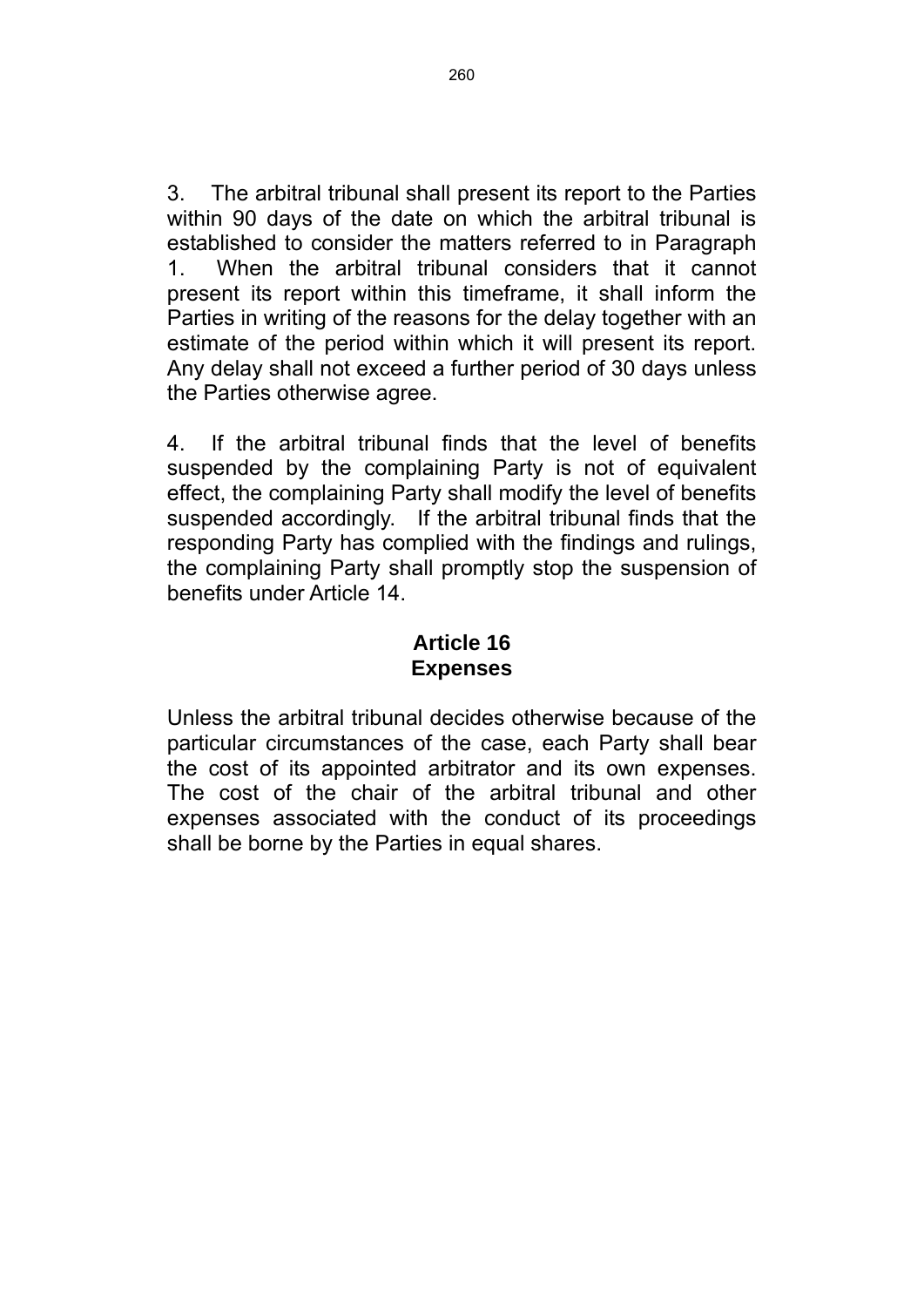# **ANNEX I TO CHAPTER 16 (DISPUTE SETTLEMENT)**

# **MODEL RULES OF PROCEDURE FOR ARBITRAL TRIBUNALS**

1. These rules shall be read consistently with Chapter 16 (Dispute Settlement).

## **Notifications**

2. Any written submission, request, notice or other document shall be delivered by a Party or the arbitral tribunal by delivery against receipt, registered post, courier, facsimile or electronic transmission or any other means telecommunication that provides a record of the sending thereof.

3. Each Party shall provide to the other Party and to each of the arbitrators a copy of all of its written communications, including any written submission, request, notice, or other document. A copy of the written communication shall also be provided in electronic format.

4. All notifications shall be made and delivered to each Party.

5. Minor errors of a clerical nature in any written submission, request, notice or other document related to the arbitral tribunal proceedings may be corrected by delivery of a new document clearly indicating the changes.

6. If the last day for delivery of a document falls on a legal holiday of a Party, the document may be delivered on the next business day.

## **Commencing the Arbitration**

7. Unless the Parties otherwise agree, they shall meet with the arbitral tribunal within seven days following the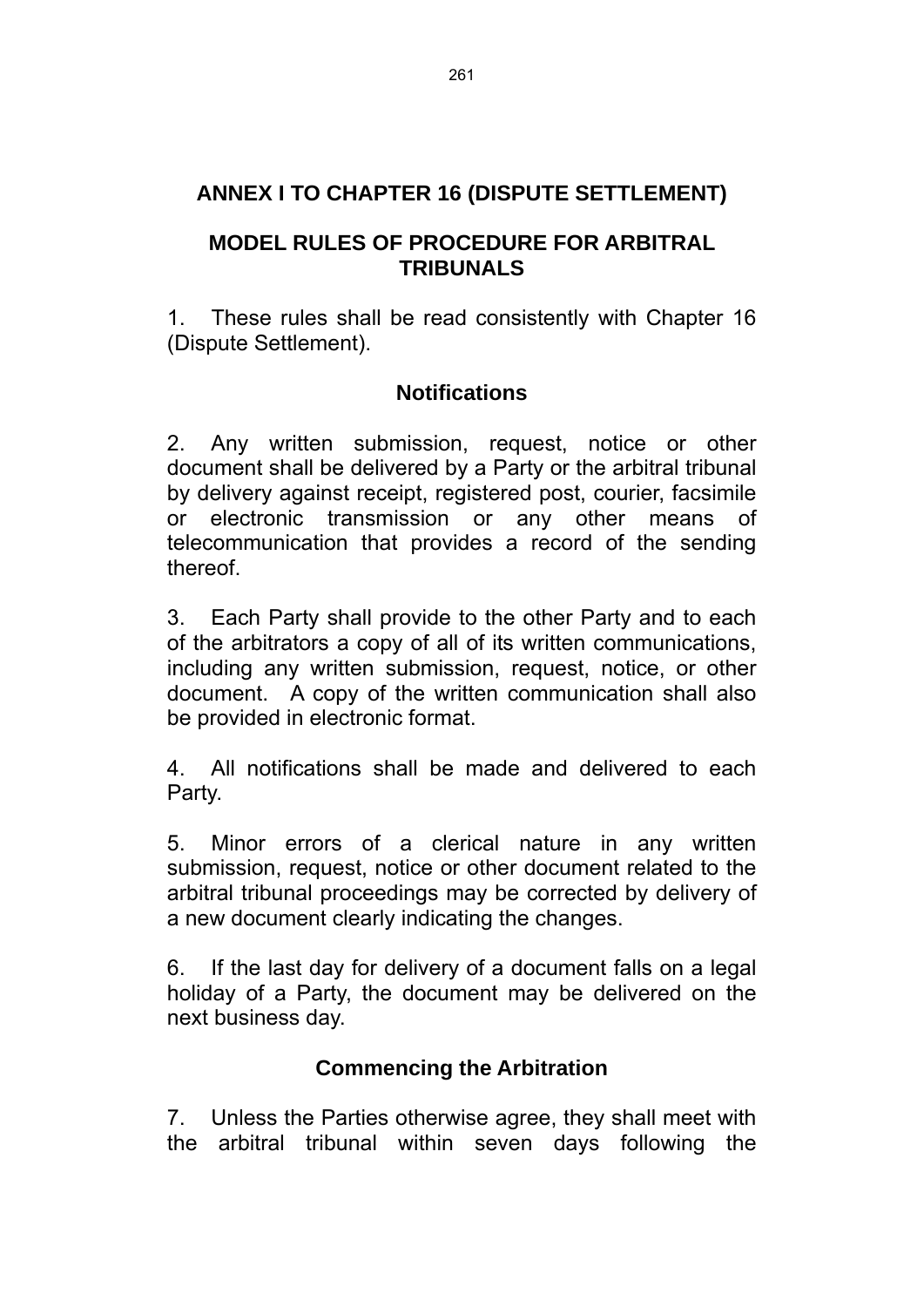establishment of the arbitral tribunal in order to determine such matters that the Parties or the arbitral tribunal deem appropriate, including the remuneration and expenses that shall be paid to the chair of the arbitral tribunal, which normally shall conform to the WTO standards. Unless otherwise agreed by the Parties, this meeting shall not be required to be in person and can be conducted by any means, including video-conference, teleconference or computer links.

# **Timetable**

8. After consulting the Parties, an arbitral tribunal shall, as soon as practicable and whenever possible within 15 days after the establishment of the arbitral tribunal, fix the timetable for the arbitral tribunal process.

9. In determining the timetable for the arbitral tribunal process, the arbitral tribunal shall provide sufficient time for the Parties to prepare their respective submissions. The arbitral tribunal shall set precise deadlines for written submissions by the Parties and they shall respect those deadlines. In their written submissions, the Parties shall set out the facts of the case and their arguments.

10. Unless otherwise agreed by the Parties, an arbitral tribunal may, in consultation with the Parties, modify any time period established pursuant to these rules and make such other procedural or administrative adjustments as may be required in the arbitral tribunal proceedings. Prior to the consultation with the Parties, the arbitral tribunal shall inform the Parties of the reasons for the modification or adjustment with an indication of the period or adjustment needed.

## **Operation of Arbitral Tribunals**

11. The chair of the arbitral tribunal shall preside at all of its meetings. Except as otherwise provided in these rules, the arbitral tribunal may conduct its activities by any means,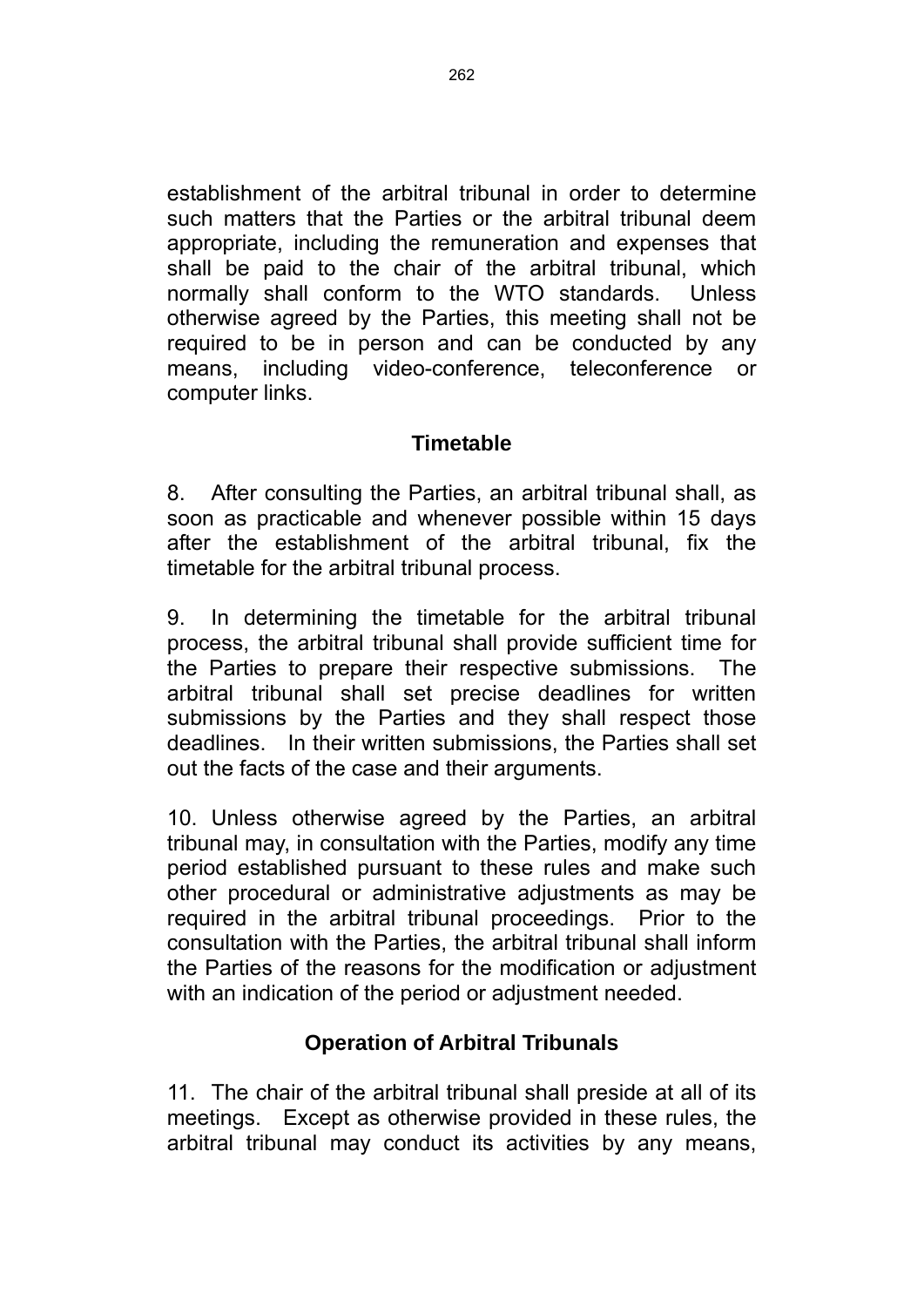<span id="page-265-0"></span>including telephone, facsimile transmissions or computer links. Only members of the arbitral tribunal may take part in the deliberations of the arbitral tribunal.

12. The drafting of any decision and ruling shall remain the exclusive responsibility of the arbitral tribunal.

13. Where a procedural question arises that is not covered by these rules, an arbitral tribunal may adopt an appropriate procedure that is not inconsistent with this Agreement.

14. The arbitral tribunal may, in consultation with the Parties, retain such number of assistants or designated note-takers as may be required for the arbitral tribunal proceedings.

15. The arbitral tribunal's deliberations shall be confidential. The members of the arbitral tribunal and any persons retained by the arbitral tribunal under rule 14 shall maintain the confidentiality of arbitral tribunal proceedings and deliberations.

## **Hearings**

16. The chair shall fix the date and time of the hearing in consultation with the Parties and the other members of the arbitral tribunal<sup>[27](#page-265-0)</sup>. The chair shall notify the Parties in writing of the date, time and location of the hearing. Unless either of the Parties disagrees, the arbitral tribunal may decide not to convene a hearing.

17. Unless the Parties otherwise agree, the hearing shall be held in the responding Party's Area. The responding Party shall be in charge of the logistical administration of arbitral tribunal proceedings, in particular the organisation of hearings, unless otherwise agreed.

l

Except where, in accordance with Paragraph 9 of Article 7 (Composition of Arbitral Tribunals), an arbitral tribunal comprises only of the chair of the original arbitral tribunal.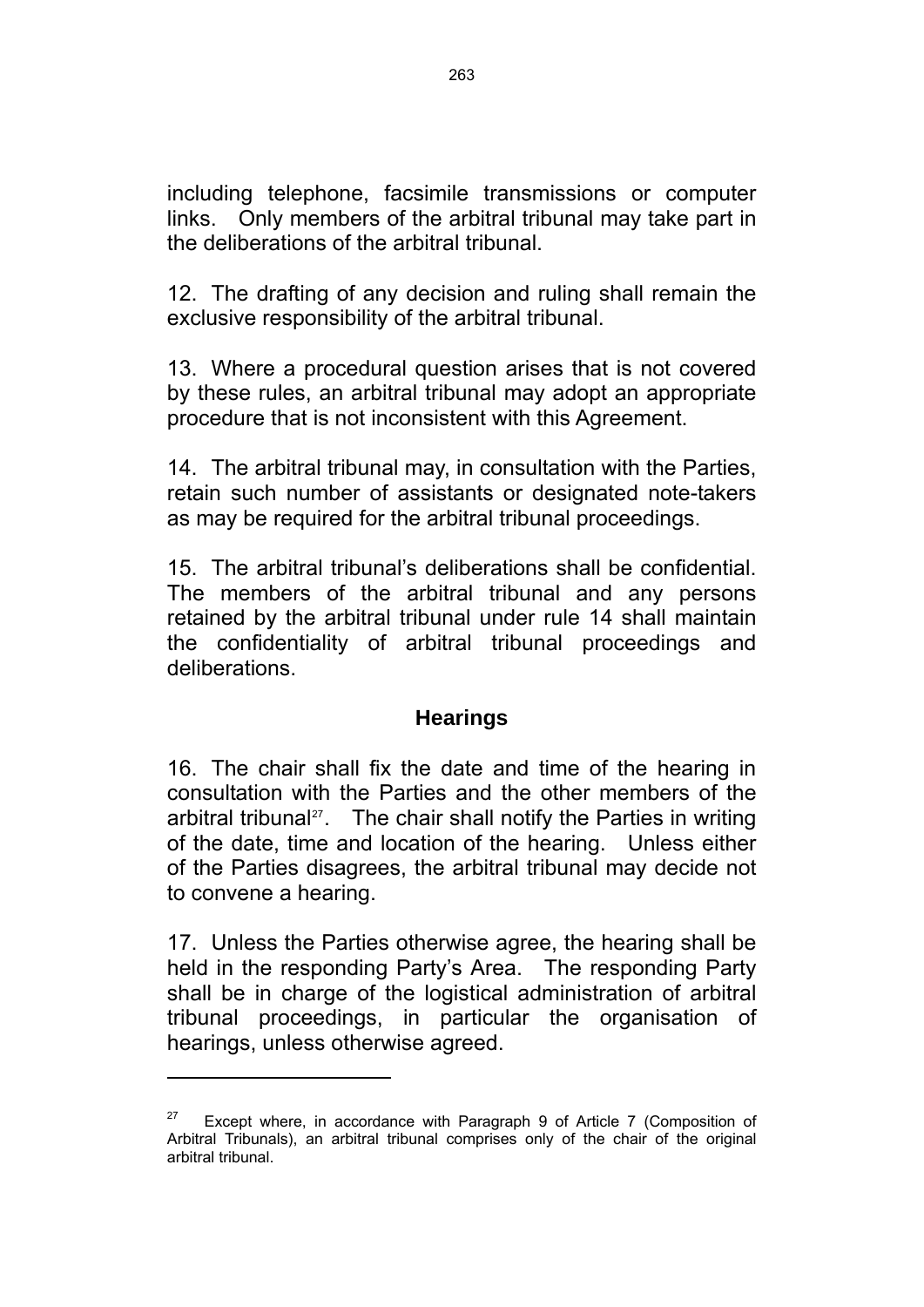18. The arbitral tribunal may convene additional hearings if the Parties so agree.

19. All arbitrators shall be present at all hearings.

20. No later than five days before the date of a hearing, each Party shall deliver to the other Party and the arbitral tribunal a list of the names of its representatives or advisers who will be attending the hearing.

21. The hearings of the arbitral tribunals shall be held in closed session, unless the Parties decide otherwise. If the Parties decide that the hearing is open to the public, part of the hearing may however be held in closed session, if the arbitral tribunal, on application by either Party, so decides for good reasons. In particular, the arbitral tribunal shall meet in closed session when the submissions and arguments of a Party contain business confidential information.

22. The arbitral tribunal shall conduct the hearing in the following manner:

- (a) argument of the complaining Party;
- (b) argument of the responding Party including rebuttal;
- (c) rebuttal of the complaining Party;
- (d) questions from the arbitral tribunal and the Parties;
- (e) final statement of the complaining Party; and
- (f) final statement of the responding Party.

23. The chair may set time limits for oral arguments to ensure that each Party is afforded equal time. Each Party shall make available to the arbitral tribunal and to the other Party written versions of their oral statements.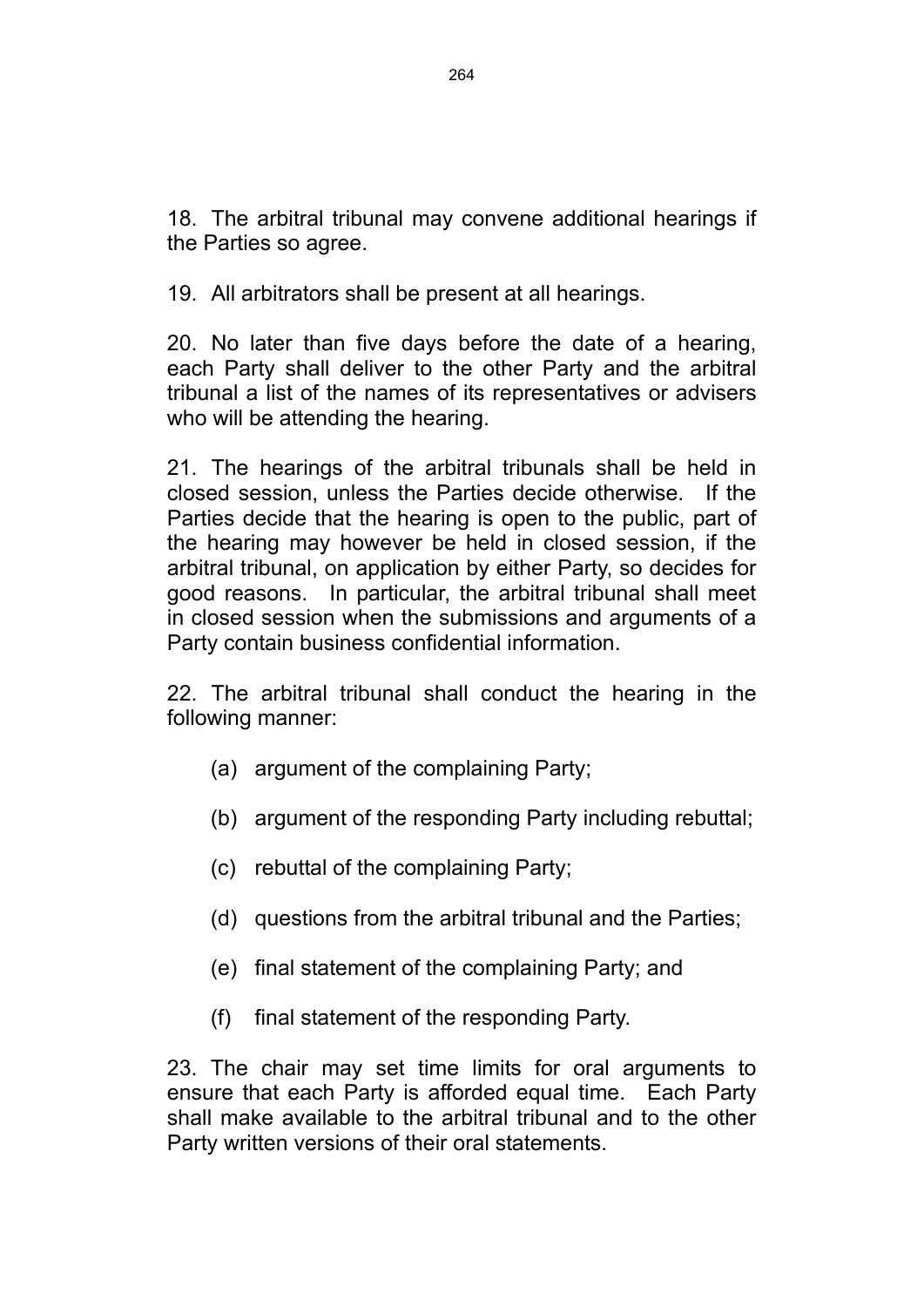24. Within ten days after the date of the hearing, each Party may deliver a supplementary written statement responding to any matter that arose during the hearing.

# **Questions in Writing**

25. The arbitral tribunal may at any time during the arbitral tribunal proceedings address questions in writing to the **Parties** 

26. A Party to whom the arbitral tribunal addresses a written question shall deliver a copy of any written reply to the other Party and to the arbitral tribunal in accordance with the timetable established by the arbitral tribunal. The other Party shall be given the opportunity to provide written comments on the reply within five days after the date of delivery.

## **Confidentiality**

27. The Parties shall maintain the confidentiality of the arbitral tribunal's hearings to the extent that the arbitral tribunal holds the hearing in closed session under rule 21.

28. Each Party shall:

- (a) unless otherwise agreed by the Parties, treat as confidential any information or technical advice submitted to the arbitral tribunal by any individual or body in accordance with a request by the arbitral tribunal pursuant to Paragraph 3 of Article 9 (Proceedings of Arbitral Tribunals); and
- (b) treat as confidential any information submitted by the other Party to the arbitral tribunal which that Party has designated as confidential.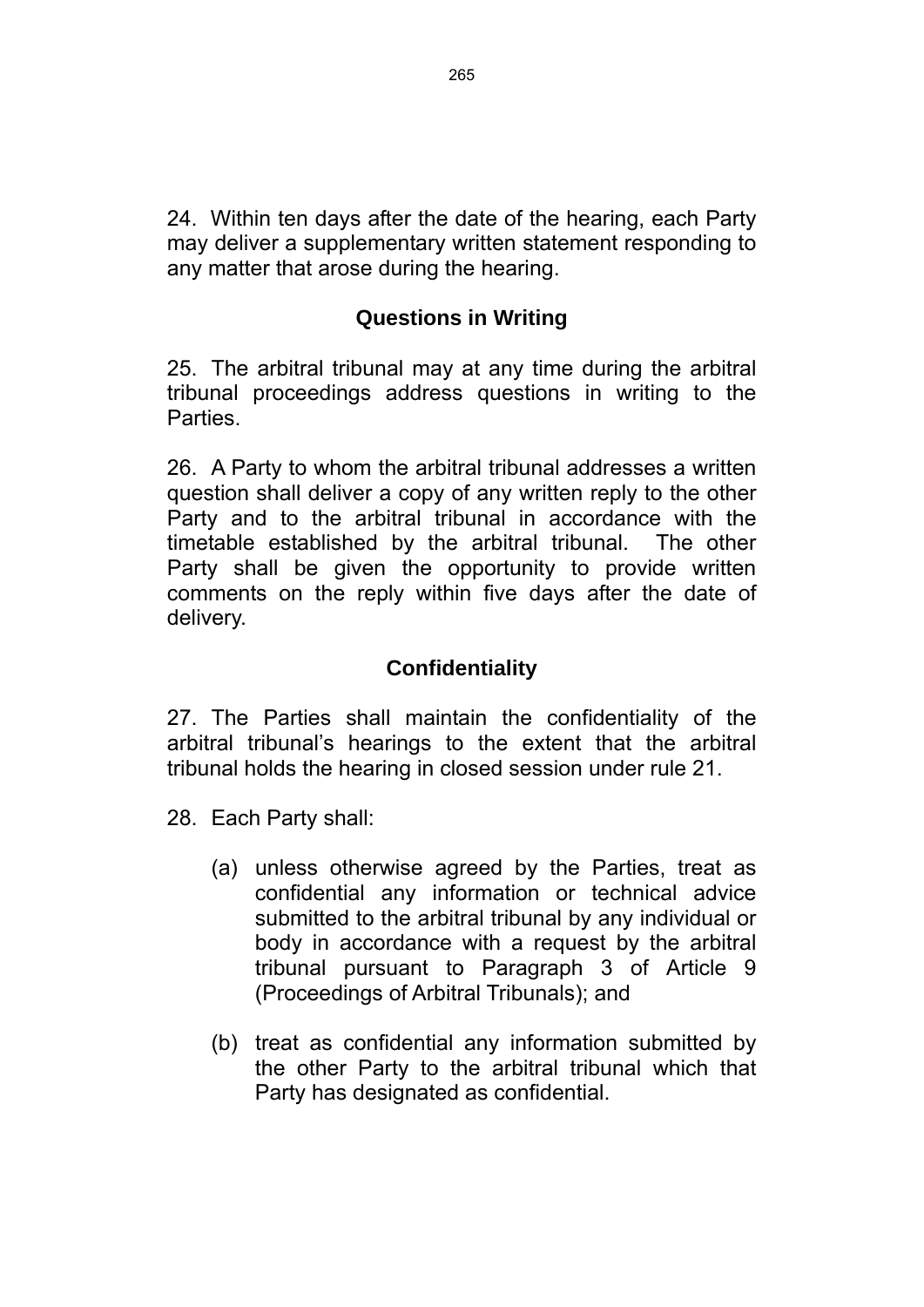29. Where a Party submits a confidential version of its written submissions to the arbitral tribunal it shall, at the request of the other Party, also provide a non-confidential summary of the information contained in its submissions that could be disclosed to the public, no later than 15 days after the hearing.

30. Nothing in these rules shall preclude either Party from disclosing statements of its own positions to the public.

## **No** *ex parte* **Communications**

31. The arbitral tribunal shall not meet or contact a Party in the absence of the other Party.

32. Neither Party shall contact any arbitrator in relation to the dispute in the absence of the other Party.

33. No arbitrator shall discuss an aspect of the subject matter of the arbitral tribunal proceedings with a Party in the absence of the other Party.

### **Language**

34. The working language of the arbitral tribunal proceedings shall be English.

35. Written submissions, documents, oral arguments or presentations at the hearings, initial and final reports of the arbitral tribunal, as well as all other written or oral communications between the Parties and between the Parties and the arbitral tribunal shall be conducted in English.

## **Computation of Time**

36. Where anything under this Chapter or these rules is to be done, or the arbitral tribunal requires anything to be done, within a number of days after, before or of a specified date or event, the specified date or the date on which the specified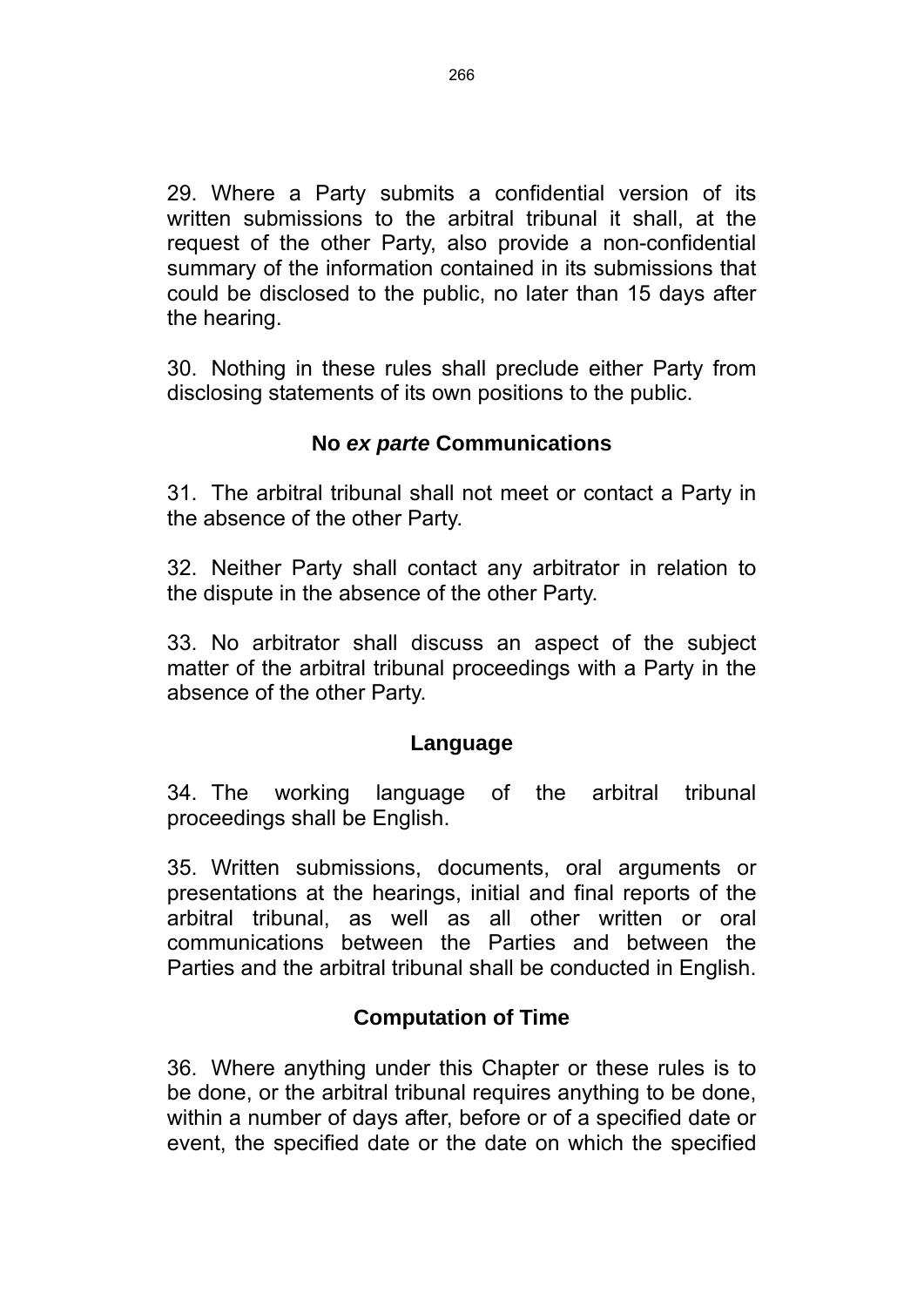event occurs shall not be included in calculating that number of days.

37. Where, by reason of the operation of rule 6, a Party receives a document on a date other than the date on which the same document is received by the other Party, any period of time the calculation of which is dependent on such receipt shall be calculated from the date of receipt of the last such document.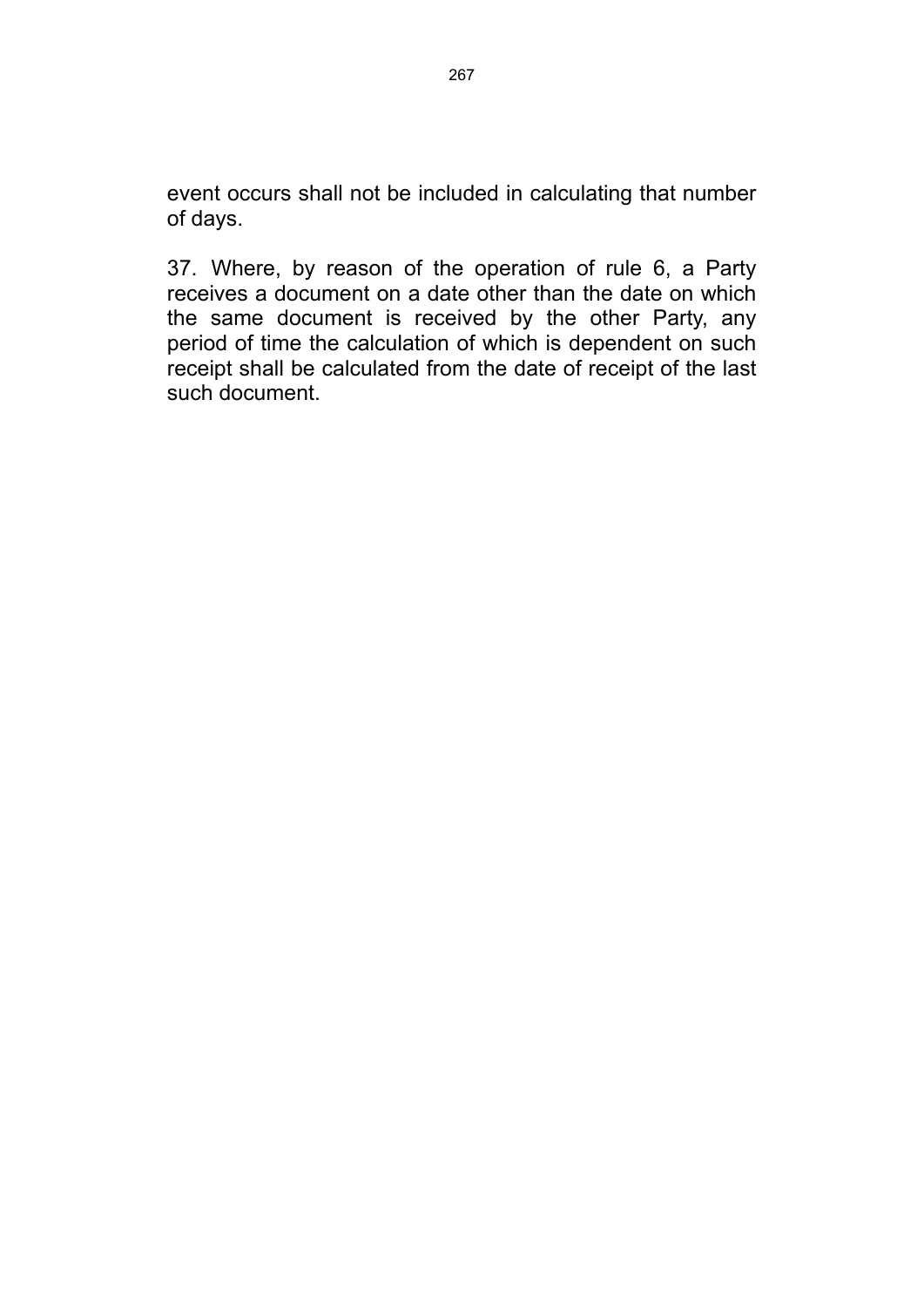# **CHAPTER 17**

## **ADMINISTRATIVE AND INSTITUTIONAL PROVISIONS**

### **Article 1 Establishment of the Joint Commission**

The Parties hereby establish a Joint Commission which may meet at the level of Ministers or senior officials, as mutually determined by the Parties.

#### **Article 2 Functions of the Joint Commission**

- 1. The Joint Commission shall:
	- (a) consider any matter relating to the implementation of this Agreement;
	- (b) review the general functioning of this Agreement;
	- (c) consider any proposal to amend this Agreement;
	- (d) supervise the work of all committees and working groups established under this Agreement and supervise other activities conducted under this Agreement; and
	- (e) consider any other matter that may affect the operation of this Agreement.
- 2. The Joint Commission may:
	- (a) establish additional committees and working groups, refer any matter to a committee or working group for advice, and consider any matter raised by a committee or working group established under this Agreement;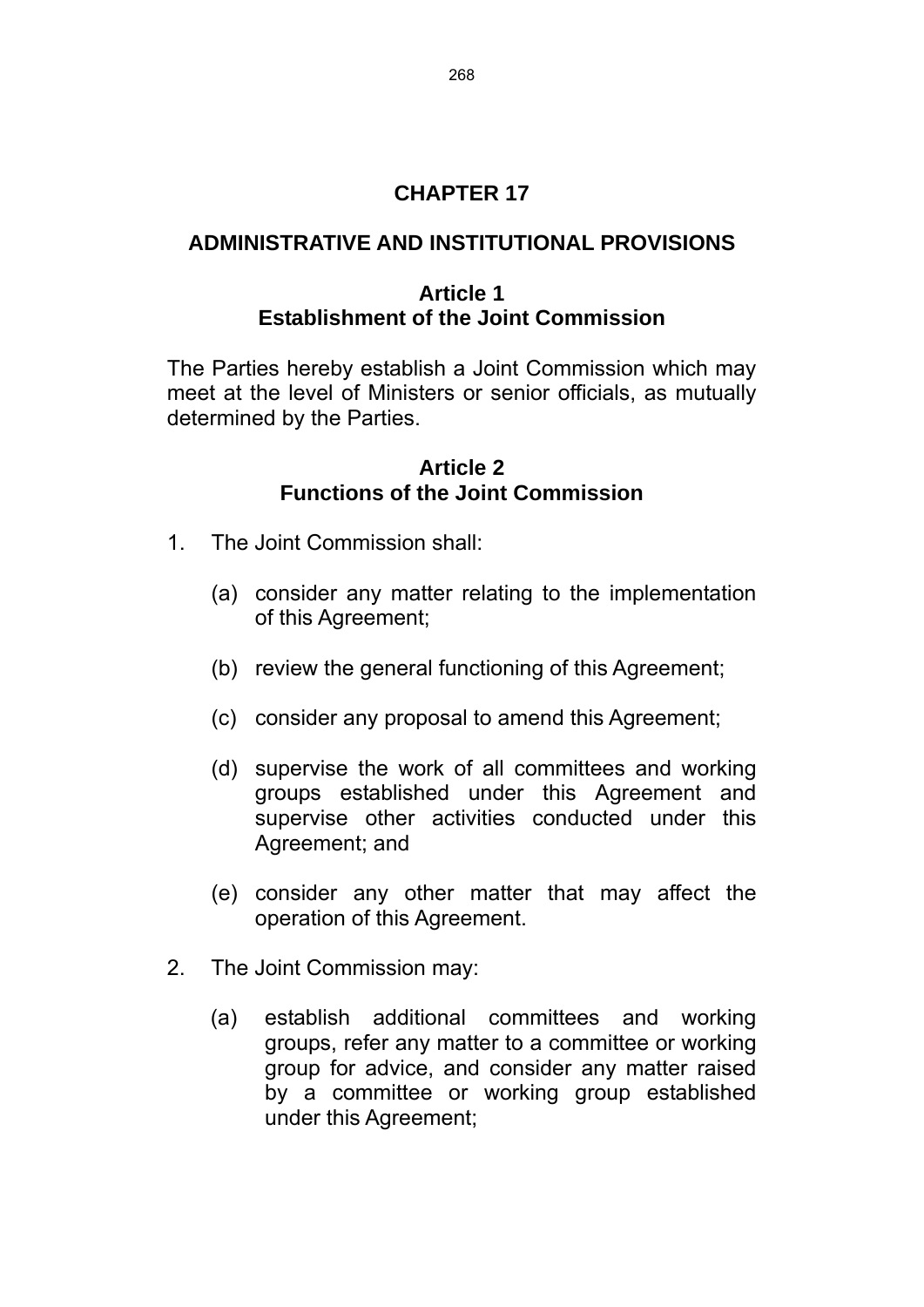- (b) further the implementation of this Agreement's objectives through implementing arrangements;
- (c) further the implementation of this Agreement's objectives by approving any modifications of, *inter alia*, the lists of entities and thresholds in Annexes I and II to Chapter 12 (Government Procurement);
- (d) explore measures for the further expansion of trade and investment between the Parties;
- (e) seek to resolve differences or disputes that may arise regarding the interpretation or application of this Agreement;
- (f) seek the expert advice of non-governmental persons or groups on any matter falling within its functions where this would help the Joint Commission make an informed decision; and
- (g) take such other action in the exercise of its functions as the Parties may mutually determine.

## **Article 3 Meetings of the Joint Commission**

1. The Joint Commission shall meet within one year of the date of entry into force of this Agreement and every second year thereafter, or as otherwise mutually determined by the Parties.

2. Meetings of the Joint Commission shall be held alternately in the Area of each Party or as otherwise mutually determined by the Parties, and shall be chaired successively by each Party. The Party chairing a meeting of the Joint Commission shall provide any necessary administrative support for that meeting.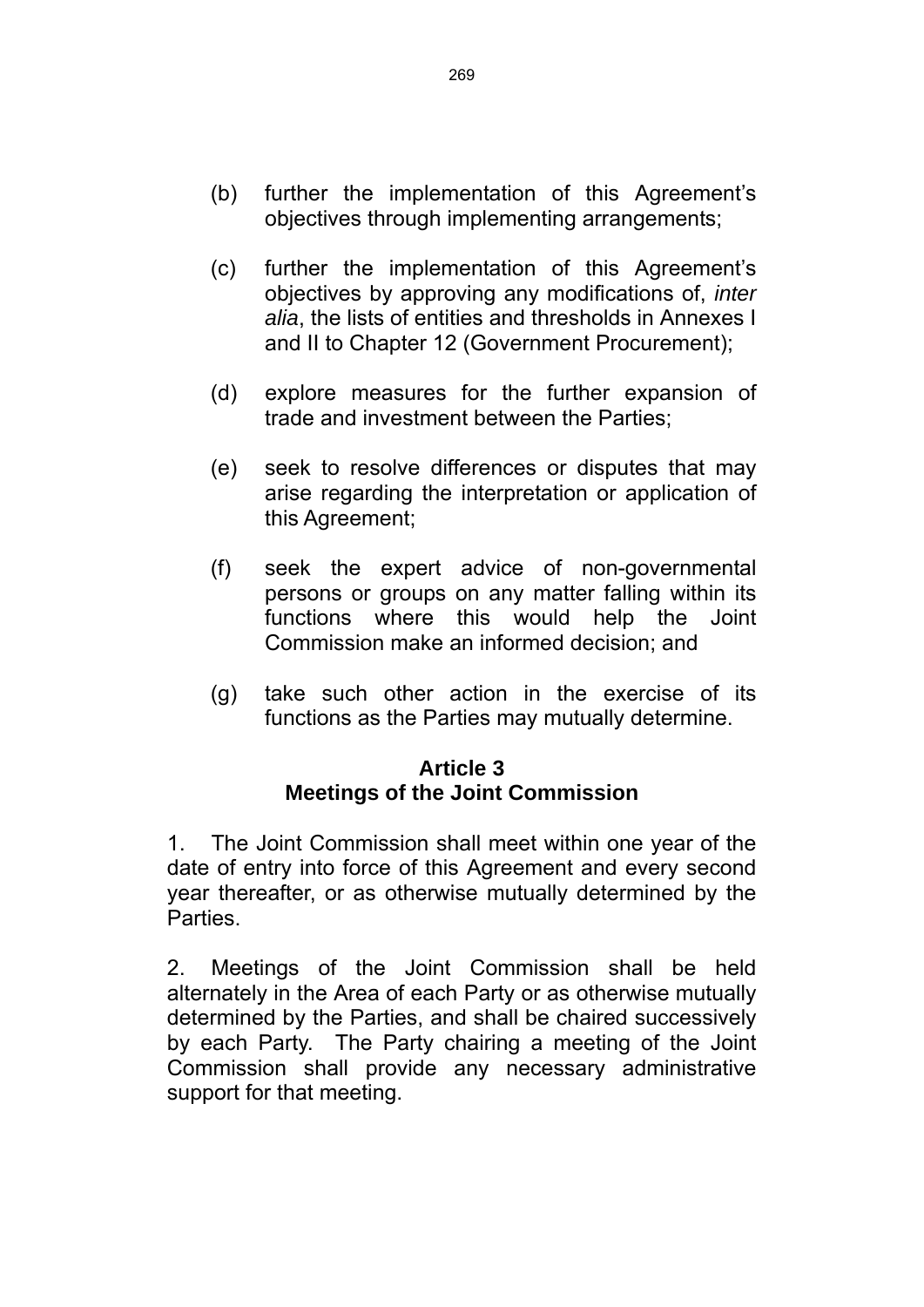3. Each Party shall be responsible for the composition of its delegation.

4. The Joint Commission shall take decisions on any matter within its functions by mutual agreement.

### **Article 4 General Reviews**

1. The Parties shall undertake a general review at ministerial level of this Agreement, including of matters relating to liberalisation, cooperation and trade facilitation, within two years of its entry into force and at least every three years thereafter, unless the Parties agree otherwise.

2. The conduct of general reviews shall, where possible, coincide with regular meetings of the Joint Commission.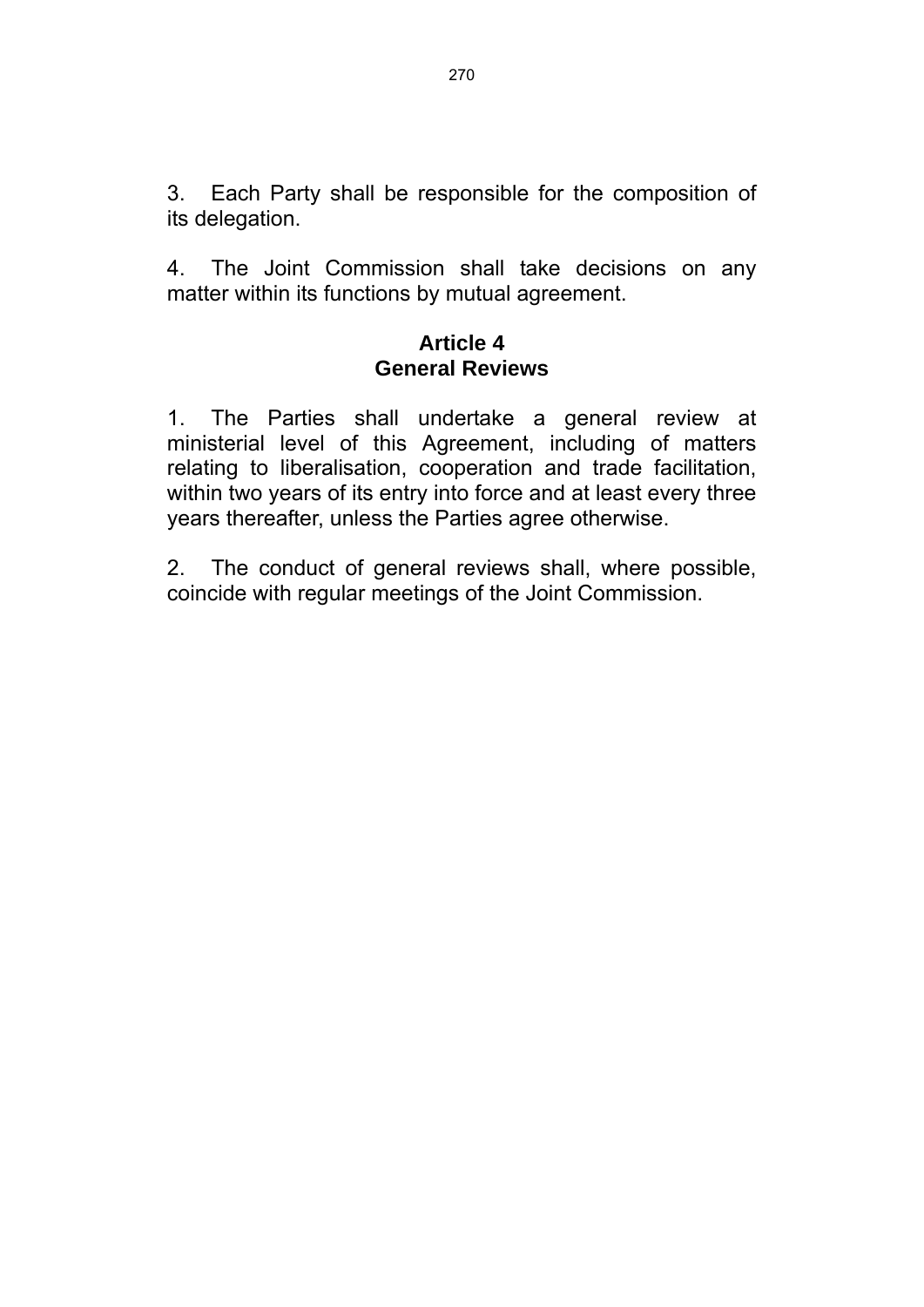# **CHAPTER 18**

# **GENERAL PROVISIONS**

### <span id="page-273-0"></span>**Article 1 Application of Agreement to Local**[28](#page-273-0) **Government and Authorities**

1. Each Party is fully responsible for the observance of all provisions in this Agreement and shall take such reasonable measures as may be available to it to ensure their observance by local government and authorities.

2. Chapter 16 (Dispute Settlement) may be invoked in respect of measures affecting the observance of this Agreement taken by local government or authorities within the Area of a Party. When an arbitral tribunal established under Chapter 16 (Dispute Settlement) has ruled that a provision of this Agreement has not been observed, the responsible Party shall take such reasonable measures as may be available to it to ensure its observance by the relevant local government or authority within its Area. The provisions of Chapter 16 (Dispute Settlement) relating to the suspension of the application of benefits of equivalent effect shall apply in cases where it has not been possible to secure such observance.

3. This Article does not apply to Chapter 12 (Government Procurement).

## **Article 2 Disclosure of Information**

Nothing in this Agreement shall be construed to require either Party to furnish or allow access to information the disclosure of which it considers:

l

In the case of New Zealand, references to local governments and authorities include regional government and authorities.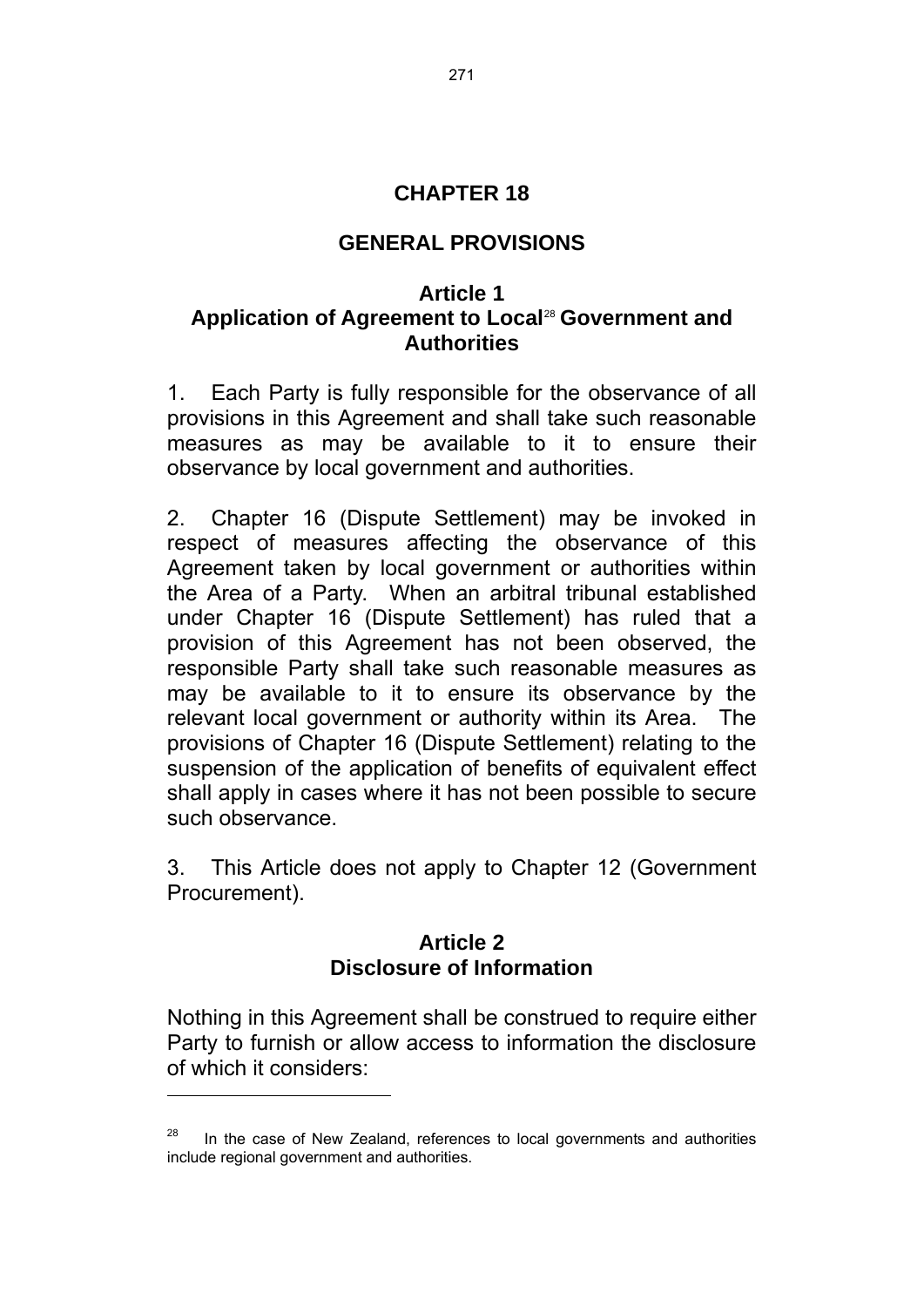- (a) would be contrary to any of its domestic law, including those protecting personal privacy or the financial affairs and accounts of individual customers of financial institutions;
- (b) would impede law enforcement;
- (c) would prejudice legitimate commercial interests of particular enterprises, public or private;
- (d) would be contrary to the public interest as determined by its domestic law; or
- (e) at the time of the disclosure of the information, would be for the purpose of judicial proceedings.

## **Article 3**

# **Obligations under other International Agreements**

Nothing in this Agreement shall derogate from the existing rights and obligations of either Party under the *WTO Agreement* or any other international agreement to which it is a party or which is applicable to its Area. In the event of any inconsistency between this Agreement and any other international agreement to which the Parties are party or which is applicable to the Parties' Areas, the Parties shall immediately consult with each other with a view to finding a mutually satisfactory solution in accordance with customary rules of public international law.

## **Article 4 Labour and Environmental Cooperation**

The Parties shall enhance their communication and cooperation on labour and environment matters through both the *New Zealand - Hong Kong, China Environment Cooperation Agreement* and the *Memorandum of Understanding on Labour Cooperation between*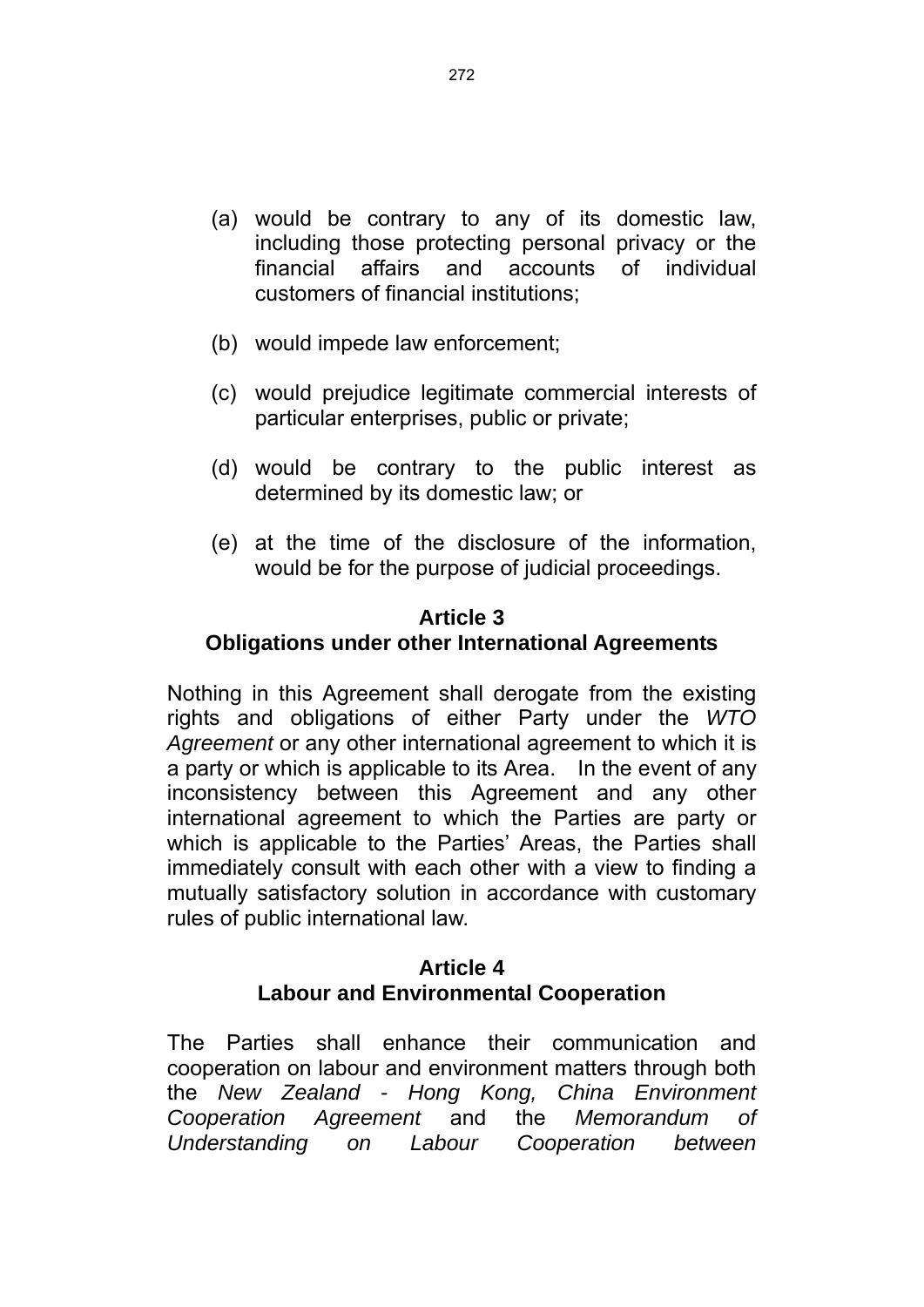*New Zealand and Hong Kong, China* concluded between the Parties separately from but alongside this Agreement.

#### **Article 5 Succession of Treaties or International Agreements**

Any reference in this Agreement to any other treaty or international agreement shall be made in the same terms to its successor treaty or international agreement to which a Party is party or which is applicable to a Party's Area.

### **Article 6 Confidentiality**

Where a Party provides information to the other Party in accordance with this Agreement and designates the information as confidential, the other Party shall maintain the confidentiality of the information. Such information shall be used only for the purposes specified, and shall not be otherwise disclosed without the specific written permission of the Party providing the information, except to the extent that it may be required to be disclosed in the context of judicial proceedings.

## **Article 7 Financial Provisions**

Any cooperative activities envisaged or undertaken under this Agreement shall be subject to the availability of resources and to the domestic laws and policies of the Parties. Costs of cooperative activities shall be borne in such manner as may be mutually determined from time to time between the Parties.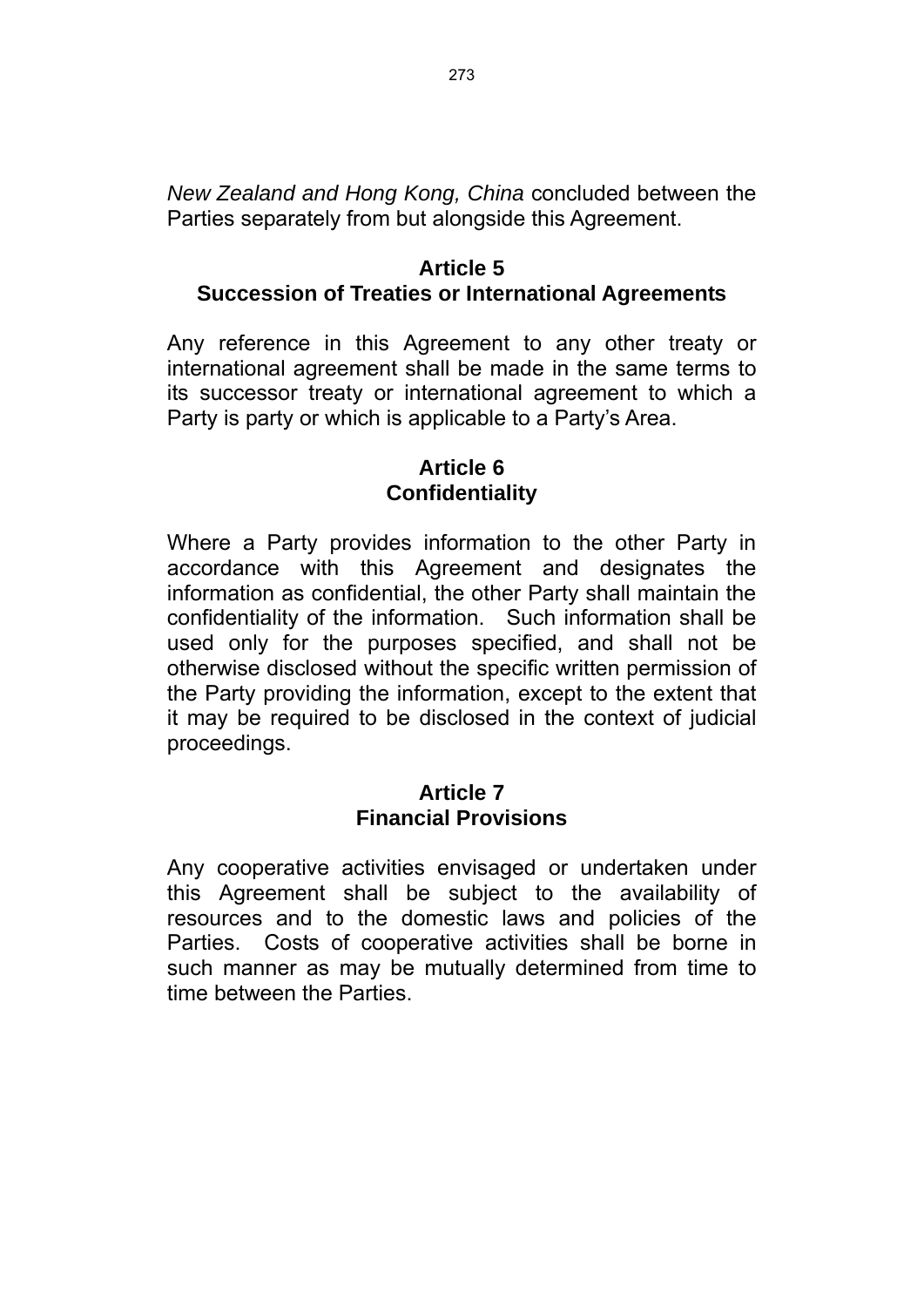# **CHAPTER 19**

# **EXCEPTIONS**

## **Article 1 General Exceptions**

<span id="page-276-0"></span>1. For the purposes of this Agreement, Article XX of *GATT 1994* and its interpretive notes and Article XIV of *GATS*  (including its footnotes) are incorporated into and made part of this Agreement, *mutatis mutandis*.

2. The Parties understand that the measures referred to in Article XX(b) of *GATT 1994* and Article XIV(b) of *GATS* as incorporated into this Agreement include environmental measures necessary to protect human, animal or plant life or health, and that Article XX(g) of *GATT 1994* as incorporated into this Agreement applies to measures relating to the conservation of living and non-living exhaustible natural resources.

3. For the purposes of this Agreement, subject to the requirement that such measures are not applied in a manner which would constitute a means of arbitrary or unjustifiable discrimination between the Parties where like conditions prevail, or a disguised restriction on trade in goods or services, nothing in this Agreement shall be construed to prevent the adoption or enforcement by a Party of measures necessary to protect national works or specific sites of historical or archaeological value, or to support creative arts $29$ of national value.

 $\overline{a}$ 

<sup>29 &</sup>quot;Creative arts" include: the performing arts – including theatre, dance and music – visual arts and craft, literature, film and video, language arts, creative on-line content, indigenous traditional practice and contemporary cultural expression, and digital interactive media and hybrid art work, including those that use new technologies to transcend discrete art form divisions. The term encompasses those activities involved in the presentation, execution and interpretation of the arts; and the study and technical development of these art forms and activities.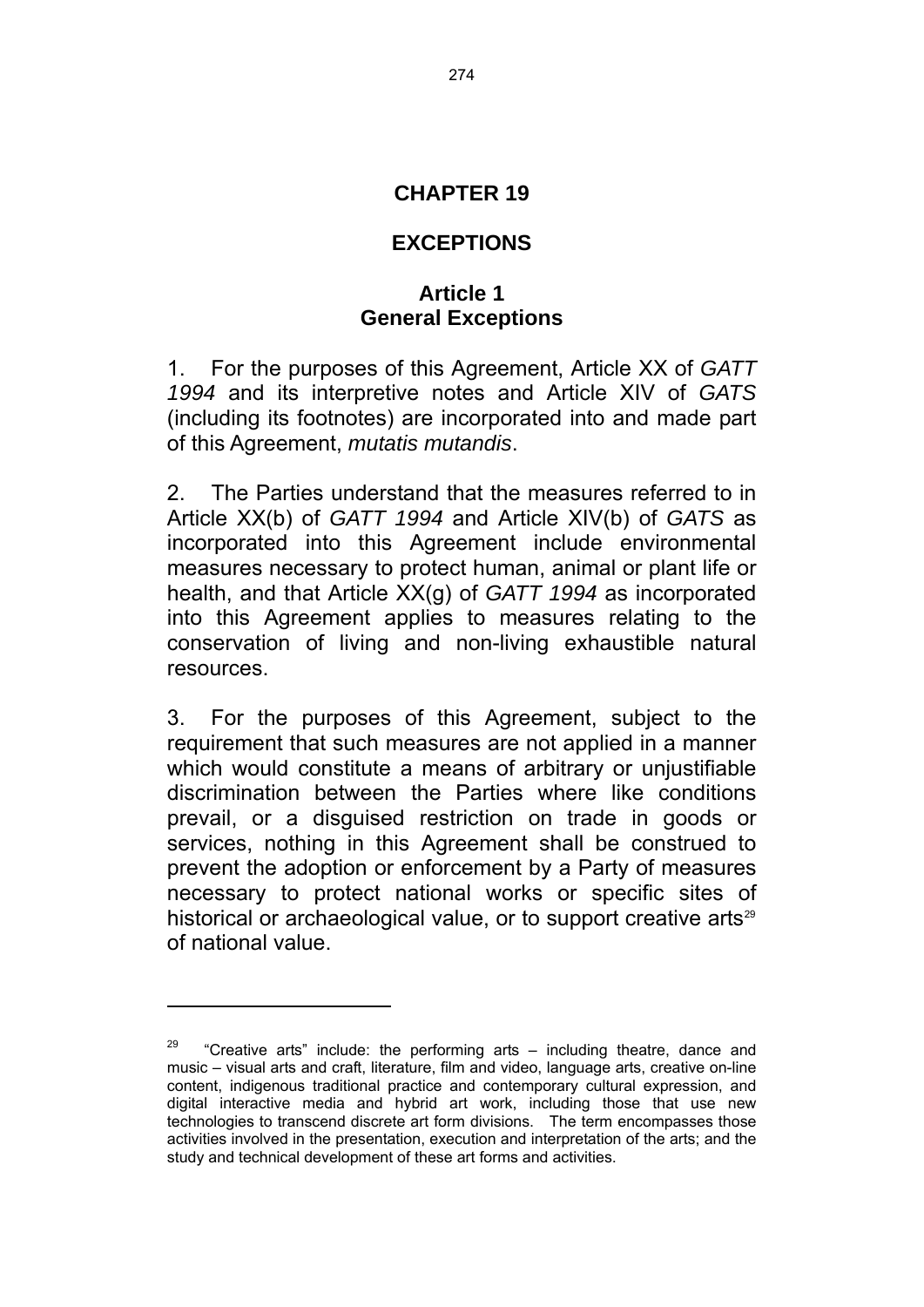### **Article 2 Security Exceptions**

- 1. Nothing in this Agreement shall be construed:
	- (a) to require a Party to furnish or allow access to any information the disclosure of which it determines to be contrary to its essential security interests; or
	- (b) to prevent a Party from taking any actions which it considers necessary for the protection of its essential security interests
		- (i) relating to the traffic in arms, ammunition and implements of war and to such traffic in other goods and materials or relating to the supply of services as carried on, directly or indirectly, for the purpose of supplying or provisioning a military establishment;
		- (ii) taken in time of war or other emergency in external relations;
		- (iii) relating to fissionable and fusionable materials or the materials from which they are derived; or
	- (c) to prevent either Party from taking any action in pursuance of the obligations applicable to it under the *United Nations Charter* for the maintenance of international peace and security.

2. Each Party shall promptly inform the other Party to the fullest extent possible of measures taken under Paragraphs 1(b) and (c) and of their termination.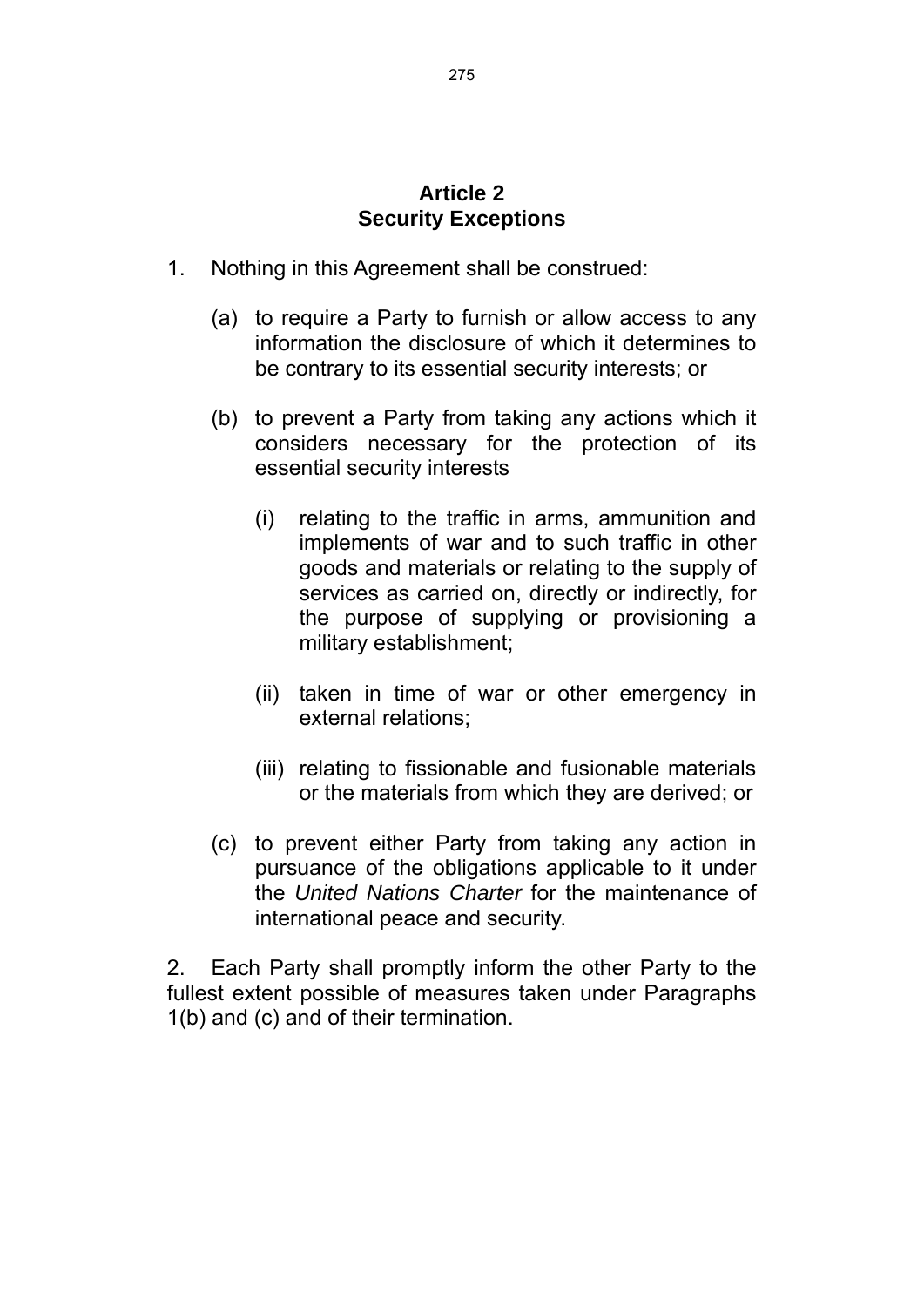#### **Article 3 Treaty of Waitangi**

1. Provided that such measures are not used as a means of arbitrary or unjustified discrimination against persons of the other Party or as a disguised restriction on trade in goods and services, nothing in this Agreement shall preclude the adoption by New Zealand of measures it deems necessary to accord more favourable treatment to Māori in respect of matters covered by this Agreement including in fulfilment of its obligations under the Treaty of Waitangi.

2. The Parties agree that the interpretation of the Treaty of Waitangi, including as to the nature of the rights and obligations arising under it, shall not be subject to the dispute settlement provisions of this Agreement. Chapter 16 (Dispute Settlement) shall otherwise apply to this Article. An arbitral tribunal established under Article 6 (Establishment of an Arbitral Tribunal) of Chapter 16 (Dispute Settlement) may be requested by Hong Kong, China to determine only whether any measure (referred to in Paragraph 1) is inconsistent with its rights under this Agreement.

## **Article 4 Taxation Measures**

1. Except as provided in this Article, nothing in this Agreement shall apply to taxation measures.

2. This Agreement shall only grant rights or impose obligations with respect to taxation measures where corresponding rights or obligations are also granted or imposed under the *WTO Agreement*.

3. Nothing in this Agreement shall affect the rights and obligations of the Parties under any tax convention relating to the avoidance of double taxation in force between the Parties. In the event of any inconsistency relating to a taxation measure between this Agreement and any tax convention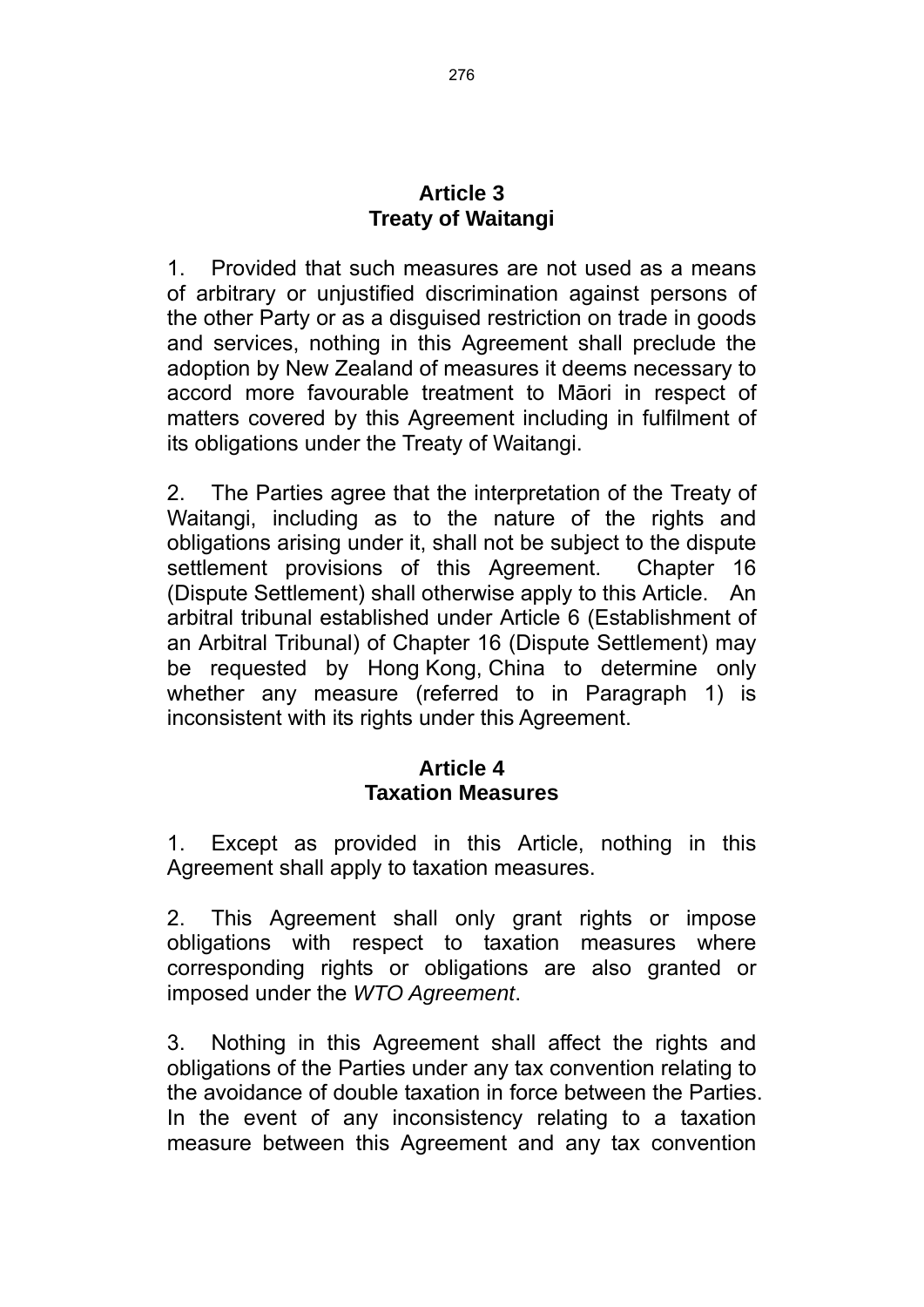relating to the avoidance of double taxation in force between the Parties, the latter shall prevail. Any consultations between the Parties about whether an inconsistency relates to a taxation measure shall include representatives of the tax administration of each Party.

### **Article 5 Prudential Measures**

Notwithstanding any other provisions of this Agreement, a Party shall not be prevented from taking measures for prudential reasons, including for the protection of investors, depositors, policy holders or persons to whom a fiduciary duty is owed by a financial service supplier, or to ensure the integrity and stability of the financial system. Where such measures do not conform with this Agreement, they shall not be used as a means of avoiding the Party's commitments or obligations under this Agreement.

# **Article 6**

# **Measures to Safeguard the Balance of Payments**

1. Where a Party is in serious balance of payments and external financial difficulties or under threat thereof, it may:

- (a) in the case of trade in goods, in accordance with *GATT 1994* and the WTO *Understanding on the Balance-of-Payments Provisions of the General Agreement on Tariffs and Trade 1994*, adopt restrictive import measures; and/or
- (b) in the case of services, in accordance with Article XII(2) of *GATS*, adopt or maintain restrictions on trade in services, including on payments or transfers.

2. In determining the incidence of restrictions adopted or maintained under Paragraph 1, each Party may give priority to economic sectors which are more essential to its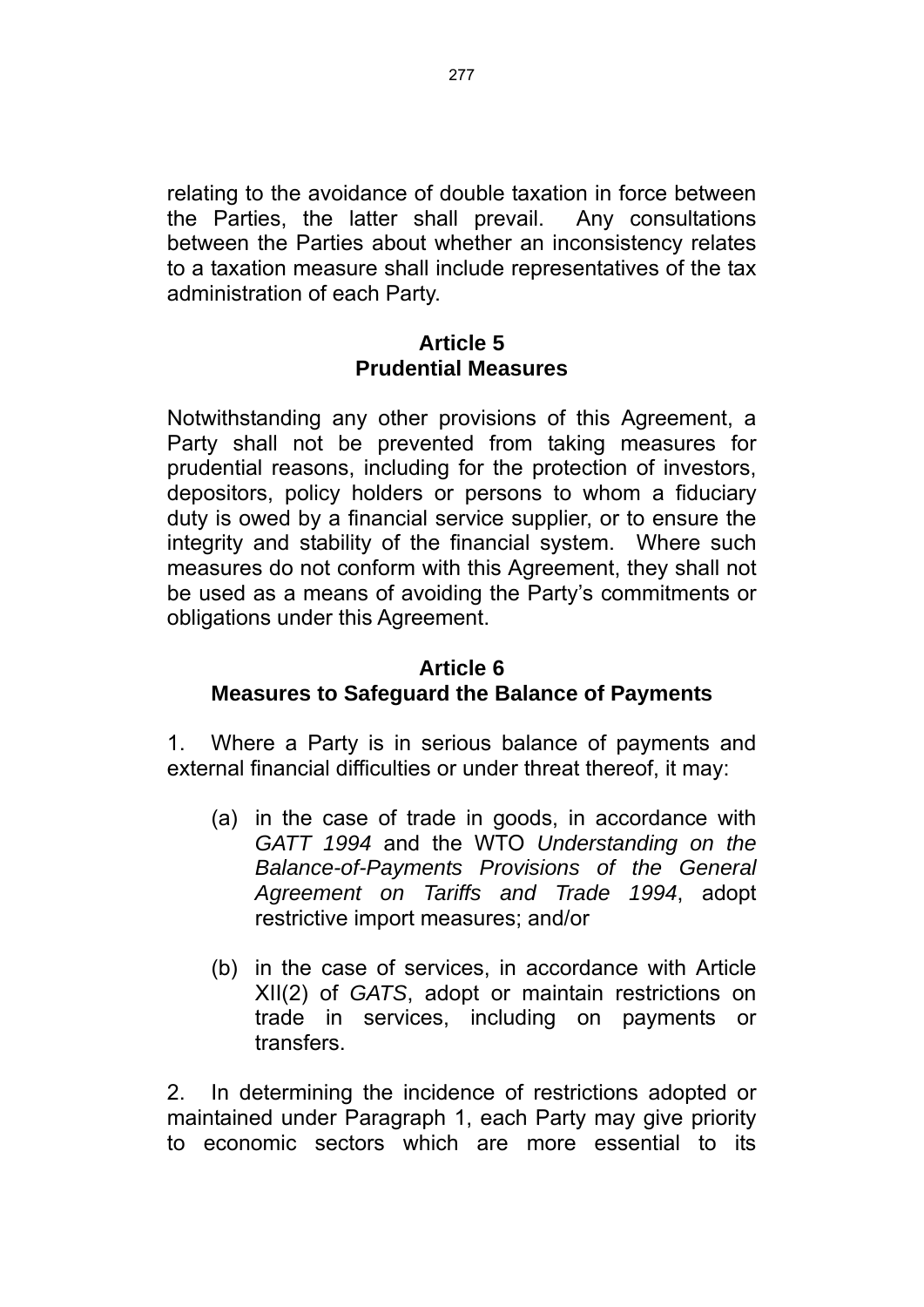economic development. However, such restrictions shall not be adopted or maintained for the purpose of protecting a particular sector.

3. Any restrictions adopted or maintained by a Party under Paragraph 1, or any changes therein, shall be notified to the other Party within 14 days from the date such measures are taken.

4. The Party adopting or maintaining any restrictions under Paragraph 1 shall commence consultations with the other Party within 45 days from the date of notification in order to review the measures adopted or maintained by it.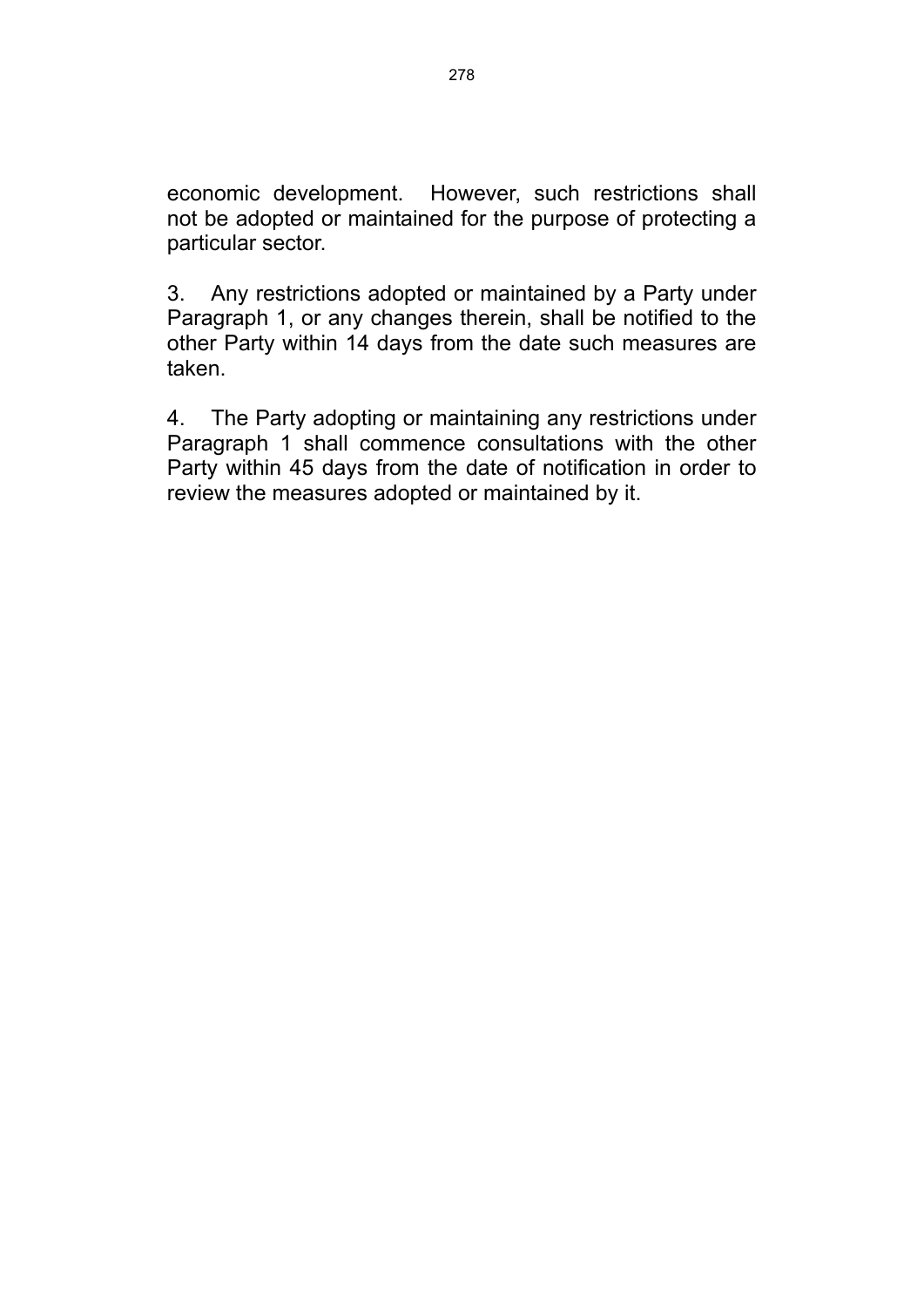# **CHAPTER 20**

# **FINAL PROVISIONS**

### **Article 1 Annexes and Footnotes**

The Annexes and footnotes to this Agreement shall constitute an integral part of this Agreement.

### **Article 2 Amendments**

This Agreement may be amended by agreement in writing by the Parties and such amendments shall come into force on such date or dates as may be agreed between them.

## **Article 3 Participation by Other Economies**

This Agreement is open to accession or association, on terms to be agreed between the Parties, by any member of the WTO, or by any other State or separate customs territory. The terms of such accession or association shall take into account the circumstances of the member of the WTO, State or separate customs territory.